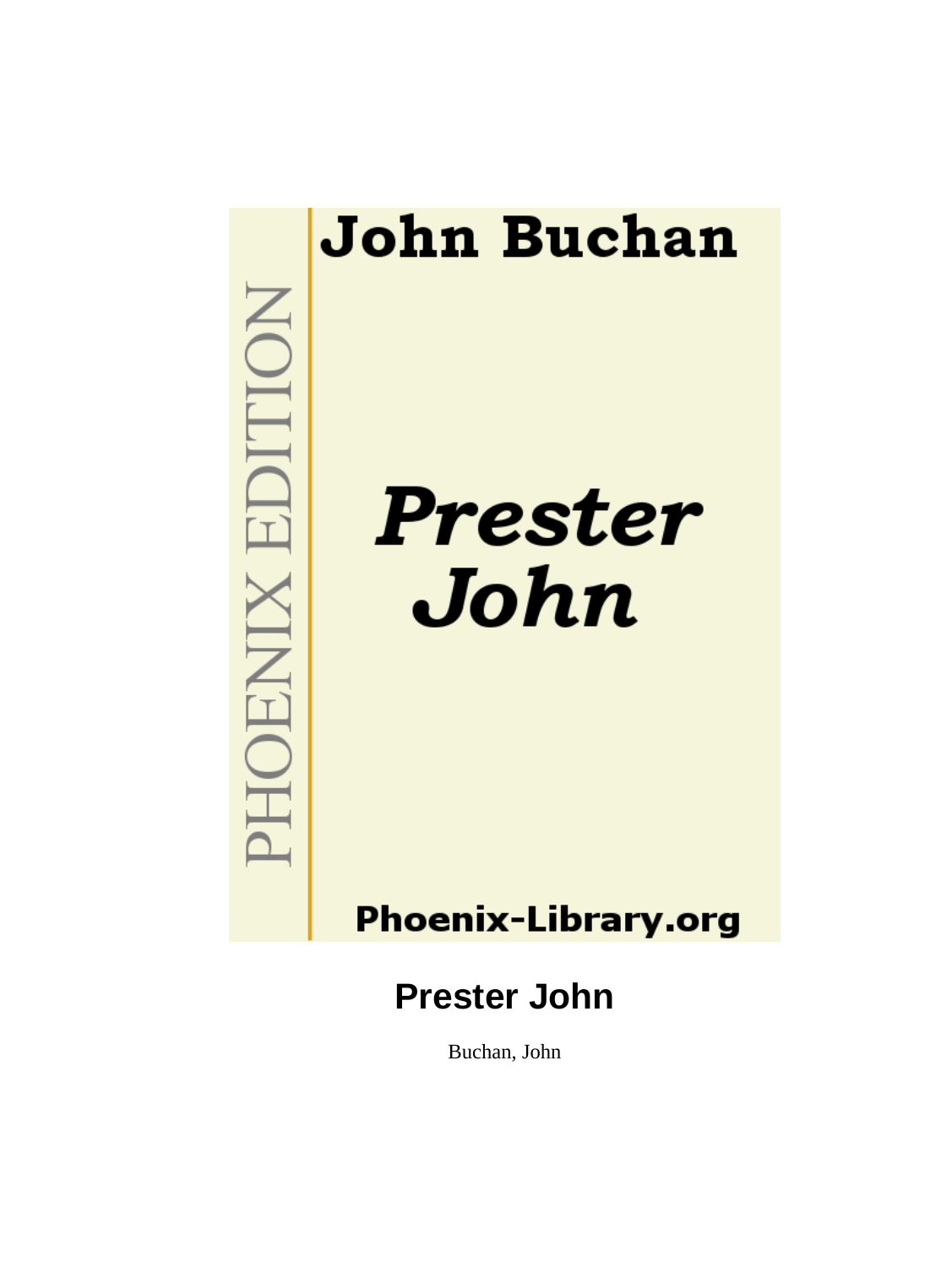[Table Of Content](#page-150-0) [About Phoenix−Edition](#page-152-0) **[Copyright](#page-153-0)**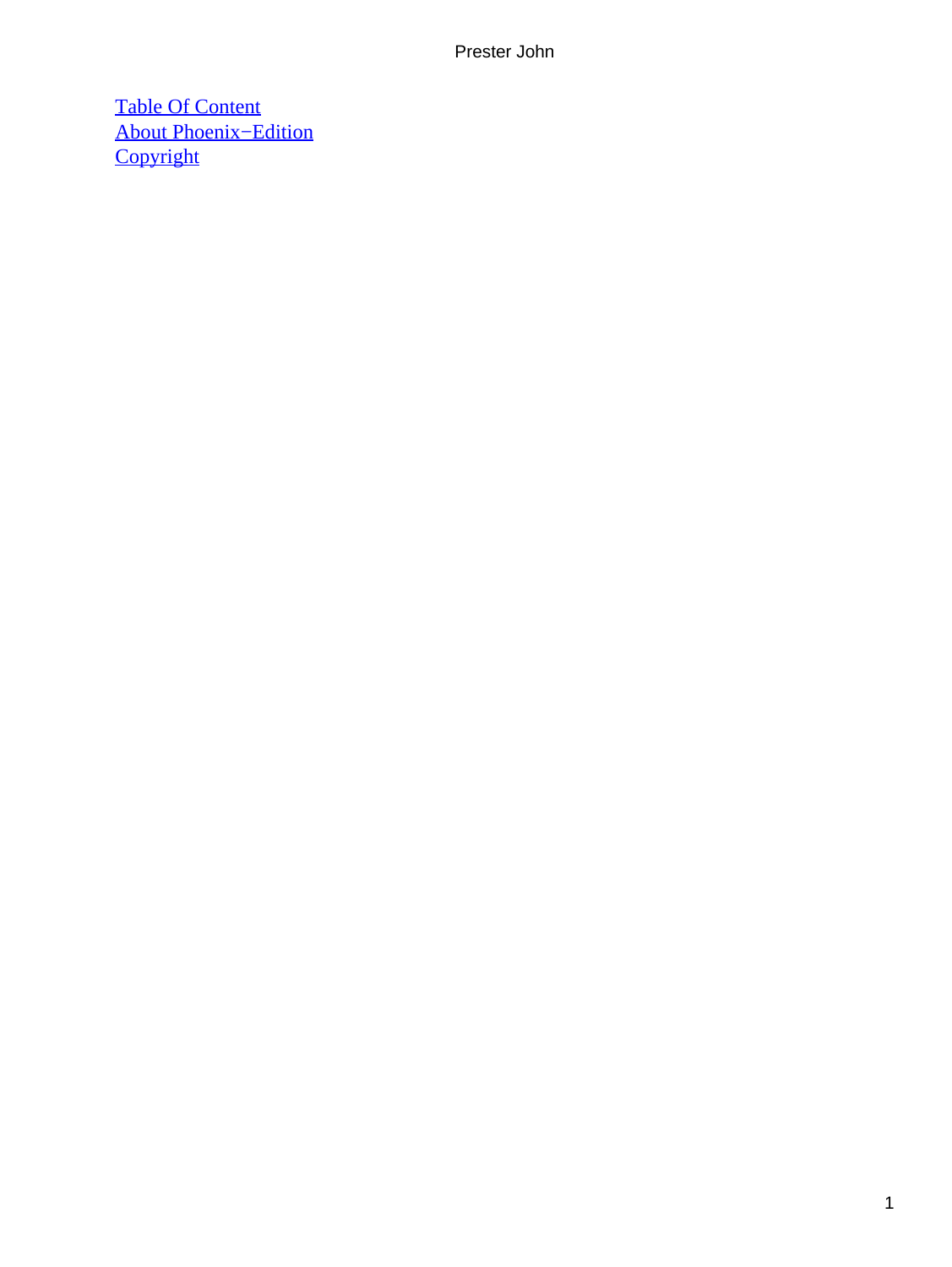# *P*RESTER **JOHN**

## **JOHN BUCHAN**

TO

## **LIONEL PHILLIPS**

 Time, they say, must the best of us capture, And travel and battle and gems and gold No more can kindle the ancient rapture, For even the youngest of hearts grows old. But in you, I think, the boy is not over; So take this medley of ways and wars As the gift of a friend and a fellow−lover Of the fairest country under the stars.

J. B.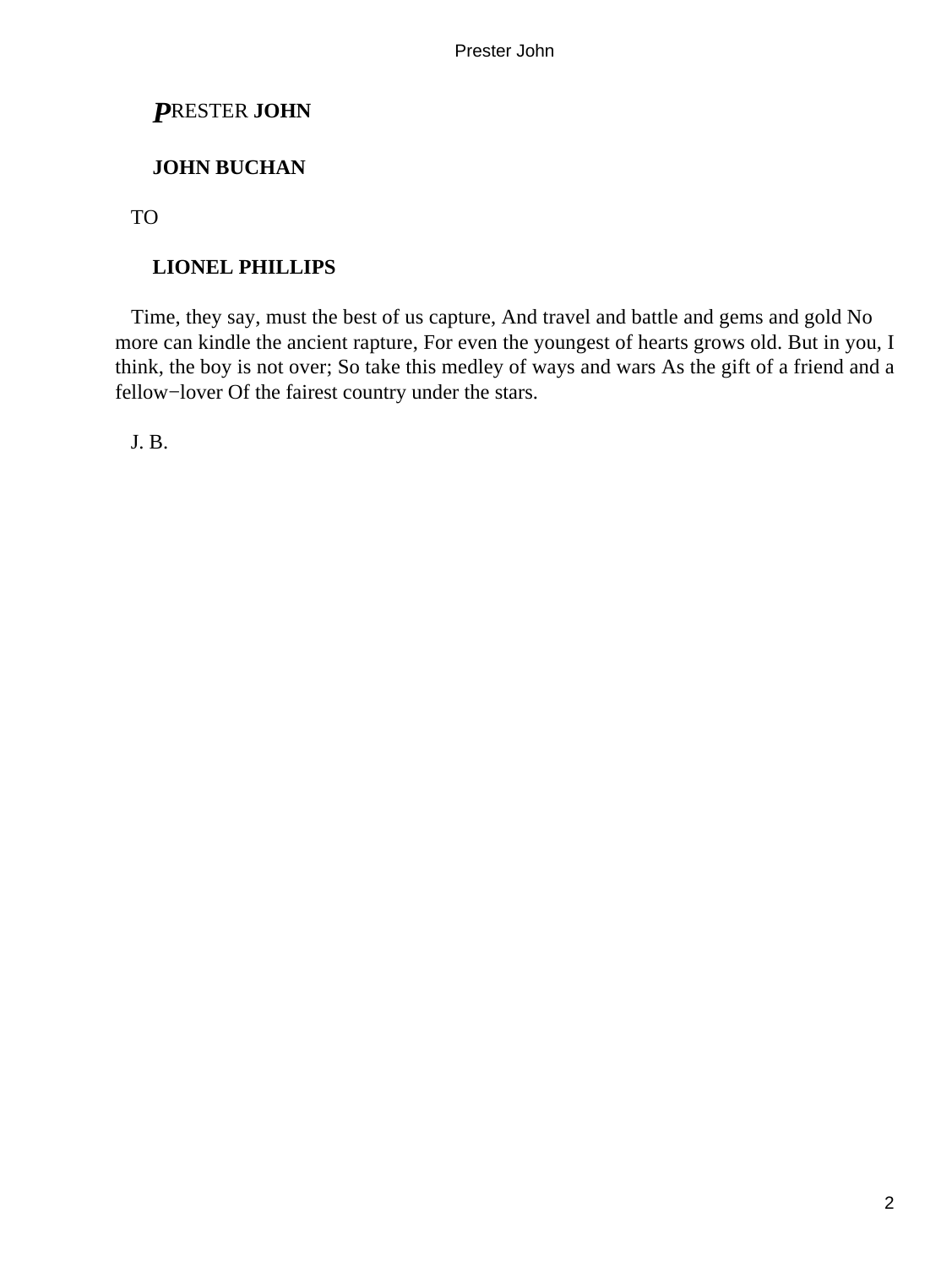## **[CHAPTER I](#page-150-0)**

#### *T*HE **MAN ON THE KIRKCAPLE SHORE**

 I mind as if it were yesterday my first sight of the man. Little I knew at the time how big the moment was with destiny, or how often that face seen in the fitful moonlight would haunt my sleep and disturb my waking hours. But I mind yet the cold grue of terror I got from it, a terror which was surely more than the due of a few truant lads breaking the Sabbath with their play.

 The town of Kirkcaple, of which and its adjacent parish of Portincross my father was the minister, lies on a hillside above the little bay of Caple, and looks squarely out on the North Sea. Round the horns of land which enclose the bay the coast shows on either side a battlement of stark red cliffs through which a burn or two makes a pass to the water's edge. The bay itself is ringed with fine clean sands, where we lads of the burgh school loved to bathe in the warm weather. But on long holidays the sport was to go farther afield among the cliffs; for there there were many deep caves and pools, where podleys might be caught with the line, and hid treasures sought for at the expense of the skin of the knees and the buttons of the trousers. Many a long Saturday I have passed in a crinkle of the cliffs, having lit a fire of driftwood, and made believe that I was a smuggler or a Jacobite new landed from France. There was a band of us in Kirkcaple, lads of my own age, including Archie Leslie, the son of my father's session−clerk, and Tam Dyke, the provost's nephew. We were sealed to silence by the blood oath, and we bore each the name of some historic pirate or sailorman. I was Paul Jones, Tam was Captain Kidd, and Archie, need I say it, was Morgan himself. Our tryst was a cave where a little water called the Dyve Burn had cut its way through the cliffs to the sea. There we forgathered in the summer evenings and of a Saturday afternoon in winter, and told mighty tales of our prowess and flattered our silly hearts. But the sober truth is that our deeds were of the humblest, and a dozen of fish or a handful of apples was all our booty, and our greatest exploit a fight with the roughs at the Dyve tan−work.

 My father's spring Communion fell on the last Sabbath of April, and on the particular Sabbath of which I speak the weather was mild and bright for the time of year. I had been surfeited with the Thursday's and Saturday's services, and the two long diets of worship on the Sabbath were hard for a lad of twelve to bear with the spring in his bones and the sun slanting through the gallery window. There still remained the service on the Sabbath evening − a doleful prospect, for the Rev. Mr Murdoch of Kilchristie, noted for the length of his discourses, had exchanged pulpits with my father. So my mind was ripe for the proposal of Archie Leslie, on our way home to tea, that by a little skill we might give the kirk the slip. At our Communion the pews were emptied of their regular occupants and the congregation seated itself as it pleased. The manse seat was full of the Kirkcaple relations of Mr Murdoch,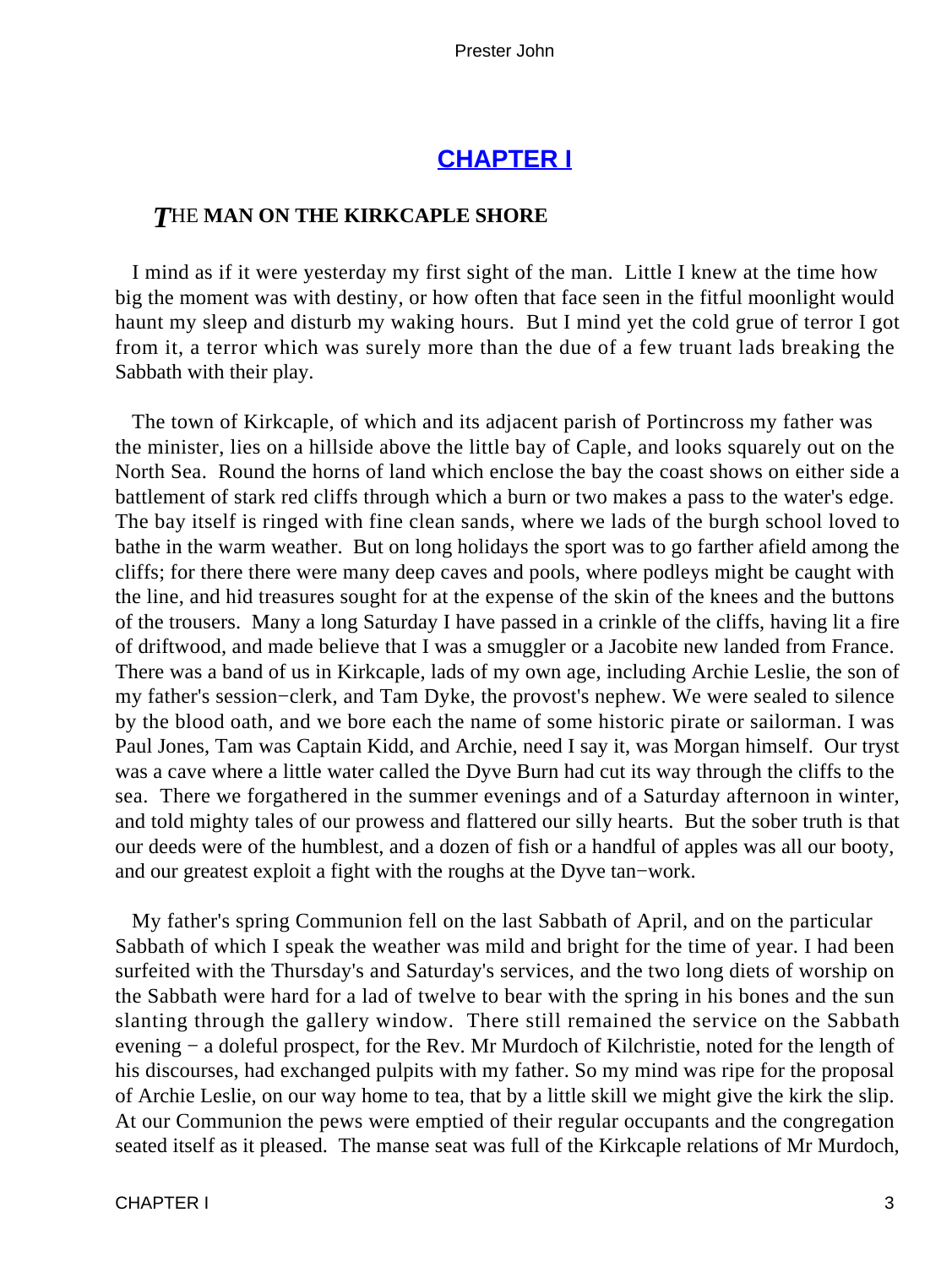who had been invited there by my mother to hear him, and it was not hard to obtain permission to sit with Archie and Tam Dyke in the cock−loft in the gallery. Word was sent to Tam, and so it happened that three abandoned lads duly passed the plate and took their seats in the cock−loft. But when the bell had done jowing, and we heard by the sounds of their feet that the elders had gone in to the kirk, we slipped down the stairs and out of the side door. We were through the churchyard in a twinkling, and hot−foot on the road to the Dyve Burn. It was the fashion of the genteel in Kirkcaple to put their boys into what were known as Eton suits − long trousers, cut− away jackets, and chimney−pot hats. I had been one of the earliest victims, and well I remember how I fled home from the Sabbath school with the snowballs of the town roughs rattling off my chimney−pot. Archie had followed, his family being in all things imitators of mine. We were now clothed in this wearisome garb, so our first care was to secrete safely our hats in a marked spot under some whin bushes on the links. Tam was free from the bondage of fashion, and wore his ordinary best knickerbockers. From inside his jacket he unfolded his special treasure, which was to light us on our expedition − an evil−smelling old tin lantern with a shutter.

 Tam was of the Free Kirk persuasion, and as his Communion fell on a different day from ours, he was spared the bondage of church attendance from which Archie and I had revolted. But notable events had happened that day in his church. A black man, the Rev. John Something−or−other, had been preaching. Tam was full of the portent. 'A nagger,' he said, 'a great black chap as big as your father, Archie.' He seemed to have banged the bookboard with some effect, and had kept Tam, for once in his life, awake. He had preached about the heathen in Africa, and how a black man was as good as a white man in the sight of God, and he had forecast a day when the negroes would have something to teach the British in the way of civilization. So at any rate ran the account of Tam Dyke, who did not share the preacher's views. 'It's all nonsense, Davie. The Bible says that the children of Ham were to be our servants. If I were the minister I wouldn't let a nigger into the pulpit. I wouldn't let him farther than the Sabbath school.'

 Night fell as we came to the broomy spaces of the links, and ere we had breasted the slope of the neck which separates Kirkcaple Bay from the cliffs it was as dark as an April evening with a full moon can be. Tam would have had it darker. He got out his lantern, and after a prodigious waste of matches kindled the candle−end inside, turned the dark shutter, and trotted happily on. We had no need of his lighting till the Dyve Burn was reached and the path began to descend steeply through the rift in the crags.

 It was here we found that some one had gone before us. Archie was great in those days at tracking, his ambition running in Indian paths. He would walk always with his head bent and his eyes on the ground, whereby he several times found lost coins and once a trinket dropped by the provost's wife. At the edge of the burn, where the path turns downward, there is a patch of shingle washed up by some spate. Archie was on his knees in a second. 'Lads,' he cried, 'there's spoor here;' and then after some nosing, 'it's a man's track, going downward, a big man with flat feet. It's fresh, too, for it crosses the damp bit of gravel, and the water has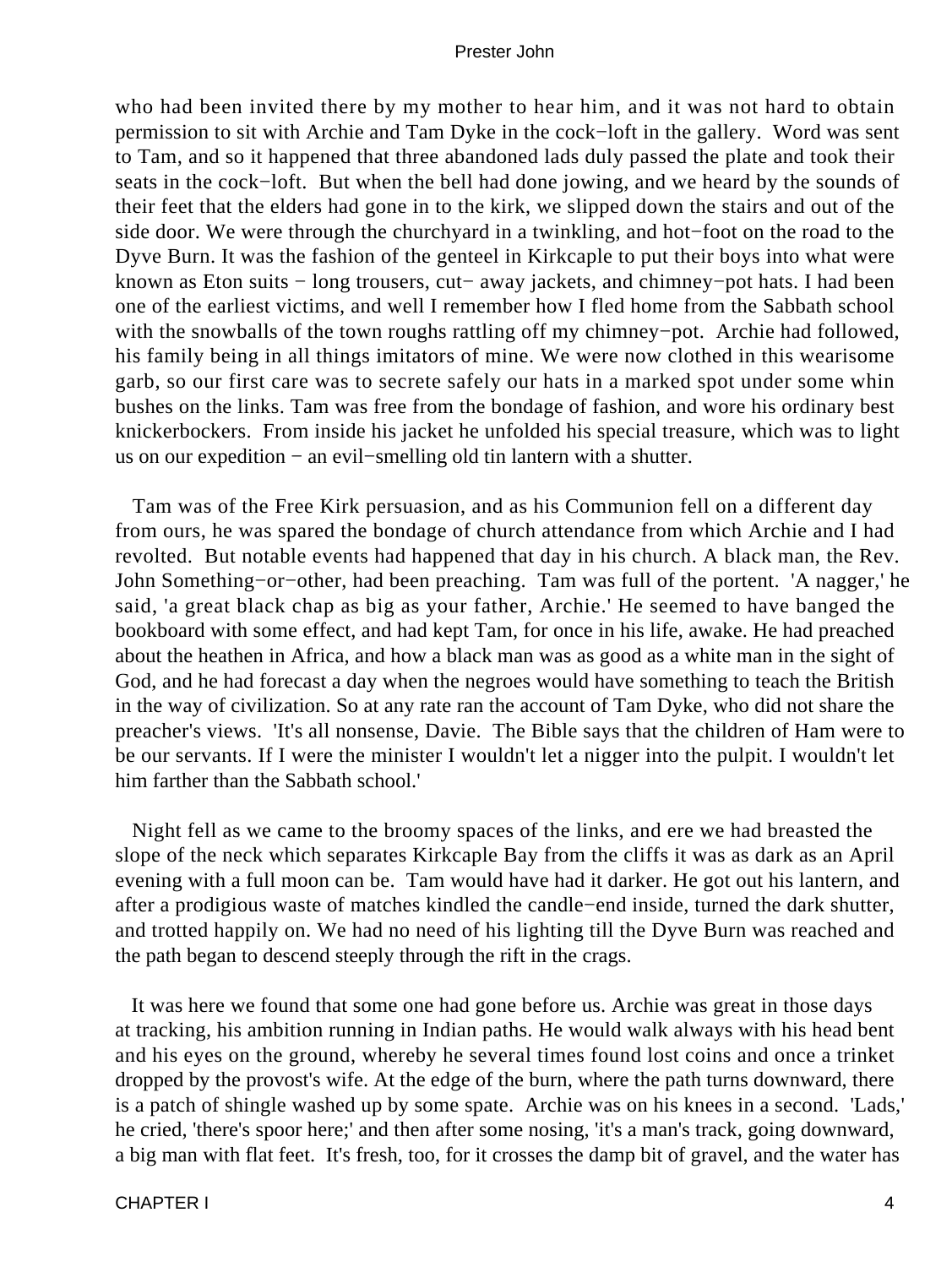scarcely filled the holes yet.'

 We did not dare to question Archie's woodcraft, but it puzzled us who the stranger could be. In summer weather you might find a party of picnickers here, attracted by the fine hard sands at the burn mouth. But at this time of night and season of the year there was no call for any one to be trespassing on our preserves. No fishermen came this way, the lobster−pots being all to the east, and the stark headland of the Red Neb made the road to them by the water's edge difficult. The tan− work lads used to come now and then for a swim, but you would not find a tan−work lad bathing on a chill April night. Yet there was no question where our precursor had gone. He was making for the shore. Tam unshuttered his lantern, and the steps went clearly down the corkscrew path. 'Maybe he is after our cave. We'd better go cannily.'

The glim was dowsed – the words were Archie's – and in the best contraband manner we stole down the gully. The business had suddenly taken an eerie turn, and I think in our hearts we were all a little afraid. But Tam had a lantern, and it would never do to turn back from an adventure which had all the appearance of being the true sort. Half way down there is a scrog of wood, dwarf alders and hawthorn, which makes an arch over the path. I, for one, was glad when we got through this with no worse mishap than a stumble from Tam which caused the lantern door to fly open and the candle to go out. We did not stop to relight it, but scrambled down the screes till we came to the long slabs of reddish rock which abutted on the beach. We could not see the track, so we gave up the business of scouts, and dropped quietly over the big boulder and into the crinkle of cliff which we called our cave.

 There was nobody there, so we relit the lantern and examined our properties. Two or three fishing−rods for the burn, much damaged by weather; some sea−lines on a dry shelf of rock; a couple of wooden boxes; a pile of driftwood for fires, and a heap of quartz in which we thought we had found veins of gold – such was the modest furnishing of our den. To this I must add some broken clay pipes, with which we made believe to imitate our elders, smoking a foul mixture of coltsfoot leaves and brown paper. The band was in session, so following our ritual we sent out a picket. Tam was deputed to go round the edge of the cliff from which the shore was visible, and report if the coast was clear.

 He returned in three minutes, his eyes round with amazement in the lantern light. 'There's a fire on the sands,' he repeated, 'and a man beside it.'

 Here was news indeed. Without a word we made for the open, Archie first, and Tam, who had seized and shuttered his lantern, coming last. We crawled to the edge of the cliff and peered round, and there sure enough, on the hard bit of sand which the tide had left by the burn mouth, was a twinkle of light and a dark figure.

 The moon was rising, and besides there was that curious sheen from the sea which you will often notice in spring. The glow was maybe a hundred yards distant, a little spark of fire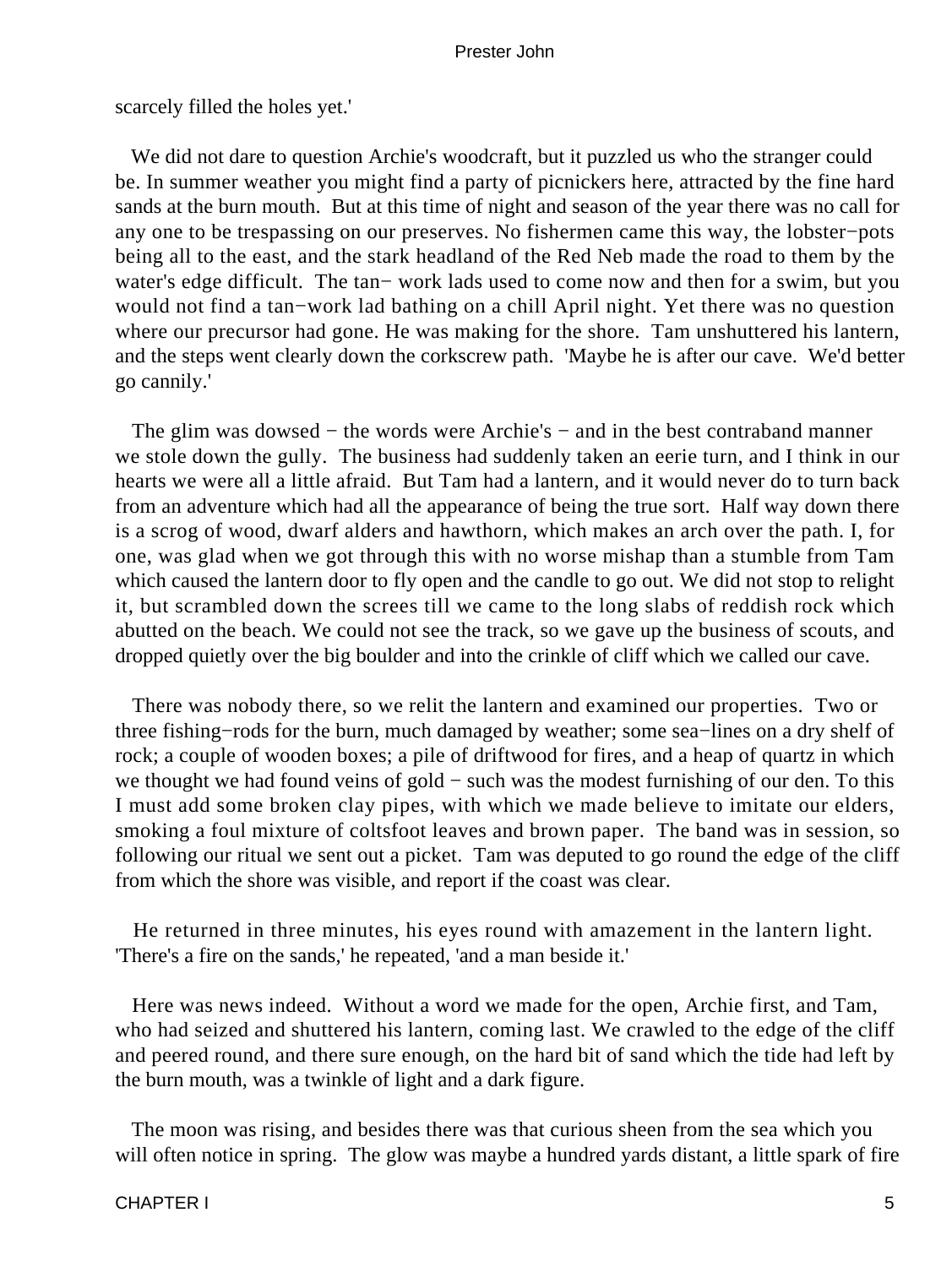I could have put in my cap, and, from its crackling and smoke, composed of dry seaweed and half−green branches from the burnside thickets. A man's figure stood near it, and as we looked it moved round and round the fire in circles which first of all widened and then contracted.

 The sight was so unexpected, so beyond the beat of our experience, that we were all a little scared. What could this strange being want with a fire at half−past eight of an April Sabbath night on the Dyve Burn sands? We discussed the thing in whispers behind a boulder, but none of us had any solution. 'Belike he's come ashore in a boat,' said Archie. 'He's maybe a foreigner.' But I pointed out that, from the tracks which Archie himself had found, the man must have come overland down the cliffs. Tam was clear he was a madman, and was for withdrawing promptly from the whole business.

 But some spell kept our feet tied there in that silent world of sand and moon and sea. I remember looking back and seeing the solemn, frowning faces of the cliffs, and feeling somehow shut in with this unknown being in a strange union. What kind of errand had brought this interloper into our territory? For a wonder I was less afraid than curious. I wanted to get to the heart of the matter, and to discover what the man was up to with his fire and his circles.

 The same thought must have been in Archie's head, for he dropped on his belly and began to crawl softly seawards. I followed, and Tam, with sundry complaints, crept after my heels. Between the cliffs and the fire lay some sixty yards of debris and boulders above the level of all but the high spring tides. Beyond lay a string of seaweedy pools and then the hard sands of the burnfoot. There was excellent cover among the big stones, and apart from the distance and the dim light, the man by the fire was too preoccupied in his task to keep much look−out towards the land. I remember thinking he had chosen his place well, for save from the sea he could not be seen. The cliffs are so undercut that unless a watcher on the coast were on their extreme edge he would not see the burnfoot sands.

 Archie, the skilled tracker, was the one who all but betrayed us. His knee slipped on the seaweed, and he rolled off a boulder, bringing down with him a clatter of small stones. We lay as still as mice, in terror lest the man should have heard the noise and have come to look for the cause. By−and−by when I ventured to raise my head above a flat−topped stone I saw that he was undisturbed. The fire still burned, and he was pacing round it. On the edge of the pools was an outcrop of red sandstone much fissured by the sea. Here was an excellent vantage− ground, and all three of us curled behind it, with our eyes just over the edge. The man was not twenty yards off, and I could see clearly what manner of fellow he was. For one thing he was huge of size, or so he seemed to me in the half−light. He wore nothing but a shirt and trousers, and I could hear by the flap of his feet on the sand that he was barefoot.

 Suddenly Tam Dyke gave a gasp of astonishment. 'Gosh, it's the black minister!' he said.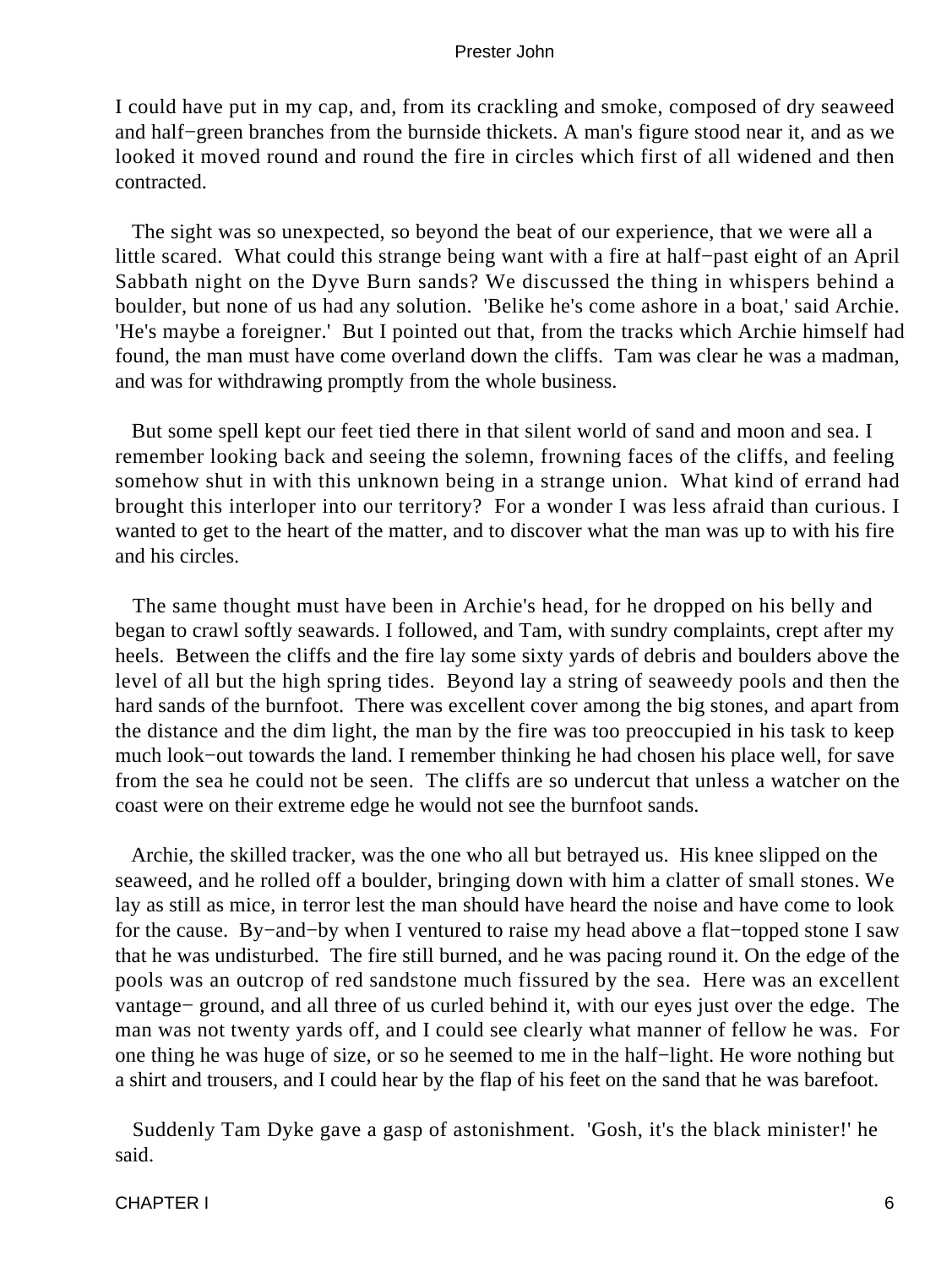It was indeed a black man, as we saw when the moon came out of a cloud. His head was on his breast, and he walked round the fire with measured, regular steps. At intervals he would stop and raise both hands to the sky, and bend his body in the direction of the moon. But he never uttered a word.

 'It's magic,' said Archie. 'He's going to raise Satan. We must bide here and see what happens, for he'll grip us if we try to go back. The moon's ower high.'

 The procession continued as if to some slow music. I had been in no fear of the adventure back there by our cave; but now that I saw the thing from close at hand, my courage began to ebb. There was something desperately uncanny about this great negro, who had shed his clerical garments, and was now practising some strange magic alone by the sea. I had no doubt it was the black art, for there was that in the air and the scene which spelled the unlawful. As we watched, the circles stopped, and the man threw something on the fire. A thick smoke rose of which we could feel the aromatic scent, and when it was gone the flame burned with a silvery blueness like moonlight. Still no sound came from the minister, but he took something from his belt, and began to make odd markings in the sand between the inner circle and the fire. As he turned, the moon gleamed on the implement, and we saw it was a great knife.

We were now scared in real earnest. Here were we, three boys, at night in a lonely place a few yards from a savage with a knife. The adventure was far past my liking, and even the intrepid Archie was having qualms, if I could judge from his set face. As for Tam, his teeth were chattering like a threshing−mill.

 Suddenly I felt something soft and warm on the rock at my right hand. I felt again, and, lo! it was the man's clothes. There were his boots and socks, his minister's coat and his minister's hat.

 This made the predicament worse, for if we waited till he finished his rites we should for certain be found by him. At the same time, to return over the boulders in the bright moonlight seemed an equally sure way to discovery. I whispered to Archie, who was for waiting a little longer. 'Something may turn up,' he said. It was always his way.

 I do not know what would have turned up, for we had no chance of testing it. The situation had proved too much for the nerves of Tam Dyke. As the man turned towards us in his bowings and bendings, Tam suddenly sprang to his feet and shouted at him a piece of schoolboy rudeness then fashionable in Kirkcaple.

 'Wha called ye partan−face, my bonny man?' Then, clutching his lantern, he ran for dear life, while Archie and I raced at his heels. As I turned I had a glimpse of a huge figure, knife in hand, bounding towards us.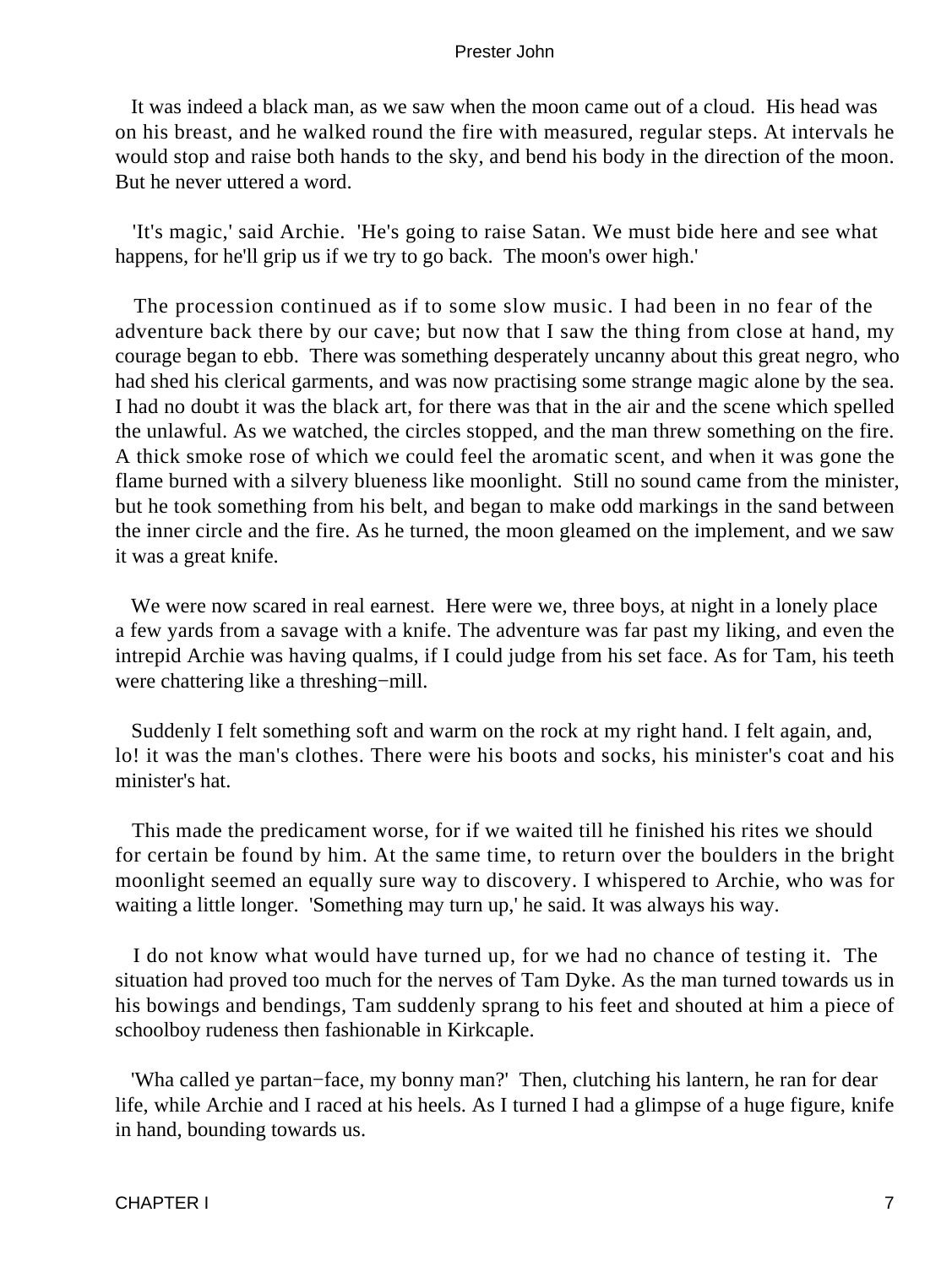Though I only saw it in the turn of a head, the face stamped itself indelibly upon my mind. It was black, black as ebony, but it was different from the ordinary negro. There were no thick lips and flat nostrils; rather, if I could trust my eyes, the nose was high−bridged, and the lines of the mouth sharp and firm. But it was distorted into an expression of such a devilish fury and amazement that my heart became like water.

 We had a start, as I have said, of some twenty or thirty yards. Among the boulders we were not at a great disadvantage, for a boy can flit quickly over them, while a grown man must pick his way. Archie, as ever, kept his wits the best of us. 'Make straight for the burn,' he shouted in a hoarse whisper; we'll beat him on the slope.'

 We passed the boulders and slithered over the outcrop of red rock and the patches of sea−pink till we reached the channel of the Dyve water, which flows gently among pebbles after leaving the gully. Here for the first time I looked back and saw nothing. I stopped involuntarily, and that halt was nearly my undoing. For our pursuer had reached the burn before us, but lower down, and was coming up its bank to cut us off.

 At most times I am a notable coward, and in these days I was still more of one, owing to a quick and easily−heated imagination. But now I think I did a brave thing, though more by instinct than resolution. Archie was running first, and had already splashed through the burn; Tam came next, just about to cross, and the black man was almost at his elbow. Another second and Tam would have been in his clutches had I not yelled out a warning and made straight up the bank of the burn. Tam fell into the pool − I could hear his spluttering cry − but he got across; for I heard Archie call to him, and the two vanished into the thicket which clothes all the left bank of the gully. The pursuer, seeing me on his own side of the water, followed straight on; and before I knew it had become a race between the two of us.

 I was hideously frightened, but not without hope, for the screes and shelves of this right side of the gully were known to me from many a day's exploring. I was light on my feet and uncommonly sound in wind, being by far the best long− distance runner in Kirkcaple. If I could only keep my lead till I reached a certain corner I knew of, I could outwit my enemy; for it was possible from that place to make a detour behind a waterfall and get into a secret path of ours among the bushes. I flew up the steep screes, not daring to look round; but at the top, where the rocks begin, I had a glimpse of my pursuer. The man could run. Heavy in build though he was he was not six yards behind me, and I could see the white of his eyes and the red of his gums. I saw something else − a glint of white metal in his hand. He still had his knife.

 Fear sent me up the rocks like a seagull, and I scrambled and leaped, making for the corner I knew of. Something told me that the pursuit was slackening, and for a moment I halted to look round. A second time a halt was nearly the end of me. A great stone flew through the air, and took the cliff an inch from my head, half−blinding me with splinters. And now I began to get angry. I pulled myself into cover, skirted a rock till I came to my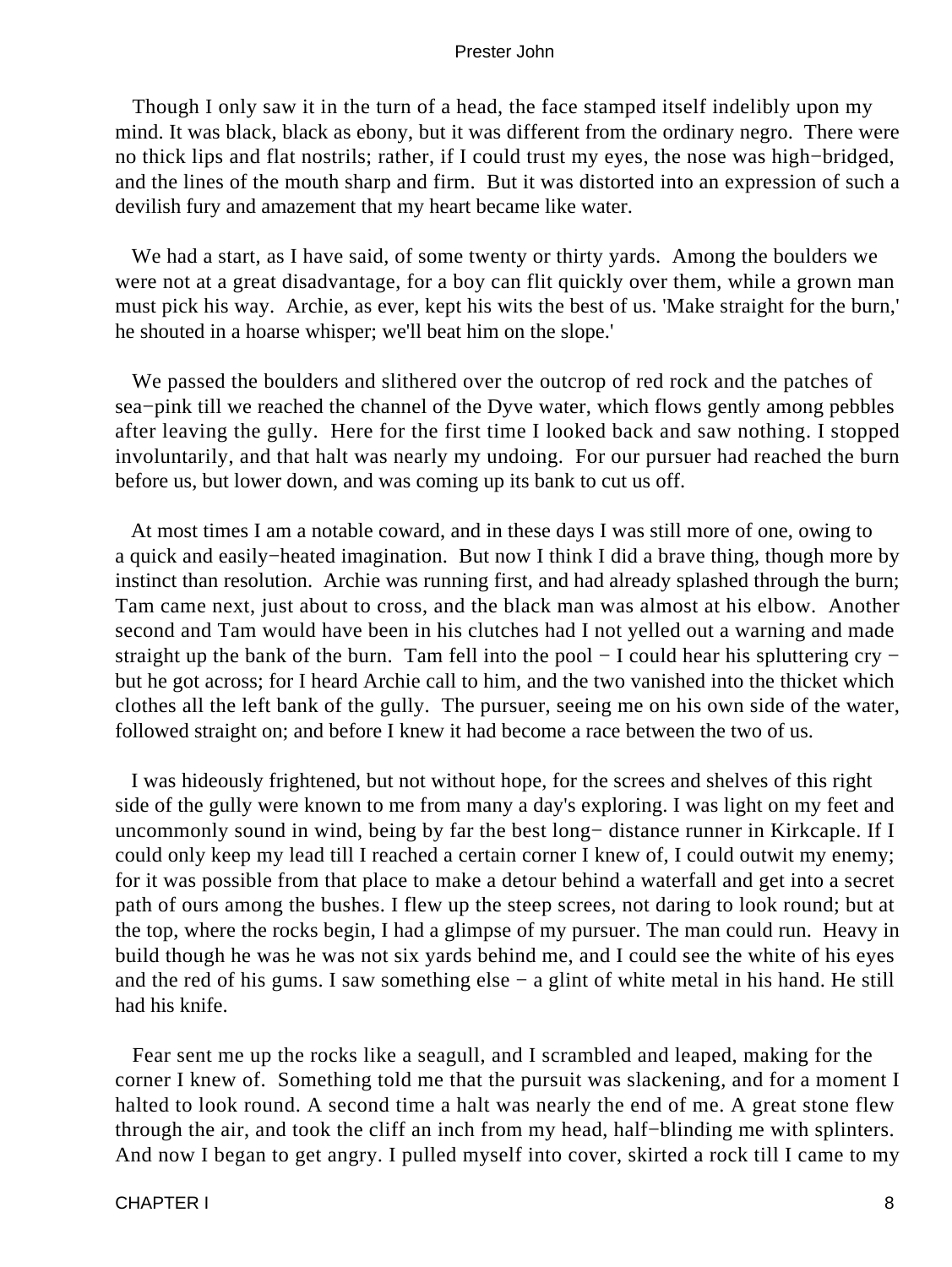corner, and looked back for the enemy. There he was scrambling by the way I had come, and making a prodigious clatter among the stones. I picked up a loose bit of rock and hurled it with all my force in his direction. It broke before it reached him, but a considerable lump, to my joy, took him full in the face. Then my terrors revived. I slipped behind the waterfall and was soon in the thicket, and toiling towards the top.

 I think this last bit was the worst in the race, for my strength was failing, and I seemed to hear those horrid steps at my heels. My heart was in my mouth as, careless of my best clothes, I tore through the hawthorn bushes. Then I struck the path and, to my relief, came on Archie and Tam, who were running slowly in desperate anxiety about my fate. We then took hands and soon reached the top of the gully.

 For a second we looked back. The pursuit had ceased, and far down the burn we could hear the sounds as of some one going back to the sands.

'Your face is bleeding, Davie. Did he get near enough to hit you?' Archie asked.

 'He hit me with a stone. But I gave him better. He's got a bleeding nose to remember this night by.'

 We did not dare take the road by the links, but made for the nearest human habitation. This was a farm about half a mile inland, and when we reached it we lay down by the stack– yard gate and panted.

'I've lost my lantern,' said Tam. 'The big black brute! See if I don't tell my father.'

 'Ye'll do nothing of the kind,' said Archie fiercely. 'He knows nothing about us and can't do us any harm. But if the story got out and he found out who we were, he'd murder the lot of US.'

 He made us swear secrecy, which we were willing enough to do, seeing very clearly the sense in his argument. Then we struck the highroad and trotted back at our best pace to Kirkcaple, fear of our families gradually ousting fear of pursuit. In our excitement Archie and I forgot about our Sabbath hats, reposing quietly below a whin bush on the links.

 We were not destined to escape without detection. As ill luck would have it, Mr Murdoch had been taken ill with the stomach−ache after the second psalm, and the congregation had been abruptly dispersed. My mother had waited for me at the church door, and, seeing no signs of her son, had searched the gallery. Then the truth came out, and, had I been only for a mild walk on the links, retribution would have overtaken my truantry. But to add to this I arrived home with a scratched face, no hat, and several rents in my best trousers. I was well cuffed and sent to bed, with the promise of full−dress chastisement when my father should come home in the morning.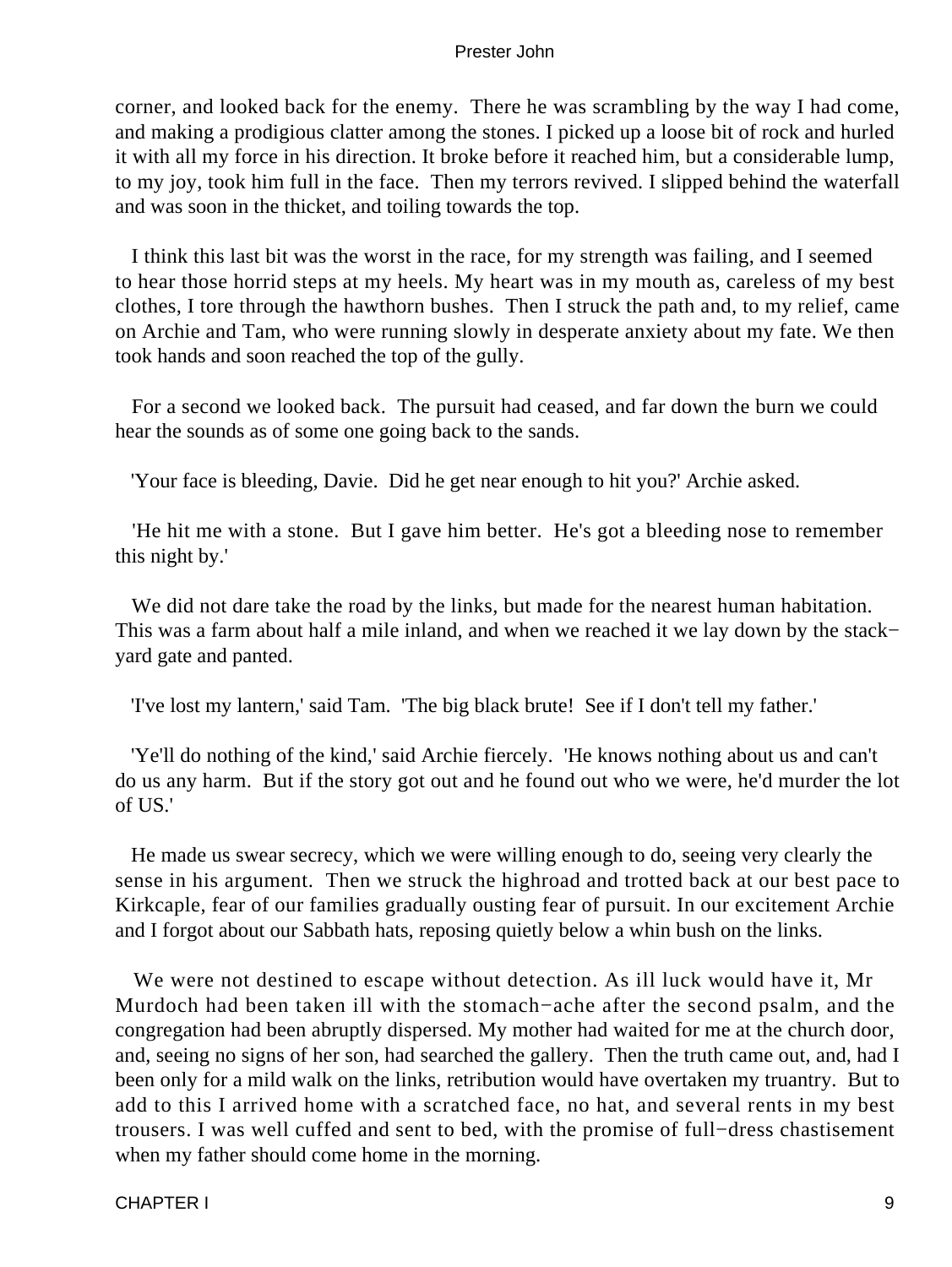My father arrived before breakfast next day, and I was duly and soundly whipped. I set out for school with aching bones to add to the usual depression of Monday morning. At the corner of the Nethergate I fell in with Archie, who was staring at a trap carrying two men which was coming down the street. It was the Free Church minister – he had married a rich wife and kept a horse – driving the preacher of yesterday to the railway station. Archie and I were in behind a doorpost in a twinkling, so that we could see in safety the last of our enemy. He was dressed in minister's clothes, with a heavy fur−coat and a brand new yellow−leather Gladstone bag. He was talking loudly as he passed, and the Free Church minister seemed to be listening attentively. I heard his deep voice saying something about the 'work of God in this place.' But what I noticed specially − and the sight made me forget my aching hinder parts − was that he had a swollen eye, and two strips of sticking−plaster on his cheek.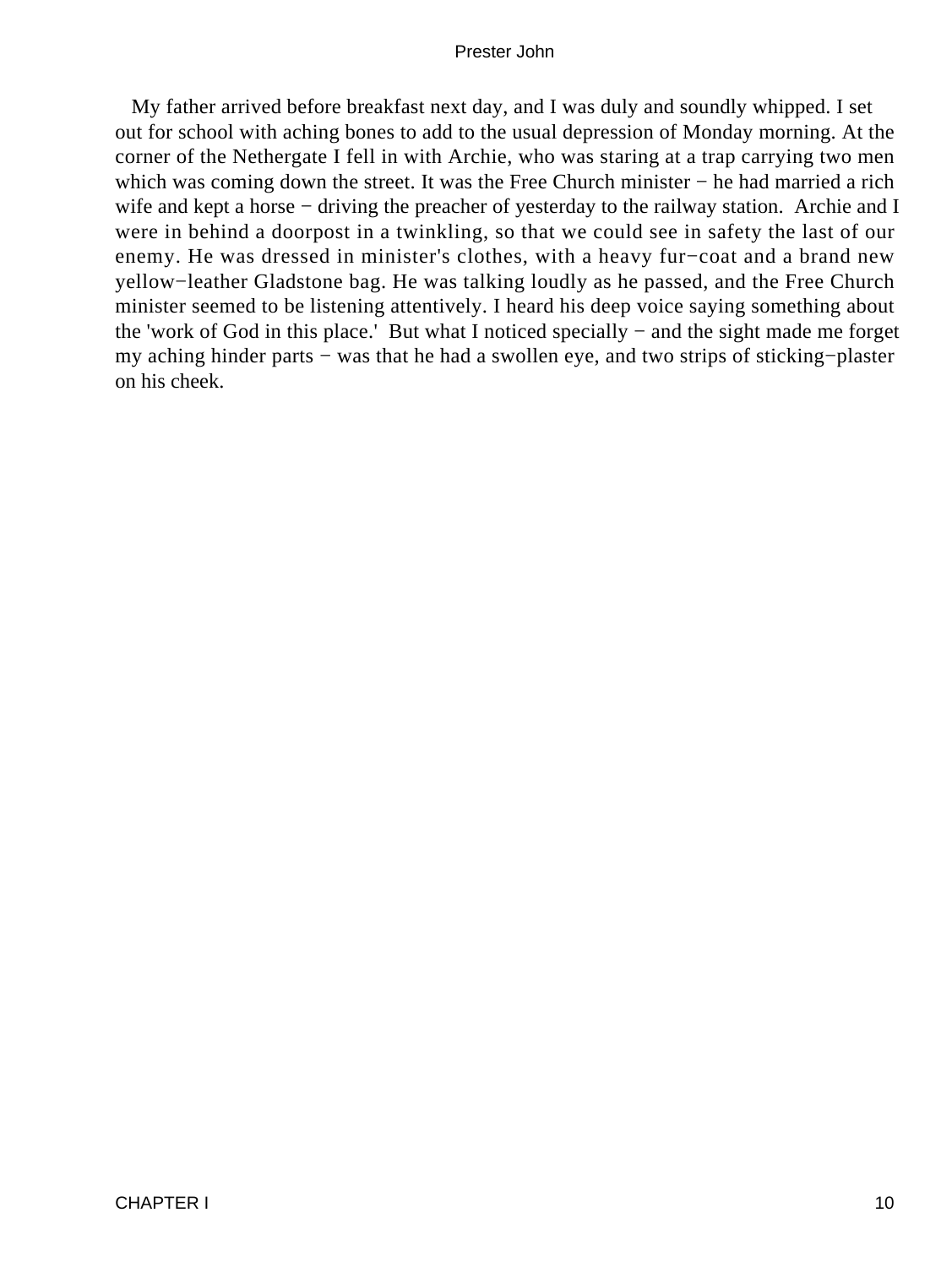# **[CHAPTER II](#page-150-0)**

## *F*URTH! **FORTUNE!**

 In this plain story of mine there will be so many wild doings ere the end is reached, that I beg my reader's assent to a prosaic digression. I will tell briefly the things which happened between my sight of the man on the Kirkcaple sands and my voyage to Africa. I continued for three years at the burgh school, where my progress was less notable in my studies than in my sports. One by one I saw my companions pass out of idle boyhood and be set to professions. Tam Dyke on two occasions ran off to sea in the Dutch schooners which used to load with coal in our port; and finally his father gave him his will, and he was apprenticed to the merchant service. Archie Leslie, who was a year my elder, was destined for the law, so he left Kirkcaple for an Edinburgh office, where he was also to take out classes at the college. I remained on at school till I sat alone by myself in the highest class − a position of little dignity and deep loneliness. I had grown a tall, square−set lad, and my prowess at Rugby football was renowned beyond the parishes of Kirkcaple and Portincross. To my father I fear I was a disappointment. He had hoped for something in his son more bookish and sedentary, more like his gentle, studious self.

 On one thing I was determined: I should follow a learned profession. The fear of being sent to an office, like so many of my schoolfellows, inspired me to the little progress I ever made in my studies. I chose the ministry, not, I fear, out of any reverence for the sacred calling, but because my father had followed it before me. Accordingly I was sent at the age of sixteen for a year's finishing at the High School of Edinburgh, and the following winter began my Arts course at the university.

 If Fate had been kinder to me, I think I might have become a scholar. At any rate I was just acquiring a taste for philosophy and the dead languages when my father died suddenly of a paralytic shock, and I had to set about earning a living.

 My mother was left badly off, for my poor father had never been able to save much from his modest stipend. When all things were settled, it turned out that she might reckon on an income of about fifty pounds a year. This was not enough to live on, however modest the household, and certainly not enough to pay for the colleging of a son. At this point an uncle of hers stepped forward with a proposal. He was a well−to−do bachelor, alone in the world, and he invited my mother to live with him and take care of his house. For myself he proposed a post in some mercantile concern, for he had much influence in the circles of commerce. There was nothing for it but to accept gratefully. We sold our few household goods, and moved to his gloomy house in Dundas Street. A few days later he announced at dinner that he had found for me a chance which might lead to better things.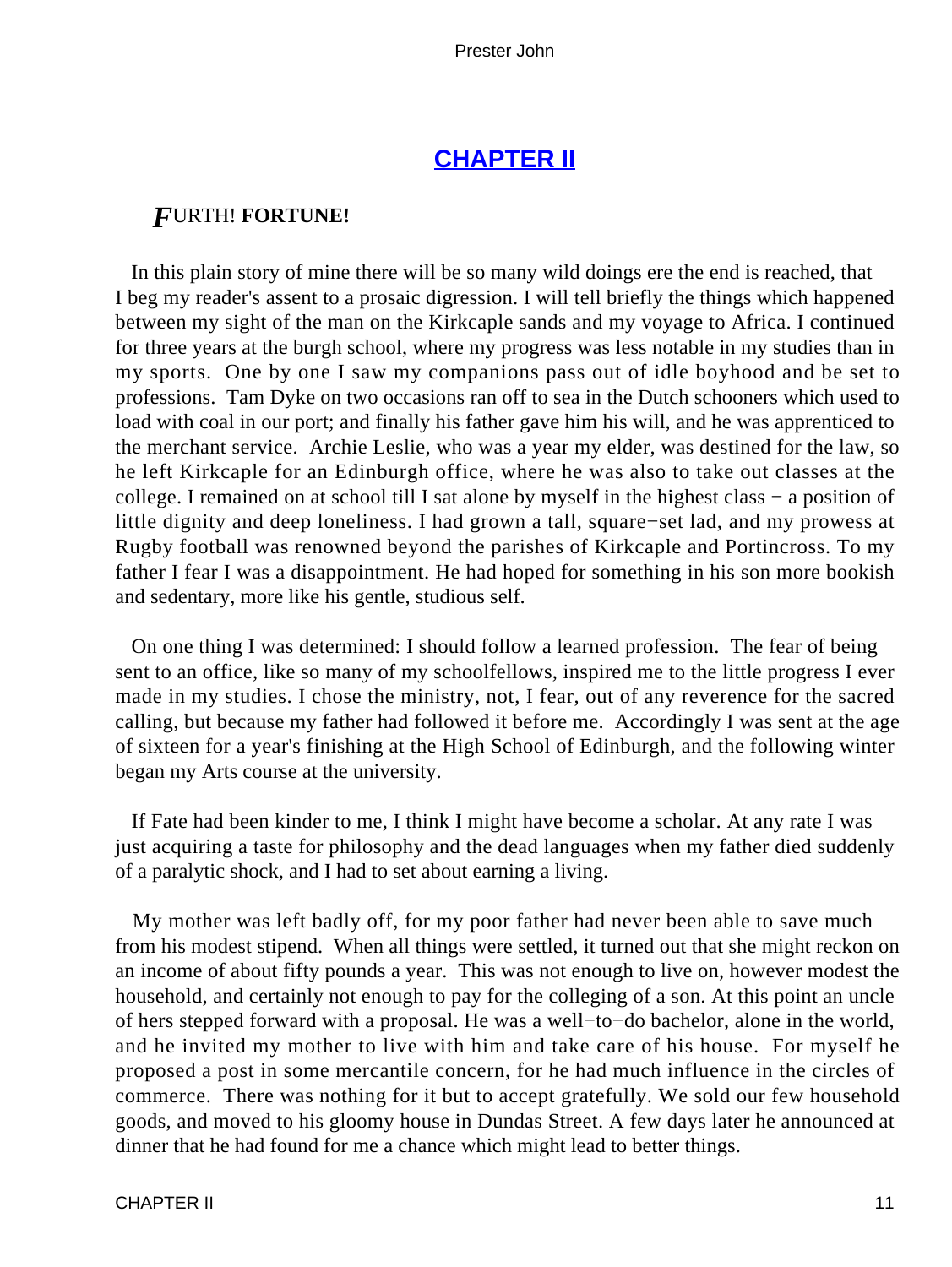'You see, Davie,' he explained, 'you don't know the rudiments of business life. There's no house in the country that would take you in except as a common clerk, and you would never earn much more than a hundred pounds a year all your days. If you want to better your future you must go abroad, where white men are at a premium. By the mercy of Providence I met yesterday an old friend, Thomas Mackenzie, who was seeing his lawyer about an estate he is bidding for. He is the head of one of the biggest trading and shipping concerns in the world − Mackenzie, Mure, and Oldmeadows − you may have heard the name. Among other things he has half the stores in South Africa, where they sell everything from Bibles to fish−hooks. Apparently they like men from home to manage the stores, and to make a long story short, when I put your case to him, he promised you a place. I had a wire from him this morning confirming the offer. You are to be assistant storekeeper at −' (my uncle fumbled in his pocket, and then read from the yellow slip) 'at Blaauwildebeestefontein. There's a mouthful for you.'

 In this homely way I first heard of a place which was to be the theatre of so many strange doings.

 'It's a fine chance for you,' my uncle continued. 'You'll only be assistant at first, but when you have learned your job you'll have a store of your own. Mackenzie's people will pay you three hundred pounds a year, and when you get a store you'll get a percentage on sales. It lies with you to open up new trade among the natives. I hear that Blaauw − something or other, is in the far north of the Transvaal, and I see from the map that it is in a wild, hilly country. You may find gold or diamonds up there, and come back and buy Portincross House.' My uncle rubbed his hands and smiled cheerily.

 Truth to tell I was both pleased and sad. If a learned profession was denied me I vastly preferred a veld store to an Edinburgh office stool. Had I not been still under the shadow of my father's death I might have welcomed the chance of new lands and new folk. As it was, I felt the loneliness of an exile. That afternoon I walked on the Braid Hills, and when I saw in the clear spring sunlight the coast of Fife, and remembered Kirkcaple and my boyish days, I could have found it in me to sit down and cry.

 A fortnight later I sailed. My mother bade me a tearful farewell, and my uncle, besides buying me an outfit and paying my passage money, gave me a present of twenty sovereigns. 'You'll not be your mother's son, Davie,' were his last words, 'if you don't come home with it multiplied by a thousand.' I thought at the time that I would give more than twenty thousand pounds to be allowed to bide on the windy shores of Forth.

 I sailed from Southampton by an intermediate steamer, and went steerage to save expense. Happily my acute homesickness was soon forgotten in another kind of malady. It blew half a gale before we were out of the Channel, and by the time we had rounded Ushant it was as dirty weather as ever I hope to see. I lay mortal sick in my bunk, unable to bear the thought of food, and too feeble to lift my head. I wished I had never left home, but so acute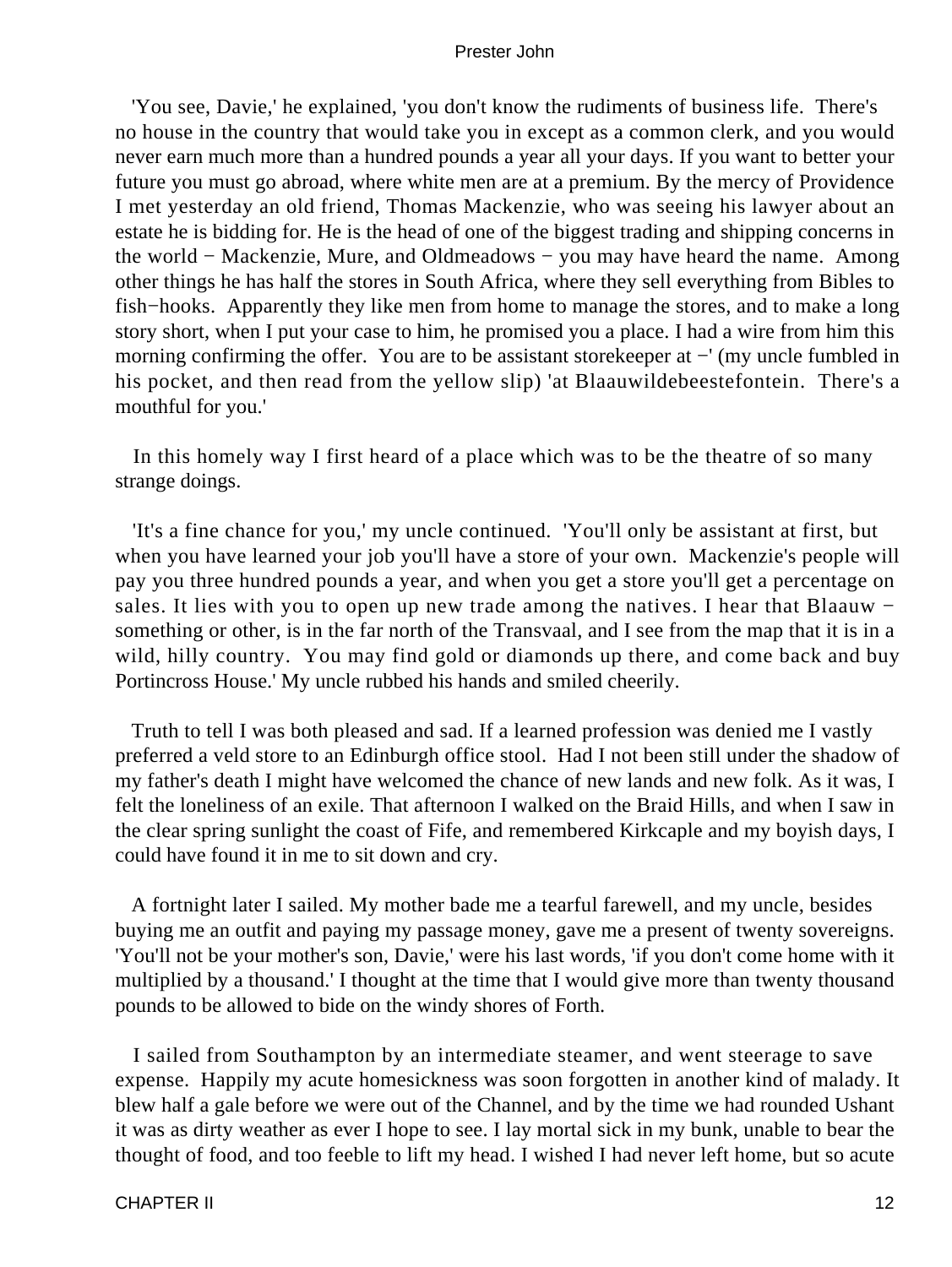was my sickness that if some one had there and then offered me a passage back or an immediate landing on shore I should have chosen the latter.

 It was not till we got into the fair−weather seas around Madeira that I recovered enough to sit on deck and observe my fellow−passengers. There were some fifty of us in the steerage, mostly wives and children going to join relations, with a few emigrant artisans and farmers. I early found a friend in a little man with a yellow beard and spectacles, who sat down beside me and remarked on the weather in a strong Scotch accent. He turned out to be a Mr Wardlaw from Aberdeen, who was going out to be a schoolmaster. He was a man of good education, who had taken a university degree, and had taught for some years as an under−master in a school in his native town. But the east winds had damaged his lungs, and he had been glad to take the chance of a poorly paid country school in the veld. When I asked him where he was going I was amazed to be told, 'Blaauwildebeestefontein.'

 Mr Wardlaw was a pleasant little man, with a sharp tongue but a cheerful temper. He laboured all day at primers of the Dutch and Kaffir languages, but in the evening after supper he would walk with me on the after−deck and discuss the future. Like me, he knew nothing of the land he was going to, but he was insatiably curious, and he affected me with his interest. 'This place, Blaauwildebeestefontein,' he used to say, 'is among the Zoutpansberg mountains, and as far as I can see, not above ninety miles from the railroad. It looks from the map a well−watered country, and the Agent−General in London told me it was healthy or I wouldn't have taken the job. It seems we'll be in the heart of native reserves up there, for here's a list of chiefs − 'Mpefu, Sikitola, Majinje, Magata; and there are no white men living to the east of us because of the fever. The name means the «spring of the blue wildebeeste,» whatever fearsome animal that may be. It sounds like a place for adventure, Mr Crawfurd. You'll exploit the pockets of the black men and I'll see what I can do with their minds.' There was another steerage passenger whom I could not help observing because of my dislike of his appearance. He, too, was a little man, by name Henriques, and in looks the most atrocious villain I have ever clapped eyes on. He had a face the colour of French mustard − a sort of dirty green − and bloodshot, beady eyes with the whites all yellowed with fever. He had waxed moustaches, and a curious, furtive way of walking and looking about him. We of the steerage were careless in our dress, but he was always clad in immaculate white linen, with pointed, yellow shoes to match his complexion. He spoke to no one, but smoked long cheroots all day in the stern of the ship, and studied a greasy pocket−book. Once I tripped over him in the dark, and he turned on me with a snarl and an oath. I was short enough with him in return, and he looked as if he could knife me.

 'I'll wager that fellow has been a slave−driver in his time,' I told Mr Wardlaw, who said, 'God pity his slaves, then.'

 And now I come to the incident which made the rest of the voyage pass all too soon for me, and foreshadowed the strange events which were to come. It was the day after we crossed the Line, and the first−class passengers were having deck sports. A tug−of−war had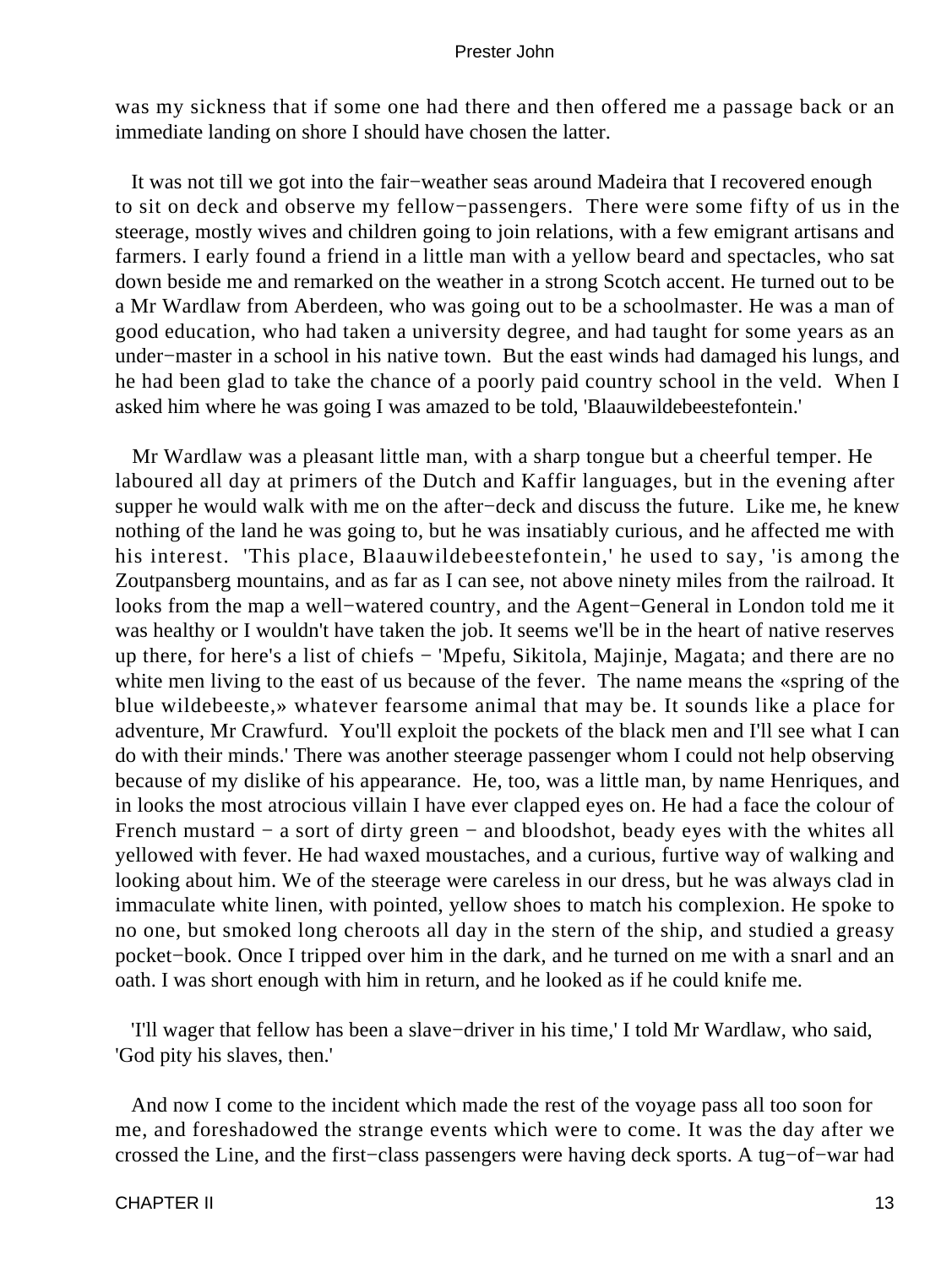been arranged between the three classes, and a half−dozen of the heaviest fellows in the steerage, myself included, were invited to join. It was a blazing hot afternoon, but on the saloon deck there were awnings and a cool wind blowing from the bows. The first−class beat the second easily, and after a tremendous struggle beat the steerage also. Then they regaled us with iced−drinks and cigars to celebrate the victory.

 I was standing at the edge of the crowd of spectators, when my eye caught a figure which seemed to have little interest in our games. A large man in clerical clothes was sitting on a deck−chair reading a book. There was nothing novel about the stranger, and I cannot explain the impulse which made me wish to see his face. I moved a few steps up the deck, and then I saw that his skin was black. I went a little farther, and suddenly he raised his eyes from his book and looked round. It was the face of the man who had terrified me years ago on the Kirkcaple shore.

 I spent the rest of the day in a brown study. It was clear to me that some destiny had prearranged this meeting. Here was this man travelling prosperously as a first−class passenger with all the appurtenances of respectability. I alone had seen him invoking strange gods in the moonlight, I alone knew of the devilry in his heart, and I could not but believe that some day or other there might be virtue in that knowledge.

 The second engineer and I had made friends, so I got him to consult the purser's list for the name of my acquaintance. He was down as the Rev. John Laputa, and his destination was Durban. The next day being Sunday, who should appear to address us steerage passengers but the black minister. He was introduced by the captain himself, a notably pious man, who spoke of the labours of his brother in the dark places of heathendom. Some of us were hurt in our pride in being made the target of a black man's oratory. Especially Mr Henriques, whose skin spoke of the tar−brush, protested with oaths against the insult. Finally he sat down on a coil of rope, and spat scornfully in the vicinity of the preacher.

 For myself I was intensely curious, and not a little impressed. The man's face was as commanding as his figure, and his voice was the most wonderful thing that ever came out of human mouth. It was full and rich, and gentle, with the tones of a great organ. He had none of the squat and preposterous negro lineaments, but a hawk nose like an Arab, dark flashing eyes, and a cruel and resolute mouth. He was black as my hat, but for the rest he might have sat for a figure of a Crusader. I do not know what the sermon was about, though others told me that it was excellent. All the time I watched him, and kept saying to myself, 'You hunted me up the Dyve Burn, but I bashed your face for you.' Indeed, I thought I could see faint scars on his cheek.

 The following night I had toothache, and could not sleep. It was too hot to breathe under cover, so I got up, lit a pipe, and walked on the after−deck to ease the pain. The air was very still, save for the whish of water from the screws and the steady beat of the engines. Above, a great yellow moon looked down on me, and a host of pale stars.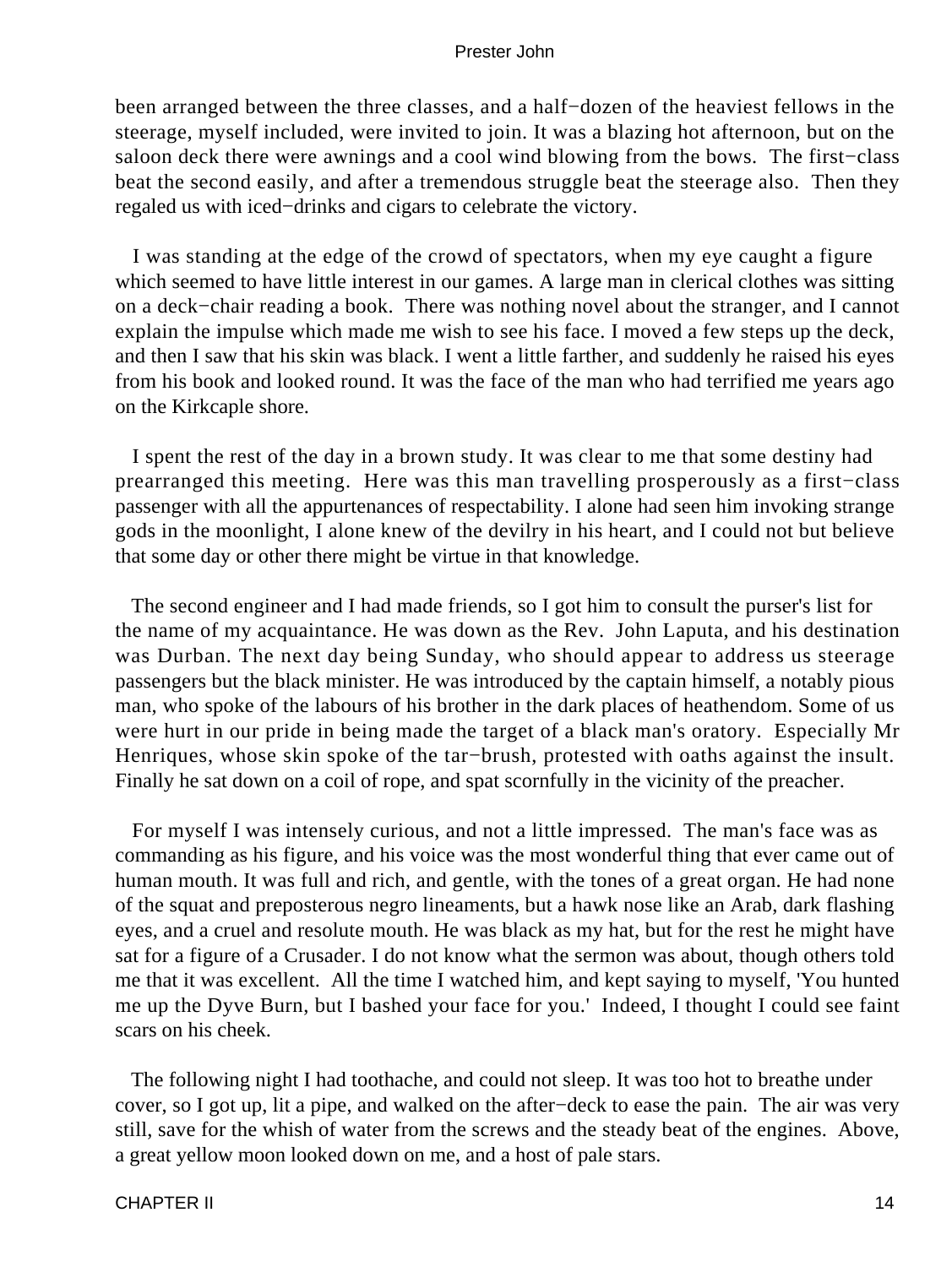The moonlight set me remembering the old affair of the Dyve Burn, and my mind began to run on the Rev. John Laputa. It pleased me to think that I was on the track of some mystery of which I alone had the clue. I promised myself to search out the antecedents of the minister when I got to Durban, for I had a married cousin there, who might know something of his doings. Then, as I passed by the companion− way to the lower deck, I heard voices, and peeping over the rail, I saw two men sitting in the shadow just beyond the hatch of the hold.

 I thought they might be two of the sailors seeking coolness on the open deck, when something in the figure of one of them made me look again. The next second I had slipped back and stolen across the after−deck to a point just above them. For the two were the black minister and that ugly yellow villain, Henriques.

 I had no scruples about eavesdropping, but I could make nothing of their talk. They spoke low, and in some tongue which may have been Kaffir or Portuguese, but was in any case unknown to me. I lay, cramped and eager, for many minutes, and was just getting sick of it when a familiar name caught my ear. Henriques said something in which I caught the word 'Blaauwildebeestefontein.' I listened intently, and there could be no mistake. The minister repeated the name, and for the next few minutes it recurred often in their talk. I went back stealthily to bed, having something to make me forget my aching tooth. First of all, Laputa and Henriques were allies. Second, the place I was bound for had something to do with their schemes.

 I said nothing to Mr Wardlaw, but spent the next week in the assiduous toil of the amateur detective. I procured some maps and books from my friend, the second engineer, and read all I could about Blaauwildebeestefontein. Not that there was much to learn; but I remember I had quite a thrill when I discovered from the chart of the ship's run one day that we were in the same latitude as that uncouthly−named spot. I found out nothing, however, about Henriques or the Rev. John Laputa. The Portuguese still smoked in the stern, and thumbed his greasy notebook; the minister sat in his deck− chair, and read heavy volumes from the ship's library. Though I watched every night, I never found them again together.

 At Cape Town Henriques went ashore and did not return. The minister did not budge from the ship the three days we lay in port, and, indeed, it seemed to me that he kept his cabin. At any rate I did not see his great figure on deck till we were tossing in the choppy seas round Cape Agulhas. Sea− sickness again attacked me, and with short lulls during our stoppages at Port Elizabeth and East London, I lay wretchedly in my bunk till we sighted the bluffs of Durban harbour.

 Here it was necessary for me to change my ship, for in the interests of economy I was going by sea to Delagoa Bay, and thence by the cheap railway journey into the Transvaal. I sought out my cousin, who lived in a fine house on the Berea, and found a comfortable lodging for the three days of my stay there. I made inquiries about Mr Laputa, but could hear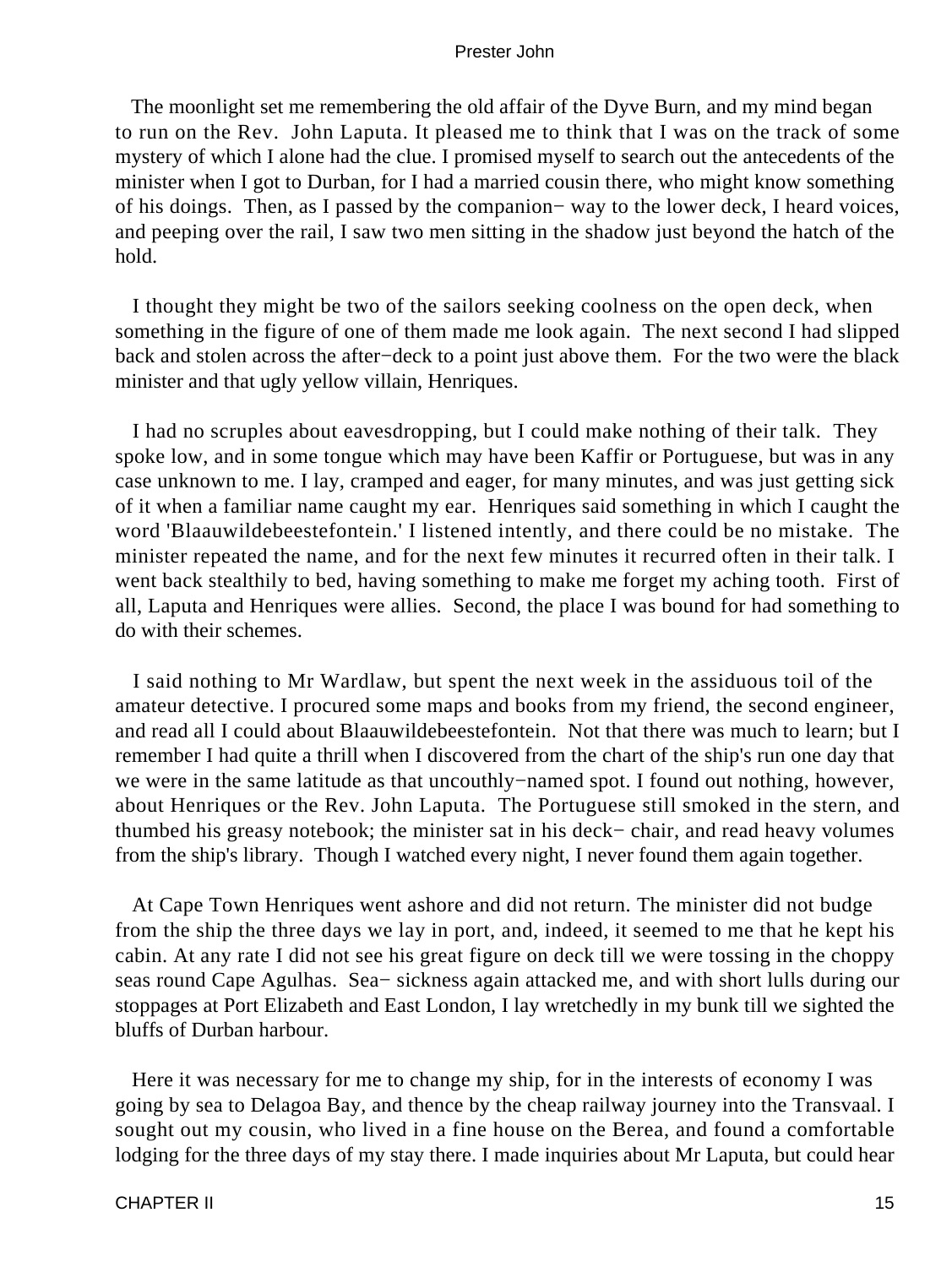nothing. There was no native minister of that name, said my cousin, who was a great authority on all native questions. I described the man, but got no further light. No one had seen or heard of such a being, 'unless,' said my cousin, 'he is one of those American Ethiopian rascals.'

 My second task was to see the Durban manager of the firm which I had undertaken to serve. He was a certain Mr Colles, a big fat man, who welcomed me in his shirt−sleeves, with a cigar in his mouth. He received me pleasantly, and took me home to dinner with him.

 'Mr Mackenzie has written about you,' he said. 'I'll be quite frank with you, Mr Crawfurd. The firm is not exactly satisfied about the way business has been going lately at Blaauwildebeestefontein. There's a grand country up there, and a grand opportunity for the man who can take it. Japp, who is in charge, is an old man now and past his best, but he has been long with the firm, and we don't want to hurt his feelings. When he goes, which must be pretty soon, you'll have a good chance of the place, if you show yourself an active young fellow.'

 He told me a great deal more about Blaauwildebeestefontein, principally trading details. Incidentally he let drop that Mr Japp had had several assistants in the last few years. I asked him why they had left, and he hesitated.

 'It's a lonely place, and they didn't like the life. You see, there are few white men near, and young fellows want society. They complained, and were moved on. But the firm didn't think the more of them.'

I told him I had come out with the new schoolmaster.

 'Yes,' he said reflectively, 'the school. That's been vacant pretty often lately. What sort of fellow is this Wardlaw? Will he stay, I wonder?'

'From all accounts,' I said, 'Blaauwildebeestefontein does not seem popular.'

 'It isn't. That's why we've got you out from home. The colonial−born doesn't find it fit in with his idea of comfort. He wants society, and he doesn't like too many natives. There's nothing up there but natives and a few back−veld Dutchmen with native blood in them. You fellows from home are less set on an easy life, or you wouldn't be here.'

There was something in Mr Colles's tone which made me risk another question.

 'What's the matter with the place? There must be more wrong with it than loneliness to make everybody clear out. I have taken on this job, and I mean to stick to it, so you needn't be afraid to tell me.'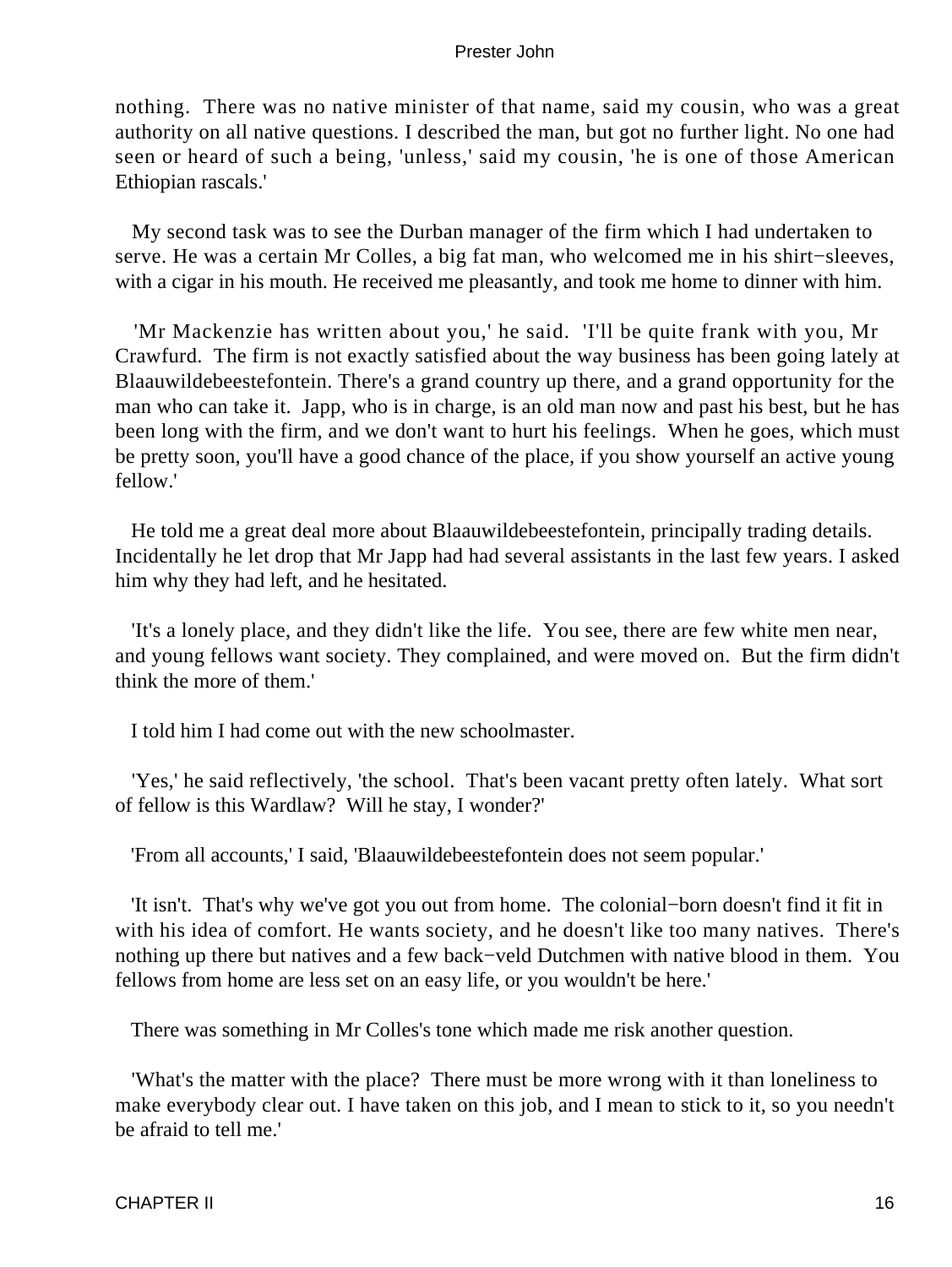The manager looked at me sharply. 'That's the way to talk, my lad. You look as if you had a stiff back, so I'll be frank with you. There is something about the place. It gives the ordinary man the jumps. What it is, I don't know, and the men who come back don't know themselves. I want you to find out for me. You'll be doing the firm an enormous service if you can get on the track of it. It may be the natives, or it may be the takhaars, or it may be something else. Only old Japp can stick it out, and he's too old and doddering to care about moving. I want you to keep your eyes skinned, and write privately to me if you want any help. You're not out here for your health, I can see, and here's a chance for you to get your foot on the ladder.

 'Remember, I'm your friend,' he said to me again at the garden gate. 'Take my advice and lie very low. Don't talk, don't meddle with drink, learn all you can of the native jabber, but don't let on you understand a word. You're sure to get on the track of something. Good−bye, my boy,' and he waved a fat hand to me.

 That night I embarked on a cargo−boat which was going round the coast to Delagoa Bay. It is a small world − at least for us far−wandering Scots. For who should I find when I got on board but my old friend Tam Dyke, who was second mate on the vessel? We wrung each other's hands, and I answered, as best I could, his questions about Kirkcaple. I had supper with him in the cabin, and went on deck to see the moorings cast.

 Suddenly there was a bustle on the quay, and a big man with a handbag forced his way up the gangway. The men who were getting ready to cast off tried to stop him, but he elbowed his way forward, declaring he must see the captain. Tam went up to him and asked civilly if he had a passage taken. He admitted he had not, but said he would make it right in two minutes with the captain himself. The Rev. John Laputa, for some reason of his own, was leaving Durban with more haste than he had entered it.

 I do not know what passed with the captain, but the minister got his passage right enough, and Tam was even turned out of his cabin to make room for him. This annoyed my friend intensely.

 'That black brute must be made of money, for he paid through the nose for this, or I'm a Dutchman. My old man doesn't take to his black brethren any more than I do. Hang it all, what are we coming to, when we're turning into a blooming cargo boat for niggers?'

 I had all too little of Tam's good company, for on the afternoon of the second day we reached the little town of Lourenco Marques. This was my final landing in Africa, and I mind how eagerly I looked at the low, green shores and the bush−covered slopes of the mainland. We were landed from boats while the ship lay out in the bay, and Tam came ashore with me to spend the evening. By this time I had lost every remnant of homesickness. I had got a job before me which promised better things than colleging at Edinburgh, and I was as keen to get up country now as I had been loth to leave England. My mind being full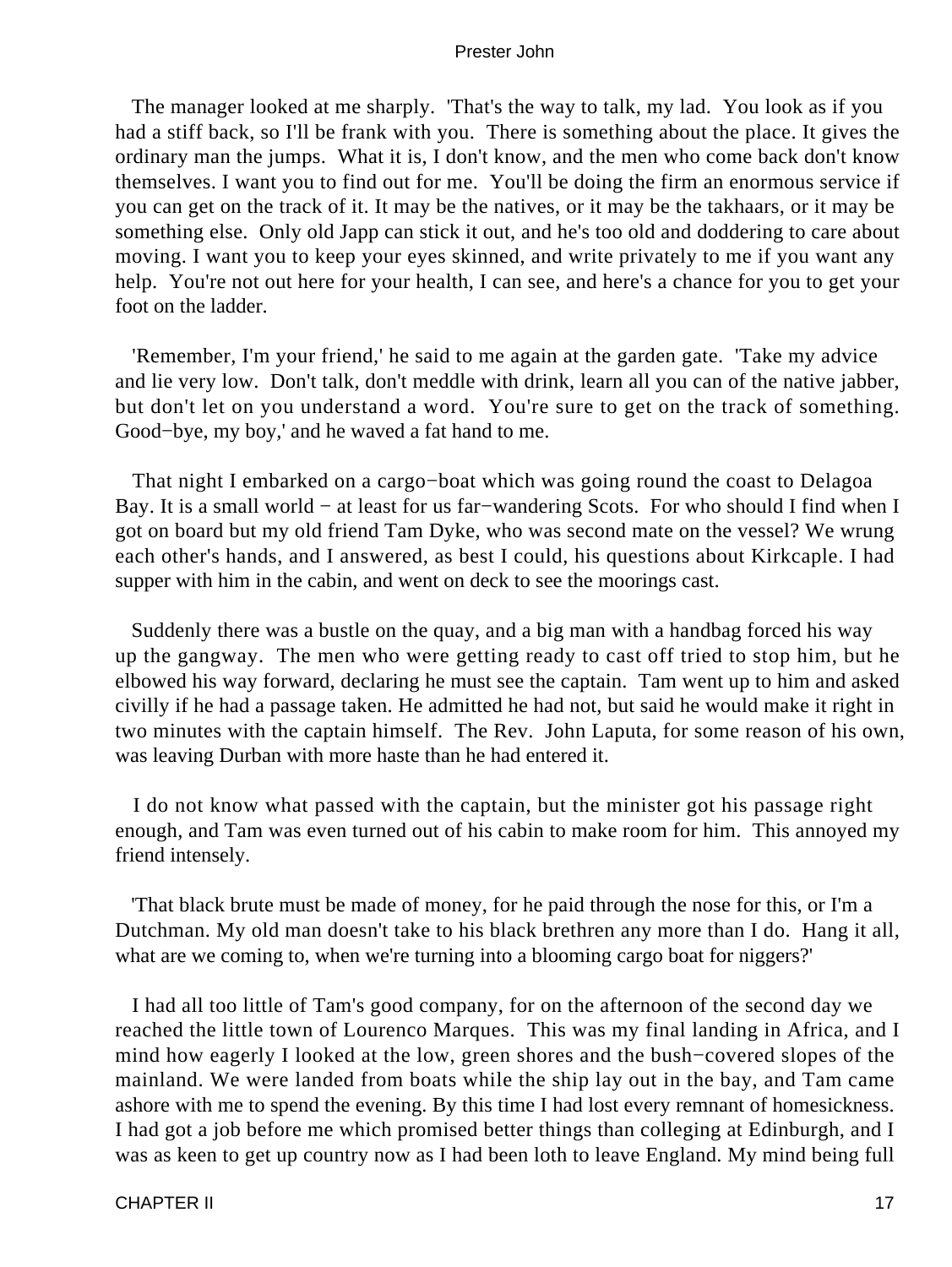of mysteries, I scanned every Portuguese loafer on the quay as if he had been a spy, and when Tam and I had had a bottle of Collates in a cafe I felt that at last I had got to foreign parts and a new world.

 Tam took me to supper with a friend of his, a Scot by the name of Aitken, who was landing−agent for some big mining house on the Rand. He hailed from Fife and gave me a hearty welcome, for he had heard my father preach in his young days. Aitken was a strong, broad−shouldered fellow who had been a sergeant in the Gordons, and during the war he had done secret−service work in Delagoa. He had hunted, too, and traded up and down Mozambique, and knew every dialect of the Kaffirs. He asked me where I was bound for, and when I told him there was the same look in his eyes as I had seen with the Durban manager.

'You're going to a rum place, Mr Crawfurd,' he said.

 'So I'm told. Do you know anything about it? You're not the first who has looked queer when I've spoken the name.'

 'I've never been there,' he said, 'though I've been pretty near it from the Portuguese side. That's the funny thing about Blaauwildebeestefontein. Everybody has heard of it, and nobody knows it.'

'I wish you would tell me what you have heard.'

 'Well, the natives are queer up thereaways. There's some kind of a holy place which every Kaffir from Algoa Bay to the Zambesi and away beyond knows about. When I've been hunting in the bush−veld I've often met strings of Kaffirs from hundreds of miles distant, and they've all been going or coming from Blaauwildebeestefontein. It's like Mecca to the Mohammedans, a place they go to on pilgrimage. I've heard of an old man up there who is believed to be two hundred years old. Anyway, there's some sort of great witch or wizard living in the mountains.'

 Aitken smoked in silence for a time; then he said, 'I'll tell you another thing. I believe there's a diamond mine. I've often meant to go up and look for it.'

Tam and I pressed him to explain, which he did slowly after his fashion.

 'Did you ever hear of I.D.B. − illicit diamond broking?' he asked me. 'Well, it's notorious that the Kaffirs on the diamond fields get away with a fair number of stones, and they are bought by Jew and Portuguese traders. It's against the law to deal in them, and when I was in the intelligence here we used to have a lot of trouble with the vermin. But I discovered that most of the stones came from natives in one part of the country − more or less round Blaauwildebeestefontein − and I see no reason to think that they had all been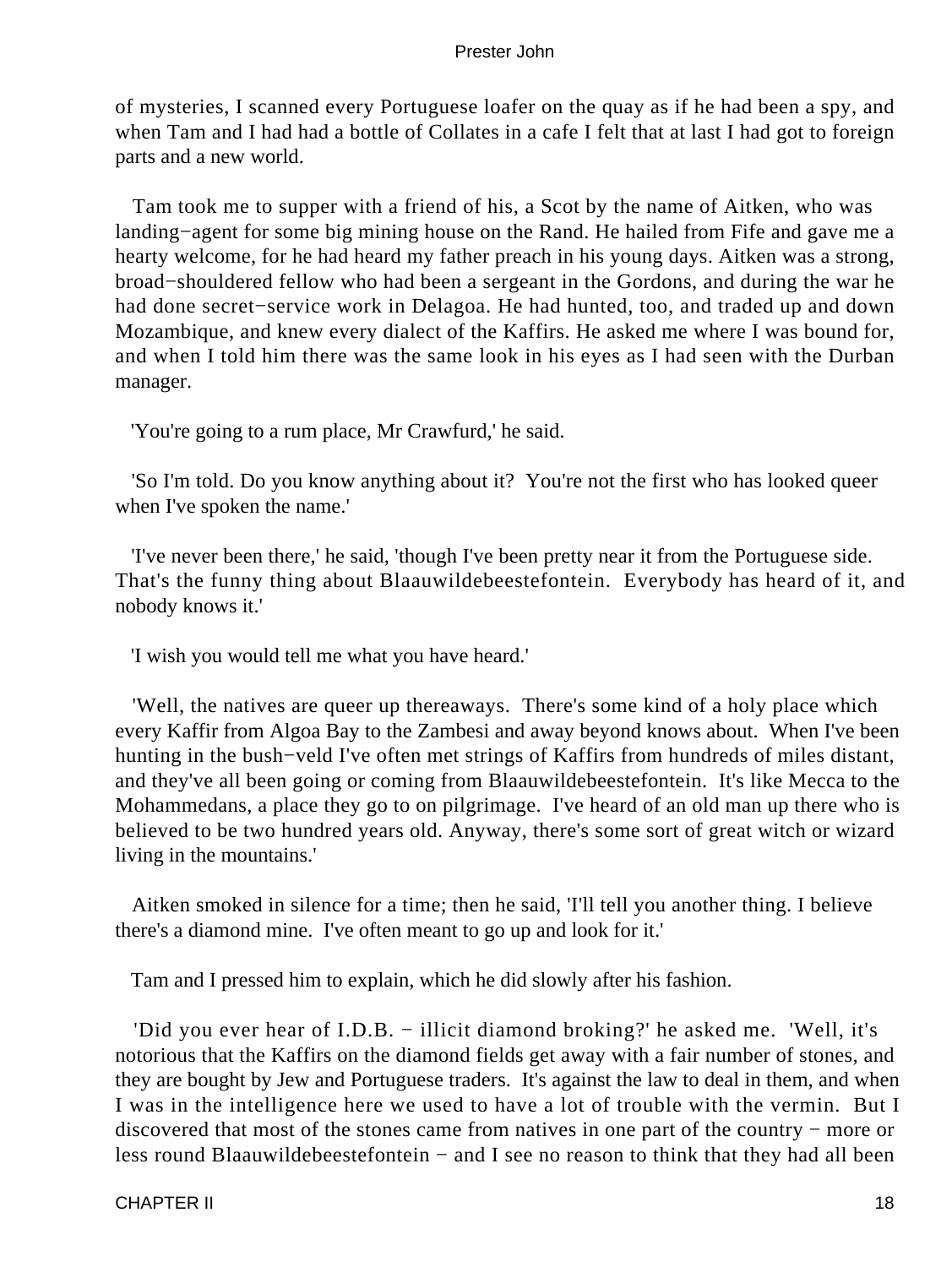stolen from Kimberley or the Premier. Indeed some of the stones I got hold of were quite different from any I had seen in South Africa before. I shouldn't wonder if the Kaffirs in the Zoutpansberg had struck some rich pipe, and had the sense to keep quiet about it. Maybe some day I'll take a run up to see you and look into the matter.'

 After this the talk turned on other topics till Tam, still nursing his grievance, asked a question on his own account. 'Did you ever come across a great big native parson called Laputa? He came on board as we were leaving Durban, and I had to turn out of my cabin for him.' Tam described him accurately but vindictively, and added that 'he was sure he was up to no good.'

 Aitken shook his head. 'No, I don't know the man. You say he landed here? Well, I'll keep a look−out for him. Big native parsons are not so common.'

 Then I asked about Henriques, of whom Tam knew nothing. I described his face, his clothes, and his habits. Aitken laughed uproariously.

 'Tut, my man, most of the subjects of his Majesty the King of Portugal would answer to that description. If he's a rascal, as you think, you may be certain he's in the I.D.B. business, and if I'm right about Blaauwildebeestefontein you'll likely have news of him there some time or other. Drop me a line if he comes, and I'll get on to his record.'

 I saw Tam off in the boat with a fairly satisfied mind. I was going to a place with a secret, and I meant to find it out. The natives round Blaauwildebeestefontein were queer, and diamonds were suspected somewhere in the neighbourhood.

 Henriques had something to do with the place, and so had the Rev. John Laputa, about whom I knew one strange thing. So did Tam by the way, but he had not identified his former pursuer, and I had told him nothing. I was leaving two men behind me, Colles at Durban and Aitken at Lourenco Marques, who would help me if trouble came. Things were shaping well for some kind of adventure.

 The talk with Aitken had given Tam an inkling of my thoughts. His last words to me were an appeal to let him know if there was any fun going.

 'I can see you're in for a queer job. Promise to let me hear from you if there's going to be a row, and I'll come up country, though I should have to desert the service. Send us a letter to the agents at Durban in case we should be in port. You haven't forgotten the Dyve Burn, Davie?'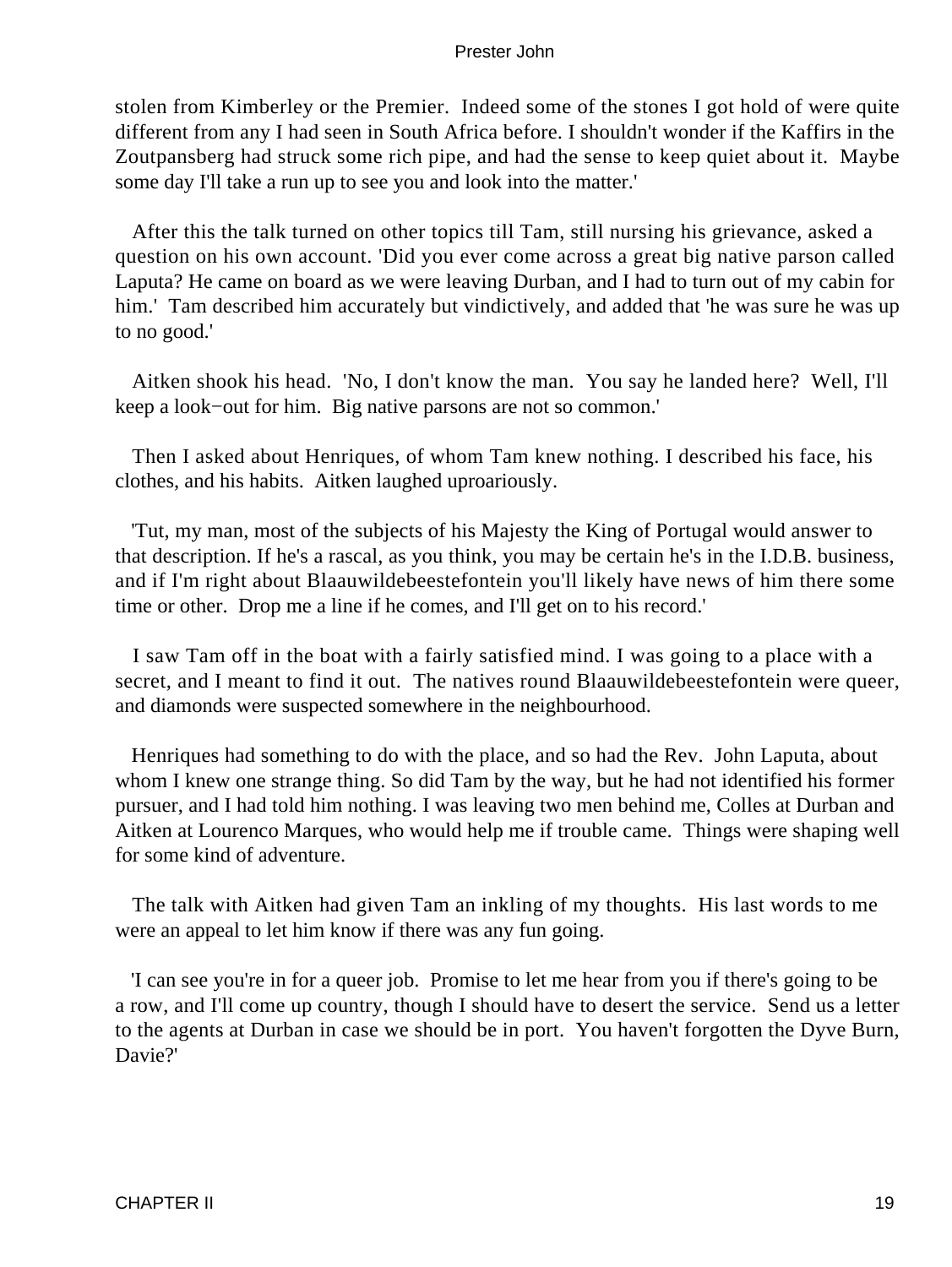## **[CHAPTER III](#page-150-0)**

### *B*LAAUWILDEBEESTEFONTEIN

 The Pilgrim's Progress had been the Sabbath reading of my boyhood, and as I came in sight of Blaauwildebeestefontein a passage ran in my head. It was that which tells how Christian and Hopeful, after many perils of the way, came to the Delectable Mountains, from which they had a prospect of Canaan. After many dusty miles by rail, and a weariful journey in a Cape−cart through arid plains and dry and stony gorges, I had come suddenly into a haven of green. The Spring of the Blue Wildebeeste was a clear rushing mountain torrent, which swirled over blue rocks into deep fern−fringed pools. All around was a tableland of lush grass with marigolds and arum lilies instead of daisies and buttercups. Thickets of tall trees dotted the hill slopes and patched the meadows as if some landscape−gardener had been at work on them. Beyond, the glen fell steeply to the plains, which ran out in a faint haze to the horizon. To north and south I marked the sweep of the Berg, now rising high to a rocky peak and now stretching in a level rampart of blue. On the very edge of the plateau where the road dipped for the descent stood the shanties of Blaauwildebeestefontein. The fresh hill air had exhilarated my mind, and the aromatic scent of the evening gave the last touch of intoxication. Whatever serpent might lurk in it, it was a veritable Eden I had come to.

 Blaauwildebeestefontein had no more than two buildings of civilized shape; the store, which stood on the left side of the river, and the schoolhouse opposite. For the rest, there were some twenty native huts, higher up the slope, of the type which the Dutch call rondavels. The schoolhouse had a pretty garden, but the store stood bare in a patch of dust with a few outhouses and sheds beside it. Round the door lay a few old ploughs and empty barrels, and beneath a solitary blue gum was a wooden bench with a rough table. Native children played in the dust, and an old Kaffir squatted by the wall.

 My few belongings were soon lifted from the Cape−cart, and I entered the shop. It was the ordinary pattern of up−country store − a bar in one corner with an array of bottles, and all round the walls tins of canned food and the odds and ends of trade. The place was empty, and a cloud of flies buzzed over the sugar cask.

 Two doors opened at the back, and I chose the one to the right. I found myself in a kind of kitchen with a bed in one corner, and a litter of dirty plates on the table. On the bed lay a man, snoring heavily. I went close to him, and found an old fellow with a bald head, clothed only in a shirt and trousers. His face was red and swollen, and his breath came in heavy grunts. A smell of bad whisky hung over everything. I had no doubt that this was Mr Peter Japp, my senior in the store. One reason for the indifferent trade at Blaauwildebeestefontein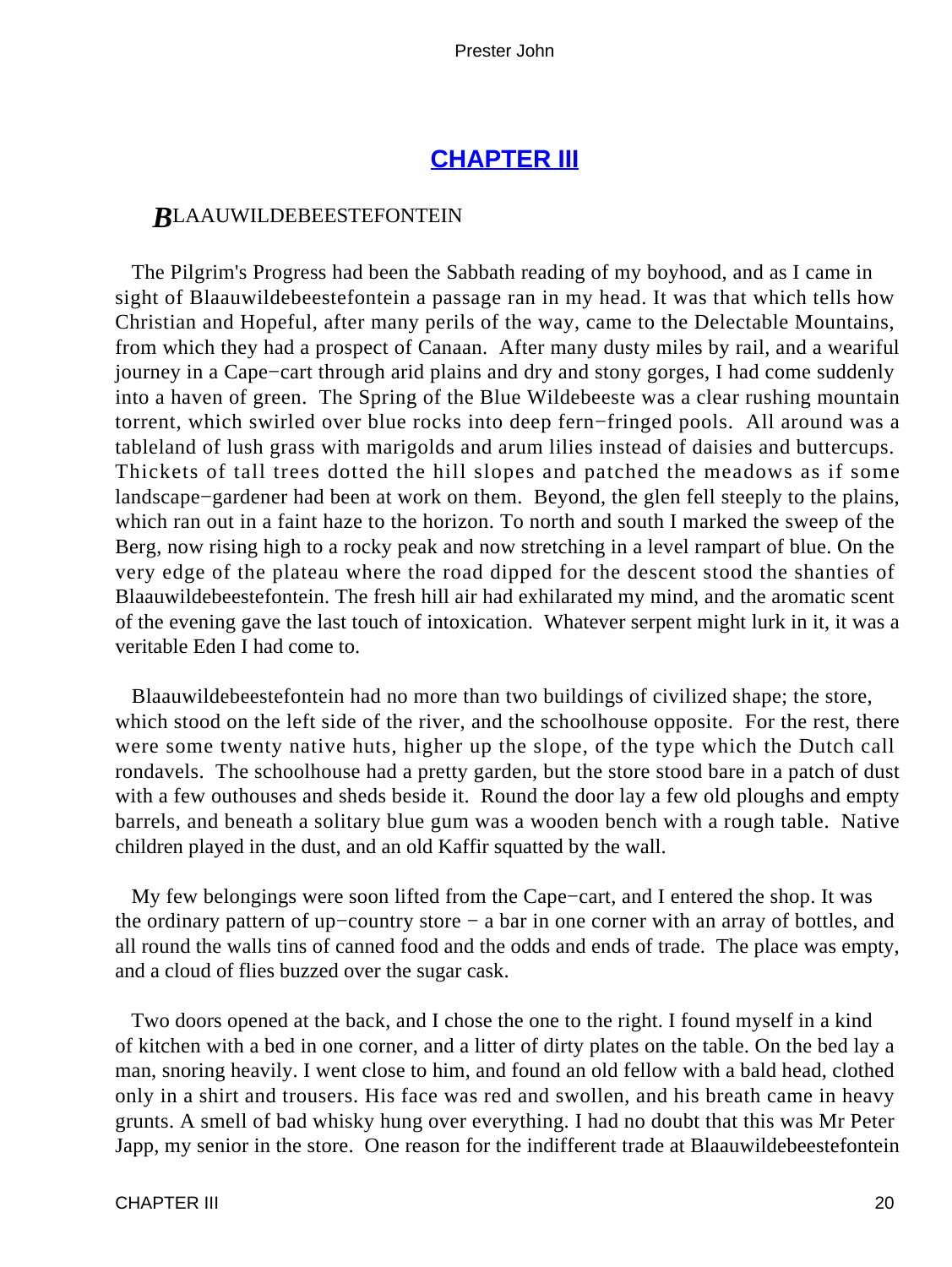was very clear to me: the storekeeper was a sot.

 I went back to the shop and tried the other door. It was a bedroom too, but clean and pleasant. A little native girl − Zeeta, I found they called her − was busy tidying it up, and when I entered she dropped me a curtsy. 'This is your room, Baas,' she said in very good English in reply to my question. The child had been well trained somewhere, for there was a cracked dish full of oleander blossom on the drawers'−head, and the pillow−slips on the bed were as clean as I could wish. She brought me water to wash, and a cup of strong tea, while I carried my baggage indoors and paid the driver of the cart. Then, having cleaned myself and lit a pipe, I walked across the road to see Mr Wardlaw.

 I found the schoolmaster sitting under his own fig−tree reading one of his Kaffir primers. Having come direct by rail from Cape Town, he had been a week in the place, and ranked as the second oldest white resident.

 'Yon's a bonny chief you've got, Davie,' were his first words. 'For three days he's been as fou as the Baltic.'

 I cannot pretend that the misdeeds of Mr Japp greatly annoyed me. I had the reversion of his job, and if he chose to play the fool it was all in my interest. But the schoolmaster was depressed at the prospect of such company. 'Besides you and me, he's the only white man in the place. It's a poor look− out on the social side.'

 The school, it appeared, was the merest farce. There were only five white children, belonging to Dutch farmers in the mountains. The native side was more flourishing, but the mission schools at the locations got most of the native children in the neighbourhood. Mr Wardlaw's educational zeal ran high. He talked of establishing a workshop and teaching carpentry and blacksmith's work, of which he knew nothing. He rhapsodized over the intelligence of his pupils and bemoaned his inadequate gift of tongues. 'You and I, Davie,' he said, 'must sit down and grind at the business. It is to the interest of both of us. The Dutch is easy enough. It's a sort of kitchen dialect you can learn in a fortnight. But these native languages are a stiff job. Sesuto is the chief hereabouts, and I'm told once you've got that it's easy to get the Zulu. Then there's the thing the Shangaans speak − Baronga, I think they call it. I've got a Christian Kaffir living up in one of the huts who comes every morning to talk to me for an hour. You'd better join me.'

 I promised, and in the sweet−smelling dust crossed the road to the store. Japp was still sleeping, so I got a bowl of mealie porridge from Zeeta and went to bed.

 Japp was sober next morning and made me some kind of apology. He had chronic lumbago, he said, and 'to go on the bust' now and then was the best cure for it. Then he proceeded to initiate me into my duties in a tone of exaggerated friendliness. 'I took a fancy to you the first time I clapped eyes on you,' he said. 'You and me will be good friends,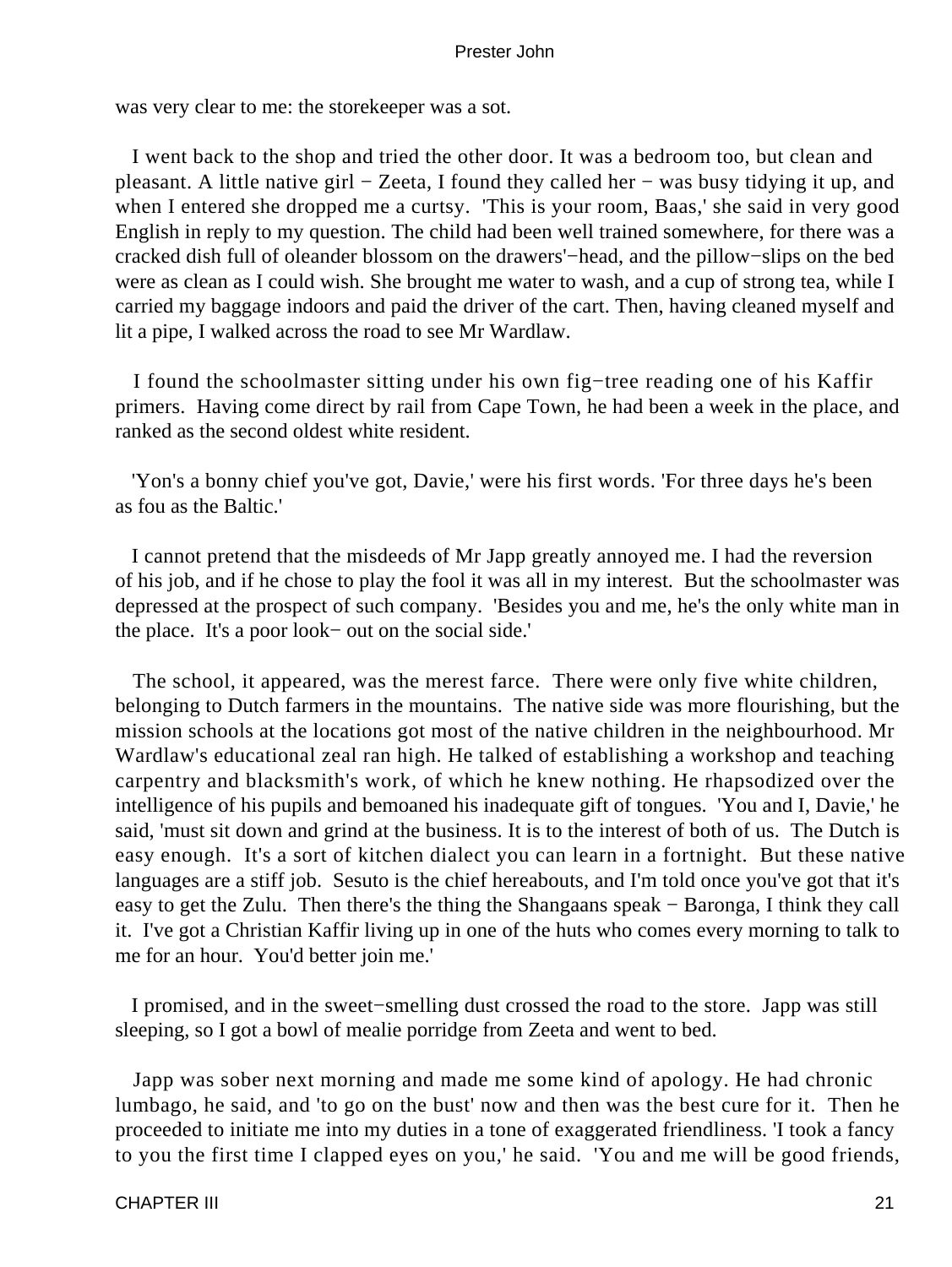Crawfurd, I can see that. You're a spirited young fellow, and you'll stand no nonsense. The Dutch about here are a slim lot, and the Kaffirs are slimmer. Trust no man, that's my motto. The firm know that, and I've had their confidence for forty years.'

 The first day or two things went well enough. There was no doubt that, properly handled, a fine trade could be done in Blaauwildebeestefontein. The countryside was crawling with natives, and great strings used to come through from Shangaan territory on the way to the Rand mines. Besides, there was business to be done with the Dutch farmers, especially with the tobacco, which I foresaw could be worked up into a profitable export. There was no lack of money either, and we had to give very little credit, though it was often asked for. I flung myself into the work, and in a few weeks had been all round the farms and locations. At first Japp praised my energy, for it left him plenty of leisure to sit indoors and drink. But soon he grew suspicious, for he must have seen that I was in a fair way to oust him altogether. He was very anxious to know if I had seen Colles in Durban, and what the manager had said. 'I have letters,' he told me a hundred times, 'from Mr Mackenzie himself praising me up to the skies. The firm couldn't get along without old Peter Japp, I can tell you.' I had no wish to quarrel with the old man, so I listened politely to all he said. But this did not propitiate him, and I soon found him so jealous as to be a nuisance. He was Colonial−born and was always airing the fact. He rejoiced in my rawness, and when I made a blunder would crow over it for hours. 'It's no good, Mr Crawfurd; you new chums from England may think yourselves mighty clever, but we men from the Old Colony can get ahead of you every time. In fifty years you'll maybe learn a little about the country, but we know all about it before we start.' He roared with laughter at my way of tying a voorslag, and he made merry (no doubt with reason) on my management of a horse. I kept my temper pretty well, but I own there were moments when I came near to kicking Mr Japp.

 The truth is he was a disgusting old ruffian. His character was shown by his treatment of Zeeta. The poor child slaved all day and did two men's work in keeping the household going. She was an orphan from a mission station, and in Japp's opinion a creature without rights. Hence he never spoke to her except with a curse, and used to cuff her thin shoulders till my blood boiled. One day things became too much for my temper. Zeeta had spilled half a glass of Japp's whisky while tidying up the room. He picked up a sjambok, and proceeded to beat her unmercifully till her cries brought me on the scene. I tore the whip from his hands, seized him by the scruff and flung him

 on a heap of potato sacks, where he lay pouring out abuse and shaking with rage. Then I spoke my mind. I told him that if anything of the sort happened again I would report it at once to Mr Colles at Durban. I added that before making my report I would beat him within an inch of his degraded life. After a time he apologized, but I could see that thenceforth he regarded me with deadly hatred. There was another thing I noticed about Mr Japp. He might brag about his knowledge of how to deal with natives, but to my mind his methods were a disgrace to a white man. Zeeta came in for oaths and blows, but there were other Kaffirs whom he treated with a sort of cringing friendliness. A big black fellow would swagger into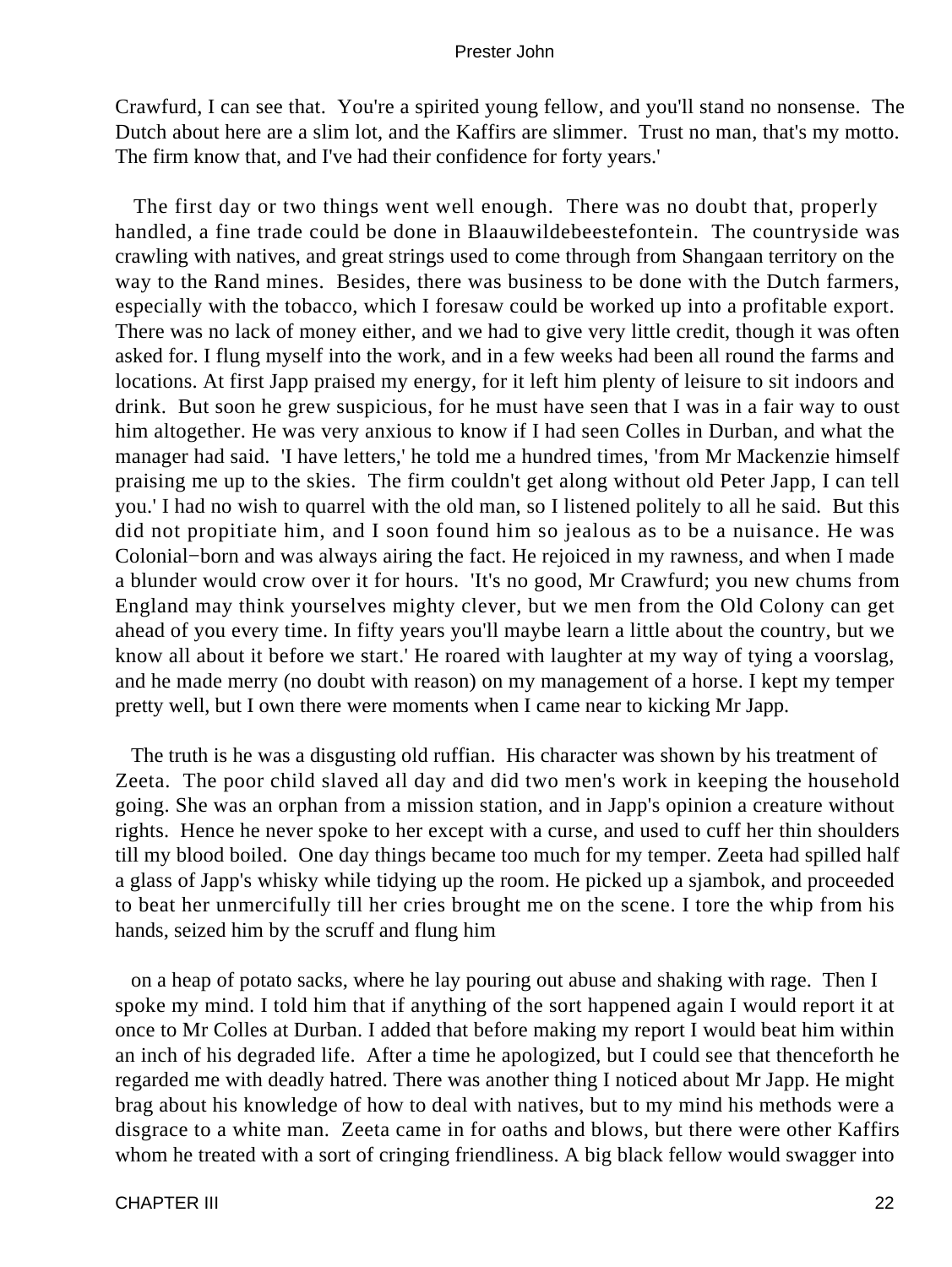the shop, and be received by Japp as if he were his long−lost brother. The two would collogue for hours; and though at first I did not understand the tongue, I could see that it was the white man who fawned and the black man who bullied. Once when japp was away one of these fellows came into the store as if it belonged to him, but he went out quicker than he entered. Japp complained afterwards of my behaviour. ''Mwanga is a good friend of mine,' he said, 'and brings us a lot of business. I'll thank you to be civil to him the next time.' I replied very shortly that 'Mwanga or anybody else who did not mend his manners would feel the weight of my boot.

 The thing went on, and I am not sure that he did not give the Kaffirs drink on the sly. At any rate, I have seen some very drunk natives on the road between the locations and Blaauwildebeestefontein, and some of them I recognized as Japp's friends. I discussed the matter with Mr Wardlaw, who said, 'I believe the old villain has got some sort of black secret, and the natives know it, and have got a pull on him.' And I was inclined to think he was right.

 By−and−by I began to feel the lack of company, for Wardlaw was so full of his books that he was of little use as a companion. So I resolved to acquire a dog, and bought one from a prospector, who was stony−broke and would have sold his soul for a drink. It was an enormous Boer hunting−dog, a mongrel in whose blood ran mastiff and bulldog and foxhound, and Heaven knows what beside. In colour it was a kind of brindled red, and the hair on its back grew against the lie of the rest of its coat. Some one had told me, or I may have read it, that a back like this meant that a dog would face anything mortal, even to a charging lion, and it was this feature which first caught my fancy. The price I paid was ten shillings and a pair of boots, which I got at cost price from stock, and the owner departed with injunctions to me to beware of the brute's temper. Colin – for so I named him – began his career with me by taking the seat out of my breeches and frightening Mr Wardlaw into a tree. It took me a stubborn battle of a fortnight to break his vice, and my left arm to−day bears witness to the struggle. After that he became a second shadow, and woe betide the man who had dared to raise his hand to Colin's master. Japp declared that the dog was a devil, and Colin repaid the compliment with a hearty dislike.

With Colin, I now took to spending some of my ample leisure in exploring the fastnesses of the Berg. I had brought out a shot−gun of my own, and I borrowed a cheap Mauser sporting rifle from the store. I had been born with a good eye and a steady hand, and very soon I became a fair shot with a gun and, I believe, a really fine shot with the rifle. The sides of the Berg were full of quail and partridge and bush pheasant, and on the grassy plateau there was abundance of a bird not unlike our own blackcock, which the Dutch called korhaan. But the great sport was to stalk bush−buck in the thickets, which is a game in which the hunter is at small advantage. I have been knocked down by a wounded bush−buck ram, and but for Colin might have been badly damaged. Once, in a kloof not far from the Letaba, I killed a fine leopard, bringing him down with a single shot from a rocky shelf almost on the top of Colin. His skin lies by my fireside as I write this tale. But it was during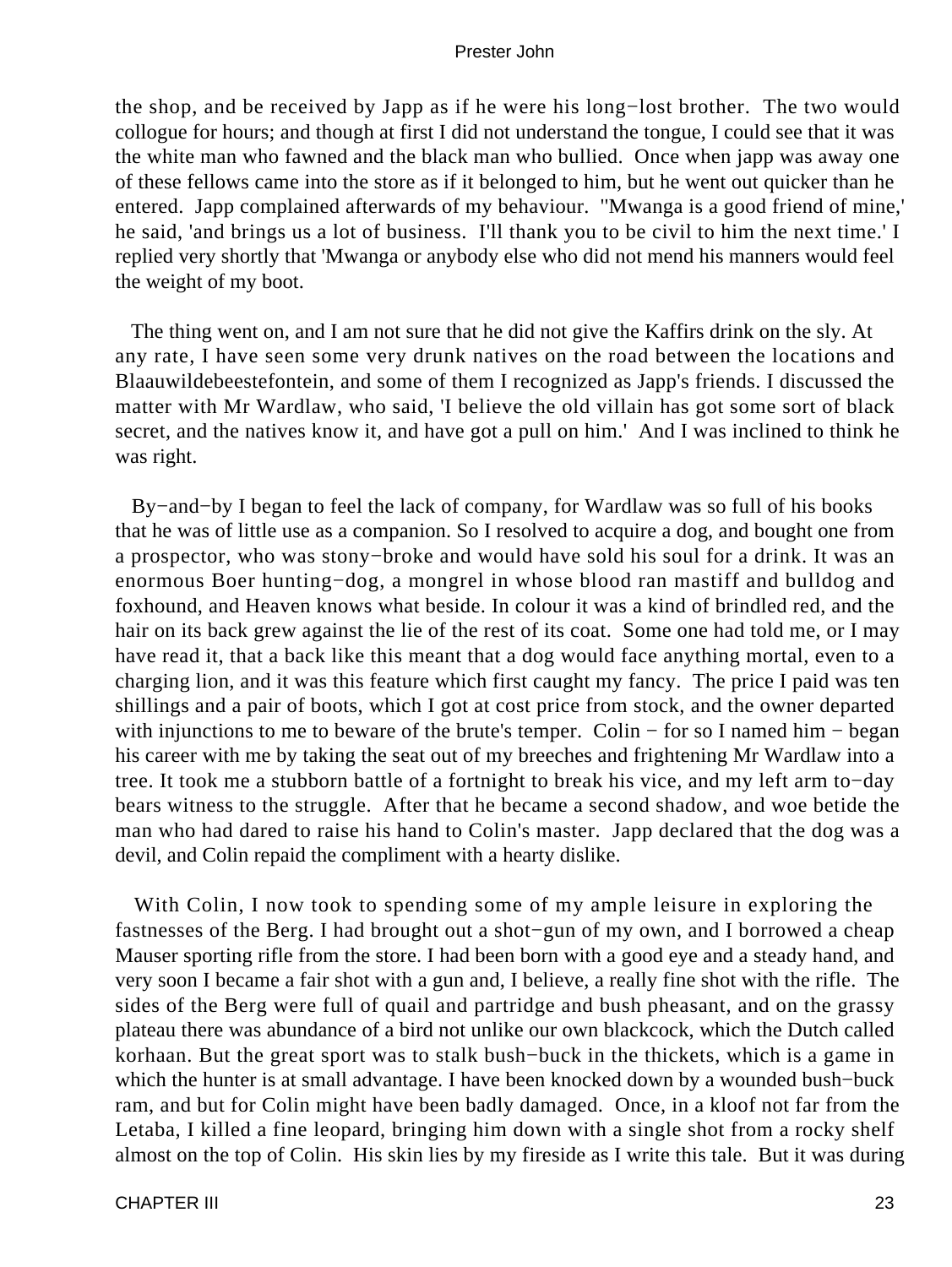the days I could spare for an expedition into the plains that I proved the great qualities of my dog. There we had nobler game to follow − wildebeest and hartebeest, impala, and now and then a koodoo. At first I was a complete duffer, and shamed myself in Colin's eyes. But by−and−by I learned something of veld−craft: I learned how to follow spoor, how to allow for the wind, and stalk under cover. Then, when a shot had crippled the beast, Colin was on its track like a flash to pull it down. The dog had the nose of a retriever, the speed of a greyhound, and the strength of a bull−terrier. I blessed the day when the wandering prospector had passed the store.

 Colin slept at night at the foot of my bed, and it was he who led me to make an important discovery. For I now became aware that I was being subjected to constant espionage. It may have been going on from the start, but it was not till my third month at Blaauwildebeestefontein that I found it out. One night I was going to bed, when suddenly the bristles rose on the dog's back and he barked uneasily at the window. I had been standing in the shadow, and as I stepped to the window to look out I saw a black face disappear below the palisade of the backyard. The incident was trifling, but it put me on my guard. The next night I looked, but saw nothing. The third night I looked, and caught a glimpse of a face almost pressed to the pane. Thereafter I put up the shutters after dark, and shifted my bed to a part of the room out of line with the window.

 It was the same out of doors. I would suddenly be conscious, as I walked on the road, that I was being watched. If I made as if to walk into the roadside bush there would be a faint rustling, which told that the watcher had retired. The stalking was brilliantly done, for I never caught a glimpse of one of the stalkers. Wherever I went – on the road, on the meadows of the plateau, or on the rugged sides of the Berg − it was the same. I had silent followers, who betrayed themselves now and then by the crackling of a branch, and eyes were always looking at me which I could not see. Only when I went down to the plains did the espionage cease. This thing annoyed Colin desperately, and his walks abroad were one continuous growl. Once, in spite of my efforts, he dashed into the thicket, and a squeal of pain followed. He had got somebody by the leg, and there was blood on the grass.

 Since I came to Blaauwildebeestefontein I had forgotten the mystery I had set out to track in the excitement of a new life and my sordid contest with Japp. But now this espionage brought back my old preoccupation. I was being watched because some person or persons thought that I was dangerous. My suspicions fastened on Japp, but I soon gave up that clue. It was my presence in the store that was a danger to him, not my wanderings about the countryside. It might be that he had engineered the espionage so as to drive me out of the place in sheer annoyance; but I flattered myself that Mr Japp knew me too well to imagine that such a game was likely to succeed.

 The mischief was that I could not make out who the trackers were. I had visited all the surrounding locations, and was on good enough terms with all the chiefs. There was 'Mpefu, a dingy old fellow who had spent a good deal of his life in a Boer gaol before the war. There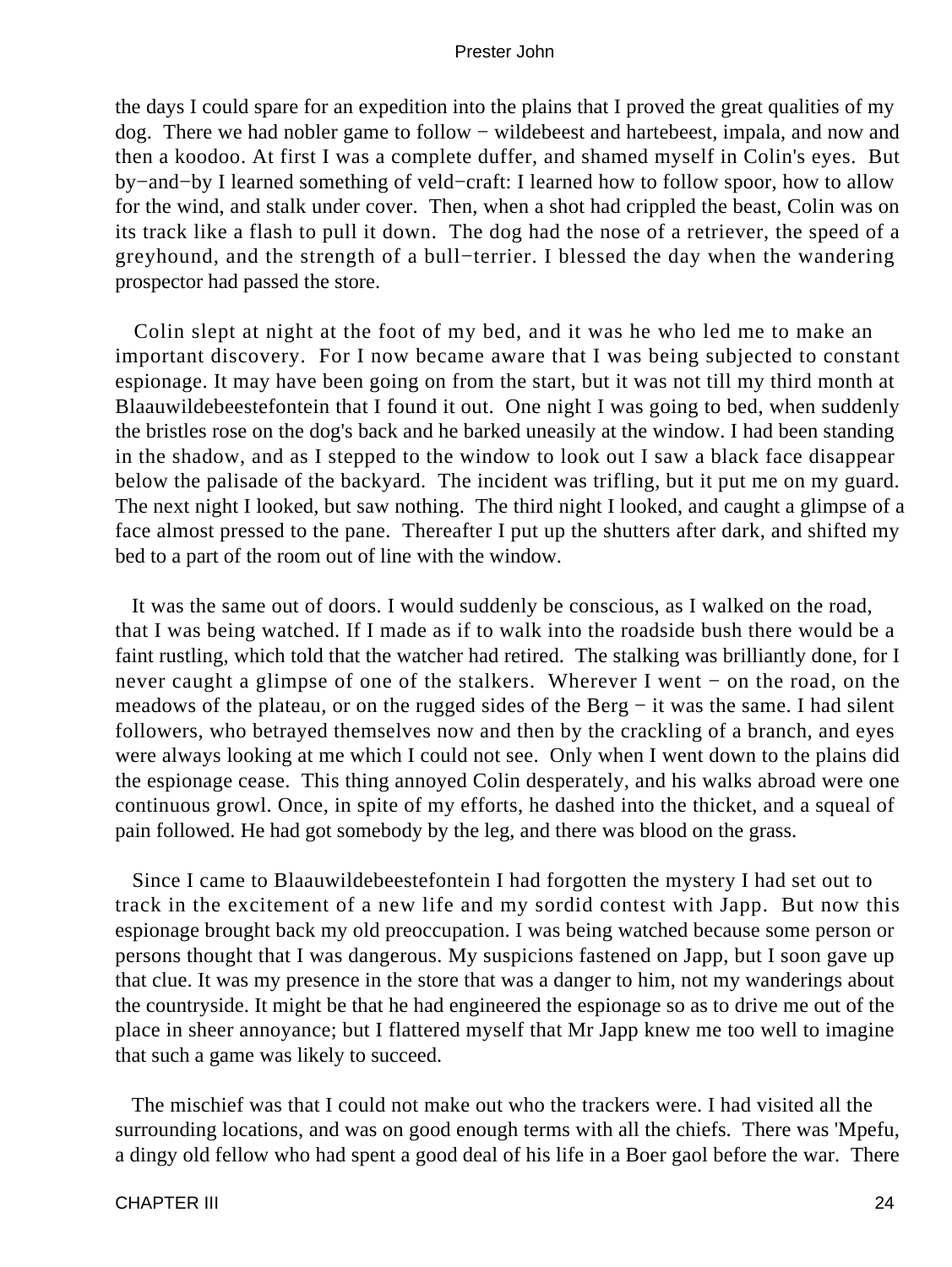was a mission station at his place, and his people seemed to me to be well behaved and prosperous. Majinje was a chieftainess, a little girl whom nobody was allowed to see. Her location was a miserable affair, and her tribe was yearly shrinking in numbers. Then there was Magata farther north among the mountains. He had no quarrel with me, for he used to give me a meal when I went out hunting in that direction; and once he turned out a hundred of his young men, and I had a great battue of wild dogs. Sikitola, the biggest of all, lived some distance out in the flats. I knew less about him; but if his men were the trackers, they must have spent most of their days a weary way from their kraal. The Kaffirs in the huts at Blaauwildebeestefontein were mostly Christians, and quiet, decent fellows, who farmed their little gardens, and certainly preferred me to Japp. I thought at one time of riding into Pietersdorp to consult the Native Commissioner. But I discovered that the old man, who knew the country, was gone, and that his successor was a young fellow from Rhodesia, who knew nothing about anything. Besides, the natives round Blaauwildebeestefontein were well conducted, and received few official visitations. Now and then a couple of Zulu policemen passed in pursuit of some minor malefactor, and the collector came for the hut−tax; but we gave the Government little work, and they did not trouble their heads about us.

 As I have said, the clues I had brought out with me to Blaauwildebeestefontein began to occupy my mind again; and the more I thought of the business the keener I grew. I used to amuse myself with setting out my various bits of knowledge. There was first of all the Rev. John Laputa, his doings on the Kirkcaple shore, his talk with Henriques about Blaauwildebeestefontein, and his strange behaviour at Durban. Then there was what Colles had told me about the place being queer, how nobody would stay long either in the store or the schoolhouse. Then there was my talk with Aitken at Lourenco Marques, and his story of a great wizard in the neighbourhood to whom all Kaffirs made pilgrimages, and the suspicion of a diamond pipe. Last and most important, there was this perpetual spying on myself. It was as clear as daylight that the place held some secret, and I wondered if old Japp knew. I was fool enough one day to ask him about diamonds. He met me with contemptuous laughter. 'There's your ignorant Britisher,' he cried. 'If you had ever been to Kimberley you would know the look of a diamond country. You're as likely to find diamonds here as ocean pearls. But go out and scrape in the spruit if you like; you'll maybe find some garnets.'

 I made cautious inquiries, too, chiefly through Mr Wardlaw, who was becoming a great expert at Kaffir, about the existence of Aitken's wizard, but he could get no news. The most he found out was that there was a good cure for fever among Sikitola's men, and that Majinje, if she pleased, could bring rain.

 The upshot of it all was that, after much brooding, I wrote a letter to Mr Colles, and, to make sure of its going, gave it to a missionary to post in Pietersdorp. I told him frankly what Aitken had said, and I also told him about the espionage. I said nothing about old Japp, for, beast as he was, I did not want him at his age to be without a livelihood.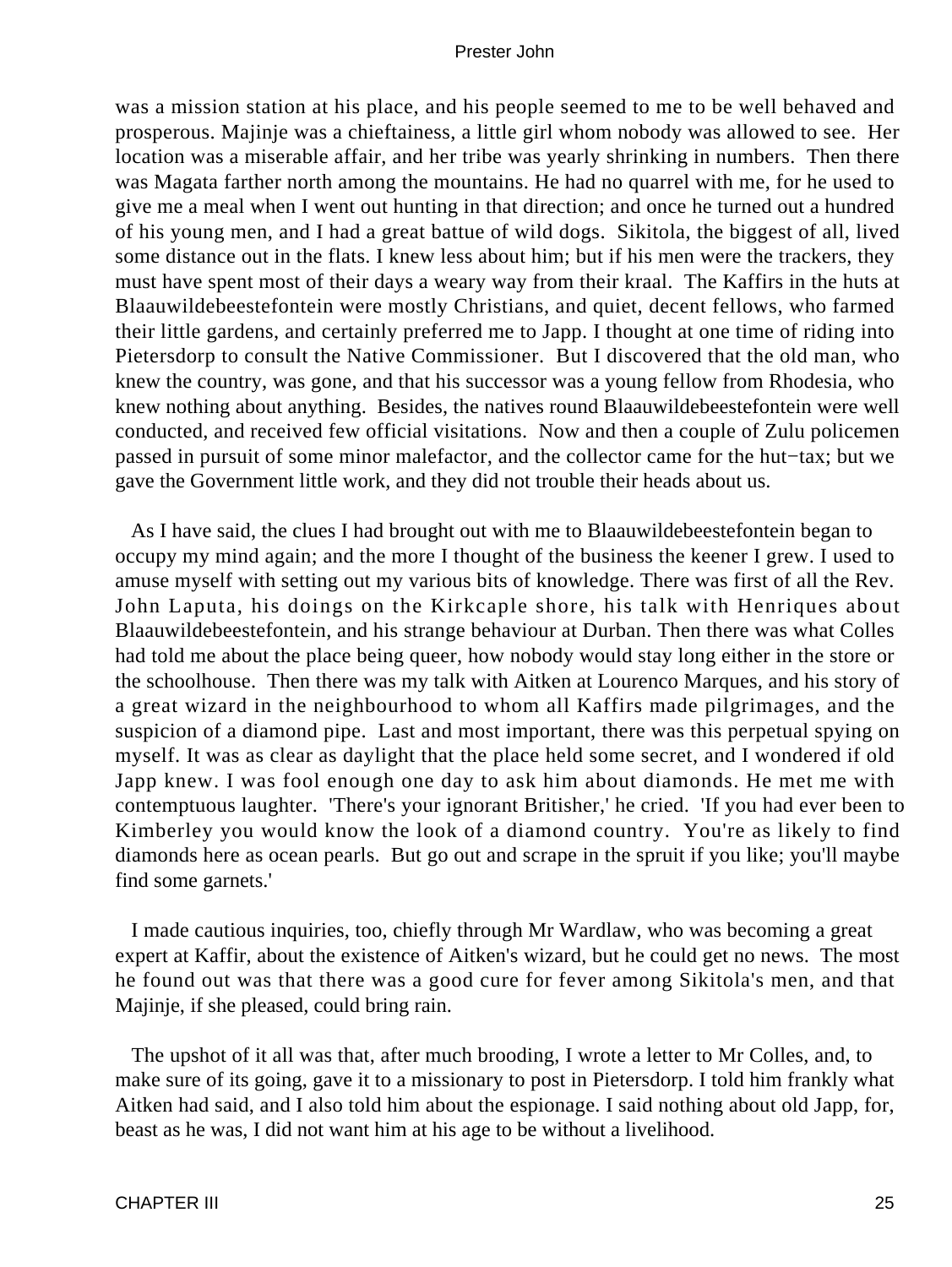## **[CHAPTER IV](#page-150-0)**

### *M*Y **JOURNEY TO THE** WINTER−VELD

 A reply came from Colles, addressed not to me but to Japp. It seemed that the old fellow had once suggested the establishment of a branch store at a place out in the plains called Umvelos', and the firm was now prepared to take up the scheme. Japp was in high good humour, and showed me the letter. Not a word was said of what I had written about, only the bare details about starting the branch. I was to get a couple of masons, load up two wagons with bricks and timber, and go down to Umvelos' and see the store built. The stocking of it and the appointment of a storekeeper would be matter for further correspondence. Japp was delighted, for, besides getting rid of me for several weeks, it showed that his advice was respected by his superiors. He went about bragging that the firm could not get on without him, and was inclined to be more insolent to me than usual in his new self−esteem. He also got royally drunk over the head of it.

 I confess I was hurt by the manager's silence on what seemed to me more vital matters. But I soon reflected that if he wrote at all he would write direct to me, and I eagerly watched for the post−runner. No letter came, however, and I was soon too busy with preparations to look for one. I got the bricks and timber from Pietersdorp, and hired two Dutch masons to run the job. The place was not very far from Sikitola's kraal, so there would be no difficulty about native helpers. Having my eyes open for trade, I resolved to kill two birds with one stone. It was the fashion among the old− fashioned farmers on the high−veld to drive the cattle down into the bush−veld − which they call the winter−veld − for winter pasture. There is no fear of red−water about that season, and the grass of the plains is rich and thick compared with the uplands. I discovered that some big droves were passing on a certain day, and that the owners and their families were travelling with them in wagons. Accordingly I had a light naachtmaal fitted up as a sort of travelling store, and with my two wagons full of building material joined the caravan. I hoped to do good trade in selling little luxuries to the farmers on the road and at Umvelos'.

 It was a clear cold morning when we started down the Berg. At first my hands were full with the job of getting my heavy wagons down the awesome precipice which did duty as a highway. We locked the wheels with chains, and tied great logs of wood behind to act as brakes. Happily my drivers knew their business, but one of the Boer wagons got a wheel over the edge, and it was all that ten men could do to get it back again.

 After that the road was easier, winding down the side of a slowly opening glen. I rode beside the wagons, and so heavenly was the weather that I was content with my own thoughts. The sky was clear blue, the air warm, yet with a wintry tonic in it, and a thousand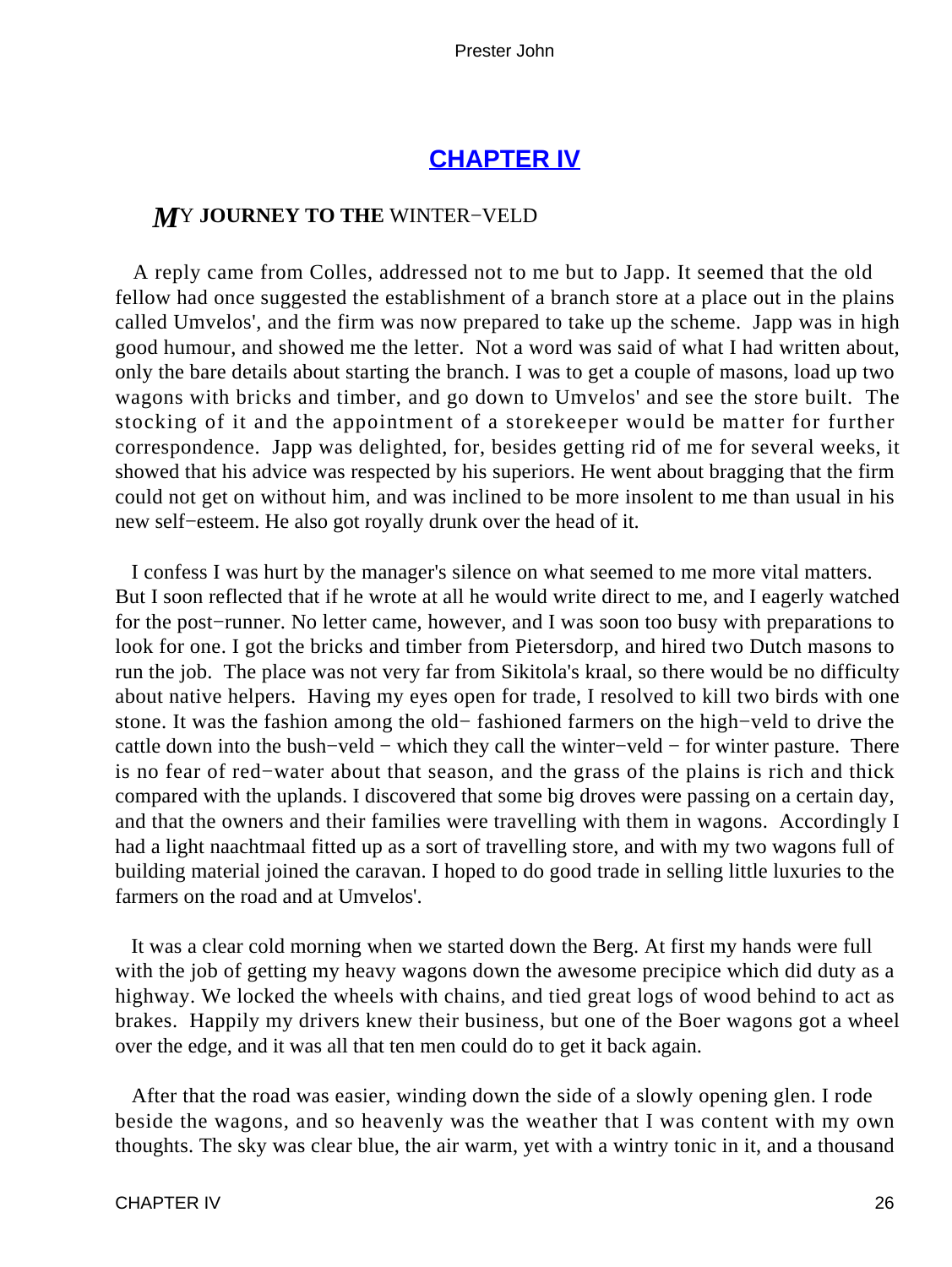aromatic scents came out of the thickets. The pied birds called 'Kaffir queens' fluttered across the path. Below, the Klein Labongo churned and foamed in a hundred cascades. Its waters were no more the clear grey of the 'Blue Wildebeeste's Spring,' but growing muddy with its approach to the richer soil of the plains.

 Oxen travel slow, and we outspanned that night half a day's march short of Umvelos'. I spent the hour before sunset lounging and smoking with the Dutch farmers. At first they had been silent and suspicious of a newcomer, but by this time I talked their taal fluently, and we were soon on good terms. I recall a discussion arising about a black thing in a tree about five hundred yards away. I thought it was an aasvogel, but another thought it was a baboon. Whereupon the oldest of the party, a farmer called Coetzee, whipped up his rifle and, apparently without sighting, fired. A dark object fell out of the branch, and when we reached it we found it a baviaan\* sure enough, shot through the head. 'Which side are you on in the next war?' the old man asked me, and, laughing, I told him 'Yours.' \*Baboon. After supper, the ingredients of which came largely from my naachtmaal, we sat smoking and talking round the fire, the women and children being snug in the covered wagons. The Boers were honest companionable fellows, and when I had made a bowl of toddy in the Scotch fashion to keep out the evening chill, we all became excellent friends. They asked me how I got on with Japp. Old Coetzee saved me the trouble of answering, for he broke in with Skellum! Skellum!\* I asked him his objection to the storekeeper, but he would say nothing beyond that he was too thick with the natives. I fancy at some time Mr Japp had sold him a bad plough. \*Schelm: Rascal.

 We spoke of hunting, and I heard long tales of exploits − away on the Limpopo, in Mashonaland, on the Sabi and in the Lebombo. Then we verged on politics, and I listened to violent denunciations of the new land tax. These were old residenters, I reflected, and I might learn perhaps something of value. So very carefully I repeated a tale I said I had heard at Durban of a great wizard somewhere in the Berg, and asked if any one knew of it. They shook their heads. The natives had given up witchcraft and big medicine, they said, and were more afraid of a parson or a policeman than any witch−doctor. Then they were starting on reminiscences, when old Coetzee, who was deaf, broke in and asked to have my question repeated.

'Yes,' he said, 'I know. It is in the Rooirand. There is a devil dwells there.'

 I could get no more out of him beyond the fact that there was certainly a great devil there. His grandfather and father had seen it, and he himself had heard it roaring when he had gone there as a boy to hunt. He would explain no further, and went to bed.

 Next morning, close to Sikitola's kraal, I bade the farmers good−bye, after telling them that there would be a store in my wagon for three weeks at Umvelos' if they wanted supplies. We then struck more to the north towards our destination. As soon as they had gone I had out my map and searched it for the name old Coetzee had mentioned. It was a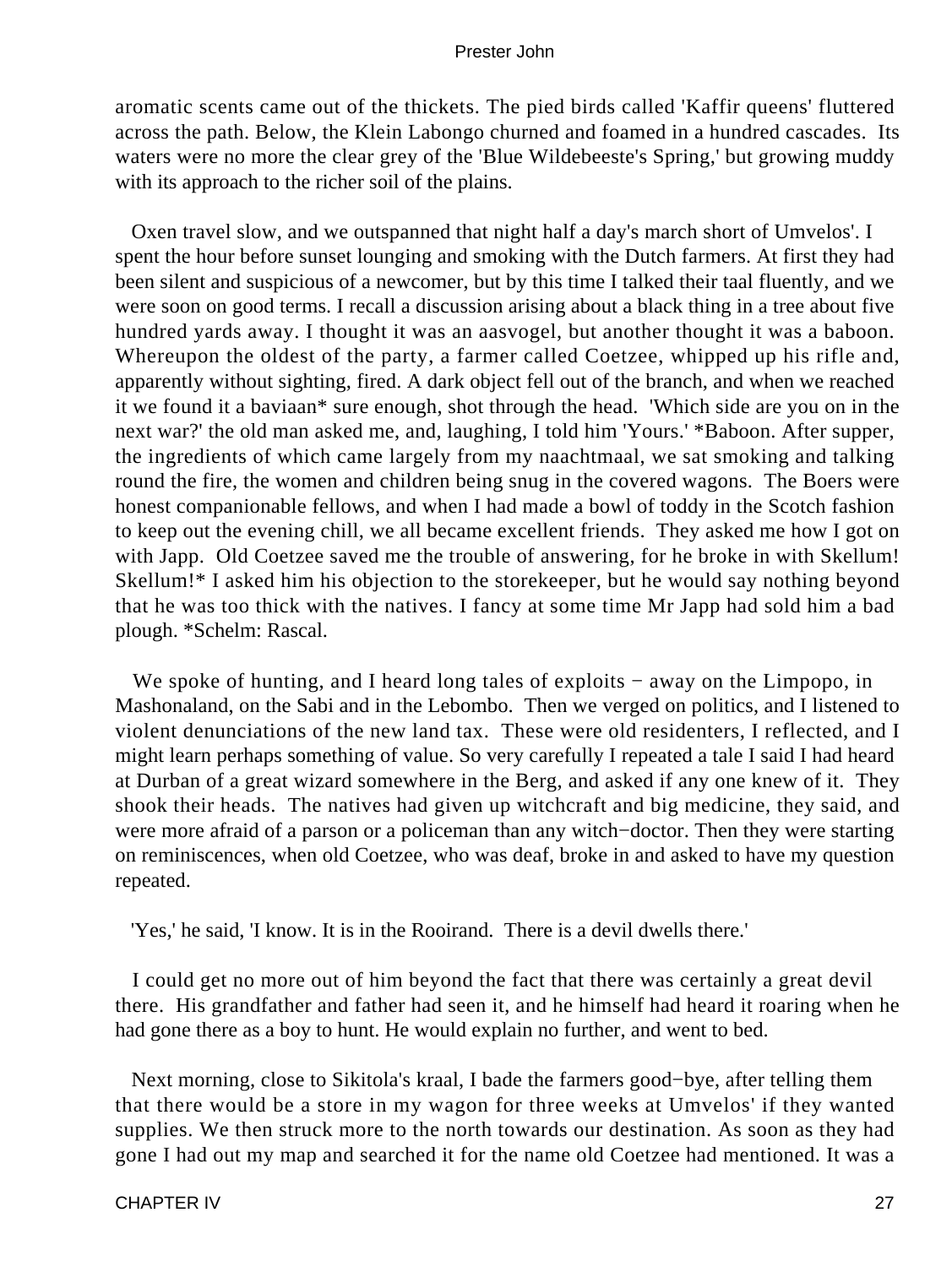very bad map, for there had been no surveying east of the Berg, and most of the names were mere guesses. But I found the word 'Rooirand' marking an eastern continuation of the northern wall, and probably set down from some hunter's report. I had better explain here the chief features of the country, for they bulk largely in my story. The Berg runs north and south, and from it run the chief streams which water the plain. They are, beginning from the south, the Olifants, the Groot Letaba, the Letsitela, the Klein Letaba, and the Klein Labongo, on which stands Blaauwildebeestefontein. But the greatest river of the plain, into which the others ultimately flow, is the Groot Labongo, which appears full−born from some subterranean source close to the place called Umvelos'. North from Blaauwildebeestefontein the Berg runs for some twenty miles, and then makes a sharp turn eastward, becoming, according to my map, the Rooirand.

 I pored over these details, and was particularly curious about the Great Labongo. It seemed to me unlikely that a spring in the bush could produce so great a river, and I decided that its source must lie in the mountains to the north. As well as I could guess, the Rooirand, the nearest part of the Berg, was about thirty miles distant. Old Coetzee had said that there was a devil in the place, but I thought that if it were explored the first thing found would be a fine stream of water.

 We got to Umvelos' after midday, and outspanned for our three weeks' work. I set the Dutchmen to unload and clear the ground for foundations, while I went off to Sikitola to ask for labourers. I got a dozen lusty blacks, and soon we had a business−like encampment, and the work went on merrily. It was rough architecture and rougher masonry. All we aimed at was a two−roomed shop with a kind of outhouse for stores. I was architect, and watched the marking out of the foundations and the first few feet of the walls. Sikitola's people proved themselves good helpers, and most of the building was left to them, while the Dutchmen worked at the carpentry. Bricks ran short before we got very far, and we had to set to brick− making on the bank of the Labongo, and finish off the walls with green bricks, which gave the place a queer piebald look.

 I was not much of a carpenter, and there were plenty of builders without me, so I found a considerable amount of time on my hands. At first I acted as shopkeeper in the naachtmaal, but I soon cleared out my stores to the Dutch farmers and the natives. I had thought of going back for more, and then it occurred to me that I might profitably give some of my leisure to the Rooirand. I could see the wall of the mountains quite clear to the north, within an easy day's ride. So one morning I packed enough food for a day or two, tied my sleeping−bag on my saddle, and set off to explore, after appointing the elder of the Dutchmen foreman of the job in my absence.

 It was very hot jogging along the native path with the eternal olive−green bush around me. Happily there was no fear of losing the way, for the Rooirand stood very clear in front, and slowly, as I advanced, I began to make out the details of the cliffs. At luncheon−time, when I was about half–way, I sat down with my Zeiss glass – my mother's farewell gift – to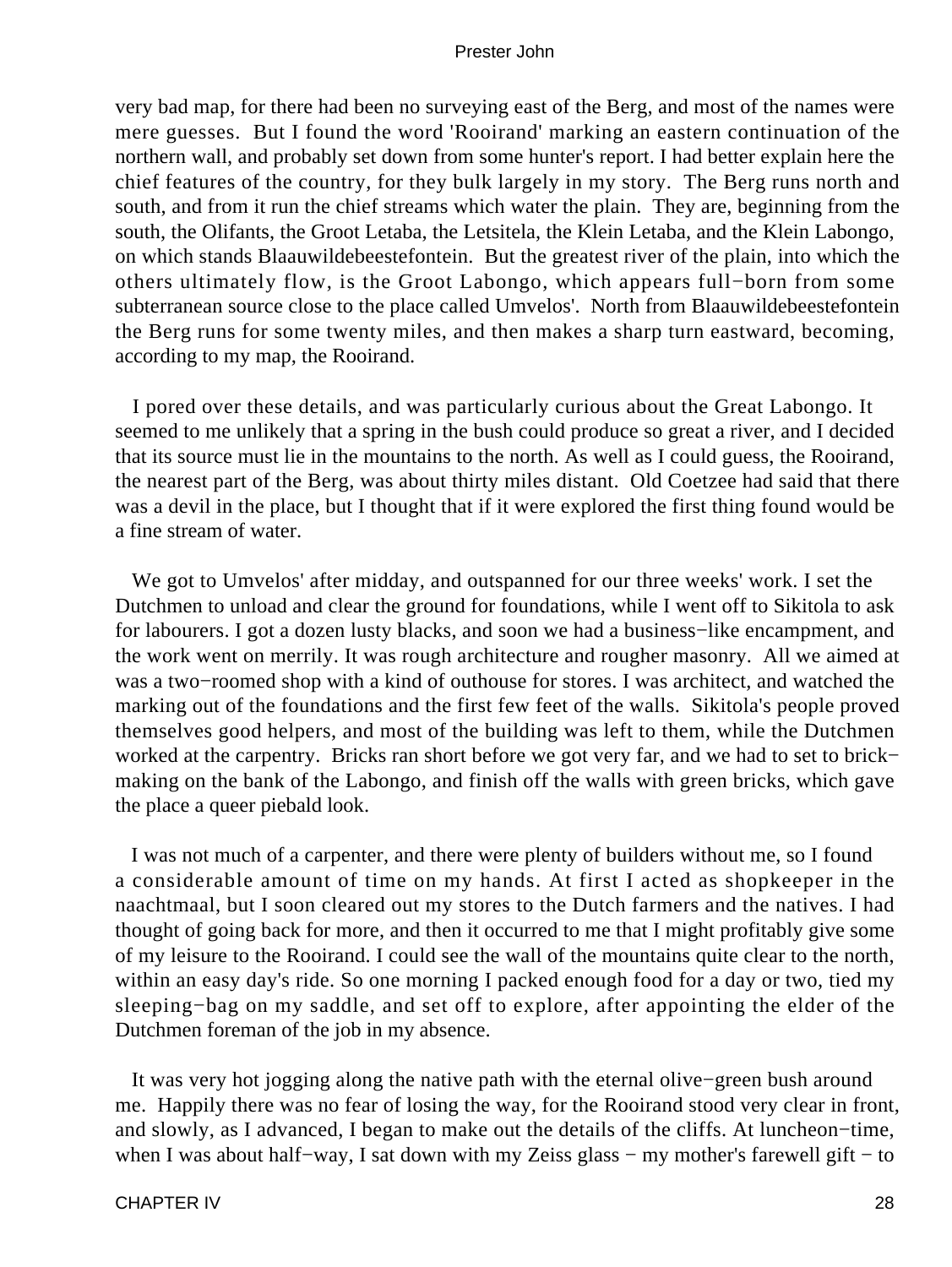look for the valley. But valley I saw none. The wall – reddish purple it looked, and, I thought, of porphyry − was continuous and unbroken. There were chimneys and fissures, but none great enough to hold a river. The top was sheer cliff; then came loose kranzes in tiers, like the seats in a gallery, and, below, a dense thicket of trees. I raked the whole line for a break, but there seemed none. 'It's a bad job for me,' I thought, 'if there is no water, for I must pass the night there.' The night was spent in a sheltered nook at the foot of the rocks, but my horse and I went to bed without a drink. My supper was some raisins and biscuits, for I did not dare to run the risk of increasing my thirst. I had found a great bank of debris sloping up to the kranzes, and thick wood clothing all the slope. The grass seemed wonderfully fresh, but of water there was no sign. There was not even the sandy channel of a stream to dig in.

 In the morning I had a difficult problem to face. Water I must find at all costs, or I must go home. There was time enough for me to get back without suffering much, but if so I must give up my explorations. This I was determined not to do. The more I looked at these red cliffs the more eager I was to find out their secret. There must be water somewhere; otherwise how account for the lushness of the vegetation?

 My horse was a veld pony, so I set him loose to see what he would do. He strayed back on the path to Umvelos'. This looked bad, for it meant that he did not smell water along the cliff front. If I was to find a stream it must be on the top, and I must try a little mountaineering.

 Then, taking my courage in both my hands, I decided. I gave my pony a cut, and set him off on the homeward road. I knew he was safe to get back in four or five hours, and in broad day there was little fear of wild beasts attacking him. I had tied my sleeping bag on to the saddle, and had with me but two pocketfuls of food. I had also fastened on the saddle a letter to my Dutch foreman, bidding him send a native with a spare horse to fetch me by the evening. Then I started off to look for a chimney.

 A boyhood spent on the cliffs at Kirkcaple had made me a bold cragsman, and the porphyry of the Rooirand clearly gave excellent holds. But I walked many weary miles along the cliff− foot before I found a feasible road. To begin with, it was no light task to fight one's way through the dense undergrowth of the lower slopes. Every kind of thorn−bush lay in wait for my skin, creepers tripped me up, high trees shut out the light, and I was in constant fear lest a black mamba might appear out of the tangle. It grew very hot, and the screes above the thicket were blistering to the touch. My tongue, too, stuck to the roof of my mouth with thirst.

 The first chimney I tried ran out on the face into nothingness, and I had to make a dangerous descent. The second was a deep gully, but so choked with rubble that after nearly braining myself I desisted. Still going eastwards, I found a sloping ledge which took me to a platform from which ran a crack with a little tree growing in it. My glass showed me that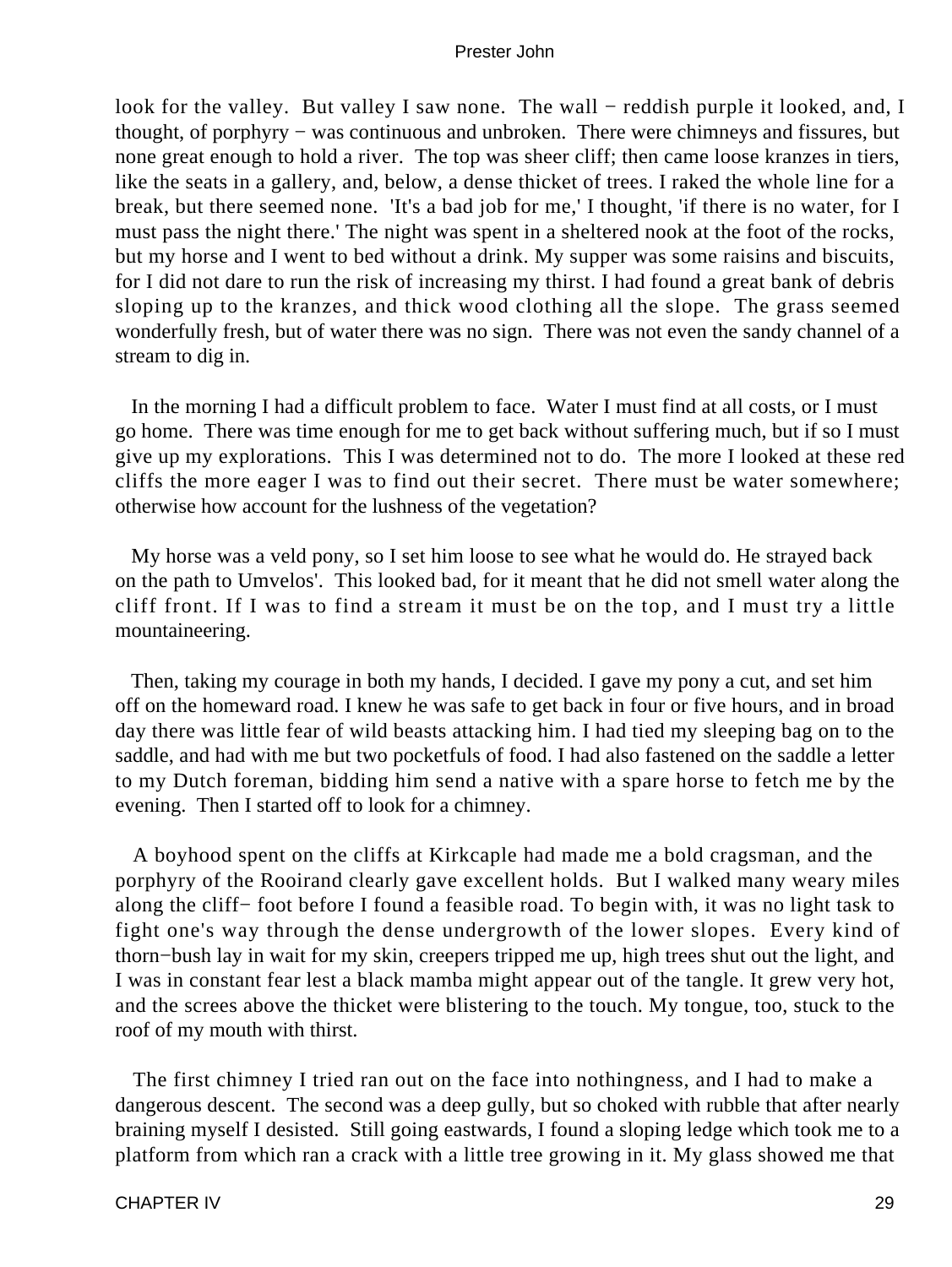beyond this tree the crack broadened into a clearly defined chimney which led to the top. If I can once reach that tree, I thought, the battle is won. The crack was only a few inches wide, large enough to let in an arm and a foot, and it ran slantwise up a perpendicular rock. I do not think I realized how bad it was till I had gone too far to return. Then my foot jammed, and I paused for breath with my legs and arms cramping rapidly. I remember that I looked to the west, and saw through the sweat which kept dropping into my eyes that about half a mile off a piece of cliff which looked unbroken from the foot had a fold in it to the right. The darkness of the fold showed me that it was a deep, narrow gully. However, I had no time to think of this, for I was fast in the middle of my confounded crack. With immense labour I found a chockstone above my head, and managed to force my foot free. The next few yards were not so difficult, and then I stuck once more.

 For the crack suddenly grew shallow as the cliff bulged out above me. I had almost given up hope, when I saw that about three feet above my head grew the tree. If I could reach it and swing out I might hope to pull myself up to the ledge on which it grew. I confess it needed all my courage, for I did not know but that the tree might be loose, and that it and I might go rattling down four hundred feet. It was my only hope, however, so I set my teeth, and wriggling up a few inches, made a grab at it. Thank God it held, and with a great effort I pulled my shoulder over the ledge, and breathed freely.

 My difficulties were not ended, but the worst was past. The rest of the gully gave me good and safe climbing, and presently a very limp and weary figure lay on the cliff−top. It took me many minutes to get back my breath and to conquer the faintness which seized me as soon as the need for exertion was over.

 When I scrambled to my feet and looked round, I saw a wonderful prospect. It was a plateau like the high−veld, only covered with bracken and little bushes like hazels. Three or four miles off the ground rose, and a shallow vale opened. But in the foreground, half a mile or so distant, a lake lay gleaming in the sun.

 I could scarcely believe my eyes as I ran towards it, and doubts of a mirage haunted me. But it was no mirage, but a real lake, perhaps three miles in circumference, with bracken− fringed banks, a shore of white pebbles, and clear deep blue water. I drank my fill, and then stripped and swam in the blessed coolness. After that I ate some luncheon, and sunned myself on a flat rock. 'I have discovered the source of the Labongo,' I said to myself. 'I will write to the Royal Geographical Society, and they will give me a medal.'

 I walked round the lake to look for an outlet. A fine mountain stream came in at the north end, and at the south end, sure enough, a considerable river debauched. My exploring zeal redoubled, and I followed its course in a delirium of expectation. It was a noble stream, clear as crystal, and very unlike the muddy tropical Labongo at Umvelos'. Suddenly, about a quarter of a mile from the lake, the land seemed to grow over it, and with a swirl and a hollow roar, it disappeared into a mighty pot−hole. I walked a few steps on, and from below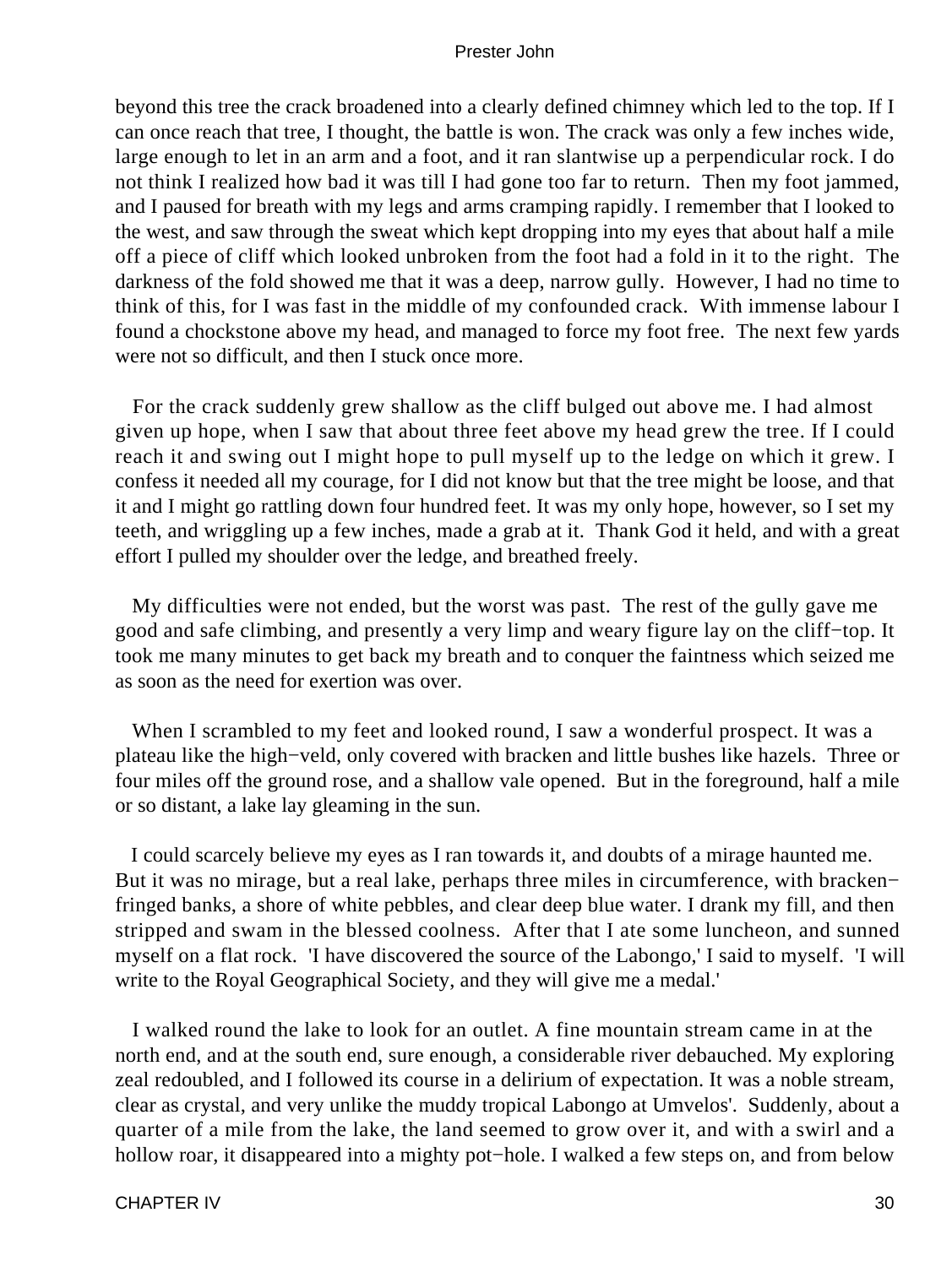my feet came the most uncanny rumbling and groaning. Then I knew what old Coetzee's devil was that howled in the Rooirand.

 Had I continued my walk to the edge of the cliff, I might have learned a secret which would have stood me in good stead later. But the descent began to make me anxious, and I retraced my steps to the top of the chimney whence I had come. I was resolved that nothing would make me descend by that awesome crack, so I kept on eastward along the top to look for a better way. I found one about a mile farther on, which, though far from easy, had no special risks save from the appalling looseness of the debris. When I got down at length, I found that it was near sunset. I went to the place I had bidden my native look for me at, but, as I had feared, there was no sign of him. So, making the best of a bad job, I had supper and a pipe, and spent a very chilly night in a hole among the boulders.

 I got up at dawn stiff and cold, and ate a few raisins for breakfast. There was no sign of horses, so I resolved to fill up the time in looking for the fold of the cliff which, as I had seen from the horrible crack of yesterday, contained a gully. It was a difficult job, for to get the sidelong view of the cliff I had to scramble through the undergrowth of the slopes again, and even a certain way up the kranzes. At length I got my bearings, and fixed the place by some tall trees in the bush. Then I descended and walked westwards.

 Suddenly, as I neared the place, I heard the strangest sound coming from the rocks. It was a deep muffled groaning, so eerie and unearthly that for the moment I stood and shivered. Then I remembered my river of yesterday. It must be above this place that it descended into the earth, and in the hush of dawn the sound was naturally louder. No wonder old Coetzee had been afraid of devils. It reminded me of the lines in Marmion −

 'Diving as if condemned to lave Some demon's subterranean cave, Who, prisoned by enchanter's spell, Shakes the dark rock with groan and yell.'

 While I was standing awestruck at the sound, I observed a figure moving towards the cliffs. I was well in cover, so I could not have been noticed. It was a very old man, very tall, but bowed in the shoulders, who was walking slowly with bent head. He could not have been thirty yards from me, so I had a clear view of his face. He was a native, but of a type I had never seen before. A long white beard fell on his breast, and a magnificent kaross of leopard skin covered his shoulders. His face was seamed and lined and shrunken, so that he seemed as old as Time itself.

 Very carefully I crept after him, and found myself opposite the fold where the gully was. There was a clear path through the jungle, a path worn smooth by many feet. I followed it through the undergrowth and over the screes till it turned inside the fold of the gully. And then it stopped short. I was in a deep cleft, but in front was a slab of sheer rock. Above, the gully looked darker and deeper, but there was this great slab to pass. I examined the sides, but they were sheer rock with no openings.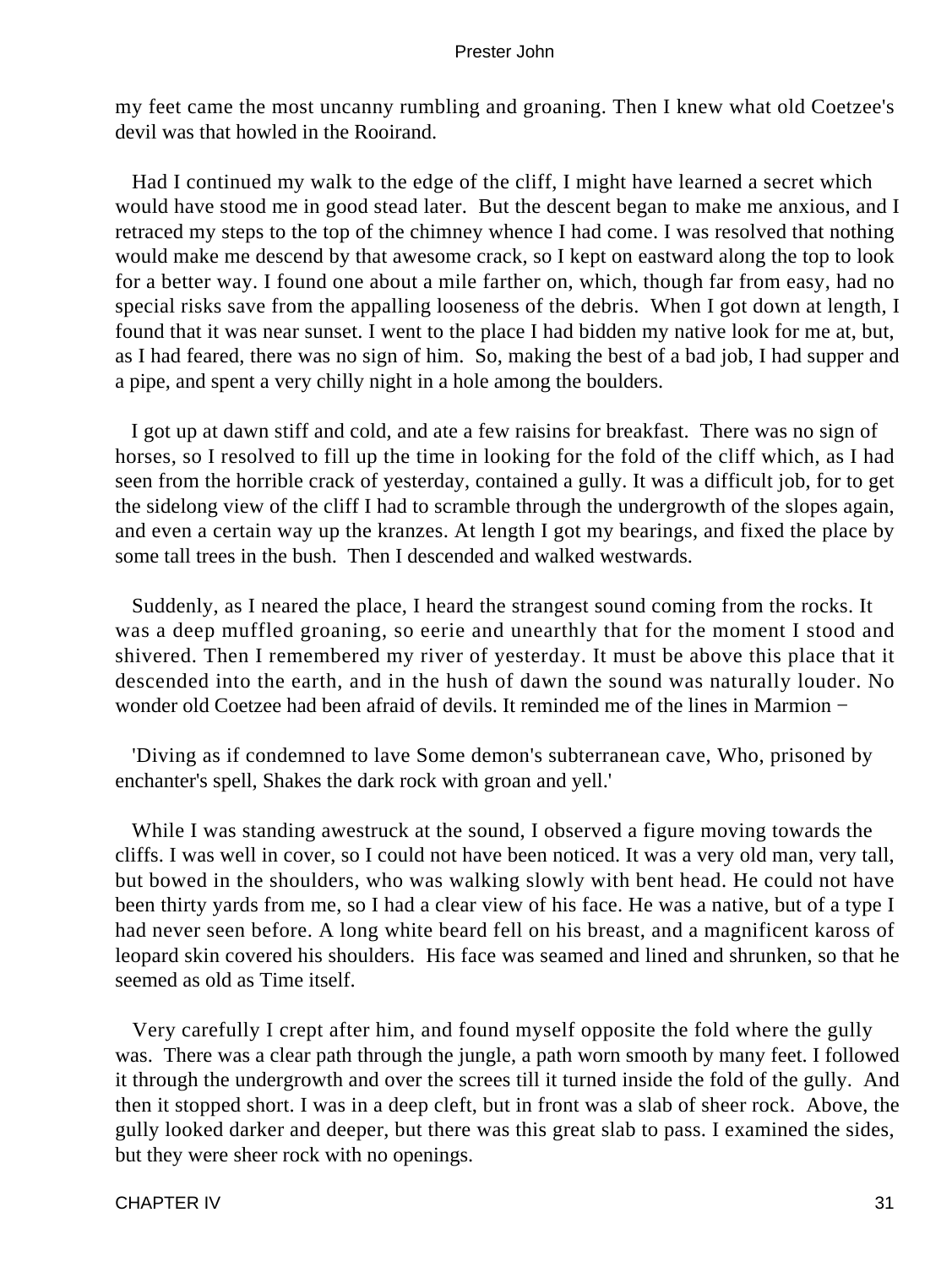Had I had my wits about me, I would have gone back and followed the spoor, noting where it stopped. But the whole thing looked black magic to me; my stomach was empty and my enterprise small. Besides, there was the terrible moaning of the imprisoned river in my ears. I am ashamed to confess it, but I ran from that gully as if the devil and all his angels had been following me. Indeed, I did not slacken till I had put a good mile between me and those uncanny cliffs. After that I set out to foot it back. If the horses would not come to me I must go to them.

 I walked twenty−five miles in a vile temper, enraged at my Dutchmen, my natives, and everybody. The truth is, I had been frightened, and my pride was sore about it. It grew very hot, the sand rose and choked me, the mopani trees with their dull green wearied me, the 'Kaffir queens' and jays and rollers which flew about the path seemed to be there to mock me. About half−way home I found a boy and two horses, and roundly I cursed him. It seemed that my pony had returned right enough, and the boy had been sent to fetch me. He had got half−way before sunset the night before, and there he had stayed. I discovered from him that he was scared to death, and did not dare go any nearer the Rooirand. It was accursed, he said, for it was an abode of devils, and only wizards went near it. I was bound to admit to myself that I could not blame him. At last I had got on the track of something certain about this mysterious country, and all the way back I wondered if I should have the courage to follow it up.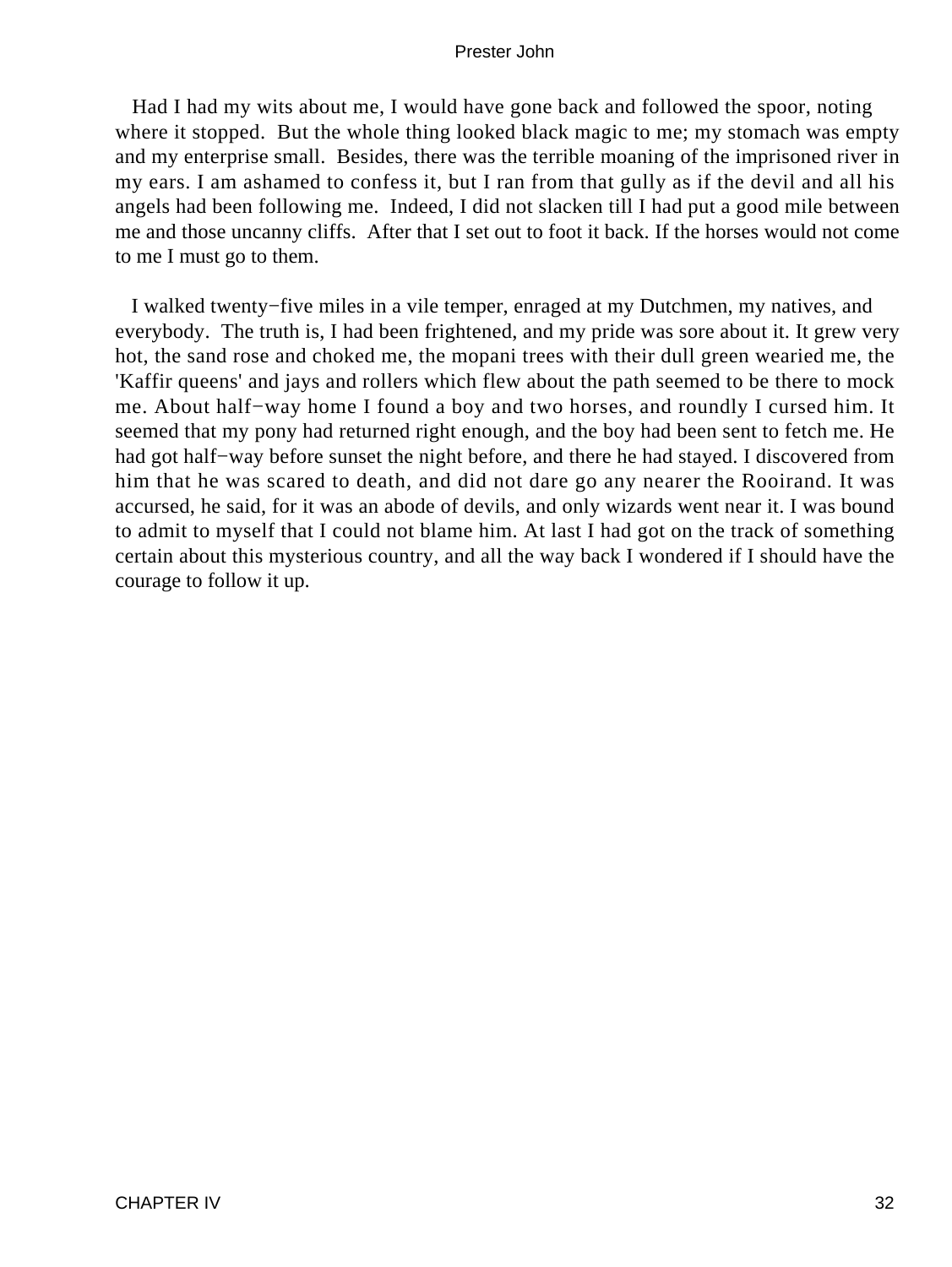# **[CHAPTER V](#page-150-0)**

## *M*R **WARDLAW HAS A PREMONITION**

 A week later the building job was finished, I locked the door of the new store, pocketed the key, and we set out for home. Sikitola was entrusted with the general care of it, and I knew him well enough to be sure that he would keep his people from doing mischief. I left my empty wagons to follow at their leisure and rode on, with the result that I arrived at Blaauwildebeestefontein two days before I was looked for.

 I stabled my horse, and went round to the back to see Colin. (I had left him at home in case of fights with native dogs, for he was an ill beast in a crowd.) I found him well and hearty, for Zeeta had been looking after him. Then some whim seized me to enter the store through my bedroom window. It was open, and I crawled softly in to find the room fresh and clean from Zeeta's care. The door was ajar, and, hearing voices, I peeped into the shop.

 Japp was sitting on the counter talking in a low voice to a big native − the same 'Mwanga whom I had bundled out unceremoniously. I noticed that the outer door giving on the road was shut, a most unusual thing in the afternoon. Japp had some small objects in his hand, and the two were evidently arguing about a price. I had no intention at first of eavesdropping, and was just about to push the door open, when something in Japp's face arrested me. He was up to no good, and I thought it my business to wait.

 The low tones went on for a little, both men talking in Kaffir, and then Japp lifted up one of the little objects between finger and thumb. It was a small roundish stone about the size of a bean, but even in that half light there was a dull lustre in it.

 At that I shoved the door open and went in. Both men started as if they had been shot. Japp went as white as his mottled face permitted. 'What the −' he gasped, and he dropped the thing he was holding.

 I picked it up, and laid it on the counter. 'So,' I said, 'diamonds, Mr Japp. You have found the pipe I was looking for. I congratulate you.'

 My words gave the old ruffian his cue. 'Yes, yes,' he said, 'I have, or rather my friend 'Mwanga has. He has just been telling me about it.'

 The Kaffir looked miserably uncomfortable. He shifted from one leg to the other, casting longing glances at the closed door.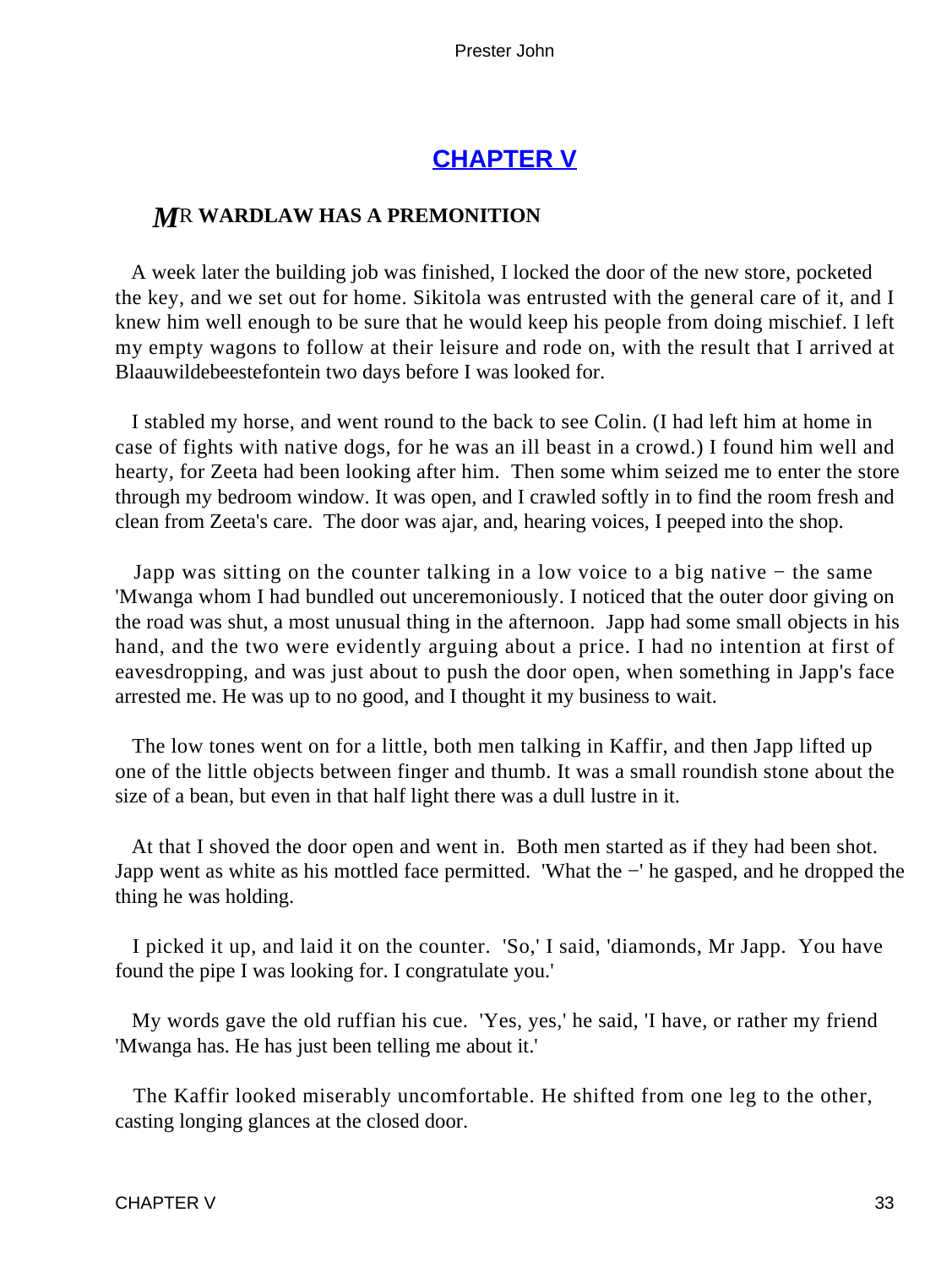'I tink I go,' he said. 'Afterwards we will speak more.'

 I told him I thought he had better go, and opened the door for him. Then I bolted it again, and turned to Mr Japp.

 'So that's your game,' I said. 'I thought there was something funny about you, but I didn't know it was I.D.B. you were up to.'

 He looked as if he could kill me. For five minutes he cursed me with a perfection of phrase which I had thought beyond him. It was no I.D.B., he declared, but a pipe which 'Mwanga had discovered. 'In this kind of country?' I said, quoting his own words. 'Why, you might as well expect to find ocean pearls as diamonds. But scrape in the spruit if you like; you'll maybe find some garnets.'

 He choked down his wrath, and tried a new tack. 'What will you take to hold your tongue? I'll make you a rich man if you'll come in with me.' And then he started with offers which showed that he had been making a good thing out of the traffic.

 I stalked over to him, and took him by the shoulder. 'You old reprobate,' I roared, 'if you breathe such a proposal to me again, I'll tie you up like a sack and carry you to Pietersdorp.'

 At this he broke down and wept maudlin tears, disgusting to witness. He said he was an old man who had always lived honestly, and it would break his heart if his grey hairs were to be disgraced. As he sat rocking himself with his hands over his face, I saw his wicked little eyes peering through the slits of his fingers to see what my next move would be.

 'See here, Mr Japp,' I said, 'I'm not a police spy, and it's no business of mine to inform against you. I'm willing to keep you out of gaol, but it must be on my own conditions. The first is that you resign this job and clear out. You will write to Mr Colles a letter at my dictation, saying that you find the work too much for you. The second is that for the time you remain here the diamond business must utterly cease. If 'Mwanga or anybody like him comes inside the store, and if I get the slightest hint that you're back at the trade, in you go to Pietersdorp. I'm not going to have my name disgraced by being associated with you. The third condition is that when you leave this place you go clear away. If you come within twenty miles of Blaauwildebeestefontein and I find you, I will give you up.'

 He groaned and writhed at my terms, but in the end accepted them. He wrote the letter, and I posted it. I had no pity for the old scamp, who had feathered his nest well. Small wonder that the firm's business was not as good as it might be, when Japp was giving most of his time to buying diamonds from native thieves. The secret put him in the power of any Kaffir who traded him a stone. No wonder he cringed to ruffians like 'Mwanga.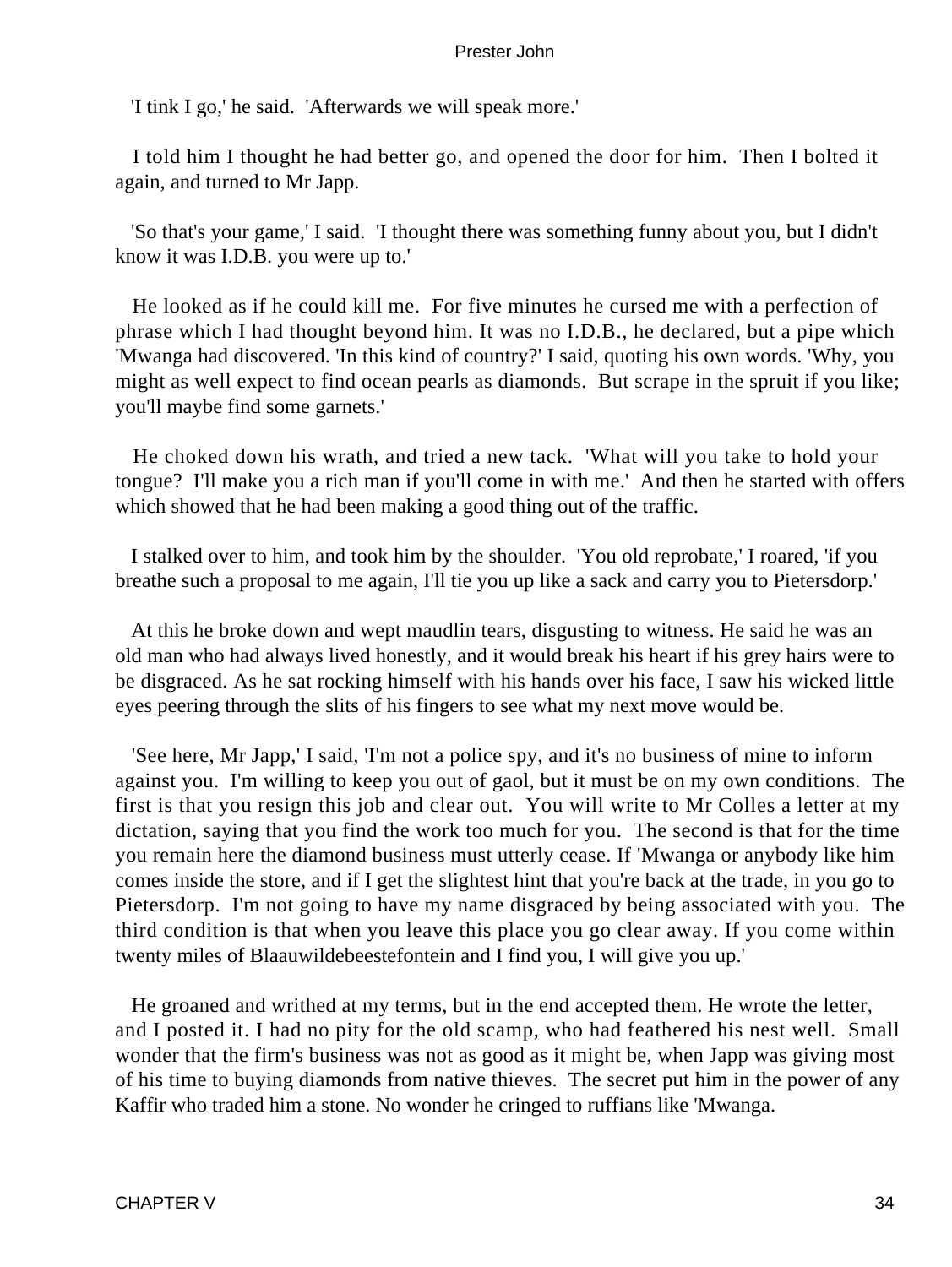The second thing I did was to shift my quarters. Mr Wardlaw had a spare room which he had offered me before, and now I accepted it. I wanted to be no more mixed up with Japp than I could help, for I did not know what villainy he might let me in for. Moreover, I carried Zeeta with me, being ashamed to leave her at the mercy of the old bully. Japp went up to the huts and hired a slattern to mind his house, and then drank heavily for three days to console himself.

 That night I sat smoking with Mr Wardlaw in his sitting− room, where a welcome fire burned, for the nights on the Berg were chilly. I remember the occasion well for the queer turn the conversation took. Wardlaw, as I have said, had been working like a slave at the Kaffir tongues. I talked a kind of Zulu well enough to make myself understood, and I could follow it when spoken; but he had real scholarship in the thing, and knew all about the grammar and the different dialects. Further, he had read a lot about native history, and was full of the doings of Tchaka and Mosilikatse and Moshesh, and the kings of old. Having little to do in the way of teaching, he had made up for it by reading omnivorously. He used to borrow books from the missionaries, and he must have spent half his salary in buying new ones.

 To−night as he sat and puffed in his armchair, he was full of stories about a fellow called Monomotapa. It seems he was a great black emperor whom the Portuguese discovered about the sixteenth century. He lived to the north in Mashonaland, and had a mountain full of gold. The Portuguese did not make much of him, but they got his son and turned him into a priest.

 I told Wardlaw that he was most likely only a petty chief, whose exploits were magnified by distance, the same as the caciques in Mexico. But the schoolmaster would not accept this.

 'He must have been a big man, Davie. You know that the old ruins in Rhodesia, called Zimbabwe, were long believed to be Phoenician in origin. I have a book here which tells all about them. But now it is believed that they were built by natives. I maintain that the men who could erect piles like that' – and he showed me a picture – 'were something more than petty chiefs.'

 Presently the object of this conversation appeared. Mr Wardlaw thought that we were underrating the capacity of the native. This opinion was natural enough in a schoolmaster, but not in the precise form Wardlaw put it. It was not his intelligence which he thought we underrated, but his dangerousness. His reasons, shortly, were these: There were five or six of them to every white man; they were all, roughly speaking, of the same stock, with the same tribal beliefs; they had only just ceased being a warrior race, with a powerful military discipline; and, most important, they lived round the rim of the high−veld plateau, and if they combined could cut off the white man from the sea. I pointed out to him that it would only be a matter of time before we opened the road again. 'Ay,' he said, 'but think of what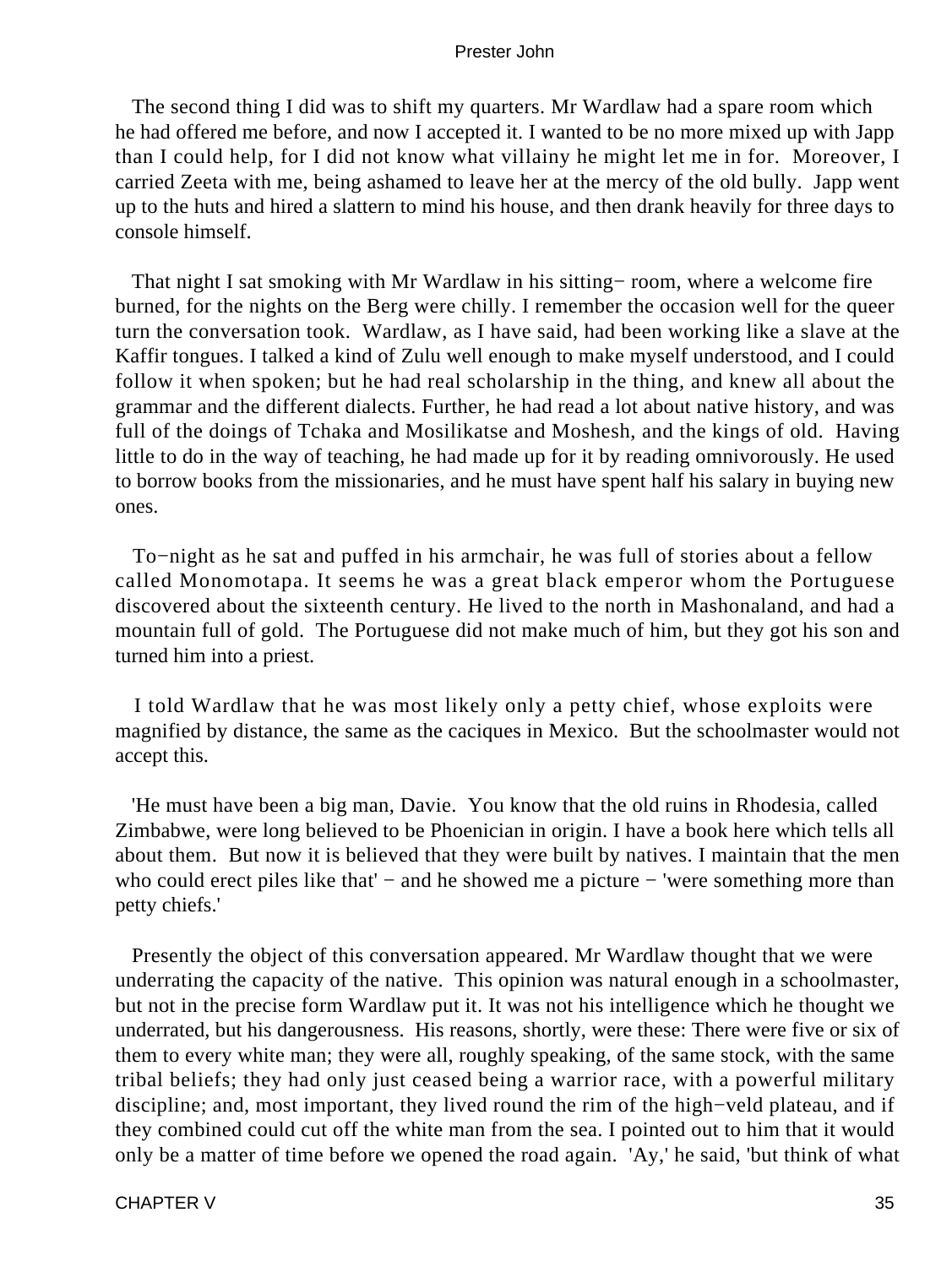would happen before then. Think of the lonely farms and the little dorps wiped out of the map. It would be a second and bloodier Indian mutiny. 'I'm not saying it's likely,' he went on, 'but I maintain it's possible. Supposing a second Tchaka turned up, who could get the different tribes to work together. It wouldn't be so very hard to smuggle in arms. Think of the long, unwatched coast in Gazaland and Tongaland. If they got a leader with prestige enough to organize a crusade against the white man, I don't see what could prevent a rising.'

'We should get wind of it in time to crush it at the start,' I said.

 'I'm not so sure. They are cunning fellows, and have arts that we know nothing about. You have heard of native telepathy. They can send news over a thousand miles as quick as the telegraph, and we have no means of tapping the wires. If they ever combined they could keep it as secret as the grave. My houseboy might be in the rising, and I would never suspect it till one fine morning he cut my throat.'

 'But they would never find a leader. If there was some exiled prince of Tchaka's blood, who came back like Prince Charlie to free his people, there might be danger; but their royalties are fat men with top hats and old frock−coats, who live in dirty locations.'

 Wardlaw admitted this, but said that there might be other kinds of leaders. He had been reading a lot about Ethiopianism, which educated American negroes had been trying to preach in South Africa. He did not see why a kind of bastard Christianity should not be the motive of a rising. 'The Kaffir finds it an easy job to mix up Christian emotion and pagan practice. Look at Hayti and some of the performances in the Southern States.'

 Then he shook the ashes out of his pipe and leaned forward with a solemn face. 'I'll admit the truth to you, Davie. I'm black afraid.'

 He looked so earnest and serious sitting there with his short− sighted eyes peering at me that I could not help being impressed.

'Whatever is the matter?' I asked. 'Has anything happened?'

 He shook his head. 'Nothing I can put a name to. But I have a presentiment that some mischief is afoot in these hills. I feel it in my bones.'

 I confess I was startled by these words. You must remember that I had never given a hint of my suspicions to Mr Wardlaw beyond asking him if a wizard lived in the neighbourhood − a question anybody might have put. But here was the schoolmaster discovering for himself some mystery in Blaauwildebeestefontein.

 I tried to get at his evidence, but it was very little. He thought there were an awful lot of blacks about. 'The woods are full of them,' he said. I gathered he did not imagine he was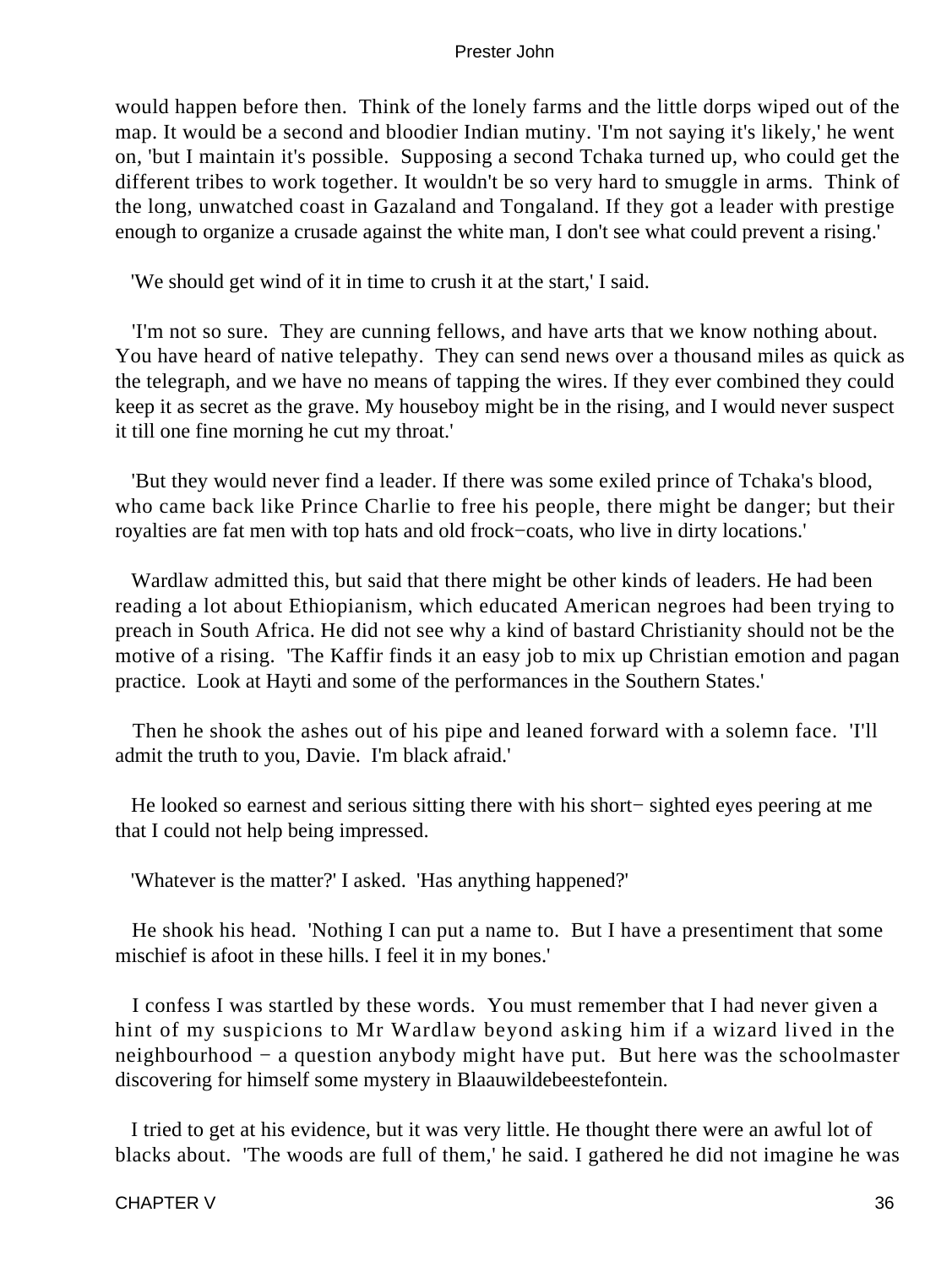being spied on, but merely felt that there were more natives about than could be explained. 'There's another thing,' he said. 'The native bairns have all left the school. I've only three scholars left, and they are from Dutch farms. I went to Majinje to find out what was up, and an old crone told me the place was full of bad men. I tell you, Davie, there's something brewing, and that something is not good for us.'

 There was nothing new to me in what Wardlaw had to tell, and yet that talk late at night by a dying fire made me feel afraid for the second time since I had come to Blaauwildebeestefontein. I had a clue and had been on the look−out for mysteries, but that another should feel the strangeness for himself made it seem desperately real to me. Of course I scoffed at Mr Wardlaw's fears. I could not have him spoiling all my plans by crying up a native rising for which he had not a scrap of evidence.

'Have you been writing to anybody?' I asked him.

 He said that he had told no one, but he meant to, unless things got better. 'I haven't the nerve for this job, Davie,' he said; 'I'll have to resign. And it's a pity, for the place suits my health fine. You see I know too much, and I haven't your whinstone nerve and total lack of imagination.'

 I told him that it was simply fancy, and came from reading too many books and taking too little exercise. But I made him promise to say nothing to anybody either by word of mouth or letter, without telling me first. Then I made him a rummer of toddy and sent him to bed a trifle comforted.

 The first thing I did in my new room was to shift the bed into the corner out of line with the window. There were no shutters, so I put up an old table−top and jammed it between the window frames. Also, I loaded my shot−gun and kept it by my bedside. Had Wardlaw seen these preparations he might have thought more of my imagination and less of my nerve. It was a real comfort to me to put out a hand in the darkness and feel Colin's shaggy coat.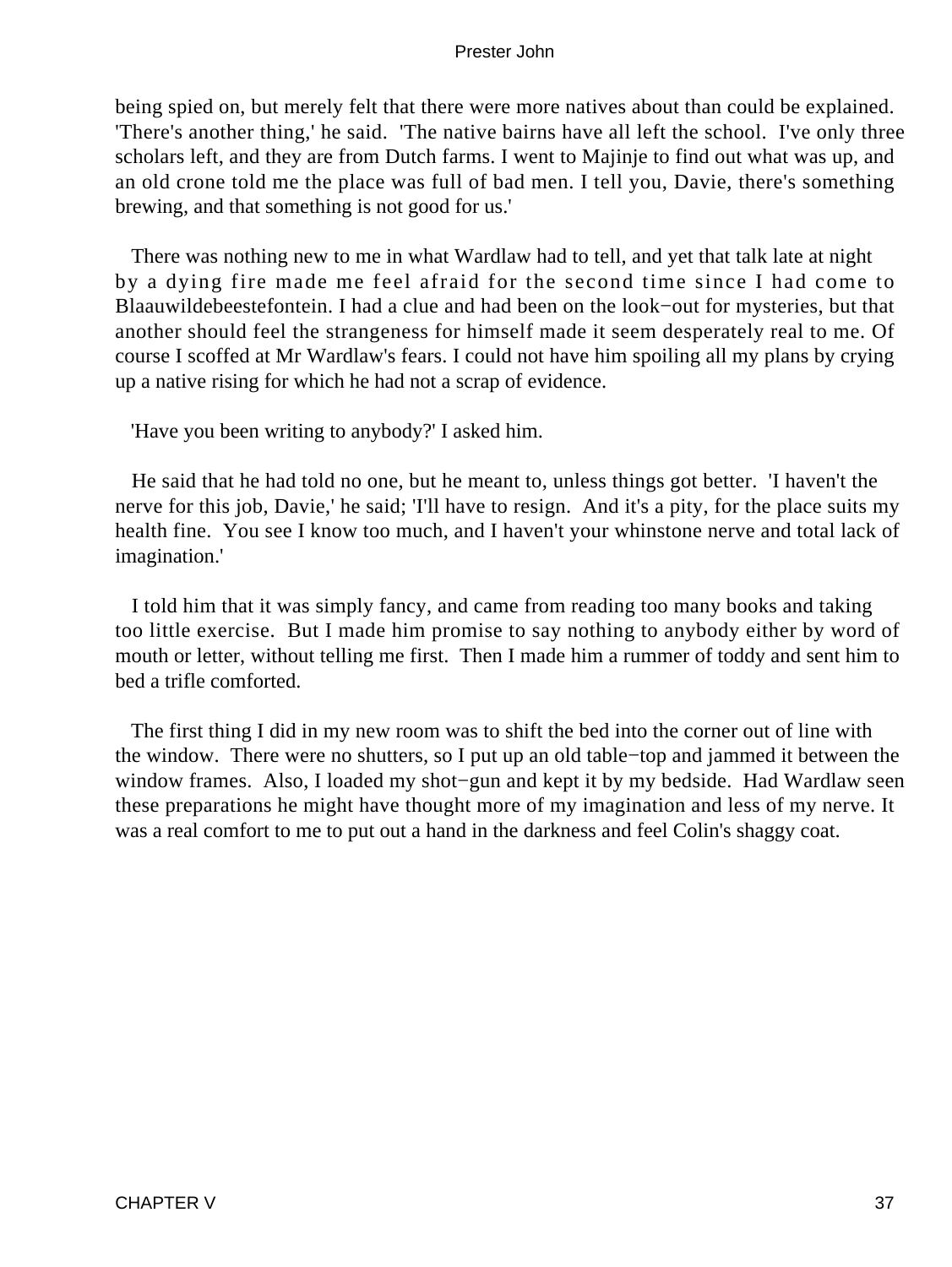## **[CHAPTER VI](#page-150-0)**

## *T*HE **DRUMS BEAT AT SUNSET**

 japp was drunk for the next day or two, and I had the business of the store to myself. I was glad of this, for it gave me leisure to reflect upon the various perplexities of my situation. As I have said, I was really scared, more out of a sense of impotence than from dread of actual danger. I was in a fog of uncertainty. Things were happening around me which I could only dimly guess at, and I had no power to take one step in defence. That Wardlaw should have felt the same without any hint from me was the final proof that the mystery was no figment of my nerves. I had written to Colles and got no answer. Now the letter with Japp's resignation in it had gone to Durban. Surely some notice would be taken of that. If I was given the post, Colles was bound to consider what I had said in my earlier letter and give me some directions. Meanwhile it was my business to stick to my job till I was relieved.

 A change had come over the place during my absence. The natives had almost disappeared from sight. Except the few families living round Blaauwildebeestefontein one never saw a native on the roads, and none came into the store. They were sticking close to their locations, or else they had gone after some distant business. Except a batch of three Shangaans returning from the Rand, I had nobody in the store for the whole of one day. So about four o'clock I shut it up, whistled on Colin, and went for a walk along the Berg.

 If there were no natives on the road, there were plenty in the bush. I had the impression, of which Wardlaw had spoken, that the native population of the countryside had suddenly been hugely increased. The woods were simply hotching with them. I was being spied on as before, but now there were so many at the business that they could not all conceal their tracks. Every now and then I had a glimpse of a black shoulder or leg, and Colin, whom I kept on the leash, was half−mad with excitement. I had seen all I wanted, and went home with a preoccupied mind. I sat long on Wardlaw's garden−seat, trying to puzzle out the truth of this spying.

 What perplexed me was that I had been left unmolested when I had gone to Umvelos'. Now, as I conjectured, the secret of the neighbourhood, whatever it was, was probably connected with the Rooirand. But when I had ridden in that direction and had spent two days in exploring, no one had troubled to watch me. I was quite certain about this, for my eye had grown quick to note espionage, and it is harder for a spy to hide in the spare bush of the flats than in the dense thickets on these uplands.

The watchers, then, did not mind my fossicking round their sacred place. Why, then,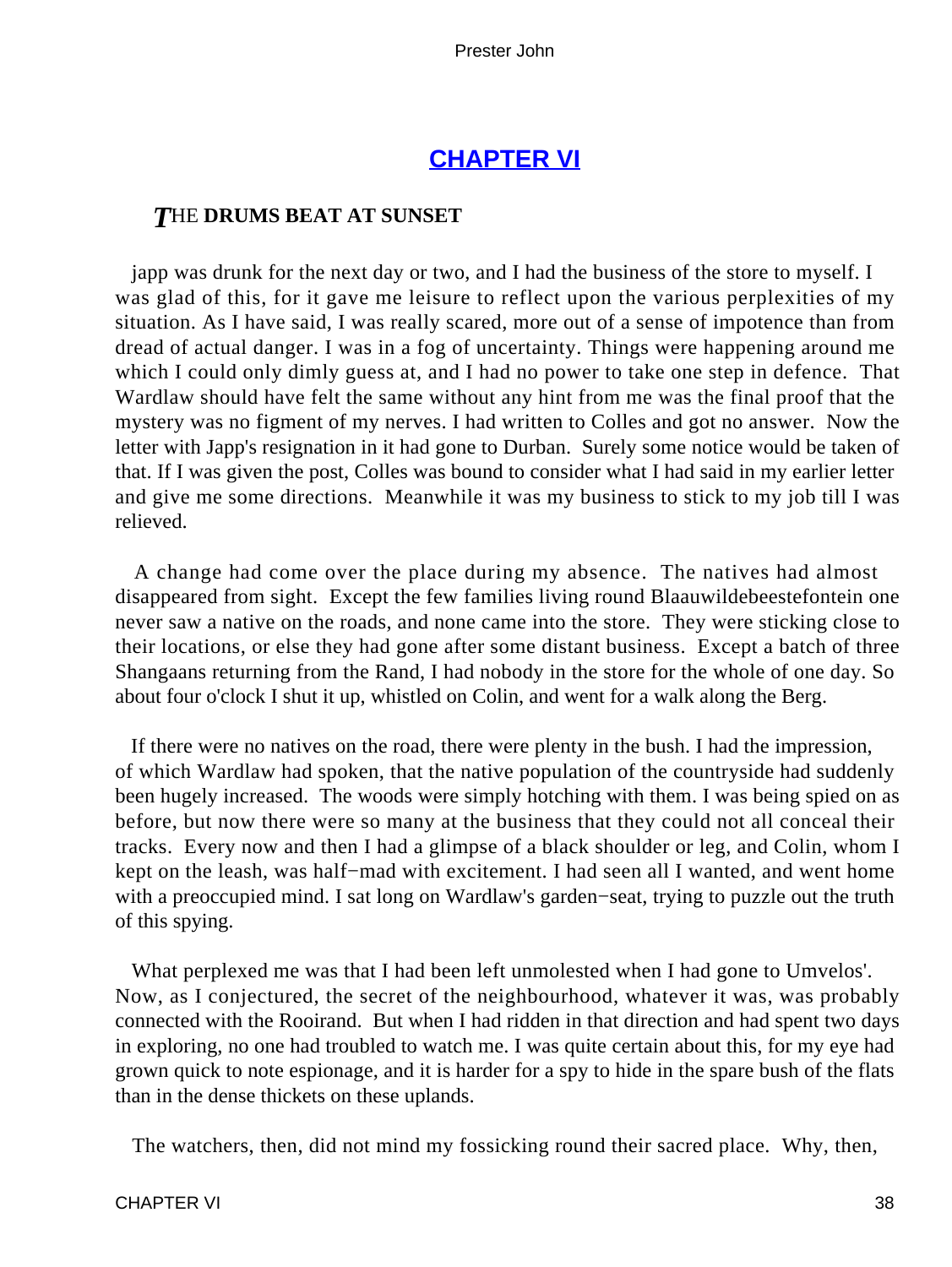was I so closely watched in the harmless neighbourhood of the store? I thought for a long time before an answer occurred to me. The reason must be that going to the plains I was going into native country and away from civilization. But Blaauwildebeestefontein was near the frontier. There must be some dark business brewing of which they may have feared that I had an inkling. They wanted to see if I proposed to go to Pietersdorp or Wesselsburg and tell what I knew, and they clearly were resolved that I should not. I laughed, I remember, thinking that they had forgotten the post−bag. But then I reflected that I knew nothing of what might be happening daily to the post−bag.

When I had reached this conclusion, my first impulse was to test it by riding straight west on the main road. If I was right, I should certainly be stopped. On second thoughts, however, this seemed to me to be flinging up the game prematurely, and I resolved to wait a day or two before acting.

 Next day nothing happened, save that my sense of loneliness increased. I felt that I was being hemmed in by barbarism, and cut off in a ghoulish land from the succour of my own kind. I only kept my courage up by the necessity of presenting a brave face to Mr Wardlaw, who was by this time in a very broken condition of nerves. I had often thought that it was my duty to advise him to leave, and to see him safely off, but I shrank from severing myself from my only friend. I thought, too, of the few Dutch farmers within riding distance, and had half a mind to visit them, but they were far off over the plateau and could know little of my anxieties.

 The third day events moved faster. Japp was sober and wonderfully quiet. He gave me good−morning quite in a friendly tone, and set to posting up the books as if he had never misbehaved in his days. I was so busy with my thoughts that I, too, must have been gentler than usual, and the morning passed like a honeymoon, till I went across to dinner.

 I was just sitting down when I remembered that I had left my watch in my waistcoat behind the counter, and started to go back for it. But at the door I stopped short. For two horsemen had drawn up before the store.

 One was a native with what I took to be saddle−bags; the other was a small slim man with a sun helmet, who was slowly dismounting. Something in the cut of his jib struck me as familiar. I slipped into the empty schoolroom and stared hard. Then, as he half−turned in handing his bridle to the Kaffir, I got a sight of his face. It was my former shipmate, Henriques. He said something to his companion, and entered the store.

 You may imagine that my curiosity ran to fever−heat. My first impulse was to march over for my waistcoat, and make a third with Japp at the interview. Happily I reflected in time that Henriques knew my face, for I had grown no beard, having a great dislike to needless hair. If he was one of the villains in the drama, he would mark me down for his vengeance once he knew I was here, whereas at present he had probably forgotten all about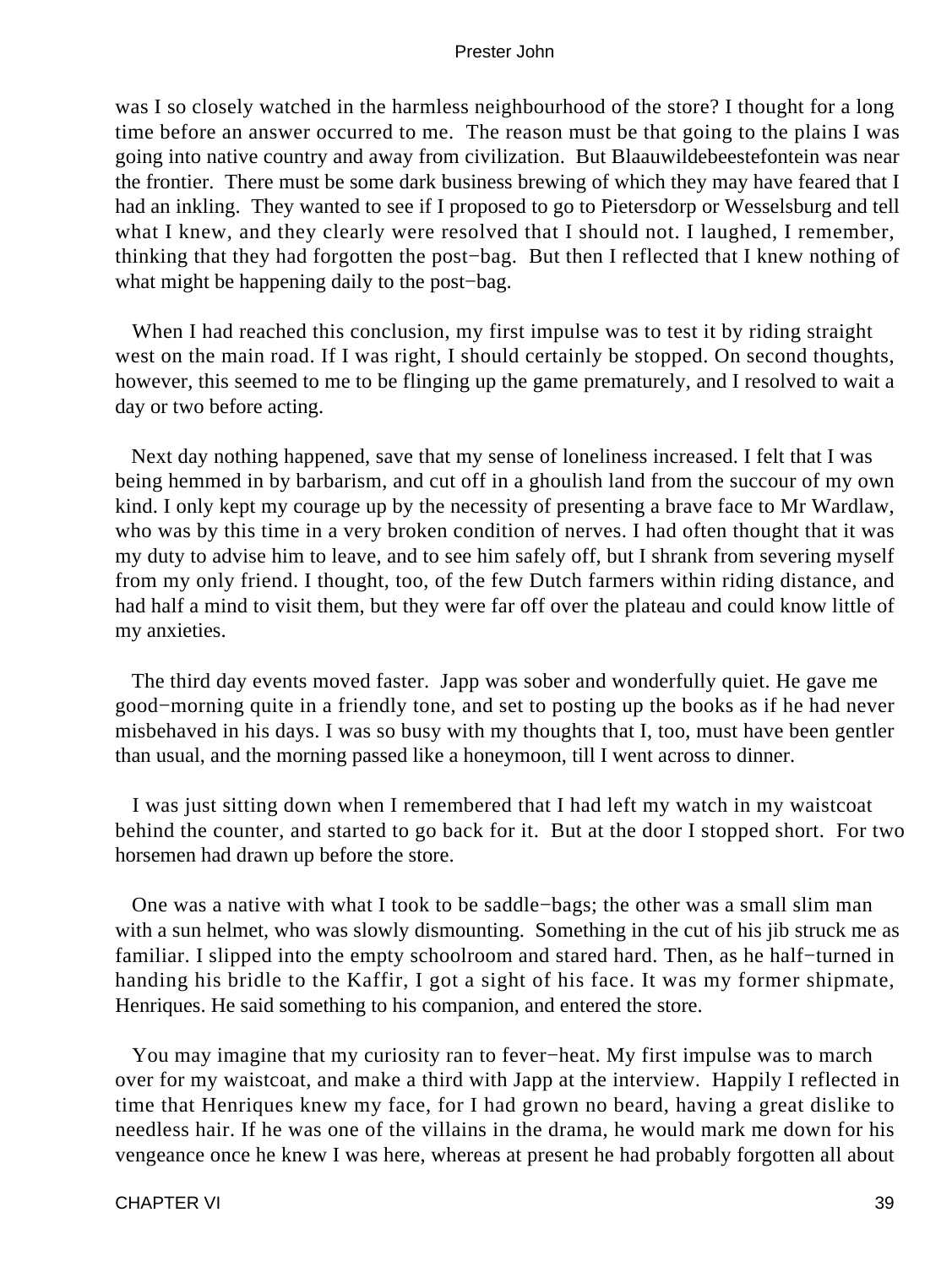me. Besides, if I walked in boldly I would get no news. If japp and he had a secret, they would not blab it in my presence.

 My next idea was to slip in by the back to the room I had once lived in. But how was I to cross the road? It ran white and dry some distance each way in full view of the Kaffir with the horses. Further, the store stood on a bare patch, and it would be a hard job to get in by the back, assuming, as I believed, that the neighbourhood was thick with spies.

 The upshot was that I got my glasses and turned them on the store. The door was open, and so was the window. In the gloom of the interior I made out Henriques' legs. He was standing by the counter, and apparently talking to Japp. He moved to shut the door, and came back inside my focus opposite the window. There he stayed for maybe ten minutes, while I hugged my impatience. I would have given a hundred pounds to be snug in my old room with japp thinking me out of the store.

 Suddenly the legs twitched up, and his boots appeared above the counter. Japp had invited him to his bedroom, and the game was now to be played beyond my ken. This was more than I could stand, so I stole out at the back door and took to the thickest bush on the hillside. My notion was to cross the road half a mile down, when it had dropped into the defile of the stream, and then to come swiftly up the edge of the water so as to effect a back entrance into the store.

 As fast as I dared I tore through the bush, and in about a quarter of an hour had reached the point I was making for. Then I bore down to the road, and was in the scrub about ten yards off it, when the clatter of horses pulled me up again. Peeping out I saw that it was my friend and his Kaffir follower, who were riding at a very good pace for the plains. Toilfully and crossly I returned on my tracks to my long−delayed dinner. Whatever the purport of their talk, Japp and the Portuguese had not taken long over it.

 In the store that afternoon I said casually to Japp that I had noticed visitors at the door during my dinner hour. The old man looked me frankly enough in the face. 'Yes, it was Mr Hendricks,' he said, and explained that the man was a Portuguese trader from Delagoa way, who had a lot of Kaffir stores east of the Lebombo Hills. I asked his business, and was told that he always gave Japp a call in when he was passing.

'Do you take every man that calls into your bedroom, and shut the door?' I asked.

 Japp lost colour and his lip trembled. 'I swear to God, Mr Crawfurd, I've been doing nothing wrong. I've kept the promise I gave you like an oath to my mother. I see you suspect me, and maybe you've cause, but I'll be quite honest with you. I have dealt in diamonds before this with Hendricks. But to−day, when he asked me, I told him that that business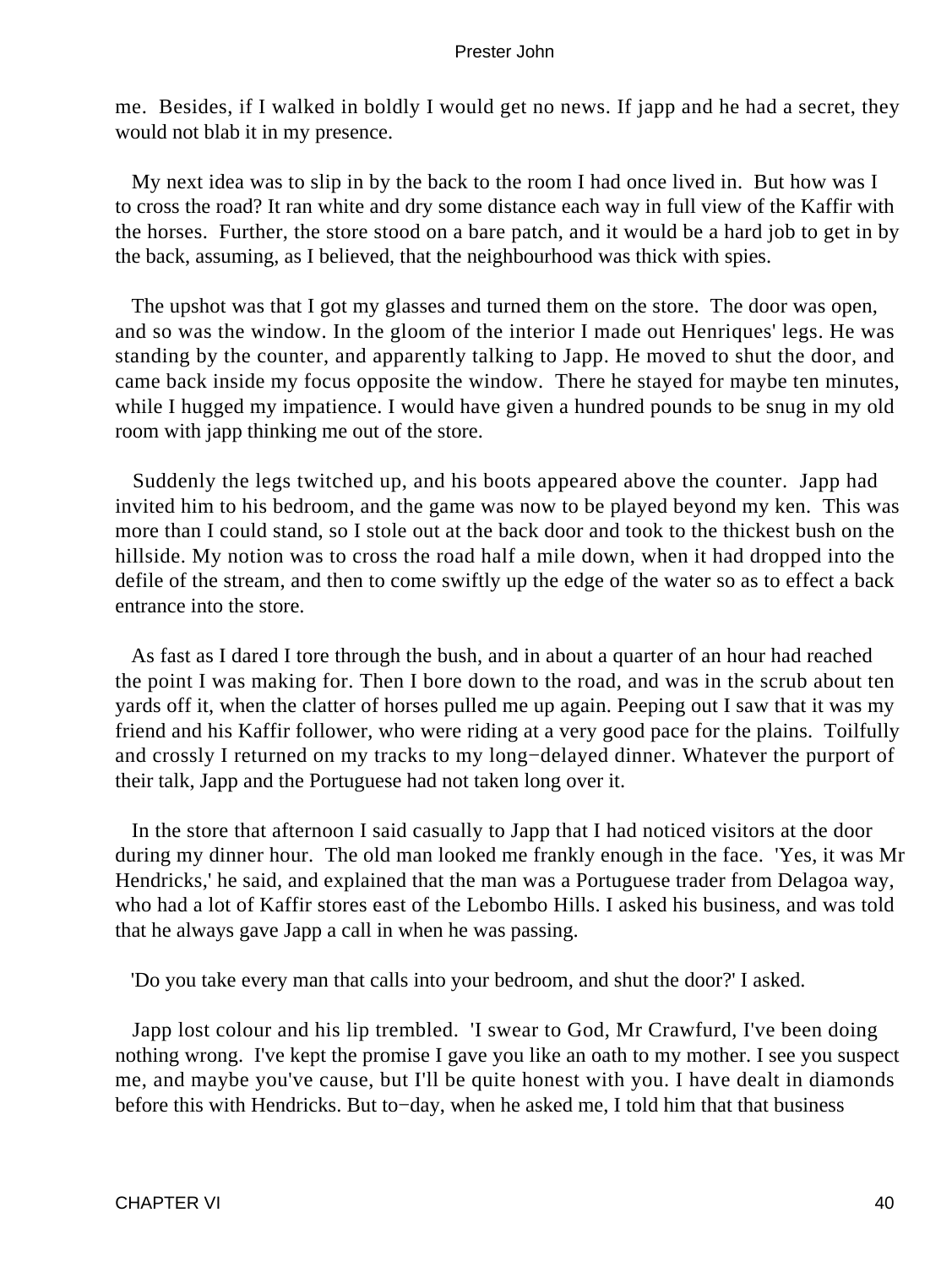was off. I only took him to my room to give him a drink. He likes brandy, and there's no supply in the shop.'

 I distrusted Japp wholeheartedly enough, but I was convinced that in this case he spoke the truth. 'Had the man any news?' I asked.

 'He had and he hadn't,' said Japp. 'He was always a sullen beggar, and never spoke much. But he said one queer thing. He asked me if I was going to retire, and when I told him «yes,» he said I had put it off rather long. I told him I was as healthy as I ever was, and he laughed in his dirty Portugoose way. «Yes, Mr Japp,» he says, «but the country is not so healthy.» I wonder what the chap meant. He'll be dead of blackwater before many months, to judge by his eyes.'

 This talk satisfied me about Japp, who was clearly in desperate fear of offending me, and disinclined to return for the present to his old ways. But I think the rest of the afternoon was the most wretched time in my existence. It was as plain as daylight that we were in for some grave trouble, trouble to which I believed that I alone held any kind of clue. I had a pile of evidence − the visit of Henriques was the last bit − which pointed to some great secret approaching its disclosure. I thought that that disclosure meant blood and ruin. But I knew nothing definite. If the commander of a British army had come to me then and there and offered help, I could have done nothing, only asked him to wait like me. The peril, whatever it was, did not threaten me only, though I and Wardlaw and Japp might be the first to suffer; but I had a terrible feeling that I alone could do something to ward it off, and just what that something was I could not tell. I was horribly afraid, not only of unknown death, but of my impotence to play any manly part. I was alone, knowing too much and yet too little, and there was no chance of help under the broad sky. I cursed myself for not writing to Aitken at Lourenco Marques weeks before. He had promised to come up, and he was the kind of man who kept his word.

 In the late afternoon I dragged Wardlaw out for a walk. In his presence I had to keep up a forced cheerfulness, and I believe the pretence did me good. We took a path up the Berg among groves of stinkwood and essenwood, where a failing stream made an easy route. It may have been fancy, but it seemed to me that the wood was emptier and that we were followed less closely. I remember it was a lovely evening, and in the clear fragrant gloaming every foreland of the Berg stood out like a great ship above the dark green sea of the bush. When we reached the edge of the plateau we saw the sun sinking between two far blue peaks in Makapan's country, and away to the south the great roll of the high veld. I longed miserably for the places where white men were thronged together in dorps and cities. As we gazed a curious sound struck our ears. It seemed to begin far up in the north − a low roll like the combing of breakers on the sand. Then it grew louder and travelled nearer − a roll, with sudden spasms of harsher sound in it; reminding me of the churning in one of the pot−holes of Kirkcaple cliffs. Presently it grew softer again as the sound passed south, but new notes were always emerging. The echo came sometimes, as it were, from stark rock, and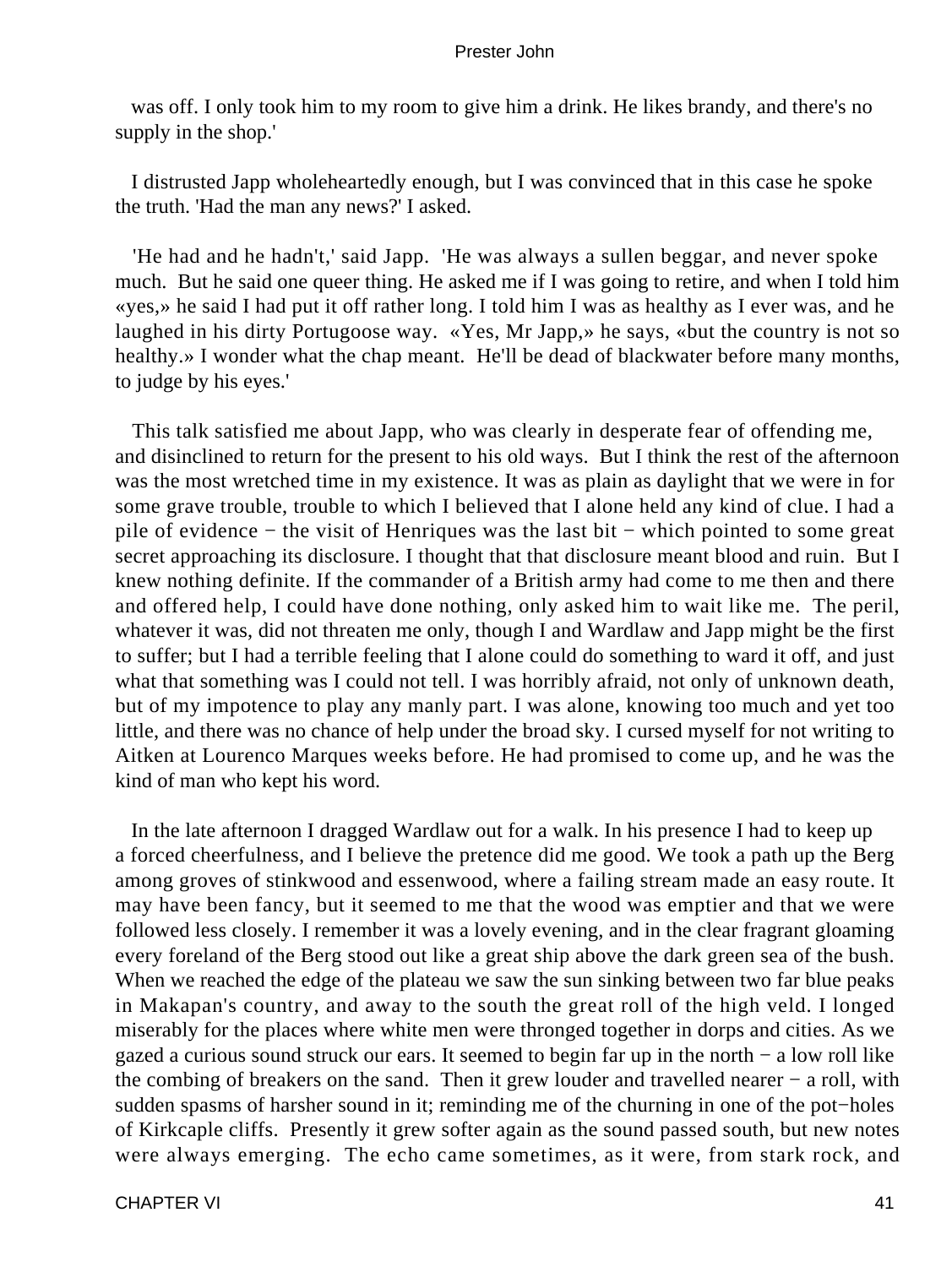sometimes from the deep gloom of the forests. I have never heard an eerier sound. Neither natural nor human it seemed, but the voice of that world between which is hid from man's sight and hearing.

 Mr Wardlaw clutched my arm, and in that moment I guessed the explanation. The native drums were beating, passing some message from the far north down the line of the Berg, where the locations were thickest, to the great black population of the south.

'But that means war,' Mr Wardlaw cried.

 'It means nothing of the kind,' I said shortly. 'It's their way of sending news. It's as likely to be some change in the weather or an outbreak of cattle disease.'

 When we got home I found Japp with a face like grey paper. 'Did you hear the drums?'he asked.

'Yes,' I said shortly. 'What about them?'

 'God forgive you for an ignorant Britisher,' he almost shouted. 'You may hear drums any night, but a drumming like that I only once heard before. It was in '79 in the 'Zeti valley. Do you know what happened next day? Cetewayo's impis came over the hills, and in an hour there wasn't a living white soul in the glen. Two men escaped, and one of them was called Peter Japp.'

'We are in God's hands then, and must wait on His will,' I said solemnly.

 There was no more sleep for Wardlaw and myself that night. We made the best barricade we could of the windows, loaded all our weapons, and trusted to Colin to give us early news. Before supper I went over to get Japp to join us, but found that that worthy had sought help from his old protector, the bottle, and was already sound asleep with both door and window open.

 I had made up my mind that death was certain, and yet my heart belied my conviction, and I could not feel the appropriate mood. If anything I was more cheerful since I had heard the drums. It was clearly now beyond the power of me or any man to stop the march of events. My thoughts ran on a native rising, and I kept telling myself how little that was probable. Where were the arms, the leader, the discipline? At any rate such arguments put me to sleep before dawn, and I wakened at eight to find that nothing had happened. The clear morning sunlight, as of old, made Blaauwildebeestefontein the place of a dream. Zeeta brought in my cup of coffee as if this day were just like all others, my pipe tasted as sweet, the fresh air from the Berg blew as fragrantly on my brow. I went over to the store in reasonably good spirits, leaving Wardlaw busy on the penitential Psalms.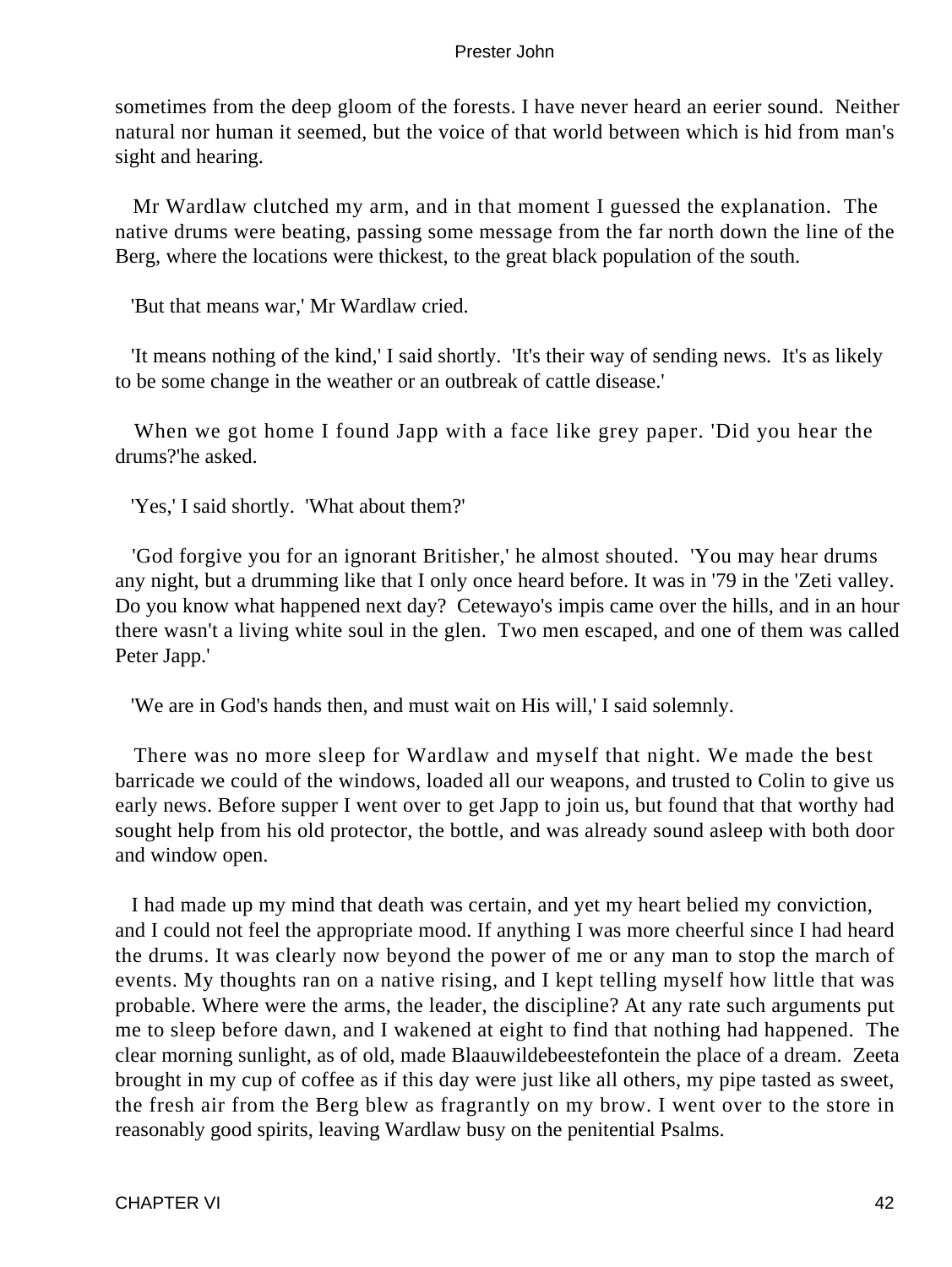The post–runner had brought the mail as usual, and there was one private letter for me. I opened it with great excitement, for the envelope bore the stamp of the firm. At last Colles had deigned to answer.

 Inside was a sheet of the firm's notepaper, with the signature of Colles across the top. Below some one had pencilled these five words:

'The Blesbok\* are changing ground.' \*A species of buck.

 I looked to see that Japp had not suffocated himself, then shut up the store, and went back to my room to think out this new mystification.

 The thing had come from Colles, for it was the private notepaper of the Durban office, and there was Colles' signature. But the pencilling was in a different hand. My deduction from this was that some one wished to send me a message, and that Colles had given that some one a sheet of signed paper to serve as a kind of introduction. I might take it, therefore, that the scribble was Colles' reply to my letter.

 Now, my argument continued, if the unknown person saw fit to send me a message, it could not be merely one of warning. Colles must have told him that I was awake to some danger, and as I was in Blaauwildebeestefontein, I must be nearer the heart of things than any one else. The message must therefore be in the nature of some password, which I was to remember when I heard it again.

 I reasoned the whole thing out very clearly, and I saw no gap in my logic. I cannot describe how that scribble had heartened me. I felt no more the crushing isolation of yesterday. There were others beside me in the secret. Help must be on the way, and the letter was the first tidings.

But how near? – that was the question; and it occurred to me for the first time to look at the postmark. I went back to the store and got the envelope out of the waste−paper basket. The postmark was certainly not Durban. The stamp was a Cape Colony one, and of the mark I could only read three letters, T. R. S. This was no sort of clue, and I turned the thing over, completely baffled. Then I noticed that there was no mark of the post town of delivery. Our letters to Blaauwildebeestefontein came through Pietersdorp and bore that mark. I compared the envelope with others. They all had a circle, and 'Pietersdorp' in broad black letters. But this envelope had nothing except the stamp.

 I was still slow at detective work, and it was some minutes before the explanation flashed on me. The letter had never been posted at all. The stamp was a fake, and had been borrowed from an old envelope. There was only one way in which it could have come. It must have been put in the letter− bag while the postman was on his way from Pietersdorp. My unknown friend must therefore be somewhere within eighty miles of me. I hurried off to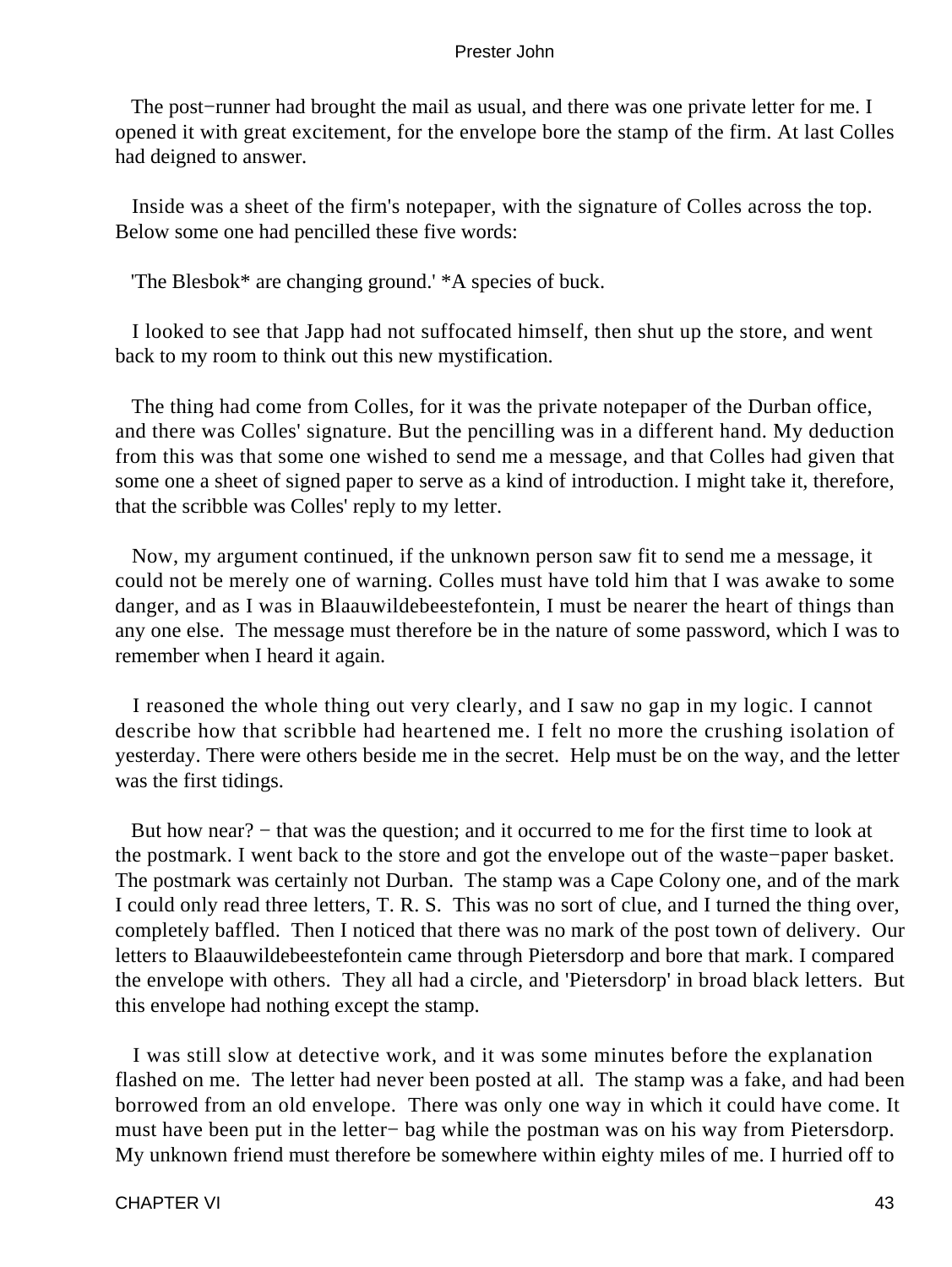look for the post−runner, but he had started back an hour before. There was nothing for it but to wait on the coming of the unknown.

 That afternoon I again took Mr Wardlaw for a walk. It is an ingrained habit of mine that I never tell anyone more of a business than is practically necessary. For months I had kept all my knowledge to myself, and breathed not a word to a soul. But I thought it my duty to tell Wardlaw about the letter, to let him see that we were not forgotten. I am afraid it did not encourage his mind. Occult messages seemed to him only the last proof of a deadly danger encompassing us, and I could not shake his opinion.

We took the same road to the crown of the Berg, and I was confirmed in my suspicion that the woods were empty and the watchers gone. The place was as deserted as the bush at Umvelos'. When we reached the summit about sunset we waited anxiously for the sound of drums. It came, as we expected, louder and more menacing than before. Wardlaw stood pinching my arm as the great tattoo swept down the escarpment, and died away in the far mountains beyond the Olifants, Yet it no longer seemed to be a wall of sound, shutting us out from our kindred in the West. A message had pierced the wall. If the blesbok were changing ground, I believed that the hunters were calling out their hounds and getting ready for the chase.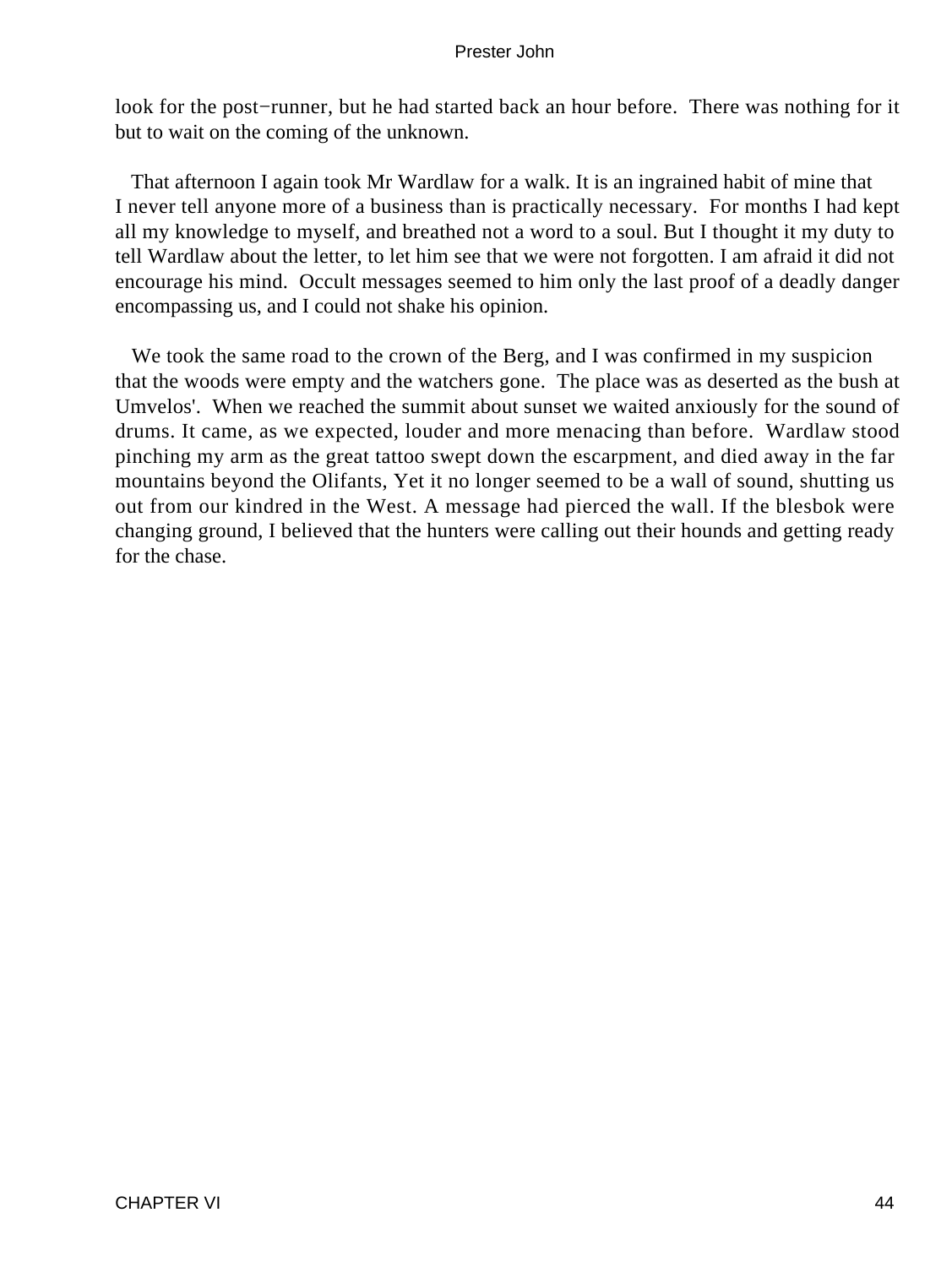## **[CHAPTER VII](#page-150-0)**

## *C*APTAIN **ARCOLL TELLS A TALE**

 It froze in the night, harder than was common on the Berg even in winter, and as I crossed the road next morning it was covered with rime. All my fears had gone, and my mind was strung high with expectation. Five pencilled words may seem a small thing to build hope on, but it was enough for me, and I went about my work in the store with a reasonably light heart. One of the first things I did was to take stock of our armoury. There were five sporting Mausers of a cheap make, one Mauser pistol, a Lee−Speed carbine, and a little nickel− plated revolver. There was also Japp's shot−gun, an old hammered breech−loader, as well as the gun I had brought out with me. There was a good supply of cartridges, including a stock for a .400 express which could not be found. I pocketed the revolver, and searched till I discovered a good sheath−knife. If fighting was in prospect I might as well look to my arms.

 All the morning I sat among flour and sugar possessing my soul in as much patience as I could command. Nothing came down the white road from the west. The sun melted the rime; the flies came out and buzzed in the window; Japp got himself out of bed, brewed strong coffee, and went back to his slumbers. Presently it was dinner−time, and I went over to a silent meal with Wardlaw. When I returned I must have fallen asleep over a pipe, for the next thing I knew I was blinking drowsily at the patch of sun in the door, and listening for footsteps. In the dead stillness of the afternoon I thought I could discern a shuffling in the dust. I got up and looked out, and there, sure enough, was some one coming down the road.

 But it was only a Kaffir, and a miserable−looking object at that. I had never seen such an anatomy. It was a very old man, bent almost double, and clad in a ragged shirt and a pair of foul khaki trousers. He carried an iron pot, and a few belongings were tied up in a dirty handkerchief. He must have been a dacha<sup>\*</sup> smoker, for he coughed hideously, twisting his body with the paroxysms. I had seen the type before − the old broken−down native who had no kin to support him, and no tribe to shelter him. They wander about the roads, cooking their wretched meals by their little fires, till one morning they are found stiff under a bush. \*Hemp.

 The native gave me a good−day in Kaffir, then begged for tobacco or a handful of mealie−meal.

I asked him where he came from.

'From the west, Inkoos,' he said, 'and before that from the south. It is a sore road for old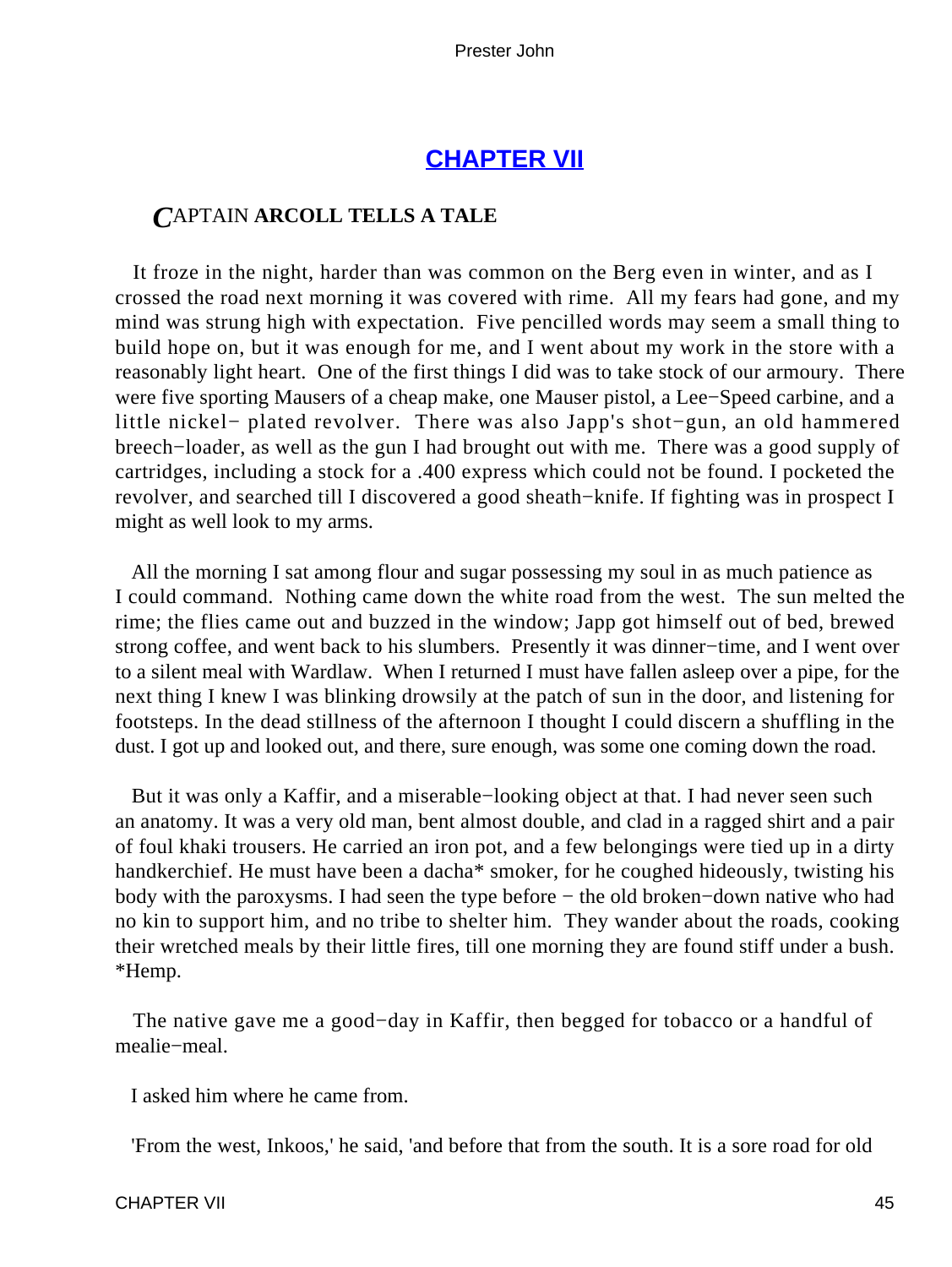bones.'

 I went into the store to fetch some meal, and when I came out he had shuffled close to the door. He had kept his eyes on the ground, but now he looked up at me, and I thought he had very bright eyes for such an old wreck.

 'The nights are cold, Inkoos,' he wailed, 'and my folk are scattered, and I have no kraal. The aasvogels follow me, and I can hear the blesbok.' 'What about the blesbok?' I asked with a start.

'The blesbok are changing ground,' he said, and looked me straight in the face.

 'And where are the hunters?' I asked. 'They are here and behind me,' he said in English, holding out his pot for my meal, while he began to edge into the middle of the road.

I followed, and, speaking English, asked him if he knew of a man named Colles.

 'I come from him, young Baas. Where is your house? Ah, the school. There will be a way in by the back window? See that it is open, for I'll be there shortly.' Then lifting up his voice he called down in Sesuto all manner of blessings on me for my kindness, and went shuffling down the sunlit road, coughing like a volcano.

 In high excitement I locked up the store and went over to Mr Wardlaw. No children had come to school that day, and he was sitting idle, playing patience. 'Lock the door,' I said, 'and come into my room. We're on the brink of explanations.'

 In about twenty minutes the bush below the back−window parted and the Kaffir slipped out. He grinned at me, and after a glance round, hopped very nimbly over the sill. Then he examined the window and pulled the curtains.

 'Is the outer door shut?' he asked in excellent English. 'Well, get me some hot water, and any spare clothes you may possess, Mr Crawfurd. I must get comfortable before we begin our indaba.\* We've the night before us, so there's plenty of time. But get the house clear, and see that nobody disturbs me at my toilet. I am a modest man, and sensitive about my looks.' \*Council.

 I brought him what he wanted, and looked on at an amazing transformation. Taking a phial from his bundle, he rubbed some liquid on his face and neck and hands, and got rid of the black colouring. His body and legs he left untouched, save that he covered them with shirt and trousers from my wardrobe. Then he pulled off a scaly wig, and showed beneath it a head of close−cropped grizzled hair. In ten minutes the old Kaffir had been transformed into an active soldierly−looking man of maybe fifty years. Mr Wardlaw stared as if he had seen a resurrection.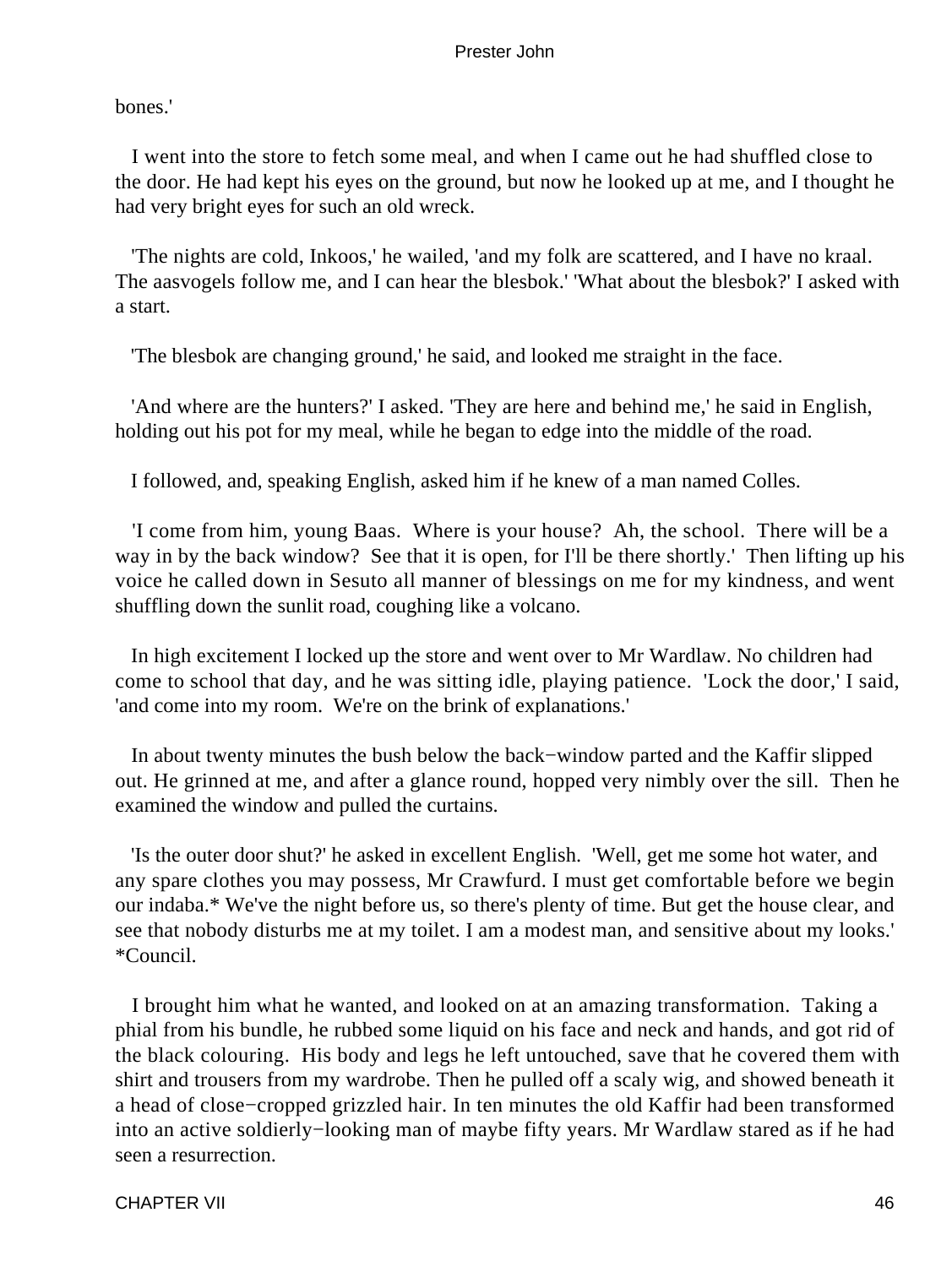'I had better introduce myself,' he said, when he had taken the edge off his thirst and hunger. 'My name is Arcoll, Captain James Arcoll. I am speaking to Mr Crawfurd, the storekeeper, and Mr Wardlaw, the schoolmaster, of Blaauwildebeestefontein. Where, by the way, is Mr Peter Japp? Drunk? Ah, yes, it was always his failing. The quorum, however, is complete without him.'

 By this time it was about sunset, and I remember I cocked my ear to hear the drums beat. Captain Arcoll noticed the movement as he noticed all else. 'You're listening for the drums, but you won't hear them. That business is over here. To−night they beat in Swaziland and down into the Tonga border. Three days more, unless you and I, Mr Crawfurd, are extra smart, and they'll be hearing them in Durban.'

 It was not till the lamp was lit, the fire burning well, and the house locked and shuttered, that Captain Arcoll began his tale.

 'First,' he said, 'let me hear what you know. Colles told me that you were a keen fellow, and had wind of some mystery here. You wrote him about the way you were spied on, but I told him to take no notice. Your affair, Mr Crawfurd, had to wait on more urgent matters. Now, what do you think is happening?' I spoke very shortly, weighing my words, for I felt I was on trial before these bright eyes. 'I think that some kind of native rising is about to commence.'

 'Ay,' he said dryly, 'you would, and your evidence would be the spying and drumming. Anything more?'

 'I have come on the tracks of a lot of I.D.B. work in the neighbourhood. The natives have some supply of diamonds, which they sell bit by bit, and I don't doubt but they have been getting guns with the proceeds.'

He nodded, 'Have you any notion who has been engaged in the job?'

 I had it on my tongue to mention Japp, but forbore, remembering my promise. 'I can name one,' I said, 'a little yellow Portugoose, who calls himself Henriques or Hendricks. He passed by here the day before yesterday.'

 Captain Arcoll suddenly was consumed with quiet laughter. 'Did you notice the Kaffir who rode with him and carried his saddlebags? Well, he's one of my men. Henriques would have a fit if he knew what was in those saddlebags. They contain my change of clothes, and other odds and ends. Henriques' own stuff is in a hole in the spruit. A handy way of getting one's luggage sent on, eh? The bags are waiting for me at a place I appointed.' And again Captain Arcoll indulged his sense of humour. Then he became grave, and returned to his examination. 'A rising, with diamonds as the sinews of war, and Henriques as the chief agent. Well and good! But who is to lead, and what are the natives going to rise about?'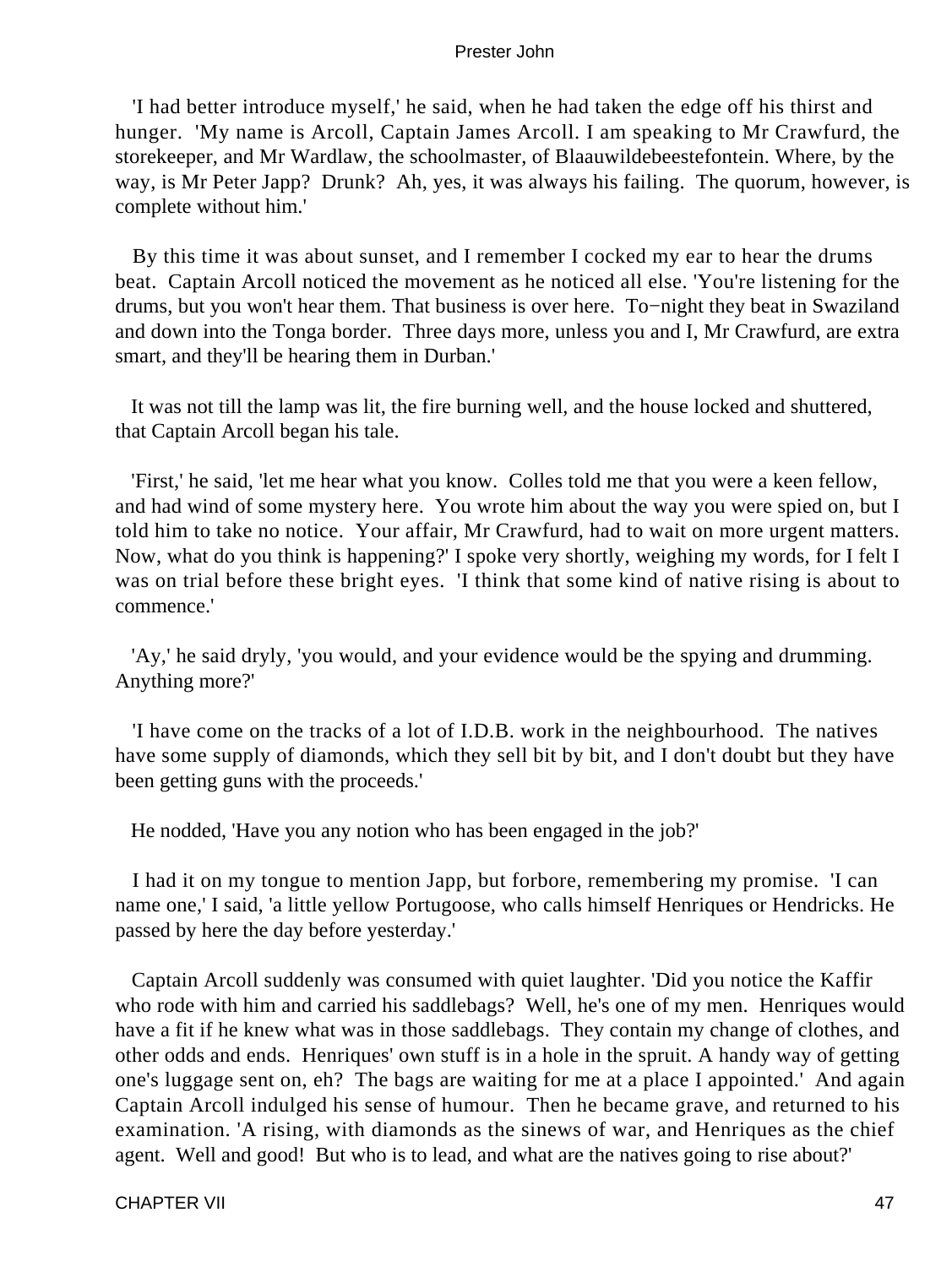'I know nothing further, but I have made some guesses.'

 'Let's hear your guesses,' he said, blowing smoke rings from his pipe. 'I think the main mover is a great black minister who calls himself John Laputa.'

 Captain Arcoll nearly sprang out of his chair. 'Now, how on earth did you find that out? Quick, Mr Crawfurd, tell me all you know, for this is desperately important.'

 I began at the beginning, and told him the story of what happened on the Kirkcaple shore. Then I spoke of my sight of him on board ship, his talk with Henriques about Blaauwildebeestefontein, and his hurried departure from Durban.

 Captain Arcoll listened intently, and at the mention of Durban he laughed. 'You and I seem to have been running on lines which nearly touched. I thought I had grabbed my friend Laputa that night in Durban, but I was too cocksure and he slipped off. Do you know, Mr Crawfurd, you have been on the right trail long before me? When did you say you saw him at his devil−worship? Seven years ago? Then you were the first man alive to know the Reverend John in his true colours. You knew seven years ago what I only found out last year.'

 'Well, that's my story,' I said. 'I don't know what the rising is about, but there's one other thing I can tell you. There's some kind of sacred place for the Kaffirs, and I've found out where it is.' I gave him a short account of my adventures in the Rooirand.

 He smoked silently for a bit after I had finished. 'You've got the skeleton of the whole thing right, and you only want the filling up. And you found out everything for yourself? Colles was right; you're not wanting in intelligence, Mr Crawfurd.'

 It was not much of a compliment, but I have never been more pleased in my life. This slim, grizzled man, with his wrinkled face and bright eyes, was clearly not lavish in his praise. I felt it was no small thing to have earned a word of commendation.

 'And now I will tell you my story,' said Captain Arcoll. 'It is a long story, and I must begin far back. It has taken me years to decipher it, and, remember, I've been all my life at this native business. I can talk every dialect, and I have the customs of every tribe by heart. I've travelled over every mile of South Africa, and Central and East Africa too. I was in both the Matabele wars, and I've seen a heap of other fighting which never got into the papers. So what I tell you you can take as gospel, for it is knowledge that was not learned in a day.'

He puffed away, and then asked suddenly, 'Did you ever hear of Prester John?'

 'The man that lived in Central Asia?' I asked, with a reminiscence of a story−book I had as a boy. 'No, no,' said Mr Wardlaw, 'he means the King of Abyssinia in the fifteenth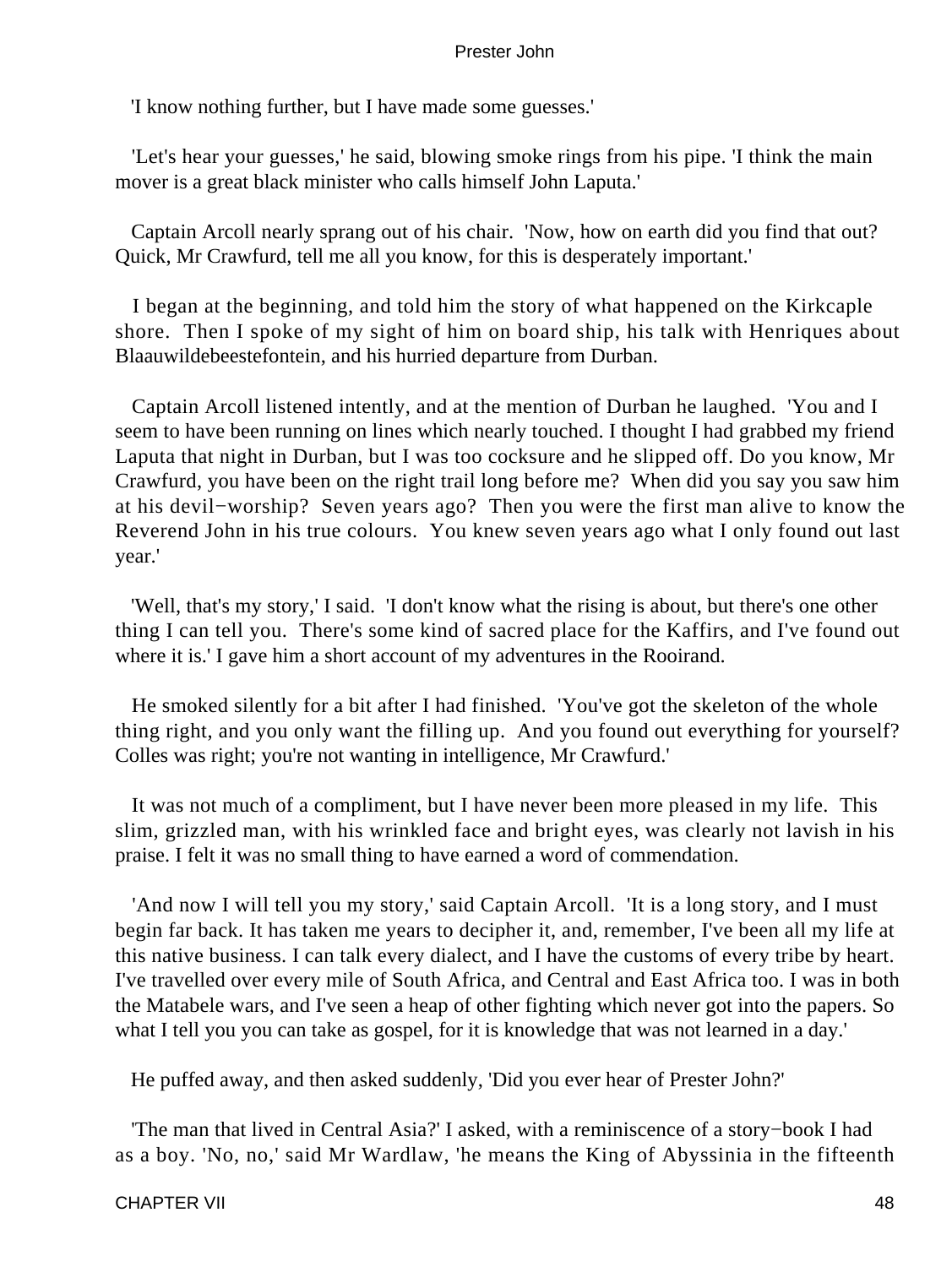century. I've been reading all about him. He was a Christian, and the Portuguese sent expedition after expedition to find him, but they never got there. Albuquerque wanted to make an alliance with him and capture the Holy Sepulchre.'

 Arcoll nodded. 'That's the one I mean. There's not very much known about him, except Portuguese legends. He was a sort of Christian, but I expect that his practices were as pagan as his neighbours'. There is no doubt that he was a great conqueror. Under him and his successors, the empire of Ethiopia extended far south of Abyssinia away down to the Great Lakes.'

'How long did this power last?' I asked wondering to what tale this was prologue.

 'That's a mystery no scholar has ever been able to fathom. Anyhow, the centre of authority began to shift southward, and the warrior tribes moved in that direction. At the end of the sixteenth century the chief native power was round about the Zambesi. The Mazimba and the Makaranga had come down from the Lake Nyassa quarter, and there was a strong kingdom in Manicaland. That was the Monomotapa that the Portuguese thought so much of.'

Wardlaw nodded eagerly. The story was getting into ground that he knew about.

 'The thing to remember is that all these little empires thought themselves the successors of Prester John. It took me a long time to find this out, and I have spent days in the best libraries in Europe over it. They all looked back to a great king in the north, whom they called by about twenty different names. They had forgotten about his Christianity, but they remembered that he was a conqueror.

 'Well, to make a long story short, Monomotapa disappeared in time, and fresh tribes came down from the north, and pushed right down to Natal and the Cape. That is how the Zulus first appeared. They brought with them the story of Prester John, but by this time it had ceased to be a historical memory, and had become a religious cult. They worshipped a great Power who had been their ancestor, and the favourite Zulu word for him was Umkulunkulu. The belief was perverted into fifty different forms, but this was the central creed − that Umkulunkulu had been the father of the tribe, and was alive as a spirit to watch over them.

 'They brought more than a creed with them. Somehow or other, some fetich had descended from Prester John by way of the Mazimba and Angoni and Makaranga. What it is I do not know, but it was always in the hands of the tribe which for the moment held the leadership. The great native wars of the sixteenth century, which you can read about in the Portuguese historians, were not for territory but for leadership, and mainly for the possession of this fetich. Anyhow, we know that the Zulus brought it down with them. They called it Ndhlondhlo, which means the Great Snake, but I don't suppose that it was any kind of snake. The snake was their totem, and they would naturally call their most sacred possession after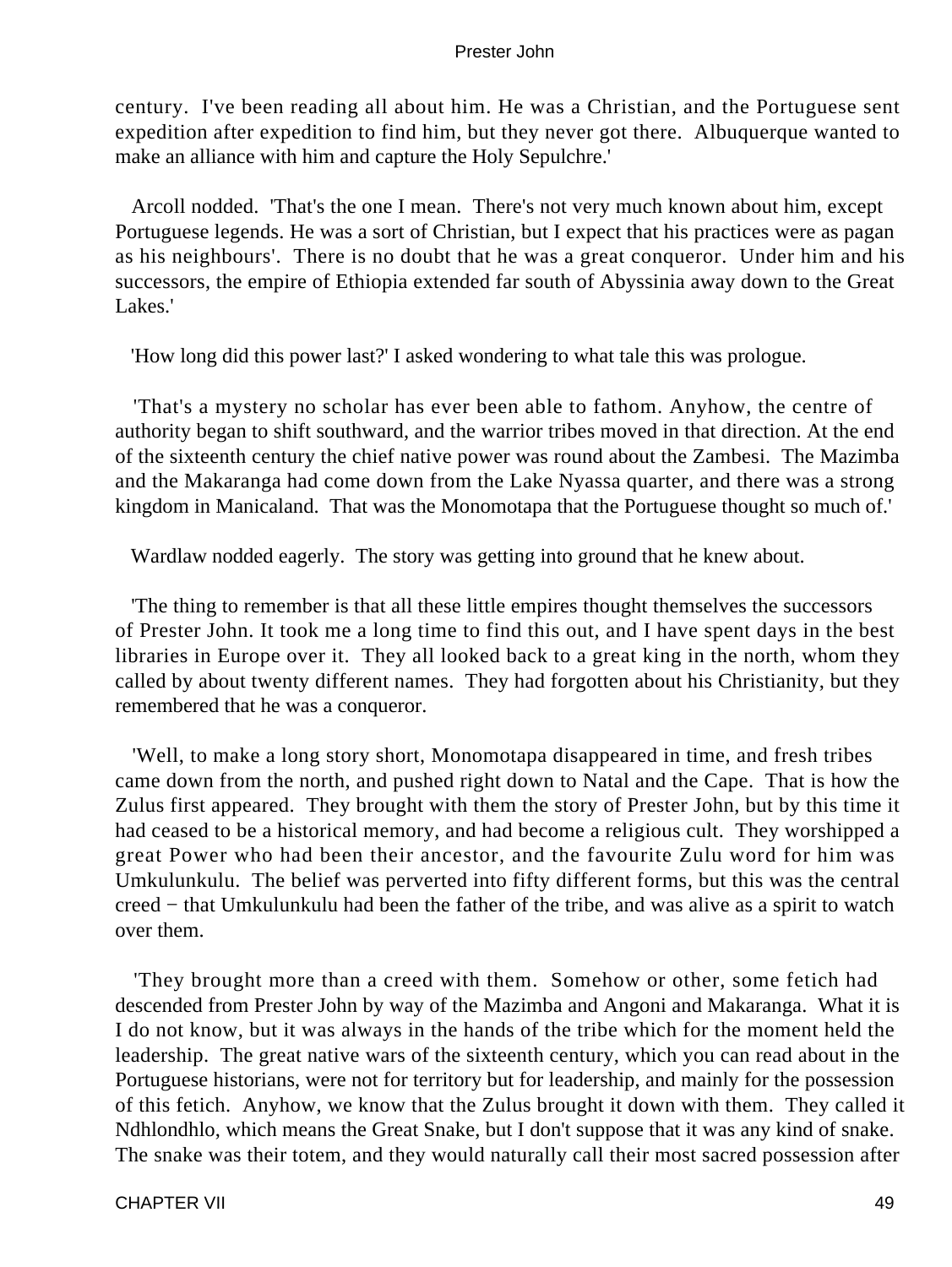it.

 'Now I will tell you a thing that few know. You have heard of Tchaka. He was a sort of black Napoleon early in the last century, and he made the Zulus the paramount power in South Africa, slaughtering about two million souls to accomplish it. Well, he had the fetich, whatever it was, and it was believed that he owed his conquests to it. Mosilikatse tried to steal it, and that was why he had to fly to Matabeleland. But with Tchaka it disappeared. Dingaan did not have it, nor Panda, and Cetewayo never got it, though he searched the length and breadth of the country for it. It had gone out of existence, and with it the chance of a Kaffir empire.'

 Captain Arcoll got up to light his pipe, and I noticed that his face was grave. He was not telling us this yarn for our amusement.

 'So much for Prester John and his charm,' he said. 'Now I have to take up the history at a different point. In spite of risings here and there, and occasional rows, the Kaffirs have been quiet for the better part of half a century. It is no credit to us. They have had plenty of grievances, and we are no nearer understanding them than our fathers were. But they are scattered and divided. We have driven great wedges of white settlement into their territory, and we have taken away their arms. Still, they are six times as many as we are, and they have long memories, and a thoughtful man may wonder how long the peace will last. I have often asked myself that question, and till lately I used to reply, «For ever because they cannot find a leader with the proper authority, and they have no common cause to fight for.» But a year or two ago I began to change my mind.

 'It is my business to act as chief Intelligence officer among the natives. Well, one day, I came on the tracks of a curious person. He was a Christian minister called Laputa, and he was going among the tribes from Durban to the Zambesi as a roving evangelist. I found that he made an enormous impression, and yet the people I spoke to were chary of saying much about him. Presently I found that he preached more than the gospel. His word was «Africa for the Africans,» and his chief point was that the natives had had a great empire in the past, and might have a great empire again. He used to tell the story of Prester John, with all kinds of embroidery of his own. You see, Prester John was a good argument for him, for he had been a Christian as well as a great potentate. 'For years there has been plenty of this talk in South Africa, chiefly among Christian Kaffirs. It is what they call «Ethiopianism,» and American negroes are the chief apostles. For myself, I always thought the thing perfectly harmless. I don't care a fig whether the native missions break away from the parent churches in England and call themselves by fancy names. The more freedom they have in their religious life, the less they are likely to think about politics. But I soon found out that Laputa was none of your flabby educated negroes from America, and I began to watch him.

 'I first came across him at a revival meeting in London, where he was a great success. He came and spoke to me about my soul, but he gave up when I dropped into Zulu. The next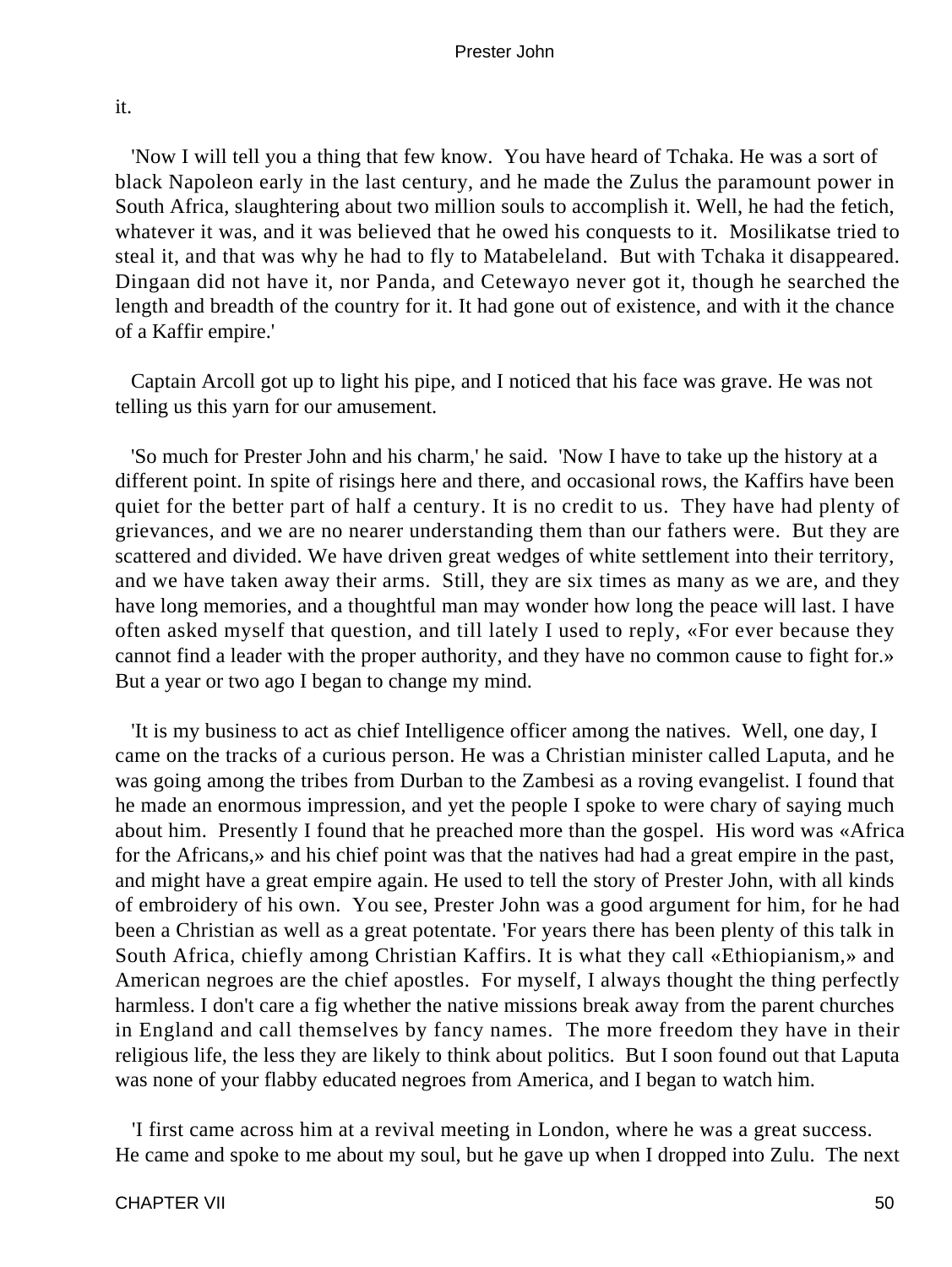time I met him was on the lower Limpopo, when I had the pleasure of trying to shoot him from a boat.' Captain Arcoll took his pipe from his mouth and laughed at the recollection.

 'I had got on to an I.D.B. gang, and to my amazement found the evangelist among them. But the Reverend John was too much for me. He went overboard in spite of the crocodiles, and managed to swim below water to the reed bed at the side. However, that was a valuable experience for me, for it gave me a clue.

 'I next saw him at a Missionary Conference in Cape Town, and after that at a meeting of the Geographical Society in London, where I had a long talk with him. My reputation does not follow me home, and he thought I was an English publisher with an interest in missions. You see I had no evidence to connect him with I.D.B., and besides I fancied that his real game was something bigger than that; so I just bided my time and watched.

 'I did my best to get on to his dossier, but it was no easy job. However, I found out a few things. He had been educated in the States, and well educated too, for the man is a good scholar and a great reader, besides the finest natural orator I have ever heard. There was no doubt that he was of Zulu blood, but I could get no traces of his family. He must come of high stock, for he is a fine figure of a man. 'Very soon I found it was no good following him in his excursions into civilization. There he was merely the educated Kaffir; a great pet of missionary societies, and a favourite speaker at Church meetings. You will find evidence given by him in Blue−Books on native affairs, and he counted many members of Parliament at home among his correspondents. I let that side go, and resolved to dog him when on his evangelizing tours in the back−veld.

 'For six months I stuck to him like a leech. I am pretty good at disguises, and he never knew who was the broken−down old Kaffir who squatted in the dirt at the edge of the crowd when he spoke, or the half−caste who called him «Sir» and drove his Cape−cart. I had some queer adventures, but these can wait. The gist of the thing is, that after six months which turned my hair grey I got a glimmering of what he was after. He talked Christianity to the mobs in the kraals, but to the indunas\* he told a different story.' \*Lesser chiefs.

 Captain Arcoll helped himself to a drink. 'You can guess what that story was, Mr Crawfurd. At full moon when the black cock was blooded, the Reverend John forgot his Christianity. He was back four centuries among the Mazimba sweeping down on the Zambesi. He told them, and they believed him, that he was the Umkulunkulu, the incarnated spirit of Prester John. He told them that he was there to lead the African race to conquest and empire. Ay, and he told them more: for he has, or says he has, the Great Snake itself, the necklet of Prester John.'

 Neither of us spoke; we were too occupied with fitting this news into our chain of knowledge.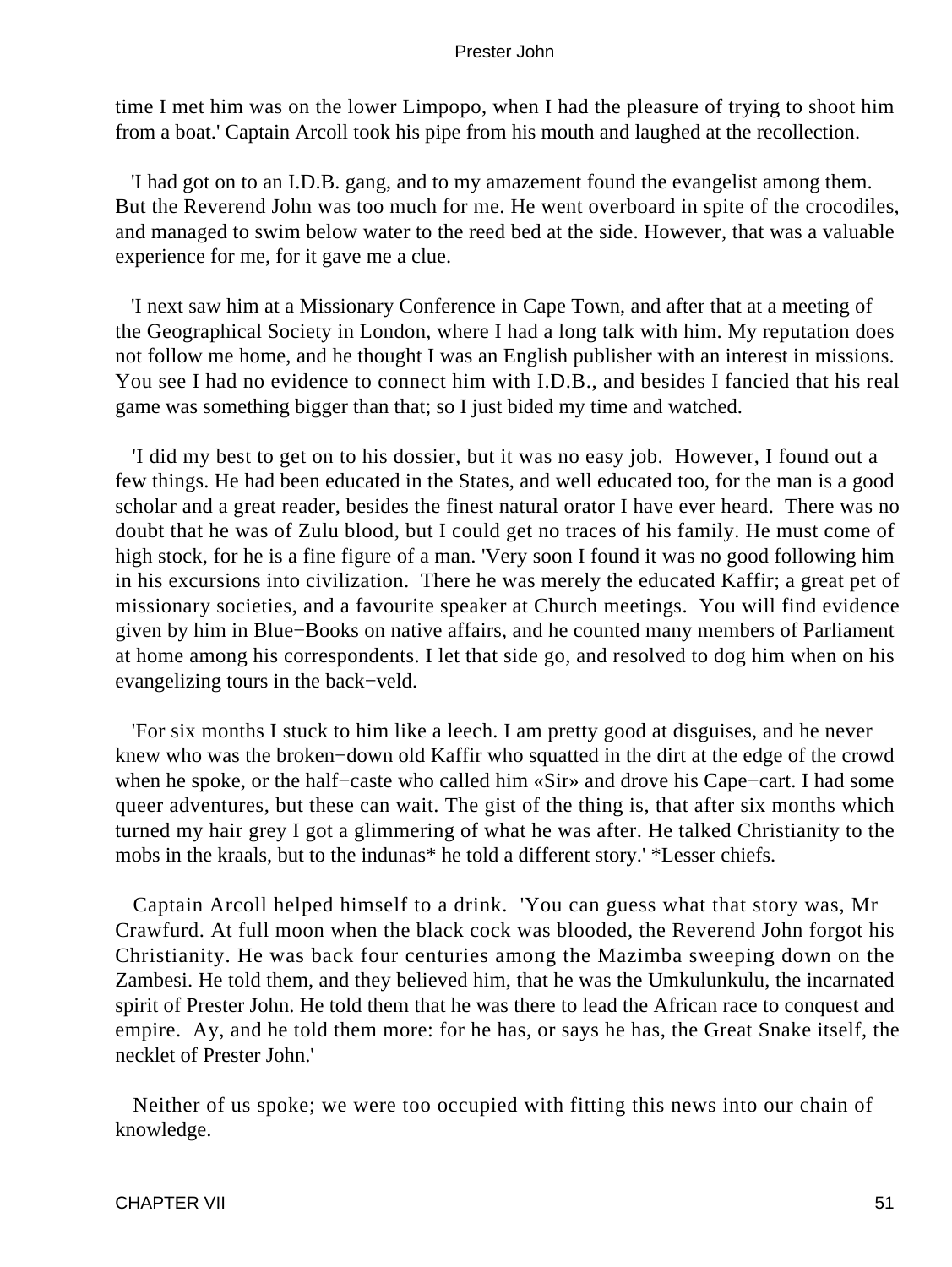Captain Arcoll went on. 'Now that I knew his purpose, I set myself to find out his preparations. It was not long before I found a mighty organization at work from the Zambesi to the Cape. The great tribes were up to their necks in the conspiracy, and all manner of little sects had been taken in. I have sat at tribal councils and been sworn a blood brother, and I have used the secret password to get knowledge in odd places. It was a dangerous game, and, as I have said, I had my adventures, but I came safe out of it − with my knowledge.

 'The first thing I found out was that there was a great deal of wealth somewhere among the tribes. Much of it was in diamonds, which the labourers stole from the mines and the chiefs impounded. Nearly every tribe had its secret chest, and our friend Laputa had the use of them all. Of course the difficulty was changing the diamonds into coin, and he had to start I.D.B. on a big scale. Your pal, Henriques, was the chief agent for this, but he had others at Mozambique and Johannesburg, ay, and in London, whom I have on my list. With the money, guns and ammunition were bought, and it seems that a pretty flourishing trade has been going on for some time. They came in mostly overland through Portuguese territory, though there have been cases of consignments to Johannesburg houses, the contents of which did not correspond with the invoice. You ask what the Governments were doing to let this go on. Yes, and you may well ask. They were all asleep. They never dreamed of danger from the natives, and in any case it was difficult to police the Portuguese side. Laputa knew our weakness, and he staked everything on it.

 'my first scheme was to lay Laputa by the heels; but no Government would act on my information. The man was strongly buttressed by public support at home, and South Africa has burned her fingers before this with arbitrary arrests. Then I tried to fasten I.D.B. on him, but I could not get my proofs till too late. I nearly had him in Durban, but he got away; and he never gave me a second chance. For five months he and Henriques have been lying low, because their scheme was getting very ripe. I have been following them through Zululand and Gazaland, and I have discovered that the train is ready, and only wants the match. For a month I have never been more than five hours behind him on the trail; and if he has laid his train, I have laid mine also.'

 Arcoll's whimsical, humorous face had hardened into grimness, and in his eyes there was the light of a fierce purpose. The sight of him comforted me, in spite of his tale.

 'But what can he hope to do?' I asked. 'Though he roused every Kaffir in South Africa he would be beaten. You say he is an educated man. He must know he has no chance in the long run.'

 'I said he was an educated man, but he is also a Kaffir. He can see the first stage of a thing, and maybe the second, but no more. That is the native mind. If it was not like that our chance would be the worse.'

'You say the scheme is ripe,' I said; 'how ripe?'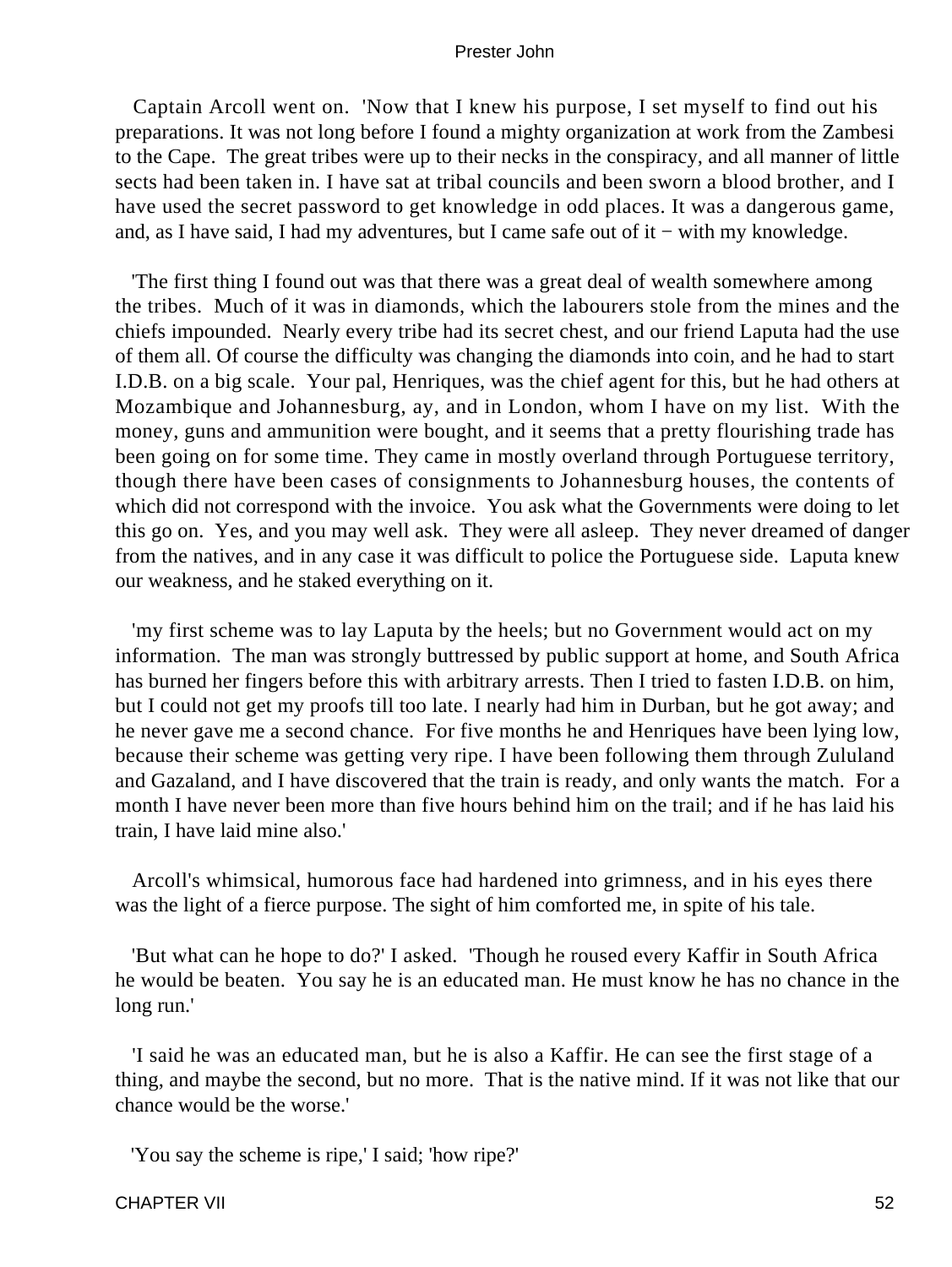Arcoll looked at the clock. 'In half an hour's time Laputa will be with 'Mpefu. There he will stay the night. To−morrow morning he goes to Umvelos' to meet Henriques. To−morrow evening the gathering begins.'

'One question,' I said. 'How big a man is Laputa?'

 'The biggest thing that the Kaffirs have ever produced. I tell you, in my opinion he is a great genius. If he had been white he might have been a second Napoleon. He is a born leader of men, and as brave as a lion. There is no villainy he would not do if necessary, and yet I should hesitate to call him a blackguard. Ay, you may look surprised at me, you two pragmatical Scotsmen; but I have, so to speak, lived with the man for months, and there's fineness and nobility in him. He would be a terrible enemy, but a just one. He has the heart of a poet and a king, and it is God's curse that he has been born among the children of Ham. I hope to shoot him like a dog in a day or two, but I am glad to bear testimony to his greatness.'

'If the rising starts to−morrow,' I asked, 'have you any of his plans?'

 He picked up a map from the table and opened it. 'The first rendezvous is somewhere near Sikitola's. Then they move south, picking up contingents; and the final concentration is to be on the high veld near Amsterdam, which is convenient for the Swazis and the Zulus. After that I know nothing, but of course there are local concentrations along the whole line of the Berg from Mashonaland to Basutoland. Now, look here. To get to Amsterdam they must cross the Delagoa Bay Railway. Well, they won't be allowed to. If they get as far, they will be scattered there. As I told you, I too have laid my train. We have the police ready all along the scarp of the Berg. Every exit from native territory is watched, and the frontier farmers are out on commando. We have regulars on the Delagoa Bay and Natal lines, and a system of field telegraphs laid which can summon further troops to any point. It has all been kept secret, because we are still in the dark ourselves. The newspaper public knows nothing about any rising, but in two days every white household in South Africa will be in a panic. Make no mistake, Mr Crawfurd; this is a grim business. We shall smash Laputa and his men, but it will be a fierce fight, and there will be much good blood shed. Besides, it will throw the country back another half−century. Would to God I had been man enough to put a bullet through his head in cold blood. But I could not do it − it was too like murder; and maybe I shall never have the chance now.'

 'There's one thing puzzles me,' I said. 'What makes Laputa come up here to start with? Why doesn't he begin with Zululand?'

 'God knows! There's sure to be sense in it, for he does nothing without reason. We may know to−morrow.'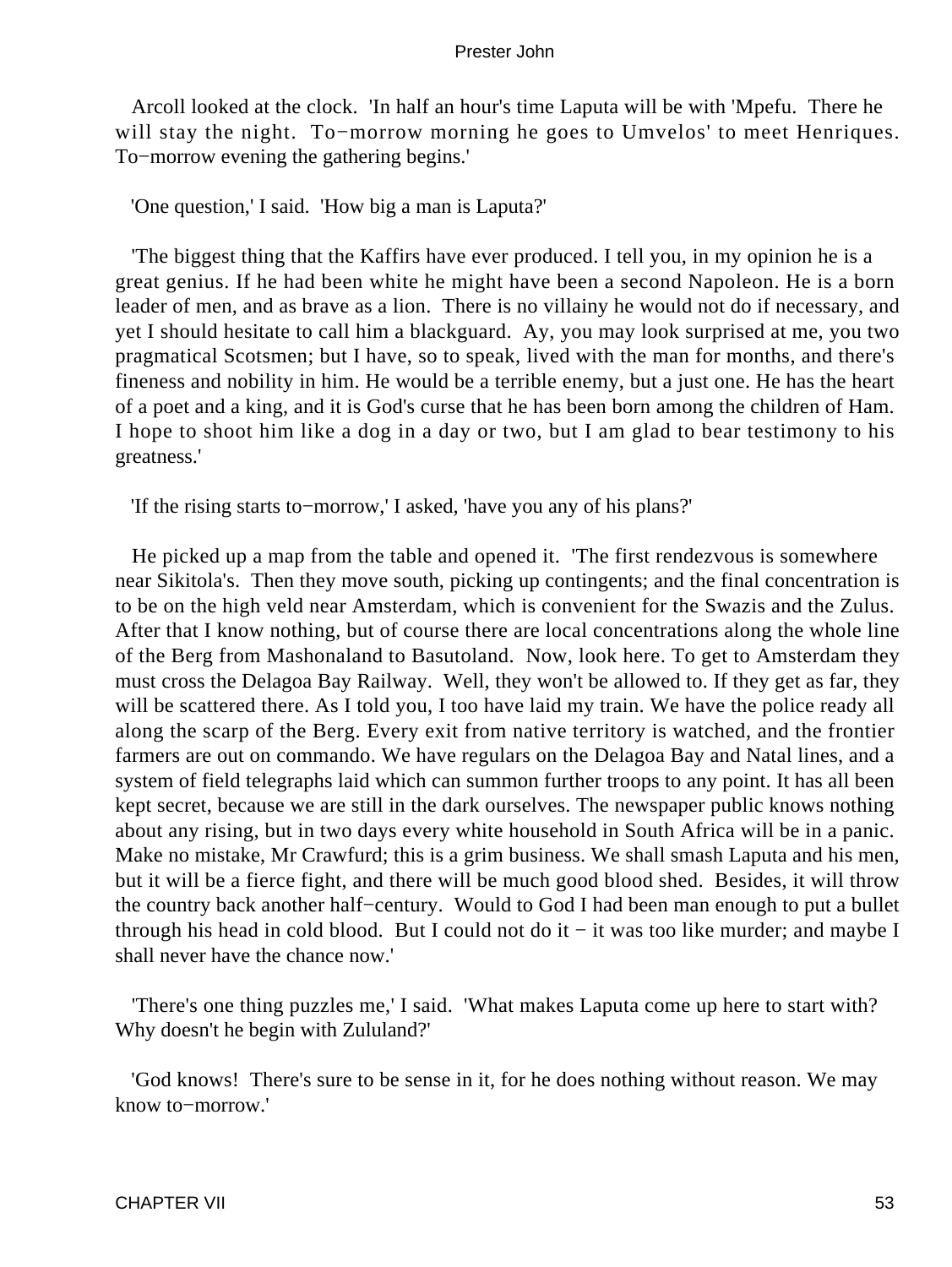But as Captain Arcoll spoke, the real reason suddenly flashed into my mind: Laputa had to get the Great Snake, the necklet of Prester John, to give his leadership prestige. Apparently he had not yet got it, or Arcoll would have known. He started from this neighbourhood because the fetich was somewhere hereabouts. I was convinced that my guess was right, but I kept my own counsel.

 'To−morrow Laputa and Henriques meet at Umvelos', probably at your new store, Mr Crawfurd. And so the ball commences.'

My resolution was suddenly taken.

'I think,' I said, 'I had better be present at the meeting, as representing the firm.'

Captain Arcoll stared at me and laughed. 'I had thought of going myself,' he said.

 'Then you go to certain death, disguise yourself as you please. You cannot meet them in the store as I can. I'm there on my ordinary business, and they will never suspect. If you're to get any news, I'm the man to go.'

 He looked at me steadily for a minute or so. 'I'm not sure that's such a bad idea of yours. I would be better employed myself on the Berg, and, as you say, I would have little chance of hearing anything. You're a plucky fellow, Mr Crawfurd. I suppose you understand that the risk is pretty considerable.'

 'I suppose I do; but since I'm in this thing, I may as well see it out. Besides, I've an old quarrel with our friend Laputa.'

 'Good and well,' said Captain Arcoll. 'Draw in your chair to the table, then, and I'll explain to you the disposition of my men. I should tell you that I have loyal natives in my pay in most tribes, and can count on early intelligence. We can't match their telepathy; but the new type of field telegraph is not so bad, and may be a trifle more reliable.'

 Till midnight we pored over maps, and certain details were burned in on my memory. Then we went to bed and slept soundly, even Mr Wardlaw. It was strange how fear had gone from the establishment, now that we knew the worst and had a fighting man by our side.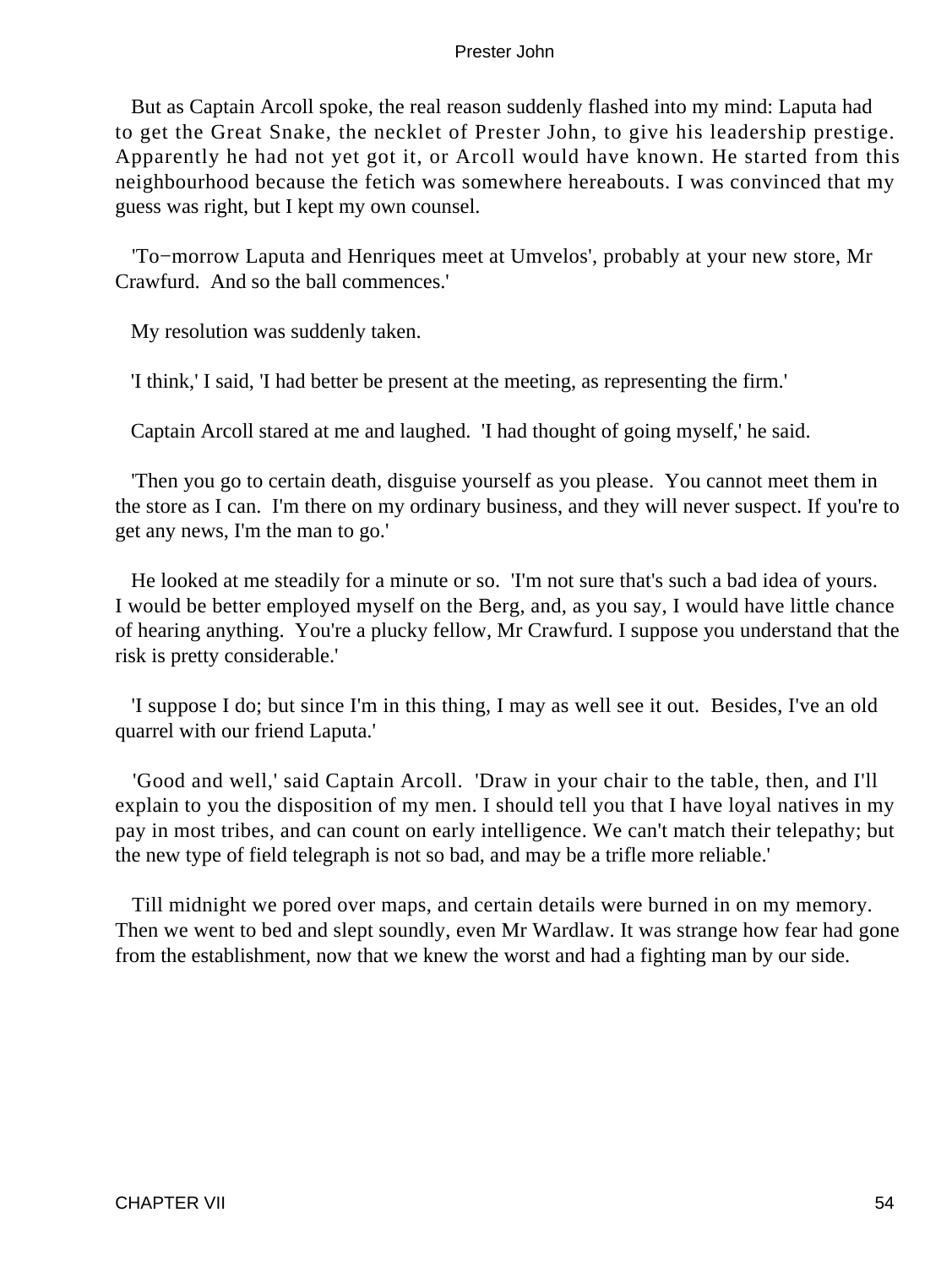## **[CHAPTER VIII](#page-150-0)**

## *I* **FALL IN AGAIN WITH THE REVEREND JOHN LAPUTA**

 Once, as a boy, I had earnestly desired to go into the army, and had hopes of rising to be a great general. Now that I know myself better, I do not think I would have been much good at a general's work. I would have shirked the loneliness of it, the isolation of responsibility. But I think I would have done well in a subaltern command, for I had a great notion of carrying out orders, and a certain zest in the mere act of obedience. Three days before I had been as nervous as a kitten because I was alone and it was 'up to me,' as Americans say, to decide on the next step. But now that I was only one wheel in a great machine of defence my nervousness seemed to have fled. I was well aware that the mission I was bound on was full of risk; but, to my surprise, I felt no fear. Indeed, I had much the same feeling as a boy on a Saturday's holiday who has planned a big expedition. One thing only I regretted − that Tam Dyke was not with me to see the fun. The thought of that faithful soul, now beating somewhere on the seas, made me long for his comradeship. As I shaved, I remember wondering if I would ever shave again, and the thought gave me no tremors. For once in my sober life I was strung up to the gambler's pitch of adventure.

 My job was to go to Umvelos' as if on my ordinary business, and if possible find out something of the evening's plan of march. The question was how to send back a message to Arcoll, assuming I had any difficulty in getting away. At first this puzzled us both, and then I thought of Colin. I had trained the dog to go home at my bidding, for often when I used to go hunting I would have occasion to visit a kraal where he would have been a nuisance. Accordingly, I resolved to take Colin with me, and, if I got into trouble, to send word by him.

 I asked about Laputa's knowledge of our preparations. Arcoll was inclined to think that he suspected little. The police and the commandos had been kept very secret, and, besides, they were moving on the high veld and out of the ken of the tribes. Natives, he told me, were not good scouts so far as white man's work was concerned, for they did not understand the meaning of what we did. On the other hand, his own native scouts brought him pretty accurate tidings of any Kaffir movements. He thought that all the bush country of the plain would be closely watched, and that no one would get through without some kind of pass. But he thought also that the storekeeper might be an exception, for his presence would give rise to no suspicions. Almost his last words to me were to come back hell−for−leather if I saw the game was hopeless, and in any case to leave as soon as I got any news. 'If you're there when the march begins,' he said, 'they'll cut your throat for a certainty.' I had all the various police posts on the Berg clear in my mind, so that I would know where to make for if the road to Blaauwildebeestefontein should be closed.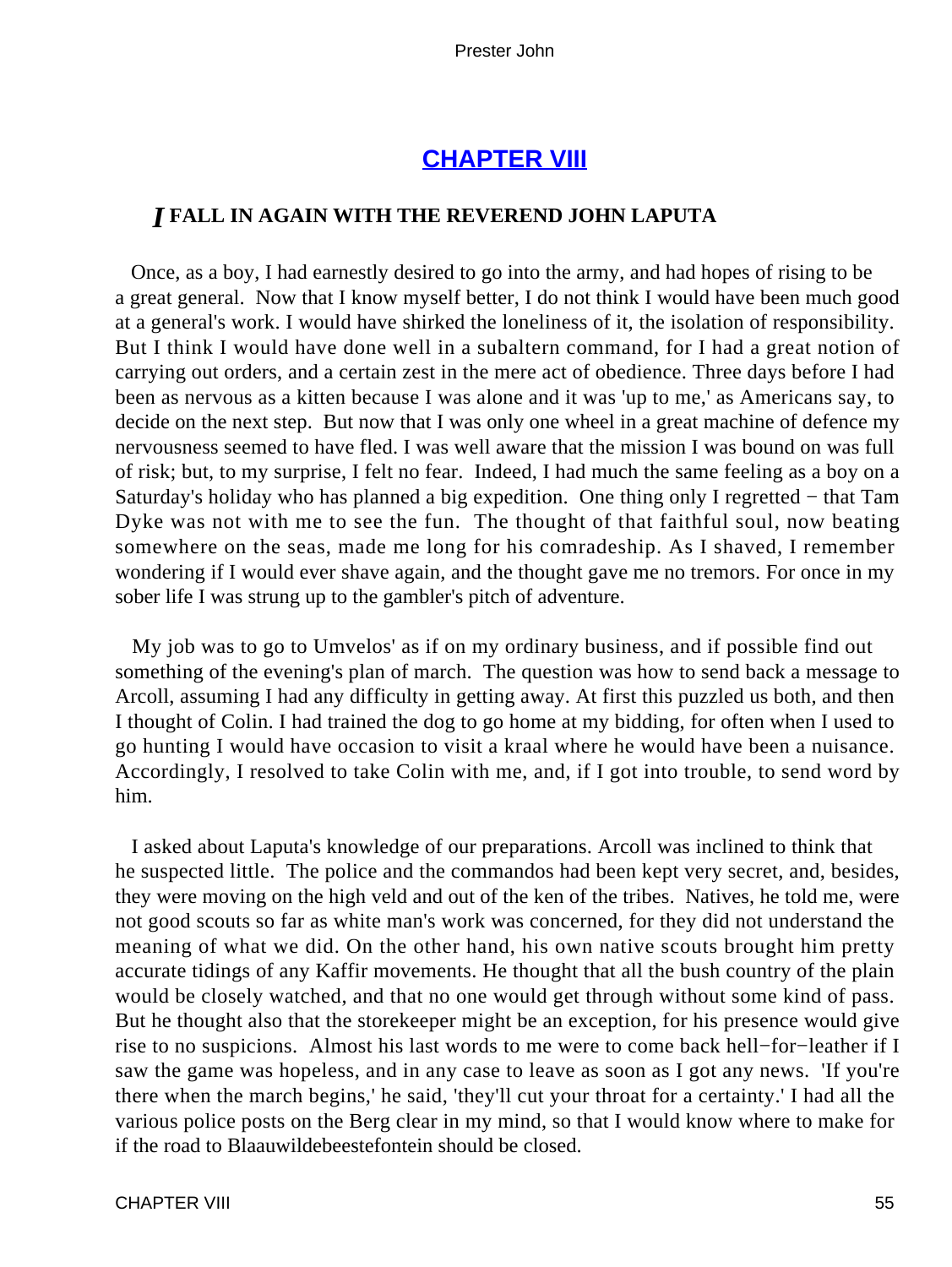I said good−bye to Arcoll and Wardlaw with a light heart, though the schoolmaster broke down and implored me to think better of it. As I turned down into the gorge I heard the sound of horses' feet far behind, and, turning back, saw white riders dismounting at the dorp. At any rate I was leaving the country well guarded in my rear.

 It was a fine morning in mid−winter, and I was in very good spirits as I jogged on my pony down the steep hill−road, with Colin running beside me. A month before I had taken the same journey, with no suspicion in my head of what the future was to bring. I thought about my Dutch companions, now with their cattle far out on the plains. Did they know of the great danger, I wondered. All the way down the glen I saw no sign of human presence. The game−birds mocked me from the thicket; a brace of white berghaan circled far up in the blue; and I had for pleasant comrade the brawling river. I dismounted once to drink, and in that green haven of flowers and ferns I was struck sharply with a sense of folly. Here were we wretched creatures of men making for each other's throats, and outraging the good earth which God had made so fair a habitation.

 I had resolved on a short cut to Umvelos', avoiding the neighbourhood of Sikitola's kraal, so when the river emerged from the glen I crossed it and struck into the bush. I had not gone far before I realized that something strange was going on. It was like the woods on the Berg a week before. I had the impression of many people moving in the bush, and now and then I caught a glimpse of them. My first thought was that I should be stopped, but soon it appeared that these folk had business of their own which did not concern me. I was conscious of being watched, yet it was clear that the bush folk were not there for the purpose of watching me.

 For a little I kept my spirits, but as the hours passed with the same uncanny hurrying to and fro all about me my nerves began to suffer. Weeks of espionage at Blaauwildebeestefontein had made me jumpy. These people apparently meant me no ill, and had no time to spare on me, But the sensation of moving through them was like walking on a black−dark night with precipices all around. I felt odd quiverings between my shoulder blades where a spear might be expected to lodge. Overhead was a great blue sky and a blazing sun, and I could see the path running clear before me between the walls of scrub. But it was like midnight to me, a midnight of suspicion and unknown perils. I began to wish heartily I had never come.

 I stopped for my midday meal at a place called Taqui, a grassy glade in the bush where a tiny spring of water crept out from below a big stone, only to disappear in the sand. Here I sat and smoked for half an hour, wondering what was going to become of me. The air was very still, but I could hear the rustle of movement somewhere within a hundred yards. The hidden folk were busy about their own ends, and I regretted that I had not taken the road by Sikitola's and seen how the kraals looked. They must be empty now, for the young men were already out on some mission. So nervous I got that I took my pocket−book and wrote down certain messages to my mother, which I implored whoever should find my body to transmit.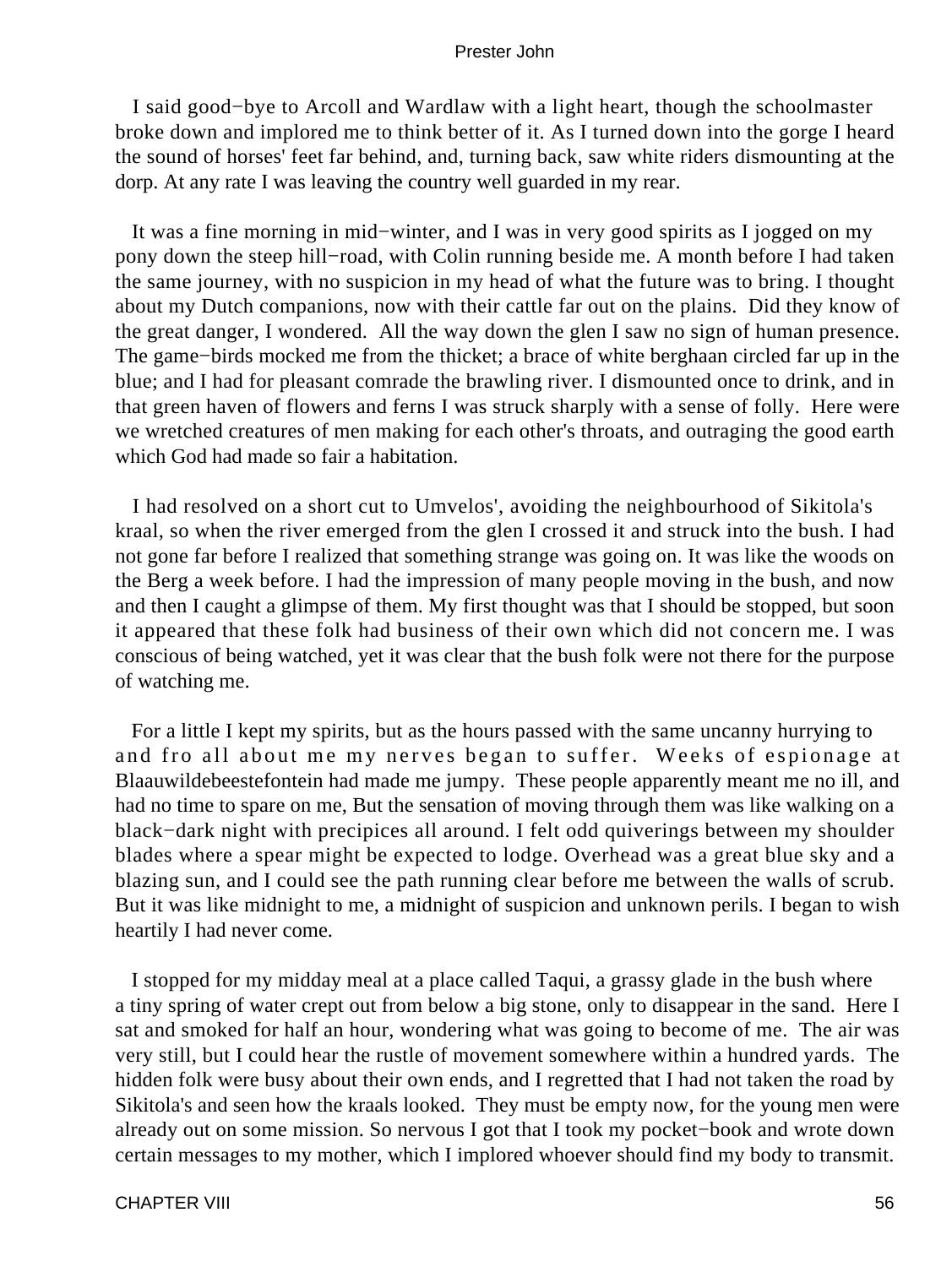Then, a little ashamed of my childishness, I pulled myself together, and remounted.

 About three in the afternoon I came over a low ridge of bush and saw the corrugated iron roof of the store and the gleam of water from the Labongo. The sight encouraged me, for at any rate it meant the end of this disquieting ride. Here the bush changed to trees of some size, and after leaving the ridge the road plunged for a little into a thick shade. I had forgotten for a moment the folk in the bush, and when a man stepped out of the thicket I pulled up my horse with a start.

 It was a tall native, who carried himself proudly, and after a glance at me, stalked along at my side. He wore curious clothes, for he had a kind of linen tunic, and around his waist hung a kilt of leopard−skin. In such a man one would have looked for a ting−kop,\* but instead he had a mass of hair, not like a Kaffir's wool, but long and curled like some popular musician's. I should have been prepared for the face, but the sight of it sent a sudden chill of fright through my veins. For there was the curved nose, the deep flashing eyes, and the cruel lips of my enemy of the Kirkcaple shore. \*The circlet into which, with the aid of gum, Zulu warriors weave their hair.

 Colin was deeply suspicious and followed his heels growling, but he never turned his head.

'The day is warm, father,' I said in Kaffir. 'Do you go far?'

 He slackened his pace till he was at my elbow. 'But a short way, Baas,' he replied in English; 'I go to the store yonder.'

 'Well met, then,' said I, 'for I am the storekeeper. You will find little in it, for it is newly built and not yet stocked. I have ridden over to see to it.'

 He turned his face to me. 'That is bad news. I had hoped for food and drink yonder. I have travelled far, and in the chill nights I desire a cover for my head. Will the Baas allow me to sleep the night in an outhouse?'

 By this time I had recovered my nerve, and was ready to play the part I had determined on. 'Willingly,' I said. 'You may sleep in the storeroom if you care. You will find sacks for bedding, and the place is snug enough on a cold night.'

 He thanked me with a grave dignity which I had never seen in any Kaffir. As my eye fell on his splendid proportions I forgot all else in my admiration of the man. In his minister's clothes he had looked only a heavily built native, but now in his savage dress I saw how noble a figure he made. He must have been at least six feet and a half, but his chest was so deep and his shoulders so massive that one did not remark his height. He put a hand on my saddle, and I remember noting how slim and fine it was, more like a high−bred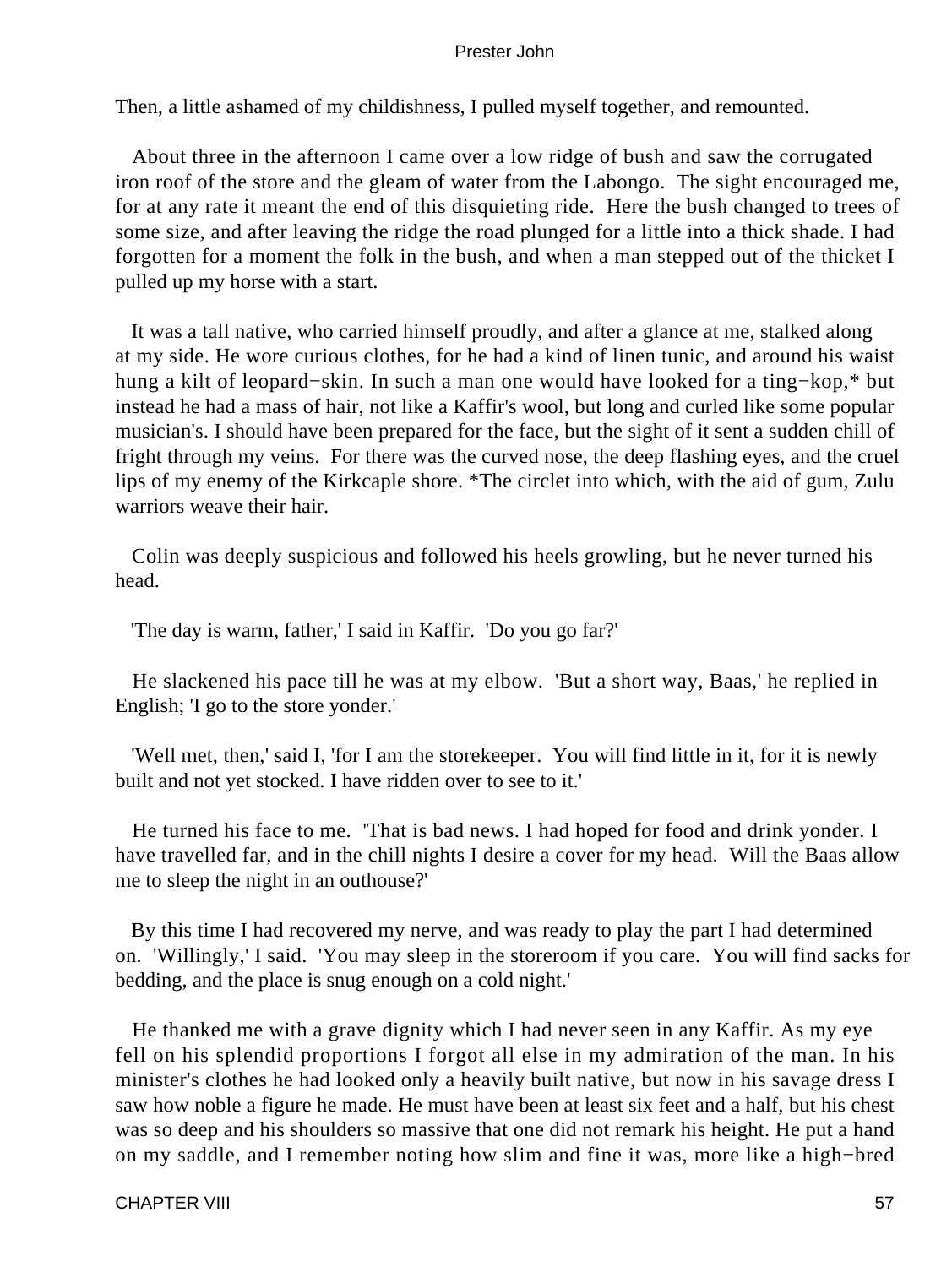woman's than a man's. Curiously enough he filled me with a certain confidence. 'I do not think you will cut my throat,' I said to myself. 'Your game is too big for common murder.'

 The store at Umvelos' stood as I had left it. There was the sjambok I had forgotten still lying on the window sill. I unlocked the door, and a stifling smell of new paint came out to meet me. Inside there was nothing but the chairs and benches, and in a corner the pots and pans I had left against my next visit. I unlocked the cupboard and got out a few stores, opened the windows of the bedroom next door, and flung my kaross on the cartel which did duty as bed. Then I went out to find Laputa standing patiently in the sunshine.

 I showed him the outhouse where I had said he might sleep. It was the largest room in the store, but wholly unfurnished. A pile of barrels and packing−cases stood in the corner, and there was enough sacking to make a sort of bed.

 'I am going to make tea,' I said. 'If you have come far you would maybe like a cup?' He thanked me, and I made a fire in the grate and put on the kettle to boil. Then I set on the table biscuits, and sardines, and a pot of jam. It was my business now to play the fool, and I believe I succeeded to admiration in the part. I blush to−day to think of the stuff I talked. First I made him sit on a chair opposite me, a thing no white man in the country would have done. Then I told him affectionately that I liked natives, that they were fine fellows and better men than the dirty whites round about. I explained that I was fresh from England, and believed in equal rights for all men, white or coloured. God forgive me, but I think I said I hoped to see the day when Africa would belong once more to its rightful masters.

 He heard me with an impassive face, his grave eyes studying every line of me. I am bound to add that he made a hearty meal, and drank three cups of strong tea of my brewing. I gave him a cigar, one of a lot I had got from a Dutch farmer who was experimenting with their manufacture − and all the while I babbled of myself and my opinions. He must have thought me half−witted, and indeed before long I began to be of the same opinion myself. I told him that I meant to sleep the night here, and go back in the morning to Blaauwildebeestefontein, and then to Pietersdorp for stores. By−and−by I could see that he had ceased to pay any attention to what I said. I was clearly set down in his mind as a fool. Instead he kept looking at Colin, who was lying blinking in the doorway, one wary eye cocked on the stranger.

'You have a fine dog,' he observed.

 'Yes,' I agreed, with one final effort of mendacity, 'he's fine to look at, but he has no grit in him. Any mongrel from a kraal can make him turn tail. Besides, he is a born fool and can't find his way home. I'm thinking of getting rid of him.'

 Laputa rose and his eye fell on the dog's back. I could see that he saw the lie of his coat, and that he did not agree with me.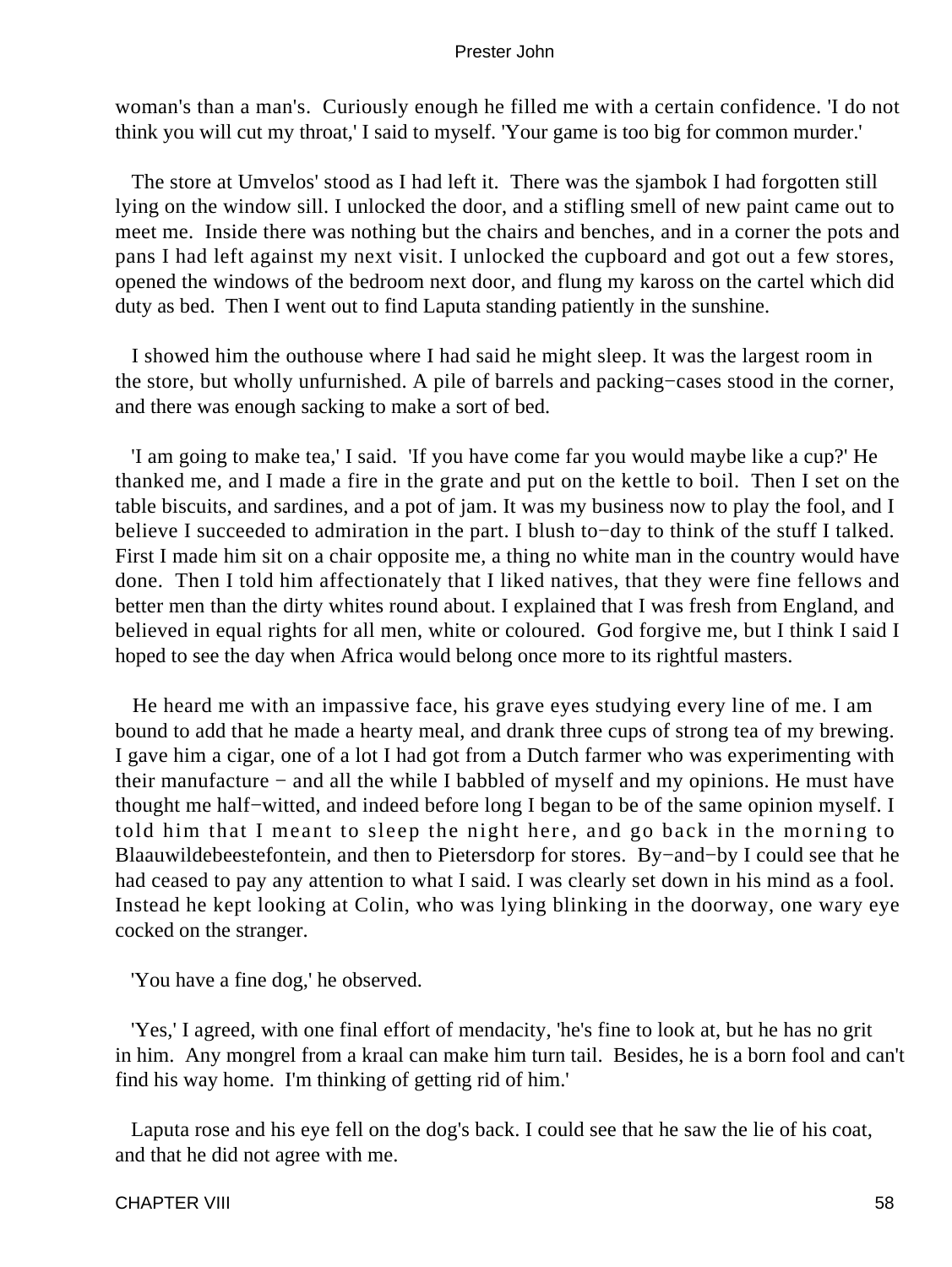'The food was welcome, Baas,' he said. 'If you will listen to me I can repay hospitality with advice. You are a stranger here. Trouble comes, and if you are wise you will go back to the Berg.'

 'I don't know what you mean,' I said, with an air of cheerful idiocy. 'But back to the Berg I go the first thing in the morning. I hate these stinking plains.'

'It were wise to go to−night,' he said, with a touch of menace in his tone.

'I can't,' I said, and began to sing the chorus of a ridiculous music−hall song−

'There's no place like home − but I'm afraid to go home in the dark.'

 Laputa shrugged his shoulders, stepped over the bristling Colin, and went out. When I looked after him two minutes later he had disappeared.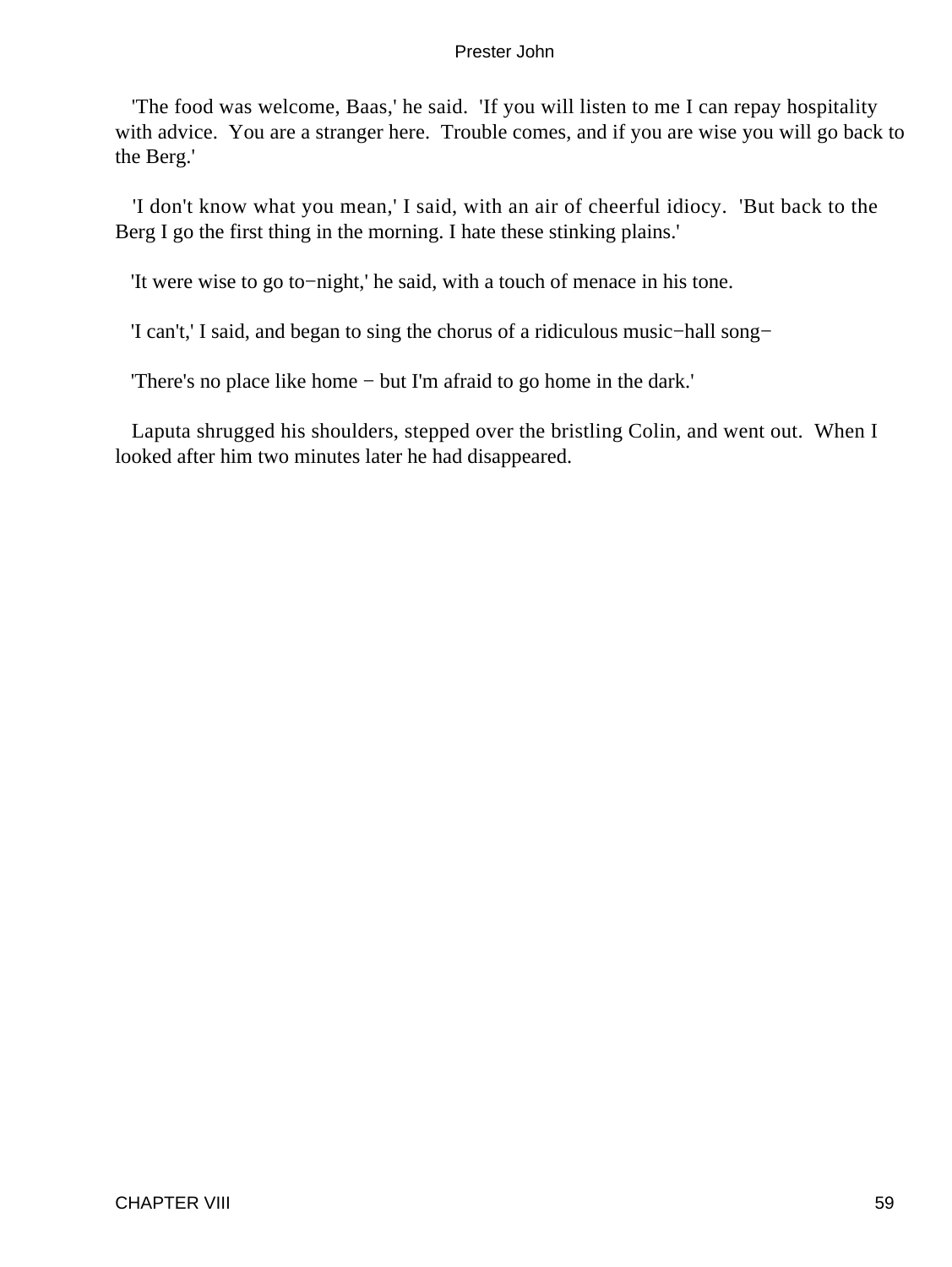## **[CHAPTER IX](#page-150-0)**

## *T*HE **STORE AT UMVELOS'**

 I sat down on a chair and laboured to collect my thoughts. Laputa had gone, and would return sooner or later with Henriques. If I was to remain alive till morning, both of them must be convinced that I was harmless. Laputa was probably of that opinion, but Henriques would recognize me, and I had no wish to have that yellow miscreant investigating my character. There was only one way out of it − I must be incapably drunk. There was not a drop of liquor in the store, but I found an old whisky bottle half full of methylated spirits. With this I thought I might raise an atmosphere of bad whisky, and for the rest I must trust to my meagre gifts as an actor.

 Supposing I escaped suspicion, Laputa and Henriques would meet in the outhouse, and I must find some means of overhearing them. Here I was fairly baffled. There was no window in the outhouse save in the roof, and they were sure to shut and bolt the door. I might conceal myself among the barrels inside; but apart from the fact that they were likely to search them before beginning their conference, it was quite certain that they would satisfy themselves that I was safe in the other end of the building before going to the outhouse.

 Suddenly I thought of the cellar which we had built below the store. There was an entrance by a trap−door behind the counter, and another in the outhouse. I had forgotten the details, but my hope was that the second was among the barrels. I shut the outer door, prised up the trap, and dropped into the vault, which had been floored roughly with green bricks. Lighting match after match, I crawled to the other end and tried to lift the door. It would not stir, so I guessed that the barrels were on the top of it. Back to the outhouse I went, and found that sure enough a heavy packing−case was standing on a corner. I fixed it slightly open, so as to let me hear, and so arranged the odds and ends round about it that no one looking from the floor of the outhouse would guess at its existence. It occurred to me that the conspirators would want seats, so I placed two cases at the edge of the heap, that they might not be tempted to forage in the interior.

 This done, I went back to the store and proceeded to rig myself out for my part. The cellar had made me pretty dirty, and I added some new daubs to my face. My hair had grown longish, and I ran my hands through it till it stood up like a cockatoo's crest. Then I cunningly disposed the methylated spirits in the places most likely to smell. I burned a little on the floor, I spilt some on the counter and on my hands, and I let it dribble over my coat. In five minutes I had made the room stink like a shebeen. I loosened the collar of my shirt, and when I looked at myself in the cover of my watch I saw a specimen of debauchery which would have done credit to a Saturday night's police cell.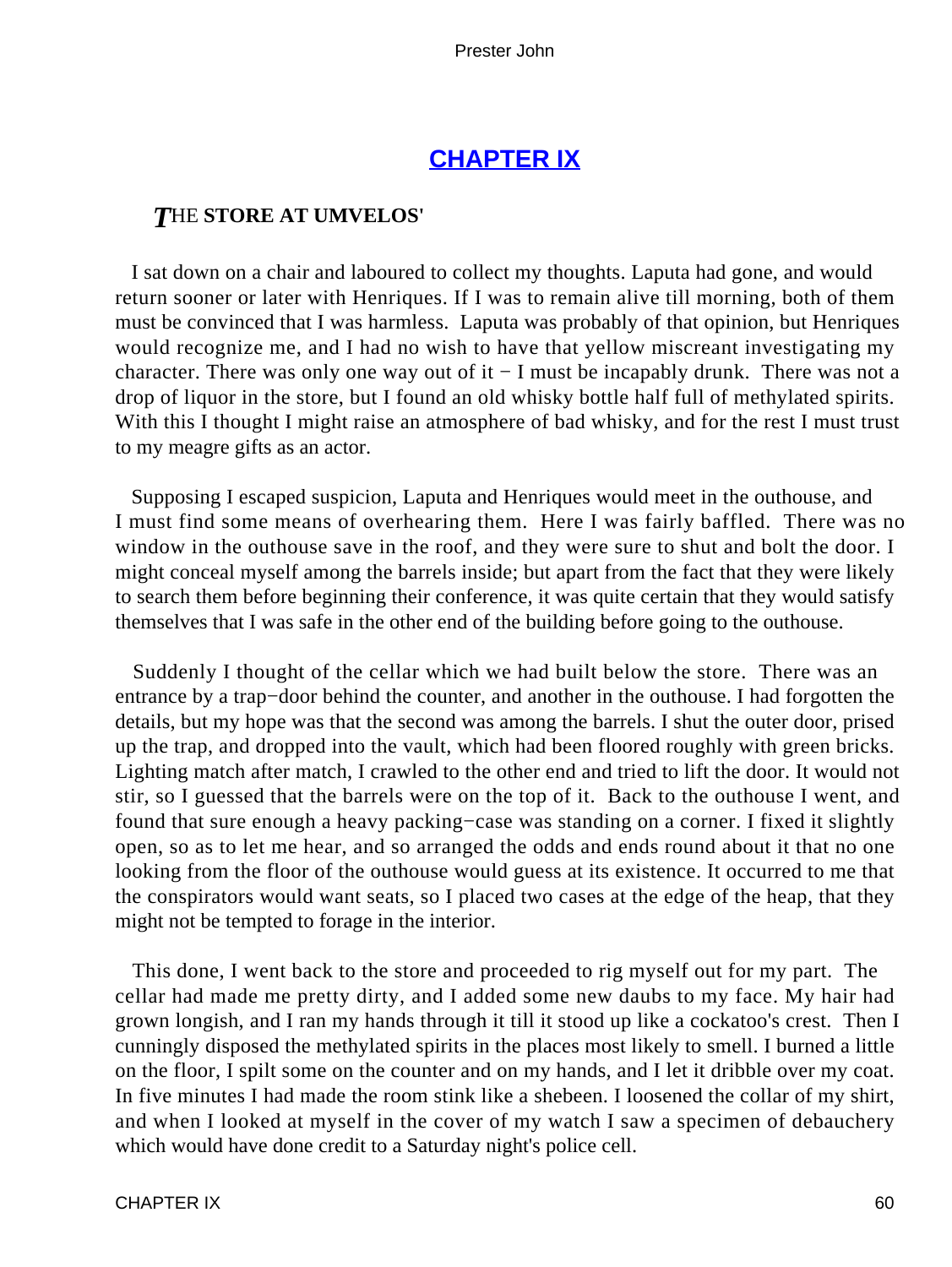By this time the sun had gone down, but I thought it better to kindle no light. It was the night of the full moon − for which reason, I supposed, Laputa had selected it − and in an hour or two the world would be lit with that ghostly radiance. I sat on the counter while the minutes passed, and I confess I found the time of waiting very trying for my courage. I had got over my worst nervousness by having something to do, but whenever I was idle my fears returned. Laputa had a big night's work before him, and must begin soon. My vigil, I told myself, could not be long.

 My pony was stalled in a rough shed we had built opposite the store. I could hear him shaking his head and stamping the ground above the croaking of the frogs by the Labongo. Presently it seemed to me that another sound came from behind the store − the sound of horses' feet and the rattle of bridles. It was hushed for a moment, and then I heard human voices. The riders had tied up their horses to a tree and were coming nearer.

 I sprawled gracefully on the counter, the empty bottle in my hand, and my eyes fixed anxiously on the square of the door, which was filled with the blue glimmer of the late twilight. The square darkened, and two men peered in. Colin growled from below the counter, but with one hand I held the scruff of his neck.

 'Hullo,' I said, 'ish that my black friend? Awfly shorry, old man, but I've f'nish'd th' whisky. The bo−o−ottle shempty,' and I waved it upside down with an imbecile giggle.

Laputa said something which I did not catch. Henriques laughed an ugly laugh.

'We had better make certain of him,' he said.

 The two argued for a minute, and then Laputa seemed to prevail. The door was shut and the key, which I had left in the lock, turned on me.

 I gave them five minutes to get to the outhouse and settle to business. Then I opened the trap, got into the cellar, and crawled to the other end. A ray of light was coming through the partially raised door. By a blessed chance some old bricks had been left behind, and of these I made a footstool, which enabled me to get my back level with the door and look out. My laager of barrels was intact, but through a gap I had left I could see the two men sitting on the two cases I had provided for them. A lantern was set between them, and Henriques was drinking out of a metal flask.

He took something − I could not see what – out of his pocket, and held it before his companion.

 'Spoils of war,' he said. 'I let Sikitola's men draw first blood. They needed it to screw up their courage. Now they are as wild as Umbooni's.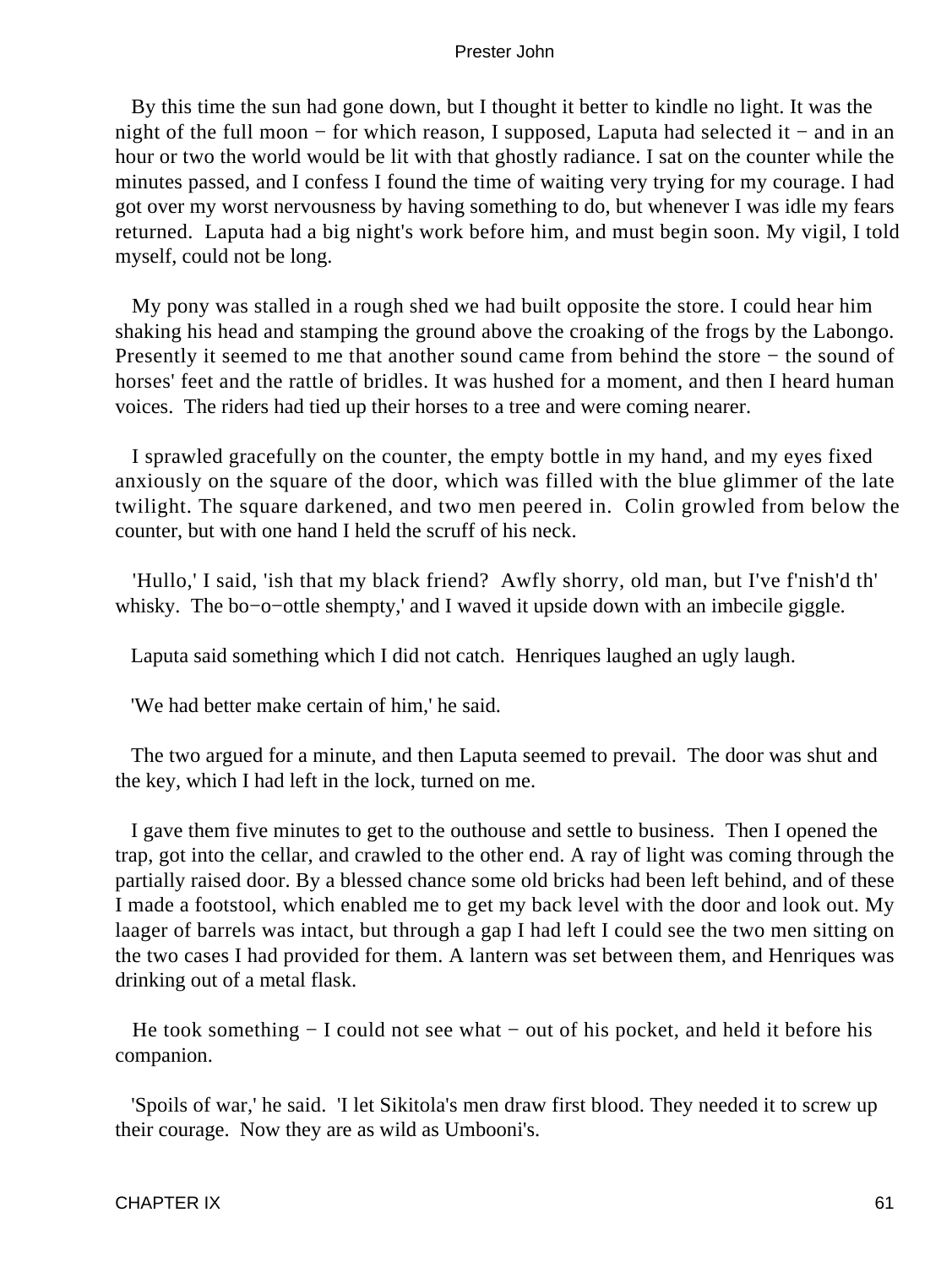Laputa asked a question.

 'It was the Dutchmen, who were out on the Koodoo Flats with their cattle. Man, it's no good being squeamish. Do you think you can talk over these surly back−veld fools? If we had not done it, the best of their horses would now be over the Berg to give warning. Besides, I tell you, Sikitola's men wanted blooding. I did for the old swine, Coetzee, with my own hands. Once he set his dogs on me, and I don't forget an injury.'

Laputa must have disapproved, for Henriques' voice grew high.

 'Run the show the way you please,' he cried; 'but don't blame me if you make a hash of it. God, man, do you think you are going to work a revolution on skim milk? If I had my will, I would go in and stick a knife in the drunken hog next door.'

 'He is safe enough,' Laputa replied. 'I gave him the chance of life, and he laughed at me. He won't get far on his road home.'

 This was pleasant hearing for me, but I scarcely thought of myself. I was consumed with a passion of fury against the murdering yellow devil. With Laputa I was not angry; he was an open enemy, playing a fair game. But my fingers itched to get at the Portugoose − that double−dyed traitor to his race. As I thought of my kindly old friends, lying butchered with their kinsfolk out in the bush, hot tears of rage came to my eyes. Perfect love casteth out fear, the Bible says; but, to speak it reverently, so does perfect hate. Not for safety and a king's ransom would I have drawn back from the game. I prayed for one thing only, that God in His mercy would give me the chance of settling with Henriques.

 I fancy I missed some of the conversation, being occupied with my own passion. At any rate, when I next listened the two were deep in plans. Maps were spread beside them, and Laputa's delicate forefinger was tracing a route. I strained my ears, but could catch only a few names. Apparently they were to keep in the plains till they had crossed the Klein Labongo and the Letaba. I thought I caught the name of the ford of the latter; it sounded like Dupree's Drift. After that the talk became plainer, for Laputa was explaining in his clear voice. The force would leave the bush, ascend the Berg by the glen of the Groot Letaba, and the first halt would be called at a place called Inanda's Kraal, where a promontory of the high− veld juts out behind the peaks called the Wolkberg or Cloud Mountains. All this was very much to the point, and the names sunk into my memory like a die into wax.

 'Meanwhile,' said Laputa, 'there is the gathering at Ntabakaikonjwa.\* It will take us three hours' hard riding to get there.' \*\*Literally, 'The Hill which is not to be pointed at'.

 Where on earth was Ntabakaikonjwa? It must be the native name for the Rooirand, for after all Laputa was not likely to use the Dutch word for his own sacred place.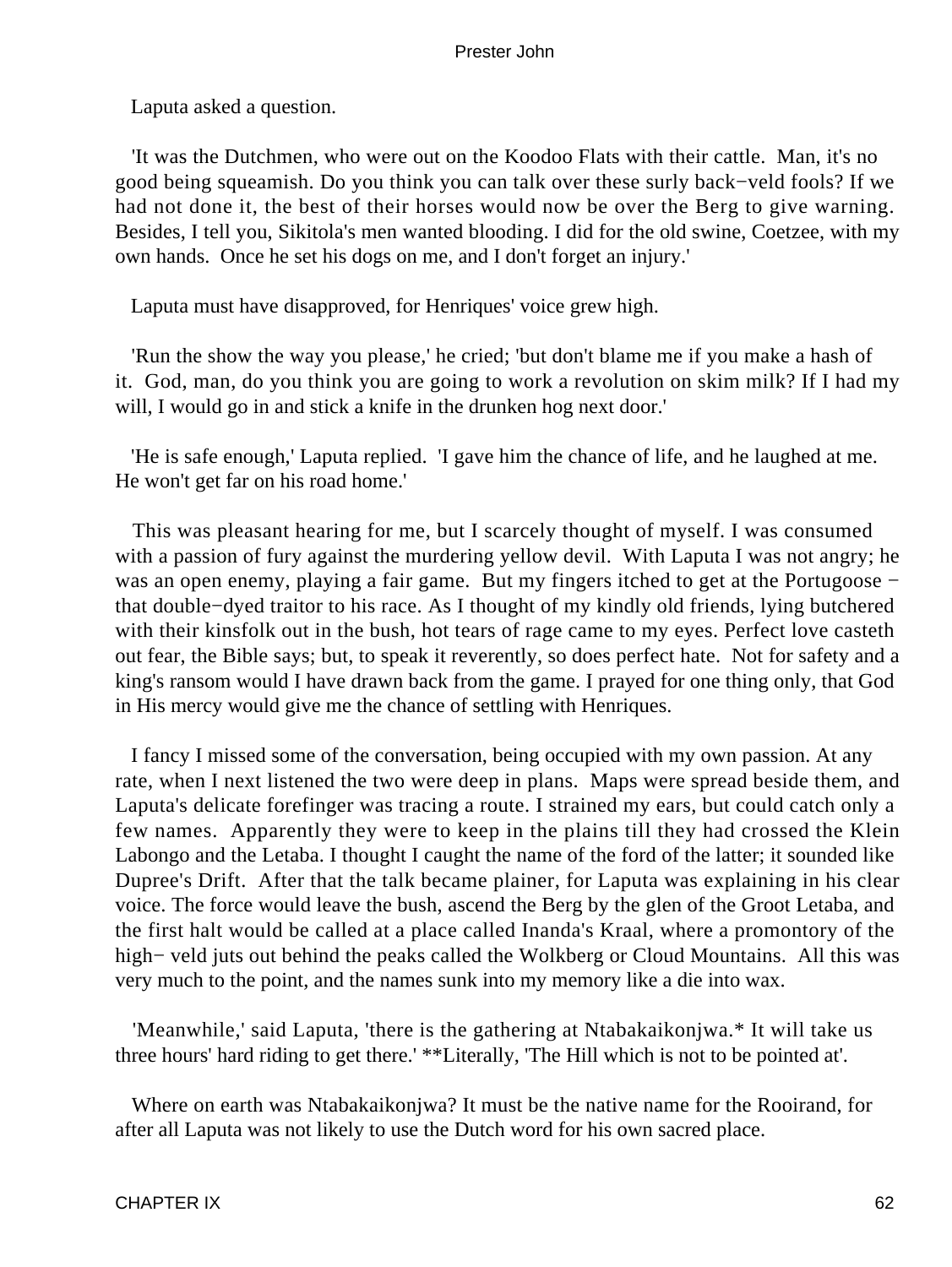'Nothing has been forgotten. The men are massed below the cliffs, and the chiefs and the great indunas will enter the Place of the Snake. The door will be guarded, and only the password will get a man through. That word is «Immanuel,» which means, «God with us.»'

 'Well, when we get there, what happens?' Henriques asked with a laugh. 'What kind of magic will you spring on us?'

 There was a strong contrast between the flippant tone of the Portugoose and the grave voice which answered him.

 'The Keeper of the Snake will open the holy place, and bring forth the Isetembiso sami.\* As the leader of my people, I will assume the collar of Umkulunkulu in the name of our God and the spirits of the great dead.' \*Literally, 'Very sacred thing'.

 'But you don't propose to lead the march in a necklace of rubies,' said Henriques, with a sudden eagerness in his voice.

 Again Laputa spoke gravely, and, as it were, abstractedly. I heard the voice of one whose mind was fixed on a far horizon.

 'When I am acclaimed king, I restore the Snake to its Keeper, and swear never to clasp it on my neck till I have led my people to victory.'

'I see,' said Henriques. 'What about the purification you mentioned?'

I had missed this before and listened earnestly.

 'The vows we take in the holy place bind us till we are purged of them at Inanda's Kraal. Till then no blood must be shed and no flesh eaten. It was the fashion of our forefathers.'

 'Well, I think you've taken on a pretty risky job,' Henriques said. 'You propose to travel a hundred miles, binding yourself not to strike a blow. It is simply putting yourself at the mercy of any police patrol.'

 'There will be no patrol,' Laputa replied. 'Our march will be as secret and as swift as death. I have made my preparations.'

'But suppose you met with opposition,' the Portugoose persisted, 'would the rule hold?'

 'If any try to stop us, we shall tie them hand and foot, and carry them with us. Their fate will be worse than if they had been slain in battle.'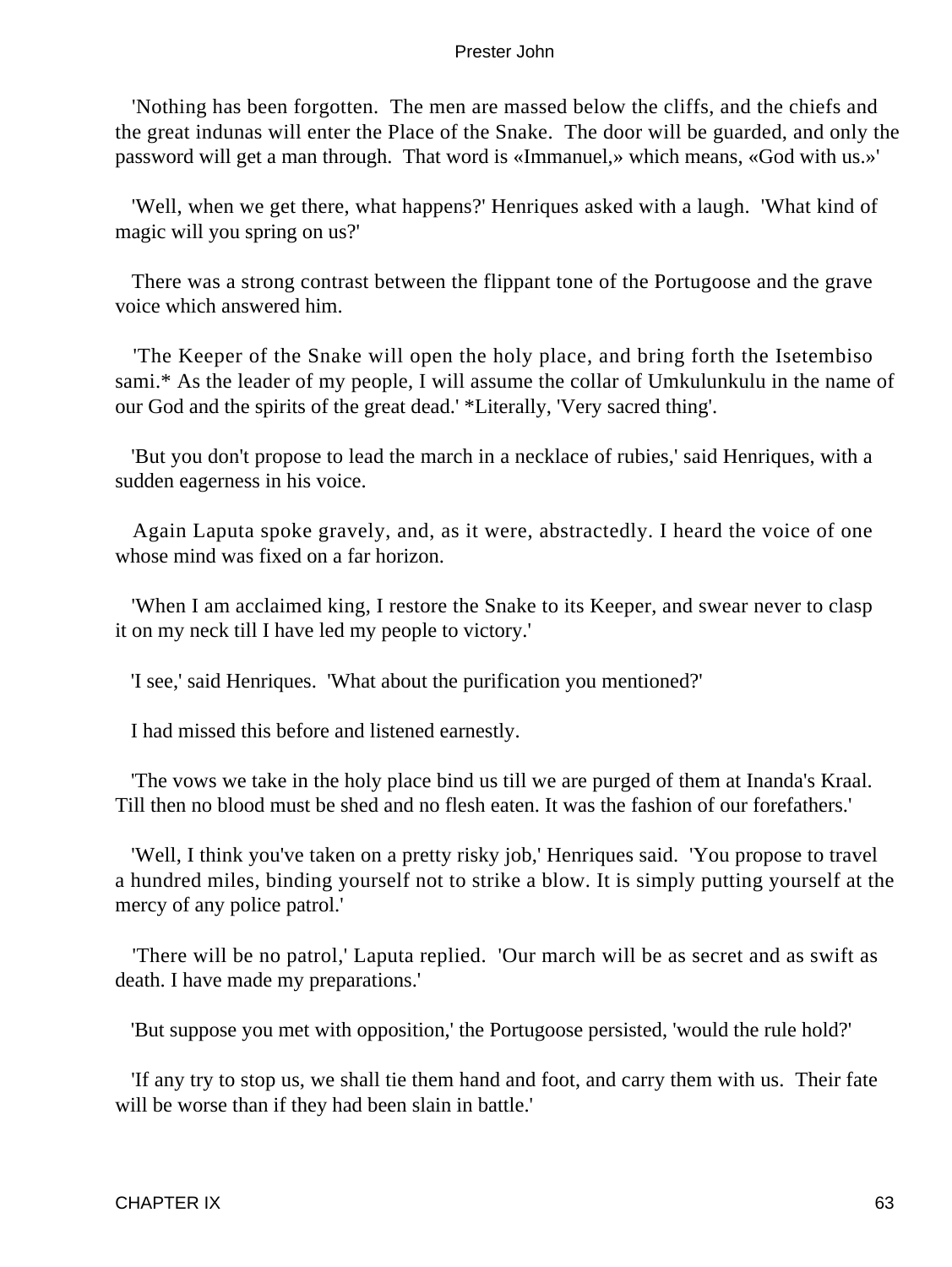'I see,' said Henriques, whistling through his teeth. 'Well, before we start this vow business, I think I'll go back and settle that storekeeper.'

 Laputa shook his head. 'Will you be serious and hear me? We have no time to knife harmless fools. Before we start for Ntabakaikonjwa I must have from you the figures of the arming in the south. That is the one thing which remains to be settled.'

 I am certain these figures would have been most interesting, but I never heard them. My feet were getting cramped with standing on the bricks, and I inadvertently moved them. The bricks came down with a rattle, and unfortunately in slipping I clutched at the trap. This was too much for my frail prop, and the door slammed down with a great noise.

 Here was a nice business for the eavesdropper! I scurried along the passage as stealthily as I could and clambered back into the store, while I heard the sound of Laputa and Henriques ferreting among the barrels. I managed to throttle Colin and prevent him barking, but I could not get the confounded trap to close behind me. Something had jammed in it, and it remained half a foot open.

 I heard the two approaching the door, and I did the best thing that occurred to me. I pulled Colin over the trap, rolled on the top of him, and began to snore heavily as if in a drunken slumber.

 The key was turned, and the gleam of a lantern was thrown on the wall. It flew up and down as its bearer cast the light into the corners.

 'By God, he's gone,' I heard Henriques say. 'The swine was listening, and he has bolted now.'

'He won't bolt far,' Laputa said. 'He is here. He is snoring behind the counter.'

 These were anxious moments for me. I had a firm grip on Colin's throat, but now and then a growl escaped, which was fortunately blended with my snores. I felt that a lantern was flashed on me, and that the two men were peering down at the heap on the half−opened trap. I think that was the worst minute I ever spent, for, as I have said, my courage was not so bad in action, but in a passive game it oozed out of my fingers.

 'He is safe enough,' Laputa said, after what seemed to me an eternity. 'The noise was only the rats among the barrels.' I thanked my Maker that they had not noticed the other trap−door. 'All the same I think I'll make him safer,' said Henriques.

Laputa seemed to have caught him by the arm.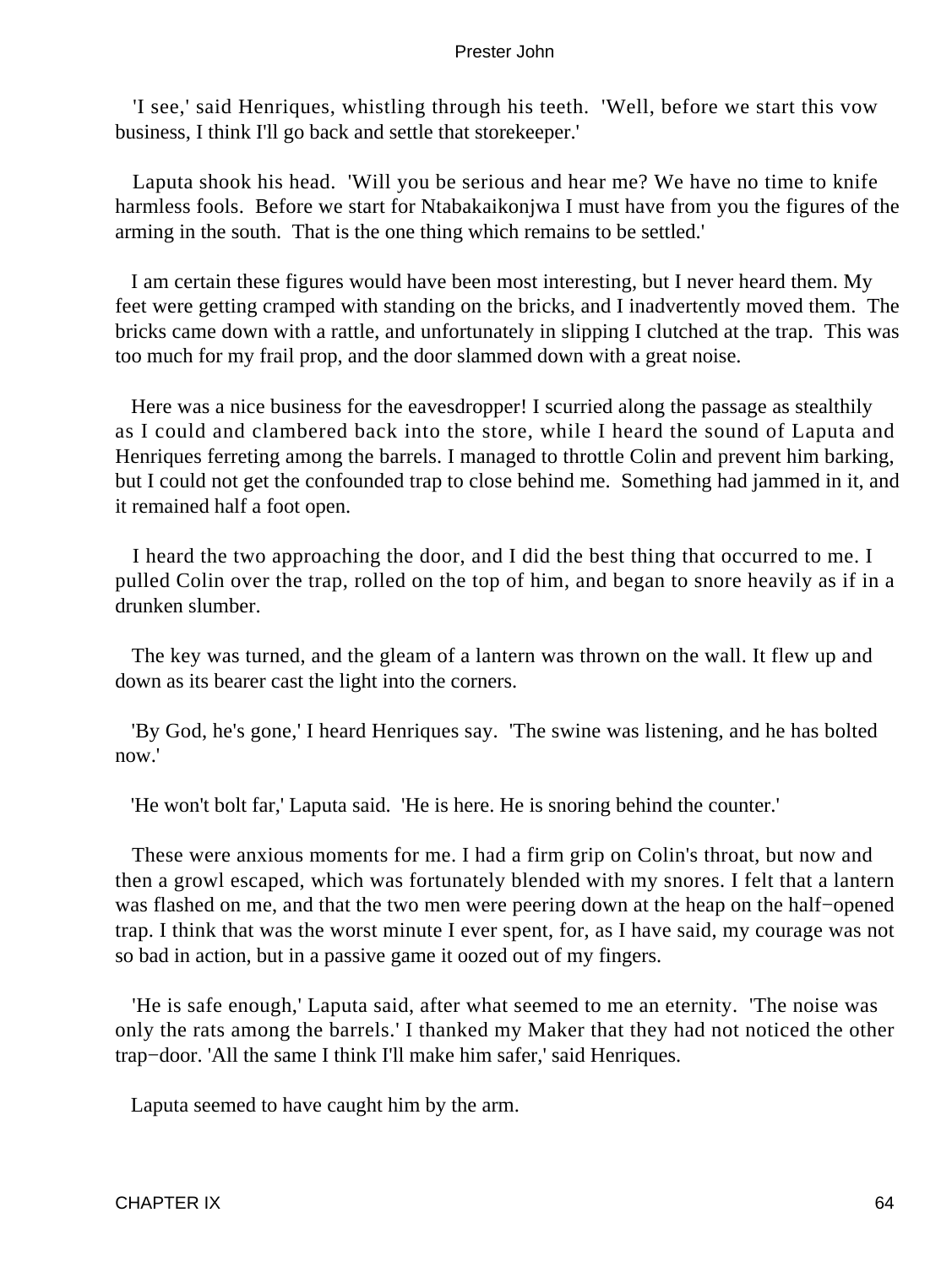'Come back and get to business,' he said. 'I've told you I'll have no more murder. You will do as I tell you, Mr Henriques.'

 I did not catch the answer, but the two went out and locked the door. I patted the outraged Colin, and got to my feet with an aching side where the confounded lid of the trap had been pressing. There was no time to lose for the two in the outhouse would soon be setting out, and I must be before them.

With no better light than a ray of the moon through the window, I wrote a message on a leaf from my pocket−book. I told of the plans I had overheard, and especially I mentioned Dupree's Drift on the Letaba. I added that I was going to the Rooirand to find the secret of the cave, and in one final sentence implored Arcoll to do justice on the Portugoose. That was all, for I had no time for more. I carefully tied the paper with a string below the collar of the dog.

Then very quietly I went into the bedroom next door – the side of the store farthest from the outhouse. The place was flooded with moonlight, and the window stood open, as I had left it in the afternoon. As softly as I could I swung Colin over the sill and clambered after him. In my haste I left my coat behind me with my pistol in the pocket.

 Now came a check. My horse was stabled in the shed, and that was close to the outhouse. The sound of leading him out would most certainly bring Laputa and Henriques to the door. In that moment I all but changed my plans. I thought of slipping back to the outhouse and trying to shoot the two men as they came forth. But I reflected that, before I could get them both, one or other would probably shoot me. Besides, I had a queer sort of compunction about killing Laputa. I understood now why Arcoll had stayed his hand from murder, and I was beginning to be of his opinion on our arch−enemy.

 Then I remembered the horses tied up in the bush. One of them I could get with perfect safety. I ran round the end of the store and into the thicket, keeping on soft grass to dull my tread. There, tied up to a merula tree, were two of the finest beasts I had seen in Africa. I selected the better, an Africander stallion of the blaauw−schimmel, or blue−roan type, which is famous for speed and endurance. Slipping his bridle from the branch, I led him a little way into the bush in the direction of the Rooirand.

 Then I spoke to Colin. 'Home with you,' I said. 'Home, old man, as if you were running down a tsessebe.'\* \*A species of buck, famous for its speed.

 The dog seemed puzzled. 'Home,' I said again, pointing west in the direction of the Berg. 'Home, you brute.'

 And then he understood. He gave one low whine, and cast a reproachful eye on me and the blue roan. Then he turned, and with his head down set off with great lopes on the track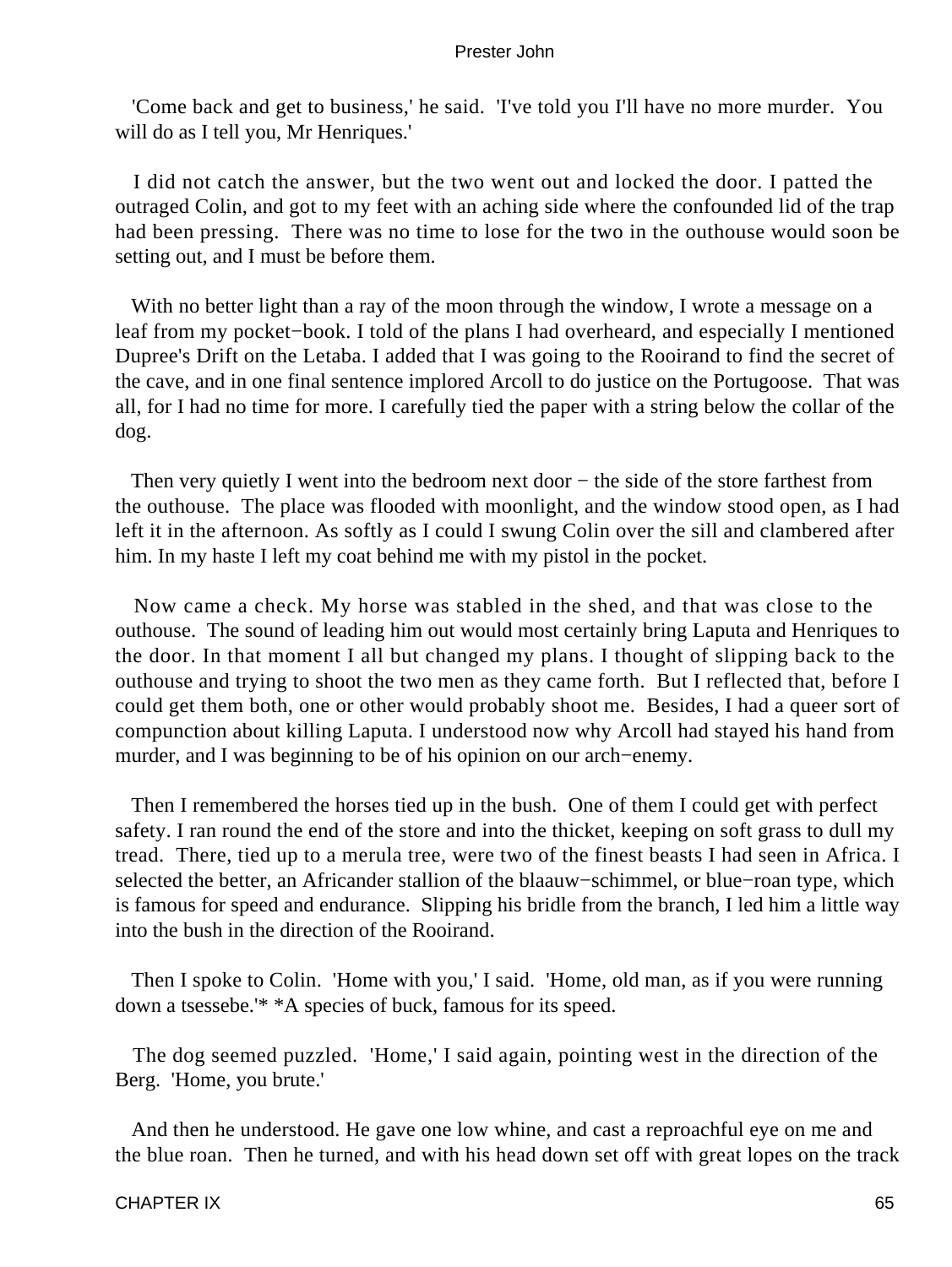of the road I had ridden in the morning.

A second later and I was in the saddle, riding hell−for−leather for the north.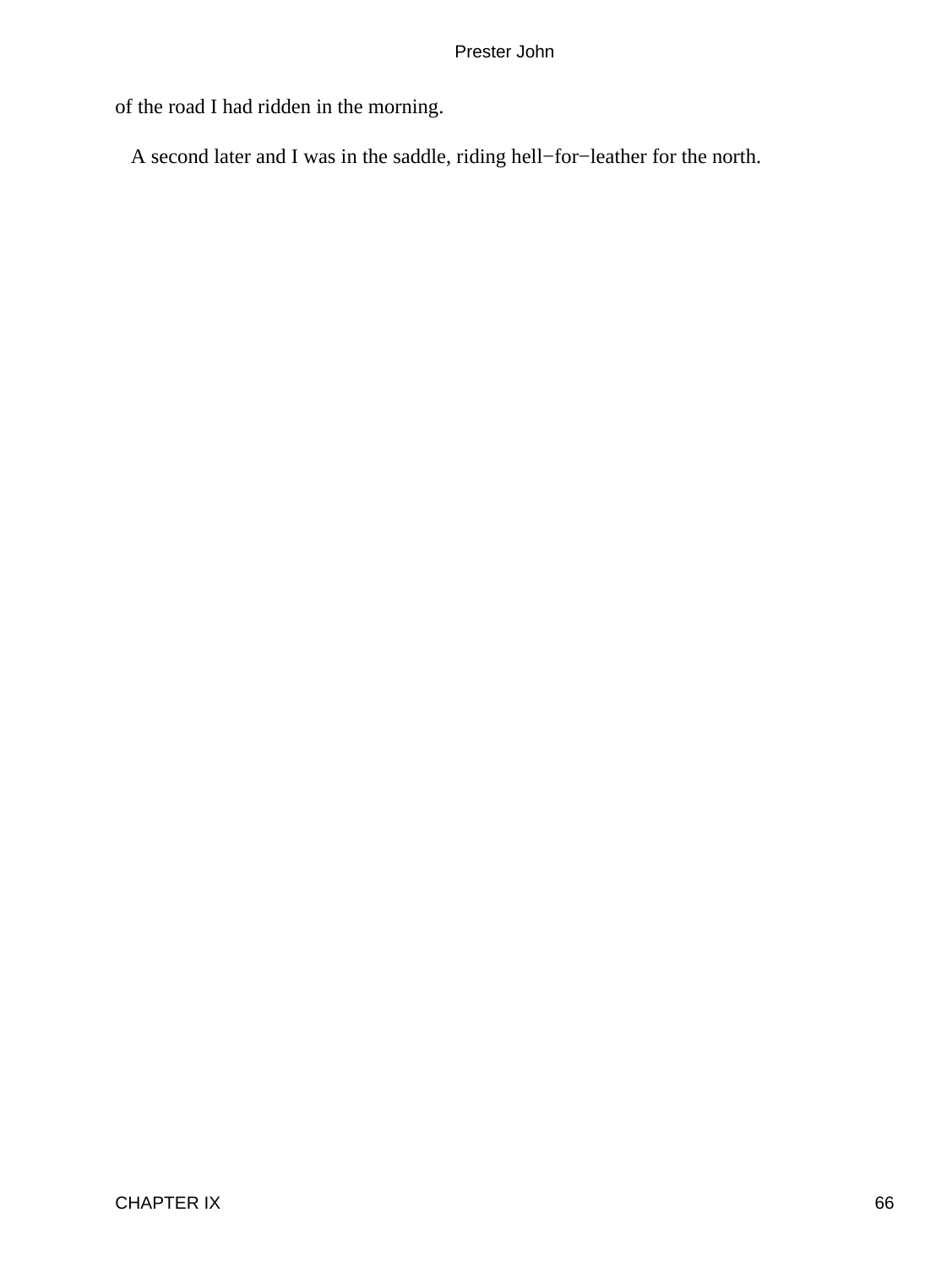# **[CHAPTER X](#page-150-0)**

## *I* GO TREASURE−HUNTING

 For a mile or so I kept the bush, which was open and easy to ride through, and then turned into the path. The moon was high, and the world was all a dim dark green, with the track a golden ivory band before me. I had looked at my watch before I started, and seen that it was just after eight o'clock. I had a great horse under me, and less than thirty miles to cover. Midnight should see me at the cave. With the password I would gain admittance, and there would wait for Laputa and Henriques. Then, if my luck held, I should see the inner workings of the mystery which had puzzled me ever since the Kirkcaple shore. No doubt I should be roughly treated, tied up prisoner, and carried with the army when the march began. But till Inanda's Kraal my life was safe, and before that came the ford of the Letaba. Colin would carry my message to Arcoll, and at the Drift the tables would be turned on Laputa's men.

 Looking back in cold blood, it seems the craziest chain of accidents to count on for preservation. A dozen possibilities might have shattered any link of it. The password might be wrong, or I might never get the length of those who knew it. The men in the cave might butcher me out of hand, or Laputa might think my behaviour a sufficient warrant for the breach of the solemnest vow. Colin might never get to Blaauwildebeestefontein, Laputa might change his route of march, or Arcoll's men might fail to hold the Drift. Indeed, the other day at Portincross I was so overcome by the recollection of the perils I had dared and God's goodness towards me that I built a new hall for the parish kirk as a token of gratitude.

 Fortunately for mankind the brain in a life of action turns more to the matter in hand than to conjuring up the chances of the future. Certainly it was in no discomfort of mind that I swung along the moonlit path to the north. Truth to tell, I was almost happy. The first honours in the game had fallen to me. I knew more about Laputa than any man living save Henriques; I had my finger on the central pulse of the rebellion. There was hid treasure ahead of me − a great necklace of rubies, Henriques had said. Nay, there must be more, I argued. This cave of the Rooirand was the headquarters of the rising, and there must be stored their funds – diamonds, and the gold they had been bartered for. I believe that every man has deep in his soul a passion for treasure−hunting, which will often drive a coward into prodigies of valour. I lusted for that treasure of jewels and gold. Once I had been high−minded, and thought of my duty to my country, but in that night ride I fear that what I thought of was my duty to enrich David Crawfurd. One other purpose simmered in my head. I was devoured with wrath against Henriques. Indeed, I think that was the strongest motive for my escapade, for even before I heard Laputa tell of the vows and the purification, I had it in my mind to go at all costs to the cave. I am a peaceable man at most times, but I think I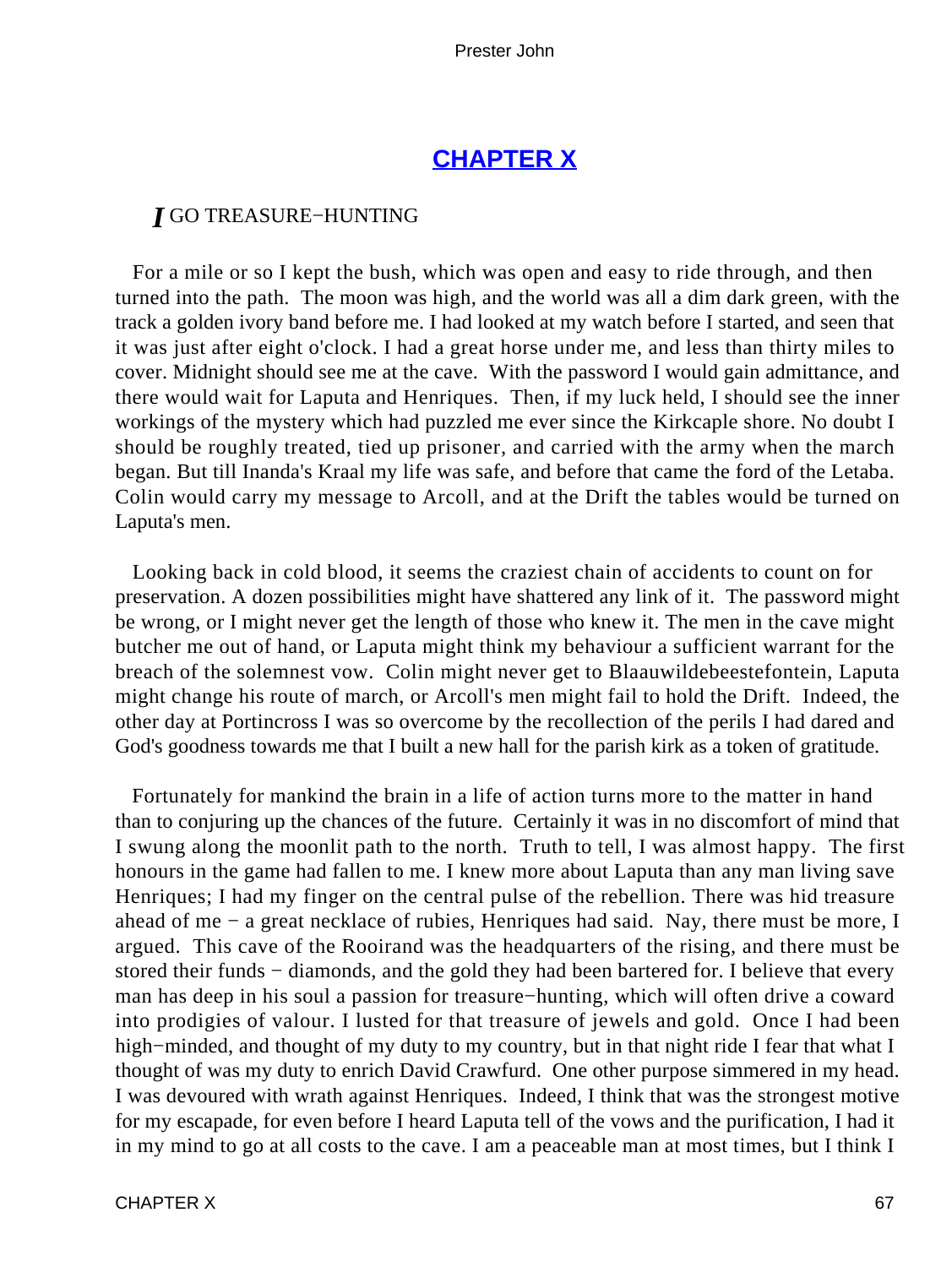would rather have had the Portugoose's throat in my hands than the collar of Prester John.

 But behind my thoughts was one master−feeling, that Providence had given me my chance and I must make the most of it. Perhaps the Calvinism of my father's preaching had unconsciously taken grip of my soul. At any rate I was a fatalist in creed, believing that what was willed would happen, and that man was but a puppet in the hands of his Maker. I looked on the last months as a clear course which had been mapped out for me. Not for nothing had I been given a clue to the strange events which were coming. It was foreordained that I should go alone to Umvelos', and in the promptings of my own fallible heart I believed I saw the workings of Omnipotence. Such is our moral arrogance, and yet without such a belief I think that mankind would have ever been content to bide sluggishly at home.

 I passed the spot where on my former journey I had met the horses, and knew that I had covered more than half the road. My ear had been alert for the sound of pursuit, but the bush was quiet as the grave. The man who rode my pony would find him a slow traveller, and I pitied the poor beast bucketed along by an angry rider. Gradually a hazy wall of purple began to shimmer before me, apparently very far off. I knew the ramparts of the Rooirand, and let my Schimmel feel my knees in his ribs. Within an hour I should be at the cliff's foot.

 I had trusted for safety to the password, but as it turned out I owed my life mainly to my horse. For, a mile or so from the cliffs, I came to the fringes of a great army. The bush was teeming with men, and I saw horses picketed in bunches, and a multitude of Cape−carts and light wagons. It was like a colossal gathering for naachtmaal\*1 at a Dutch dorp, but every man was black. I saw through a corner of my eye that they were armed with guns, though many carried in addition their spears and shields. Their first impulse was to stop me. I saw guns fly to shoulders, and a rush towards the path. The boldest game was the safest, so I dug my heels into the schimmel and shouted for a passage. 'Make way!' I cried in Kaffir. 'I bear a message from the Inkulu.\*2 Clear out, you dogs!' \*1 The Communion Sabbath. \*2 A title applied only to the greatest chiefs.

 They recognized the horse, and fell back with a salute. Had I but known it, the beast was famed from the Zambesi to the Cape. It was their king's own charger I rode, and who dared question such a warrant? I heard the word pass through the bush, and all down the road I got the salute. In that moment I fervently thanked my stars that I had got away first, for there would have been no coming second for me.

 At the cliff−foot I found a double line of warriors who had the appearance of a royal guard, for all were tall men with leopard−skin cloaks. Their rifle−barrels glinted in the moon− light, and the sight sent a cold shiver down my back. Above them, among the scrub and along the lower slopes of the kranzes, I could see further lines with the same gleaming weapons. The Place of the Snake was in strong hands that night.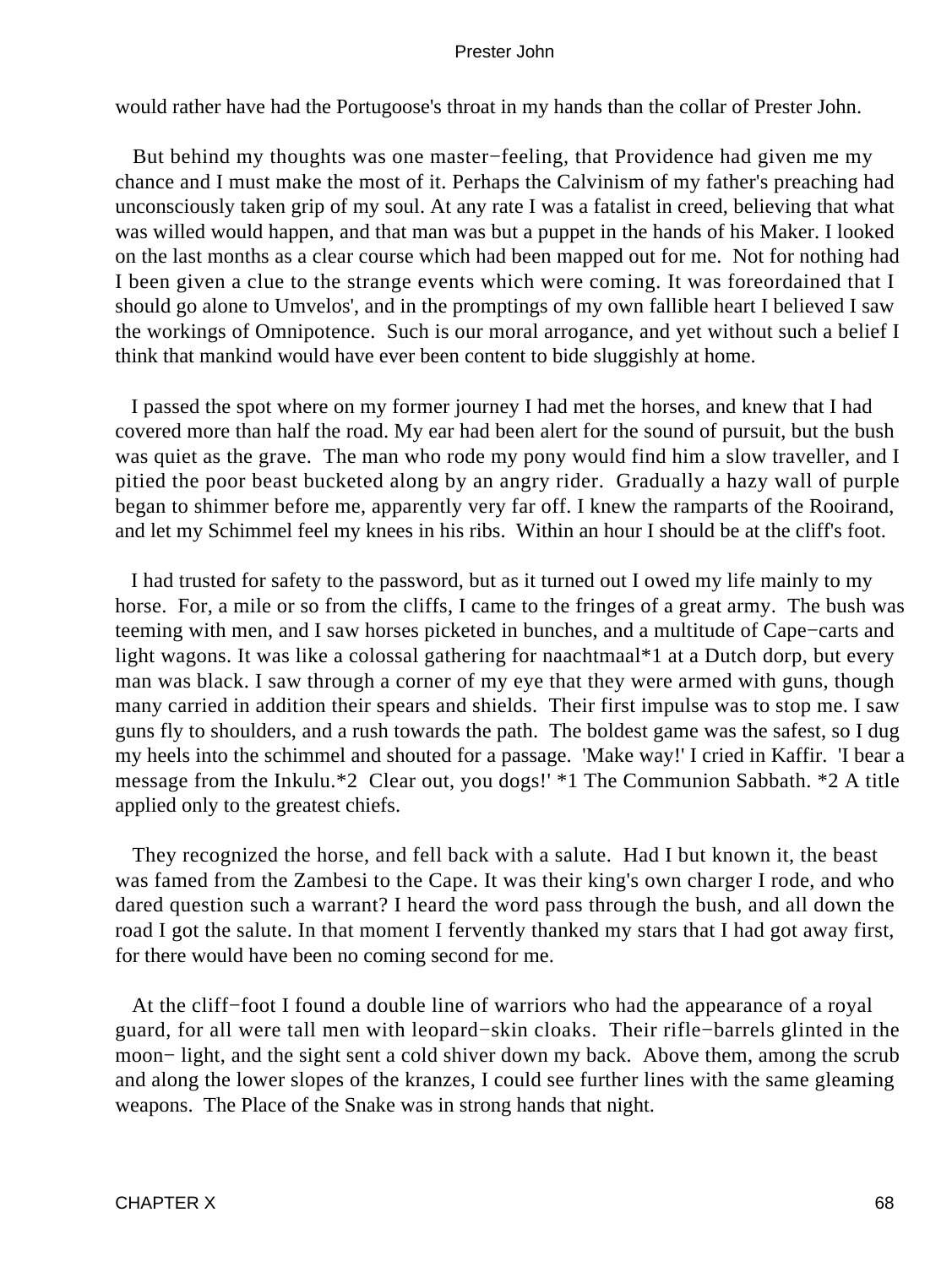I dismounted and called for a man to take my horse. Two of the guards stepped forward in silence and took the bridle. This left the track to the cave open, and with as stiff a back as I could command, but a sadly fluttering heart, I marched through the ranks.

 The path was lined with guards, all silent and rigid as graven images. As I stumbled over the stones I felt that my appearance scarcely fitted the dignity of a royal messenger. Among those splendid men−at−arms I shambled along in old breeches and leggings, hatless, with a dirty face, dishevelled hair, and a torn flannel shirt. My mind was no better than my body, for now that I had arrived I found my courage gone. Had it been possible I would have turned tail and fled, but the boats were burned behind me, and I had no choice. I cursed my rash folly, and wondered at my exhilaration of an hour ago. I was going into the black mysterious darkness, peopled by ten thousand cruel foes. My knees rubbed against each other, and I thought that no man had ever been in more deadly danger.

 At the entrance to the gorge the guards ceased and I went on alone. Here there was no moonlight, and I had to feel my way by the sides. I moved very slowly, wondering how soon I should find the end my folly demanded. The heat of the ride had gone, and I remember feeling my shirt hang clammily on my shoulders.

Suddenly a hand was laid on my breast, and a voice demanded, 'The word?'

'Immanuel,' I said hoarsely.

 Then unseen hands took both my arms, and I was led farther into the darkness. My hopes revived for a second. The password had proved true, and at any rate I should enter the cave.

 In the darkness I could see nothing, but I judged that we stopped before the stone slab which, as I remembered, filled the extreme end of the gorge. My guide did something with the right−hand wall, and I felt myself being drawn into a kind of passage. It was so narrow that two could not go abreast, and so low that the creepers above scraped my hair. Something clicked behind me like the turnstile at the gate of a show.

 Then we began to ascend steps, still in utter darkness, and a great booming fell on my ear. It was the falling river which had scared me on my former visit, and I marvelled that I had not heard it sooner. Presently we came out into a gleam of moonlight, and I saw that we were inside the gorge and far above the slab. We followed a narrow shelf on its left side (or 'true right', as mountaineers would call it) until we could go no farther. Then we did a terrible thing. Across the gorge, which here was at its narrowest, stretched a slab of stone. Far, far below I caught the moonlight on a mass of hurrying waters. This was our bridge, and though I have a good head for crags, I confess I grew dizzy as we turned to cross it. Perhaps it was broader than it looked; at any rate my guides seemed to have no fear, and strode across it as if it was a highway, while I followed in a sweat of fright. Once on the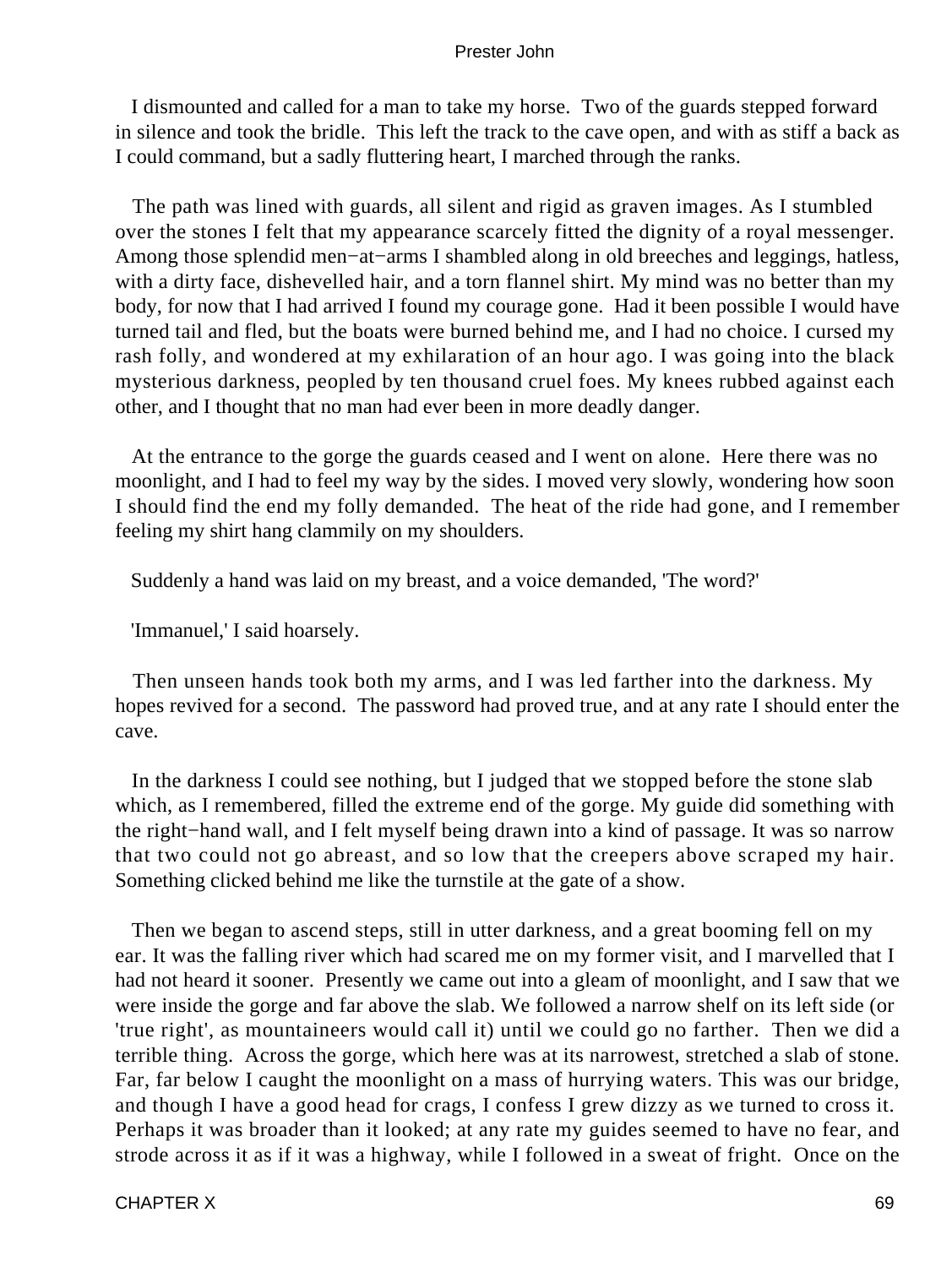other side, I was handed over to a second pair of guides, who led me down a high passage running into the heart of the mountain.

 The boom of the river sank and rose as the passage twined. Soon I saw a gleam of light ahead which was not the moon. It grew larger, until suddenly the roof rose and I found myself in a gigantic chamber. So high it was that I could not make out anything of the roof, though the place was brightly lit with torches stuck round the wall, and a great fire which burned at the farther end. But the wonder was on the left side, where the floor ceased in a chasm. The left wall was one sheet of water, where the river fell from the heights into the infinite depth, below. The torches and the fire made the sheer stream glow and sparkle like the battlements of the Heavenly City. I have never seen any sight so beautiful or so strange, and for a second my breath stopped in admiration.

 There were two hundred men or more in the chamber, but so huge was the place that they seemed only a little company. They sat on the ground in a circle, with their eyes fixed on the fire and on a figure which stood before it. The glow revealed the old man I had seen on that morning a month before moving towards the cave. He stood as if in a trance, straight as a tree, with his arms crossed on his breast. A robe of some shining white stuff fell from his shoulders, and was clasped round his middle by a broad circle of gold. His head was shaven, and on his forehead was bound a disc of carved gold. I saw from his gaze that his old eyes were blind.

'Who comes?'he asked as I entered.

 'A messenger from the Inkulu,' I spoke up boldly. 'He follows soon with the white man, Henriques.'

 Then I sat down in the back row of the circle to await events. I noticed that my neighbour was the fellow 'Mwanga whom I had kicked out of the store. Happily I was so dusty that he could scarcely recognize me, but I kept my face turned away from him. What with the light and the warmth, the drone of the water, the silence of the folk, and my mental and physical stress, I grew drowsy and all but slept.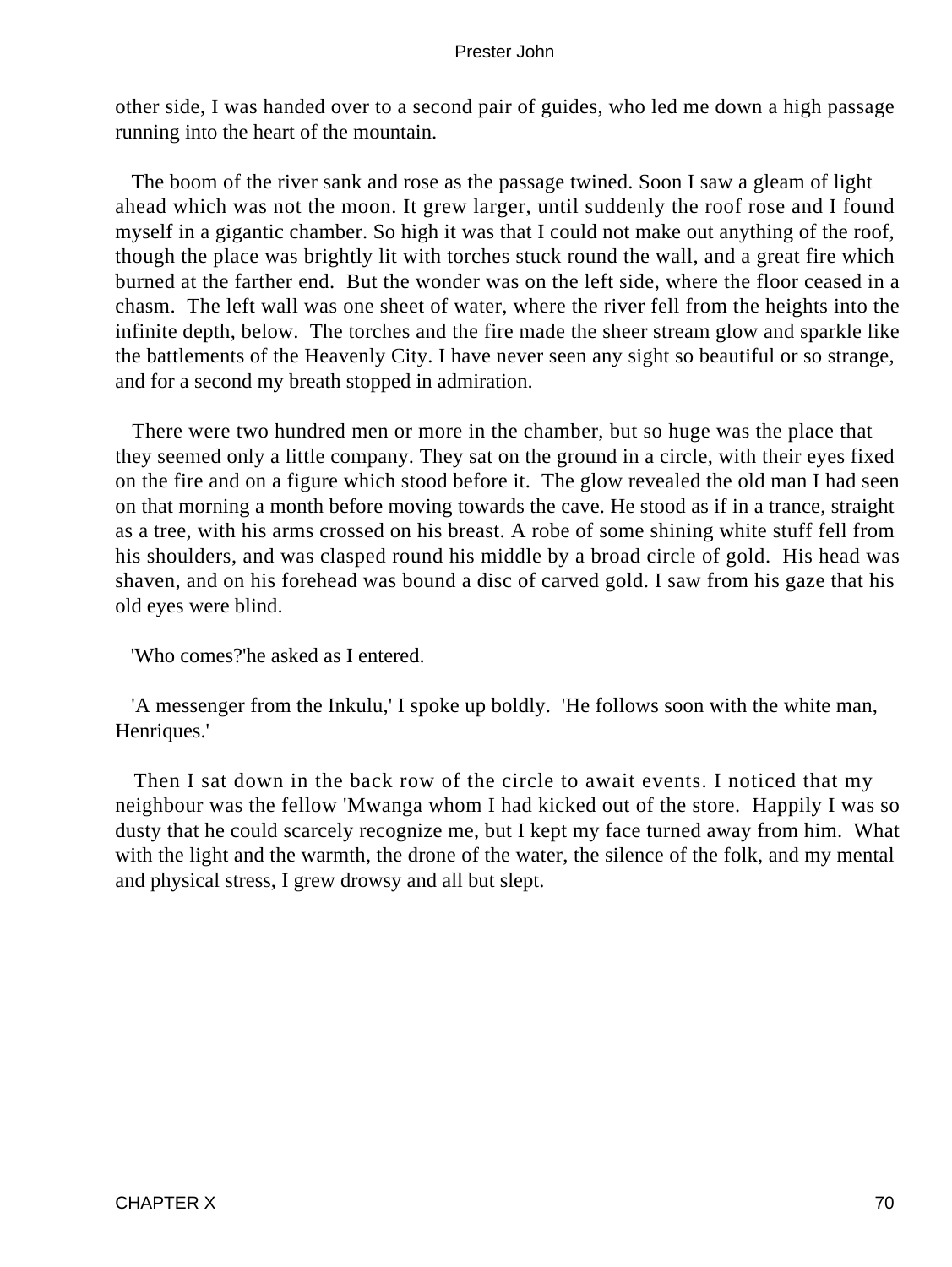# **[CHAPTER XI](#page-150-0)**

## *T*HE **CAVE OF THE ROOIRAND**

 I was roused by a sudden movement. The whole assembly stood up, and each man clapped his right hand to his brow and then raised it high. A low murmur of 'Inkulu' rose above the din of the water. Laputa strode down the hall, with Henriques limping behind him. They certainly did not suspect my presence in the cave, nor did Laputa show any ruffling of his calm. Only Henriques looked weary and cross. I guessed he had had to ride my pony.

 The old man whom I took to be the priest advanced towards Laputa with his hands raised over his head. A pace before they met he halted, and Laputa went on his knees before him. He placed his hands on his head, and spoke some words which I could not understand. It reminded me, so queer are the tricks of memory, of an old Sabbath−school book I used to have which had a picture of Samuel ordaining Saul as king of Israel. I think I had forgotten my own peril and was enthralled by the majesty of the place − the wavering torches, the dropping wall of green water, above all, the figures of Laputa and the Keeper of the Snake, who seemed to have stepped out of an antique world.

 Laputa stripped off his leopard skin till he stood stark, a noble form of a man. Then the priest sprinkled some herbs on the fire, and a thin smoke rose to the roof. The smell was that I had smelled on the Kirkcaple shore, sweet, sharp, and strange enough to chill the marrow. And round the fire went the priest in widening and contracting circles, just as on that Sabbath evening in spring.

 Once more we were sitting on the ground, all except Laputa and the Keeper. Henriques was squatting in the front row, a tiny creature among so many burly savages. Laputa stood with bent head in the centre.

 Then a song began, a wild incantation in which all joined. The old priest would speak some words, and the reply came in barbaric music. The words meant nothing to me; they must have been in some tongue long since dead. But the music told its own tale. It spoke of old kings and great battles, of splendid palaces and strong battlements, of queens white as ivory, of death and life, love and hate, joy and sorrow. It spoke, too, of desperate things, mysteries of horror long shut to the world. No Kaffir ever forged that ritual. It must have come straight from Prester John or Sheba's queen, or whoever ruled in Africa when time was young.

 I was horribly impressed. Devouring curiosity and a lurking nameless fear filled my mind. My old dread had gone. I was not afraid now of Kaffir guns, but of the black magic of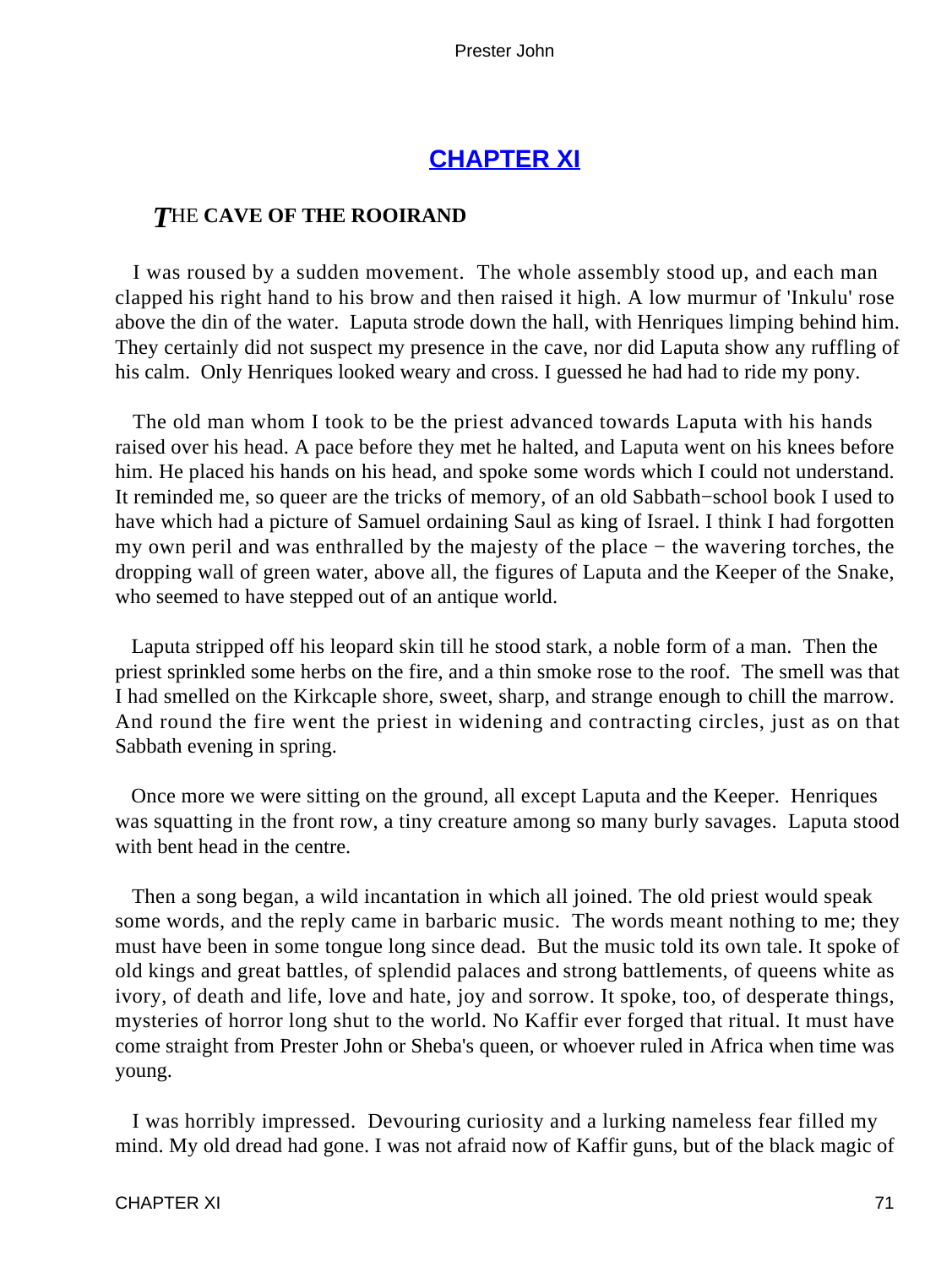which Laputa had the key.

 The incantation died away, but still herbs were flung on the fire, till the smoke rose in a great cloud, through which the priest loomed misty and huge. Out of the smoke−wreaths his voice came high and strange. It was as if some treble stop had been opened in a great organ, as against the bass drone of the cataract.

 He was asking Laputa questions, to which came answers in that rich voice which on board the liner had preached the gospel of Christ. The tongue I did not know, and I doubt if my neighbours were in better case. It must have been some old sacred language − Phoenician, Sabaean, I know not what − which had survived in the rite of the Snake.

 Then came silence while the fire died down and the smoke eddied away in wreaths towards the river. The priest's lips moved as if in prayer: of Laputa I saw only the back, and his head was bowed.

 Suddenly a rapt cry broke from the Keeper. 'God has spoken,' he cried. 'The path is clear. The Snake returns to the House of its Birth.'

 An attendant led forward a black goat, which bleated feebly. With a huge antique knife the old man slit its throat, catching the blood in a stone ewer. Some was flung on the fire, which had burned small and low.

'Even so,' cried the priest, 'will the king quench in blood the hearth−fires of his foes.'

 Then on Laputa's forehead and bare breast he drew a bloody cross. 'I seal thee,' said the voice, 'priest and king of God's people.' The ewer was carried round the assembly, and each dipped his finger in it and marked his forehead. I got a dab to add to the other marks on my face.

 'Priest and king of God's people,' said the voice again, 'I call thee to the inheritance of John. Priest and king was he, king of kings, lord of hosts, master of the earth. When he ascended on high he left to his son the sacred Snake, the ark of his valour, to be God's dower and pledge to the people whom He has chosen.'

 I could not make out what followed. It seemed to be a long roll of the kings who had borne the Snake. None of them I knew, but at the end I thought I caught the name of Tchaka the Terrible, and I remembered Arcoll's tale.

 The Keeper held in his arms a box of curiously wrought ivory, about two feet long and one broad. He was standing beyond the ashes, from which, in spite of the blood, thin streams of smoke still ascended. He opened it, and drew out something which swung from his hand like a cascade of red fire.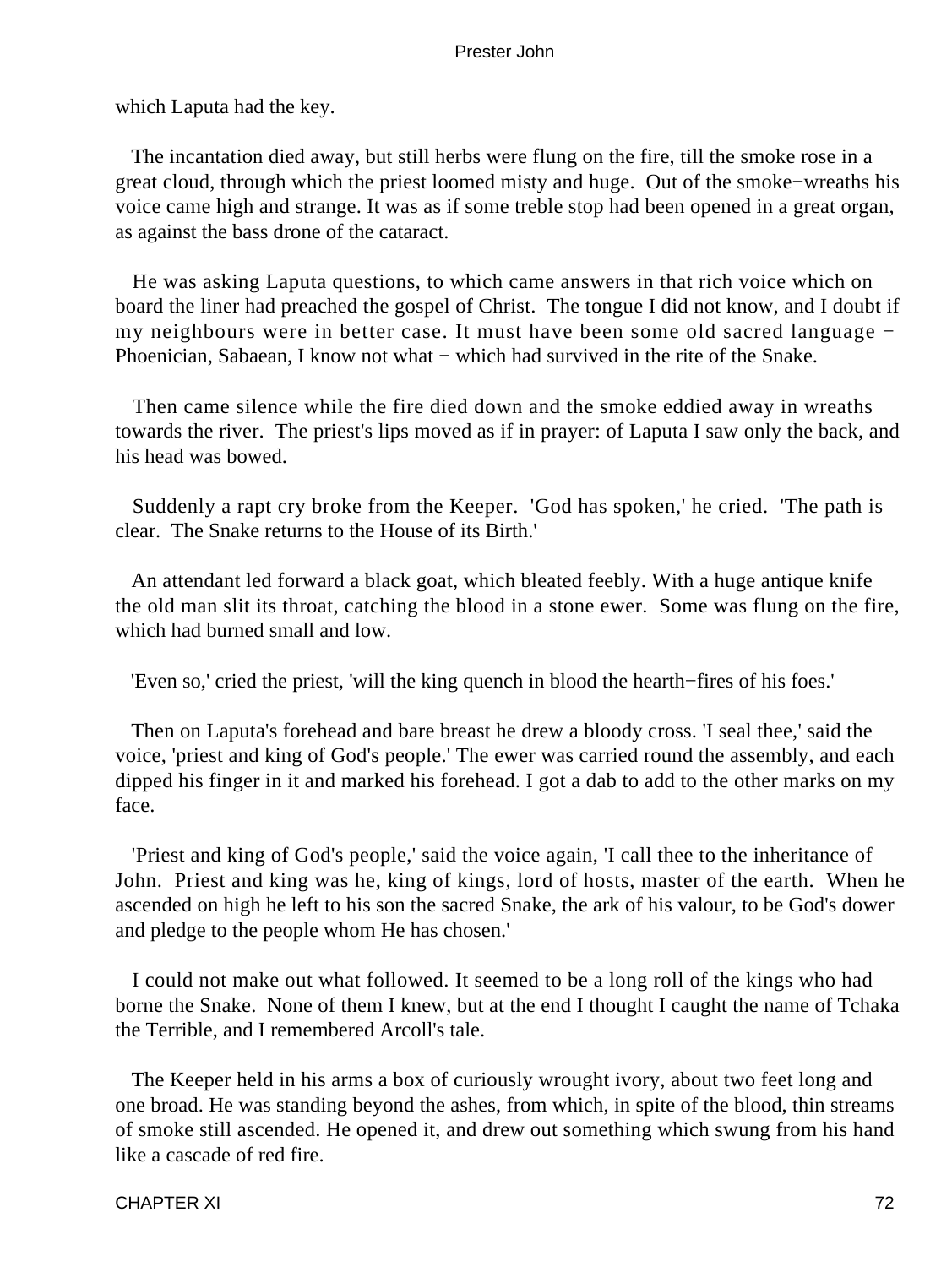'Behold the Snake,' cried the Keeper, and every man in the assembly, excepting Laputa and including me, bowed his head to the ground and cried 'Ow.'

 'Ye who have seen the Snake,' came the voice, on you is the vow of silence and peace. No blood shall ye shed of man or beast, no flesh shall ye eat till the vow is taken from you. From the hour of midnight till sunrise on the second day ye are bound to God. Whoever shall break the vow, on him shall the curse fall. His blood shall dry in his veins, and his flesh shrink on his bones. He shall be an outlaw and accursed, and there shall follow him through life and death the Avengers of the Snake. Choose ye, my people; upon you is the vow.'

 By this time we were all flat on our faces, and a great cry of assent went up. I lifted my head as much as I dared to see what would happen next.

 The priest raised the necklace till it shone above his head like a halo of blood. I have never seen such a jewel, and I think there has never been another such on earth. Later I was to have the handling of it, and could examine it closely, though now I had only a glimpse. There were fifty−five rubies in it, the largest as big as a pigeon's egg, and the least not smaller than my thumbnail. In shape they were oval, cut on both sides en cabochon, and on each certain characters were engraved. No doubt this detracted from their value as gems, yet the characters might have been removed and the stones cut in facets, and these rubies would still have been the noblest in the world. I was no jewel merchant to guess their value, but I knew enough to see that here was wealth beyond human computation. At each end of the string was a great pearl and a golden clasp. The sight absorbed me to the exclusion of all fear. I, David Crawfurd, nineteen years of age, an assistant− storekeeper in a back−veld dorp, was privileged to see a sight to which no Portuguese adventurer had ever attained. There, floating on the smoke−wreaths, was the jewel which may once have burned in Sheba's hair. As the priest held the collar aloft, the assembly rocked with a strange passion. Foreheads were rubbed in the dust, and then adoring eyes would be raised, while a kind of sobbing shook the worshippers. In that moment I learned something of the secret of Africa, of Prester John's empire and Tchaka's victories.

, In the name of God,' came the voice, 'I deliver to the heir of John the Snake of John.'

 Laputa took the necklet and twined it in two loops round his neck till the clasp hung down over his breast. The position changed. The priest knelt before him, and received his hands on his head. Then I knew that, to the confusion of all talk about equality, God has ordained some men to be kings and others to serve. Laputa stood naked as when he was born, The rubies were dulled against the background of his skin, but they still shone with a dusky fire. Above the blood−red collar his face had the passive pride of a Roman emperor. Only his great eyes gloomed and burned as he looked on his followers.

 'Heir of John,' he said, 'I stand before you as priest and king. My kingship is for the morrow. Now I am the priest to make intercession for my people.'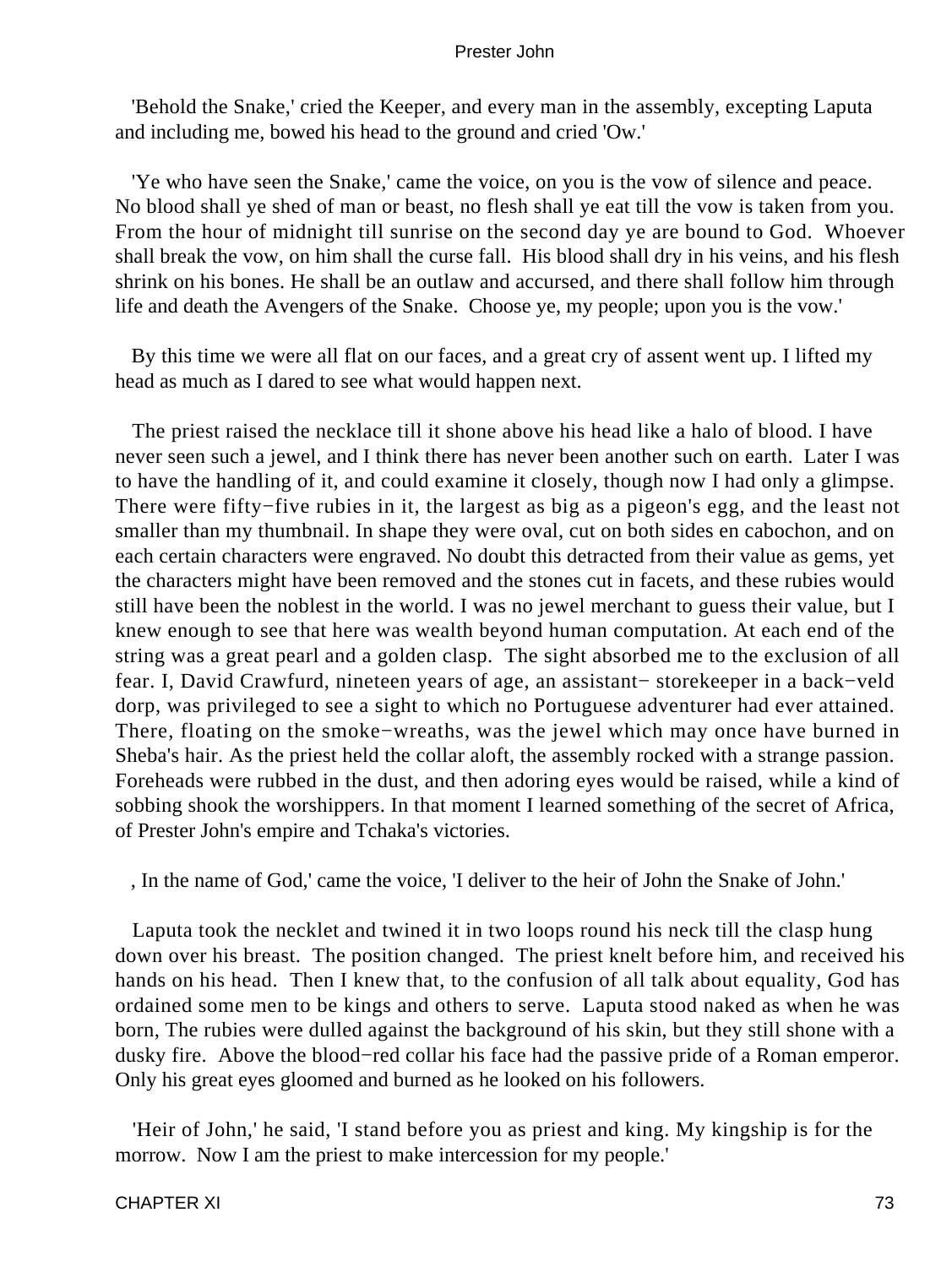He prayed – prayed as I never heard man pray before – and to the God of Israel! It was no heathen fetich he was invoking, but the God of whom he had often preached in Christian kirks. I recognized texts from Isaiah and the Psalms and the Gospels, and very especially from the two last chapters of Revelation. He pled with God to forget the sins of his people, to recall the bondage of Zion. It was amazing to hear these bloodthirsty savages consecrated by their leader to the meek service of Christ. An enthusiast may deceive himself, and I did not question his sincerity. I knew his heart, black with all the lusts of paganism. I knew that his purpose was to deluge the land with blood. But I knew also that in his eyes his mission was divine, and that he felt behind him all the armies of Heaven.

 'Thou hast been a strength to the poor,' said the voice, 'a refuge from the storm, a shadow from the heat, when the blast of the Terrible Ones is as a storm against a wall.

 'Thou shalt bring down the noise of strangers, as the heat in a dry place; the branch of the Terrible Ones shall be brought low.

 'And in this mountain shall the Lord of Hosts make unto all people a feast of fat things, a feast of wines on the lees, of fat things full of marrow.

 'And He will destroy in this mountain the face of the covering cast over all people, and the vail that is brought over all nations. 'And the rebuke of His people shall He take away from off all the earth; for the Lord hath spoken it.'\_

 I listened spellbound as he prayed. I heard the phrases familiar to me in my schooldays at Kirkcaple. He had some of the tones of my father's voice, and when I shut my eyes I could have believed myself a child again. So much he had got from his apprenticeship to the ministry. I wondered vaguely what the good folks who had listened to him in churches and halls at home would think of him now. But there was in the prayer more than the supplications of the quondam preacher. There was a tone of arrogant pride, the pride of the man to whom the Almighty is only another and greater Lord of Hosts. He prayed less as a suppliant than as an ally. A strange emotion tingled in my blood, half awe, half sympathy. As I have said, I understood that there are men born to kingship.

 He ceased with a benediction. Then he put on his leopard− skin cloak and kilt, and received from the kneeling chief a spear and shield. Now he was more king than priest, more barbarian than Christian. It was as a king that he now spoke.

 I had heard him on board the liner, and had thought his voice the most wonderful I had ever met with. But now in that great resonant hall the magic of it was doubled. He played upon the souls of his hearers as on a musical instrument. At will he struck the chords of pride, fury, hate, and mad joy. Now they would be hushed in breathless quiet, and now the place would echo with savage assent. I remember noticing that the face of my neighbour, 'Mwanga, was running with tears.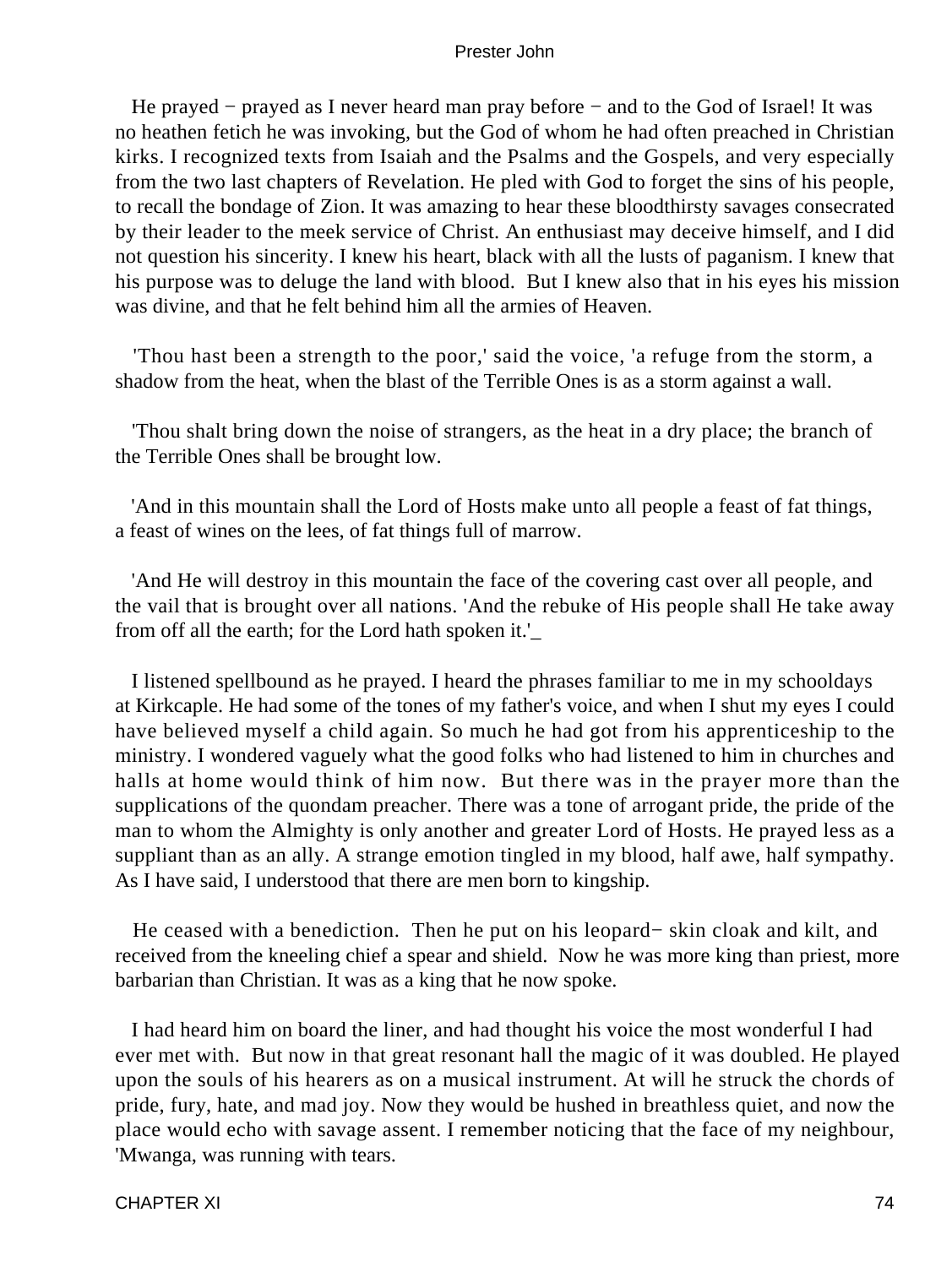He spoke of the great days of Prester John, and a hundred names I had never heard of. He pictured the heroic age of his nation, when every man was a warrior and hunter, and rich kraals stood in the spots now desecrated by the white man, and cattle wandered on a thousand hills. Then he told tales of white infamy, lands snatched from their rightful possessors, unjust laws which forced the Ethiopian to the bondage of a despised caste, the finger of scorn everywhere, and the mocking word. If it be the part of an orator to rouse the passion of his hearers, Laputa was the greatest on earth. 'What have ye gained from the white man?' he cried. 'A bastard civilization which has sapped your manhood; a false religion which would rivet on you the chains of the slave. Ye, the old masters of the land, are now the servants of the oppressor. And yet the oppressors are few, and the fear of you is in their hearts. They feast in their great cities, but they see the writing on the wall, and their eyes are anxiously turning lest the enemy be at their gates.' I cannot hope in my prosaic words to reproduce that amazing discourse. Phrases which the hearers had heard at mission schools now suddenly appeared, not as the white man's learning, but as God's message to His own. Laputa fitted the key to the cipher, and the meaning was clear. He concluded, I remember, with a picture of the overthrow of the alien, and the golden age which would dawn for the oppressed. Another Ethiopian empire would arise, so majestic that the white man everywhere would dread its name, so righteous that all men under it would live in ease and peace.

 By rights, I suppose, my blood should have been boiling at this treason. I am ashamed to confess that it did nothing of the sort. My mind was mesmerized by this amazing man. I could not refrain from shouting with the rest. Indeed I was a convert, if there can be conversion when the emotions are dominant and there is no assent from the brain. I had a mad desire to be of Laputa's party. Or rather, I longed for a leader who should master me and make my soul his own, as this man mastered his followers. I have already said that I might have made a good subaltern soldier, and the proof is that I longed for such a general.

 As the voice ceased there was a deep silence. The hearers were in a sort of trance, their eyes fixed glassily on Laputa's face. It was the quiet of tense nerves and imagination at white− heat. I had to struggle with a spell which gripped me equally with the wildest savage. I forced myself to look round at the strained faces, the wall of the cascade, the line of torches. It was the sight of Henriques that broke the charm. Here was one who had no part in the emotion. I caught his eye fixed on the rubies, and in it I read only a devouring greed. It flashed through my mind that Laputa had a foe in his own camp, and the Prester's collar a votary whose passion was not that of worship.

 The next thing I remember was a movement among the first ranks. The chiefs were swearing fealty. Laputa took off the collar and called God to witness that it should never again encircle his neck till he had led his people to victory. Then one by one the great chiefs and indunas advanced, and swore allegiance with their foreheads on the ivory box. Such a collection of races has never been seen. There were tall Zulus and Swazis with ringkops and feather head−dresses. There were men from the north with heavy brass collars and anklets;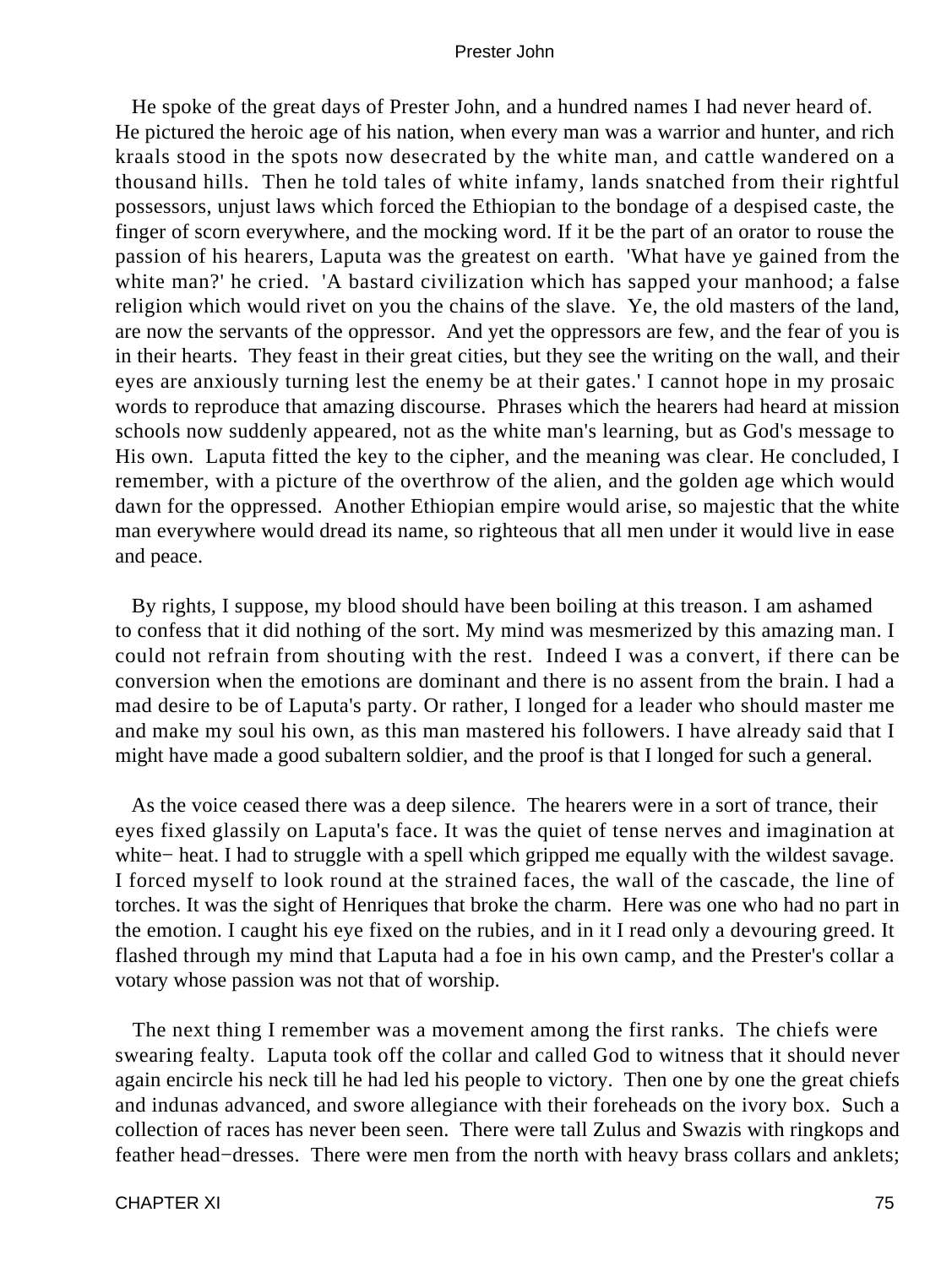men with quills in their ears, and earrings and nose−rings; shaven heads, and heads with wonderfully twisted hair; bodies naked or all but naked, and bodies adorned with skins and necklets. Some were light in colour, and some were black as coal; some had squat negro features, and some thin, high− boned Arab faces. But in all there was the air of mad enthusiasm. For a day they were forsworn from blood, but their wild eyes and twitching hands told their future purpose.

 For an hour or two I had been living in a dream−world. Suddenly my absorption was shattered, for I saw that my time to swear was coming. I sat in the extreme back row at the end nearest the entrance, and therefore I should naturally be the last to go forward. The crisis was near when I should be discovered, for there was no question of my shirking the oath.

 Then for the first time since I entered the cave I realized the frightful danger in which I stood. My mind had been strung so high by the ritual that I had forgotten all else. Now came the rebound, and with shaky nerves I had to face discovery and certain punishment. In that moment I suffered the worst terror of my life. There was much to come later, but by that time my senses were dulled. Now they had been sharpened by what I had seen and heard, my nerves were already quivering and my fancy on fire. I felt every limb shaking as 'Mwanga went forward. The cave swam before my eyes, heads were multiplied giddily, and I was only dimly conscious when he rose to return.

 Nothing would have made me advance, had I not feared Laputa less than my neighbours. They might rend me to pieces, but to him the oath was inviolable. I staggered crazily to my feet, and shambled forwards. My eye was fixed on the ivory box, and it seemed to dance before me and retreat.

 Suddenly I heard a voice − the voice of Henriques − cry, 'By God, a spy!' I felt my throat caught, but I was beyond resisting.

 It was released, and I was pinned by the arms. I must have stood vacantly, with a foolish smile, while unchained fury raged round me. I seemed to hear Laputa's voice saying, 'It is the storekeeper.' His face was all that I could see, and it was unperturbed. There was a mocking ghost of a smile about his lips.

 Myriad hands seemed to grip me and crush my breath, but above the clamour I heard a fierce word of command. After that I fainted.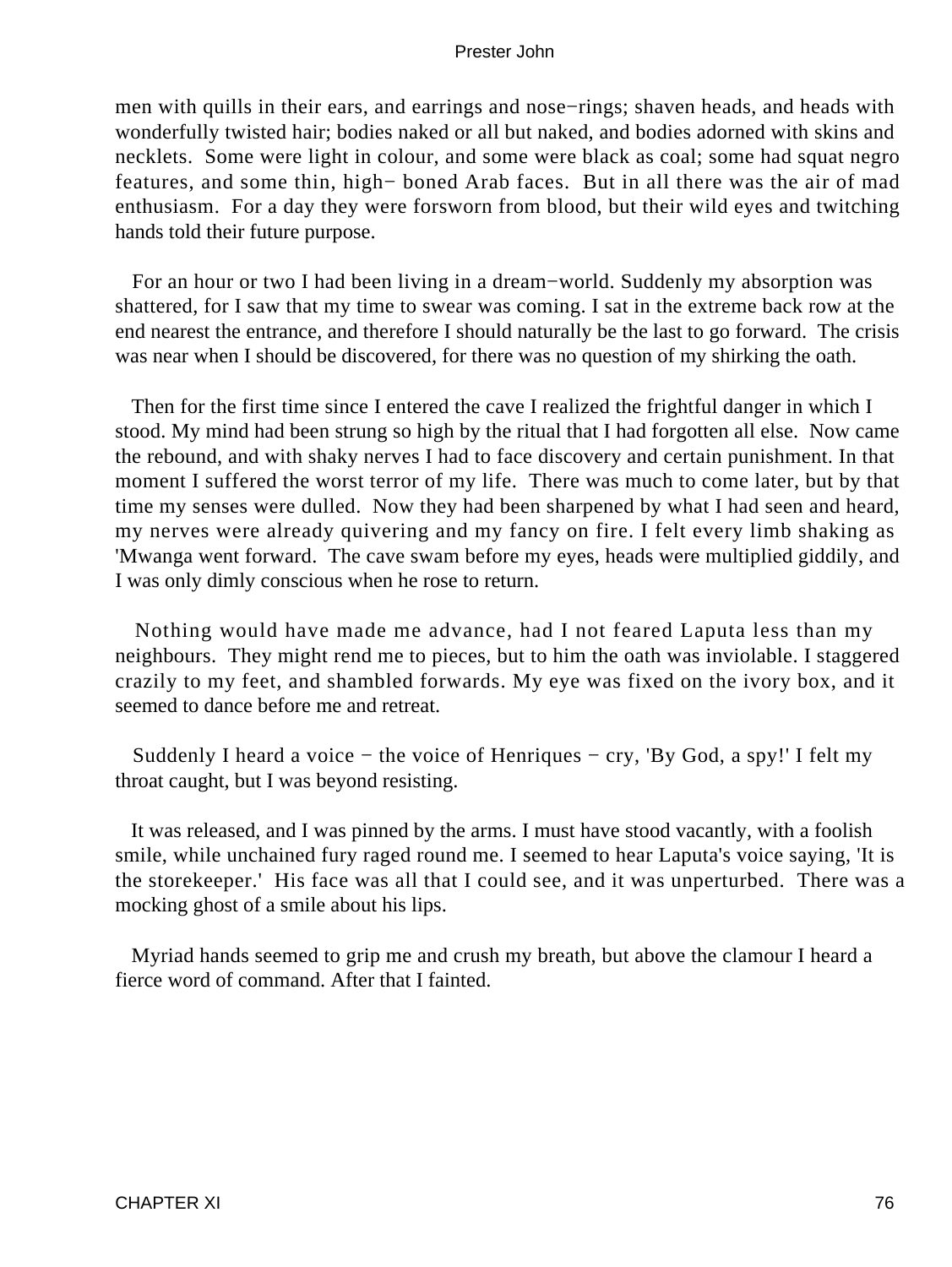# **[CHAPTER XII](#page-150-0)**

# *C*APTAIN **ARCOLL SENDS A MESSAGE**

 I once read − I think in some Latin writer − the story of a man who was crushed to a jelly by the mere repeated touch of many thousand hands. His murderers were not harsh, but an infinite repetition of the gentlest handling meant death. I do not suppose that I was very brutally manhandled in the cave. I was trussed up tight and carried out to the open, and left in the care of the guards. But when my senses returned I felt as if I had been cruelly beaten in every part. The raw−hide bonds chafed my wrists and ankle and shoulders, but they were the least part of my aches. To be handled by a multitude of Kaffirs is like being shaken by some wild animal. Their skins are insensible to pain, and I have seen a Zulu stand on a piece of red−hot iron without noticing it till he was warned by the smell of burning hide. Anyhow, after I had been bound by Kaffir hands and tossed on Kaffir shoulders, I felt as if I had been in a scrimmage of mad bulls. I found myself lying looking up at the moon. It was the edge of the bush, and all around was the stir of the army getting ready for the road. You know how a native babbles and chatters over any work he has to do. It says much for Laputa's iron hand that now everything was done in silence. I heard the nickering of horses and the jolt of carts as they turned from the bush into the path. There was the sound of hurried whispering, and now and then a sharp command. And all the while I lay, staring at the moon and wondering if I was going to keep my reason.

 If he who reads this doubts the discomfort of bonds let him try them for himself. Let him be bound foot and hand and left alone, and in half an hour he will be screaming for release. The sense of impotence is stifling, and I felt as if I were buried in some landslip instead of lying under the open sky, with the night wind fanning my face. I was in the second stage of panic, which is next door to collapse. I tried to cry, but could only raise a squeak like a bat. A wheel started to run round in my head, and, when I looked at the moon, I saw that it was rotating in time. Things were very bad with me. It was 'Mwanga who saved me from lunacy. He had been appointed my keeper, and the first I knew of it was a violent kick in the ribs. I rolled over on the grass down a short slope. The brute squatted beside me, and prodded me with his gun− barrel.

 'Ha, Baas,' he said in his queer English. 'Once you ordered me out of your store and treated me like a dog. It is 'Mwanga's turn now. You are 'Mwanga's dog, and he will skin you with a sjambok soon.'

 My wandering wits were coming back to me. I looked into his bloodshot eyes and saw what I had to expect. The cheerful savage went on to discuss just the kind of beating I should get from him. My bones were to be uncovered till the lash curled round my heart.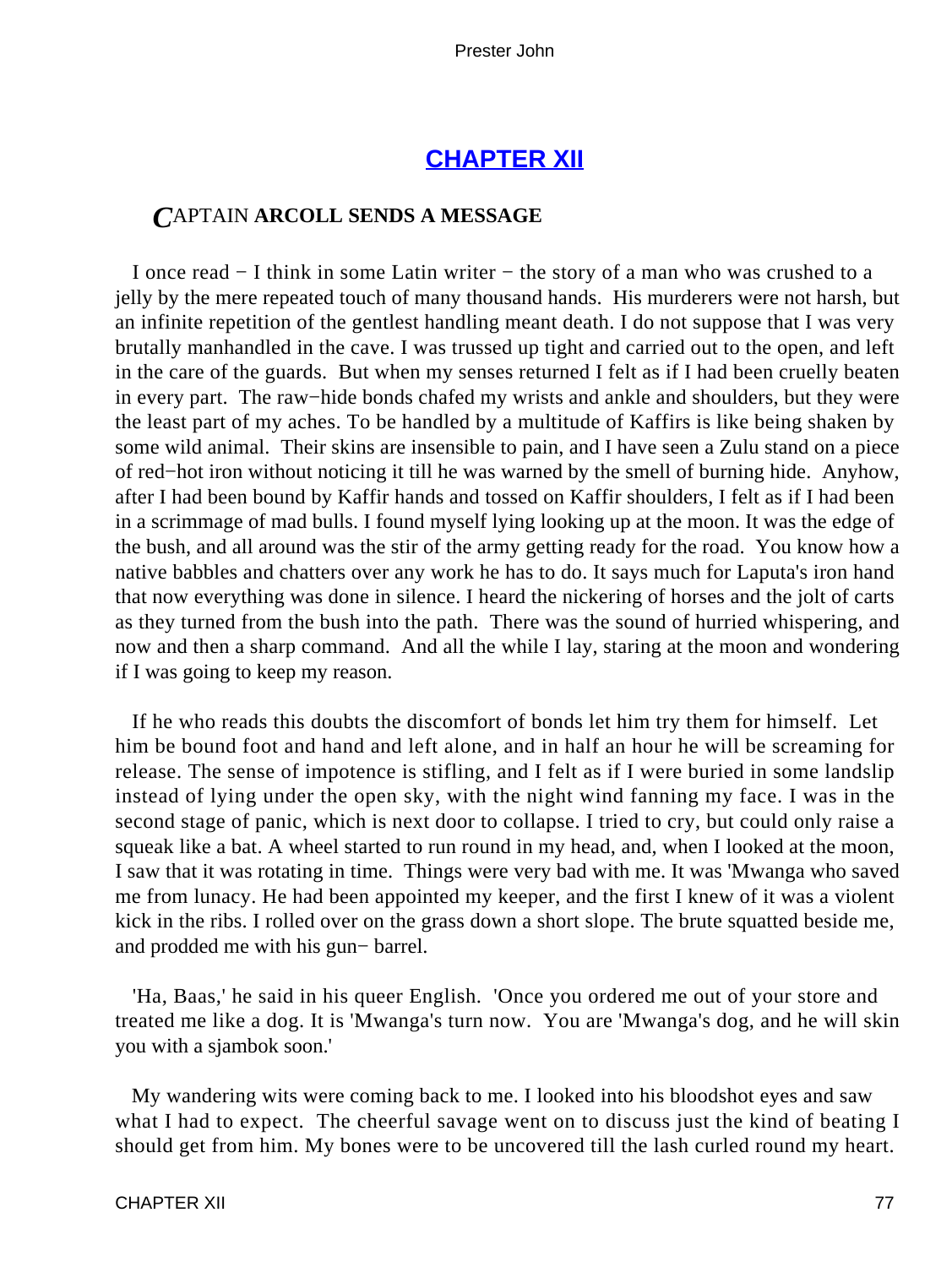Then the jackals would have the rest of me.

This was ordinary Kaffir brag, and it made me angry. But I thought it best to go cannily.

 ,if I am to be your slave,' I managed to say, 'it would be a pity to beat me so hard. You would get no more work out of me.'

 'Mwanga grinned wickedly. 'You are my slave for a day and a night. After that we kill you − slowly. You will burn till your legs fall off and your knees are on the ground, and then you will be chopped small with knives.'

Thank God, my courage and common sense were coming back to me.

 'What happens to me to−morrow,' I said, 'is the Inkulu's business, not yours. I am his prisoner. But if you lift your hand on me to−day so as to draw one drop of blood the Inkulu will make short work of you. The vow is upon you, and if you break it you know what happens.' And I repeated, in a fair imitation of the priest's voice, the terrible curse he had pronounced in the cave.

 You should have seen the change in that cur's face. I had guessed he was a coward, as he was most certainly a bully, and now I knew it. He shivered, and drew his hand over his eyes.

 'Nay, Baas,' he pleaded, 'it was but a joke. No harm shall come on you to−day. But tomorrow −' and his ugly face grew more cheerful.

 'To−morrow we shall see what we shall see,' I said stoically, and a loud drum−beat sounded through the camp.

 It was the signal for moving, for in the east a thin pale line of gold was beginning to show over the trees. The bonds at my knees and ankles were cut, and I was bundled on to the back of a horse. Then my feet were strapped firmly below its belly. The bridle of my beast was tied to 'Mwanga's, so that there was little chance of escape even if I had been unshackled.

 My thoughts were very gloomy. So far all had happened as I planned, but I seemed to have lost my nerve, and I could not believe in my rescue at the Letaba, while I thought of Inanda's Kraal with sheer horror. Last night I had looked into the heart of darkness, and the sight had terrified me. What part should I play in the great purification? Most likely that of the Biblical scapegoat. But the dolour of my mind was surpassed by the discomfort of my body. I was broken with pains and weariness, and I had a desperate headache. Also, before we had gone a mile, I began to think that I should split in two. The paces of my beast were uneven, to say the best of it, and the bump− bump was like being on the rack. I remembered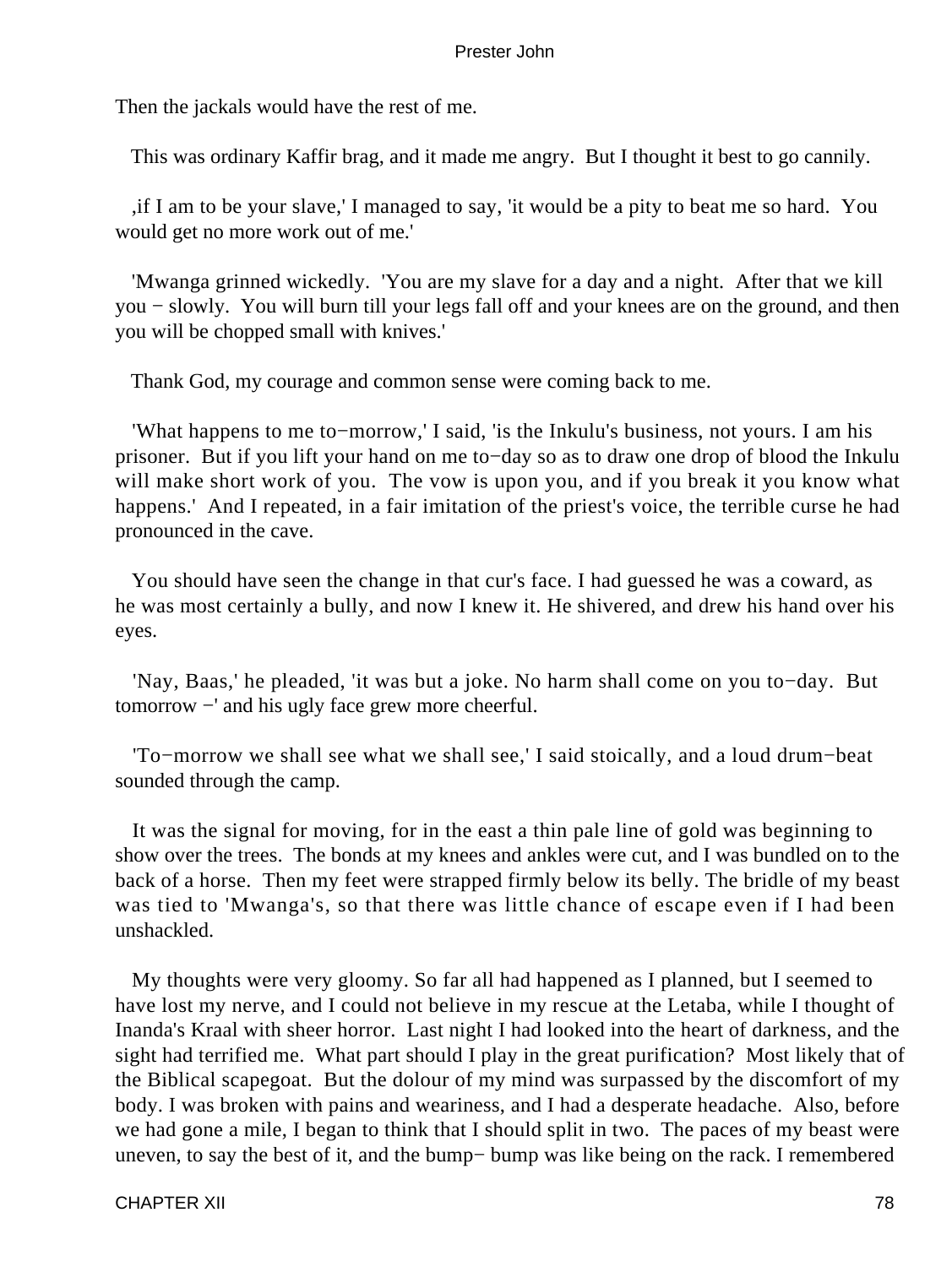that the saints of the Covenant used to journey to prison this way, especially the great Mr Peden, and I wondered how they liked it. When I hear of a man doing a brave deed, I always want to discover whether at the time he was well and comfortable in body. That, I am certain, is the biggest ingredient in courage, and those who plan and execute great deeds in bodily weakness have my homage as truly heroic. For myself, I had not the spirit of a chicken as I jogged along at 'Mwanga's side. I wished he would begin to insult me, if only to distract my mind, but he kept obstinately silent. He was sulky, and I think rather afraid of me.

 As the sun got up I could see something of the host around me. I am no hand at guessing numbers, but I should put the fighting men I saw at not less than twenty thousand. Every man of them was on this side his prime, and all were armed with good rifles and bandoliers. There were none of your old roers\* and decrepit Enfields, which I had seen signs of in Kaffir kraals. These guns were new, serviceable Mausers, and the men who bore them looked as if they knew how to handle them. There must have been long months of training behind this show, and I marvelled at the man who had organized it. I saw no field−guns, and the little transport they had was evidently for food only. We did not travel in ranks like an orthodox column. About a third of the force was mounted, and this formed the centre. On each wing the infantry straggled far afield, but there was method in their disorder, for in the bush close ranks would have been impossible. At any rate we kept wonderfully well together, and when we mounted a knoll the whole army seemed to move in one piece. I was well in the rear of the centre column, but from the crest of a slope I sometimes got a view in front. I could see nothing of Laputa, who was probably with the van, but in the very heart of the force I saw the old priest of the Snake, with his treasure carried in the kind of litter which the Portuguese call a machila, between rows of guards. A white man rode beside him, whom I judged to be Henriques. Laputa trusted this fellow, and I wondered why. I had not forgotten the look on his face while he had stared at the rubies in the cave. I had a notion that the Portugoose might be an unsuspected ally of mine, though for blackguard reasons. \*Boer elephant guns.\*

 About ten o'clock, as far as I could judge by the sun, we passed Umvelos', and took the right bank of the Labongo. There was nothing in the store to loot, but it was overrun by Kaffirs, who carried off the benches for firewood. It gave me an odd feeling to see the remains of the meal at which I had entertained Laputa in the hands of a dozen warriors. I thought of the long sunny days when I had sat by my nachtmaal while the Dutch farmers rode in to trade. Now these men were all dead, and I was on my way to the same bourne.

 Soon the blue line of the Berg rose in the west, and through the corner of my eye, as I rode, I could see the gap of the Klein Labongo. I wondered if Arcoll and his men were up there watching us. About this time I began to be so wretched in body that I ceased to think of the future. I had had no food for seventeen hours, and I was dropping from lack of sleep. The ache of my bones was so great that I found myself crying like a baby. What between pain and weakness and nervous exhaustion, I was almost at the end of my tether, and should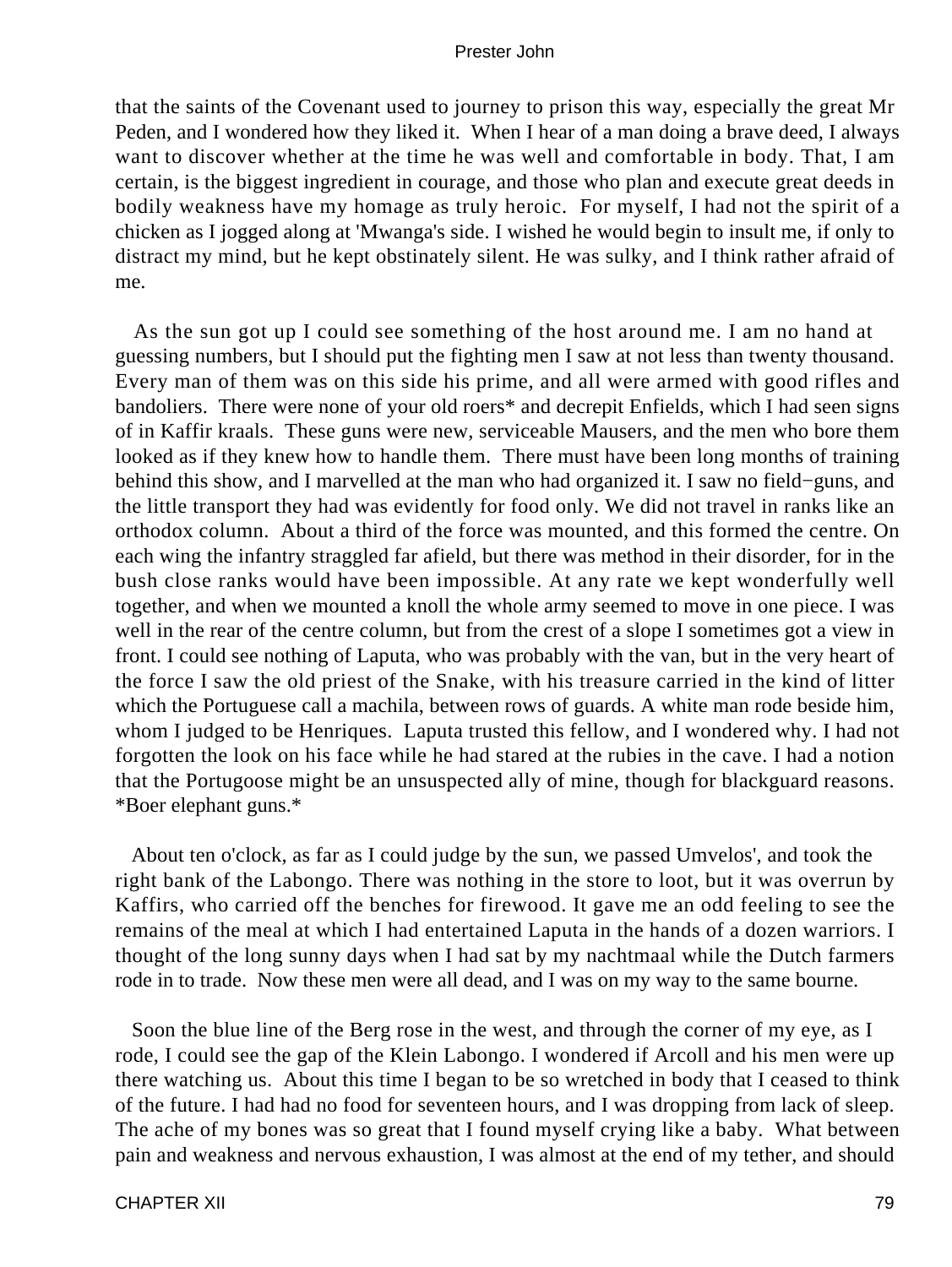have fainted dead away if a halt had not been called. But about midday, after we had crossed the track from Blaauwildebeestefontein to the Portuguese frontier, we came to the broad, shallow drift of the Klein Labongo. It is the way of the Kaffirs to rest at noon, and on the other side of the drift we encamped. I remember the smell of hot earth and clean water as my horse scrambled up the bank. Then came the smell of wood−smoke as fires were lit. It seemed an age after we stopped before my feet were loosed and I was allowed to fall over on the ground. I lay like a log where I fell, and was asleep in ten seconds. I awoke two hours later much refreshed, and with a raging hunger. My ankles and knees had been tied again, but the sleep had taken the worst stiffness out of my joints. The natives were squatting in groups round their fires, but no one came near me. I satisfied myself by straining at my bonds that this solitude gave no chance of escape. I wanted food, and I shouted on 'Mwanga, but he never came. Then I rolled over into the shadow of a wacht−en−beetje bush to get out of the glare.

 I saw a Kaffir on the other side of the bush who seemed to be grinning at me. Slowly he moved round to my side, and stood regarding me with interest.

'For God's sake get me some food,' I said.

 'ja, Baas,' was the answer; and he disappeared for a minute, and returned with a wooden bowl of hot mealie−meal porridge, and a calabash full of water.

 I could not use my hands, so he fed me with the blade of his knife. Such porridge without salt or cream is beastly food, but my hunger was so great that I could have eaten a vat of it.

 Suddenly it appeared that the Kaffir had something to say to me. As he fed me he began to speak in a low voice in English.

'Baas,' he said, 'I come from Ratitswan, and I have a message for you.'

 I guessed that Ratitswan was the native name for Arcoll. There was no one else likely to send a message. 'Ratitswan says,' he went on, «'Look out for Dupree's Drift.» I will be near you and cut your bonds; then you must swim across when Ratitswan begins to shoot.'

 The news took all the weight of care from my mind. Colin had got home, and my friends were out for rescue. So volatile is the mood of 19 that I veered round from black despair to an unwarranted optimism. I saw myself already safe, and Laputa's rising scattered. I saw my hands on the treasure, and Henriques' ugly neck below my heel.

 'I don't know your name,' I said to the Kaffir, 'but you are a good fellow. When I get out of this business I won't forget you.'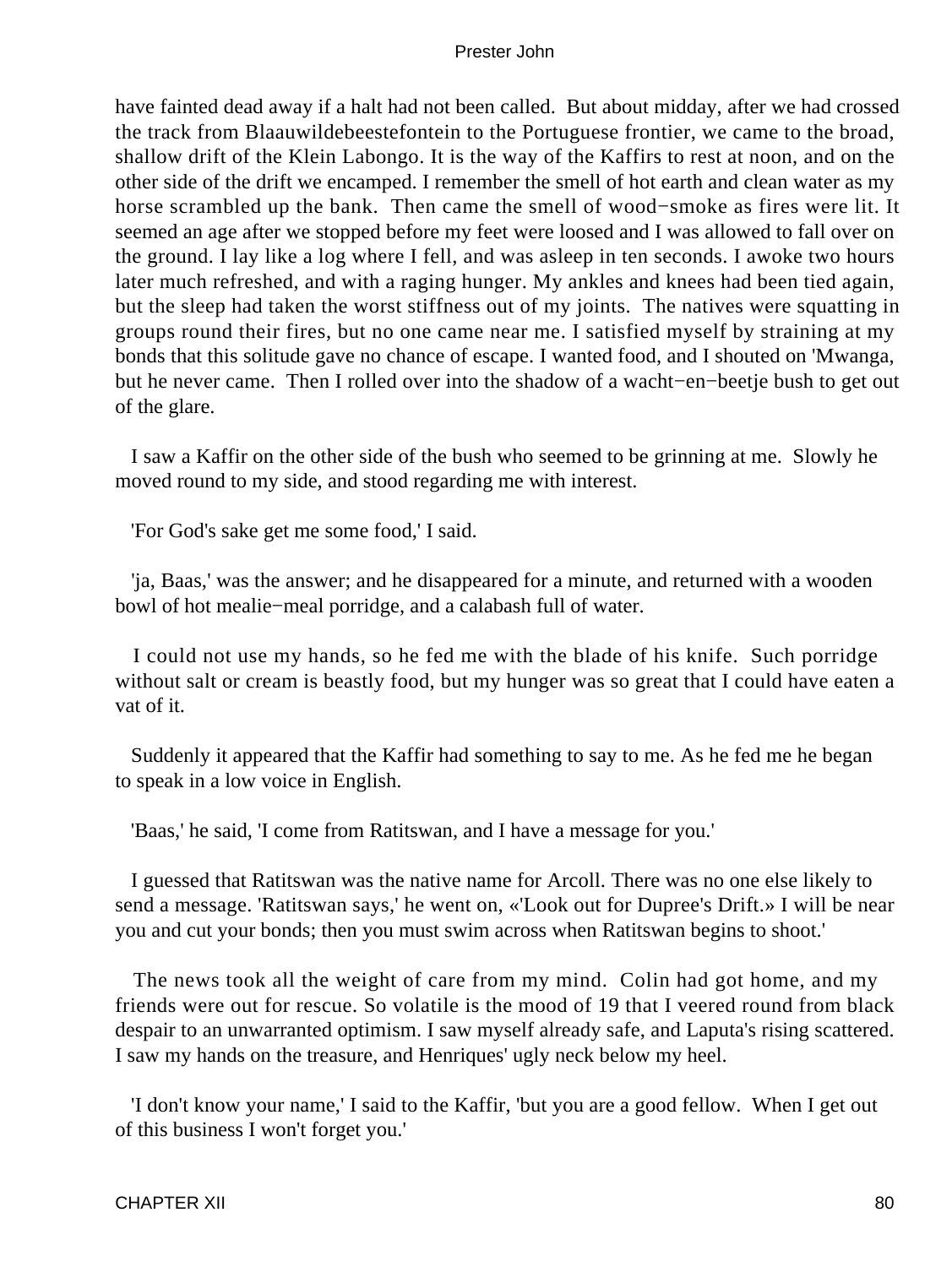'There is another message, Baas,' he said. 'It is written on paper in a strange tongue. Turn your head to the bush, and see, I will hold it inside the bowl, that you may read it.'

 I did as I was told, and found myself looking at a dirty half− sheet of notepaper, marked by the Kaffir's thumbs. Some words were written on it in Wardlaw's hand; and, characteristically, in Latin, which was not a bad cipher. I read − 'Henricus de Letaba transeunda apud Duprei vada jam nos certiores fecit.'\* \*'Henriques has already told us about the crossing at Dupree's Drift.'

 I had guessed rightly. Henriques was a traitor to the cause he had espoused. Arcoll's message had given me new heart, but Wardlaw's gave me information of tremendous value. I repented that I had ever underrated the schoolmaster's sense. He did not come out of Aberdeen for nothing.

 I asked the Kaffir how far it was to Dupree's Drift, and was told three hours' march. We should get there after the darkening. It seemed he had permission to ride with me instead of 'Mwanga, who had no love for the job. How he managed this I do not know; but Arcoll's men had their own ways of doing things. He undertook to set me free when the first shot was fired at the ford. Meantime I bade him leave me, to avert suspicion.

There is a story of one of King Arthur's knights – Sir Percival, I think – that once, riding through a forest, he found a lion fighting with a serpent. He drew his sword and helped the lion, for he thought it was the more natural beast of the two. To me Laputa was the lion, and Henriques the serpent; and though I had no good will to either, I was determined to spoil the serpent's game. He was after the rubies, as I had fancied; he had never been after anything else. He had found out about Arcoll's preparations, and had sent him a warning, hoping, no doubt, that, if Laputa's force was scattered on the Letaba, he would have a chance of getting off with the necklace in the confusion. If he succeeded, he would go over the Lebombo to Mozambique, and whatever happened afterwards in the rising would be no concern of Mr Henriques. I determined that he should fail; but how to manage it I could not see. Had I had a pistol, I think I would have shot him; but I had no weapon of any kind. I could not warn Laputa, for that would seal my own fate, even if I were believed. It was clear that Laputa must go to Dupree's Drift, for otherwise I could not escape; and it was equally clear that I must find the means of spoiling the Portugoose's game.

 A shadow fell across the sunlight, and I looked up to see the man I was thinking of standing before me. He had a cigarette in his mouth, and his hands in the pockets of his riding− breeches. He stood eyeing me with a curious smile on his face.

 'Well, Mr Storekeeper,' he said, 'you and I have met before under pleasanter circumstances.'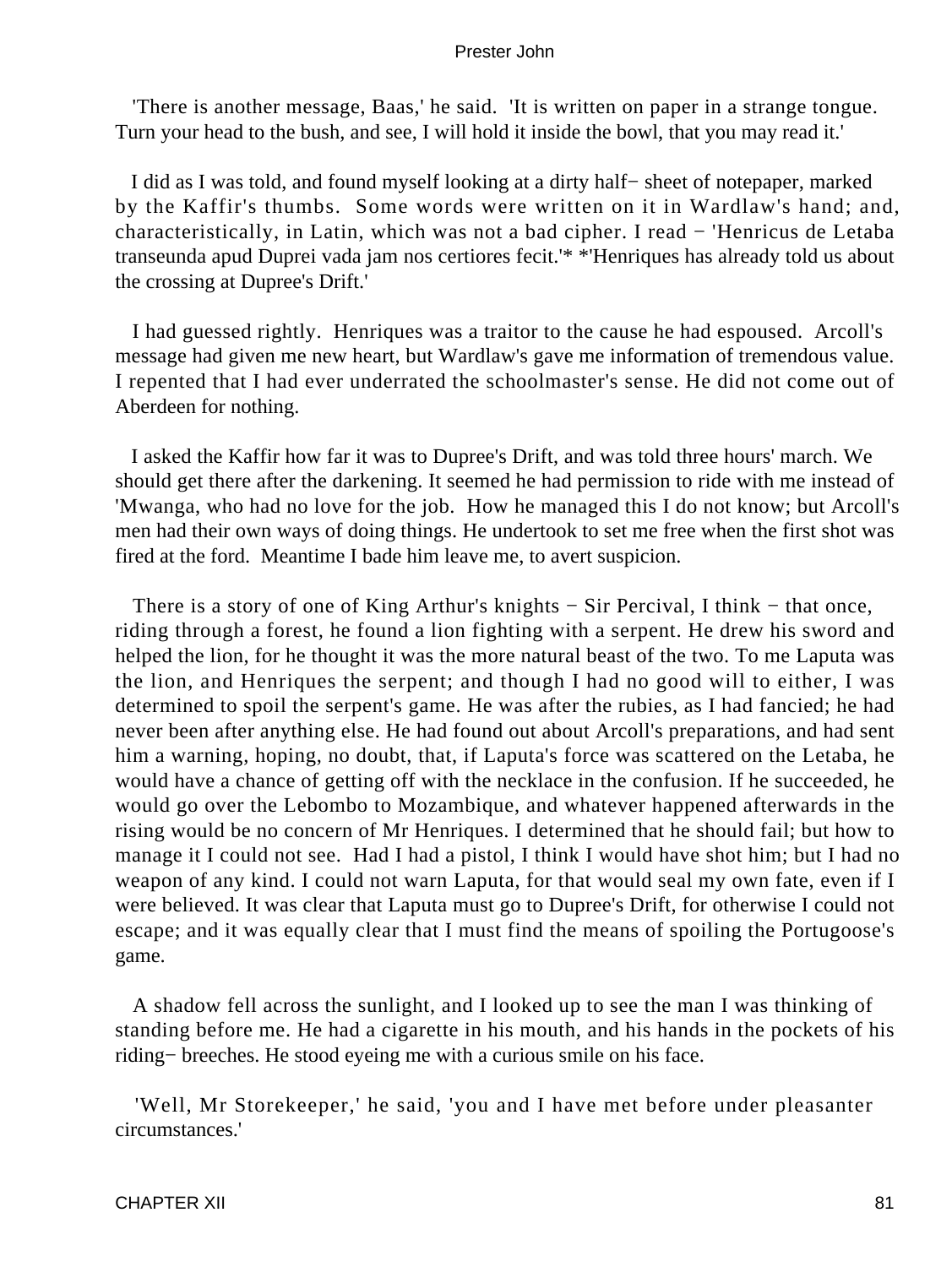I said nothing, my mind being busy with what to do at the drift.

 'We were shipmates, if I am not mistaken,' he said. 'I dare say you found it nicer work smoking on the after−deck than lying here in the sun.'

 Still I said nothing. If the man had come to mock me, he would get no change out of David Crawfurd.

 'Tut, tut, don't be sulky. You have no quarrel with me. Between ourselves,' and he dropped his voice, 'I tried to save you; but you had seen rather too much to be safe. What devil prompted you to steal a horse and go to the cave? I don't blame you for overhearing us; but if you had had the sense of a louse you would have gone off to the Berg with your news. By the way, how did you manage it? A cellar, I suppose. Our friend Laputa was a fool not to take better precautions; but I must say you acted the drunkard pretty well.'

The vanity of 19 is an incalculable thing. I rose to the fly.

'I know the kind of precaution you wanted to take,' I muttered.

 'You heard that too? Well, I confess I am in favour of doing a job thoroughly when I take it up.'

'In the Koodoo Flats, for example,' I said.

 He sat down beside me, and laughed softly. 'You heard my little story? You are clever, Mr Storekeeper, but not quite clever enough. What if I can act a part as well as yourself?' And he thrust his yellow face close to mine.

 I saw his meaning, and did not for a second believe him; but I had the sense to temporize.

'Do you mean to say that you did not kill the Dutchmen, and did not mean to knife me?'

'I mean to say that I am not a fool,' he said, lighting another cigarette.

 'I am a white man, Mr Storekeeper, and I play the white man's game. Why do you think I am here? Simply because I was the only man in Africa who had the pluck to get to the heart of this business. I am here to dish Laputa, and by God I am going to do it.'

 I was scarcely prepared for such incredible bluff. I knew every word was a lie, but I wanted to hear more, for the man fascinated me.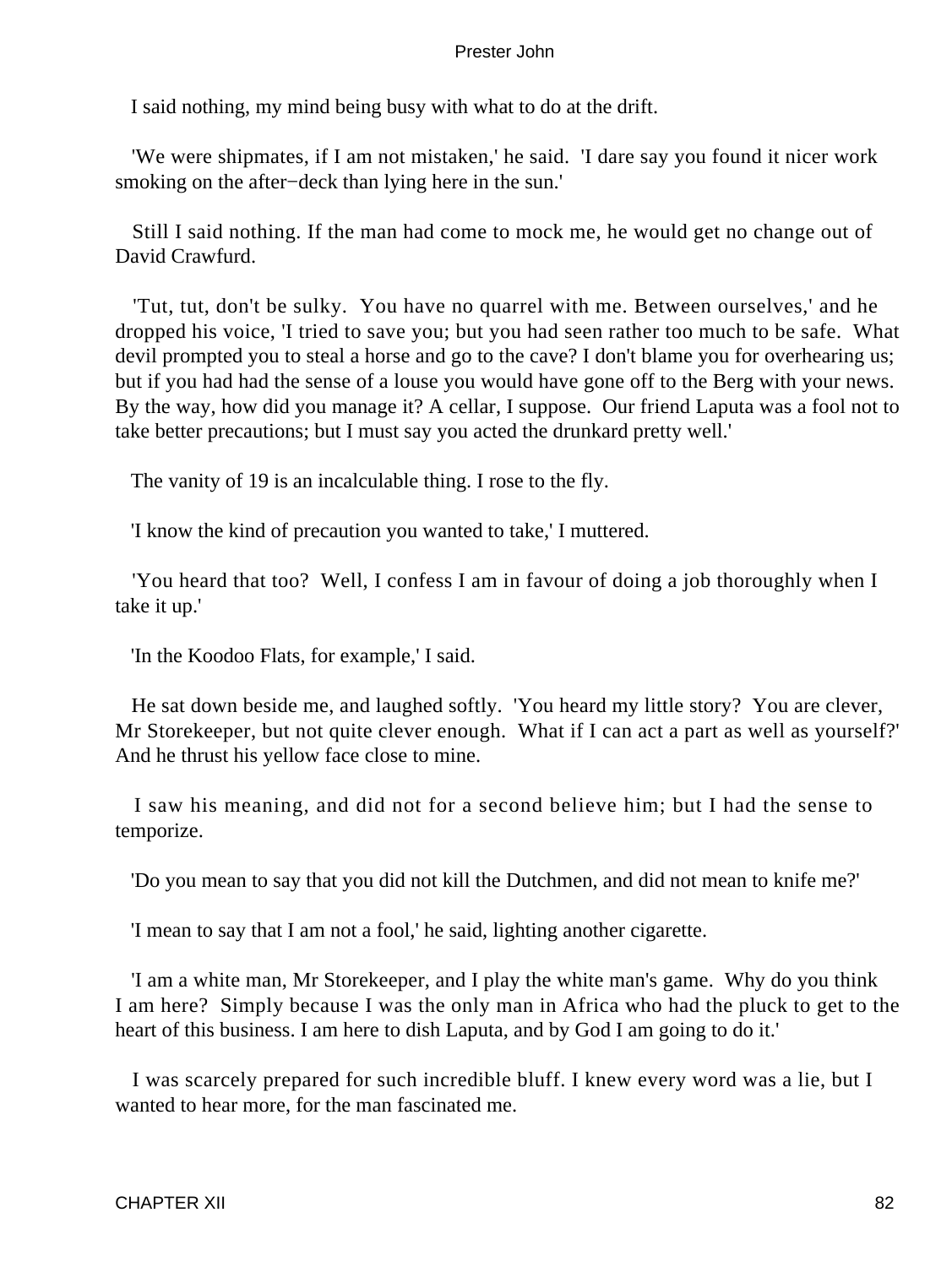'I suppose you know what will happen to you,' he said, flicking the ashes from his cigarette. 'To−morrow at Inanda's Kraal, when the vow is over, they will give you a taste of Kaffir habits. Not death, my friend – that would be simple enough – but a slow death with every refinement of horror. You have broken into their sacred places, and you will be sacrificed to Laputa's god. I have seen native torture before, and his own mother would run away shrieking from a man who had endured it.'

I said nothing, but the thought made my flesh creep.

 'Well,' he went on, 'you're in an awkward plight, but I think I can help you. What if I can save your life, Mr Storekeeper? You are trussed up like a fowl, and can do nothing. I am the only man alive who can help you. I am willing to do it, too − on my own terms.'

 I did not wait to hear those terms, for I had a shrewd guess what they would be. My hatred of Henriques rose and choked me. I saw murder and trickery in his mean eyes and cruel mouth. I could not, to be saved from the uttermost horror, have made myself his ally.

 'Now listen, Mr Portugoose,' I cried. 'You tell me you are a spy. What if I shout that through the camp? There will be short shrift for you if Laputa hears it.'

 He laughed loudly. 'You are a bigger fool than I took you for. Who would believe you, my friend. Not Laputa. Not any man in this army. It would only mean tighter bonds for these long legs of yours.'

 By this time I had given up all thought of diplomacy. 'Very well, you yellow−faced devil, you will hear my answer. I would not take my freedom from you, though I were to be boiled alive. I know you for a traitor to the white man's cause, a dirty I.D.B. swindler, whose name is a byword among honest men. By your own confession you are a traitor to this idiot rising. You murdered the Dutchmen and God knows how many more, and you would fain have murdered me. I pray to Heaven that the men whose cause you have betrayed and the men whose cause you would betray may join to stamp the life out of you and send your soul to hell. I know the game you would have me join in, and I fling your offer in your face. But I tell you one thing − you are damned yourself. The white men are out, and you will never get over the Lebombo. From black or white you will get justice before many hours, and your carcass will be left to rot in the bush. Get out of my sight, you swine.'

 In that moment I was so borne up in my passion that I forgot my bonds and my grave danger. I was inspired like a prophet with a sense of approaching retribution. Henriques heard me out; but his smile changed to a scowl, and a flush rose on his sallow cheek.

 'Stew in your own juice,' he said, and spat in my face. Then he shouted in Kaffir that I had insulted him, and demanded that I should be bound tighter and gagged.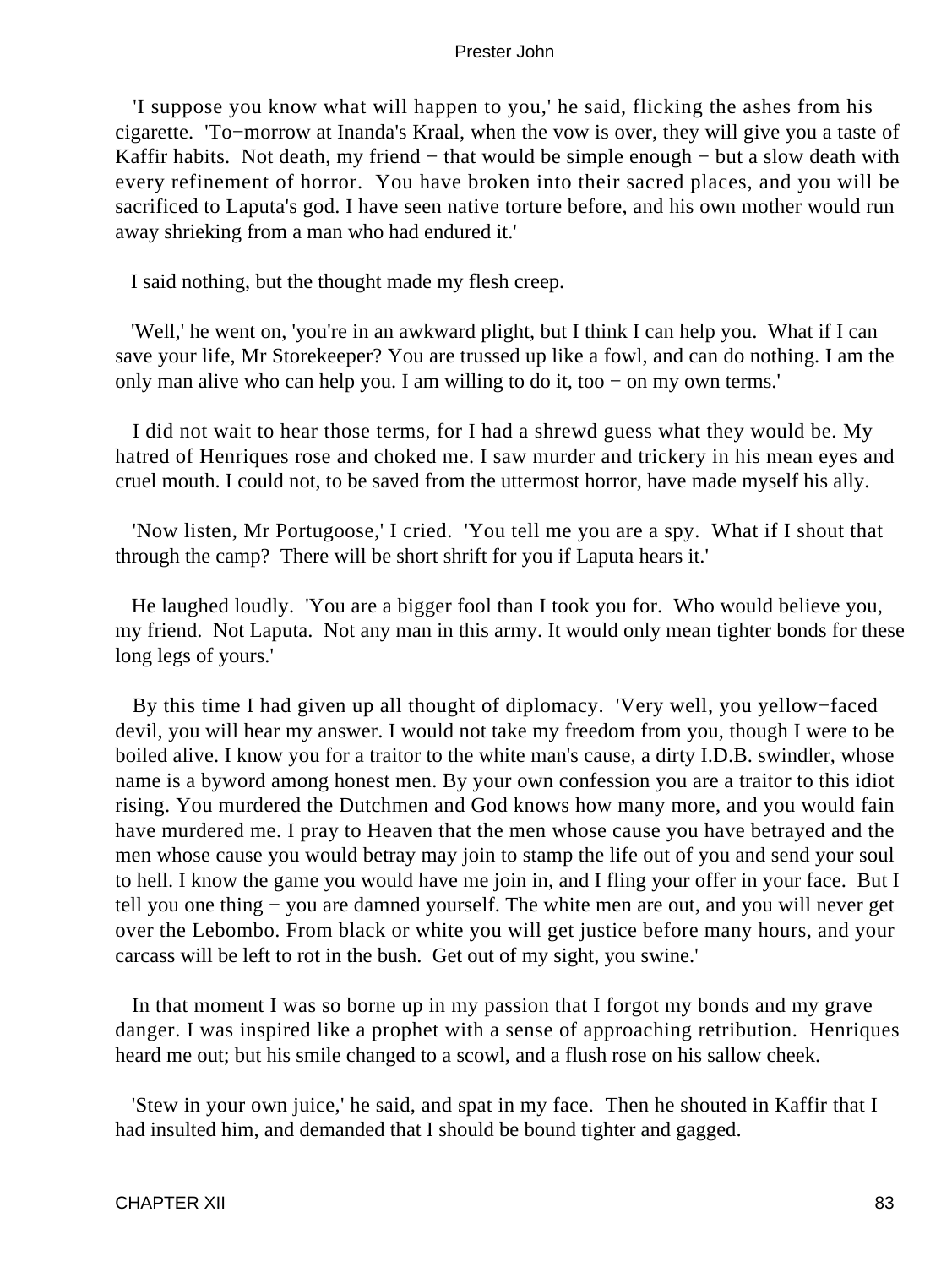It was Arcoll's messenger who answered his summons. That admirable fellow rushed at me with a great appearance of savagery. He made a pretence of swathing me up in fresh rawhide ropes, but his knots were loose and the thing was a farce. He gagged me with what looked like a piece of wood, but was in reality a chunk of dry banana. And all the while, till Henriques was out of hearing, he cursed me with a noble gift of tongues.

 The drums beat for the advance, and once more I was hoisted on my horse, while Arcoll's Kaffir tied my bridle to his own. A Kaffir cannot wink, but he has a way of slanting his eyes which does as well, and as we moved on he would turn his head to me with this strange grimace.

Henriques wanted me to help him to get the rubies – that I presumed was the offer he had meant to make. Well, thought I, I will perish before the jewel reaches the Portuguese's hands. He hoped for a stampede when Arcoll opposed the crossing of the river, and in the confusion intended to steal the casket. My plan must be to get as near the old priest as possible before we reached the ford. I spoke to my warder and told him what I wanted. He nodded, and in the first mile we managed to edge a good way forward. Several things came to aid us. As I have said, we of the centre were not marching in close ranks, but in a loose column, and often it was possible by taking a short cut on rough ground to join the column some distance ahead. There was a vlei, too, which many circumvented, but we swam, and this helped our lead. In a couple of hours we were so near the priest's litter that I could have easily tossed a cricket ball on the head of Henriques who rode beside it.

 Very soon the twilight of the winter day began to fall. The far hills grew pink and mulberry in the sunset, and strange shadows stole over the bush. Still creeping forward, we found ourselves not twenty yards behind the litter, while far ahead I saw a broad, glimmering space of water with a high woody bank beyond.

 'Dupree's Drift;' whispered my warder. 'Courage, Inkoos;\* in an hour's time you will be free.' \*Great chief.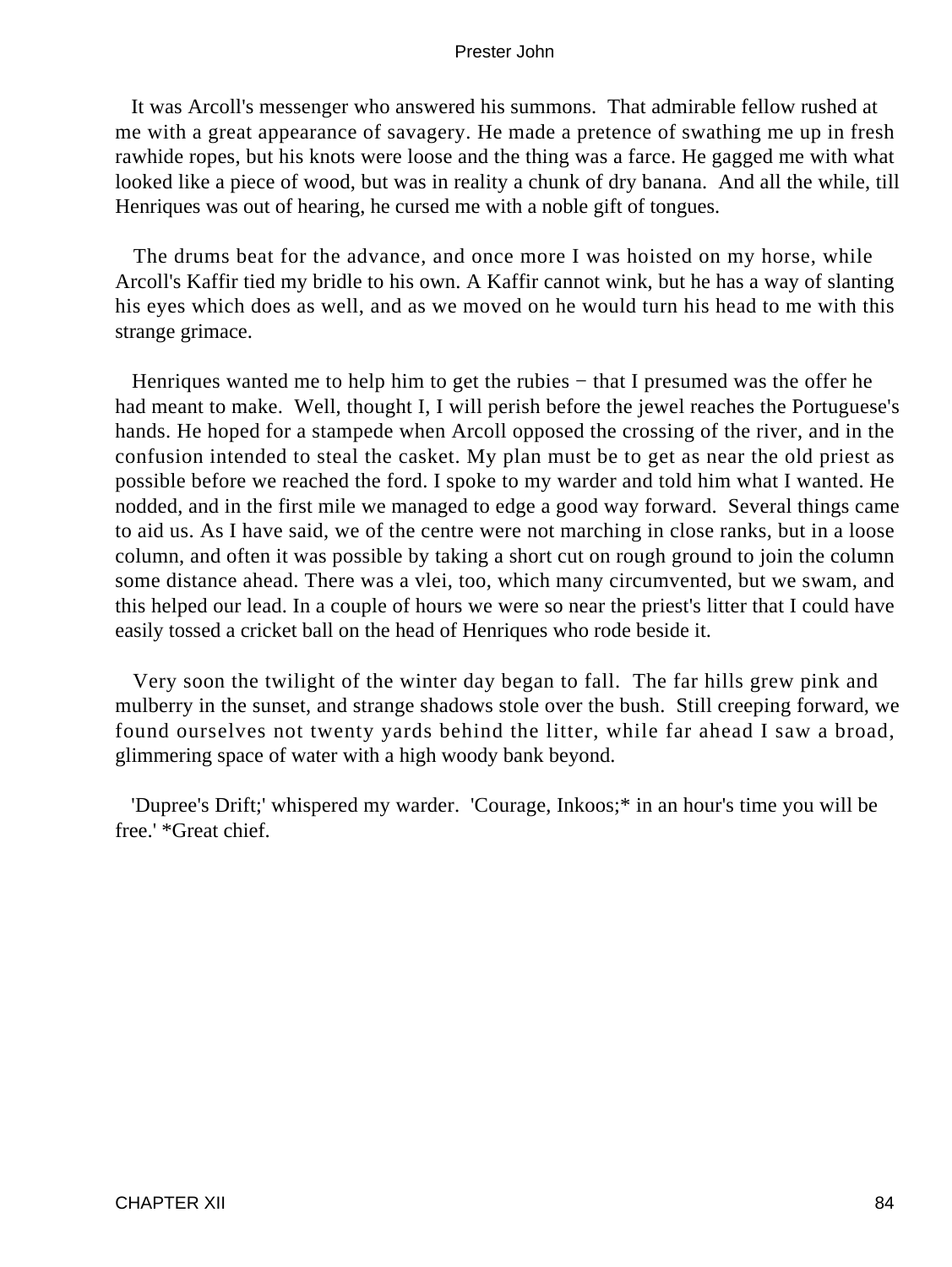# **[CHAPTER XIII](#page-150-0)**

# *T*HE **DRIFT OF THE LETABA**

 The dusk was gathering fast as we neared the stream. From the stagnant reaches above and below a fine white mist was rising, but the long shallows of the ford were clear. My heart was beginning to flutter wildly, but I kept a tight grip on myself and prayed for patience. As I stared into the evening my hopes sank. I had expected, foolishly enough, to see on the far bank some sign of my friends, but the tall bush was dead and silent.

 The drift slants across the river at an acute angle, roughly S.S.W. I did not know this at the time, and was amazed to see the van of the march turn apparently up stream. Laputa's great voice rang out in some order which was repeated down the column, and the wide flanks of the force converged on the narrow cart−track which entered the water. We had come to a standstill while the front ranks began the passage.

 I sat shaking with excitement, my eyes straining into the gloom. Water holds the evening light for long, and I could make out pretty clearly what was happening. The leading horsemen rode into the stream with Laputa in front. The ford is not the best going, so they had to pick their way, but in five or ten minutes they were over. Then came some of the infantry of the flanks, who crossed with the water to their waists, and their guns held high above their heads. They made a portentous splashing, but not a sound came from their throats. I shall never know how Laputa imposed silence on the most noisy race on earth. Several thousand footmen must have followed the riders, and disappeared into the far bush. But not a shot came from the bluffs in front.

 I watched with a sinking heart. Arcoll had failed, and there was to be no check at the drift. There remained for me only the horrors at Inanda's Kraal. I resolved to make a dash for freedom, at all costs, and was in the act of telling Arcoll's man to cut my bonds, when a thought occurred to me.

 Henriques was after the rubies, and it was his interest to get Laputa across the river before the attack began. It was Arcoll's business to split the force, and above all to hold up the leader. Henriques would tell him, and for that matter he must have assumed himself, that Laputa would ride in the centre of the force. Therefore there would be no check till the time came for the priest's litter to cross.

 It was well that I had not had my bonds cut. Henriques came riding towards me, his face sharp and bright as a ferret's. He pulled up and asked if I were safe. My Kaffir showed my strapped elbows and feet, and tugged at the cords to prove their tightness.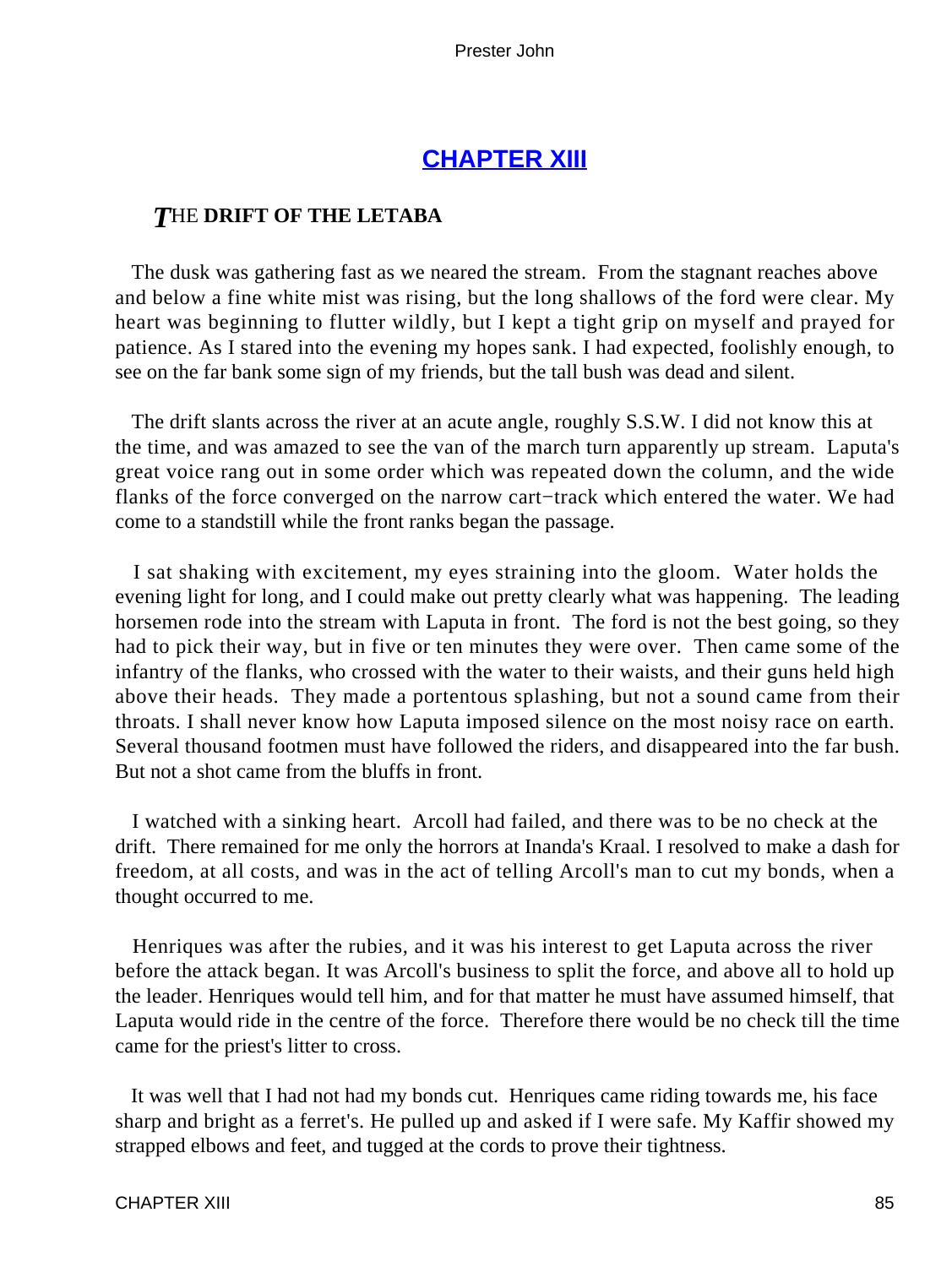'Keep him well,' said Henriques, 'or you will answer to Inkulu. Forward with him now and get him through the water.' Then he turned and rode back.

 My warder, apparently obeying orders, led me out of the column and into the bush on the right hand. Soon we were abreast of the litter and some twenty yards to the west of it. The water gleamed through the trees a few paces in front. I could see the masses of infantry converging on the drift, and the churning like a cascade which they made in the passage.

 Suddenly from the far bank came an order. It was Laputa's voice, thin and high−pitched, as the Kaffir cries when he wishes his words to carry a great distance. Henriques repeated it, and the infantry halted. The riders of the column in front of the litter began to move into the stream.

 We should have gone with them, but instead we pulled our horses back into the darkness of the bush. It seemed to me that odd things were happening around the priest's litter. Henriques had left it, and dashed past me so close that I could have touched him. From somewhere among the trees a pistol− shot cracked into the air.

 As if in answer to a signal the high bluff across the stream burst into a sheet of fire. 'A sheet of fire' sounds odd enough for scientific warfare. I saw that my friends were using shot− guns and firing with black powder into the mob in the water. It was humane and it was good tactics, for the flame in the grey dusk had the appearance of a heavy battery of ordnance. Once again I heard Henriques' voice. He was turning the column to the right. He shouted to them to get into cover, and take the water higher up. I thought, too, that from far away I heard Laputa.

 These were maddening seconds. We had left the business of cutting my bonds almost too late. In the darkness of the bush the strips of hide could only be felt for, and my Kaffir had a woefully blunt knife. Reims are always tough to sever, and mine had to be sawn through. Soon my arms were free, and I was plucking at my other bonds. The worst were those on my ankles below the horse's belly. The Kaffir fumbled away in the dark, and pricked my beast so that he reared and struck out. And all the while I was choking with impatience, and gabbling prayers to myself.

 The men on the other side had begun to use ball−cartridge. I could see through a gap the centre of the river, and it was filled with a mass of struggling men and horses'. I remember that it amazed me that no shot was fired in return. Then I remembered the vow, and was still more amazed at the power of a ritual on that savage horde.

 The column was moving past me to the right. It was a disorderly rabble which obeyed Henriques' orders. Bullets began to sing through the trees, and one rider was hit in the shoulder and came down with a crash. This increased the confusion, for most of them dismounted and tried to lead their horses in the cover. The infantry coming in from the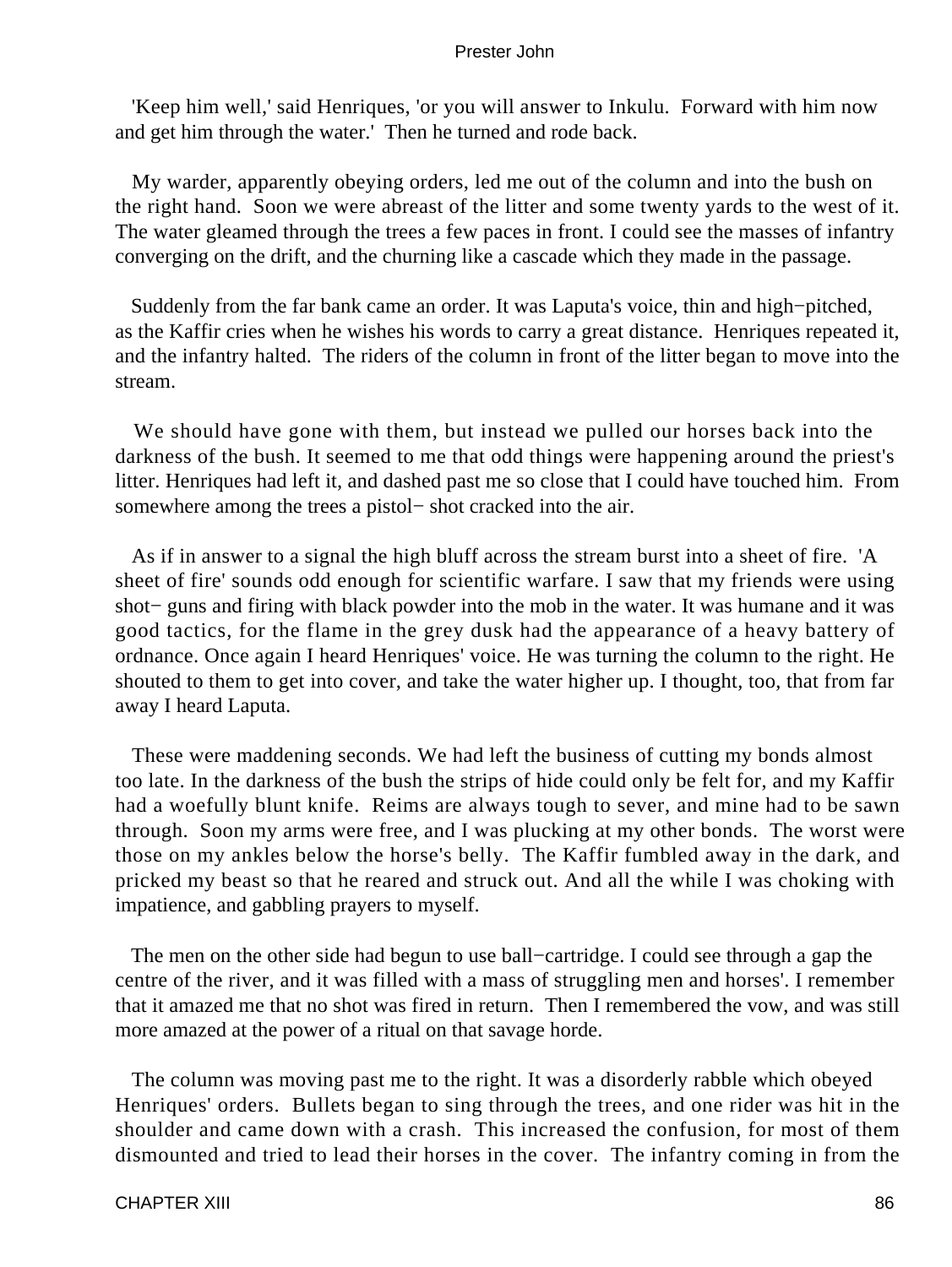wings collided with them, and there was a struggle of excited beasts and men in the thickets of thorn and mopani. And still my Kaffir was trying to get my ankles loose as fast as a plunging horse would let him. At last I was free, and dropped stiffly to the ground. I fell prone on my face with cramp, and when I got up I rolled like a drunk man. Here I made a great blunder. I should have left my horse with my Kaffir, and bidden him follow me. But I was too eager to be cautious, so I let it go, and crying to the Kaffir to await me, I ran towards the litter.

 Henriques had laid his plans well. The column had abandoned the priest, and by the litter were only the two bearers. As I caught sight of them one fell with a bullet in his chest. The other, wild with fright, kept turning his head to every quarter of the compass. Another bullet passed close to his head. This was too much for him, and with a yell he ran away.

 As I broke through the thicket I looked to the quarter whence the bullets had come. These, I could have taken my oath, were not fired by my friends on the farther bank. It was close−quarter shooting, and I knew who had done it. But I saw nobody. The last few yards of the road were clear, and only out in the water was the struggling shouting mass of humanity. I saw a tall man on a big horse plunge into the river on his way back. It must be Laputa returning to command the panic.

 My business was not with Laputa but with Henriques. The old priest in the litter, who had been sleeping, had roused himself, and was looking vacantly round him. He did not look long. A third bullet, fired from a dozen yards away, drilled a hole in his forehead. He fell back dead, and the ivory box, which lay on his lap, tilted forward on the ground.

 I had no weapon of any kind, and I did not want the fourth bullet for myself. Henriques was too pretty a shot to trifle with. I waited quietly on the edge of the shade till the Portugoose came out of the thicket. I saw him running forward with a rifle in his hand. A whinny from a horse told me that somewhere near his beast was tied up. It was all but dark, but it seemed to me that I could see the lust of greed in his eyes as he rushed to the litter.

 Very softly I stole behind him. He tore off the lid of the box, and pulled out the great necklace. For a second it hung in his hands, but only for a second. So absorbed was he that he did not notice me standing full before him. Nay, he lifted his head, and gave me the finest chance of my life. I was something of a boxer, and all my accumulated fury went into the blow. It caught him on the point of the chin, and his neck cricked like the bolt of a rifle. He fell limply on the ground and the jewels dropped from his hand.

I picked them up and stuffed them into my breeches pocket.

Then I pulled the pistol out of his belt. It was six-chambered, and I knew that only three had been emptied. I remembered feeling extraordinarily cool and composed, and yet my wits must have been wandering or I would have never taken the course I did.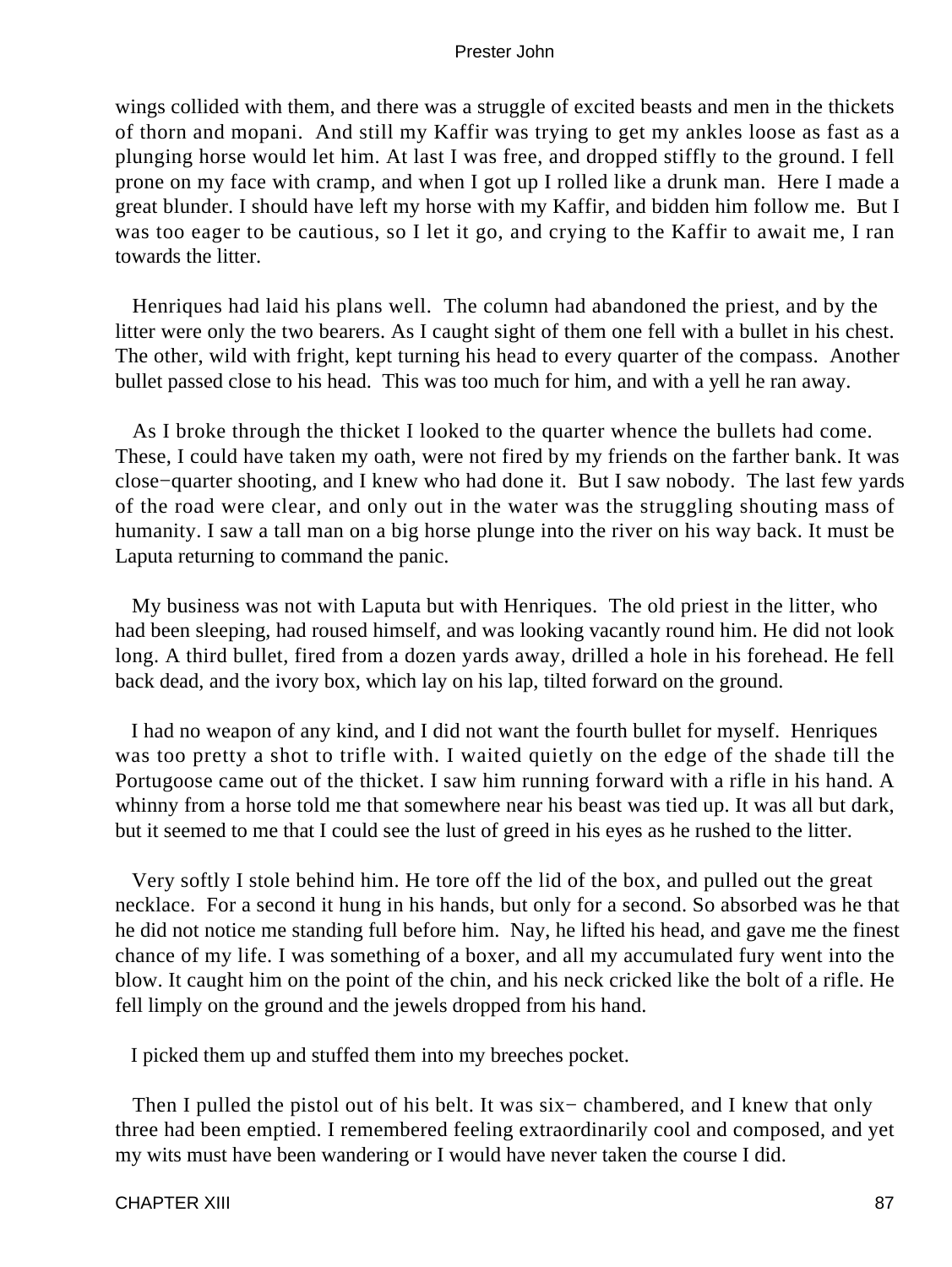The right thing to do – on Arcoll's instructions – was to make for the river and swim across to my friends. But Laputa was coming back, and I dreaded meeting him. Laputa seemed to my heated fancy omnipresent. I thought of him as covering the whole bank of the river, whereas I might easily have crossed a little farther down, and made my way up the other bank to my friends. It was plain that Laputa intended to evade the patrol, not to capture it, and there, consequently, I should be safe. The next best thing was to find Arcoll's Kaffir, who was not twenty yards away, get some sort of horse, and break for the bush. Long before morning we should have been over the Berg and in safety. Nay, if I wanted a mount, there was Henriques' whinnying a few paces off.

 Instead I did the craziest thing of all. With the jewels in one pocket, and the Portugoose's pistol in the other, I started running back the road we had come.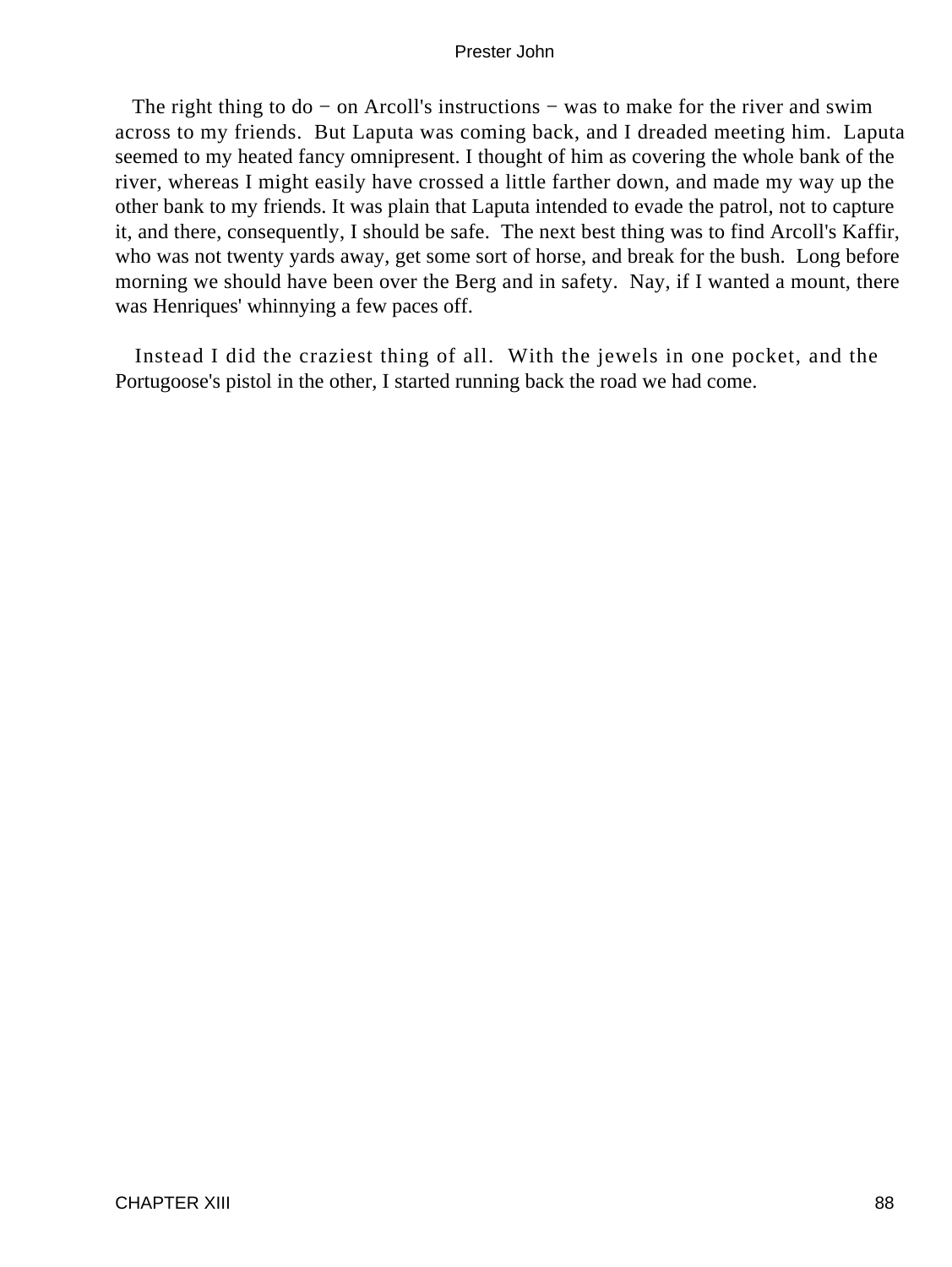# **[CHAPTER XIV](#page-150-0)**

# *I* **CARRY THE COLLAR OF PRESTER JOHN**

 I ran till my breath grew short, for some kind of swift motion I had to have or choke. The events of the last few minutes had inflamed my brain. For the first time in my life I had seen men die by violence − nay, by brutal murder. I had put my soul into the blow which laid out Henriques, and I was still hot with the pride of it. Also I had in my pocket the fetich of the whole black world; I had taken their Ark of the Covenant, and soon Laputa would be on my trail. Fear, pride, and a blind exultation all throbbed in my veins. I must have run three miles before I came to my sober senses.

 I put my ear to the ground, but heard no sound of pursuit. Laputa, I argued, would have enough to do for a little, shepherding his flock over the water. He might surround and capture the patrol, or he might evade it; the vow prevented him from fighting it. On the whole I was clear that he would ignore it and push on for the rendezvous. All this would take time, and the business of the priest would have to wait. When Henriques came to he would no doubt have a story to tell, and the scouts would be on my trail. I wished I had shot the Portugoose while I was at the business. It would have been no murder, but a righteous execution.

 Meanwhile I must get off the road. The sand had been disturbed by an army, so there was little fear of my steps being traced. Still it was only wise to leave the track which I would be assumed to have taken, for Laputa would guess I had fled back the way to Blaauwildebeestefontein. I turned into the bush, which here was thin and sparse like whins on a common.

 The Berg must be my goal. Once on the plateau I would be inside the white man's lines. Down here in the plains I was in the country of my enemies. Arcoll meant to fight on the uplands when it came to fighting. The black man might rage as he pleased in his own flats, but we stood to defend the gates of the hills. Therefore over the Berg I must be before morning, or there would be a dead man with no tales to tell.

 I think that even at the start of that night's work I realized the exceeding precariousness of my chances. Some twenty miles of bush and swamp separated me from the foot of the mountains. After that there was the climbing of them, for at the point opposite where I now stood the Berg does not descend sharply on the plain, but is broken into foot−hills around the glens of the Klein Letaba and the Letsitela. From the spot where these rivers emerge on the flats to the crown of the plateau is ten miles at the shortest. I had a start of an hour or so, but before dawn I had to traverse thirty miles of unknown and difficult country. Behind me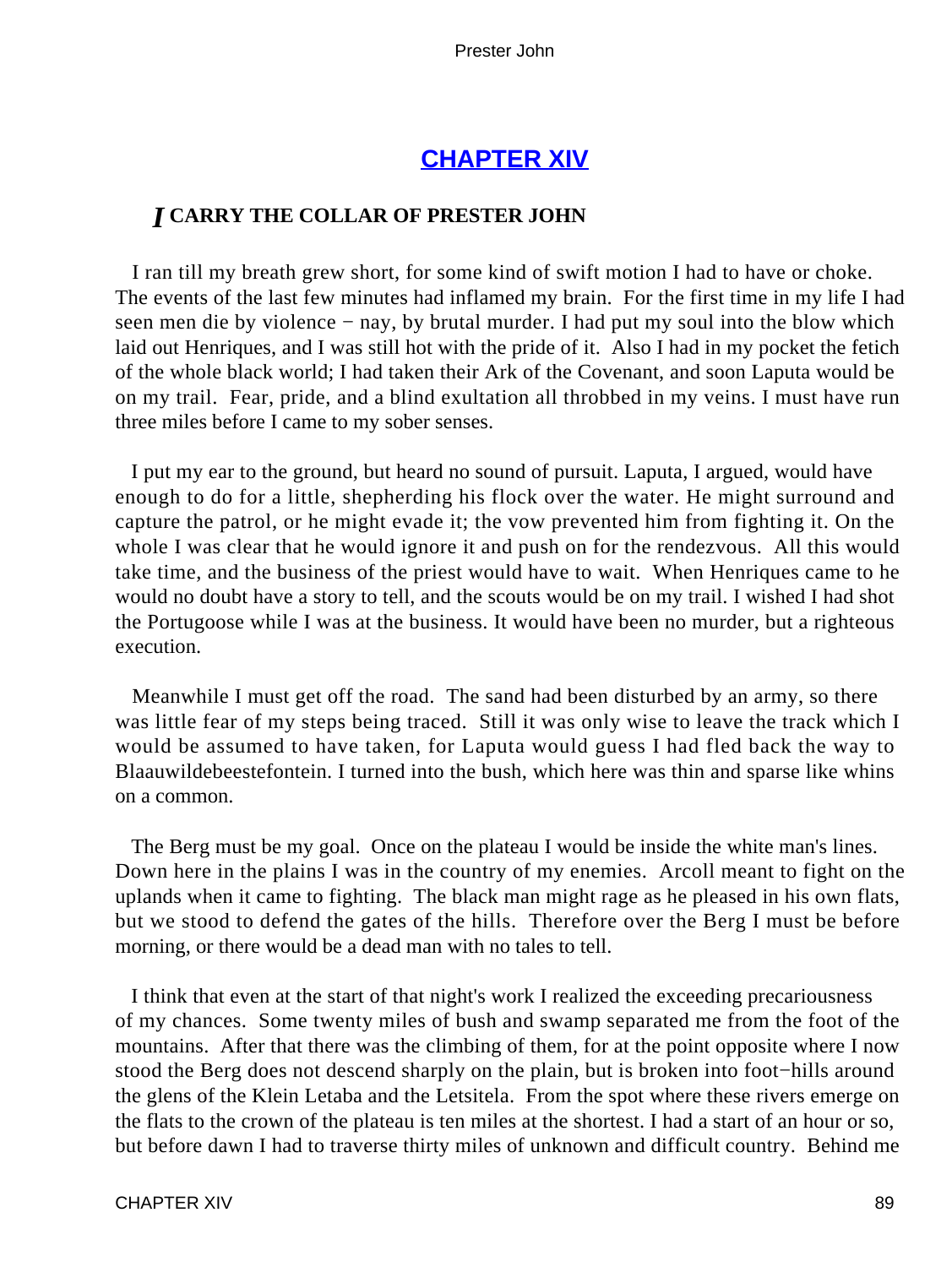would follow the best trackers in Africa, who knew every foot of the wilderness. It was a wild hazard, but it was my only hope. At this time I was feeling pretty courageous. For one thing I had Henriques' pistol close to my leg, and for another I still thrilled with the satisfaction of having smitten his face.

 I took the rubies, and stowed them below my shirt and next my skin. I remember taking stock of my equipment and laughing at the humour of it. One of the heels was almost twisted off my boots, and my shirt and breeches were old at the best and ragged from hard usage. The whole outfit would have been dear at five shillings, or seven−and−six with the belt thrown in. Then there was the Portugoose's pistol, costing, say, a guinea; and last, the Prester's collar, worth several millions.

What was more important than my clothing was my bodily strength. I was still very sore from the bonds and the jog of that accursed horse, but exercise was rapidly suppling my joints. About five hours ago I had eaten a filling, though not very sustaining, meal, and I thought I could go on very well till morning. But I was still badly in arrears with my sleep, and there was no chance of my snatching a minute till I was over the Berg. It was going to be a race against time, and I swore that I would drive my body to the last ounce of strength.

 Moonrise was still an hour or two away, and the sky was bright with myriad stars. I knew now what starlight meant, for there was ample light to pick my way by. I steered by the Southern Cross, for I was aware that the Berg ran north and south, and with that constellation on my left hand I was bound to reach it sooner or later. The bush closed around me with its mysterious dull green shades, and trees, which in the daytime were thin scrub, now loomed like tall timber. It was very eerie moving, a tiny fragment of mortality, in that great wide silent wilderness, with the starry vault, like an impassive celestial audience, watching with many eyes. They cheered me, those stars. In my hurry and fear and passion they spoke of the old calm dignities of man. I felt less alone when I turned my face to the lights which were slanting alike on this uncanny bush and on the homely streets of Kirkcaple.

 The silence did not last long. First came the howl of a wolf, to be answered by others from every quarter of the compass. This serenade went on for a bit, till the jackals chimed in with their harsh bark. I had been caught by darkness before this when hunting on the Berg, but I was not afraid of wild beasts. That is one terror of the bush which travellers' tales have put too high. It was true that I might meet a hungry lion, but the chance was remote, and I had my pistol. Once indeed a huge animal bounded across the road a little in front of me. For a moment I took him for a lion, but on reflection I was inclined to think him a very large bush−pig.

 By this time I was out of the thickest bush and into a piece of parkland with long, waving tambuki grass, which the Kaffirs would burn later. The moon was coming up, and her faint rays silvered the flat tops of the mimosa trees. I could hear and feel around me the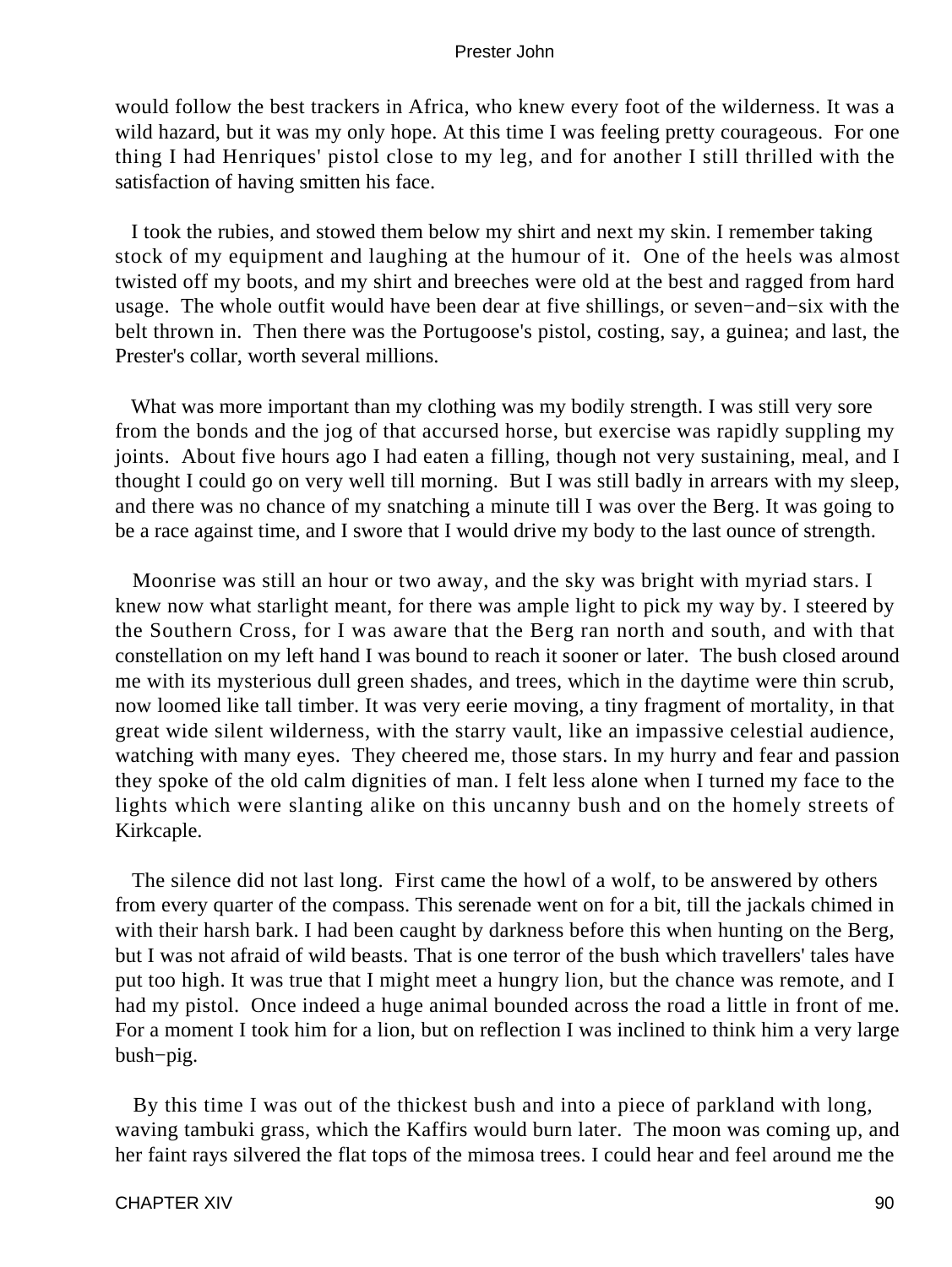rustling of animals. Once or twice a big buck − an eland or a koodoo − broke cover, and at the sight of me went off snorting down the slope. Also there were droves of smaller game − rhebok and springbok and duikers − which brushed past at full gallop without even noticing me.

 The sight was so novel that it set me thinking. That shy wild things should stampede like this could only mean that they had been thoroughly scared. Now obviously the thing that scared them must be on this side of the Letaba. This must mean that Laputa's army, or a large part of it, had not crossed at Dupree's Drift, but had gone up the stream to some higher ford. If that was so, I must alter my course; so I bore away to the right for a mile or two, making a line due north−west.

 In about an hour's time the ground descended steeply, and I saw before me the shining reaches of a river. I had the chief features of the countryside clear in my mind, both from old porings over maps, and from Arcoll's instructions. This stream must be the Little Letaba, and I must cross it if I would get to the mountains. I remembered that Majinje's kraal stood on its left bank, and higher up in its valley in the Berg 'Mpefu lived. At all costs the kraals must be avoided. Once across it I must make for the Letsitela, another tributary of the Great Letaba, and by keeping the far bank of that stream I should cross the mountains to the place on the plateau of the Wood Bush which Arcoll had told me would be his headquarters.

 It is easy to talk about crossing a river, and looking to−day at the slender streak on the map I am amazed that so small a thing should have given me such ugly tremors. Yet I have rarely faced a job I liked so little. The stream ran yellow and sluggish under the clear moon. On the near side a thick growth of bush clothed the bank, but on the far side I made out a swamp with tall bulrushes. The distance across was no more than fifty yards, but I would have swum a mile more readily in deep water. The place stank of crocodiles. There was no ripple to break the oily flow except where a derelict branch swayed with the current. Something in the stillness, the eerie light on the water, and the rotting smell of the swamp made that stream seem unhallowed and deadly.

 I sat down and considered the matter. Crocodiles had always terrified me more than any created thing, and to be dragged by iron jaws to death in that hideous stream seemed to me the most awful of endings. Yet cross it I must if I were to get rid of my human enemies. I remembered a story of an escaped prisoner during the war who had only the Komati River between him and safety. But he dared not enter it, and was recaptured by a Boer commando. I was determined that such cowardice should not be laid to my charge. If I was to die, I would at least have given myself every chance of life. So I braced myself as best I could, and looked for a place to enter.

 The veld−craft I had mastered had taught me a few things. One was that wild animals drink at night, and that they have regular drinking places. I thought that the likeliest place for crocodiles was at or around such spots, and, therefore, I resolved to take the water away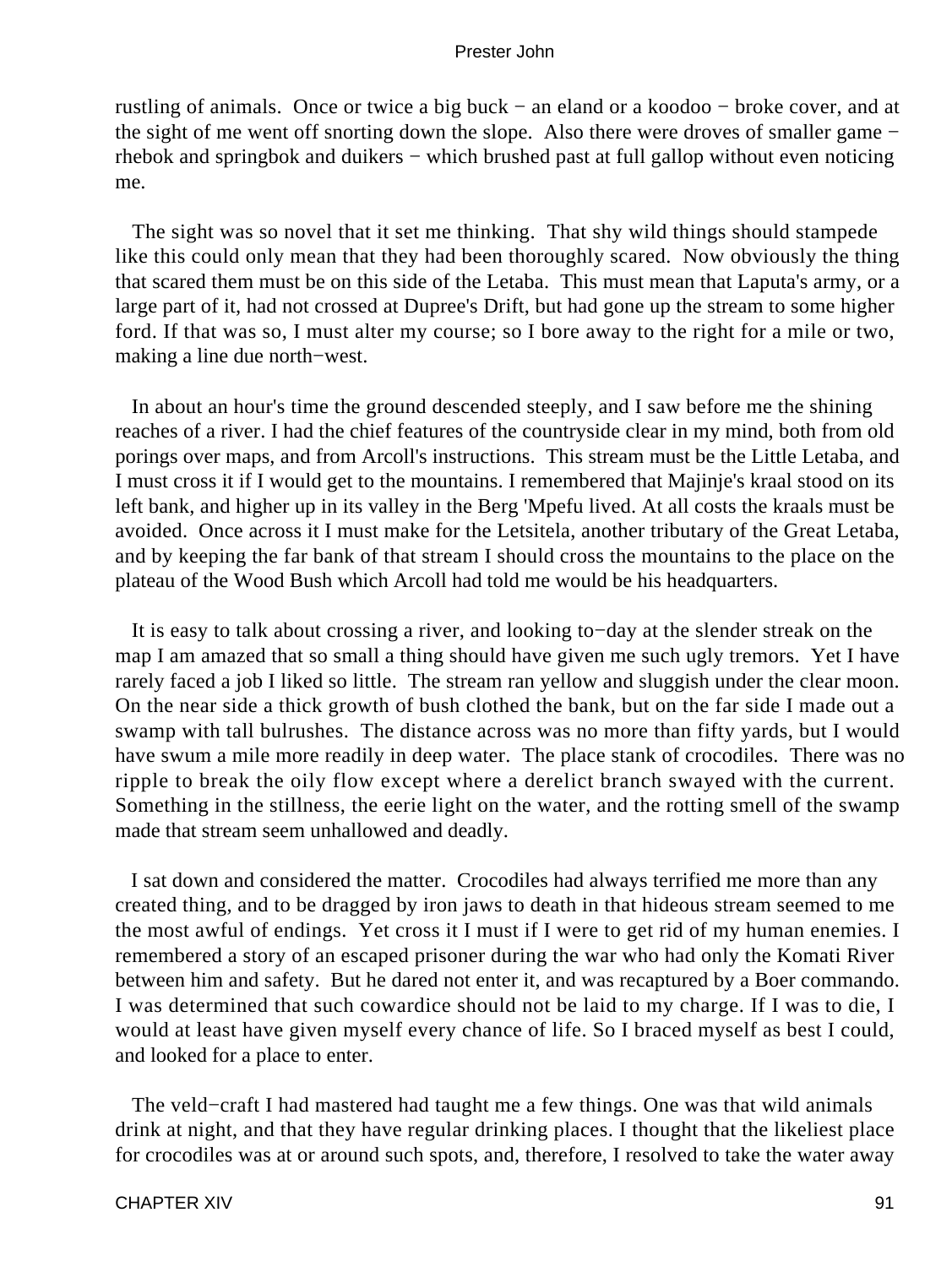from a drinking place. I went up the bank, noting where the narrow bush−paths emerged on the water−side. I scared away several little buck, and once the violent commotion in the bush showed that I had frightened some bigger animal, perhaps a hartebeest. Still following the bank I came to a reach where the undergrowth was unbroken and the water looked deeper.

 Suddenly − I fear I must use this adverb often, for all the happenings on that night were sudden − I saw a biggish animal break through the reeds on the far side. It entered the water and, whether wading or swimming I could not see, came out a little distance. Then some sense must have told it of my presence, for it turned and with a grunt made its way back.

 I saw that it was a big wart−hog, and began to think. Pig, unlike other beasts, drink not at night, but in the daytime. The hog had, therefore, not come to drink, but to swim across. Now, I argued, he would choose a safe place, for the wart−hog, hideous though he is, is a wise beast. What was safe for him would, therefore, in all likelihood be safe for me.

 With this hope to comfort me I prepared to enter. My first care was the jewels, so, feeling them precarious in my shirt, I twined the collar round my neck and clasped it. The snake− clasp was no flimsy device of modern jewellery, and I had no fear but that it would hold. I held the pistol between my teeth, and with a prayer to God slipped into the muddy waters.

 I swam in the wild way of a beginner who fears cramp. The current was light and the water moderately warm, but I seemed to go very slowly, and I was cold with apprehension. In the middle it suddenly shallowed, and my breast came against a mudshoal. I thought it was a crocodile, and in my confusion the pistol dropped from my mouth and disappeared.

 I waded a few steps and then plunged into deep water again. Almost before I knew, I was among the bulrushes, with my feet in the slime of the bank. With feverish haste I scrambled through the reeds and up through roots and undergrowth to the hard soil. I was across, but, alas, I had lost my only weapon.

 The swim and the anxiety had tired me considerably, and though it meant delay, I did not dare to continue with the weight of water−logged clothes to impede me. I found a dry sheltered place in the bush and stripped to the skin. I emptied my boots and wrung out my shirt and breeches, while the Prester's jewels were blazing on my neck. Here was a queer counterpart to Laputa in the cave!

 The change revived me, and I continued my way in better form. So far there had been no sign of pursuit. Before me the Letsitela was the only other stream, and from what I remembered of its character near the Berg I thought I should have little trouble. It was smaller than the Klein Letaba, and a rushing torrent where shallows must be common.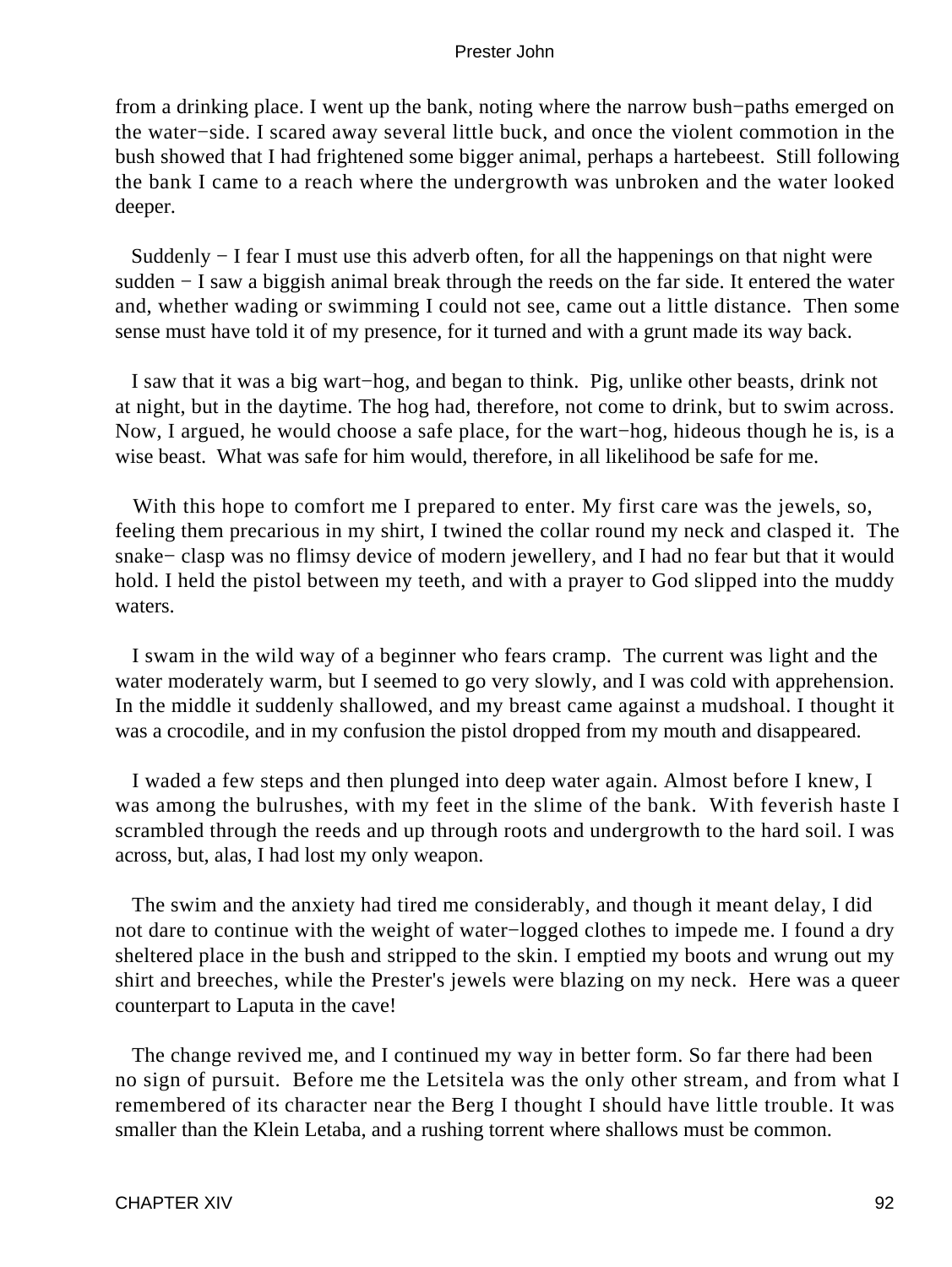I kept running till I felt my shirt getting dry on my back. Then I restored the jewels to their old home, and found their cool touch on my breast very comforting. The country was getting more broken as I advanced. Little kopjes with thickets of wild bananas took the place of the dead levels. Long before I reached the Letsitela, I saw that I was right in my guess. It ran, a brawling mountain stream, in a narrow rift in the bush. I crossed it almost dry−shod on the boulders above a little fall, stopping for a moment to drink and lave my brow.

 After that the country changed again. The wood was now getting like that which clothed the sides of the Berg. There were tall timber−trees − yellowwood, sneezewood, essenwood, stinkwood – and the ground was carpeted with thick grass and ferns. The sight gave me my first earnest of safety. I was approaching my own country. Behind me was heathendom and the black fever flats. In front were the cool mountains and bright streams, and the guns of my own folk.

 As I struggled on − for I was getting very footsore and weary − I became aware of an odd sound in my rear. It was as if something were following me. I stopped and listened with a sudden dread. Could Laputa's trackers have got up with me already? But the sound was not of human feet. It was as if some heavy animal were plunging through the undergrowth. At intervals came the soft pad of its feet on the grass.

 It must be the hungry lion of my nightmare, and Henriques' pistol was in the mud of the Klein Letaba! The only thing was a tree, and I had sprung for one and scrambled wearily into the first branches when a great yellow animal came into the moonlight.

 Providence had done kindly in robbing me of my pistol. The next minute I was on the ground with Colin leaping on me and baying with joy. I hugged that blessed hound and buried my head in his shaggy neck, sobbing like a child. How he had traced me I can never tell. The secret belongs only to the Maker of good and faithful dogs.

With him by my side I was a new man. The awesome loneliness had gone. I felt as if he were a message from my own people to take me safely home. He clearly knew the business afoot, for he padded beside me with never a glance to right or left. Another time he would have been snowking in every thicket; but now he was on duty, a serious, conscientious dog with no eye but for business.

 The moon went down, and the starry sky was our only light. The thick gloom which brooded over the landscape pointed to the night being far gone. I thought I saw a deeper blackness ahead which might be the line of the Berg. Then came that period of utter stillness when every bush sound is hushed and the world seems to swoon. I felt almost impious hurrying through that profound silence, when not even the leaves stirred or a frog croaked.

 Suddenly as we came over a rise a little wind blew on the back of my head, and a bitter chill came into the air. I knew from nights spent in the open that it was the precursor of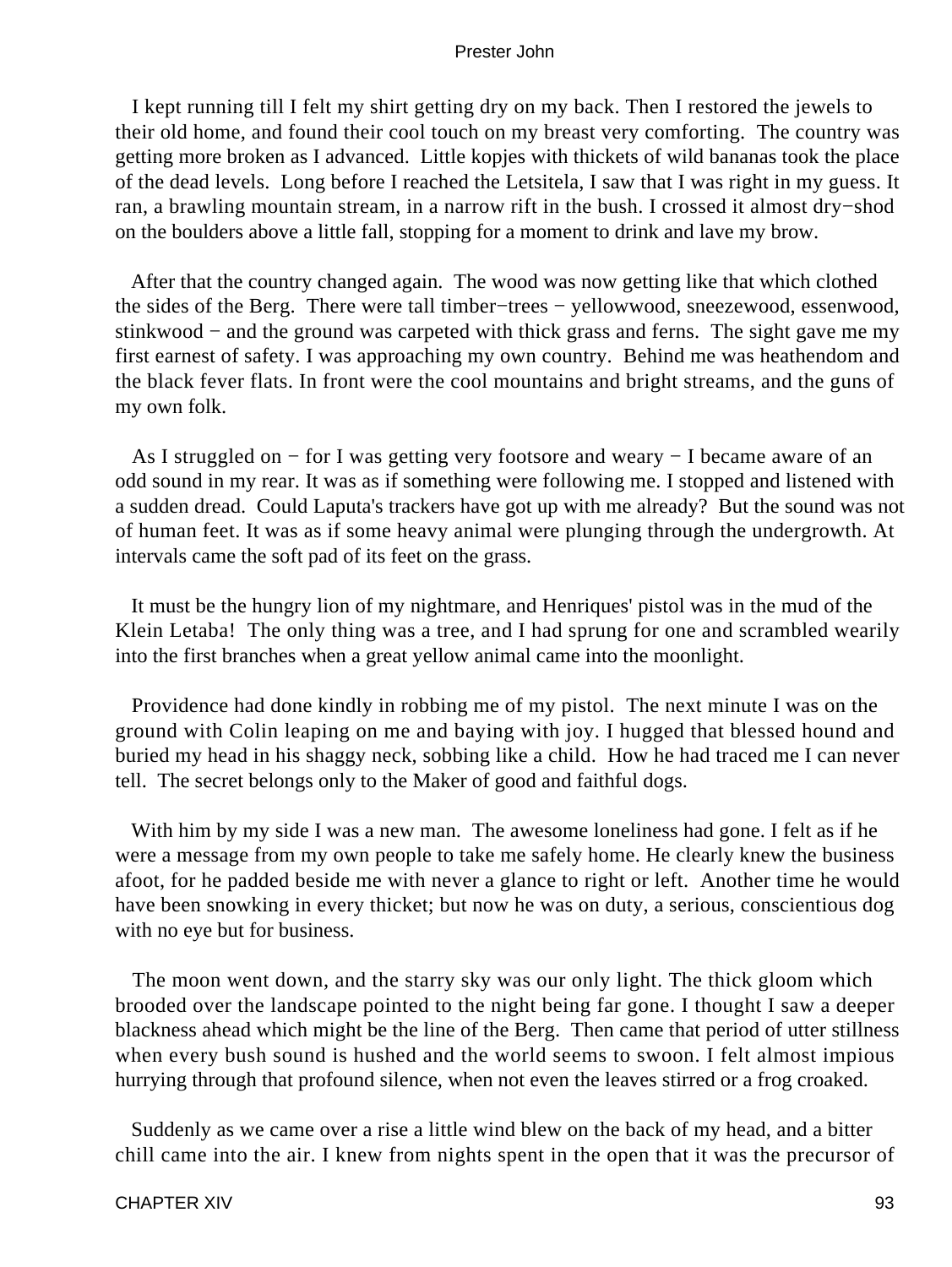dawn. Sure enough, as I glanced back, far over the plain a pale glow was stealing upwards into the sky. In a few minutes the pall melted into an airy haze, and above me I saw the heavens shot with tremors of blue light. Then the foreground began to clear, and there before me, with their heads still muffled in vapour, were the mountains.

 Xenophon's Ten Thousand did not hail the sea more gladly than I welcomed those frowning ramparts of the Berg.

 Once again my weariness was eased. I cried to Colin, and together we ran down into the wide, shallow trough which lies at the foot of the hills. As the sun rose above the horizon, the black masses changed to emerald and rich umber, and the fleecy mists of the summits opened and revealed beyond shining spaces of green. Some lines of Shakespeare ran in my head, which I have always thought the most beautiful of all poetry:

 'Night's candles are burned out, and jocund day Walks tiptoe on the misty mountain tops.'

 Up there among the clouds was my salvation. Like the Psalmist, I lifted my eyes to the hills from whence came my aid.

 Hope is a wonderful restorative. To be near the hills, to smell their odours, to see at the head of the glens the lines of the plateau where were white men and civilization – all gave me new life and courage. Colin saw my mood, and spared a moment now and then to inspect a hole or a covert. Down in the shallow trough I saw the links of a burn, the Machudi, which flowed down the glen it was my purpose to ascend. Away to the north in the direction of Majinje's were patches of Kaffir tillage, and I thought I discerned the smoke from fires. Majinje's womankind would be cooking their morning meal. To the south ran a thick patch of forest, but I saw beyond it the spur of the mountain over which runs the highroad to Wesselsburg. The clear air of dawn was like wine in my blood. I was not free, but I was on the threshold of freedom. If I could only reach my friends with the Prester's collar in my shirt, I would have performed a feat which would never be forgotten. I would have made history by my glorious folly. Breakfastless and footsore, I was yet a proud man as I crossed the hollow to the mouth of Machudi's glen.

 My chickens had been counted too soon, and there was to be no hatching. Colin grew uneasy, and began to sniff up wind. I was maybe a quarter of a mile from the glen foot, plodding through the long grass of the hollow, when the behaviour of the dog made me stop and listen. In that still air sounds carry far, and I seemed to hear the noise of feet brushing through cover. The noise came both from north and south, from the forest and from the lower course of the Machudi.

 I dropped into shelter, and running with bent back got to the summit of a little bush−clad knoll. It was Colin who first caught sight of my pursuers. He was staring at a rift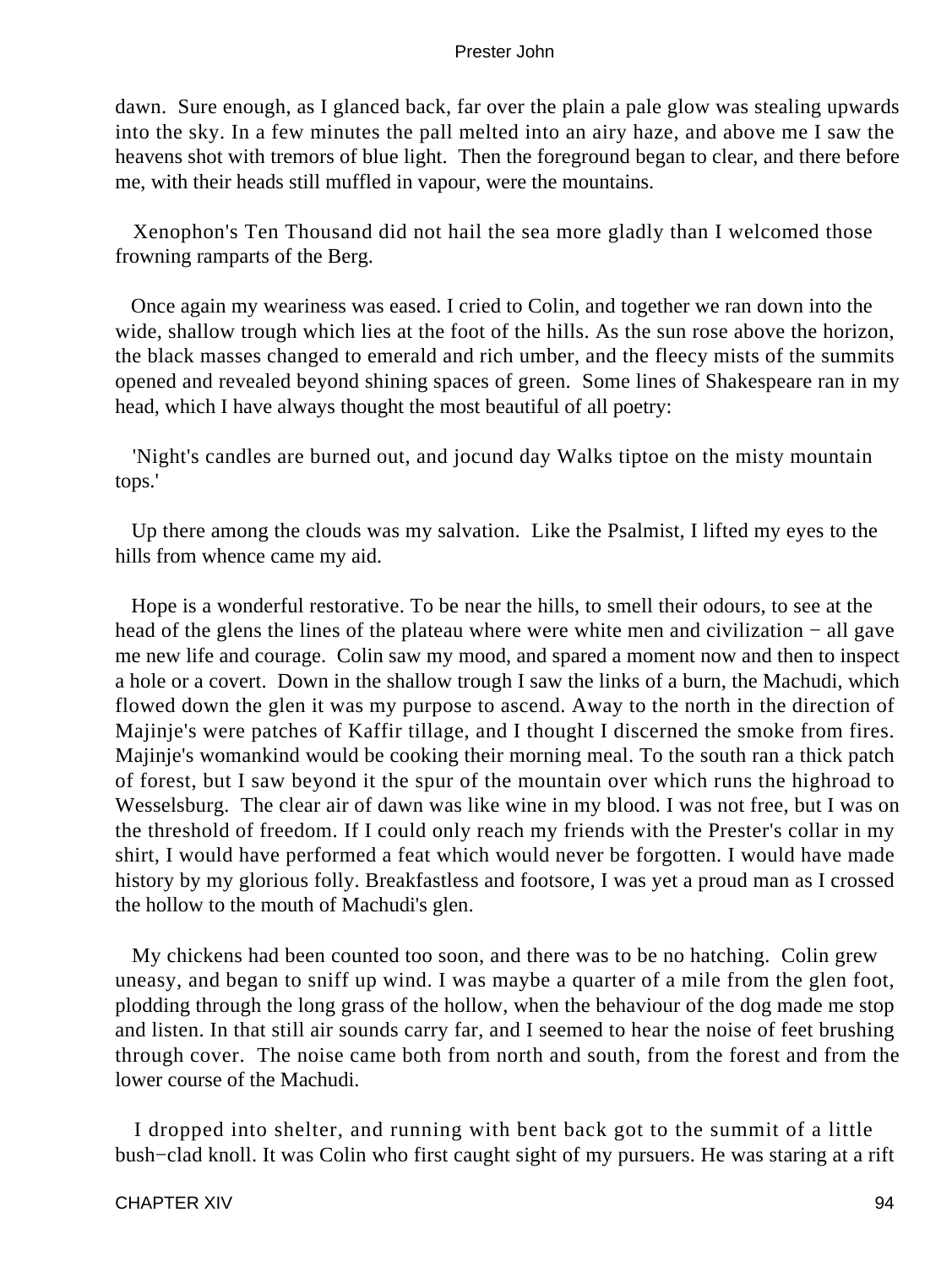in the trees, and suddenly gave a short bark. I looked and saw two men, running hard, cross the grass and dip into the bed of the stream. A moment later I had a glimpse of figures on the edge of the forest, moving fast to the mouth of the glen. The pursuit had not followed me; it had waited to cut me off. Fool that I was, I had forgotten the wonders of Kaffir telegraphy. It had been easy for Laputa to send word thirty miles ahead to stop any white man who tried to cross the Berg.

And then I knew that I was very weary.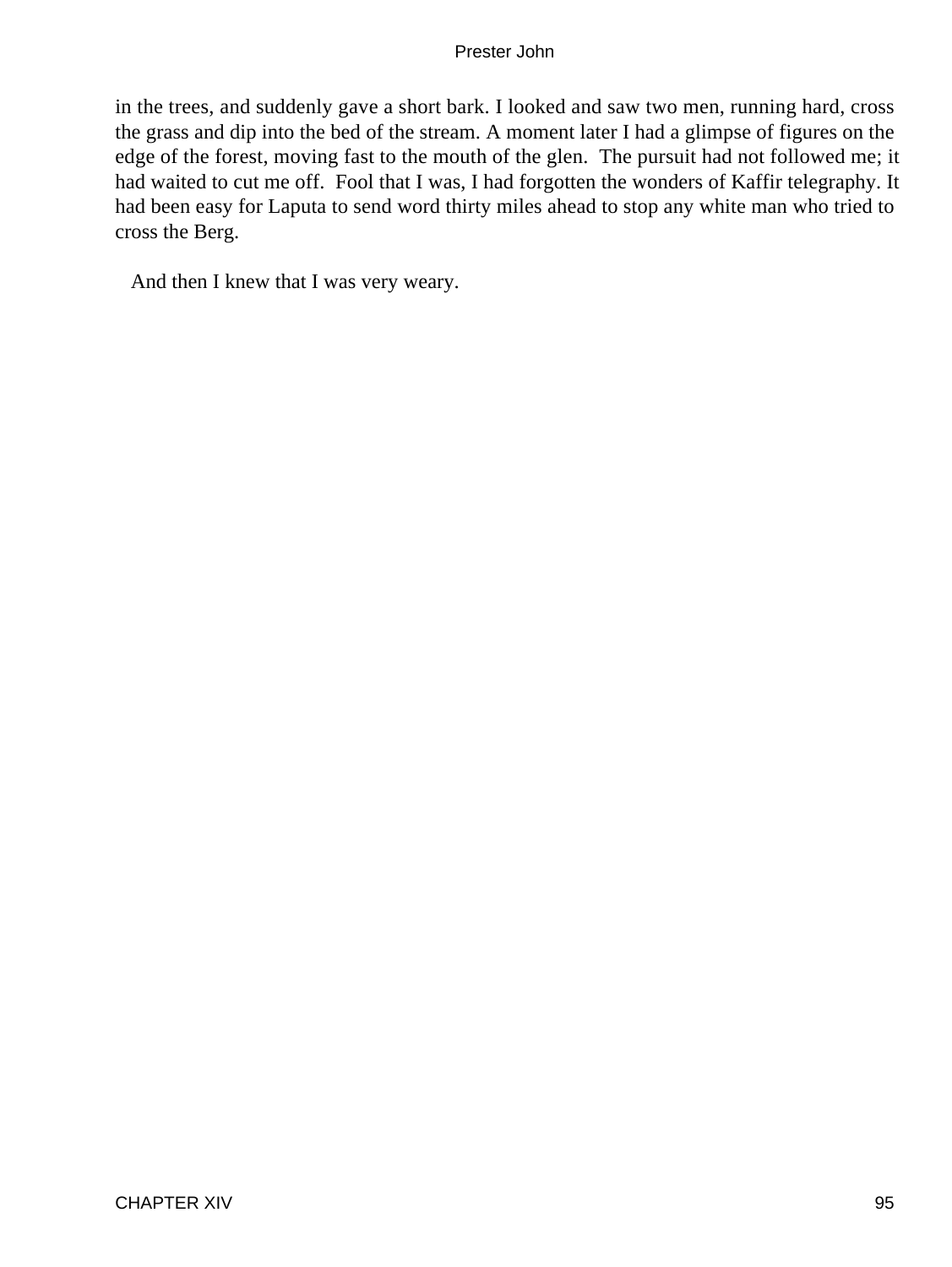# **[CHAPTER XV](#page-150-0)**

# *M*ORNING **IN THE BERG**

 I was perhaps half a mile the nearer to the glen, and was likely to get there first. And after that? I could see the track winding by the waterside and then crossing a hill−shoulder which diverted the stream. It was a road a man could scarcely ride, and a tired man would have a hard job to climb. I do not think that I had any hope. My exhilaration had died as suddenly as it had been born. I saw myself caught and carried off to Laputa, who must now be close on the rendezvous at Inanda's Kraal. I had no weapon to make a fight for it. My foemen were many and untired. It must be only a matter of minutes till I was in their hands.

 More in a dogged fury of disappointment than with any hope of escape I forced my sore legs up the glen. Ten minutes ago I had been exulting in the glories of the morning, and now the sun was not less bright or the colours less fair, but the heart had gone out of the spectator. At first I managed to get some pace out of myself, partly from fear and partly from anger. But I soon found that my body had been tried too far. I could plod along, but to save my life I could not have hurried. Any healthy savage could have caught me in a hundred yards.

 The track, I remember, was overhung with creepers, and often I had to squeeze through thickets of tree−ferns. Countless little brooks ran down from the hillside, threads of silver among the green pastures. Soon I left the stream and climbed up on the shoulder, where the road was not much better than a precipice. Every step was a weariness. I could hardly drag one foot after the other, and my heart was beating like the fanners of a mill, I had spasms of acute sickness, and it took all my resolution to keep me from lying down by the roadside.

 At last I was at the top of the shoulder and could look back. There was no sign of anybody on the road so far as I could see. Could I have escaped them? I had been in the shadow of the trees for the first part, and they might have lost sight of me and concluded that I had avoided the glen or tried one of the faces. Before me, I remember, there stretched the upper glen, a green cup−shaped hollow with the sides scarred by ravines. There was a high waterfall in one of them which was white as snow against the red rocks. My wits must have been shaky, for I took the fall for a snowdrift, and wondered sillily why the Berg had grown so Alpine.

 A faint spasm of hope took me into that green cup. The bracken was as thick as on the Pentlands, and there was a multitude of small lovely flowers in the grass. It was like a water−meadow at home, such a place as I had often in boyhood searched for moss−cheepers' and corncrakes' eggs. Birds were crying round me as I broke this solitude, and one small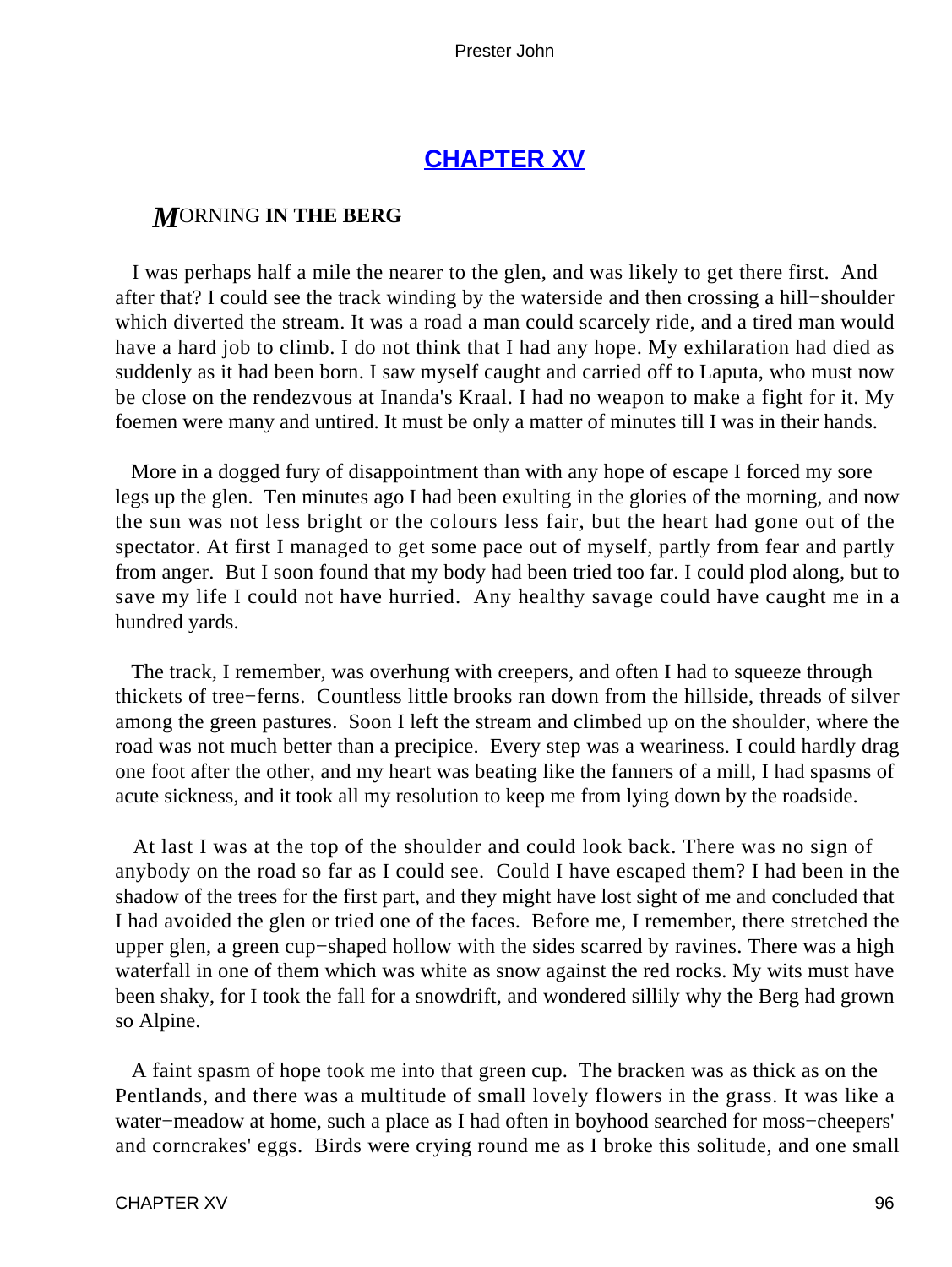buck − a klipspringer − rose from my feet and dashed up one of the gullies. Before me was a steep green wall with the sky blue above it. Beyond it was safety, but as my sweat−dimmed eyes looked at it I knew that I could never reach it.

 Then I saw my pursuers. High up on the left side, and rounding the rim of the cup, were little black figures. They had not followed my trail, but, certain of my purpose, had gone forward to intercept me. I remember feeling a puny weakling compared with those lusty natives who could make such good going on steep mountains. They were certainly no men of the plains, but hillmen, probably some remnants of old Machudi's tribe who still squatted in the glen. Machudi was a blackguard chief whom the Boers long ago smashed in one of their native wars. He was a fierce old warrior and had put up a good fight to the last, till a hired impi of Swazis had surrounded his hiding−place in the forest and destroyed him. A Boer farmer on the plateau had his skull, and used to drink whisky out of it when he was merry.

 The sight of the pursuit was the last straw. I gave up hope, and my intentions were narrowed to one frantic desire − to hide the jewels. Patriotism, which I had almost forgotten, flickered up in that crisis. At any rate Laputa should not have the Snake. If he drove out the white man, he should not clasp the Prester's rubies on his great neck.

 There was no cover in the green cup, so I turned up the ravine on the right side. The enemy, so far as I could judge, were on the left and in front, and in the gully I might find a pot−hole to bury the necklet in. Only a desperate resolution took me through the tangle of juniper bushes into the red screes of the gully. At first I could not find what I sought. The stream in the ravine slid down a long slope like a mill−race, and the sides were bare and stony. Still I plodded on, helping myself with a hand on Colin's back, for my legs were numb with fatigue. By−and−by the gully narrowed, and I came to a flat place with a long pool. Beyond was a little fall, and up this I climbed into a network of tiny cascades. Over one pool hung a dead tree−fern, and a bay from it ran into a hole of the rock. I slipped the jewels far into the hole, where they lay on the firm sand, showing odd lights through the dim blue water. Then I scrambled down again to the flat space and the pool, and looked round to see if any one had reached the edge of the ravine. There was no sign as yet of the pursuit, so I dropped limply on the shingle and waited. For I had suddenly conceived a plan.

 As my breath came back to me my wits came back from their wandering. These men were not there to kill me, but to capture me. They could know nothing of the jewels, for Laputa would never have dared to make the loss of the sacred Snake public. Therefore they would not suspect what I had done, and would simply lead me to Laputa at Inanda's Kraal. I began to see the glimmerings of a plan for saving my life, and by God's grace, for saving my country from the horrors of rebellion. The more I thought the better I liked it. It demanded a bold front, and it might well miscarry, but I had taken such desperate hazards during the past days that I was less afraid of fortune. Anyhow, the choice lay between certain death and a slender chance of life, and it was easy to decide.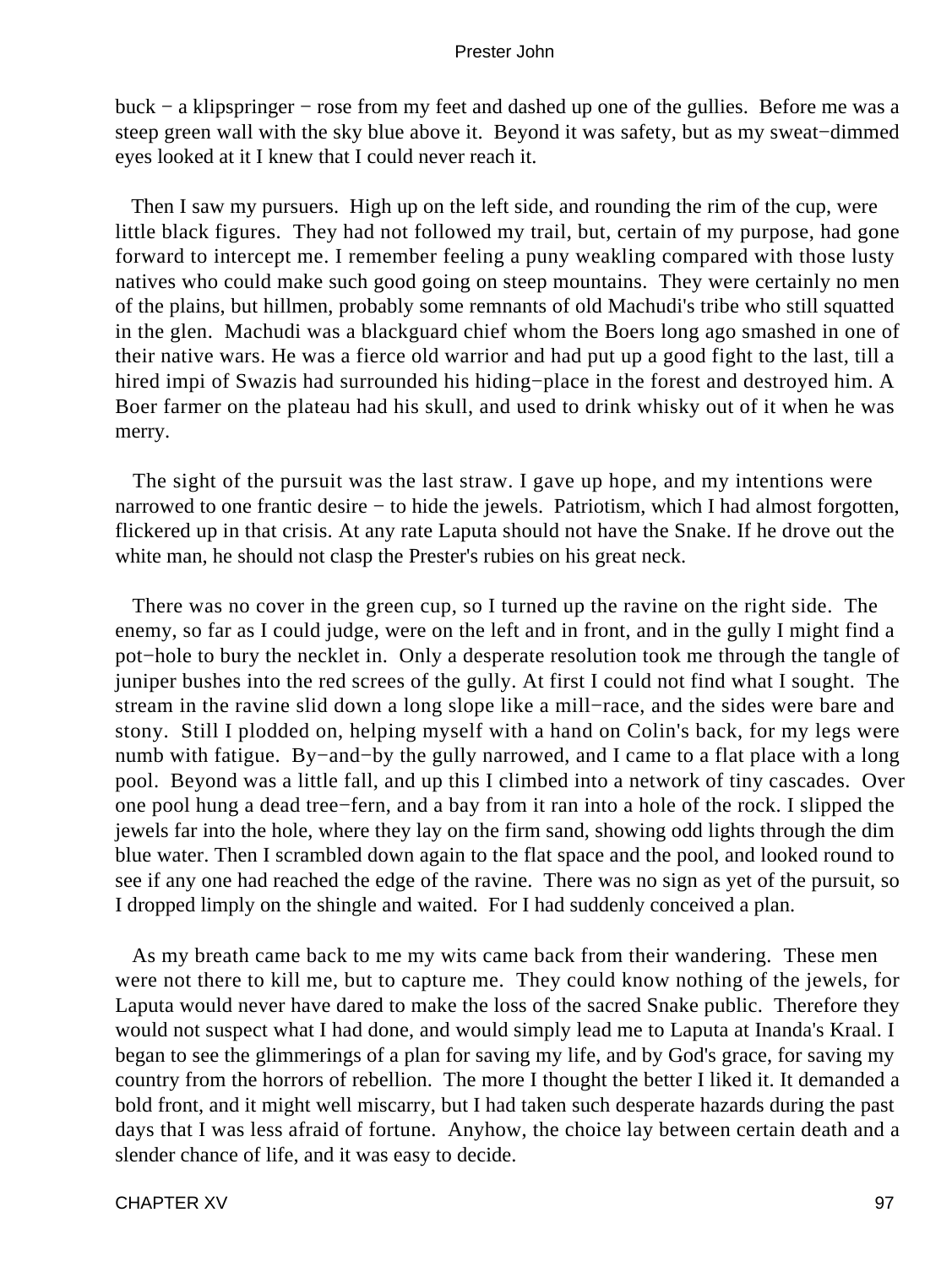Playing football, I used to notice how towards the end of a game I might be sore and weary, without a kick in my body; but when I had a straight job of tackling a man my strength miraculously returned. It was even so now. I lay on my side, luxuriating in being still, and slowly a sort of vigour crept back into my limbs. Perhaps a half−hour of rest was given me before, on the lip of the gully, I saw figures appear. Looking down I saw several men who had come across from the opposite side of the valley, scrambling up the stream. I got to my feet, with Colin bristling beside me, and awaited them with the stiffest face I could muster.

 As I expected, they were Machudi's men. I recognized them by the red ochre in their hair and their copper−wire necklets. Big fellows they were, long−legged and deep in the chest, the true breed of mountaineers. I admired their light tread on the slippery rock. It was hopeless to think of evading such men in their own hills.

 The men from the side joined the men in front, and they stood looking at me from about twelve yards off. They were armed only with knobkerries, and very clearly were no part of Laputa's army. This made their errand plain to me.

 'Halt!' I said in Kaffir, as one of them made a hesitating step to advance. 'Who are you and what do you seek?'

 There was no answer, but they looked at me curiously. Then one made a motion with his stick. Colin gave a growl, and would have been on him if I had not kept a hand on his collar. The rash man drew back, and all stood stiff and perplexed.

 'Keep your hands by your side,' I said, 'or the dog, who has a devil, will devour you. One of you speak for the rest and tell me your purpose.'

 For a moment I had a wild notion that they might be friends, some of Arcoll's scouts, and out to help me. But the first words shattered the fancy.

'We are sent by Inkulu,' the biggest of them said. 'He bade us bring you to him.'

'And what if I refuse to go?'

'Then, Baas, we must take you to him. We are under the vow of the Snake.'

 'Vow of fiddlestick!' I cried. 'Who do you think is the bigger chief, the Inkulu or Ratitswan? I tell you Ratitswan is now driving Inkulu before him as a wind drives rotten leaves. It will be well for you, men of Machudi, to make peace with Ratitswan and take me to him on the Berg. If you bring me to him, I and he will reward you; but if you do Inkulu's bidding you will soon be hunted like buck out of your hills.'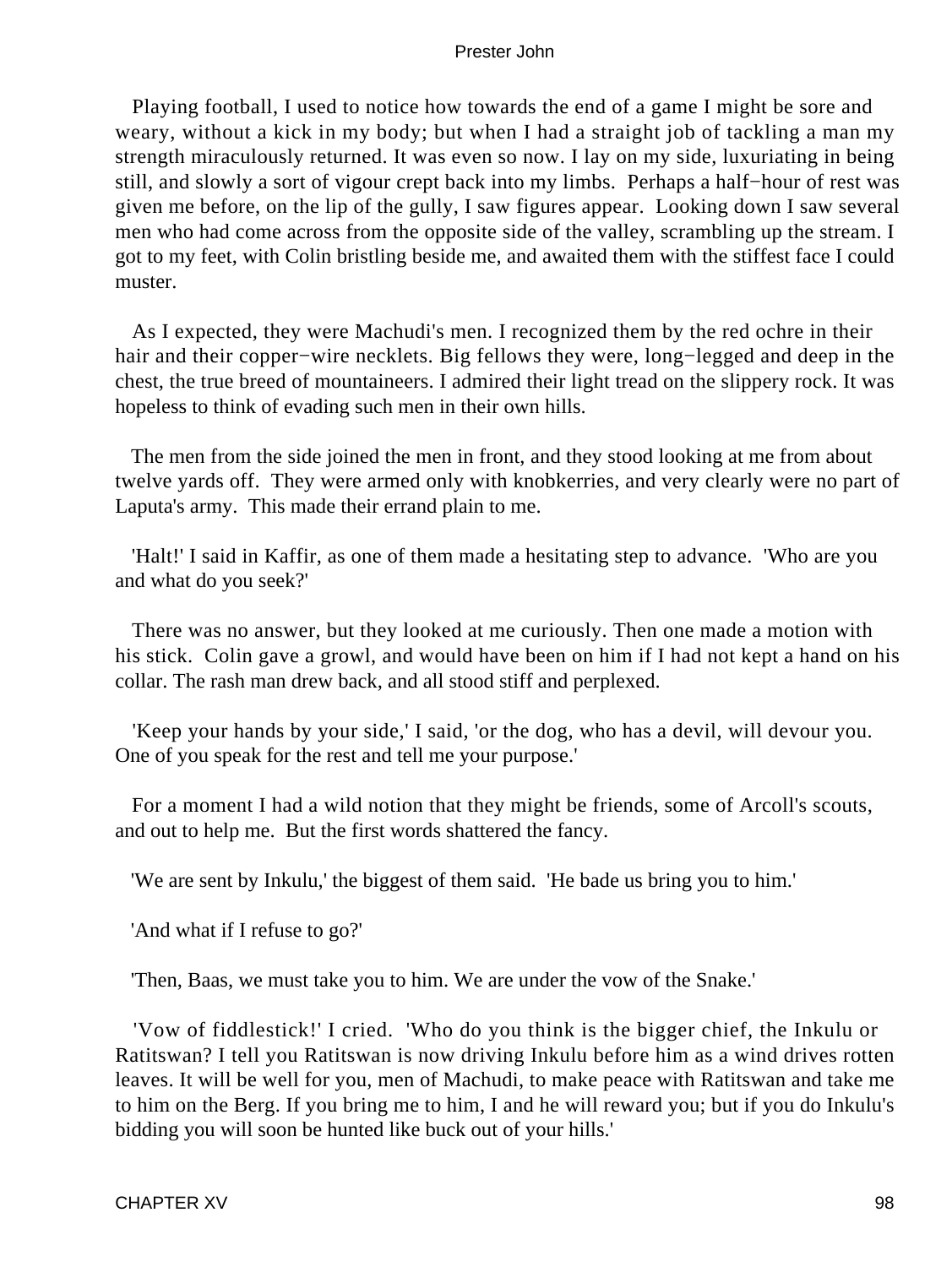They grinned at one another, but I could see that my words had no effect. Laputa had done his business too well.

 The spokesman shrugged his shoulders in the way the Kaffirs have. 'We wish you no ill, Baas, but we have been bidden to take you to Inkulu. We cannot disobey the command of the Snake.'

 My weakness was coming on me again, and I could talk no more. I sat down plump on the ground, almost falling into the pool. 'Take me to Inkulu,' I stammered with a dry throat, 'I do not fear him;' and I rolled half−fainting on my back.

 These clansmen of Machudi were decent fellows. One of them had some Kaffir beer in a calabash, which he gave me to drink. The stuff was thin and sickly, but the fermentation in it did me good. I had the sense to remember my need of sleep. 'The day is young,' I said, 'and I have come far. I ask to be allowed to sleep for an hour.'

 The men made no difficulty, and with my head between Colin's paws I slipped into dreamless slumber.

When they wakened me the sun was beginning to climb the sky, I judged it to be about eight o'clock. They had made a little fire and roasted mealies. Some of the food they gave me, and I ate it thankfully. I was feeling better, and I think a pipe would have almost completed my cure.

 But when I stood up I found that I was worse than I had thought. The truth is, I was leg−weary, which you often see in horses, but rarely in men. What the proper explanation is I do not know, but the muscles simply refuse to answer the direction of the will. I found my legs sprawling like a child's who is learning to walk.

 'If you want me to go to the Inkulu, you must carry me,' I said, as I dropped once more on the ground.

 The men nodded, and set to work to make a kind of litter out of their knobkerries and some old ropes they carried. As they worked and chattered I looked idly at the left bank of the ravine − that is, the left as you ascend it. Some of Machudi's men had come down there, and, though the place looked sheer and perilous, I saw how they had managed it. I followed out bit by bit the track upwards, not with any thought of escape, but merely to keep my mind under control. The right road was from the foot of the pool up a long shelf to a clump of juniper. Then there was an easy chimney; then a piece of good hand−and−foot climbing; and last, another ledge which led by an easy gradient to the top. I figured all this out as I have heard a condemned man will count the windows of the houses on his way to the scaffold.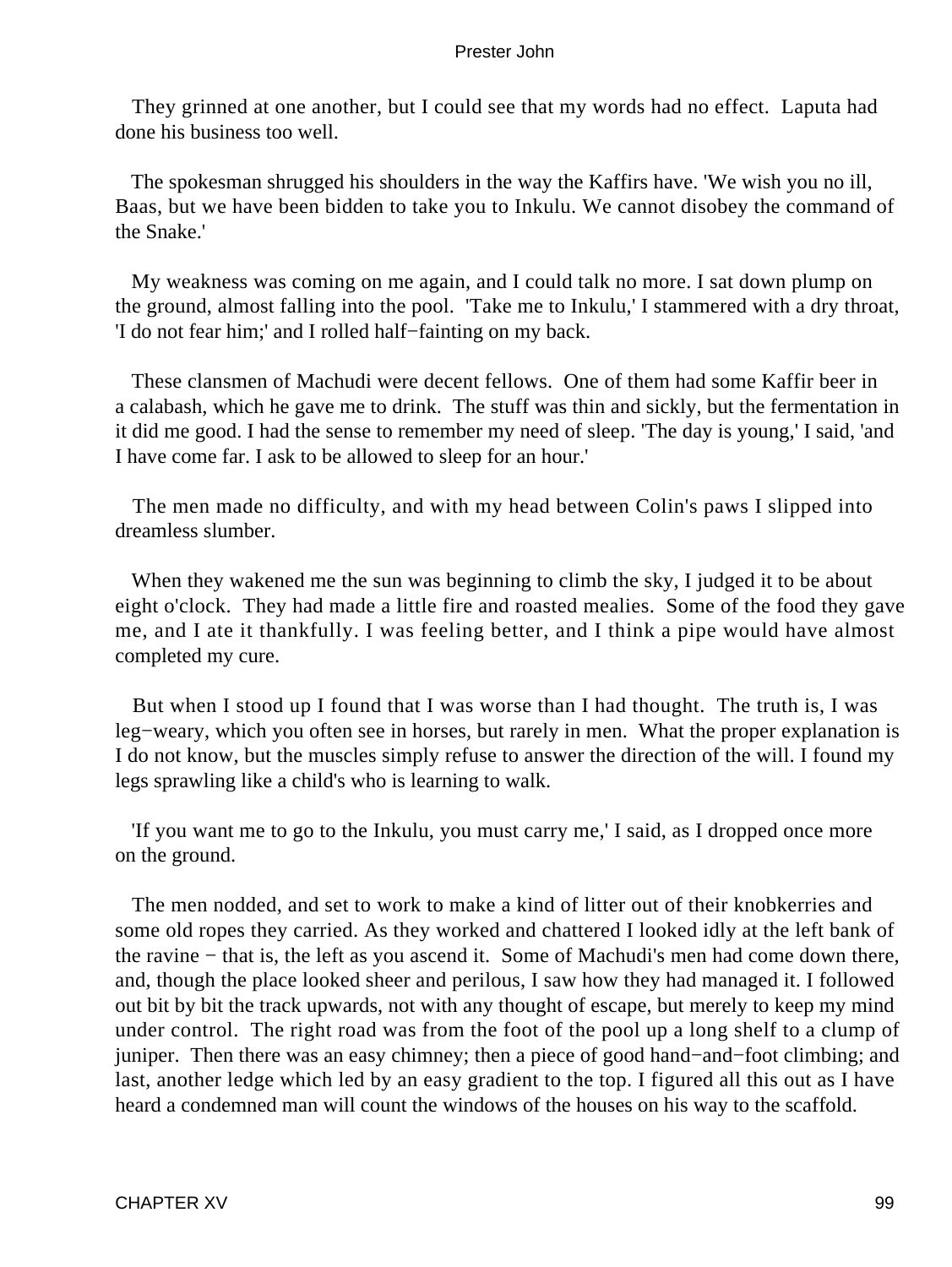Presently the litter was ready, and the men made signs to me to get into it. They carried me down the ravine and up the Machudi burn to the green walls at its head. I admired their bodily fitness, for they bore me up those steep slopes with never a halt, zigzagging in the proper style of mountain transport. In less than an hour we had topped the ridge, and the plateau was before me.

 It looked very homelike and gracious, rolling in gentle undulations to the western horizon, with clumps of wood in its hollows. Far away I saw smoke rising from what should be the village of the Iron Kranz. It was the country of my own people, and my captors behoved to go cautiously. They were old hands at veld−craft, and it was wonderful the way in which they kept out of sight even on the bare ridges. Arcoll could have taught them nothing in the art of scouting. At an incredible pace they hurried me along, now in a meadow by a stream side, now through a patch of forest, and now skirting a green shoulder of hill.

 Once they clapped down suddenly, and crawled into the lee of some thick bracken. Then very quietly they tied my hands and feet, and, not urgently, wound a dirty length of cotton over my mouth. Colin was meantime held tight and muzzled with a kind of bag strapped over his head. To get this over his snapping jaws took the whole strength of the party. I guessed that we were nearing the highroad which runs from the plateau down the Great Letaba valley to the mining township of Wesselsburg, away out on the plain. The police patrols must be on this road, and there was risk in crossing. Sure enough I seemed to catch a jingle of bridles as if from some company of men riding in haste.

 We lay still for a little till the scouts came back and reported the coast clear. Then we made a dart for the road, crossed it, and got into cover on the other side, where the ground sloped down to the Letaba glen. I noticed in crossing that the dust of the highway was thick with the marks of shod horses. I was very near and yet very far from my own people.

 Once in the rocky gorge of the Letaba we advanced with less care. We scrambled up a steep side gorge and came on to the small plateau from which the Cloud Mountains rise. After that I was so tired that I drowsed away, heedless of the bumping of the litter. We went up and up, and when I next opened my eyes we had gone through a pass into a hollow of the hills. There was a flat space a mile or two square, and all round it stern black ramparts of rock. This must be Inanda's Kraal, a strong place if ever one existed, for a few men could defend all the approaches. Considering that I had warned Arcoll of this rendezvous, I marvelled that no attempt had been made to hold the entrance. The place was impregnable unless guns were brought up to the heights. I remember thinking of a story I had heard − how in the war Beyers took his guns into the Wolkberg, and thereby saved them from our troops. Could Arcoll be meditating the same exploit?

 Suddenly I heard the sound of loud voices, and my litter was dropped roughly on the ground. I woke to clear consciousness in the midst of pandemonium.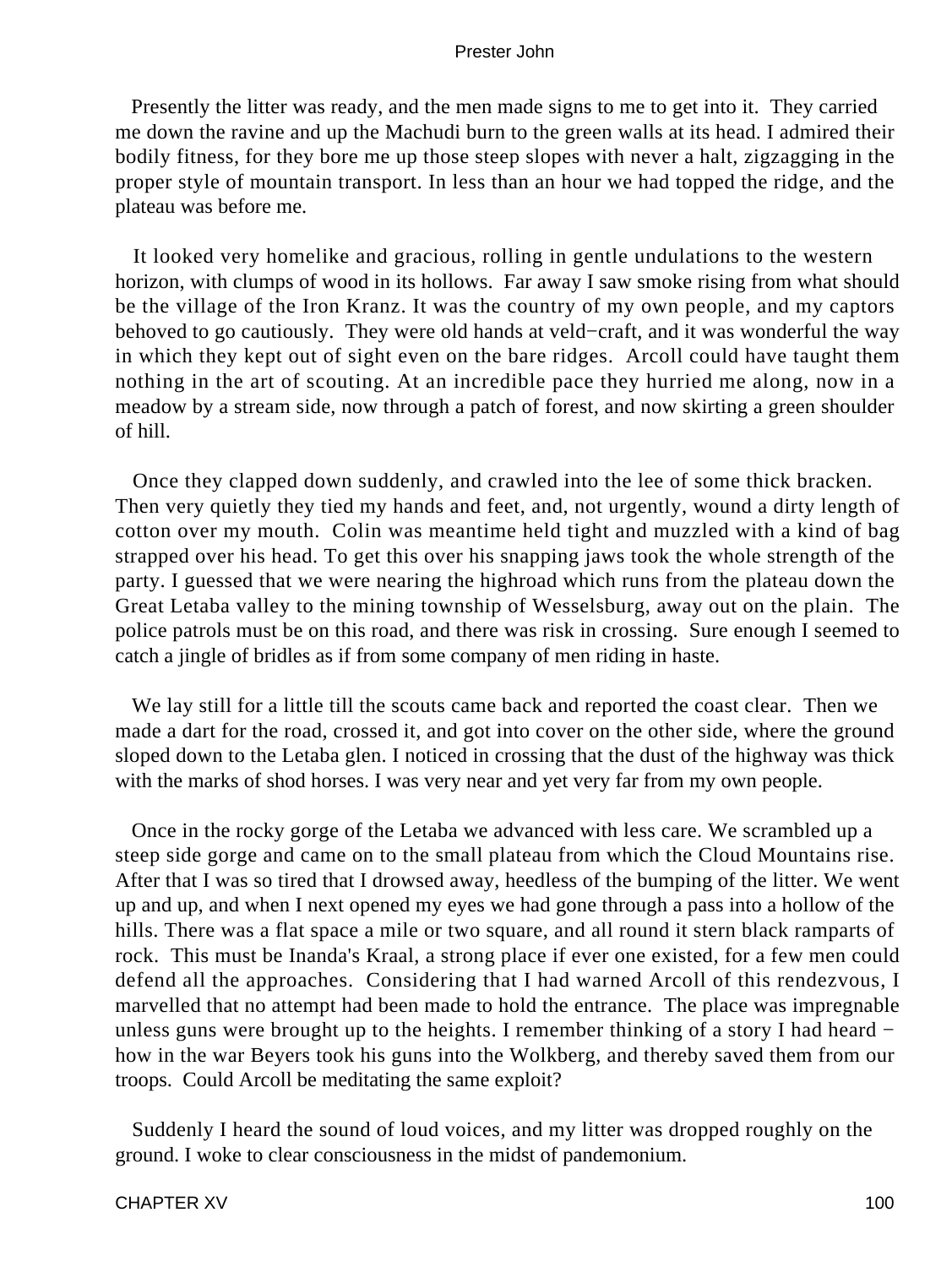# **[CHAPTER XVI](#page-150-0)**

# *I*NANDA'S **KRAAL**

 The vow was at an end. In place of the silent army of yesterday a mob of maddened savages surged around me. They were chanting a wild song, and brandishing spears and rifles to its accompaniment. From their bloodshot eyes stared the lust of blood, the fury of conquest, and all the aboriginal passions on which Laputa had laid his spell. In my mind ran a fragment from Laputa's prayer in the cave about the 'Terrible Ones.' Machudi's men − stout fellows, they held their ground as long as they could − were swept out of the way, and the wave of black savagery seemed to close over my head.

 I thought my last moment had come. Certainly it had but for Colin. The bag had been taken from his head, and the fellow of Machudi's had dropped the rope round his collar. In a red fury of wrath the dog leaped at my enemies. Though every man of them was fully armed, they fell back, for I have noticed always that Kaffirs are mortally afraid of a white man's dog. Colin had the sense to keep beside me. Growling like a thunderstorm he held the ring around my litter.

 The breathing space would not have lasted long, but it gave me time to get to my feet. My wrists and feet had been unbound long before, and the rest had cured my leg−weariness. I stood up in that fierce circle with the clear knowledge that my life hung by a hair.

 'Take me to Inkulu,' I cried. 'Dogs and fools, would you despise his orders? If one hair of my head is hurt, he will flay you alive. Show me the way to him, and clear out of it.'

 I dare say there was a break in my voice, for I was dismally frightened, but there must have been sufficient authority to get me a hearing. Machudi's men closed up behind me, and repeated my words with flourishes and gestures. But still the circle held. No man came nearer me, but none moved so as to give me passage.

 Then I screwed up my courage, and did the only thing possible. I walked straight into the circle, knowing well that I was running no light risk. My courage, as I have already explained, is of little use unless I am doing something. I could not endure another minute of sitting still with those fierce eyes on me.

 The circle gave way. Sullenly they made a road for me, closing up behind on my guards, so that Machudi's men were swallowed in the mob, Alone I stalked forward with all that huge yelling crowd behind me.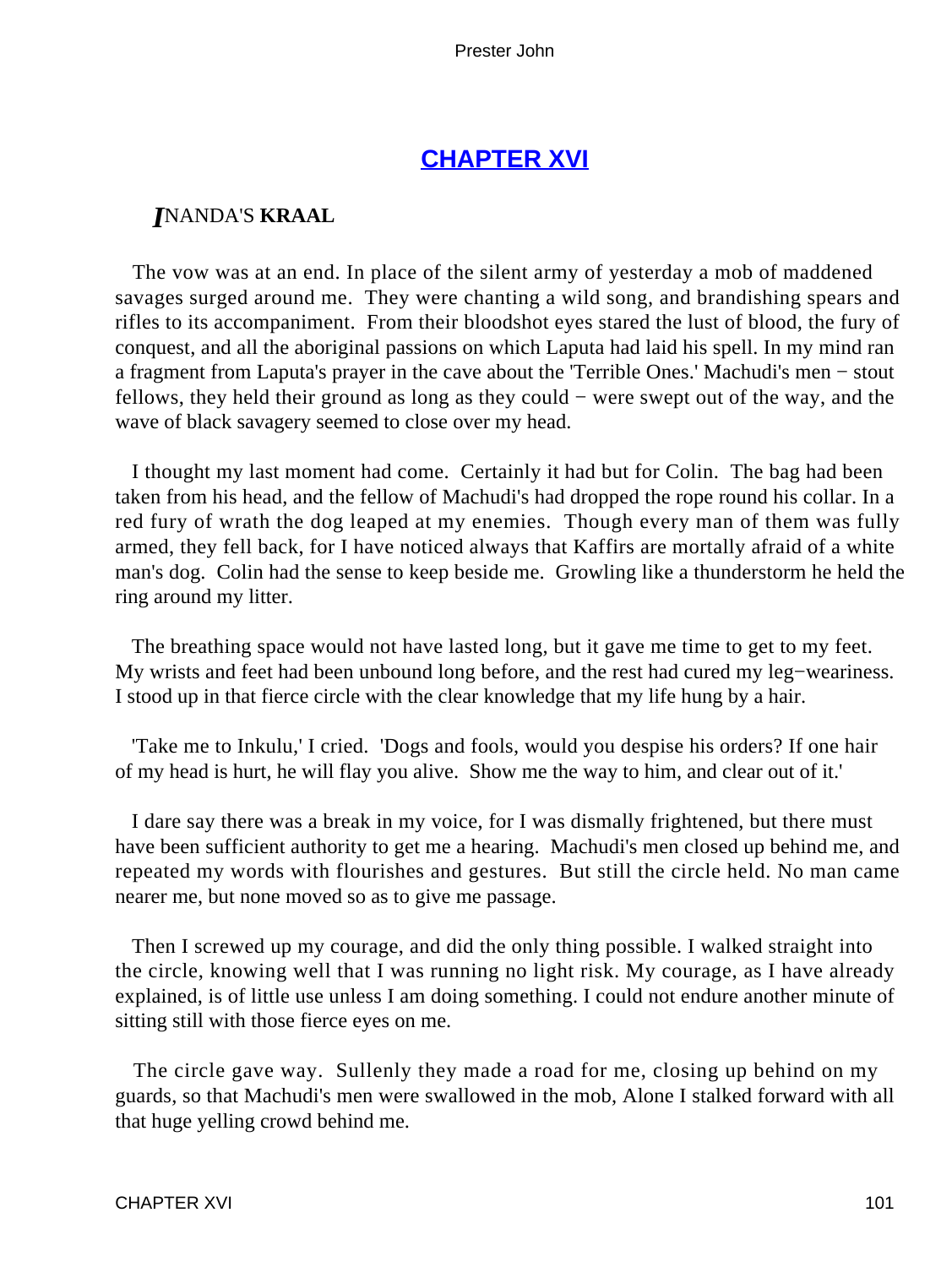I had not far to go. Inanda's Kraal was a cluster of kyas and rondavels, shaped in a half−moon, with a flat space between the houses, where grew a big merula tree. All around was a medley of little fires, with men squatted beside them. Here and there a party had finished their meal, and were swaggering about with a great shouting. The mob into which I had fallen was of this sort, and I saw others within the confines of the camp. But around the merula tree there was a gathering of chiefs, if I could judge by the comparative quiet and dignity of the men, who sat in rows on the ground. A few were standing, and among them I caught sight of Laputa's tall figure. I strode towards it, wondering if the chiefs would let me pass.

 The hubbub of my volunteer attendants brought the eyes of the company round to me. In a second it seemed every man was on his feet. I could only pray that Laputa would get to me before his friends had time to spear me. I remember I fixed my eyes on a spur of hill beyond the kraal, and walked on with the best resolution I could find. Already I felt in my breast some of the long thin assegais of Umbooni's men.

 But Laputa did not intend that I should be butchered. A word from him brought his company into order, and the next thing I knew I was facing him, where he stood in front of the biggest kya, with Henriques beside him, and some of the northern indunas. Henriques looked ghastly in the clear morning light, and he had a linen rag bound round his head and jaw, as if he suffered from toothache. His face was more livid, his eyes more bloodshot, and at the sight of me his hand went to his belt, and his teeth snapped. But he held his peace, and it was Laputa who spoke. He looked straight through me, and addressed Machudi's men.

 'You have brought back the prisoner. That is well, and your service will be remembered. Go to 'Mpefu's camp on the hill there, and you will be given food.'

 The men departed, and with them fell away the crowd which had followed me. I was left, very giddy and dazed, to confront Laputa and his chiefs. The whole scene was swimming before my eyes. I remember there was a clucking of hens from somewhere behind the kraal, which called up ridiculous memories. I was trying to remember the plan I had made in Machudi's glen. I kept saying to myself like a parrot: 'The army cannot know about the jewels. Laputa must keep his loss secret. I can get my life from him if I offer to give them back.' It had sounded a good scheme three hours before, but with the man's hard face before me, it seemed a frail peg to hang my fate on.

Laputa's eye fell on me, a clear searching eye with a question in it.

 There was something he was trying to say to me which he dared not put into words. I guessed what the something was, for I saw his glance run over my shirt and my empty pockets.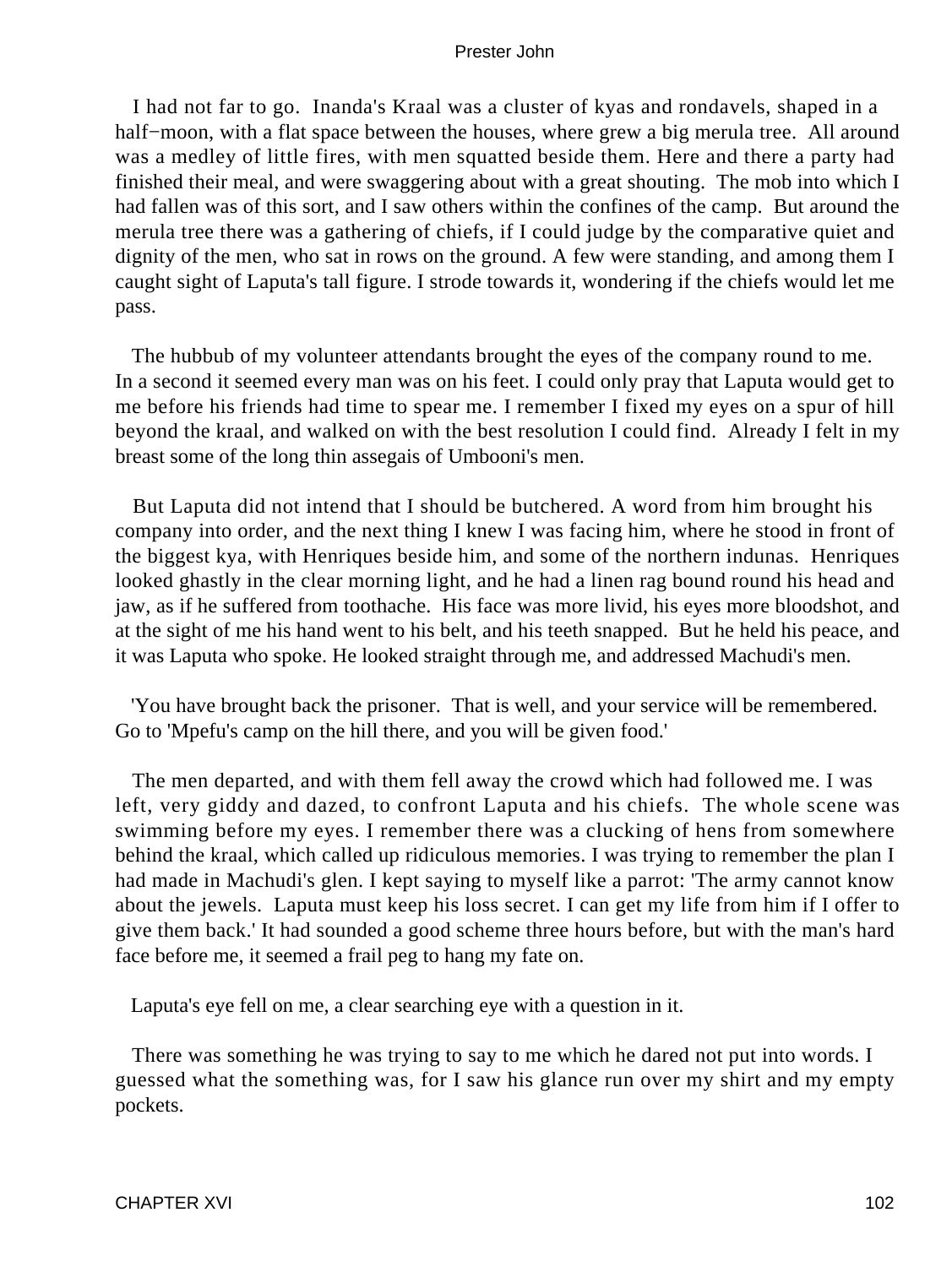'You have made little of your treachery,' he said. 'Fool, did you think to escape me? I could bring you back from the ends of the earth.'

 'There was no treachery,' I replied. 'Do you blame a prisoner for trying to escape? When shooting began I found myself free, and I took the road for home. Ask Machudi's men and they will tell you that I came quietly with them, when I saw that the game was up.'

He shrugged his shoulders. 'It matters very little what you did. You are here now. – Tie him up and put him in my kya,' he said to the bodyguard. 'I have something to say to him before he dies.'

 As the men laid hands on me, I saw the exultant grin on Henriques' face. It was more than I could endure.

 'Stop,' I said. 'You talk of traitors, Mr Laputa. There is the biggest and blackest at your elbow. That man sent word to Arcoll about your crossing at Dupree's Drift. At our outspan at noon yesterday he came to me and offered me my liberty if I would help him. He told me he was a spy, and I flung his offer in his face. It was he who shot the Keeper by the river side, and would have stolen the Snake if I had not broken his head. You call me a traitor, and you let that thing live, though he has killed your priest and betrayed your plans. Kill me if you like, but by God let him die first.'

 I do not know how the others took the revelation, for my eyes were only for the Portugoose. He made a step towards me, his hands twitching by his sides.

 'You lie,' he screamed in that queer broken voice which much fever gives. 'It was this English hound that killed the Keeper, and felled me when I tried to save him. The man who insults my honour is dead.' And he plucked from his belt a pistol.

 A good shot does not miss at two yards. I was never nearer my end than in that fraction of time while the weapon came up to the aim. It was scarcely a second, but it was enough for Colin. The dog had kept my side, and had stood docilely by me while Laputa spoke. The truth is, he must have been as tired as I was. As the Kaffirs approached to lay hands on me he had growled menacingly, but when I spoke again he had stopped. Henriques' voice had convinced him of a more urgent danger, and so soon as the trigger hand of the Portugoose rose, the dog sprang. The bullet went wide, and the next moment dog and man were struggling on the ground.

 A dozen hands held me from going to Colin's aid, but oddly enough no one stepped forward to help Henriques. The ruffian kept his head, and though the dog's teeth were in his shoulder, he managed to get his right hand free. I saw what would happen, and yelled madly in my apprehension. The yellow wrist curved, and the pistol barrel was pressed below the dog's shoulder. Thrice he fired, the grip relaxed, and Colin rolled over limply, fragments of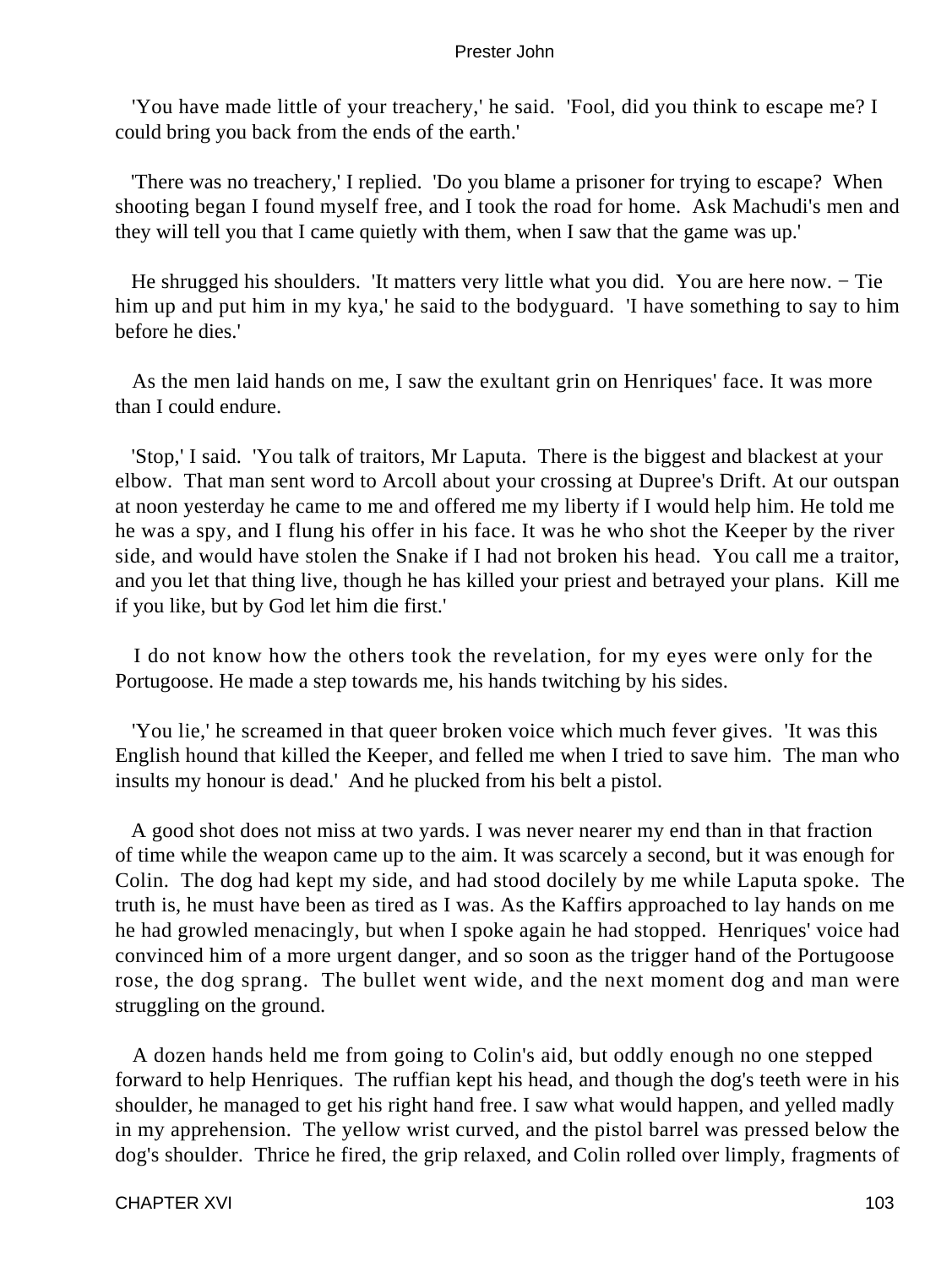shirt still hanging from his jaw. The Portugoose rose slowly with his hand to his head, and a thin stream of blood dripping from his shoulder. As I saw the faithful eyes glazing in death, and knew that I had lost the best of all comrades, I went clean berserk mad. The cluster of men round me, who had been staring open−eyed at the fight, were swept aside like reeds. I went straight for the Portugoose, determined that, pistol or no pistol, I would serve him as he had served my dog.

 For my years I was a well−set−up lad, long in the arms and deep in the chest. But I had not yet come to my full strength, and in any case I could not hope to fight the whole of Laputa's army. I was flung back and forwards like a shuttlecock. They played some kind of game with me, and I could hear the idiotic Kaffir laughter. It was blind man's buff, so far as I was concerned, for I was blind with fury. I struck out wildly left and right, beating the air often, but sometimes getting in a solid blow on hard black flesh. I was soundly beaten myself, pricked with spears, and made to caper for savage sport. Suddenly I saw Laputa before me, and hurled myself madly at his chest. Some one gave me a clout on the head, and my senses fled.

 When I came to myself, I was lying on a heap of mealie−stalks in a dark room. I had a desperate headache, and a horrid nausea, which made me fall back as soon as I tried to raise myself. A voice came out of the darkness as I stirred − a voice speaking English.

'Are you awake, Mr Storekeeper?'

 The voice was Laputa's, but I could not see him. The room was pitch dark, except for a long ray of sunlight on the floor.

'I'm awake,' I said. 'What do you want with me?'

 Some one stepped out of the gloom and sat down near me. A naked black foot broke the belt of light on the floor.

 'For God's sake get me a drink,' I murmured. The figure rose and fetched a pannikin of water from a pail. I could hear the cool trickle of the drops on the metal. A hand put the dish to my mouth, and I drank water with a strong dash of spirits. This brought back my nausea, and I collapsed on the mealie−stalks till the fit passed. Again the voice spoke, this time from close at hand.

 'You are paying the penalty of being a fool, Mr Storekeeper. You are young to die, but folly is common in youth. In an hour you will regret that you did not listen to my advice at Umvelos'.'

 I clawed at my wits and strove to realize what he was saying. He spoke of death within an hour. If it only came sharp and sudden, I did not mind greatly. The plan I had made had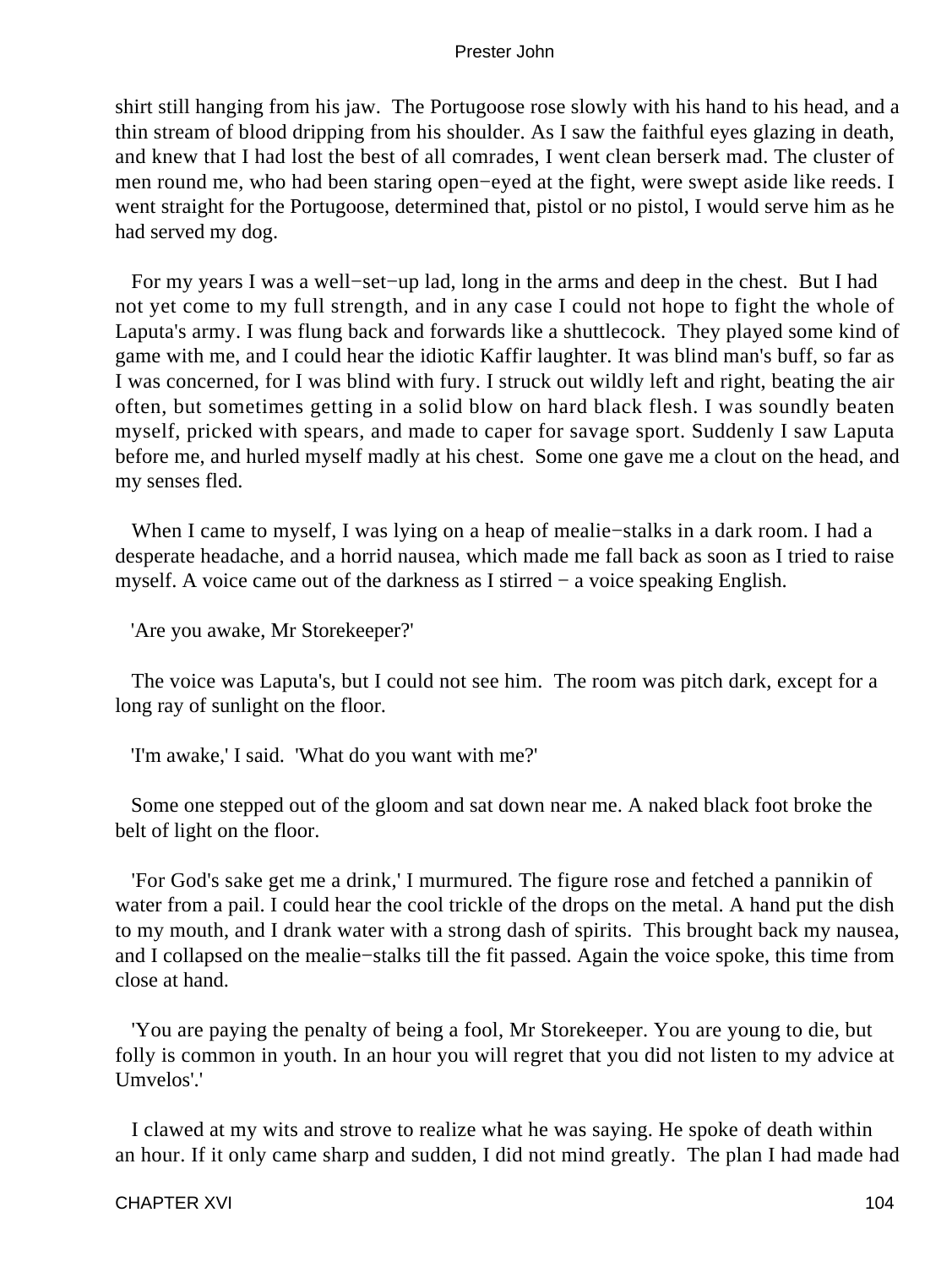slipped utterly out of my mind. My body was so wretched, that I asked only for rest. I was very lighthearted and foolish at that moment.

 'Kill me if you like,' I whispered. 'Some day you will pay dearly for it all. But for God's sake go away and leave me alone.'

Laputa laughed. It was a horrid sound in the darkness.

 'You are brave, Mr Storekeeper, but I have seen a brave man's courage ebb very fast when he saw the death which I have arranged for you. Would you like to hear something of it by way of preparation?'

 In a low gentle voice he began to tell me mysteries of awful cruelty. At first I scarcely heard him, but as he went on my brain seemed to wake from its lethargy. I listened with freezing blood. Not in my wildest nightmares had I imagined such a fate. Then in despite of myself a cry broke from me.

 'It interests you?' Laputa asked. 'I could tell you more, but something must be left to the fancy. Yours should be an active one,' and his hand gripped my shaking wrist and felt my pulse.

 'Henriques will see that the truth does not fall short of my forecast,' he went on. 'For I have appointed Henriques your executioner.'

The name brought my senses back to me.

 'Kill me,' I said, 'but for God's sake kill Henriques too. If you did justice you would let me go and roast the Portugoose alive. But for me the Snake would be over the Lebombo by this time in Henriques' pocket.'

 'But it is not, my friend. It was stolen by a storekeeper, who will shortly be wishing he had died in his mother's womb.'

My plan was slowly coming back to me.

 'If you value Prester John's collar, you will save my life. What will your rising be without the Snake? Would they follow you a yard if they suspected you had lost it?'

 'So you would threaten me,' Laputa said very gently. Then in a burst of wrath he shouted, 'They will follow me to hell for my own sake. Imbecile, do you think my power is built on a trinket? When you are in your grave, I will be ruling a hundred millions from the proudest throne on earth.'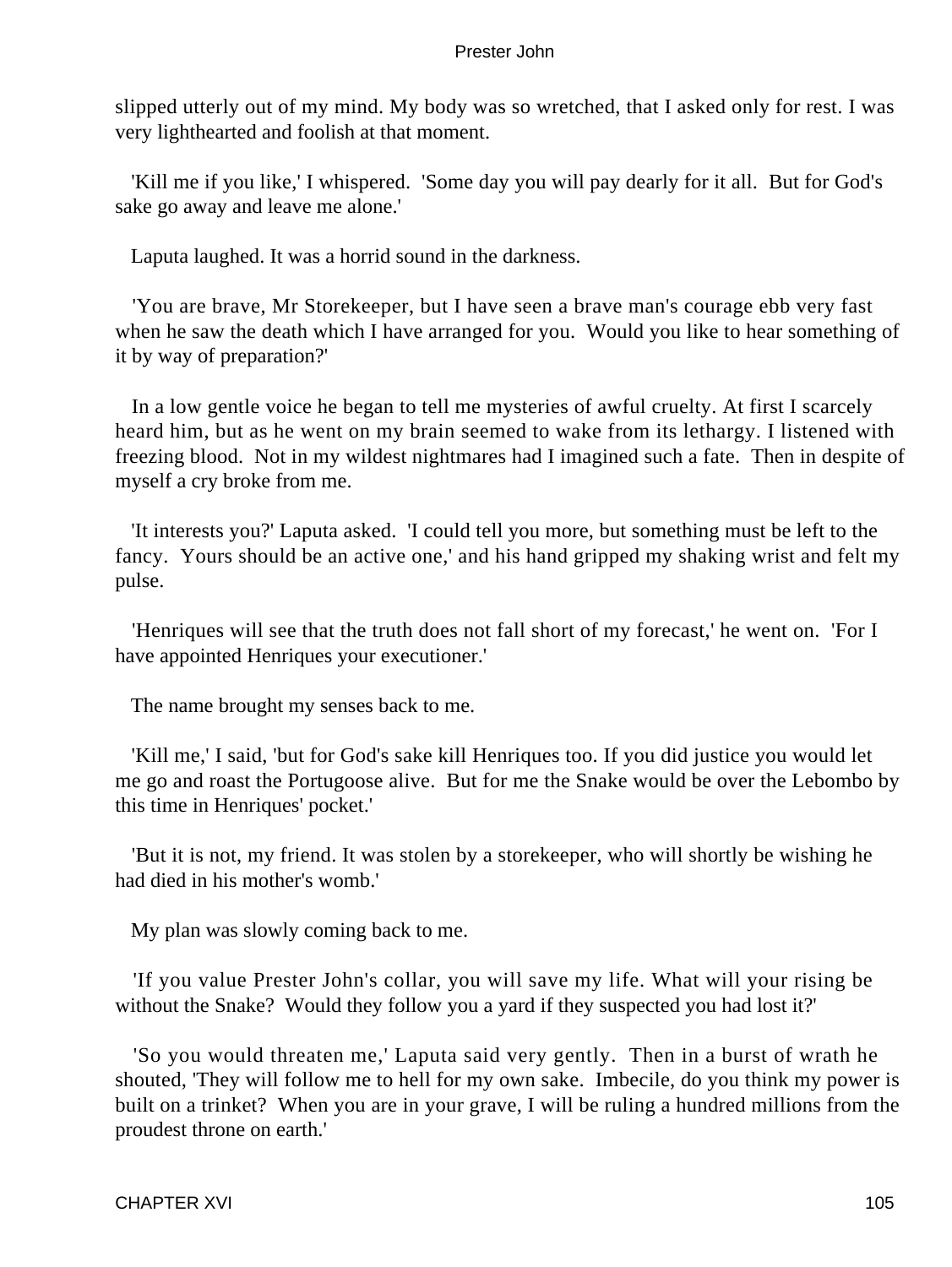He sprang to his feet, and pulled back a shutter of the window, letting a flood of light into the hut. In that light I saw that he had in his hands the ivory box which had contained the collar.

 'I will carry the casket through the wars,' he cried, 'and if I choose never to open it, who will gainsay me? You besotted fool, to think that any theft of yours could hinder my destiny!' He was the blustering savage again, and I preferred him in the part. All that he said might be true, but I thought I could detect in his voice a keen regret, and in his air a touch of disquiet. The man was a fanatic, and like all fanatics had his superstitions.

 'Yes,' I said, 'but when you mount the throne you speak of, it would be a pity not to have the rubies on your neck after all your talk in the cave.'

 I thought he would have throttled me. He glowered down at me with murder in his eyes. Then he dashed the casket on the floor with such violence that it broke into fragments.

 'Give me back the Ndhlondhlo,' he cried, like a petted child. 'Give me back the collar of John.'

This was the moment I had been waiting for.

 'Now see here, Mr Laputa,' I said. 'I am going to talk business. Before you started this rising, you were a civilized man with a good education. Well, just remember that education for a minute, and look at the matter in a sensible light. I'm not like the Portugoose. I don't want to steal your rubies. I swear to God that what I have told you is true. Henriques killed the priest, and would have bagged the jewels if I had not laid him out. I ran away because I was going to be killed to−day, and I took the collar to keep it out of Henriques' hands. I tell you I would never have shot the old man myself. Very well, what happened? Your men overtook me, and I had no choice but to surrender. Before they reached me, I hid the collar in a place I know of. Now, I am going to make you a fair and square business proposition. You may be able to get on without the Snake, but I can see you want it back. I am in a tight place and want nothing so much as my life. I offer to trade with you. Give me my life, and I will take you to the place and put the jewels in your hand. Otherwise you may kill me, but you will never see the collar of John again.'

 I still think that was a pretty bold speech for a man to make in a predicament like mine. But it had its effect. Laputa ceased to be the barbarian king, and talked like a civilized man.

 'That is, as you call it, a business proposition. But supposing I refuse it? Supposing I take measures here − in this kraal − to make you speak, and then send for the jewels.'

 'There are several objections,' I said, quite cheerfully, for I felt that I was gaining ground. 'One is that I could not explain to any mortal soul how to find the collar. I know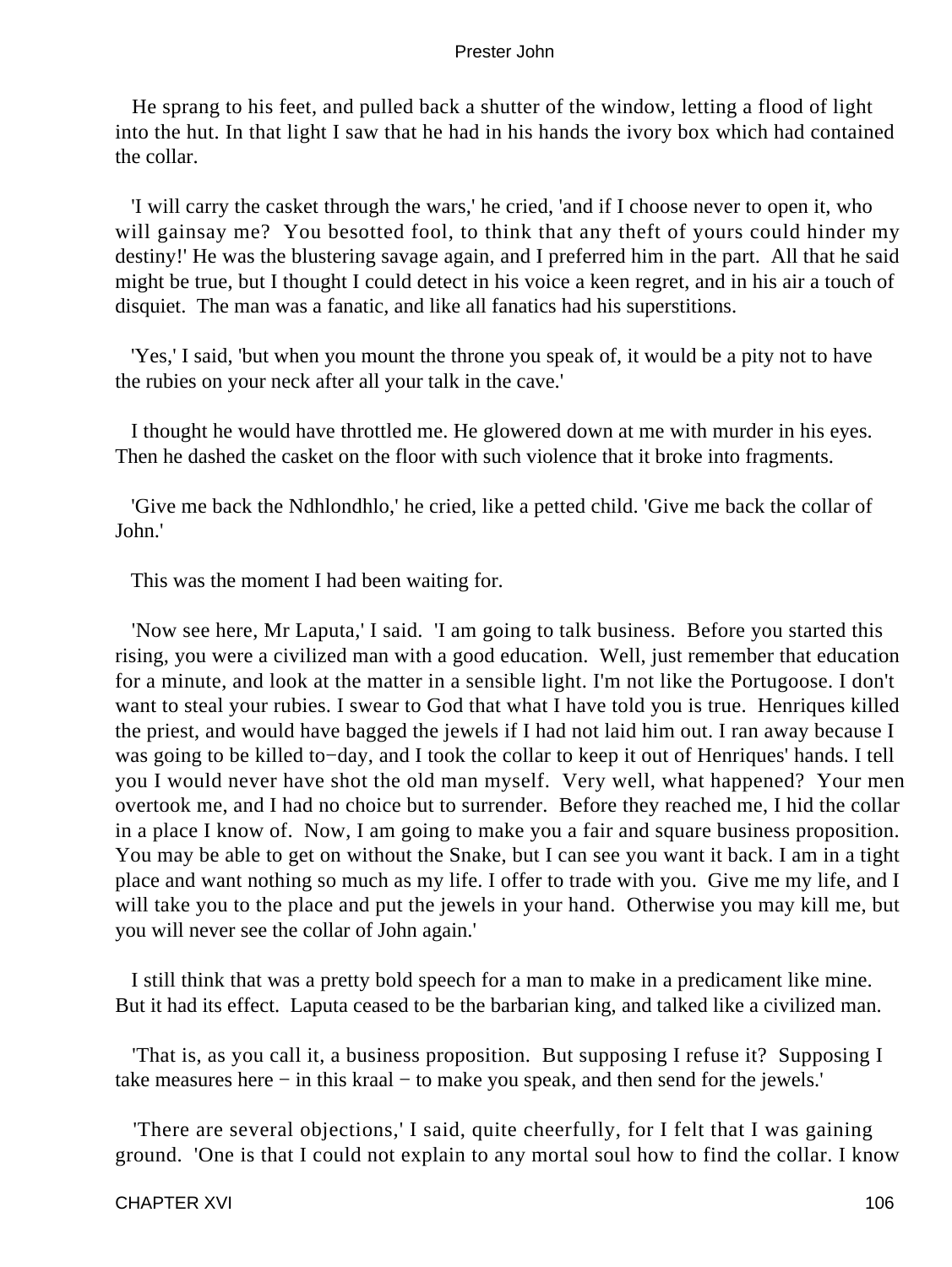where it is, but I could not impart the knowledge. Another is that the country between here and Machudi's is not very healthy for your people. Arcoll's men are all over it, and you cannot have a collection of search parties rummaging about in the glen for long. Last and most important, if you send any one for the jewels, you confess their loss. No, Mr Laputa, if you want them back, you must go yourself and take me with you.'

 He stood silent for a little, with his brows knit in thought. Then he opened the door and went out. I guessed that he had gone to discover from his scouts the state of the country between Inanda's Kraal and Machudi's glen. Hope had come back to me, and I sat among the mealie−stalks trying to plan the future. If he made a bargain I believed he would keep it. Once set free at the head of Machudi's, I should be within an hour or two of Arcoll's posts. So far, I had done nothing for the cause. My message had been made useless by Henriques' treachery, and I had stolen the Snake only to restore it. But if I got off with my life, there would be work for me to do in the Armageddon which I saw approaching. Should I escape, I wondered. What would hinder Laputa from setting his men to follow me, and seize me before I could get into safety? My only chance was that Arcoll might have been busy this day, and the countryside too full of his men to let Laputa's Kaffirs through. But if this was so, Laputa and I should be stopped, and then Laputa would certainly kill me. I wished − and yet I did not wish − that Arcoll should hold all approaches. As I reflected, my first exhilaration died away. The scales were still heavily weighted against me.

Laputa returned, closing the door behind him.

 'I will bargain with you on my own terms. You shall have your life, and in return you will take me to the place where you hid the collar, and put it into my hands. I will ride there, and you will run beside me, tied to my saddle. If we are in danger from the white men, I will shoot you dead. Do you accept?'

 'Yes,' I said, scrambling to my feet, and ruefully testing my shaky legs. 'But if you want me to get to Machudi's you must go slowly, for I am nearly foundered.'

Then he brought out a Bible, and made me swear on it that I would do as I promised.

'Swear to me in turn,' I said, 'that you will give me my life if I restore the jewels.'

 He swore, kissing the book like a witness in a police−court. I had forgotten that the man called himself a Christian.

 'One thing more I ask,' I said. 'I want my dog decently buried.' 'That has been already done,' was the reply. 'He was a brave animal, and my people honour bravery.'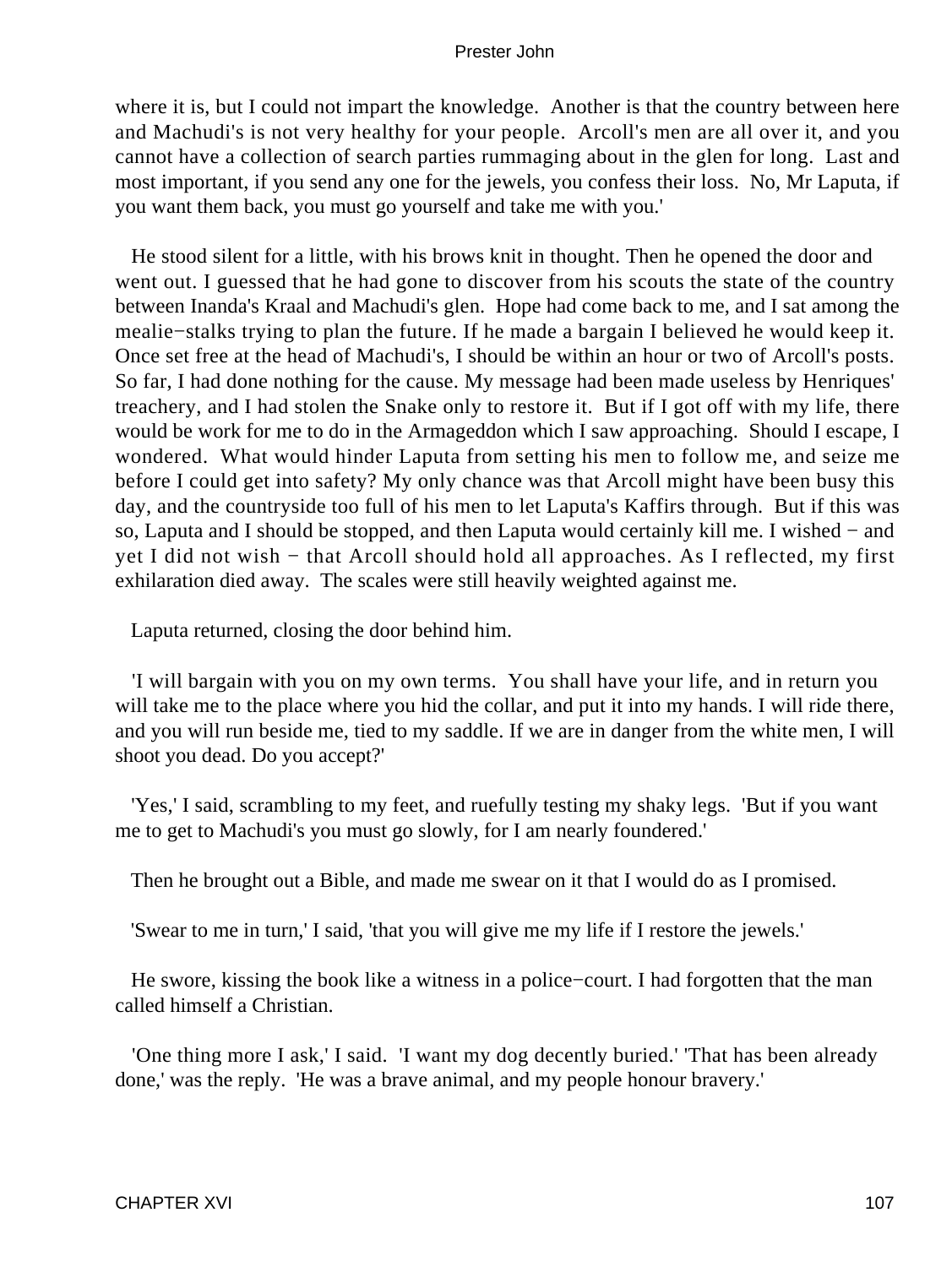# **[CHAPTER XVII](#page-150-0)**

## *A* **DEAL AND ITS CONSEQUENCES**

 My eyes were bandaged tight, and a thong was run round my right wrist and tied to Laputa's saddle−bow. I felt the glare of the afternoon sun on my head, and my shins were continually barked by stones and trees; but these were my only tidings of the outer world. By the sound of his paces Laputa was riding the Schimmel, and if any one thinks it easy to go blindfold by a horse's side I hope he will soon have the experience. In the darkness I could not tell the speed of the beast. When I ran I overshot it and was tugged back; when I walked my wrist was dislocated with the tugs forward.

 For an hour or more I suffered this breakneck treatment. We were descending. Often I could hear the noise of falling streams, and once we splashed through a mountain ford. Laputa was taking no risks, for he clearly had in mind the possibility of some accident which would set me free, and he had no desire to have me guiding Arcoll to his camp.

 But as I stumbled and sprawled down these rocky tracks I was not thinking of Laputa's plans. My whole soul was filled with regret for Colin, and rage against his murderer. After my first mad rush I had not thought about my dog. He was dead, but so would I be in an hour or two, and there was no cause to lament him. But at the first revival of hope my grief had returned. As they bandaged my eyes I was wishing that they would let me see his grave. As I followed beside Laputa I told myself that if ever I got free, when the war was over I would go to Inanda's Kraal, find the grave, and put a tombstone over it in memory of the dog that saved my life. I would also write that the man who shot him was killed on such and such a day at such and such a place by Colin's master. I wondered why Laputa had not the wits to see the Portugoose's treachery and to let me fight him. I did not care what were the weapons − knives or guns, or naked fists − I would certainly kill him, and afterwards the Kaffirs could do as they pleased with me. Hot tears of rage and weakness wet the bandage on my eyes, and the sobs which came from me were not only those of weariness.

 At last we halted. Laputa got down and took off the bandage, and I found myself in one of the hill−meadows which lie among the foothills of the Wolkberg. The glare blinded me, and for a little I could only see the marigolds growing at my feet. Then I had a glimpse of the deep gorge of the Great Letaba below me, and far to the east the flats running out to the hazy blue line of the Lebombo hills. Laputa let me sit on the ground for a minute or two to get my breath and rest my feet. 'That was a rough road,' he said. 'You can take it easier now, for I have no wish to carry you.' He patted the Schimmel, and the beautiful creature turned his mild eyes on the pair of us. I wondered if he recognized his rider of two nights ago.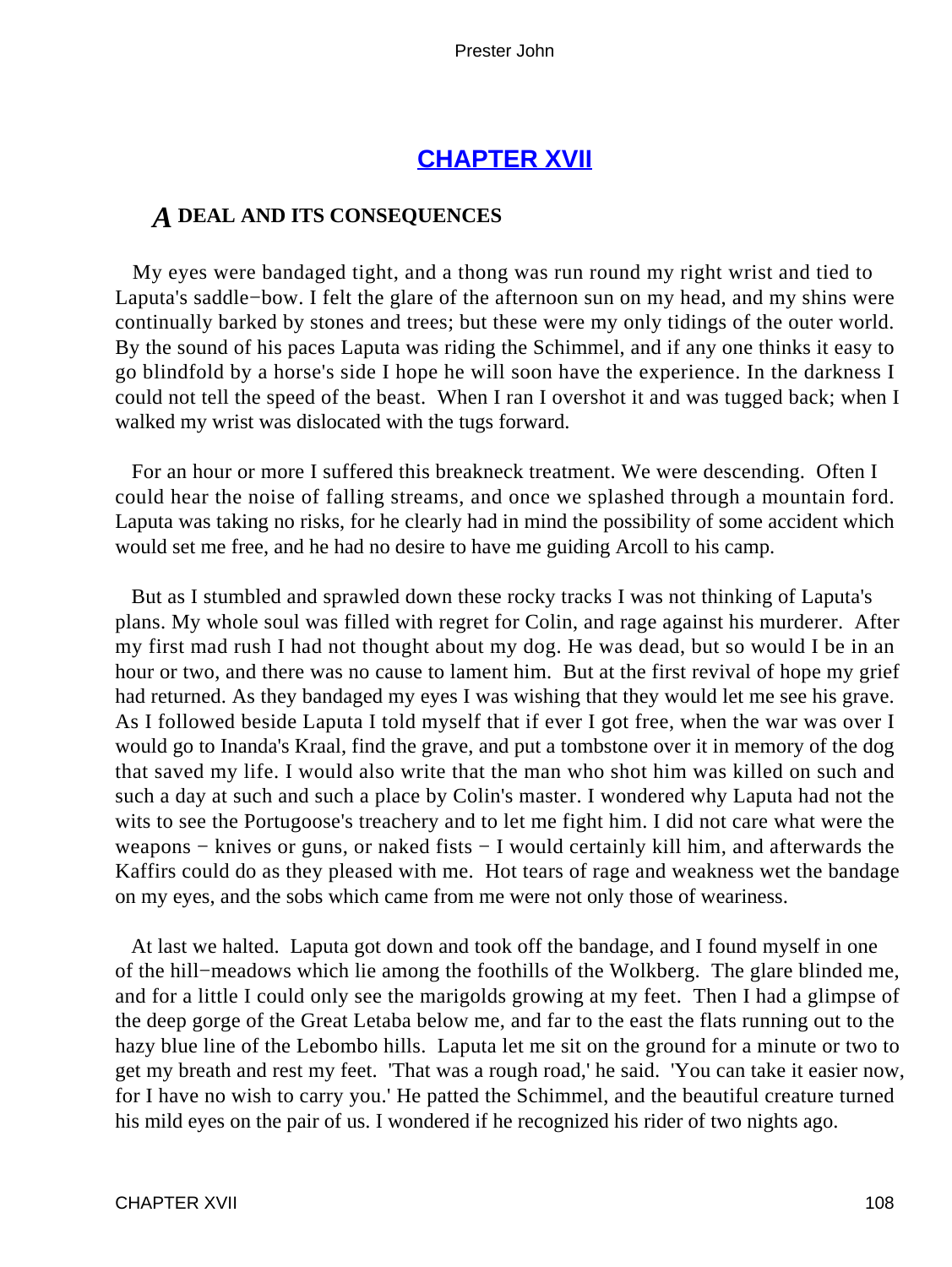I had seen Laputa as the Christian minister, as the priest and king in the cave, as the leader of an army at Dupree's Drift, and at the kraal we had left as the savage with all self− control flung to the winds. I was to see this amazing man in a further part. For he now became a friendly and rational companion. He kept his horse at an easy walk, and talked to me as if we were two friends out for a trip together. Perhaps he had talked thus to Arcoll, the half−caste who drove his Cape−cart.

 The wooded bluff above Machudi's glen showed far in front. He told me the story of the Machudi war, which I knew already, but he told it as a saga. There had been a stratagem by which one of the Boer leaders – a Grobelaar, I think – got some of his men into the enemy's camp by hiding them in a captured forage wagon.

'Like the Trojan horse,' I said involuntarily.

 'Yes,' said my companion, 'the same old device,' and to my amazement he quoted some lines of Virgil.

'Do you understand Latin?' he asked.

 I told him that I had some slight knowledge of the tongue, acquired at the university of Edinburgh. Laputa nodded. He mentioned the name of a professor there, and commented on his scholarship.

 'O man!' I cried, 'what in God's name are you doing in this business? You that are educated and have seen the world, what makes you try to put the clock back? You want to wipe out the civilization of a thousand years, and turn us all into savages. It's the more shame to you when you know better.'

 'You misunderstand me,' he said quietly. 'It is because I have sucked civilization dry that I know the bitterness of the fruit. I want a simpler and better world, and I want that world for my own people. I am a Christian, and will you tell me that your civilization pays much attention to Christ? You call yourself a patriot? Will you not give me leave to be a patriot in turn?'

'If you are a Christian, what sort of Christianity is it to deluge the land with blood?'

 'The best,' he said. 'The house must be swept and garnished before the man of the house can dwell in it. You have read history, Such a purging has descended on the Church at many times, and the world has awakened to a new hope. It is the same in all religions. The temples grow tawdry and foul and must be cleansed, and, let me remind you, the cleanser has always come out of the desert.'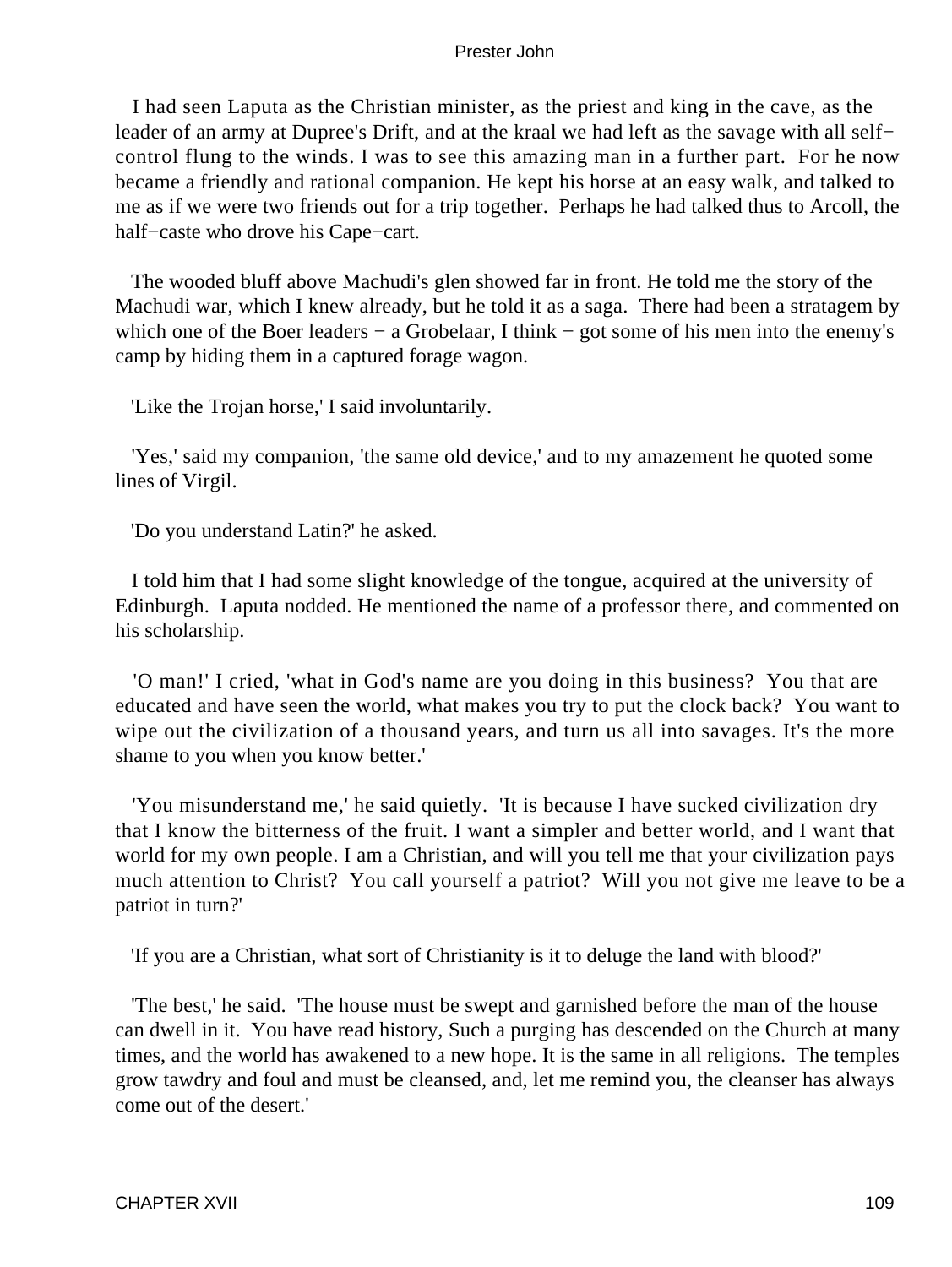I had no answer, being too weak and forlorn to think. But I fastened on his patriotic plea.

 'Where are the patriots in your following? They are all red Kaffirs crying for blood and plunder. Supposing you were Oliver Cromwell you could make nothing out of such a crew.'

'They are my people,' he said simply.

 By this time we had forded the Great Letaba, and were making our way through the clumps of forest to the crown of the plateau. I noticed that Laputa kept well in cover, preferring the tangle of wooded undergrowth to the open spaces of the water−meadows. As he talked, his wary eyes were keeping a sharp look−out over the landscape. I thrilled with the thought that my own folk were near at hand.

 Once Laputa checked me with his hand as I was going to speak, and in silence we crossed the kloof of a little stream. After that we struck a long strip of forest and he slackened his watch.

 'if you fight for a great cause,' I said, 'why do you let a miscreant like Henriques have a hand in it? You must know that the man's only interest in you is the chance of loot. I am for you against Henriques, and I tell you plain that if you don't break the snake's back it will sting you.'

Laputa looked at me with an odd, meditative look.

 'You misunderstand again, Mr Storekeeper. The Portuguese is what you call a «mean white.» His only safety is among us. I am campaigner enough to know that an enemy, who has a burning grievance against my other enemies, is a good ally. You are too hard on Henriques. You and your friends have treated him as a Kaffir, and a Kaffir he is in everything but Kaffir virtues. What makes you so anxious that Henriques should not betray me?'

 'I'm not a mean white,' I said, 'and I will speak the truth. I hope, in God's name, to see you smashed; but I want it done by honest men, and not by a yellow devil who has murdered my dog and my friends. Sooner or later you will find him out; and if he escapes you, and there's any justice in heaven, he won't escape me.'

 'Brave words,' said Laputa, with a laugh, and then in one second he became rigid in the saddle. We had crossed a patch of meadow and entered a wood, beyond which ran the highway. I fancy he was out in his reckoning, and did not think the road so near. At any rate, after a moment he caught the sound of horses, and I caught it too. The wood was thin, and there was no room for retreat, while to recross the meadow would bring us clean into the open. He jumped from his horse, untied with amazing quickness the rope halter from its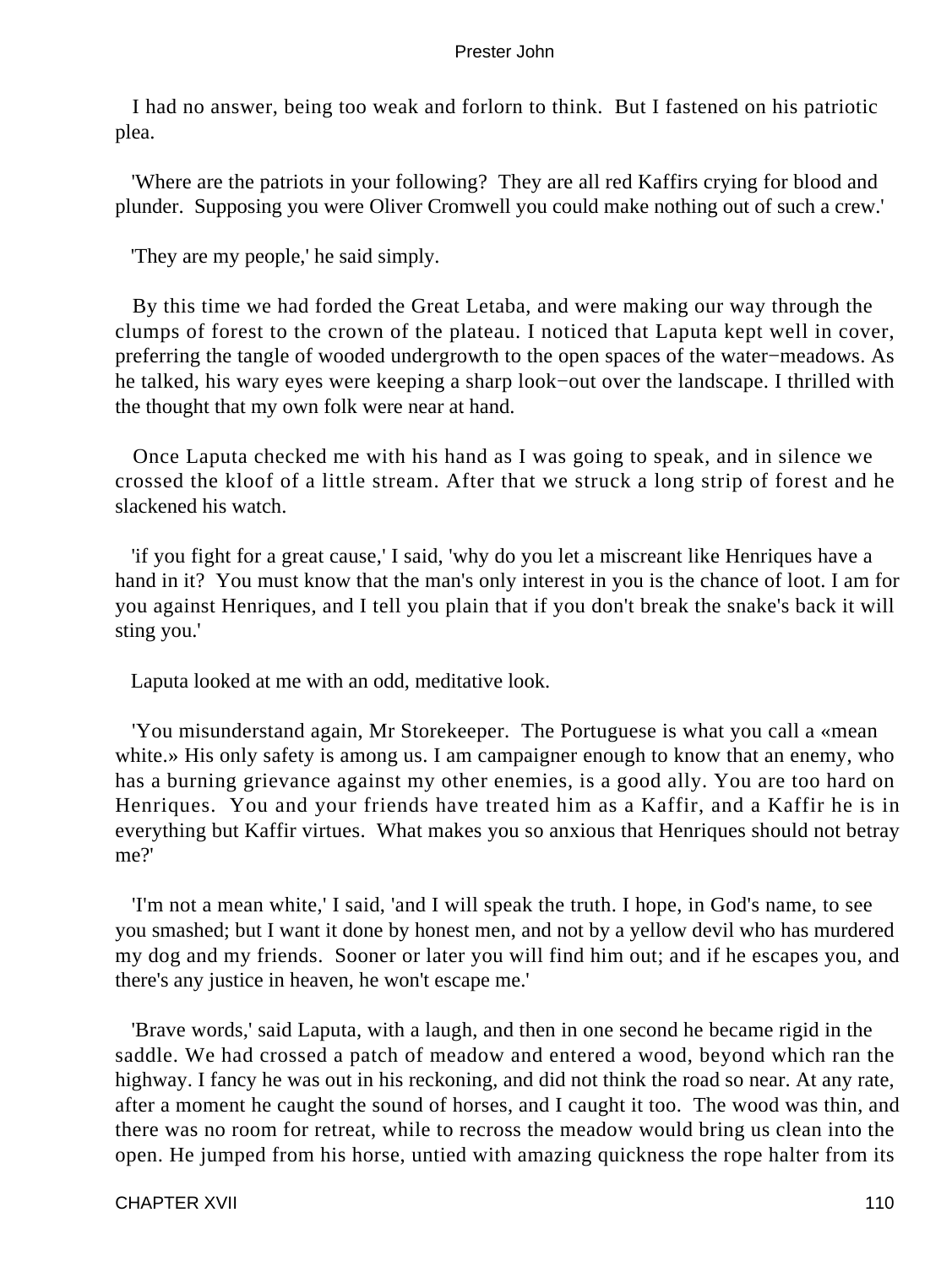neck, and started to gag me by winding the thing round my jaw.

 I had no time to protest that I would keep faith, and my right hand was tethered to his pommel. In the grip of these great arms I was helpless, and in a trice was standing dumb as a lamp−post; while Laputa, his left arm round both of mine, and his right hand over the schimmel's eyes, strained his ears like a sable antelope who has scented danger.

 There was never a more brutal gagging. The rope crushed my nose and drove my lips down on my teeth, besides gripping my throat so that I could scarcely breathe. The pain was so great that I became sick, and would have fallen but for Laputa. Happily I managed to get my teeth apart, so that one coil slipped between, and eased the pain of the jaws. But the rest was bad enough to make me bite frantically on the tow, and I think in a little my sharp front teeth would have severed it. All this discomfort prevented me seeing what happened. The wood, as I have said, was thin, and through the screen of leaves I had a confused impression of men and horses passing interminably. There can only have been a score at the most; but the moments drag if a cord is gripping your throat. When Laputa at length untied me, I had another fit of nausea, and leaned helplessly against a tree.

 Laputa listened till the sound of the horses had died away; then silently we stole to the edge of the road, across, and into the thicker evergreen bush on the far side. At a pace which forced me to run hard, we climbed a steepish slope, till ahead of us we saw the bald green crown of the meadowlands. I noticed that his face had grown dark and sullen again. He was in an enemy's country, and had the air of the hunted instead of the hunter. When I stopped he glowered at me, and once, when I was all but overcome with fatigue, he lifted his hand in a threat. Had he carried a sjambok, it would have fallen on my back.

 If he was nervous, so was I. The fact that I was out of the Kaffir country and in the land of my own folk was a kind of qualified liberty. At any moment, I felt, Providence might intervene to set me free. It was in the bond that Laputa should shoot me if we were attacked; but a pistol might miss. As far as my shaken wits would let me, I began to forecast the future. Once he got the jewels my side of the bargain was complete. He had promised me my life, but there had been nothing said about my liberty; and I felt assured that Laputa would never allow one who had seen so much to get off to Arcoll with his tidings. But back to that unhallowed kraal I was resolved I would not go. He was armed, and I was helpless; he was strong, and I was dizzy with weakness; he was mounted, and I was on foot: it seemed a poor hope that I should get away. There was little chance from a wandering patrol, for I knew if we were followed I should have a bullet in my head, while Laputa got off on the Schimmel. I must wait and bide events. At the worst, a clean shot on the hillside in a race for life was better than the unknown mysteries of the kraal. I prayed earnestly to God to show me His mercy, for if ever man was sore bested by the heathen it was I.

 To my surprise, Laputa chose to show himself on the green hill−shoulder. He looked towards the Wolkberg and raised his hands. It must have been some signal. I cast my eyes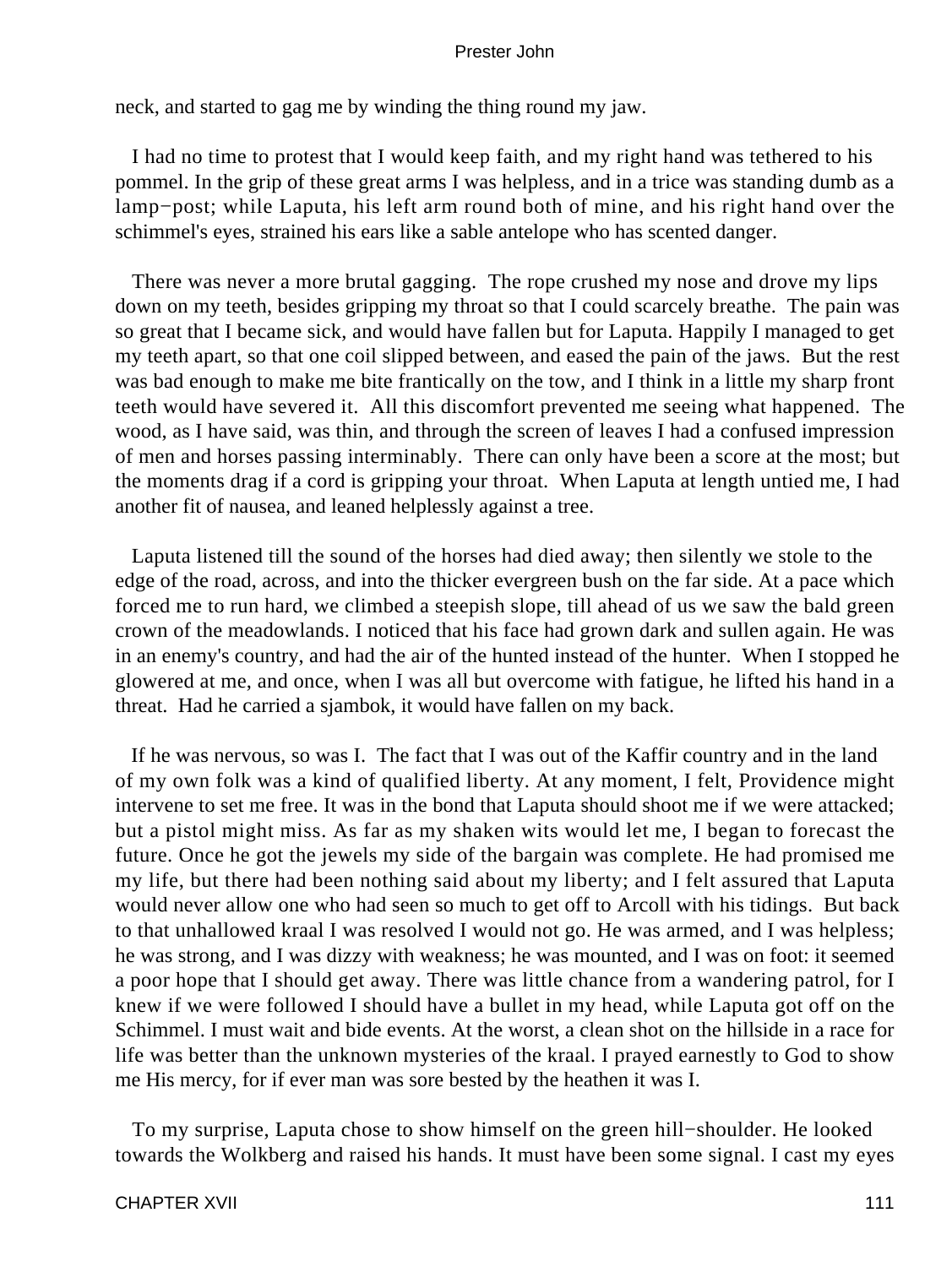back on the road we had come, and I thought I saw some figures a mile back, on the edge of the Letaba gorge. He was making sure of my return.

 By this time it was about four in the afternoon, and as heavenly weather as the heart of man could wish. The meadows were full of aromatic herbs, which, as we crushed them, sent up a delicate odour. The little pools and shallows of the burns were as clear as a Lothian trout−stream. We were now going at a good pace, and I found that my earlier weariness was growing less. I was being keyed up for some great crisis, for in my case the spirit acts direct on the body, and fatigue grows and ebbs with hope. I knew that my strength was not far from breaking−point; but I knew also that so long as a chance was left me I should have enough for a stroke.

 Before I realized where we were we had rounded the hill, and were looking down on the green cup of the upper Machudi's glen. Far down, I remember, where the trees began, there was a cloud of smoke. Some Kaffir – or maybe Arcoll – had fired the forest. The smoke was drifting away under a light west wind over the far plains, so that they were seen through a haze of opal.

 Laputa bade me take the lead. I saw quite clear the red kloof on the far side, where the collar was hid. To get there we might have ridden straight into the cup, but a providential instinct made me circle round the top till we were on the lip of the ravine. This was the road some of Machudi's men had taken, and unthinkingly I followed them. Twenty minutes' riding brought us to the place, and all the while I had no kind of plan of escape. I was in the hands of my Maker, watching, like the Jews of old, for a sign.

Laputa dismounted and looked down into the gorge.

 'There is no road there,' I said. 'We must go down to the foot and come up the stream−side. It would be better to leave your horse here.' He started down the cliff, which from above looks a sheer precipice. Then he seemed to agree with me, took the rope from the schimmel's neck, and knee−haltered his beast. And at that moment I had an inspiration.

 With my wrist−rope in his hand, he preceded me down the hill till we got to the red screes at the foot of the kloof. Then, under my guidance, we turned up into the darkness of the gorge. As we entered I looked back, and saw figures coming over the edge of the green cup − Laputa's men, I guessed. What I had to do must be done quickly.

We climbed up the burn, over the succession of little cataracts, till we came to the flat space of shingle and the long pool where I had been taken that morning. The ashes of the fire which Machudi's men had made were plain on the rock. After that I had to climb a waterfall to get to the rocky pool where I had bestowed the rubies.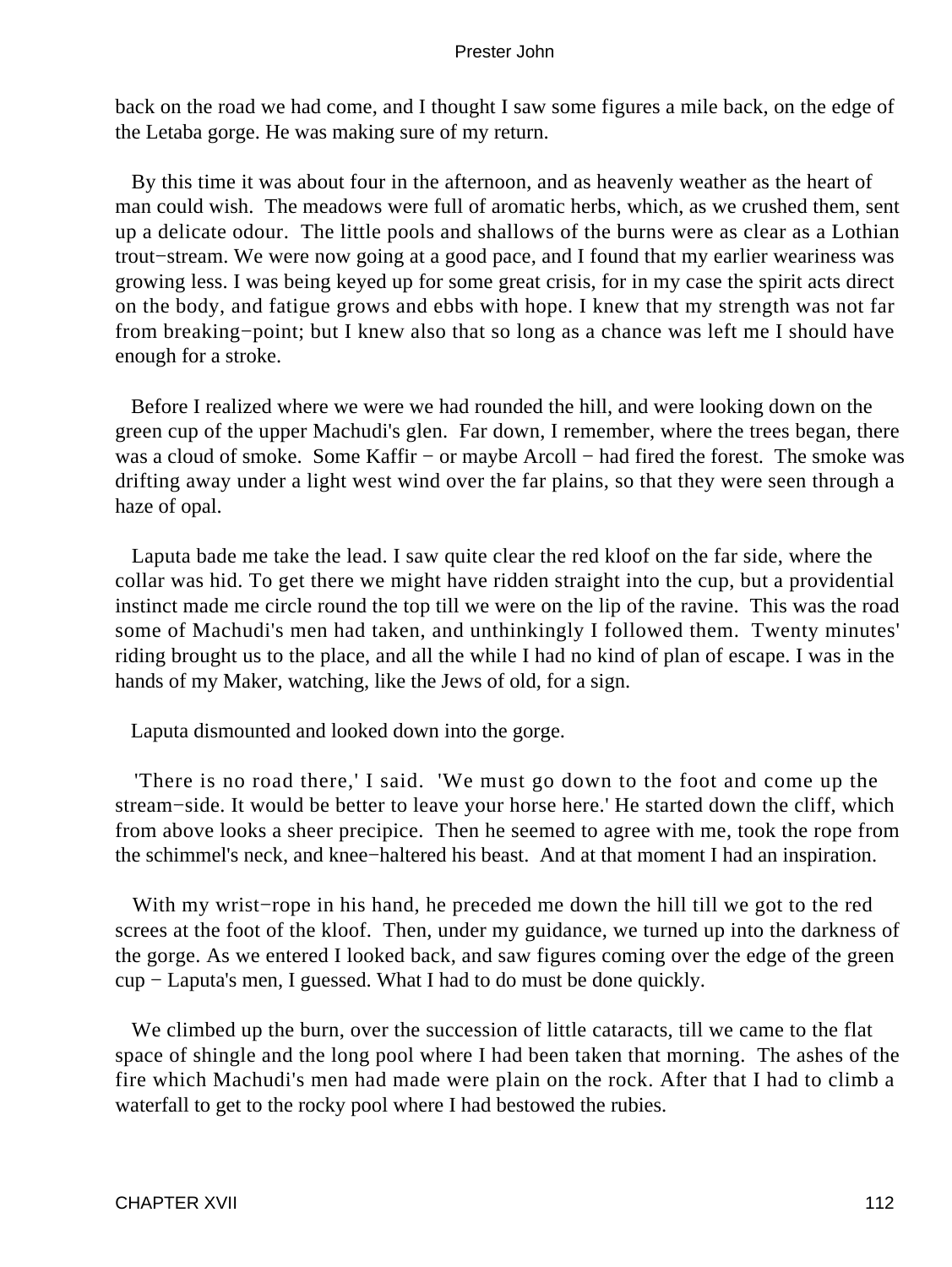'You must take off this thong,' I said. 'I must climb to get the collar. Cover me with a pistol if you like. I won't be out of sight.'

 Laputa undid the thong and set me free. From his belt he took a pistol, cocked it, and held it over his left hand. I had seen this way of shooting adopted by indifferent shots, and it gave me a wild hope that he might not be much of a marksman.

 It did not take me long to find the pool, close against the blackened stump of a tree−fern. I thrust in my hand and gathered up the jewels from the cool sand. They came out glowing like living fires, and for a moment I thrilled with a sense of reverence. Surely these were no common stones which held in them the very heart of hell. Clutching them tightly, I climbed down to Laputa.

 At the sight of the great Snake he gave a cry of rapture. Tearing it from me, he held it at arm's length, his face lit with a passionate joy. He kissed it, he raised it to the sky; nay, he was on his knees before it. Once more he was the savage transported in the presence of his fetich. He turned to me with burning eyes.

 'Down on your knees,' he cried, 'and reverence the Ndhlondhlo. Down, you impious dog, and seek pardon for your sacrilege.'

'I won't,' I said. 'I won't bow to any heathen idol.'

He pointed his pistol at me.

'In a second I shoot where your head is now. Down, you fool, or perish.'

 'You promised me my life,' I said stubbornly, though Heaven knows why I chose to act thus.

 He dropped the pistol and flung himself on me. I was helpless as a baby in his hands. He forced me to the ground and rolled my face in the sand; then he pulled me to my feet and tossed me backward, till I almost staggered into the pool. I saved myself, and staggered instead into the shallow at the foot of it, close under the ledge of the precipice.

 That morning, when Machudi's men were cooking breakfast, I had figured out a route up the cliff. This route was now my hope of escape. Laputa had dropped his pistol, and the collar had plunged him in an ecstasy of worship. Now, if ever, was my time. I must get on the shelf which ran sideways up the cliff, and then scramble for dear life.

I pretended to be dazed and terrified.

'You promised me my life,' I whimpered.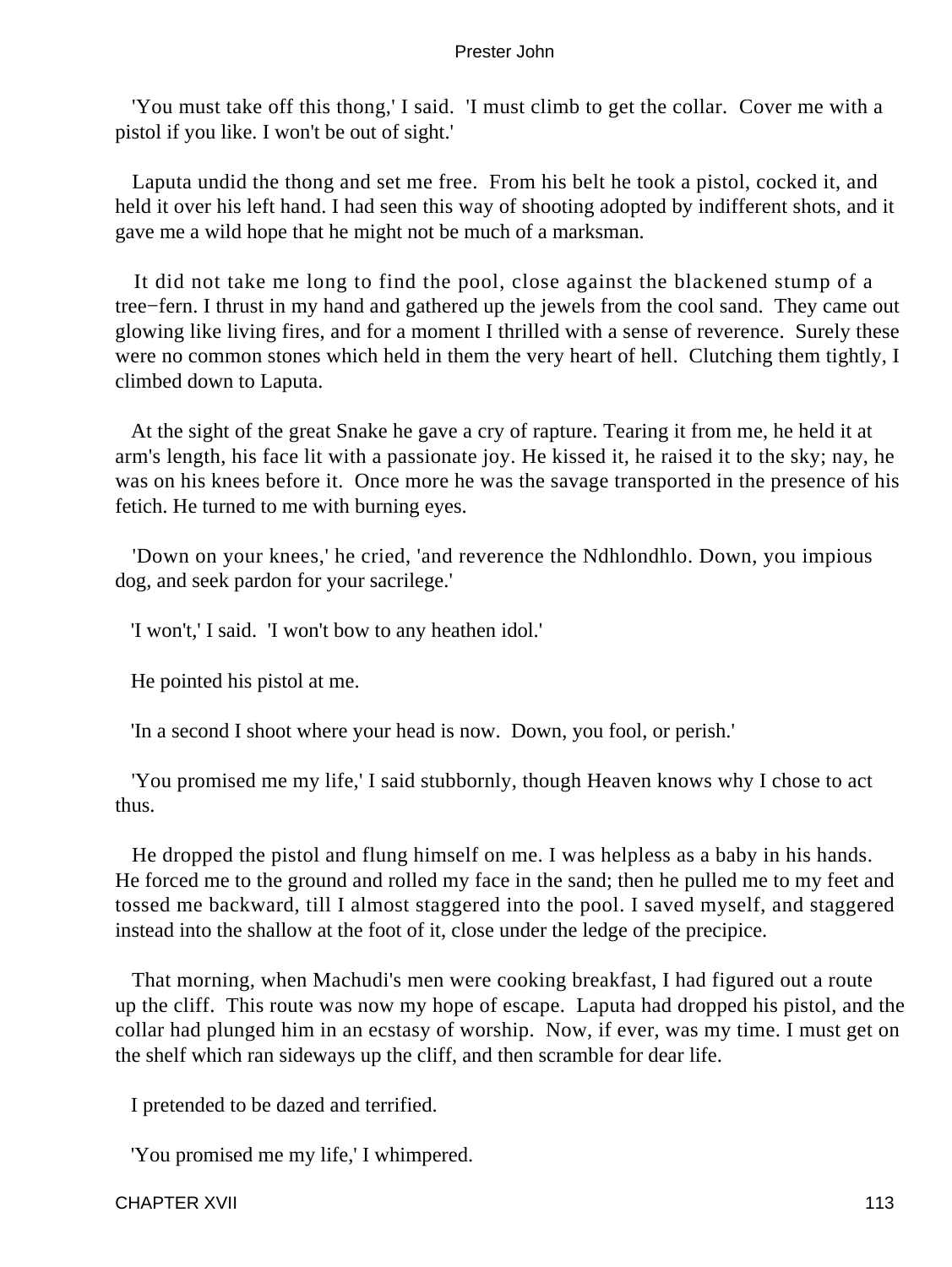'Your life,' he cried. 'Yes, you shall have your life; and before long you will pray for death.'

 'But I saved the Collar,' I pleaded. 'Henriques would have stolen it. I brought it safe here, and now you have got it.'

 Meantime I was pulling myself up on the shelf, and loosening with one hand a boulder which overhung the pool.

'You have been repaid,' he said savagely. 'You will not die.'

 'But my life is no use without liberty,' I said, working at the boulder till it lay loose in its niche.

 He did not answer, being intent on examining the Collar to see if it had suffered any harm.

'I hope it isn't scratched,' I said. 'Henriques trod on it when I hit him.'

 Laputa peered at the gems like a mother at a child who has had a fall. I saw my chance and took it. With a great heave I pulled the boulder down into the pool. It made a prodigious splash, sending a shower of spray over Laputa and the Collar. In cover of it I raced up the shelf, straining for the shelter of the juniper tree.

 A shot rang out and struck the rock above me. A second later I had reached the tree and was scrambling up the crack beyond it.

 Laputa did not fire again. He may have distrusted his shooting, or seen a better way of it. He dashed through the stream and ran up the shelf like a klipspringer after me. I felt rather than saw what was happening, and with my heart in my mouth I gathered my dregs of energy for the last struggle.

 You know the nightmare when you are pursued by some awful terror, and, though sick with fear, your legs have a strange numbness, and you cannot drag them in obedience to the will. Such was my feeling in the crack above the juniper tree. In truth, I had passed the bounds of my endurance. Last night I had walked fifty miles, and all day I had borne the torments of a dreadful suspense. I had been bound and gagged and beaten till the force was out of my limbs. Also, and above all, I had had little food, and I was dizzy with want of sleep. My feet seemed leaden, my hands had no more grip than putty. I do not know how I escaped falling into the pool, for my head was singing and my heart thumping in my throat. I seemed to feel Laputa's great hand every second clawing at my heels.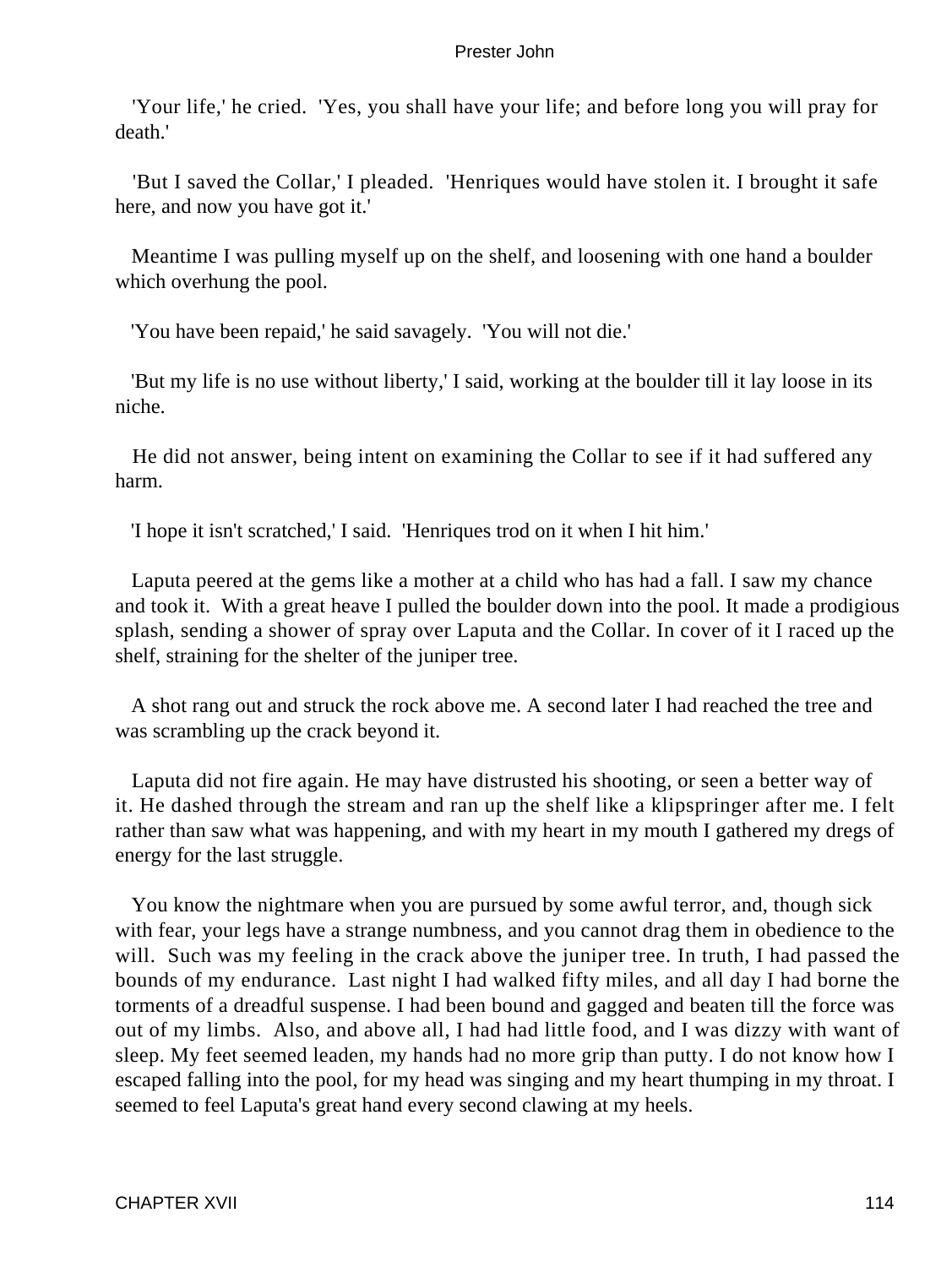I had reason for my fears. He had entered the crack long before I had reached the top, and his progress was twice as fast as mine. When I emerged on the topmost shelf he was scarcely a yard behind me. But an overhang checked his bulky figure and gave me a few seconds' grace. I needed it all, for these last steps on the shelf were the totterings of an old man. Only a desperate resolution and an extreme terror made me drag one foot after the other. Blindly I staggered on to the top of the ravine, and saw before me the Schimmel grazing in the light of the westering sun.

 I forced myself into a sort of drunken run, and crawled into the saddle. Behind me, as I turned, I could see Laputa's shoulders rising over the edge. I had no knife to cut the knee− halter, and the horse could not stir.

 Then the miracle happened. When the rope had gagged me, my teeth must have nearly severed it at one place, and this Laputa had not noticed when he used it as a knee−halter. The shock of my entering the saddle made the Schimmel fling up his head violently, and the rope snapped. I could not find the stirrups, but I dug my heels into his sides, and he leaped forward.

 At the same moment Laputa began to shoot. It was a foolish move, for he might have caught me by running, since I had neither spurs nor whip, and the horse was hampered by the loose end of rope at his knee. In any case, being an indifferent shot, he should have aimed at the Schimmel, not at me; but I suppose he wished to save his charger. One bullet sang past my head; a second did my business for me. It passed over my shoulder, as I lay low in the saddle, and grazed the beast's right ear. The pain maddened him, and, rope−end and all, he plunged into a wild gallop. Other shots came, but they fell far short. I saw dimly a native or two – the men who had followed us – rush to intercept me, and I think a spear was flung. But in a flash we were past them, and their cries faded behind me. I found the bridle, reached for the stirrups, and galloped straight for the sunset and for freedom.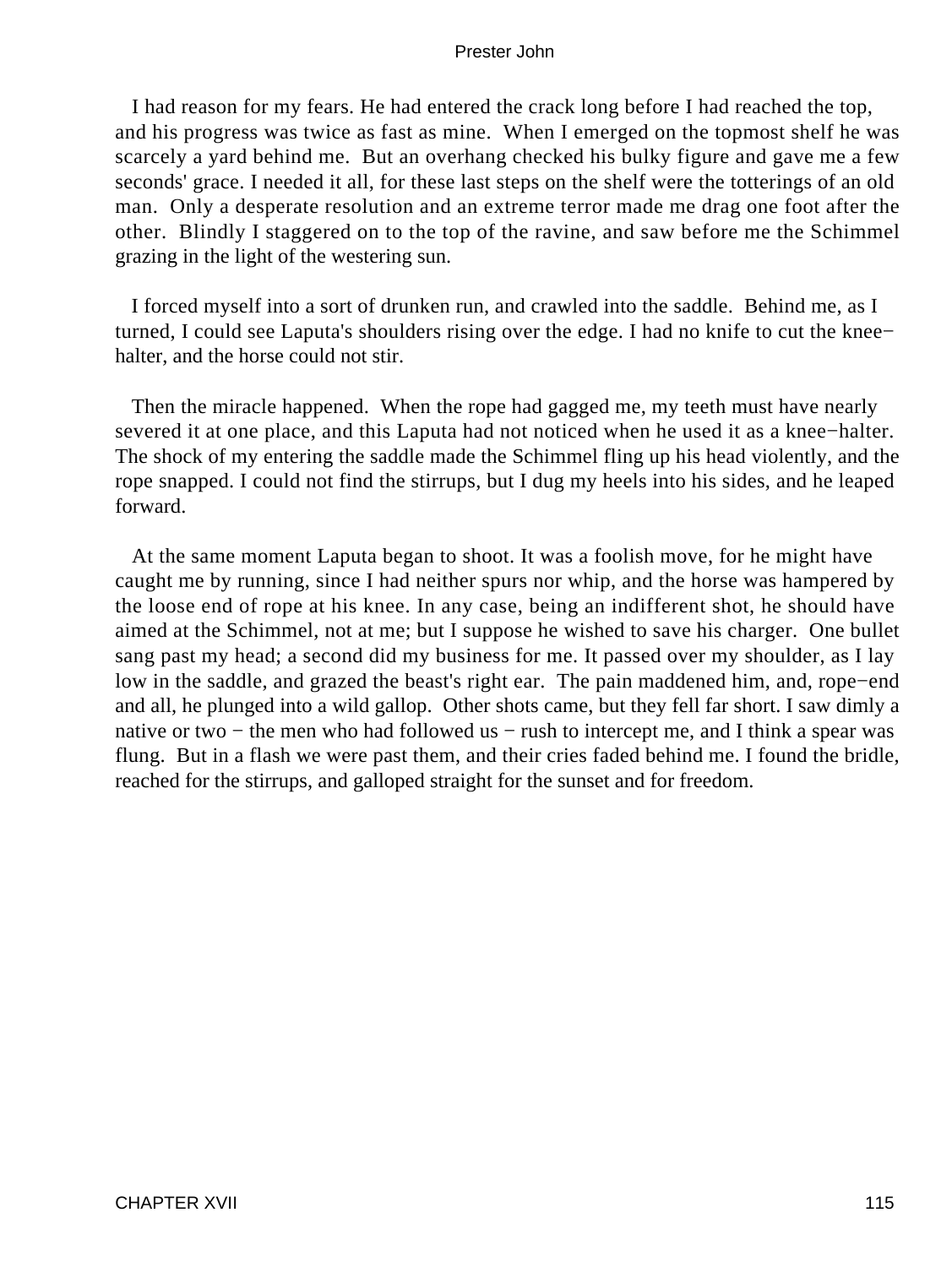# **[CHAPTER XVIII](#page-150-0)**

## *H*OW **A MAN MAY SOMETIMES PUT HIS TRUST IN A HORSE**

 I had long passed the limit of my strength. Only constant fear and wild alternations of hope had kept me going so long, and now that I was safe I became light−headed in earnest. The wonder is that I did not fall off. Happily the horse was good and the ground easy, for I was powerless to do any guiding. I simply sat on his back in a silly glow of comfort, keeping a line for the dying sun, which I saw in a nick of the Iron Crown Mountain. A sort of childish happiness possessed me. After three days of imminent peril, to be free was to be in fairyland. To be swishing through the long bracken or plunging among the breast−high flowers of the meadowlands in a world of essential lights and fragrances, seemed scarcely part of mortal experience. Remember that I was little more than a lad, and that I had faced death so often of late that my mind was all adrift. To be able to hope once more, nay, to be allowed to cease both from hope and fear, was like a deep and happy opiate to my senses. Spent and frail as I was, my soul swam in blessed waters of ease.

 The mood did not last long. I came back to earth with a shock, as the schimmel stumbled at the crossing of a stream. I saw that the darkness was fast falling, and with the sight panic returned to me. Behind me I seemed to hear the sound of pursuit. The noise was in my ears, but when I turned it ceased, and I saw only the dusky shoulders of hills.

 I tried to remember what Arcoll had told me about his headquarters, but my memory was wiped clean. I thought they were on or near the highway, but I could not remember where the highway was. Besides, he was close to the enemy, and I wanted to get back into the towns, far away from the battle− line. If I rode west I must come in time to villages, where I could hide myself. These were unworthy thoughts, but my excuse must be my tattered nerves. When a man comes out of great danger, he is apt to be a little deaf to the call of duty.

 Suddenly I became ashamed. God had preserved me from deadly perils, but not that I might cower in some shelter. I had a mission as clear as Laputa's. For the first time I became conscious to what a little thing I owed my salvation. That matter of the broken halter was like the finger of Divine Providence. I had been saved for a purpose, and unless I fulfilled that purpose I should again be lost. I was always a fatalist, and in that hour of strained body and soul I became something of a mystic. My panic ceased, my lethargy departed, and a more manly resolution took their place. I gripped the Schimmel by the head and turned him due left. Now I remembered where the highroad ran, and I remembered something else.

For it was borne in on me that Laputa had fallen into my hands. Without any subtle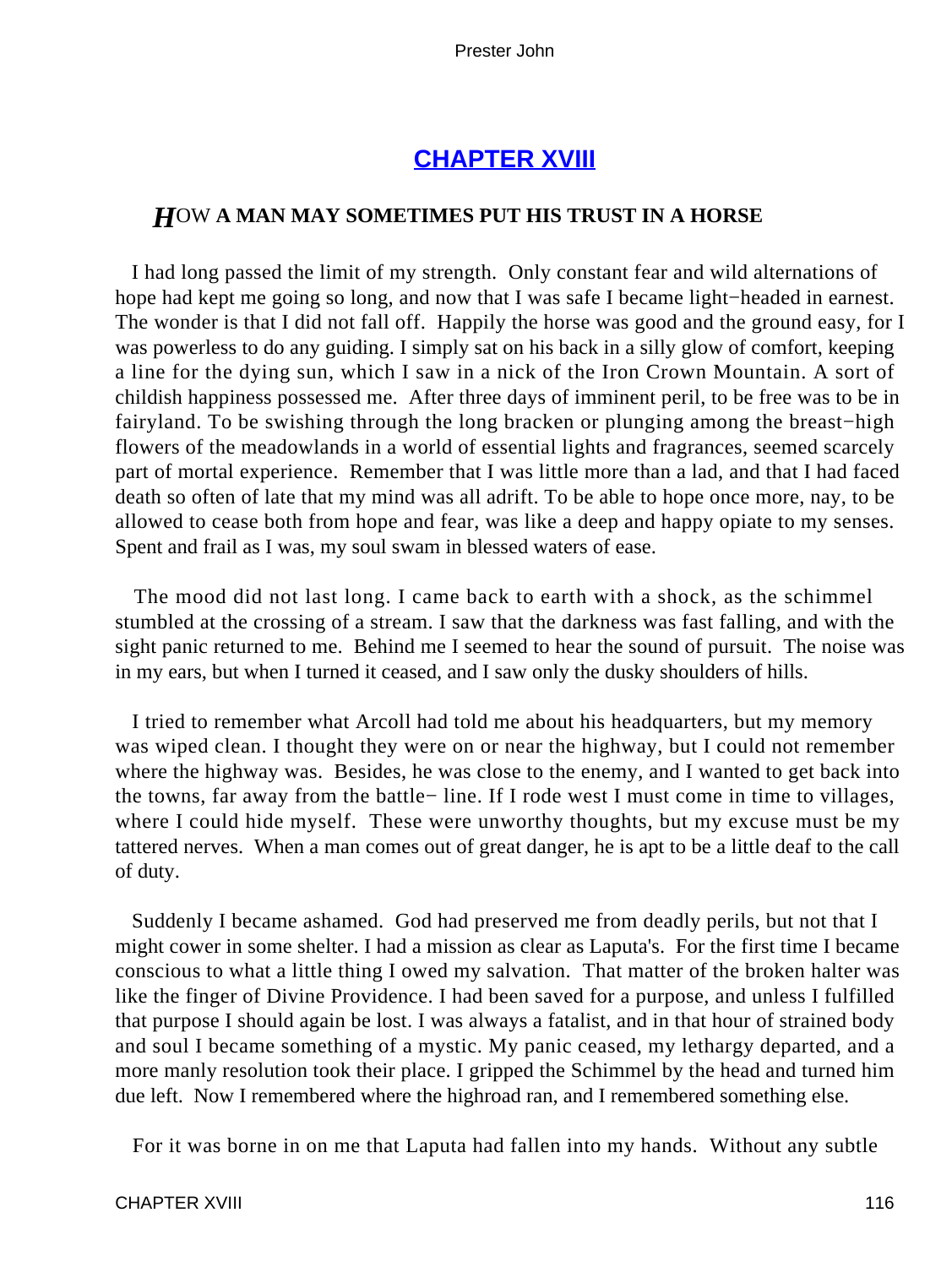purpose I had played a master game. He was cut off from his people, without a horse, on the wrong side of the highroad which Arcoll's men patrolled. Without him the rising would crumble. There might be war, even desperate war, but we should fight against a leaderless foe. If he could only be shepherded to the north, his game was over, and at our leisure we could mop up the scattered concentrations.

 I was now as eager to get back into danger as I had been to get into safety. Arcoll must be found and warned, and that at once, or Laputa would slip over to Inanda's Kraal under cover of dark. It was a matter of minutes, and on these minutes depended the lives of thousands. It was also a matter of ebbing strength, for with my return to common sense I saw very clearly how near my capital was spent. If I could reach the highroad, find Arcoll or Arcoll's men, and give them my news, I would do my countrymen a service such as no man in Africa could render. But I felt my head swimming, I was swaying crazily in the saddle, and my hands had scarcely the force of a child's. I could only lie limply on the horse's back, clutching at his mane with trembling fingers. I remember that my head was full of a text from the Psalms about not putting one's trust in horses. I prayed that this one horse might be an exception, for he carried more than Caesar and his fortunes.

 My mind is a blank about those last minutes. In less than an hour after my escape I struck the highway, but it was an hour which in the retrospect unrolls itself into unquiet years. I was dimly conscious of scrambling through a ditch and coming to a ghostly white road. The schimmel swung to the right, and the next I knew some one had taken my bridle and was speaking to me.

 At first I thought it was Laputa and screamed. Then I must have tottered in the saddle, for I felt an arm slip round my middle. The rider uncorked a bottle with his teeth and forced some brandy down my throat. I choked and coughed, and then looked up to see a white policeman staring at me. I knew the police by the green shoulder−straps.

'Arcoll,' I managed to croak. 'For God's sake take me to Arcoll.'

 The man whistled shrilly on his fingers, and a second rider came cantering down the road. As he came up I recognized his face, but could not put a name to it. 'Losh, it's the lad Crawfurd,' I heard a voice say. 'Crawfurd, man, d'ye no mind me at Lourenco Marques? Aitken?'

 The Scotch tongue worked a spell with me. It cleared my wits and opened the gates of my past life. At last I knew I was among my own folk.

 'I must see Arcoll. I have news for him − tremendous news. O man, take me to Arcoll and ask me no questions. Where is he? Where is he?'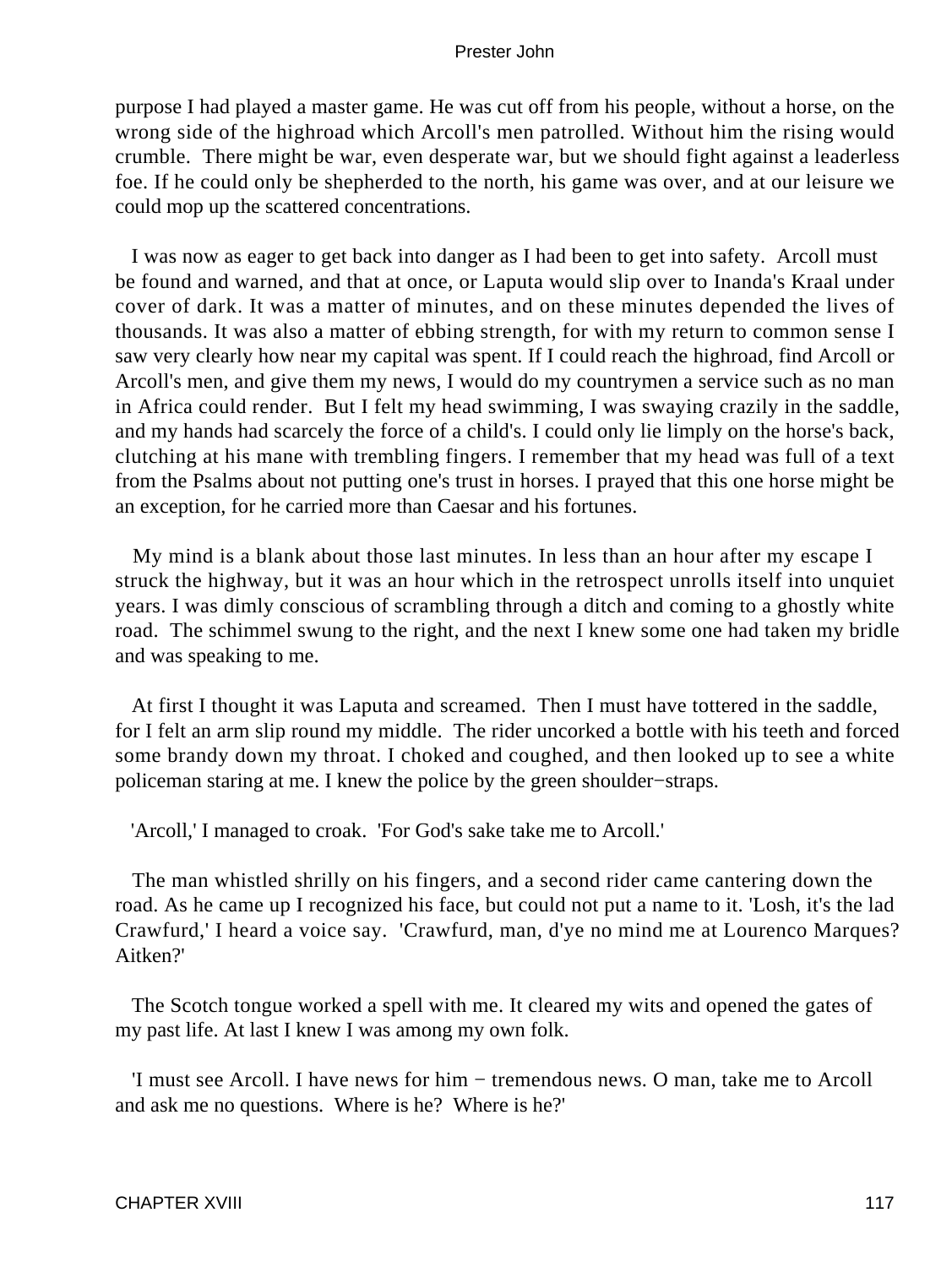'As it happens, he's about two hundred yards off,' Aitken said. 'That light ye see at the top of the brae is his camp.'

 They helped me up the road, a man on each side of me, for I could never have kept in the saddle without their support. My message to Arcoll kept humming in my head as I tried to put it into words, for I had a horrid fear that my wits would fail me and I should be dumb when the time came. Also I was in a fever of haste. Every minute I wasted increased Laputa's chance of getting back to the kraal. He had men with him every bit as skilful as Arcoll's trackers. Unless Arcoll had a big force and the best horses there was no hope. Often in looking back at this hour I have marvelled at the strangeness of my behaviour. Here was I just set free from the certainty of a hideous death, and yet I had lost all joy in my security. I was more fevered at the thought of Laputa's escape than I had been at the prospect of David Crawfurd's end.

 The next thing I knew I was being lifted off the Schimmel by what seemed to me a thousand hands. Then came a glow of light, a great moon, in the centre of which I stood blinking. I was forced to sit down on a bed, while I was given a cup of hot tea, far more reviving than any spirits. I became conscious that some one was holding my hands, and speaking very slowly and gently.

 'Davie,' the voice said, 'you're back among friends, my lad. Tell me, where have you been?'

 'I want Arcoll,' I moaned. 'Where is Ratitswan?' There were tears of weakness running down my cheeks.

 'Arcoll is here,' said the voice; 'he is holding your hands, Davie. Quiet, lad, quiet. Your troubles are all over now.'

I made a great effort, found the eyes to which the voice belonged, and spoke to them.

 'Listen. I stole the collar of Prester John at Dupree's Drift. I was caught in the Berg and taken to the kraal − I forget its name − but I had hid the rubies.'

'Yes,' the voice said, 'you hid the rubies, − and then?'

 'Inkulu wanted them back, so I made a deal with him. I took him to Machudi's and gave him the collar, and then he fired at me and I climbed and climbed ... I climbed on a horse,' I concluded childishly.

I heard the voice say 'Yes?' again inquiringly, but my mind ran off at a tangent.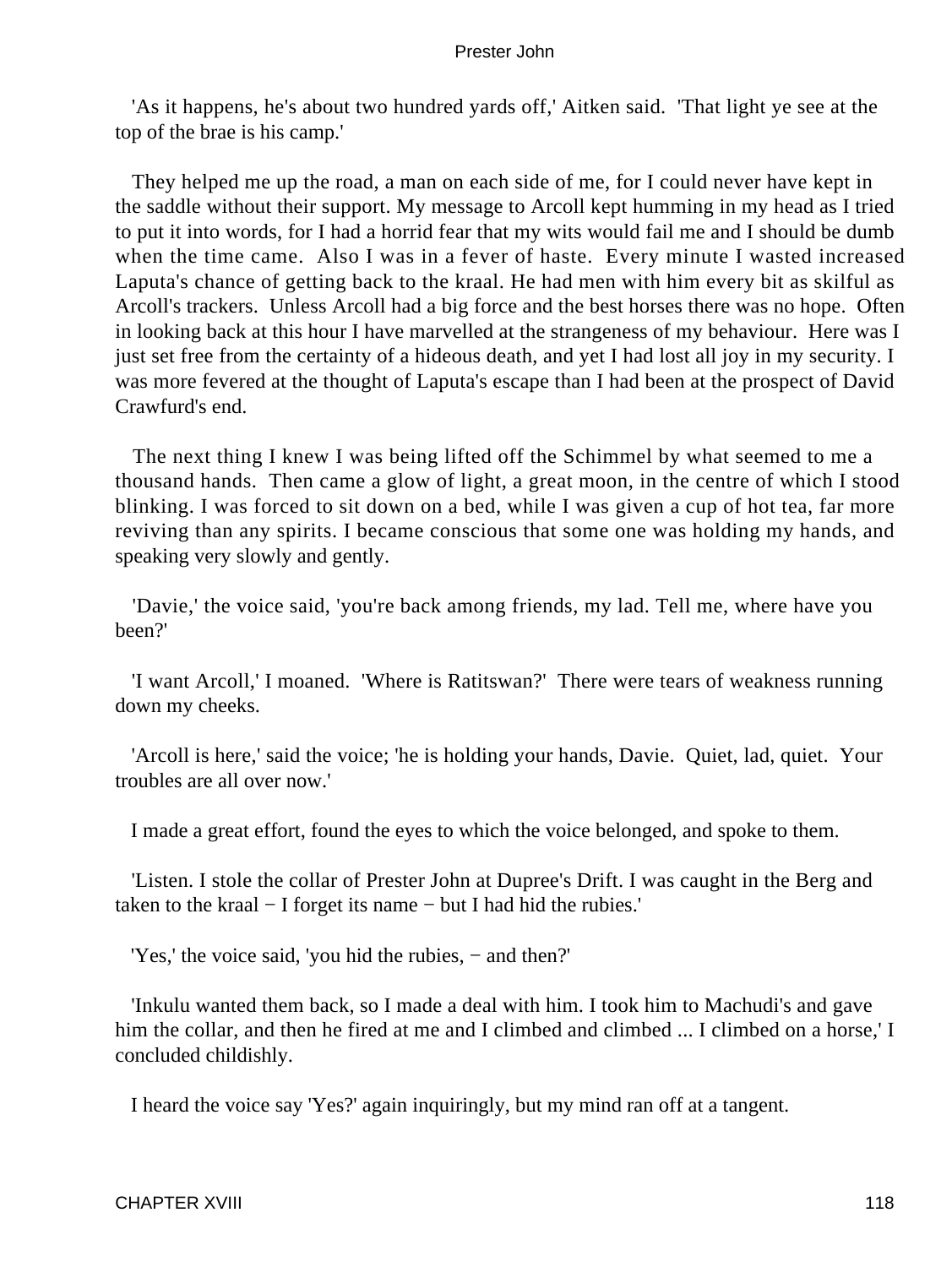'Beyers took guns up into the Wolkberg,' I cried shrilly. 'Why the devil don't you do the same? You have the whole Kaffir army in a trap.'

I saw a smiling face before me.

 'Good lad. Colles told me you weren't wanting in intelligence. What if we have done that very thing, Davie?'

 But I was not listening. I was trying to remember the thing I most wanted to say, and that was not about Beyers and his guns. Those were nightmare minutes. A speaker who has lost the thread of his discourse, a soldier who with a bayonet at his throat has forgotten the password − I felt like them, and worse. And to crown all I felt my faintness coming back, and my head dropping with heaviness. I was in a torment of impotence.

 Arcoll, still holding my hands, brought his face close to mine, so that his clear eyes mastered and constrained me.

 'Look at me, Davie,' I heard him say. 'You have something to tell me, and it is very important. It is about Laputa, isn't it? Think, man. You took him to Machudi's and gave him the collar. He has gone back with it to Inanda's Kraal. Very well, my guns will hold him there.'

 I shook my head. 'You can't. You may split the army, but you can't hold Laputa. He will be over the Olifants before you fire a shot.' 'We will hunt him down before he crosses. And if not, we will catch him at the railway.'

'For God's sake, hurry then,' I cried. 'In an hour he will be over it and back in the kraal.'

'But the river is a long way.'

'River?' I repeated hazily. 'What river? The Letaba is not the place. It is the road I mean.'

Arcoll's hands closed firmly on my wrists.

 'You left Laputa at Machudi's and rode here without stopping. That would take you an hour. Had Laputa a horse?'

 'Yes; but I took it,' I stammered. 'You can see it behind me.' Arcoll dropped my hands and stood up straight.

 'By God, we've got him!' he said, and he spoke to his companions. A man turned and ran out of the tent.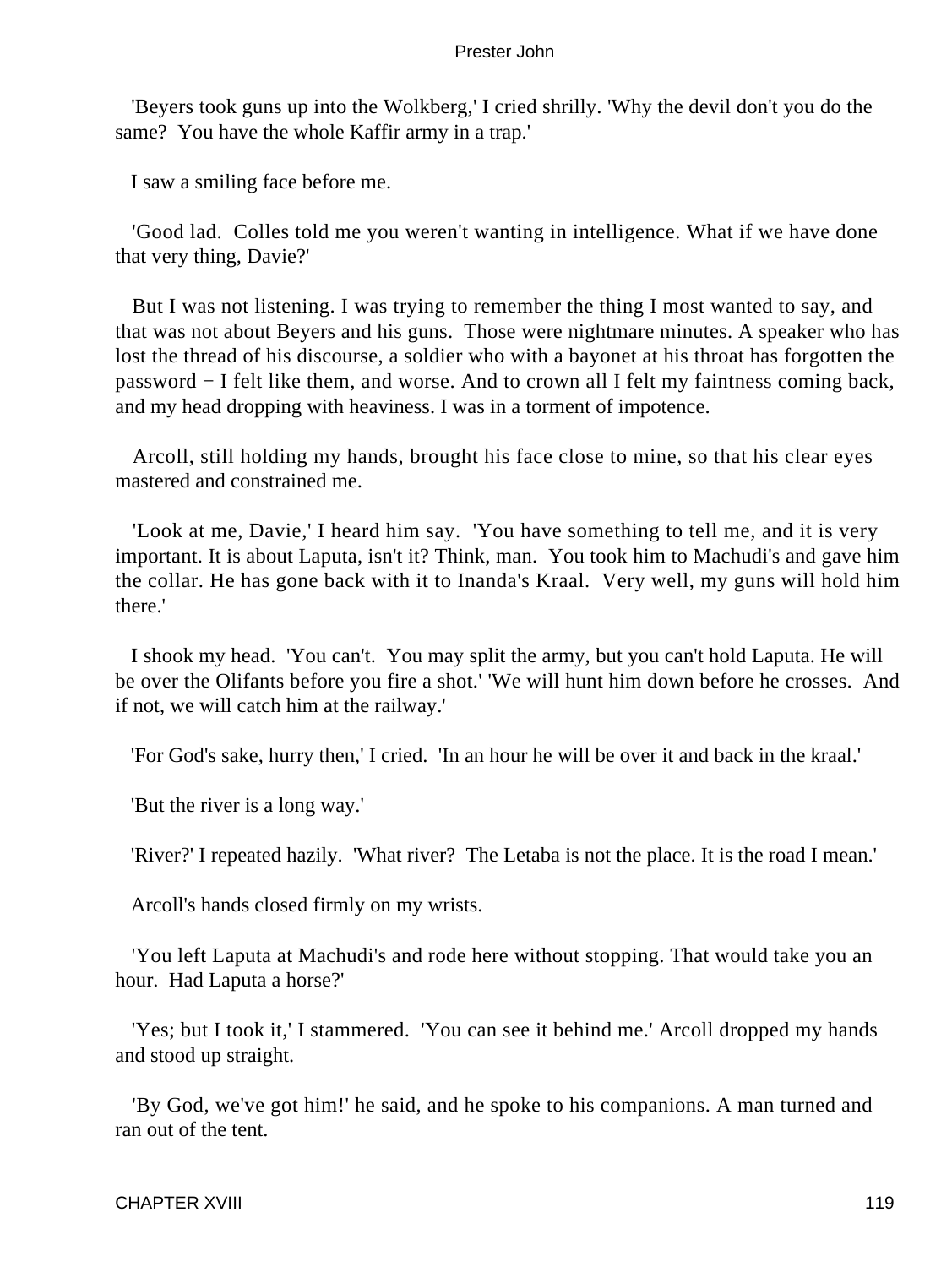Then I remembered what I wanted to say. I struggled from the bed and put my hands on his shoulders.

 'Laputa is our side of the highroad. Cut him off from his men, and drive him north − north – away up to the Rooirand. Never mind the Wolkberg and the guns, for they can wait. I tell you Laputa is the Rising, and he has the collar. Without him you can mop up the Kaffirs at your leisure. Line the high− road with every man you have, for he must cross it or perish. Oh, hurry, man, hurry; never mind me. We're saved if we can chivy Laputa till morning. Quick, or I'll have to go myself.'

 The tent emptied, and I lay back on the bed with a dim feeling that my duty was done and I could rest. Henceforth the affair was in stronger hands than mine. I was so weak that I could not lift my legs up to the bed, but sprawled half on and half off.

 Utter exhaustion defeats sleep. I was in a fever, and my eyes would not close. I lay and drowsed while it seemed to me that the outside world was full of men and horses. I heard voices and the sound of hoofs and the jingle of bridles, but above all I heard the solid tramp of an army. The whole earth seemed to be full of war. Before my mind was spread the ribbon of the great highway. I saw it run white through the meadows of the plateau, then in a dark corkscrew down the glen of the Letaba, then white again through the vast moonlit bush of the plains, till the shanties of Wesselsburg rose at the end of it. It seemed to me to be less a road than a rampart, built of shining marble, the Great Wall of Africa. I saw Laputa come out of the shadows and try to climb it, and always there was the sound of a rifle−breech clicking, a summons, and a flight. I began to take a keen interest in the game. Down in the bush were the dark figures of the hunted, and on the white wall were my own people − horse, foot, and artillery, the squadrons of our defence. What a general Arcoll was, and how great a matter had David Crawfurd kindled!

 A man came in − I suppose a doctor. He took off my leggings and boots, cutting them from my bleeding feet, but I knew no pain. He felt my pulse and listened to my heart. Then he washed my face and gave me a bowl of hot milk. There must have been a drug in the milk, for I had scarcely drunk it before a tide of sleep seemed to flow over my brain. The white rampart faded from my eyes and I slept.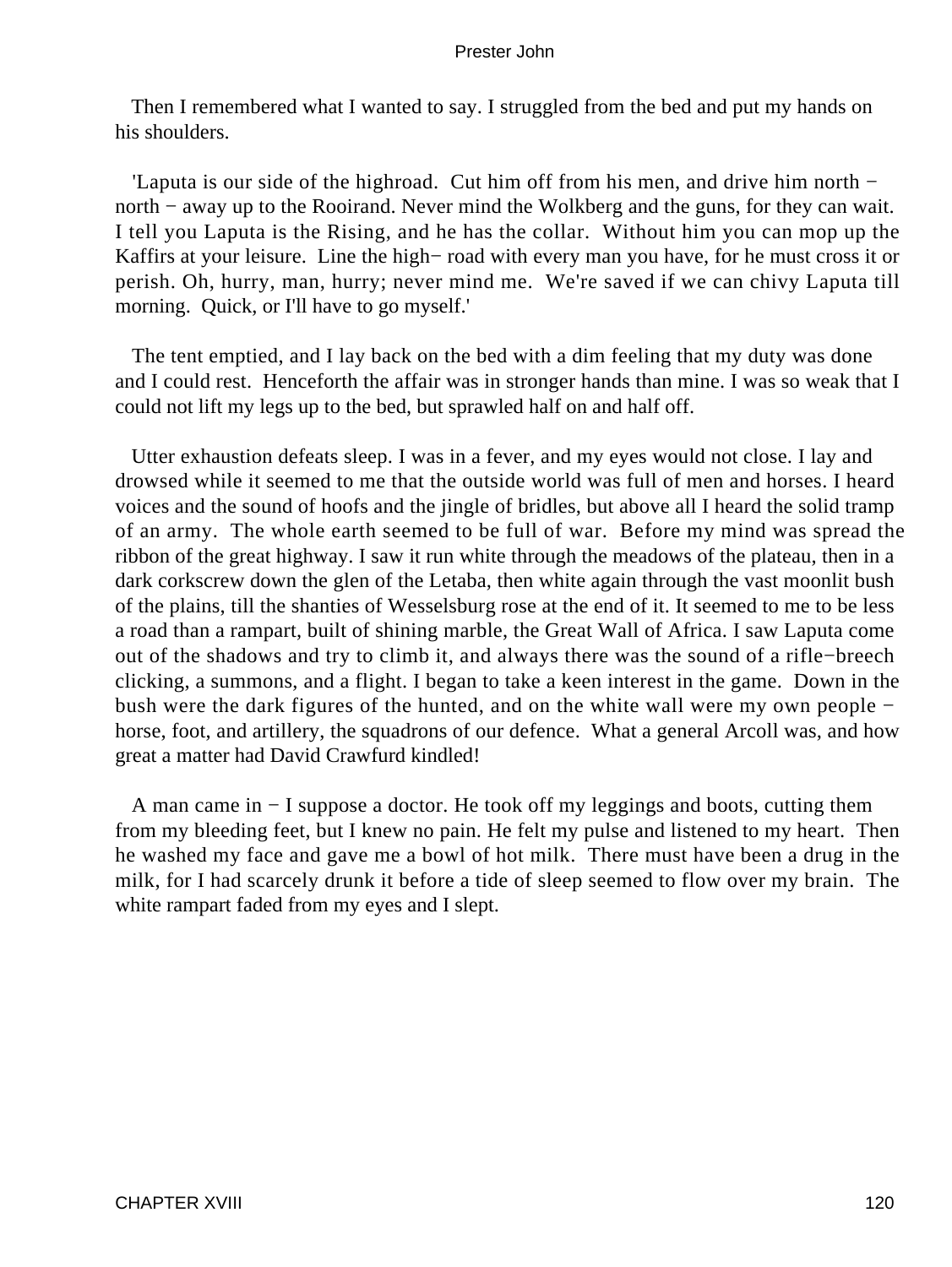# **[CHAPTER XIX](#page-150-0)**

## *A*RCOLL'S **SHEPHERDING**

While I lay in a drugged slumber great things were happening. What I have to tell is no experience of my own, but the story as I pieced it together afterwards from talks with Arcoll and Aitken. The history of the Rising has been compiled. As I write I see before me on the shelves two neat blue volumes in which Mr Alexander Upton, sometime correspondent of the Times, has told for the edification of posterity the tale of the war between the Plains and the Plateau. To him the Kaffir hero is Umbooni, a half−witted ruffian, whom we afterwards caught and hanged. He mentions Laputa only in a footnote as a renegade Christian who had something to do with fomenting discontent. He considers that the word 'Inkulu,' which he often heard, was a Zulu name for God. Mr Upton is a picturesque historian, but he knew nothing of the most romantic incident of all. This is the tale of the midnight shepherding of the 'heir of John' by Arcoll and his irregulars.

 At Bruderstroom, where I was lying unconscious, there were two hundred men of the police; sixty−three Basuto scouts under a man called Stephen, who was half native in blood and wholly native in habits; and three commandoes of the farmers, each about forty strong. The commandoes were really companies of the North Transvaal Volunteers, but the old name had been kept and something of the old loose organization. There were also two four−gun batteries of volunteer artillery, but these were out on the western skirts of the Wolkberg following Beyers's historic precedent. Several companies of regulars were on their way from Pietersdorp, but they did not arrive till the next day. When they came they went to the Wolkberg to join the artillery. Along the Berg at strategic points were pickets of police with native trackers, and at Blaauwildebeestefontein there was a strong force with two field guns, for there was some fear of a second Kaffir army marching by that place to Inanda's Kraal. At Wesselsburg out on the plain there was a biggish police patrol, and a system of small patrols along the road, with a fair number of Basuto scouts. But the road was picketed, not held; for Arcoll's patrols were only a branch of his Intelligence Department. It was perfectly easy, as I had found myself, to slip across in a gap of the pickets.

 Laputa would be in a hurry, and therefore he would try to cross at the nearest point. Hence it was Arcoll's first business to hold the line between the defile of the Letaba and the camp at Bruderstroom. A detachment of the police who were well mounted galloped at racing speed for the defile, and behind them the rest lined out along the road. The farmers took a line at right angles to the road, so as to prevent an escape on the western flank. The Basutos were sent into the woods as a sort of advanced post to bring tidings of any movement there. Finally a body of police with native runners at their stirrups rode on to the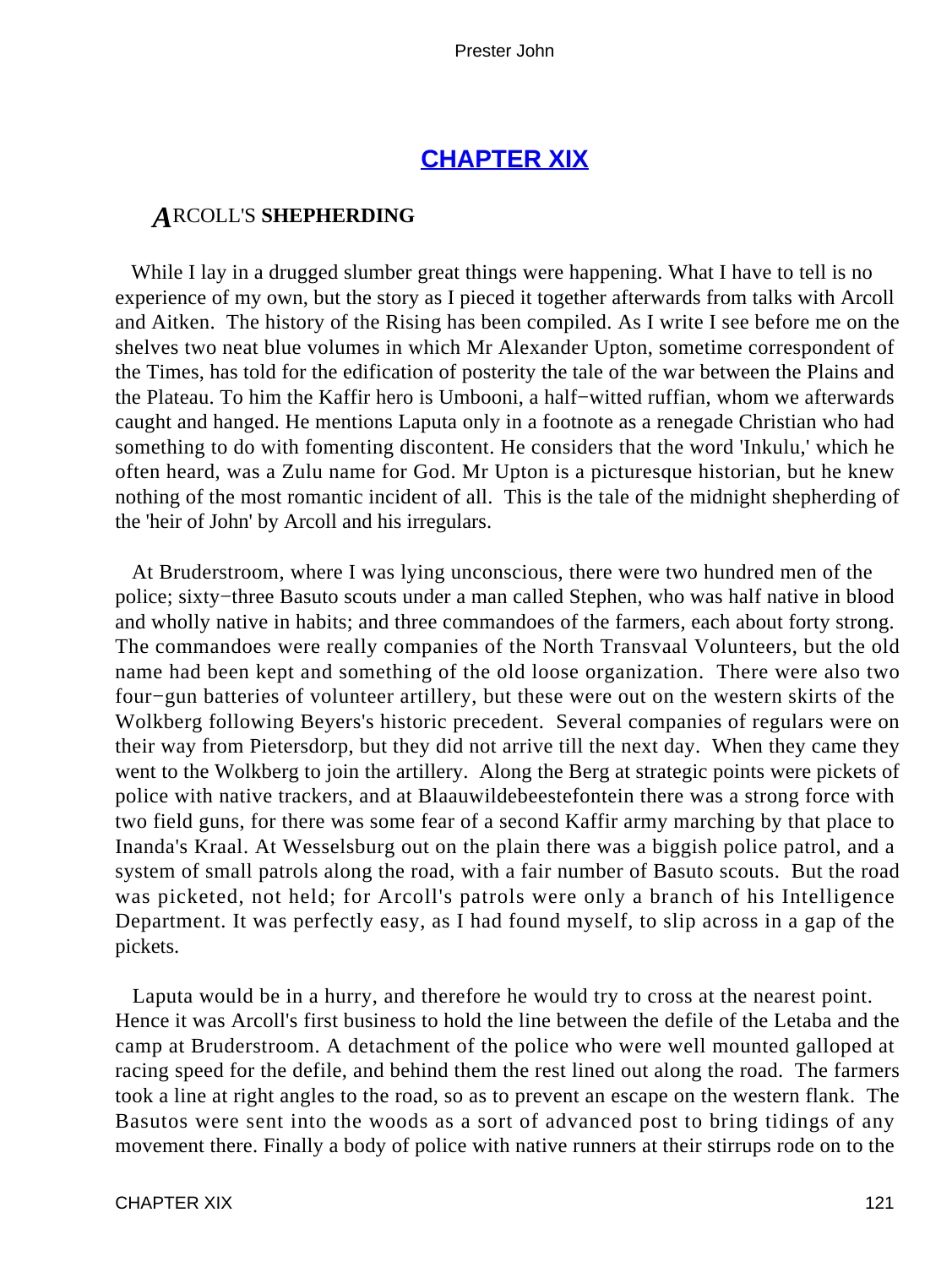drift where the road crosses the Letaba. The place is called Main Drift, and you will find it on the map. The natives were first of all to locate Laputa, and prevent him getting out on the south side of the triangle of hill and wood between Machudi's, the road, and the Letaba. If he failed there, he must try to ford the Letaba below the drift, and cross the road between the drift and Wesselsburg. Now Arcoll had not men enough to watch the whole line, and therefore if Laputa were once driven below the drift, he must shift his men farther down the road. Consequently it was of the first importance to locate Laputa's whereabouts, and for this purpose the native trackers were sent forward. There was just a chance of capturing him, but Arcoll knew too well his amazing veld−craft and great strength of body to build much hope on that.

 We were none too soon. The advance men of the police rode into one of the Kaffirs from Inanda's Kraal, whom Laputa had sent forward to see if the way was clear. In two minutes more he would have been across and out of our power, for we had no chance of overtaking him in the woody ravines of the Letaba. The Kaffir, when he saw us, dived back into the grass on the north side of the road, which made it clear that Laputa was still there.

 After that nothing happened for a little. The police reached their drift, and all the road west of that point was strongly held. The flanking commandoes joined hands with one of the police posts farther north, and moved slowly to the scarp of the Berg. They saw nobody; from which Arcoll could deduce that his man had gone down the Berg into the forests.

 Had the Basutos been any good at woodcraft we should have had better intelligence. But living in a bare mountain country they are apt to find themselves puzzled in a forest. The best men among the trackers were some renegades of 'Mpefu, who sent back word by a device known only to Arcoll that five Kaffirs were in the woods a mile north of Main Drift. By this time it was after ten o'clock, and the moon was rising. The five men separated soon after, and the reports became confused. Then Laputa, as the biggest of the five, was located on the banks of the Great Letaba about two miles below Main Drift.

 The question was as to his crossing. Arcoll had assumed that he would swim the river and try to get over the road between Main Drift and Wesselsburg. But in this assumption he underrated the shrewdness of his opponent. Laputa knew perfectly well that we had not enough men to patrol the whole countryside, but that the river enabled us to divide the land into two sections and concentrate strongly on one or the other. Accordingly he left the Great Letaba unforded and resolved to make a long circuit back to the Berg. One of his Kaffirs swam the river, and when word of this was brought Arcoll began to withdraw his posts farther down the road. But as the men were changing 'Mpefu's fellows got wind of Laputa's turn to the left, and in great haste Arcoll countermanded the move and waited in deep perplexity at Main Drift.

 The salvation of his scheme was the farmers on the scarp of the Berg. They lit fires and gave Laputa the notion of a great army. Instead of going up the glen of Machudi or the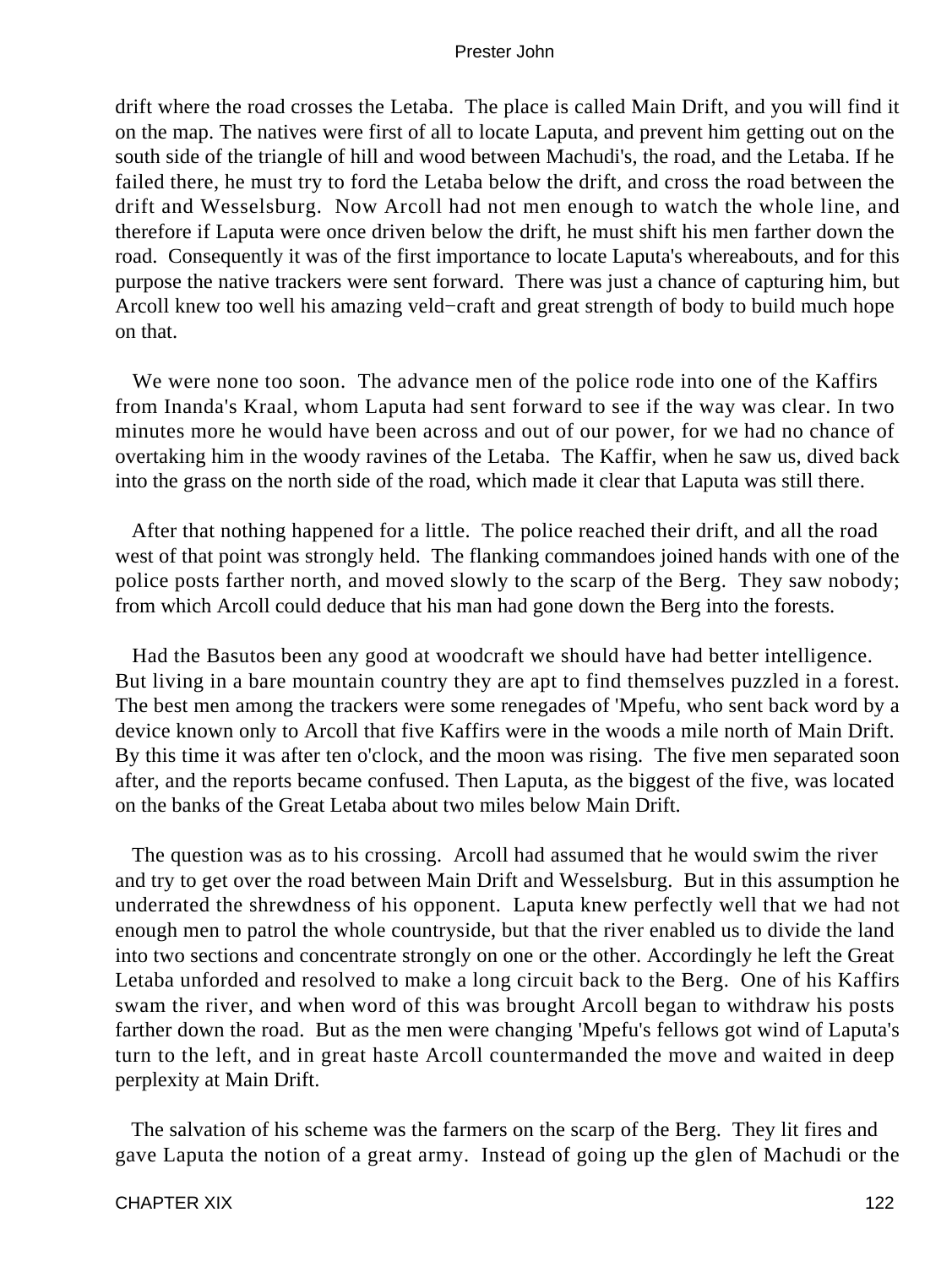Letsitela he bore away to the north for the valley of the Klein Letaba. The pace at which he moved must have been amazing. He had a great physique, hard as nails from long travelling, and in his own eyes he had an empire at stake. When I look at the map and see the journey which with vast fatigue I completed from Dupree's Drift to Machudi's, and then look at the huge spaces of country over which Laputa's legs took him on that night, I am lost in admiration of the man.

 About midnight he must have crossed the Letsitela. Here he made a grave blunder. If he had tried the Berg by one of the faces he might have got on to the plateau and been at Inanda's Kraal by the dawning. But he over−estimated the size of the commandoes, and held on to the north, where he thought there would be no defence. About one o'clock Arcoll, tired of inaction and conscious that he had misread Laputa's tactics, resolved on a bold stroke. He sent half his police to the Berg to reinforce the commandoes, bidding them get into touch with the post at Blaauwildebeestefontein.

 A little after two o'clock a diversion occurred. Henriques succeeded in crossing the road three miles east of Main Drift. He had probably left the kraal early in the night and had tried to cross farther west, but had been deterred by the patrols. East of Main Drift, where the police were fewer, he succeeded; but he had not gone far till he was discovered by the Basuto scouts. The find was reported to Arcoll, who guessed at once who this traveller was. He dared not send out any of his white men, but he bade a party of the scouts follow the Portugoose's trail. They shadowed him to Dupree's Drift, where he crossed the Letaba. There he lay down by the roadside to sleep, while they kept him company. A hard fellow Henriques was, for he could slumber peacefully on the very scene of his murder.

 Dawn found Laputa at the head of the Klein Letaba glen, not far from 'Mpefu's kraal. He got food at a hut, and set off at once up the wooded hill above it, which is a promontory of the plateau. By this time he must have been weary, or he would not have blundered as he did right into a post of the farmers. He was within an ace of capture, and to save himself was forced back from the scarp. He seems, to judge from reports, to have gone a little way south in the thicker timber, and then to have turned north again in the direction of Blaauwildebeestefontein. After that his movements are obscure. He was seen on the Klein Labongo, but the sight of the post at Blaauwildebeestefontein must have convinced him that a korhaan could not escape that way. The next we heard of him was that he had joined Henriques. After daybreak Arcoll, having got his reports from the plateau, and knowing roughly the direction in which Laputa was shaping, decided to advance his lines. The farmers, reinforced by three more commandoes from the Pietersdorp district, still held the plateau, but the police were now on the line of the Great Letaba. It was Arcoll's plan to hold that river and the long neck of land between it and the Labongo. His force was hourly increasing, and his mounted men would be able to prevent any escape on the flank to the east of Wesselsburg.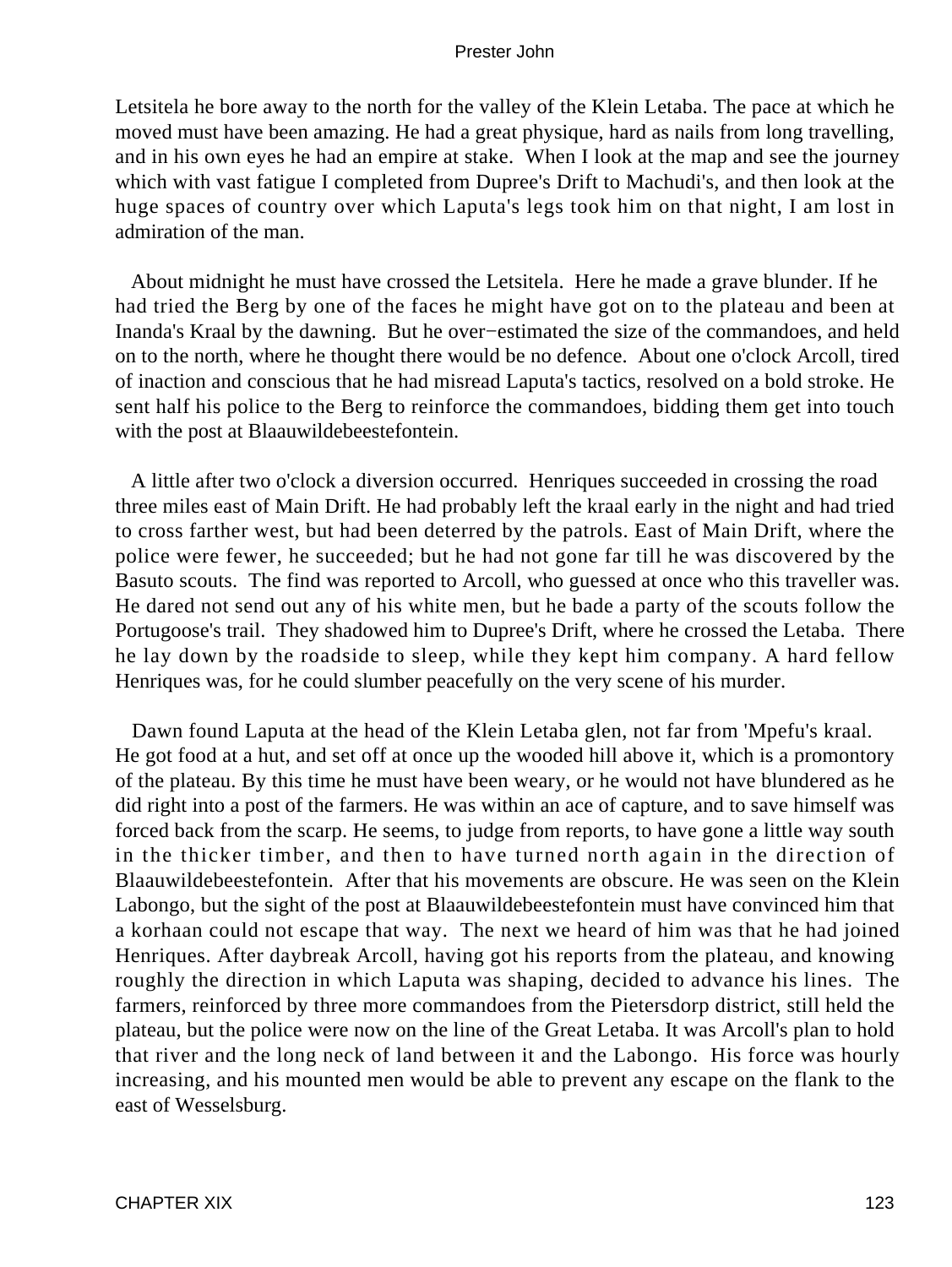So it happened that while Laputa was being driven east from the Berg, Henriques was travelling north, and their lines intersected. I should like to have seen the meeting. It must have told Laputa what had always been in the Portugoose's heart. Henriques, I fancy, was making for the cave in the Rooirand. Laputa, so far as I can guess at his mind, had a plan for getting over the Portuguese border, fetching a wide circuit, and joining his men at any of the concentrations between there and Amsterdam.

 The two were seen at midday going down the road which leads from Blaauwildebeestefontein to the Lebombo. Then they struck Arcoll's new front, which stretched from the Letaba to the Labongo. This drove them north again, and forced them to swim the latter stream. From there to the eastern extremity of the Rooirand, which is the Portuguese frontier, the country is open and rolling, with a thin light scrub in the hollows. It was bad cover for the fugitives, as they found to their cost. For Arcoll had purposely turned his police into a flying column. They no longer held a line; they scoured a country. Only Laputa's incomparable veld−craft and great bodily strength prevented the two from being caught in half an hour. They doubled back, swam the Labongo again, and got into the thick bush on the north side of the Blaauwildebeestefontein road. The Basuto scouts were magnificent in the open, but in the cover they were again at fault. Laputa and Henriques fairly baffled them, so that the pursuit turned to the west in the belief that the fugitives had made for Majinje's kraal. In reality they had recrossed the Labongo and were making for Umvelos'.

 All this I heard afterwards, but in the meantime I lay in Arcoll's tent in deep unconsciousness. While my enemies were being chased like partridges, I was reaping the fruits of four days' toil and terror. The hunters had become the hunted, the wheel had come full circle, and the woes of David Crawfurd were being abundantly avenged.

 I slept till midday of the next day. When I awoke the hot noontide sun had made the tent like an oven. I felt better, but very stiff and sore, and I had a most ungovernable thirst. There was a pail of water with a tin pannikin beside the tent pole, and out of this I drank repeated draughts. Then I lay down again, for I was still very weary.

 But my second sleep was not like my first. It was haunted by wild nightmares. No sooner had I closed my eyes than I began to live and move in a fantastic world. The whole bush of the plains lay before me, and I watched it as if from some view−point in the clouds. It was midday, and the sandy patches shimmered under a haze of heat. I saw odd little movements in the bush − a buck's head raised, a paauw stalking solemnly in the long grass, a big crocodile rolling off a mudbank in the river. And then I saw quite clearly Laputa's figure going east.

 In my sleep I did not think about Arcoll's manoeuvres. My mind was wholly set upon Laputa. He was walking wearily, yet at a good pace, and his head was always turning, like a wild creature snuffing the wind. There was something with him, a shapeless shadow, which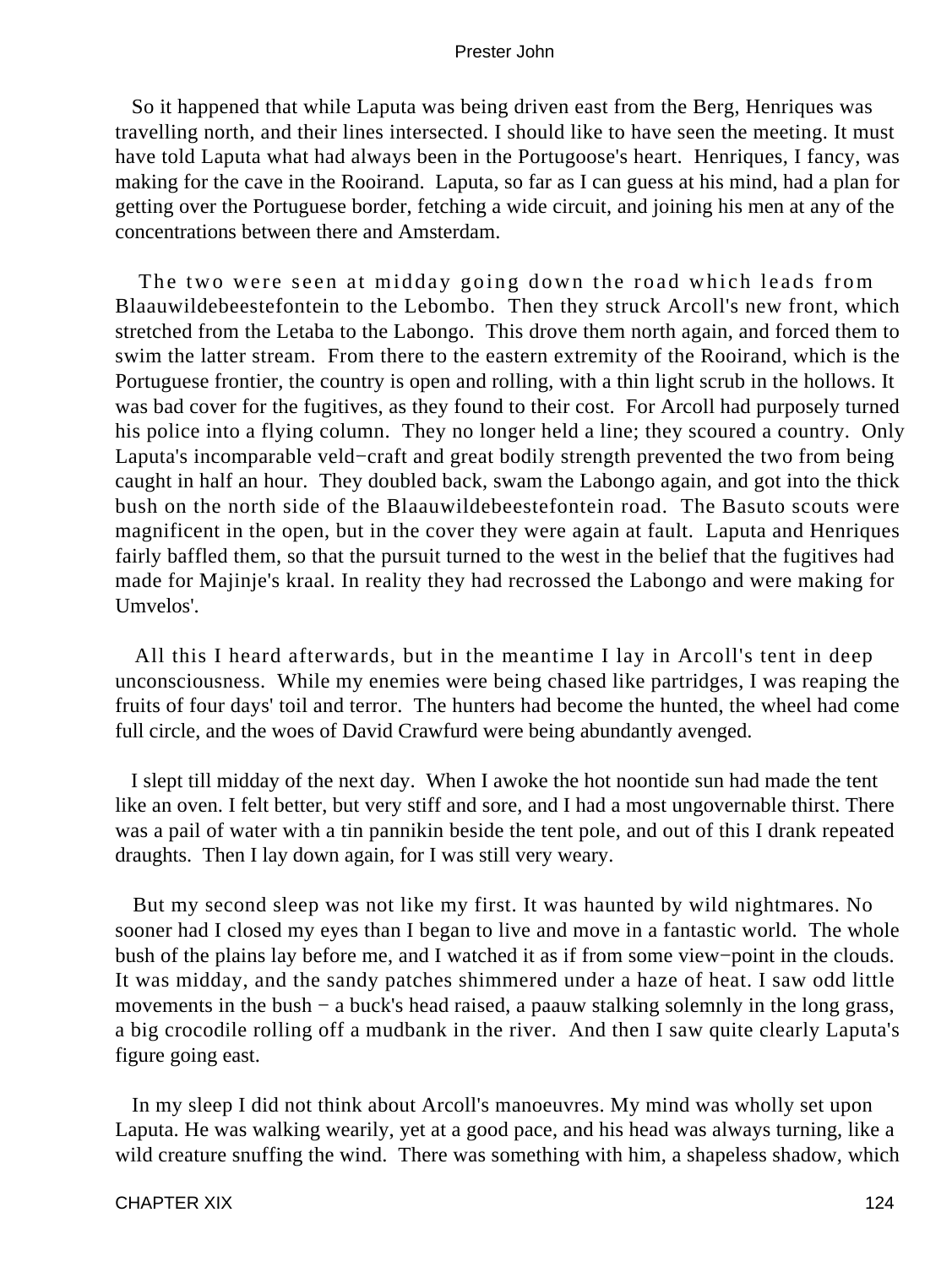I could not see clearly. His neck was bare, but I knew well that the collar was in his pouch.

 He stopped, turned west, and I lost him. The bush world for a space was quite silent, and I watched it eagerly as an aeronaut would watch the ground for a descent. For a long time I could see nothing. Then in a wood near a river there seemed to be a rustling. Some guinea−fowl flew up as if startled, and a stembok scurried out. I knew that Laputa must be there.

 Then, as I looked at the river, I saw a head swimming. Nay, I saw two, one some distance behind the other. The first man landed on the far bank, and I recognized Laputa. The second was a slight short figure, and I knew it was Henriques.

 I remember feeling very glad that these two had come together. It was certain now that Henriques would not escape. Either Laputa would find out the truth and kill him, or I would come up with him and have my revenge. In any case he was outside the Kaffir pale, adventuring on his own.

 I watched the two till they halted near a ruined building. Surely this was the store I had built at Umvelos'. The thought gave me a horrid surprise. Laputa and Henriques were on their way to the Rooirand!

 I woke with a start to find my forehead damp with sweat. There was some fever on me, I think, for my teeth were chattering. Very clear in my mind was the disquieting thought that Laputa and Henriques would soon be in the cave.

 One of two things must happen − either Henriques would kill Laputa, get the collar of rubies, and be in the wilds of Mozambique before I could come up with his trail; or Laputa would outwit him, and have the handling himself of the treasure of gold and diamonds which had been laid up for the rising. If he thought there was a risk of defeat, I knew he would send my gems to the bottom of the Labongo, and all my weary work would go for nothing. I had forgotten all about patriotism. In that hour the fate of the country was nothing to me, and I got no satisfaction from the thought that Laputa was severed from his army. My one idea was that the treasure would be lost, the treasure for which I had risked my life.

 There is a kind of courage which springs from bitter anger and disappointment. I had thought that I had bankrupted my spirit, but I found that there was a new passion in me to which my past sufferings taught no lesson. My uneasiness would not let me rest a moment longer. I rose to my feet, holding on by the bed, and staggered to the tent pole. I was weak, but not so very weak that I could not make one last effort. It maddened me that I should have done so much and yet fail at the end.

 From a nail on the tent pole hung a fragment of looking− glass which Arcoll used for shaving. I caught a glimpse of my face in it, white and haggard and lined, with blue bags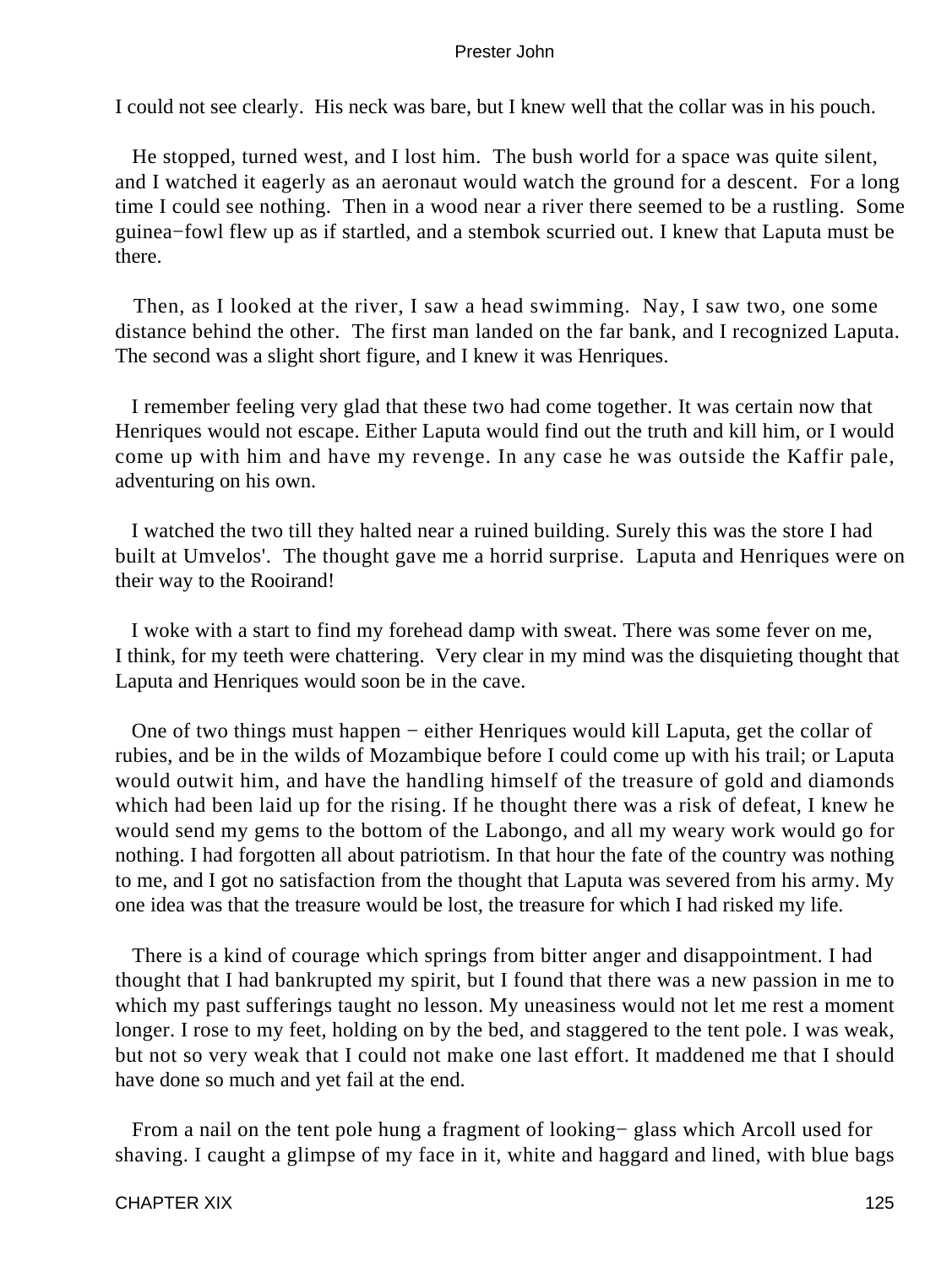below the eyes. The doctor the night before had sponged it, but he had not got rid of all the stains of travel. In particular there was a faint splash of blood on the left temple. I remembered that this was what I had got from the basin of goat's blood that night in the cave. I think that the sight of that splash determined me. Whether I willed it or not, I was sealed of Laputa's men. I must play the game to the finish, or never again know peace of mind on earth. These last four days had made me very old.

 I found a pair of Arcoll's boots, roomy with much wearing, into which I thrust my bruised feet. Then I crawled to the door, and shouted for a boy to bring my horse. A Basuto appeared, and, awed by my appearance, went off in a hurry to see to the schimmel. It was late afternoon, about the same time of day as had yesterday seen me escaping from Machudi's. The Bruderstroom camp was empty, though sentinels were posted at the approaches. I beckoned the only white man I saw, and asked where Arcoll was. He told me that he had no news, but added that the patrols were still on the road as far as Wesselsburg. From this I gathered that Arcoll must have gone far out into the bush in his chase. I did not want to see him; above all, I did not want him to find Laputa. It was my private business that I rode on, and I asked for no allies.

 Somebody brought me a cup of thick coffee, which I could not drink, and helped me into the saddle. The Schimmel was fresh, and kicked freely as I cantered off the grass into the dust of the highroad. The whole world, I remember, was still and golden in the sunset.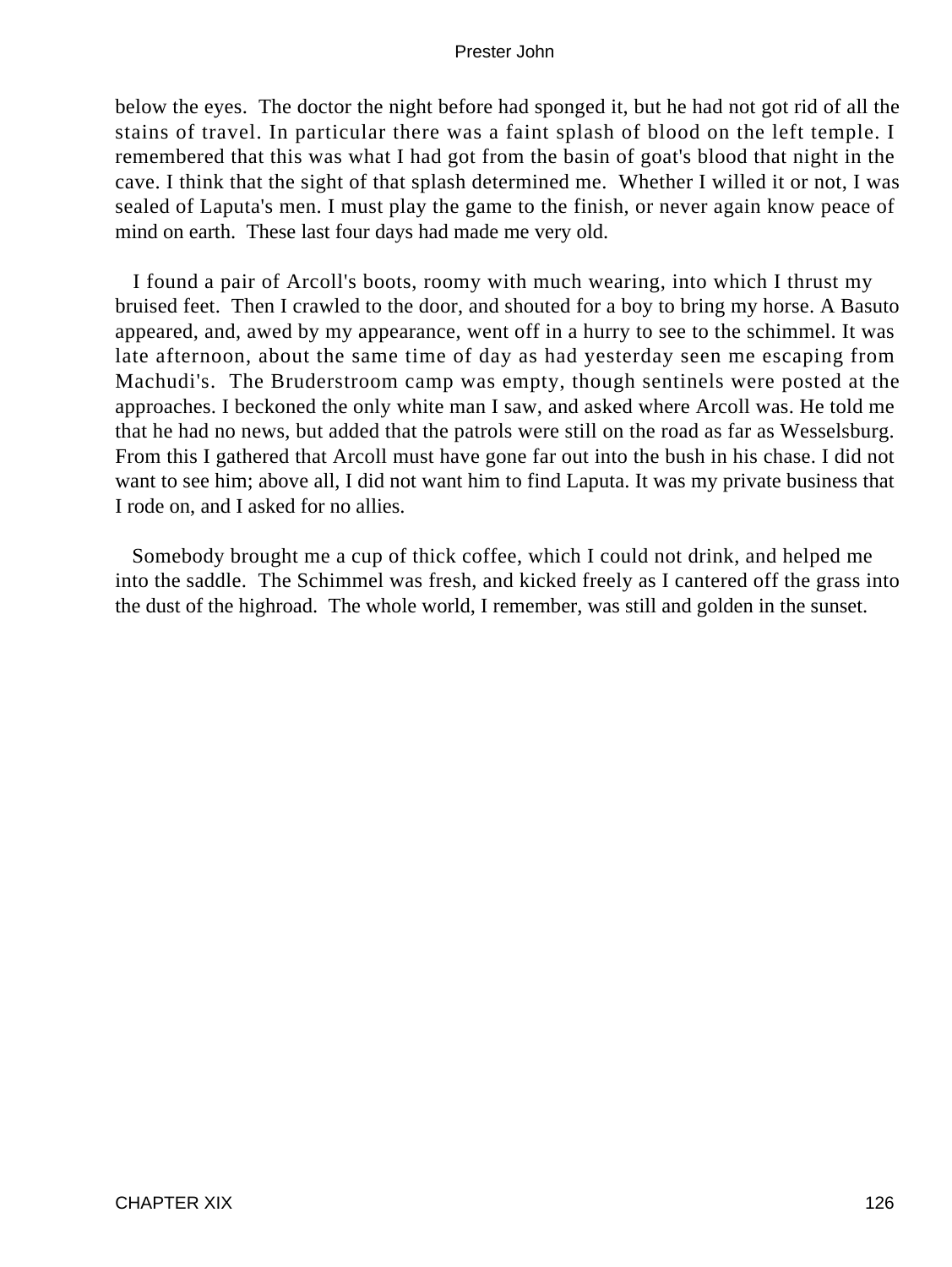# **[CHAPTER XX](#page-150-0)**

## *M*Y **LAST SIGHT OF THE REVEREND JOHN LAPUTA**

 It was dark before I got into the gorge of the Letaba. I passed many patrols, but few spoke to me, and none tried to stop me. Some may have known me, but I think it was my face and figure which tied their tongues. I must have been pale as death, with tangled hair and fever burning in my eyes. Also on my left temple was the splash of blood.

 At Main Drift I found a big body of police holding the ford. I splashed through and stumbled into one of their camp−fires. A man questioned me, and told me that Arcoll had got his quarry. 'He's dead, they say. They shot him out on the hills when he was making for the Limpopo.' But I knew that this was not true. It was burned on my mind that Laputa was alive, nay, was waiting for me, and that it was God's will that we should meet in the cave.

 A little later I struck the track of the Kaffirs' march. There was a broad, trampled way through the bush, and I followed it, for it led to Dupree's Drift. All this time I was urging the Schimmel with all the vigour I had left in me. I had quite lost any remnant of fear. There were no terrors left for me either from Nature or man. At Dupree's Drift I rode the ford without a thought of crocodiles. I looked placidly at the spot where Henriques had slain the Keeper and I had stolen the rubies. There was no interest or imagination lingering in my dull brain. My nerves had suddenly become things of stolid, untempered iron. Each landmark I passed was noted down as one step nearer to my object. At Umvelos' I had not the leisure to do more than glance at the shell which I had built. I think I had forgotten all about that night when I lay in the cellar and heard Laputa's plans. Indeed, my doings of the past days were all hazy and trivial in my mind. I only saw one sight clearly – two men, one tall and black, the other little and sallow, slowly creeping nearer to the Rooirand, and myself, a midget on a horse, spurring far behind through the bush on their trail. I saw the picture as continuously and clearly as if I had been looking at a scene on the stage. There was only one change in the setting; the three figures seemed to be gradually closing together.

 I had no exhilaration in my quest. I do not think I had even much hope, for something had gone numb and cold in me and killed my youth. I told myself that treasure−hunting was an enterprise accursed of God, and that I should most likely die. That Laputa and Henriques would die I was fully certain. The three of us would leave our bones to bleach among the diamonds, and in a little the Prester's collar would glow amid a little heap of human dust. I was quite convinced of all this, and quite apathetic. It really did not matter so long as I came up with Laputa and Henriques, and settled scores with them. That mattered everything in the world, for it was my destiny.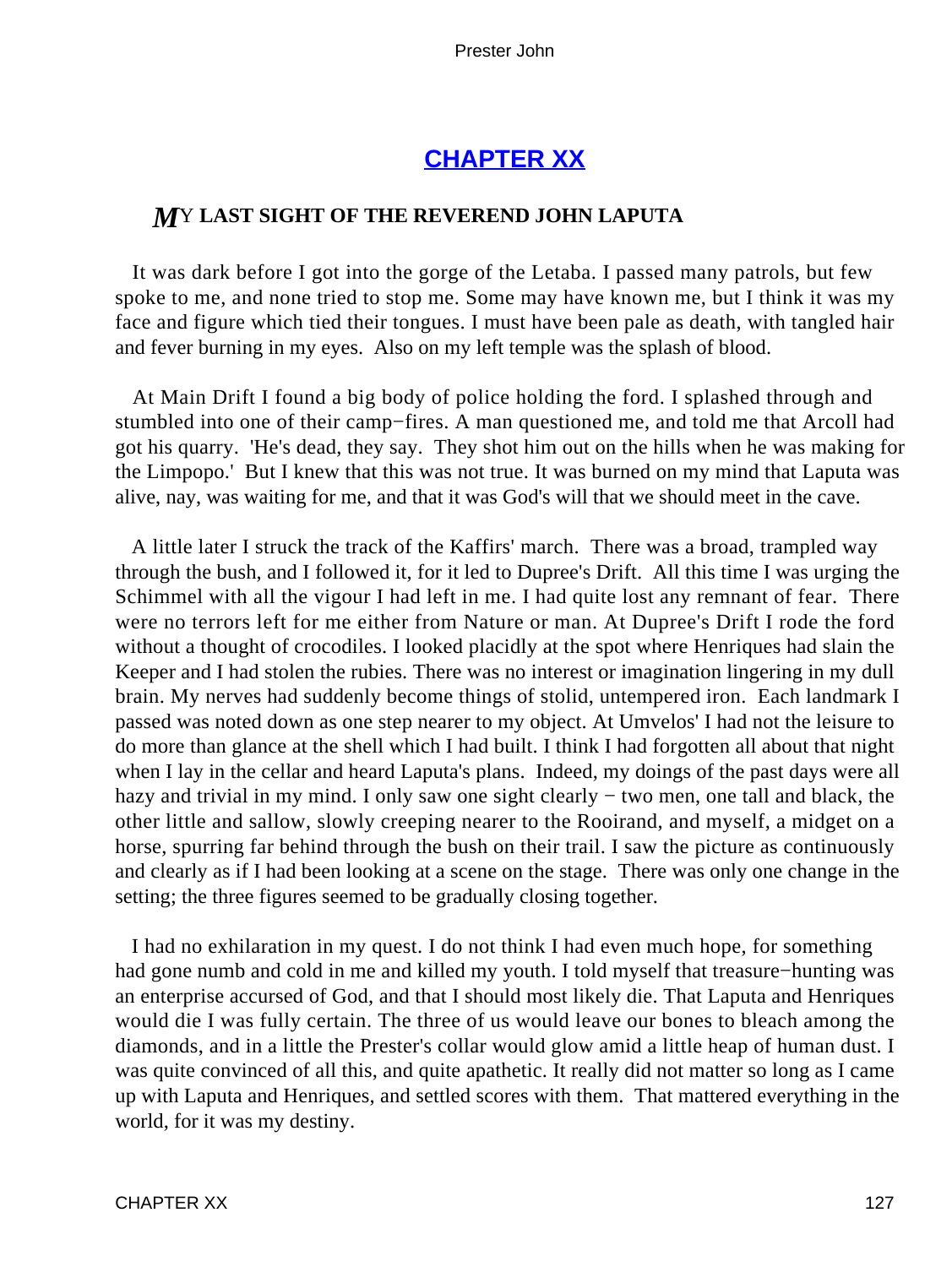I had no means of knowing how long I took, but it was after midnight before I passed Umvelos', and ere I got to the Rooirand there was a fluttering of dawn in the east. I must have passed east of Arcoll's men, who were driving the bush towards Majinje's. I had ridden the night down and did not feel so very tired. My horse was stumbling, but my own limbs scarcely pained me. To be sure I was stiff and nerveless as if hewn out of wood, but I had been as bad when I left Bruderstroom. I felt as if I could go on riding to the end of the world.

 At the brink of the bush I dismounted and turned the Schimmel loose. I had brought no halter, and I left him to graze and roll. The light was sufficient to let me see the great rock face rising in a tower of dim purple. The sky was still picked out with stars, but the moon had long gone down, and the east was flushing. I marched up the path to the cave, very different from the timid being who had walked the same road three nights before. Then my terrors were all to come: now I had conquered terror and seen the other side of fear. I was centuries older.

 But beside the path lay something which made me pause. It was a dead body, and the head was turned away from me. I did not need to see the face to know who it was. There had been only two men in my vision, and one of them was immortal.

 I stopped and turned the body over. There was no joy in my heart, none of the lust of satisfied vengeance or slaked hate. I had forgotten about the killing of my dog and all the rest of Henriques' doings. It was only with curiosity that I looked down on the dead face, swollen and livid in the first light of morning.

 The man had been strangled. His neck, as we say in Scotland, was 'thrawn', and that was why he had lain on his back yet with his face turned away from me. He had been dead probably since before midnight. I looked closer, and saw that there was blood on his shirt and hands, but no wound. It was not his blood, but some other's. Then a few feet off on the path I found a pistol with two chambers empty.

 What had happened was very plain. Henriques had tried to shoot Laputa at the entrance of the cave for the sake of the collar and the treasure within. He had wounded him − gravely, I thought, to judge from the amount of blood − but the quickness and marksmanship of the Portuguese had not availed to save his life from those terrible hands. After two shots Laputa had got hold of him and choked his life out as easily as a man twists a partridge's neck. Then he had gone into the cave.

 I saw the marks of blood on the road, and hastened on. Laputa had been hours in the cave, enough to work havoc with the treasure. He was wounded, too, and desperate. Probably he had come to the Rooirand looking for sanctuary and rest for a day or two, but if Henriques had shot straight he might find a safer sanctuary and a longer rest. For the third time in my life I pushed up the gully between the straight high walls of rock, and heard from the heart of the hills the thunder of the imprisoned river.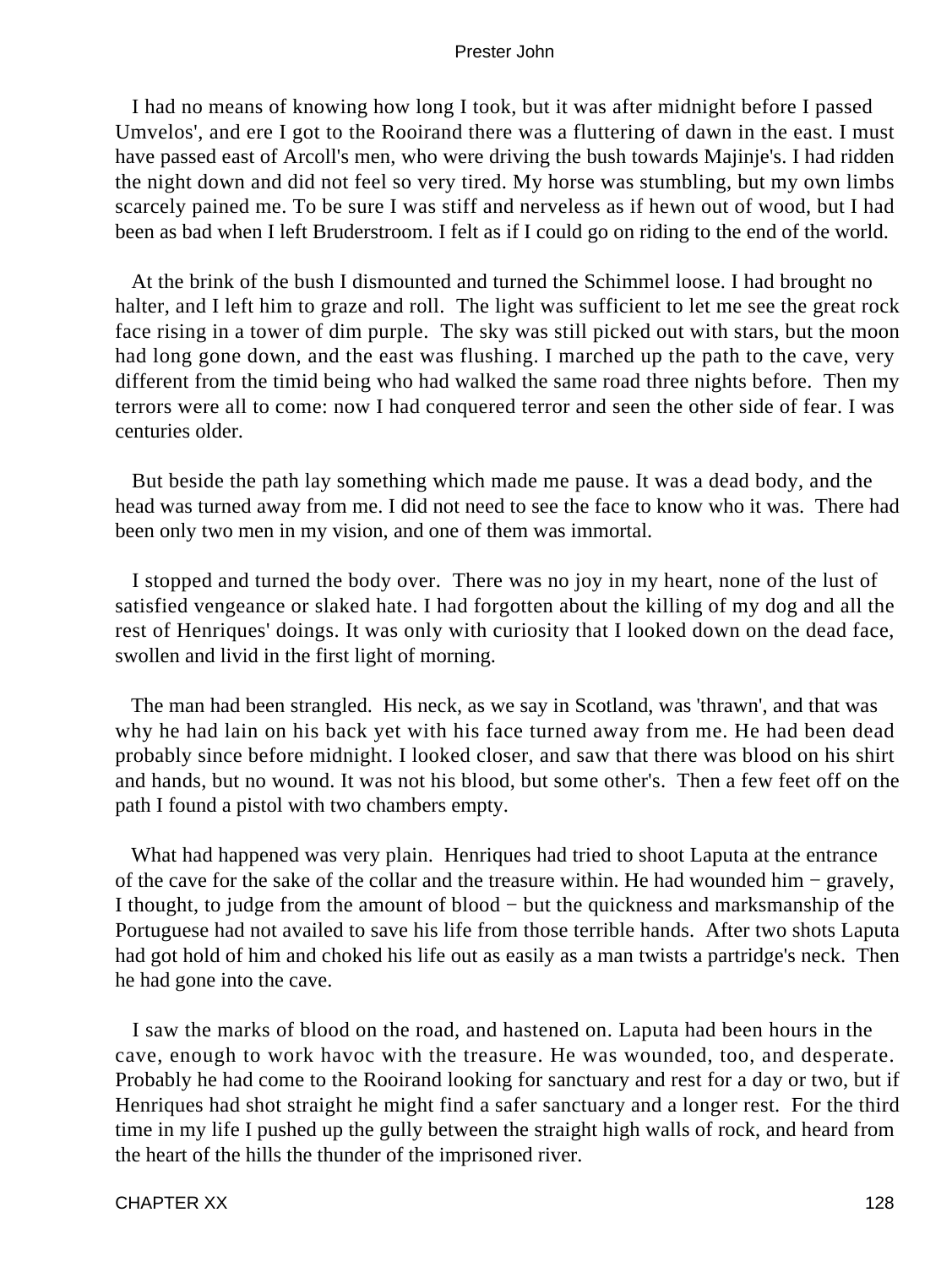There was only the faintest gleam of light in the cleft, but it sufficed to show me that the way to the cave was open. The hidden turnstile in the right wall stood ajar; I entered, and carelessly swung it behind me. The gates clashed into place with a finality which told me that they were firmly shut. I did not know the secret of them, so how should I get out again?

 These things troubled me less than the fact that I had no light at all now. I had to go on my knees to ascend the stair, and I could feel that the steps were wet. It must be Laputa's blood.

 Next I was out on the gallery which skirted the chasm. The sky above me was growing pale with dawn, and far below the tossing waters were fretted with light. A light fragrant wind was blowing on the hills, and a breath of it came down the funnel. I saw that my hands were all bloody with the stains on the steps, and I rubbed them on the rock to clean them. Without a tremor I crossed the stone slab over the gorge, and plunged into the dark alley which led to the inner chamber.

 As before, there was a light in front of me, but this time it was a pin−point and not the glare of many torches. I felt my way carefully by the walls of the passage, though I did not really fear anything. It was by the stopping of these lateral walls that I knew I was in the cave, for the place had only one single speck of light. The falling wall of water stood out grey green and ghostly on the left, and I noticed that higher up it was lit as if from the open air. There must be a great funnel in the hillside in that direction. I walked a few paces, and then I made out that the spark in front was a lantern.

 My eyes were getting used to the half−light, and I saw what was beside the lantern. Laputa knelt on the ashes of the fire which the Keeper had kindled three days before. He knelt before, and half leaned on, a rude altar of stone. The lantern stood by him on the floor, and its faint circle lit something which I was not unprepared for. Blood was welling from his side, and spreading in a dark pool over the ashes.

 I had no fear, only a great pity − pity for lost romance, for vain endeavour, for fruitless courage. 'Greeting, Inkulu!' I said in Kaffir, as if I had been one of his indunas.

 He turned his head and slowly and painfully rose to his feet. The place, it was clear, was lit from without, and the daylight was growing. The wall of the river had become a sheet of jewels, passing from pellucid diamond above to translucent emerald below. A dusky twilight sought out the extreme corners of the cave. Laputa's tall figure stood swaying above the white ashes, his hand pressed to his side.

'Who is it?' he said, looking at me with blind eyes.

'It is the storekeeper from Umvelos',' I answered.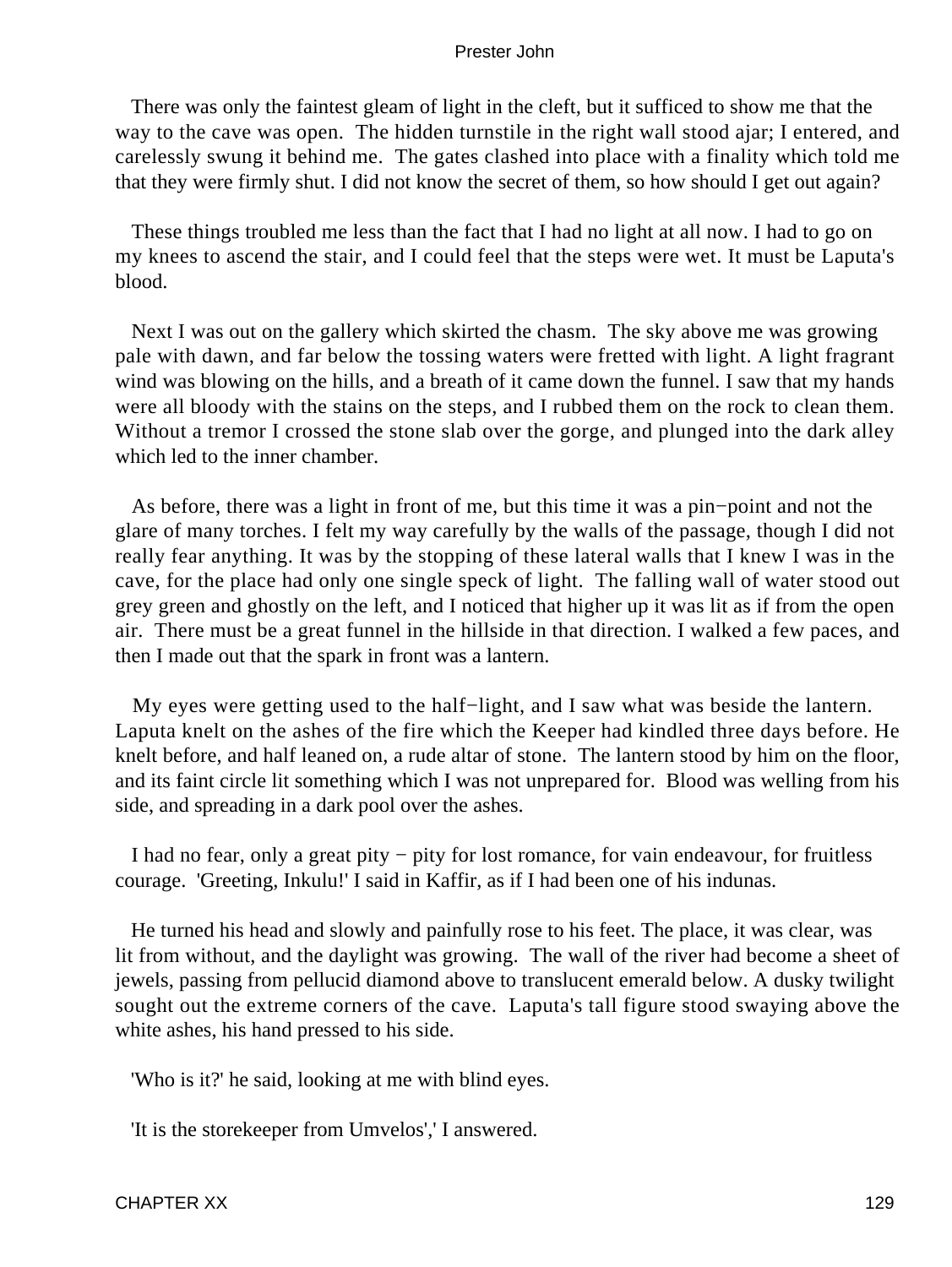'The storekeeper of Umvelos',' he repeated. 'God has used the weak things of the world to confound the strong. A king dies because a pedlar is troublesome. What do they call you, man? You deserve to be remembered.'

I told him 'David Crawfurd.'

 'Crawfurd,' he repeated, 'you have been the little reef on which a great vessel has foundered. You stole the collar and cut me off from my people, and then when I was weary the Portuguese killed me.'

 'No,' I cried, 'it was not me. You trusted Henriques, and you got your fingers on his neck too late. Don't say I didn't warn you.'

 'You warned me, and I will repay you. I will make you rich, Crawfurd. You are a trader, and want money. I am a king, and want a throne. But I am dying, and there will be no more kings in Africa.'

 The mention of riches did not thrill me as I had expected, but the last words awakened a wild regret. I was hypnotized by the man. To see him going out was like seeing the fall of a great mountain.

 He stretched himself, gasping, and in the growing light I could see how broken he was. His cheeks were falling in, and his sombre eyes had shrunk back in their sockets. He seemed an old worn man standing there among the ashes, while the blood, which he made no effort to staunch, trickled down his side till it dripped on the floor. He had ceased to be the Kaffir king, or the Christian minister, or indeed any one of his former parts. Death was stripping him to his elements, and the man Laputa stood out beyond and above the characters he had played, something strange, and great, and moving, and terrible.

 'We met for the first time three days ago,' he said, 'and now you will be the last to see the Inkulu.'

 'Umvelos' was not our first meeting,' said I. 'Do you mind the Sabbath eight years since when you preached in the Free Kirk at Kirkcaple? I was the boy you chased from the shore, and I flung the stone that blacked your eye. Besides, I came out from England with you and Henriques, and I was in the boat which took you from Durban to Delagoa Bay. You and I have been long acquaint, Mr Laputa.'

 'It is the hand of God,' he said solemnly. 'Your fate has been twisted with mine, and now you will die with me.'

 I did not understand this talk about dying. I was not mortally wounded like him, and I did not think Laputa had the strength to kill me even if he wished. But my mind was so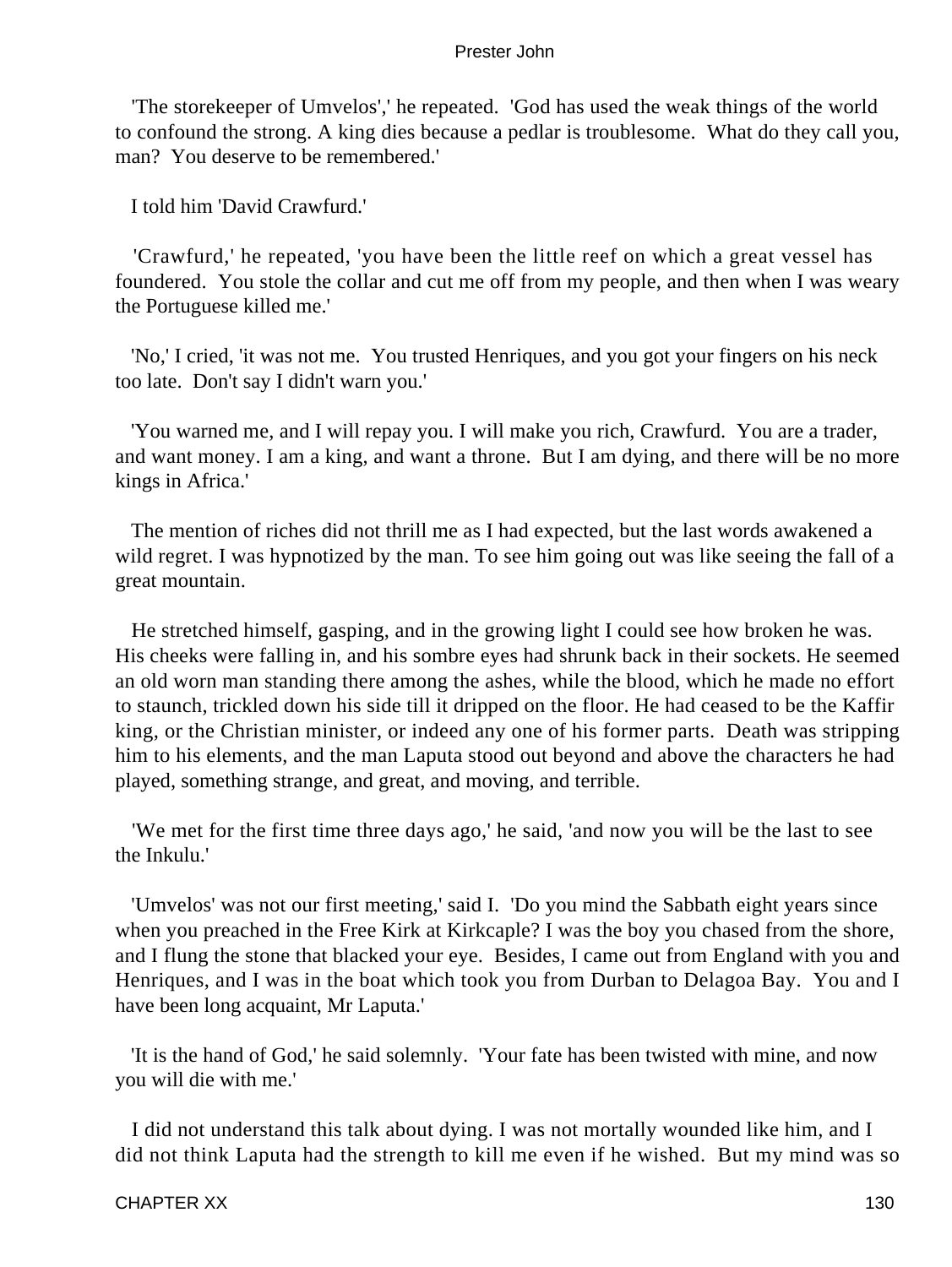impassive that I scarcely regarded his words.

 'I will make you rich,' he cried. 'Crawfurd, the storekeeper, will be the richest man in Africa. We are scattered, and our wealth is another's. He shall have the gold and the diamonds − all but the Collar, which goes with me.'

 He staggered into a dark recess, one of many in the cave, and I followed him. There were boxes there, tea chests, cartridge cases, and old brass−ribbed Portuguese coffers. Laputa had keys at his belt, and unlocked them, his fingers fumbling with weakness. I peered in and saw gold coin and little bags of stones.

 'Money and diamonds,' he cried. 'Once it was the war chest of a king, and now it will be the hoard of a trader. No, by the Lord! The trader's place is with the Terrible Ones.' An arm shot out, and my shoulder was fiercely gripped.

 'You stole my horse. That is why I am dying. But for you I and my army would be over the Olifants. I am going to kill you, Crawfurd,' and his fingers closed in to my shoulder blades.

 Still I was unperturbed. 'No, you are not. You cannot. You have tried to and failed. So did Henriques, and he is lying dead outside. I am in God's keeping, and cannot die before my time.'

 I do not know if he heard me, but at any rate the murderous fit passed. His hand fell to his side and his great figure tottered out into the cave. He seemed to be making for the river, but he turned and went through the door I had entered by. I heard him slipping in the passage, and then there was a minute of silence.

 Suddenly there came a grinding sound, followed by the kind of muffled splash which a stone makes when it falls into a deep well. I thought Laputa had fallen into the chasm, but when I reached the door his swaying figure was coming out of the corridor. Then I knew what he had done. He had used the remnant of his giant strength to break down the bridge of stone across the gorge, and so cut off my retreat.

 I really did not care. Even if I had got over the bridge I should probably have been foiled by the shut turnstile. I had quite forgotten the meaning of fear of death.

I found myself giving my arm to the man who had tried to destroy me.

 'I have laid up for you treasure in heaven,' he said. 'Your earthly treasure is in the boxes, but soon you will be seeking incorruptible jewels in the deep deep water. It is cool and quiet down there, and you forget the hunger and pain.'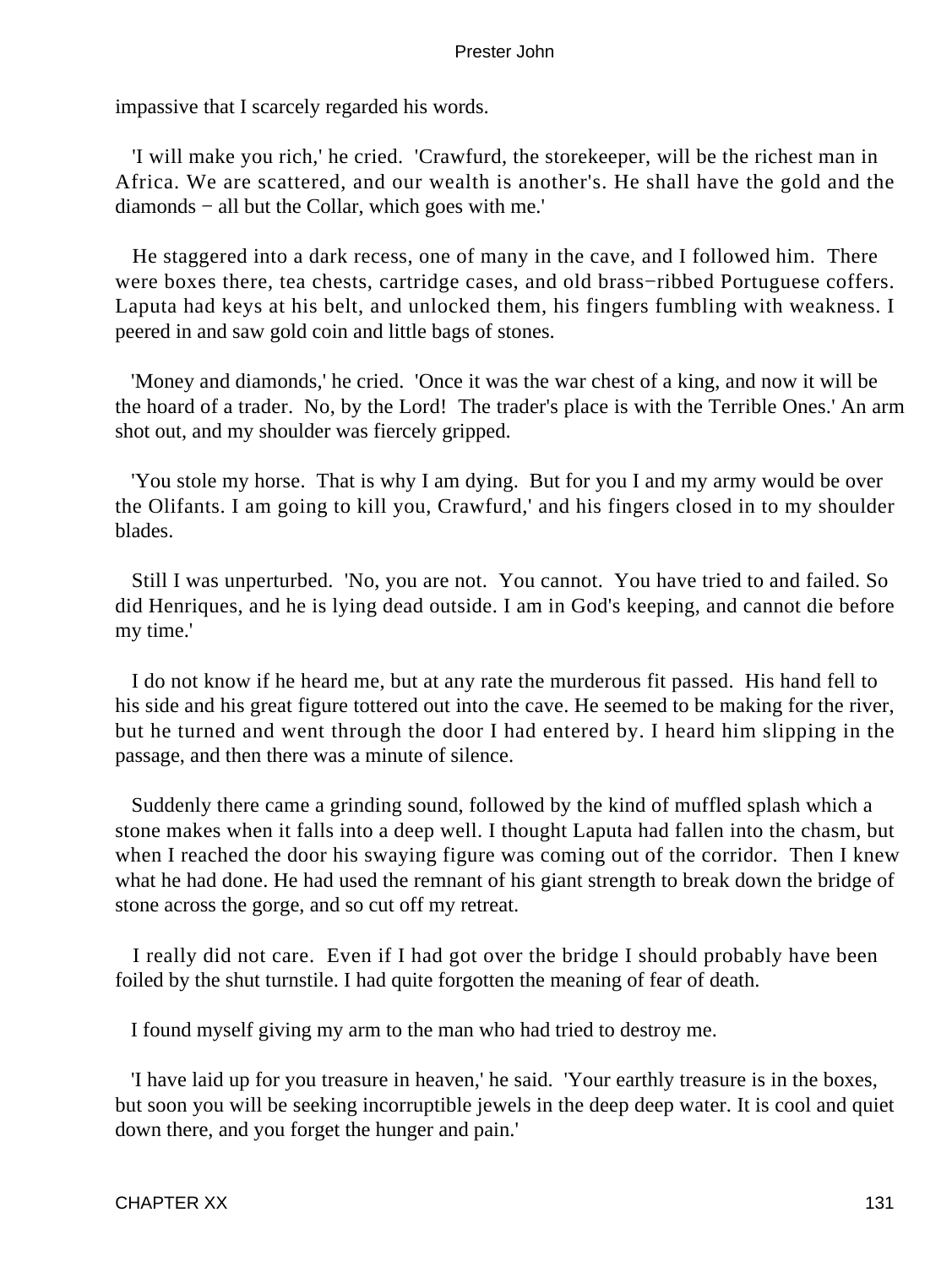The man was getting very near his end. The madness of despair came back to him, and he flung himself among the ashes.

 'We are going to die together, Crawfurd,' he said. 'God has twined our threads, and there will be only one cutting. Tell me what has become of my army.'

'Arcoll has guns on the Wolkberg,' I said. 'They must submit or perish.'

 'I have other armies ... No, no, they are nothing. They will all wander and blunder and fight and be beaten. There is no leader anywhere ... And I am dying.'

 There was no gainsaying the signs of death. I asked him if he would like water, but he made no answer. His eyes were fixed on vacancy, and I thought I could realize something of the bitterness of that great regret. For myself I was as cold as a stone. I had no exultation of triumph, still less any fear of my own fate. I stood silent, the half−remorseful spectator of a fall like the fall of Lucifer.

 'I would have taught the world wisdom.' Laputa was speaking English in a strange, thin, abstracted voice. 'There would have been no king like me since Charlemagne,' and he strayed into Latin which I have been told since was an adaptation of the Epitaph of Charles the Great. 'Sub hoc conditorio,' he crooned, 'situm est corpus Joannis, magni et orthodoxi Imperatoris, qui imperium Africanum nobiliter ampliavit, et multos per annos mundum feliciter rexit.'\* He must have chosen this epitaph long ago. \*'Under this stone is laid the body of John, the great and orthodox Emperor, who nobly enlarged the African realm, and for many years happily ruled the world.'

He lay for a few seconds with his head on his arms, his breast heaving with agony.

 'No one will come after me. My race is doomed, and in a little they will have forgotten my name. I alone could have saved them. Now they go the way of the rest, and the warriors of John become drudges and slaves.'

 Something clicked in his throat, he gasped and fell forward, and I thought he was dead. Then he struggled as if to rise. I ran to him, and with all my strength aided him to his feet.

 'Unarm, Eros,' he cried. 'The long day's task is done.' With the strange power of a dying man he tore off his leopard−skin and belt till he stood stark as on the night when he had been crowned. From his pouch he took the Prester's Collar. Then he staggered to the brink of the chasm where the wall of green water dropped into the dark depth below.

 I watched, fascinated, as with the weak hands of a child he twined the rubies round his neck and joined the clasp. Then with a last effort he stood straight up on the brink, his eyes raised to the belt of daylight from which the water fell. The light caught the great gems and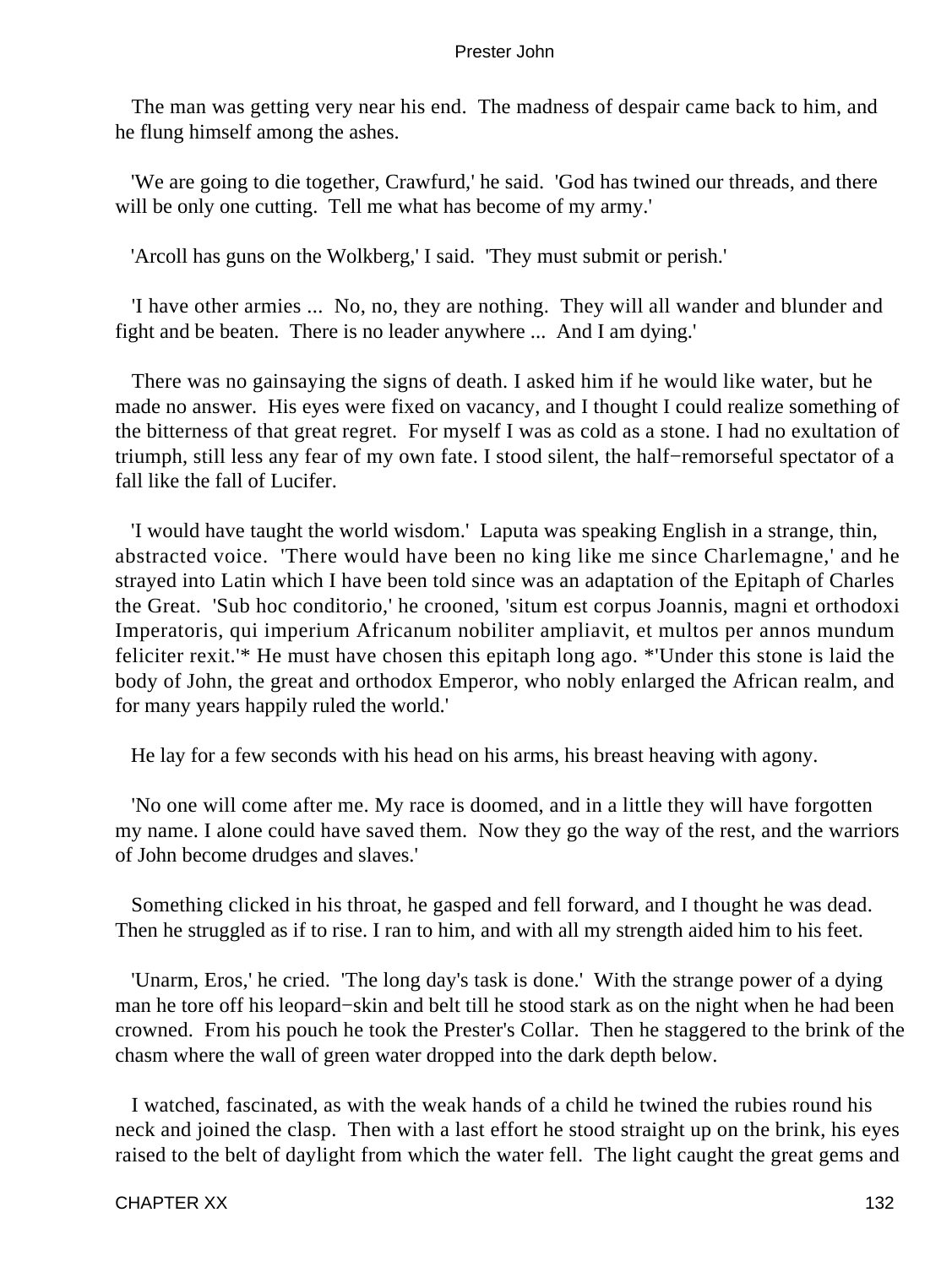called fires from them, the flames of the funeral pyre of a king.

 Once more his voice, restored for a moment to its old vigour, rang out through the cave above the din of the cascade. His words were those which the Keeper had used three nights before. With his hands held high and the Collar burning on his neck he cried, 'The Snake returns to the House of its Birth.'

 'Come,' he cried to me. 'The Heir of John is going home.' Then he leapt into the gulf. There was no sound of falling, so great was the rush of water. He must have been whirled into the open below where the bridge used to be, and then swept into the underground deeps, where the Labongo drowses for thirty miles. Far from human quest he sleeps his last sleep, and perhaps on a fragment of bone washed into a crevice of rock there may hang the jewels that once gleamed in Sheba's hair.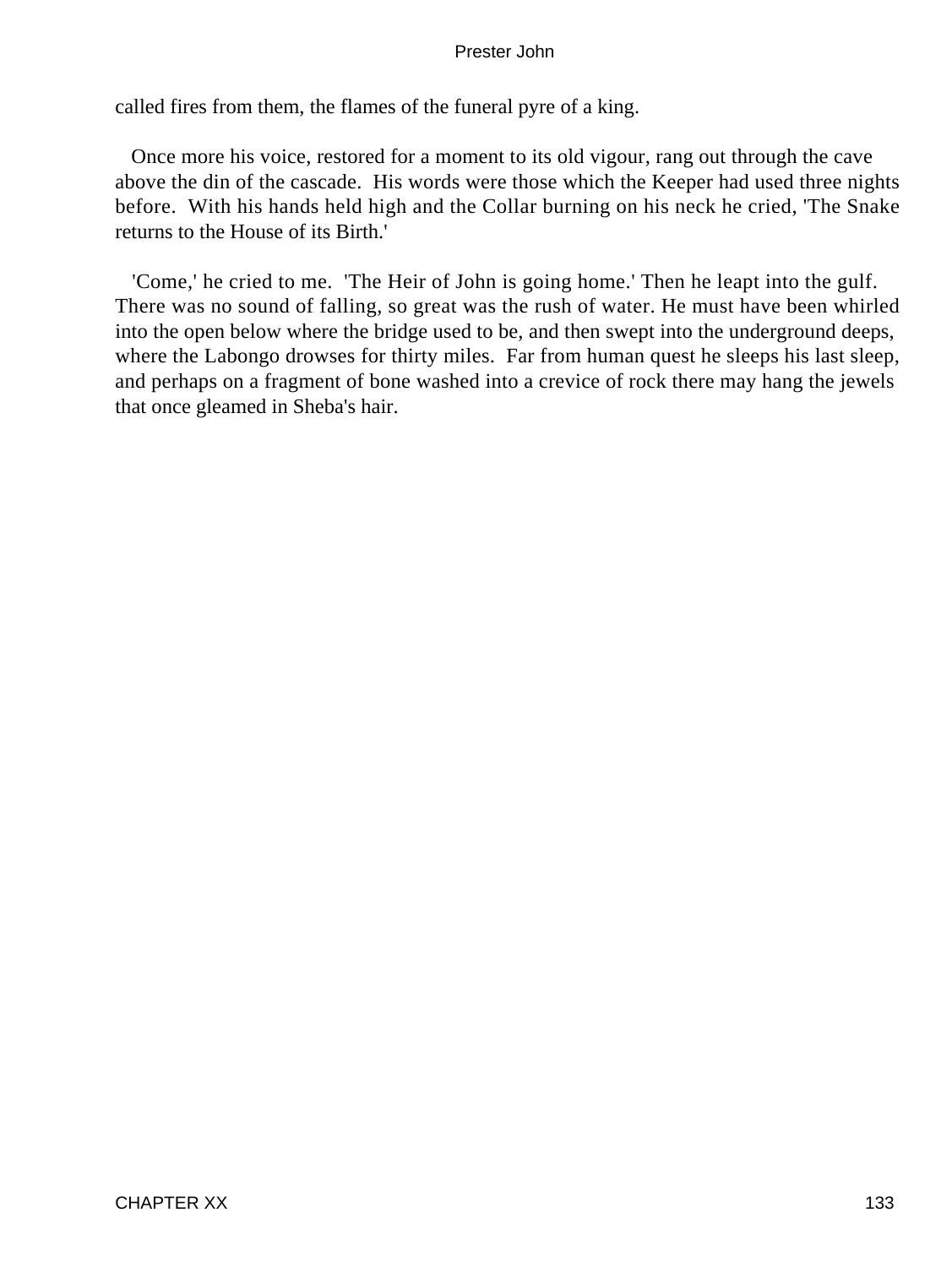# **[CHAPTER XXI](#page-151-0)**

## *I* **CLIMB THE CRAGS A SECOND TIME**

 I remember that I looked over the brink into the yeasty abyss with a mind hovering between perplexity and tears. I wanted to sit down and cry − why, I did not know, except that some great thing had happened. My brain was quite clear as to my own position. I was shut in this place, with no chance of escape and with no food. In a little I must die of starvation, or go mad and throw myself after Laputa. And yet I did not care a rush. My nerves had been tried too greatly in the past week. Now I was comatose, and beyond hoping or fearing.

 I sat for a long time watching the light play on the fretted sheet of water and wondering where Laputa's body had gone. I shivered and wished he had not left me alone, for the darkness would come in time and I had no matches. After a little I got tired of doing nothing, and went groping among the treasure chests. One or two were full of coin − British sovereigns, Kruger sovereigns, Napoleons, Spanish and Portuguese gold pieces, and many older coins ranging back to the Middle Ages and even to the ancients. In one handful there was a splendid gold stater, and in another a piece of Antoninus Pius. The treasure had been collected for many years in many places, contributions of chiefs from ancient hoards as well as the cash received from I.D.B. I untied one or two of the little bags of stones and poured the contents into my hands. Most of the diamonds were small, such as a labourer might secrete on his person. The larger ones – and some were very large – were as a rule discoloured, looking more like big cairngorms. But one or two bags had big stones which even my inexperienced eye told me were of the purest water. There must be some new pipe, I thought, for these could not have been stolen from any known mine.

 After that I sat on the floor again and looked at the water. It exercised a mesmeric influence on me, soothing all care. I was quite happy to wait for death, for death had no meaning to me. My hate and fury were both lulled into a trance, since the passive is the next stage to the overwrought.

 It must have been full day outside now, for the funnel was bright with sunshine, and even the dim cave caught a reflected radiance. As I watched the river I saw a bird flash downward, skimming the water. It turned into the cave and fluttered among its dark recesses. I heard its wings beating the roof as it sought wildly for an outlet. It dashed into the spray of the cataract and escaped again into the cave. For maybe twenty minutes it fluttered, till at last it found the way it had entered by. With a dart it sped up the funnel of rock into light and freedom.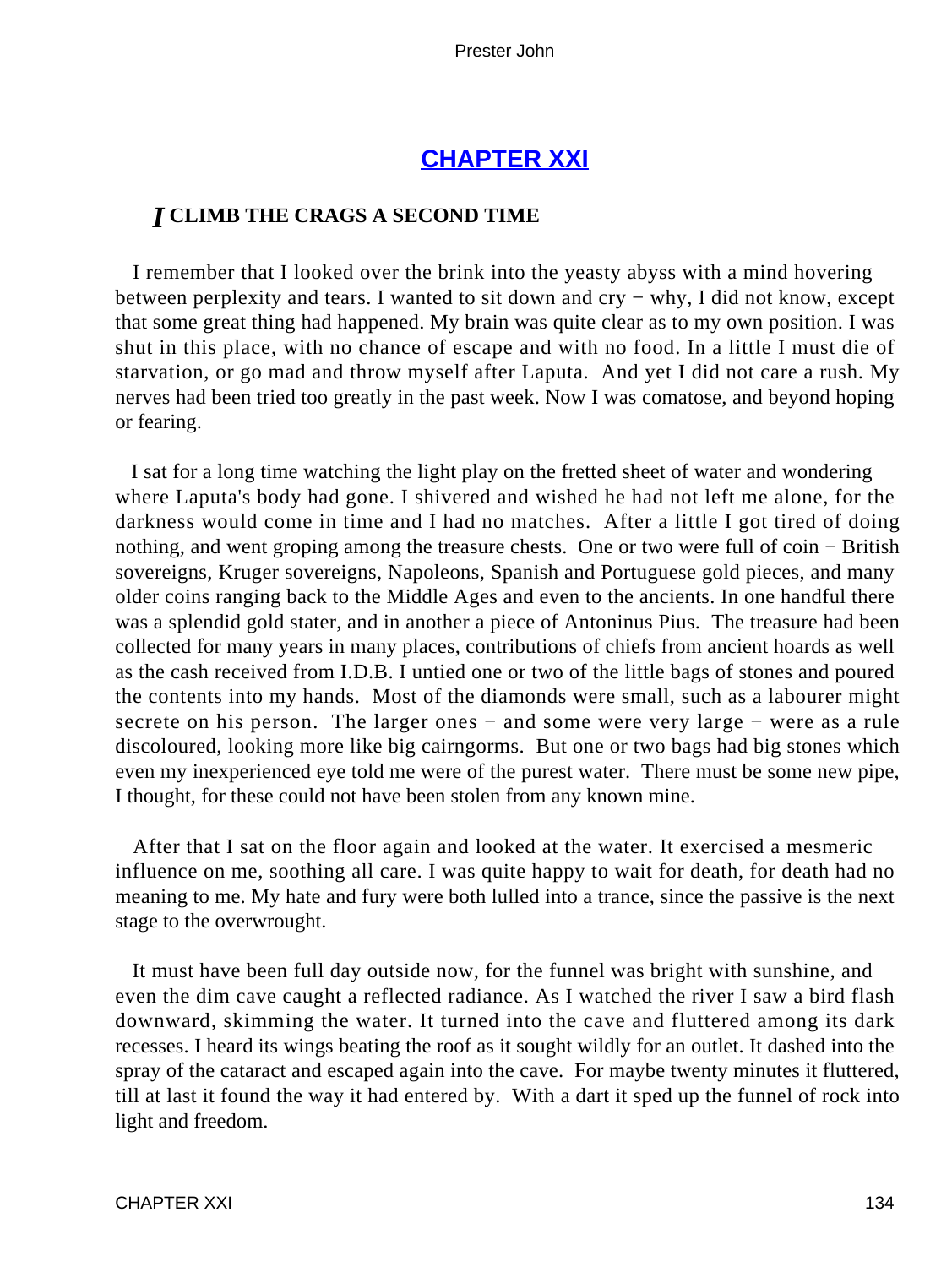I had begun to watch the bird in idle lassitude, I ended in keen excitement. The sight of it seemed to take a film from my eyes. I realized the zest of liberty, the passion of life again. I felt that beyond this dim underworld there was the great joyous earth, and I longed for it. I wanted to live now. My memory cleared, and I remembered all that had befallen me during the last few days. I had played the chief part in the whole business, and I had won. Laputa was dead and the treasure was mine, while Arcoll was crushing the Rising at his ease. I had only to be free again to be famous and rich. My hopes had returned, but with them came my fears. What if I could not escape? I must perish miserably by degrees, shut in the heart of a hill, though my friends were out for rescue. In place of my former lethargy I was now in a fever of unrest.

 My first care was to explore the way I had come. I ran down the passage to the chasm which the slab of stone had spanned. I had been right in my guess, for the thing was gone. Laputa was in truth a Titan, who in the article of death could break down a bridge which would have taken any three men an hour to shift. The gorge was about seven yards wide, too far to risk a jump, and the cliff fell sheer and smooth to the imprisoned waters two hundred feet below. There was no chance of circuiting it, for the wall was as smooth as if it had been chiselled. The hand of man had been at work to make the sanctuary inviolable.

 It occurred to me that sooner or later Arcoll would track Laputa to this place. He would find the bloodstains in the gully, but the turnstile would be shut and he would never find the trick of it. Nor could he have any kaffirs with him who knew the secret of the Place of the Snake. Still if Arcoll knew I was inside he would find some way to get to me even though he had to dynamite the curtain of rock. I shouted, but my voice seemed to be drowned in the roar of the water. It made but a fresh chord in the wild orchestra, and I gave up hopes in that direction.

 Very dolefully I returned to the cave. I was about to share the experience of all treasure−hunters − to be left with jewels galore and not a bite to sustain life. The thing was too commonplace to be endured. I grew angry, and declined so obvious a fate. 'Ek sal 'n plan maak,' I told myself in the old Dutchman's words. I had come through worse dangers, and a way I should find. To starve in the cave was no ending for David Crawfurd. Far better to join Laputa in the depths in a manly hazard for liberty.

 My obstinacy and irritation cheered me. What had become of the lack−lustre young fool who had mooned here a few minutes back. Now I was as tense and strung for effort as the day I had ridden from Blaauwildebeestefontein to Umvelos'. I felt like a runner in the last lap of a race. For four days I had lived in the midst of terror and darkness. Daylight was only a few steps ahead, daylight and youth restored and a new world.

 There were only two outlets from that cave − the way I had come, and the way the river came. The first was closed, the second a sheer staring impossibility. I had been into every niche and cranny, and there was no sign of a passage. I sat down on the floor and looked at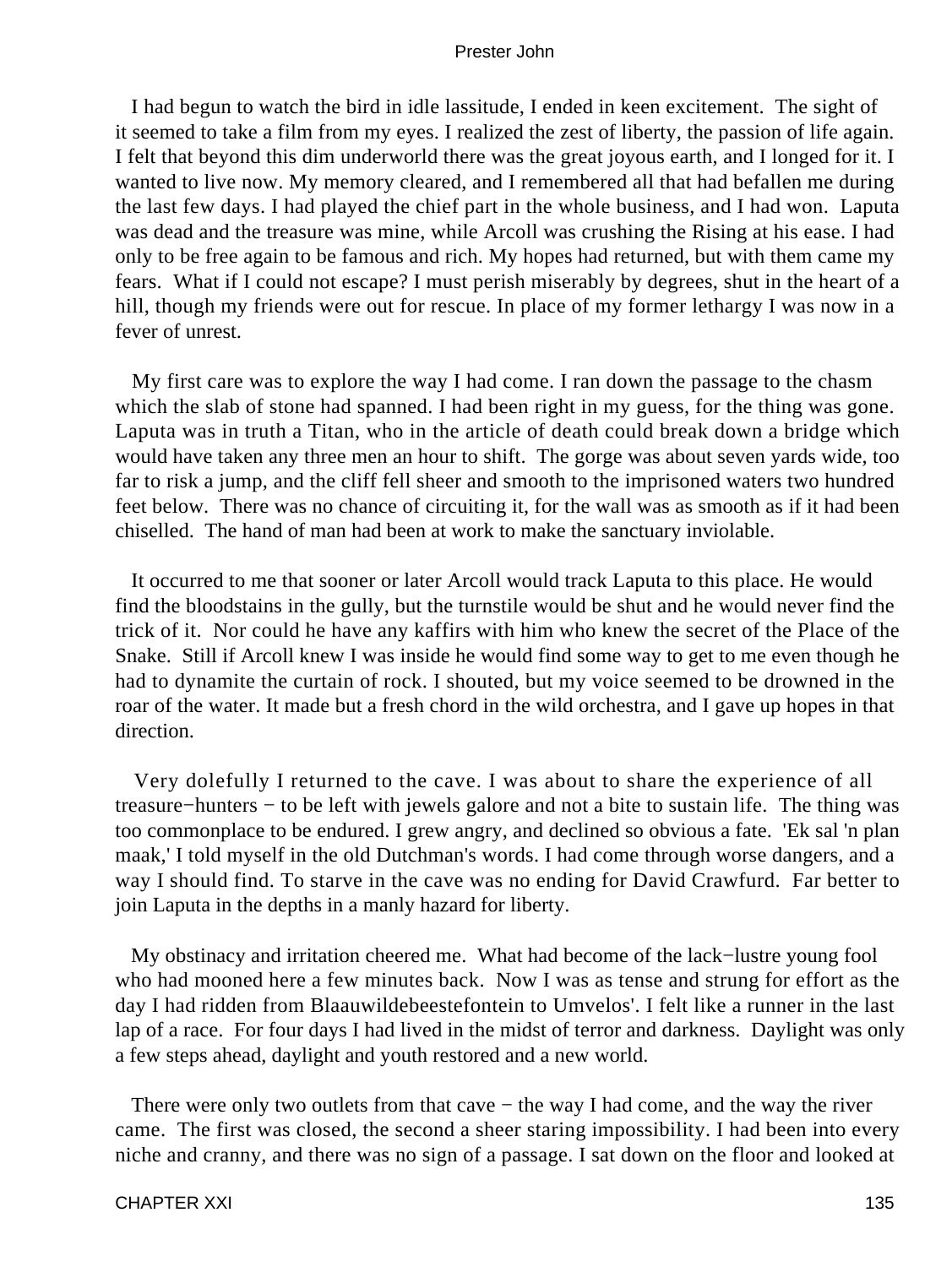the wall of water. It fell, as I have already explained, in a solid sheet, which made up the whole of the wall of the cave. Higher than the roof of the cave I could not see what happened, except that it must be the open air, for the sun was shining on it. The water was about three yards distant from the edge of the cave's floor, but it seemed to me that high up, level with the roof, this distance decreased to little more than a foot.

 I could not see what the walls of the cave were like, but they looked smooth and difficult. Supposing I managed to climb up to the level of the roof close to the water, how on earth was I to get outside on to the wall of the ravine? I knew from my old days of rock−climbing what a complete obstacle the overhang of a cave is.

 While I looked, however, I saw a thing which I had not noticed before. On the left side of the fall the water sluiced down in a sheet to the extreme edge of the cave, almost sprinkling the floor with water. But on the right side the force of water was obviously weaker, and a little short of the level of the cave roof there was a spike of rock which slightly broke the fall. The spike was covered, but the covering was shallow, for the current flowed from it in a rose−shaped spray. If a man could get to that spike and could get a foot on it without being swept down, it might be possible − just possible − to do something with the wall of the chasm above the cave. Of course I knew nothing about the nature of that wall. It might be as smooth as a polished pillar.

 The result of these cogitations was that I decided to prospect the right wall of the cave close to the waterfall. But first I went rummaging in the back part to see if I could find anything to assist me. In one corner there was a rude cupboard with some stone and metal vessels. Here, too, were the few domestic utensils of the dead Keeper. In another were several locked coffers on which I could make no impression. There were the treasure−chests too, but they held nothing save treasure, and gold and diamonds were no manner of use to me. Other odds and ends I found − spears, a few skins, and a broken and notched axe. I took the axe in case there might be cutting to do.

 Then at the back of a bin my hand struck something which brought the blood to my face. It was a rope, an old one, but still in fair condition and forty or fifty feet long. I dragged it out into the light and straightened its kinks. With this something could be done, assuming I could cut my way to the level of the roof.

 I began the climb in my bare feet, and at the beginning it was very bad. Except on the very edge of the abyss there was scarcely a handhold. Possibly in floods the waters may have swept the wall in a curve, smoothing down the inner part and leaving the outer to its natural roughness. There was one place where I had to hang on by a very narrow crack while I scraped with the axe a hollow for my right foot. And then about twelve feet from the ground I struck the first of the iron pegs.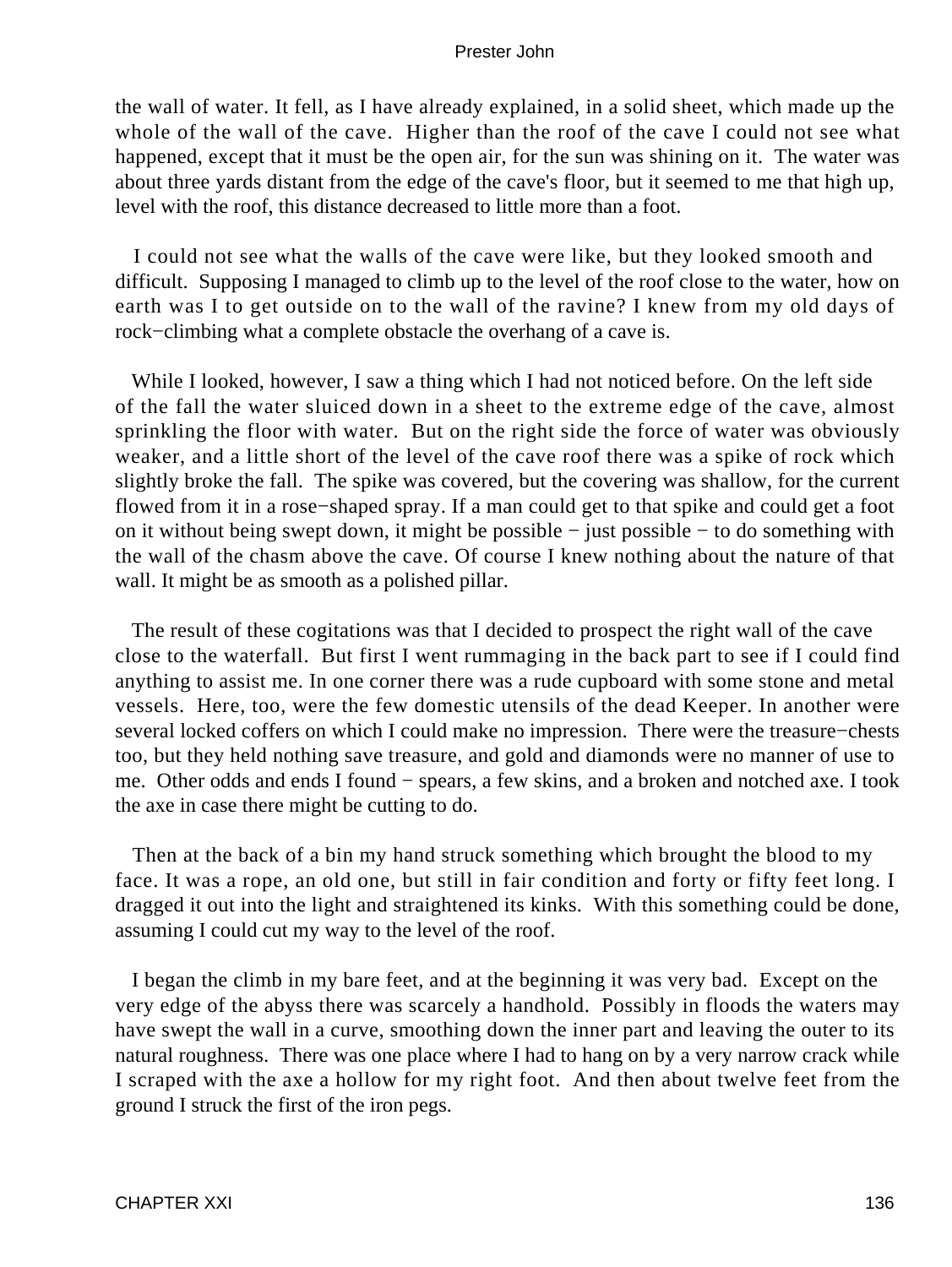To this day I cannot think what these pegs were for. They were old square−headed things which had seen the wear of centuries. They cannot have been meant to assist a climber, for the dwellers of the cave had clearly never contemplated this means of egress. Perhaps they had been used for some kind of ceremonial curtain in a dim past. They were rusty and frail, and one of them came away in my hand, but for all that they marvellously assisted my ascent.

 I had been climbing slowly, doggedly and carefully, my mind wholly occupied with the task; and almost before I knew I found my head close under the roof of the cave. It was necessary now to move towards the river, and the task seemed impossible. I could see no footholds, save two frail pegs, and in the corner between the wall and the roof was a rough arch too wide for my body to jam itself in. Just below the level of the roof − say two feet − I saw the submerged spike of rock. The waters raged around it, and could not have been more than an inch deep on the top. If I could only get my foot on that I believed I could avoid being swept down, and stand up and reach for the wall above the cave.

 But how to get to it? It was no good delaying, for my frail holds might give at any moment. In any case I would have the moral security of the rope, so I passed it through a fairly staunch pin close to the roof, which had an upward tilt that almost made a ring of it. One end of the rope was round my body, the other was loose in my hand, and I paid it out as I moved. Moral support is something. Very gingerly I crawled like a fly along the wall, my fingers now clutching at a tiny knob, now clawing at a crack which did little more than hold my nails. It was all hopeless insanity, and yet somehow I did it. The rope and the nearness of the roof gave me confidence and balance. Then the holds ceased altogether a couple of yards from the water. I saw my spike of rock a trifle below me. There was nothing for it but to risk all on a jump. I drew the rope out of the hitch, twined the slack round my waist, and leaped for the spike.

 It was like throwing oneself on a line of spears. The solid wall of water hurled me back and down, but as I fell my arms closed on the spike. There I hung while my feet were towed outwards by the volume of the stream as if they had been dead leaves. I was half−stunned by the shock of the drip on my head, but I kept my wits, and presently got my face outside the falling sheet and breathed.

 To get to my feet and stand on the spike while all the fury of water was plucking at me was the hardest physical effort I have ever made. It had to be done very circumspectly, for a slip would send me into the abyss. If I moved an arm or leg an inch too near the terrible dropping wall I knew I should be plucked from my hold. I got my knees on the outer face of the spike, so that all my body was removed as far as possible from the impact of the water. Then I began to pull myself slowly up.

 I could not do it. If I got my feet on the rock the effort would bring me too far into the water, and that meant destruction. I saw this clearly in a second while my wrists were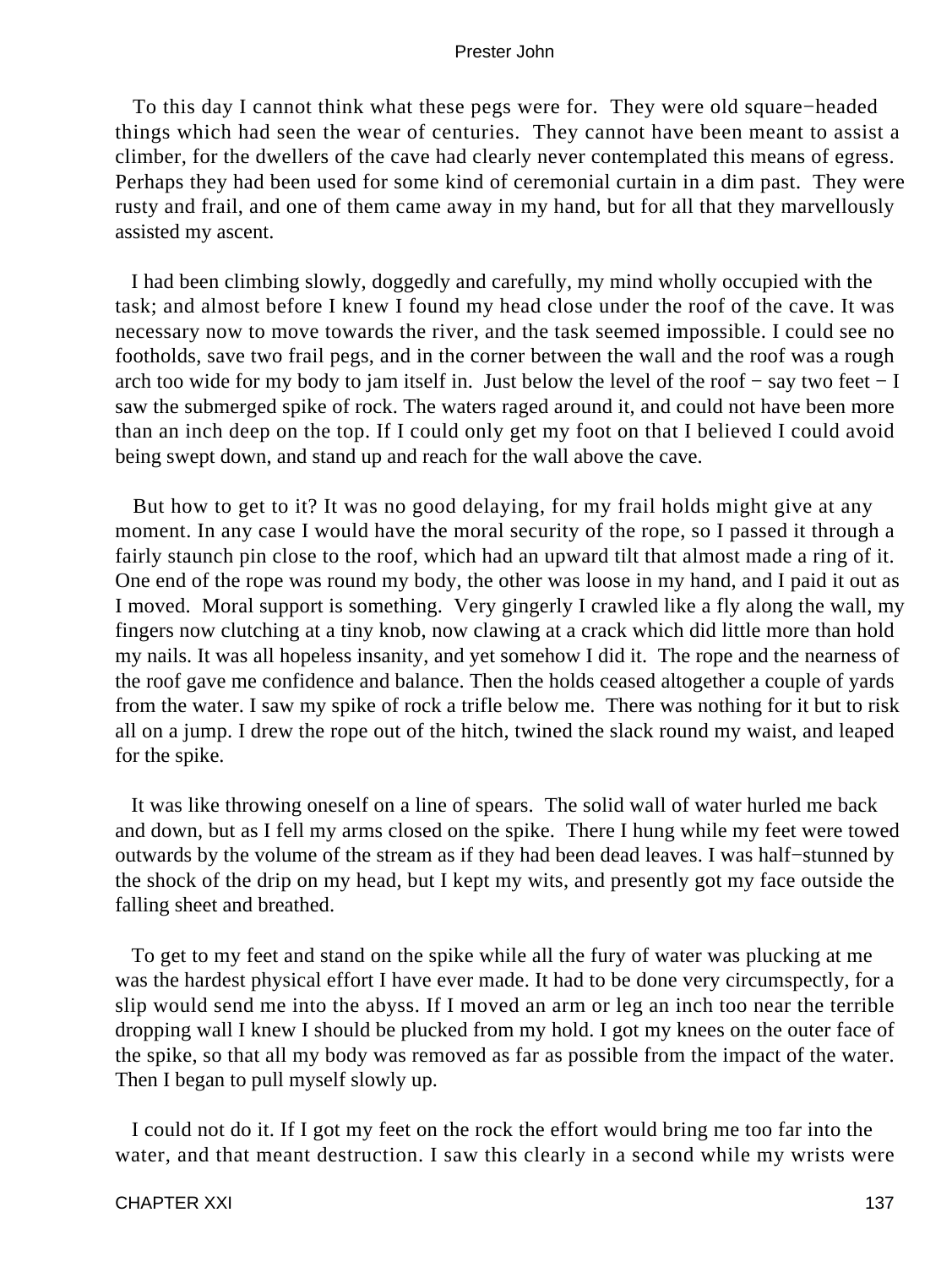cracking with the strain. But if I had a wall behind me I could reach back with one hand and get what we call in Scotland a 'stelf.' I knew there was a wall, but how far I could not judge. The perpetual hammering of the stream had confused my wits.

 It was a horrible moment, but I had to risk it. I knew that if the wall was too far back I should fall, for I had to let my weight go till my hand fell on it. Delay would do no good, so with a prayer I flung my right hand back, while my left hand clutched the spike.

 I found the wall − it was only a foot or two beyond my reach. With a heave I had my foot on the spike, and turning, had both hands on the opposite wall. There I stood, straddling like a Colossus over a waste of white waters, with the cave floor far below me in the gloom, and my discarded axe lying close to a splash of Laputa's blood.

 The spectacle made me giddy, and I had to move on or fall. The wall was not quite perpendicular, but as far as I could see a slope of about sixty degrees. It was ribbed and terraced pretty fully, but I could see no ledge within reach which offered standing room. Once more I tried the moral support of the rope, and as well as I could dropped a noose on the spike which might hold me if I fell. Then I boldly embarked on a hand traverse, pulling myself along a little ledge till I was right in the angle of the fall. Here, happily, the water was shallower and less violent, and with my legs up to the knees in foam I managed to scramble into a kind of corner. Now at last I was on the wall of the gully, and above the cave. I had achieved by amazing luck one of the most difficult of all mountaineering operations. I had got out of a cave to the wall above.

 My troubles were by no means over, for I found the cliff most difficult to climb. The great rush of the stream dizzied my brain, the spray made the rock damp, and the slope steepened as I advanced. At one overhang my shoulder was almost in the water again. All this time I was climbing doggedly, with terror somewhere in my soul, and hope lighting but a feeble lamp. I was very distrustful of my body, for I knew that at any moment my weakness might return. The fever of three days of peril and stress is not allayed by one night's rest.

 By this time I was high enough to see that the river came out of the ground about fifty feet short of the lip of the gully, and some ten feet beyond where I stood. Above the hole whence the waters issued was a loose slope of slabs and screes. It looked an ugly place, but there I must go, for the rock−wall I was on was getting unclimbable.

 I turned the corner a foot or two above the water, and stood on a slope of about fifty degrees, running from the parapet of stone to a line beyond which blue sky appeared. The first step I took the place began to move. A boulder crashed into the fall, and tore down into the abyss with a shattering thunder. I lay flat and clutched desperately at every hold, but I had loosened an avalanche of earth, and not till my feet were sprayed by the water did I get a grip of firm rock and check my descent. All this frightened me horribly, with the kind of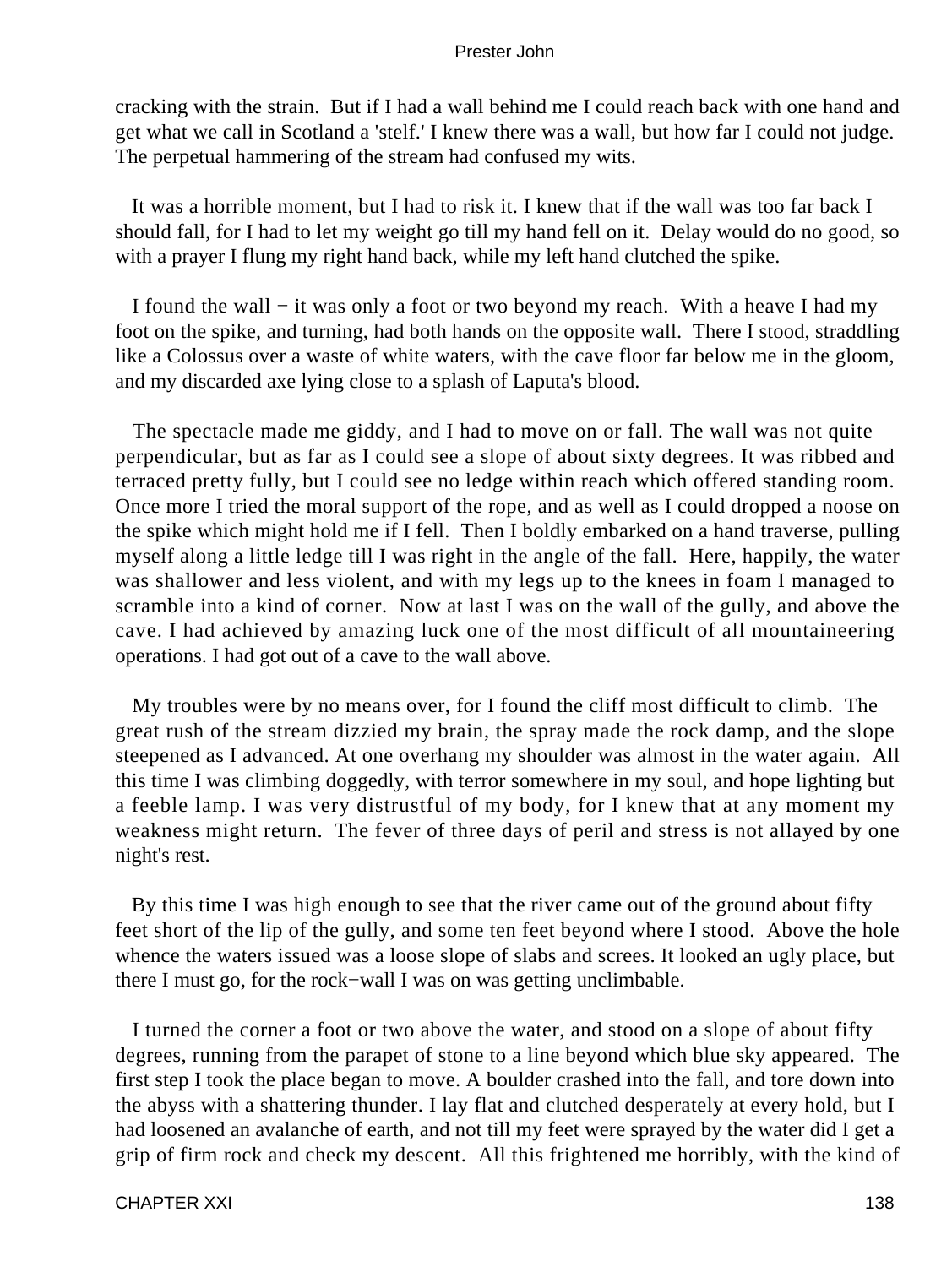despairing angry fear which I had suffered at Bruderstroom, when I dreamed that the treasure was lost. I could not bear the notion of death when I had won so far.

 After that I advanced, not by steps, but by inches. I felt more poised and pinnacled in the void than when I had stood on the spike of rock, for I had a substantial hold neither for foot nor hand. It seemed weeks before I made any progress away from the lip of the waterhole. I dared not look down, but kept my eyes on the slope before me, searching for any patch of ground which promised stability. Once I found a scrog of juniper with firm roots, and this gave me a great lift. A little further, however, I lit on a bank of screes which slipped with me to the right, and I lost most of the ground the bush had gained me. My whole being, I remember, was filled with a devouring passion to be quit of this gully and all that was in it.

 Then, not suddenly as in romances, but after hard striving and hope long deferred, I found myself on a firm outcrop of weathered stone. In three strides I was on the edge of the plateau. Then I began to run, and at the same time to lose the power of running. I cast one look behind me, and saw a deep cleft of darkness out of which I had climbed. Down in the cave it had seemed light enough, but in the clear sunshine of the top the gorge looked a very pit of shade. For the first and last time in my life I had vertigo. Fear of falling back, and a mad craze to do it, made me acutely sick. I managed to stumble a few steps forward on the mountain turf, and then flung myself on my face.

When I raised my head I was amazed to find it still early morning. The dew was yet on the grass, and the sun was not far up the sky. I had thought that my entry into the cave, my time in it, and my escape had taken many hours, whereas at the most they had occupied two. It was little more than dawn, such a dawn as walks only on the hilltops. Before me was the shallow vale with its bracken and sweet grass, and farther on the shining links of the stream, and the loch still grey in the shadow of the beleaguering hills. Here was a fresh, clean land, a land for homesteads and orchards and children. All of a sudden I realized that at last I had come out of savagery. The burden of the past days slipped from my shoulders. I felt young again, and cheerful and brave. Behind me was the black night, and the horrid secrets of darkness. Before me was my own country, for that loch and that bracken might have been on a Scotch moor. The fresh scent of the air and the whole morning mystery put song into my blood. I remembered that I was not yet twenty. My first care was to kneel there among the bracken and give thanks to my Maker, who in very truth had shown me 'His goodness in the land of the living.'

 After a little I went back to the edge of the cliff. There where the road came out of the bush was the body of Henriques, lying sprawled on the sand, with two dismounted riders looking hard at it. I gave a great shout, for in the men I recognized Aitken and the schoolmaster Wardlaw.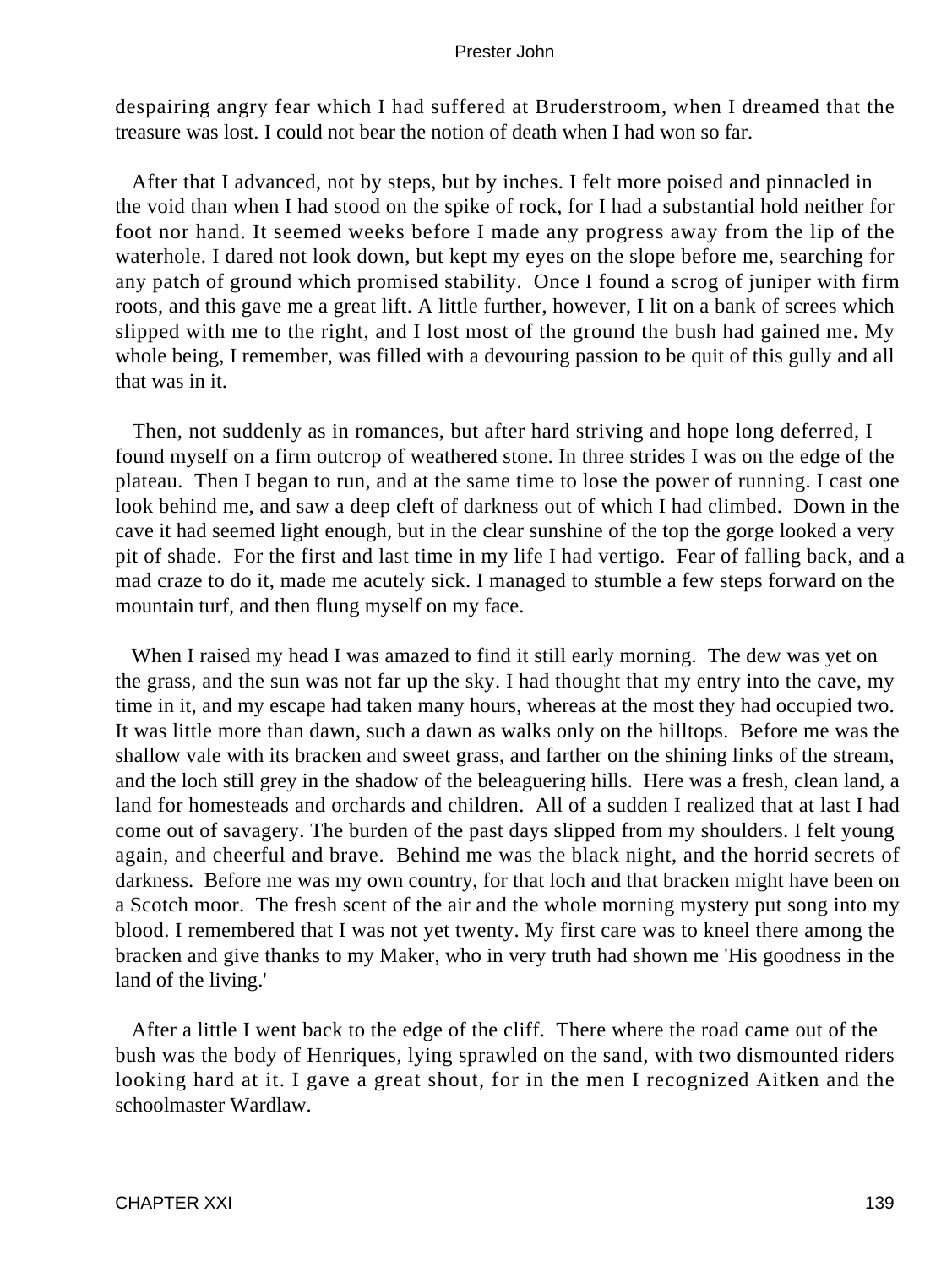# **[CHAPTER XXII](#page-151-0)**

## *A* **GREAT PERIL AND A GREAT SALVATION**

 I must now take up some of the ragged ends which I have left behind me. It is not my task, as I have said, to write the history of the great Rising. That has been done by abler men, who were at the centre of the business, and had some knowledge of strategy and tactics; whereas I was only a raw lad who was privileged by fate to see the start. If I could, I would fain make an epic of it, and show how the Plains found at all points the Plateau guarded, how wits overcame numbers, and at every pass which the natives tried the great guns spoke and the tide rolled back. Yet I fear it would be an epic without a hero. There was no leader left when Laputa had gone. There were months of guerrilla fighting, and then months of reprisals, when chief after chief was hunted down and brought to trial. Then the amnesty came and a clean sheet, and white Africa drew breath again with certain grave reflections left in her head. On the whole I am not sorry that the history is no business of mine. Romance died with 'the heir of John,' and the crusade became a sorry mutiny. I can fancy how differently Laputa would have managed it all had he lived; how swift and sudden his plans would have been; how under him the fighting would not have been in the mountain glens, but far in the high−veld among the dorps and townships. With the Inkulu alive we warred against odds; with the Inkulu dead the balance sank heavily in our favour. I leave to others the marches and strategy of the thing, and hasten to clear up the obscure parts in my own fortunes.

 Arcoll received my message from Umvelos' by Colin, or rather Wardlaw received it and sent it on to the post on the Berg where the leader had gone. Close on its heels came the message from Henriques by a Shangaan in his pay. It must have been sent off before the Portugoose got to the Rooirand, from which it would appear that he had his own men in the bush near the store, and that I was lucky to get off as I did. Arcoll might have disregarded Henriques' news as a trap if it had come alone, but my corroboration impressed and perplexed him. He began to credit the Portugoose with treachery, but he had no inclination to act on his message, since it conflicted with his plans. He knew that Laputa must come into the Berg sooner or later, and he had resolved that his strategy must be to await him there. But there was the question of my life. He had every reason to believe that I was in the greatest danger, and he felt a certain responsibility for my fate. With the few men at his disposal he could not hope to hold up the great Kaffir army, but there was a chance that he might by a bold stand effect my rescue. Henriques had told him of the vow, and had told him that Laputa would ride in the centre of the force. A body of men well posted at Dupree's Drift might split the army at the crossing, and under cover of the fire I might swim the river and join my friends. Still relying on the vow, it might be possible for well−mounted men to evade capture. Accordingly he called for volunteers, and sent off one of his Kaffirs to warn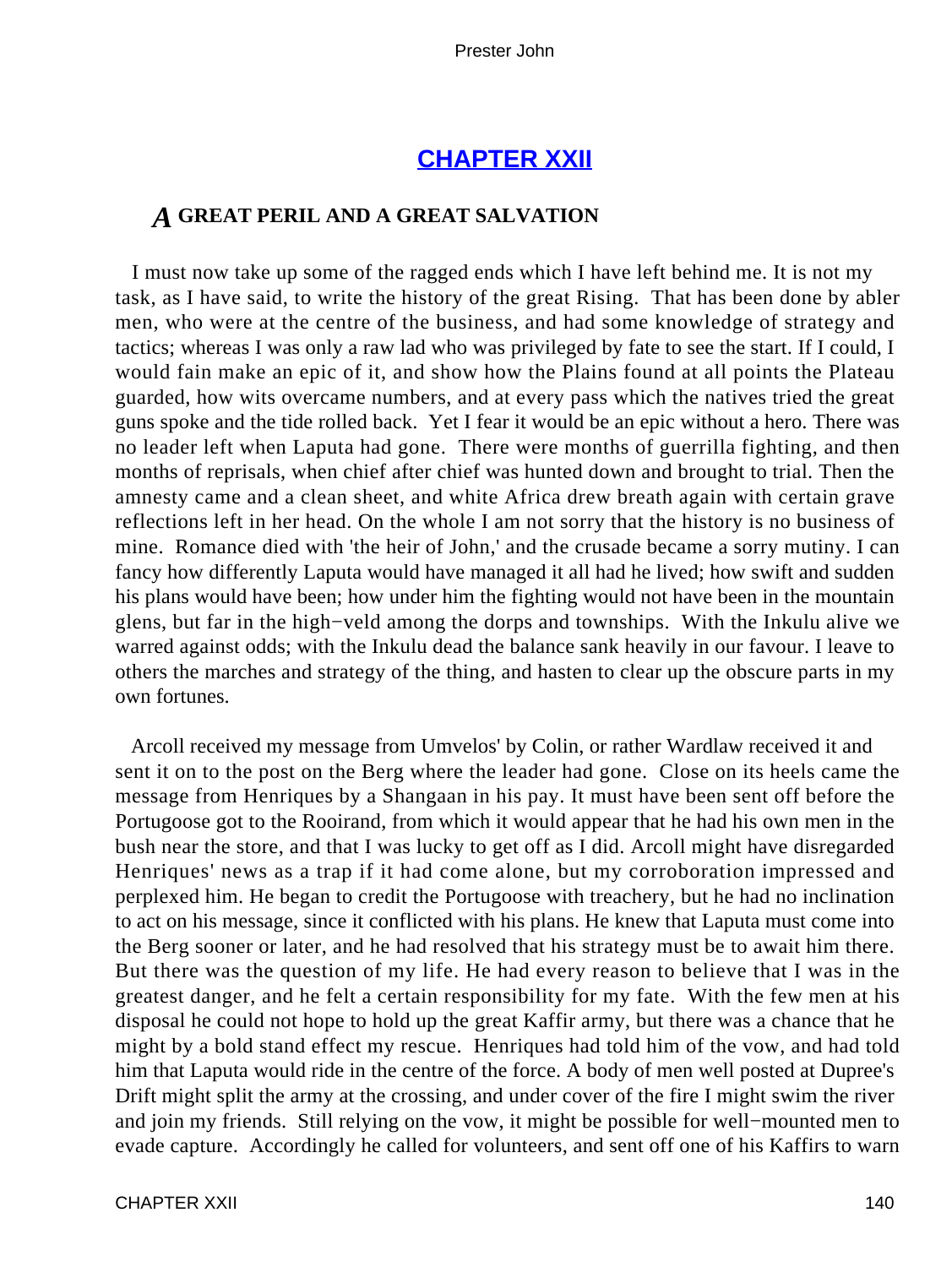me of his design. He led his men in person, and of his doings the reader already knows the tale. But though the crossing was flung into confusion, and the rear of the army was compelled to follow the northerly bank of the Letaba, there was no sign of me anywhere. Arcoll searched the river−banks, and crossed the drift to where the old Keeper was lying dead. He then concluded that I had been murdered early in the march, and his Kaffir, who might have given him news of me, was carried up the stream in the tide of the disorderly army. Therefore, he and his men rode back with all haste to the Berg by way of Main Drift, and reached Bruderstroom before Laputa had crossed the highway.

 My information about Inanda's Kraal decided Arcoll's next move. Like me he remembered Beyers's performance, and resolved to repeat it. He had no hope of catching Laputa, but he thought that he might hold up the bulk of his force if he got guns on the ridge above the kraal. A message had already been sent for guns, and the first to arrive got to Bruderstroom about the hour when I was being taken by Machudi's men in the kloof. The ceremony of the purification prevented Laputa from keeping a good look−out, and the result was that a way was made for the guns on the north−western corner of the rampart of rock. It was the way which Beyers had taken, and indeed the enterprise was directed by one of Beyers's old commandants. All that day the work continued, while Laputa and I were travelling to Machudi's. Then came the evening when I staggered into camp and told my news. Arcoll, who alone knew how vital Laputa was to the success of the insurrection, immediately decided to suspend all other operations and devote himself to shepherding the leader away from his army. How the scheme succeeded and what befell Laputa the reader has already been told.

 Aitken and Wardlaw, when I descended from the cliffs, took me straight to Blaauwildebeestefontein. I was like a man who is recovering from bad fever, cured, but weak and foolish, and it was a slow journey which I made to Umvelos', riding on Aitken's pony. At Umvelos' we found a picket who had captured the Schimmel by the roadside. That wise beast, when I turned him loose at the entrance to the cave, had trotted quietly back the way he had come. At Umvelos' Aitken left me, and next day, with Wardlaw as companion, I rode up the glen of the Klein Labongo, and came in the afternoon to my old home. The store was empty, for japp some days before had gone off post−haste to Pietersdorp; but there was Zeeta cleaning up the place as if war had never been heard of. I slept the night there, and in the morning found myself so much recovered that I was eager to get away. I wanted to see Arcoll about many things, but mainly about the treasure in the cave.

 It was an easy journey to Bruderstroom through the meadows of the plateau. The farmers' commandoes had been recalled, but the ashes of their camp fires were still grey among the bracken. I fell in with a police patrol and was taken by them to a spot on the Upper Letaba, some miles west of the camp, where we found Arcoll at late breakfast. I had resolved to take him into my confidence, so I told him the full tale of my night's adventure. He was very severe with me, I remember, for my daft−like ride, but his severity relaxed before I had done with my story.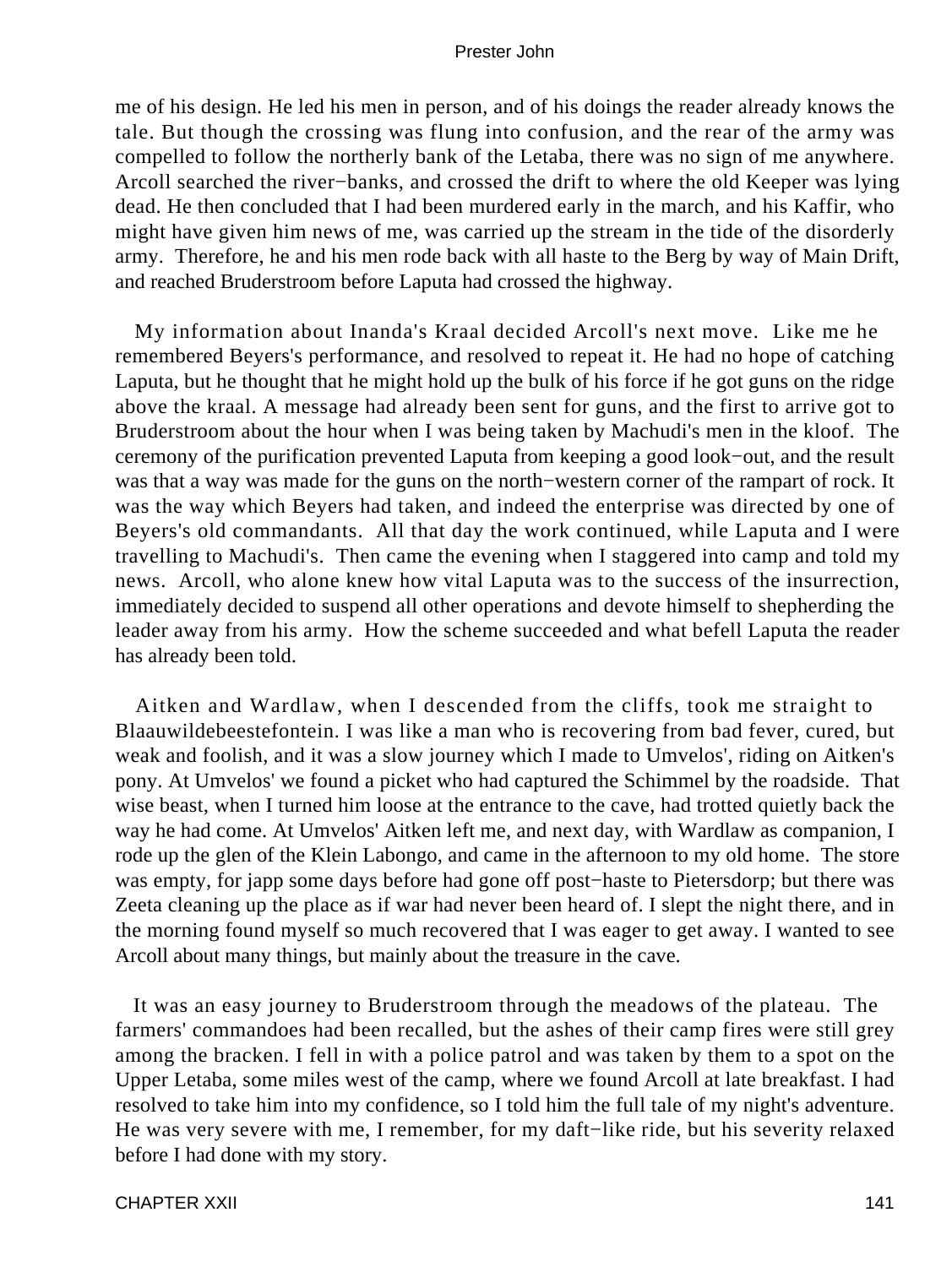The telling brought back the scene to me, and I shivered at the picture of the cave with the morning breaking through the veil of water and Laputa in his death throes. Arcoll did not speak for some time.

 'So he is dead,' he said at last, half−whispering to himself. 'Well, he was a king, and died like a king. Our job now is simple, for there is none of his breed left in Africa.'

Then I told him of the treasure.

 'It belongs to you, Davie,' he said, 'and we must see that you get it. This is going to be a long war, but if we survive to the end you will be a rich man.'

 'But in the meantime?' I asked. 'Supposing other Kaffirs hear of it, and come back and make a bridge over the gorge? They may be doing it now.'

 'I'll put a guard on it,' he said, jumping up briskly. 'It's maybe not a soldier's job, but you've saved this country, Davie, and I'm going to make sure that you have your reward.'

 After that I went with Arcoll to Inanda's Kraal. I am not going to tell the story of that performance, for it occupies no less than two chapters in Mr Upton's book. He makes one or two blunders, for he spells my name with an 'o,' and he says we walked out of the camp on our perilous mission 'with faces white and set as a Crusader's.' That is certainly not true, for in the first place nobody saw us go who could judge how we looked, and in the second place we were both smoking and feeling quite cheerful. At home they made a great fuss about it, and started a newspaper cry about the Victoria Cross, but the danger was not so terrible after all, and in any case it was nothing to what I had been through in the past week.

 I take credit to myself for suggesting the idea. By this time we had the army in the kraal at our mercy. Laputa not having returned, they had no plans. It had been the original intention to start for the Olifants on the following day, so there was a scanty supply of food. Besides, there were the makings of a pretty quarrel between Umbooni and some of the north− country chiefs, and I verily believe that if we had held them tight there for a week they would have destroyed each other in faction fights. In any case, in a little they would have grown desperate and tried to rush the approaches on the north and south. Then we must either have used the guns on them, which would have meant a great slaughter, or let them go to do mischief elsewhere. Arcoll was a merciful man who had no love for butchery; besides, he was a statesman with an eye to the future of the country after the war. But it was his duty to isolate Laputa's army, and at all costs, it must be prevented from joining any of the concentrations in the south.

 Then I proposed to him to do as Rhodes did in the Matoppos, and go and talk to them. By this time, I argued, the influence of Laputa must have sunk, and the fervour of the purification be half−forgotten. The army had little food and no leader. The rank and file had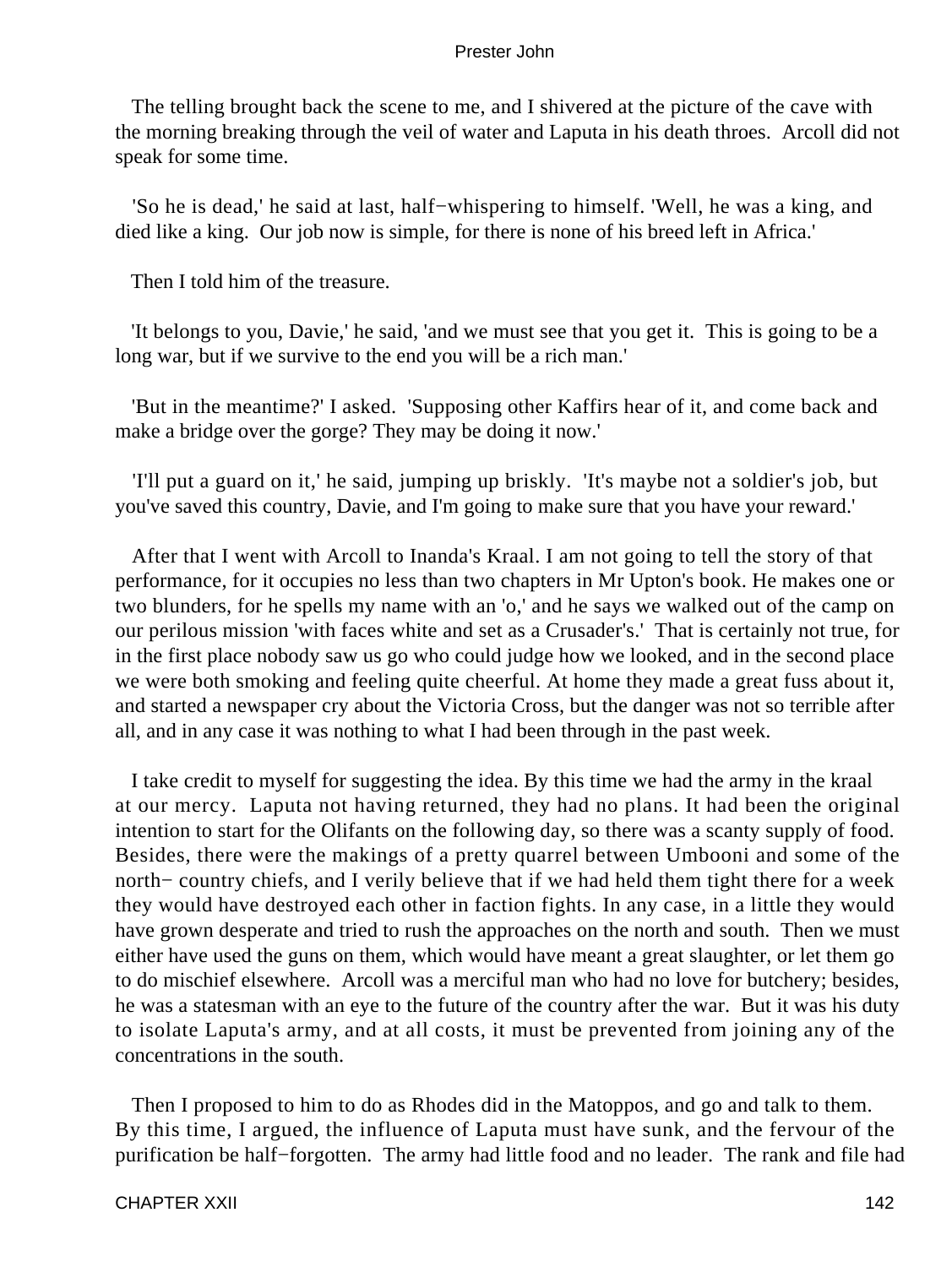never been fanatical, and the chiefs and indunas must now be inclined to sober reflections. But once blood was shed the lust of blood would possess them. Our only chance was to strike when their minds were perplexed and undecided.

 Arcoll did all the arranging. He had a message sent to the chiefs inviting them to an indaba, and presently word was brought back that an indaba was called for the next day at noon. That same night we heard that Umbooni and about twenty of his men had managed to evade our ring of scouts and got clear away to the south. This was all to our advantage, as it removed from the coming indaba the most irreconcilable of the chiefs.

 That indaba was a queer business. Arcoll and I left our escort at the foot of a ravine, and entered the kraal by the same road as I had left it. It was a very bright, hot winter's day, and try as I might, I could not bring myself to think of any danger. I believed that in this way most temerarious deeds are done; the doer has become insensible to danger, and his imagination is clouded with some engrossing purpose. The first sentries received us gloomily enough, and closed behind us as they had done when Machudi's men haled me thither. Then the job became eerie, for we had to walk across a green flat with thousands of eyes watching us. By−and−by we came to the merula tree opposite the kyas, and there we found a ring of chiefs, sitting with cocked rifles on their knees.

 We were armed with pistols, and the first thing Arcoll did was to hand them to one of the chiefs. 'We come in peace,' he said. 'We give you our lives.'

 Then the indaba began, Arcoll leading off. It was a fine speech he made, one of the finest I have ever listened to. He asked them what their grievances were; he told them how mighty was the power of the white man; he promised that what was unjust should be remedied, if only they would speak honestly and peacefully; he harped on their old legends and songs, claiming for the king of England the right of their old monarchs. It was a fine speech, and yet I saw that it did not convince them. They listened moodily, if attentively, and at the end there was a blank silence.

 Arcoll turned to me. 'For God's sake, Davie,' he said, 'talk to them about Laputa. It's our only chance.'

 I had never tried speaking before, and though I talked their tongue I had not Arcoll's gift of it. But I felt that a great cause was at stake, and I spoke up as best I could.

 I began by saying that Inkulu had been my friend, and that at Umvelos' before the rising he had tried to save my life. At the mention of the name I saw eyes brighten. At last the audience was hanging on my words. I told them of Henriques and his treachery. I told them frankly and fairly of the doings at Dupree's Drift. I made no secret of the part I played. 'I was fighting for my life,' I said. 'Any man of you who is a man would have done the like.'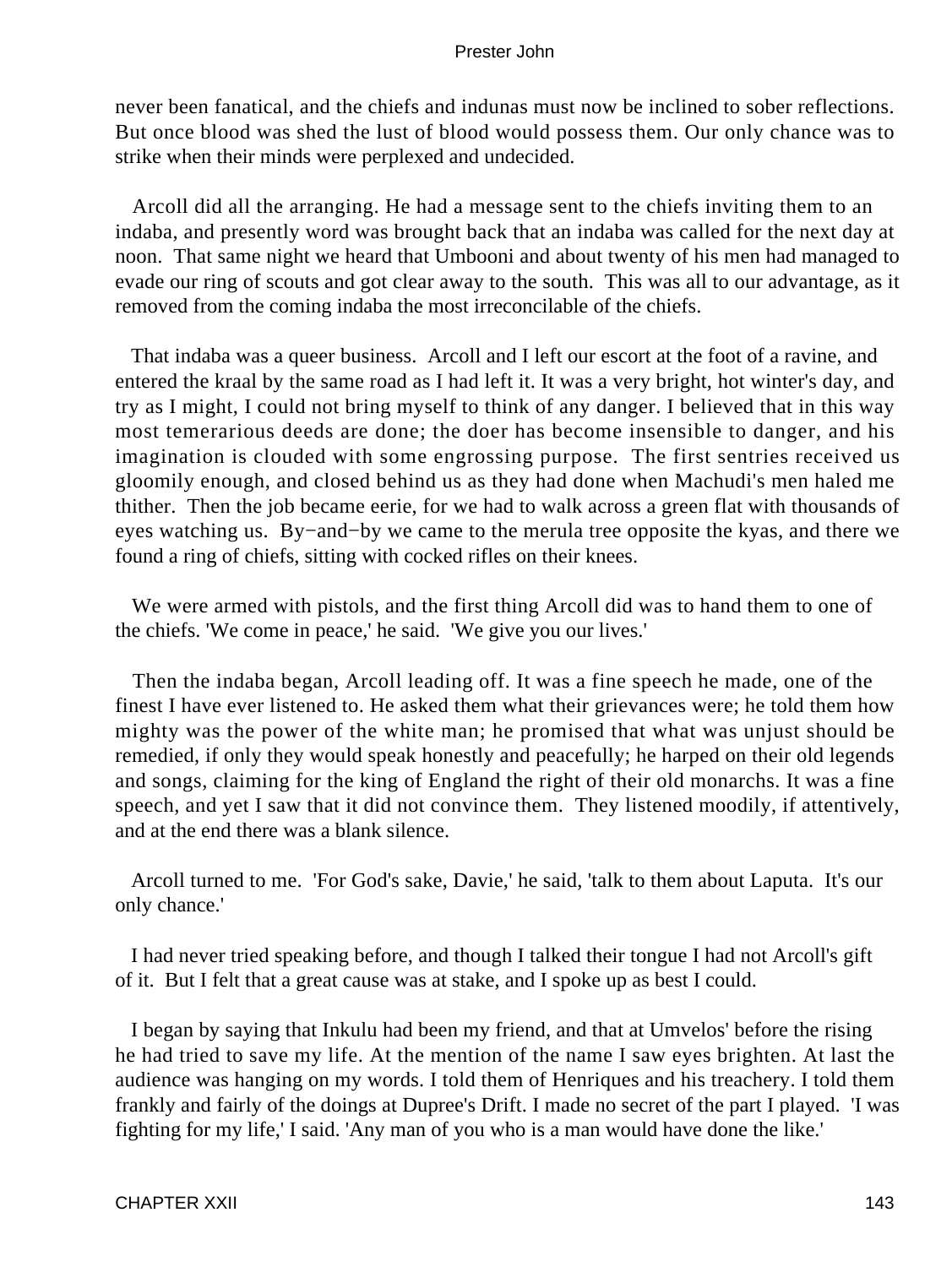Then I told them of my last ride, and the sight I saw at the foot of the Rooirand. I drew a picture of Henriques lying dead with a broken neck, and the Inkulu, wounded to death, creeping into the cave.

 In moments of extremity I suppose every man becomes an orator. In that hour and place I discovered gifts I had never dreamed of. Arcoll told me afterwards that I had spoken like a man inspired, and by a fortunate chance had hit upon the only way to move my hearers. I told of that last scene in the cave, when Laputa had broken down the bridge, and had spoken his dying words – that he was the last king in Africa, and that without him the rising was at an end. Then I told of his leap into the river, and a great sigh went up from the ranks about Me.

 'You see me here,' I said, 'by the grace of God. I found a way up the fall and the cliffs which no man has ever travelled before or will travel again. Your king is dead. He was a great king, as I who stand here bear witness, and you will never more see his like. His last words were that the Rising was over. Respect that word, my brothers. We come to you not in war but in peace, to offer a free pardon, and the redress of your wrongs. If you fight you fight with the certainty of failure, and against the wish of the heir of John. I have come here at the risk of my life to tell you his commands. His spirit approves my mission. Think well before you defy the mandate of the Snake, and risk the vengeance of the Terrible Ones.'

 After that I knew that we had won. The chiefs talked among themselves in low whispers, casting strange looks at me. Then the greatest of them advanced and laid his rifle at my feet.

'We believe the word of a brave man,' he said. 'We accept the mandate of the Snake.'

 Arcoll now took command. He arranged for the disarmament bit by bit, companies of men being marched off from Inanda's Kraal to stations on the plateau where their arms were collected by our troops, and food provided for them. For the full history I refer the reader to Mr Upton's work. It took many days, and taxed all our resources, but by the end of a week we had the whole of Laputa's army in separate stations, under guard, disarmed, and awaiting repatriation.

 Then Arcoll went south to the war which was to rage around the Swaziland and Zululand borders for many months, while to Aitken and myself was entrusted the work of settlement. We had inadequate troops at our command, and but for our prestige and the weight of Laputa's dead hand there might any moment have been a tragedy. The task took months, for many of the levies came from the far north, and the job of feeding troops on a long journey was difficult enough in the winter season when the energies of the country were occupied with the fighting in the south. Yet it was an experience for which I shall ever be grateful, for it turned me from a rash boy into a serious man. I knew then the meaning of the white man's duty. He has to take all risks, recking nothing of his life or his fortunes, and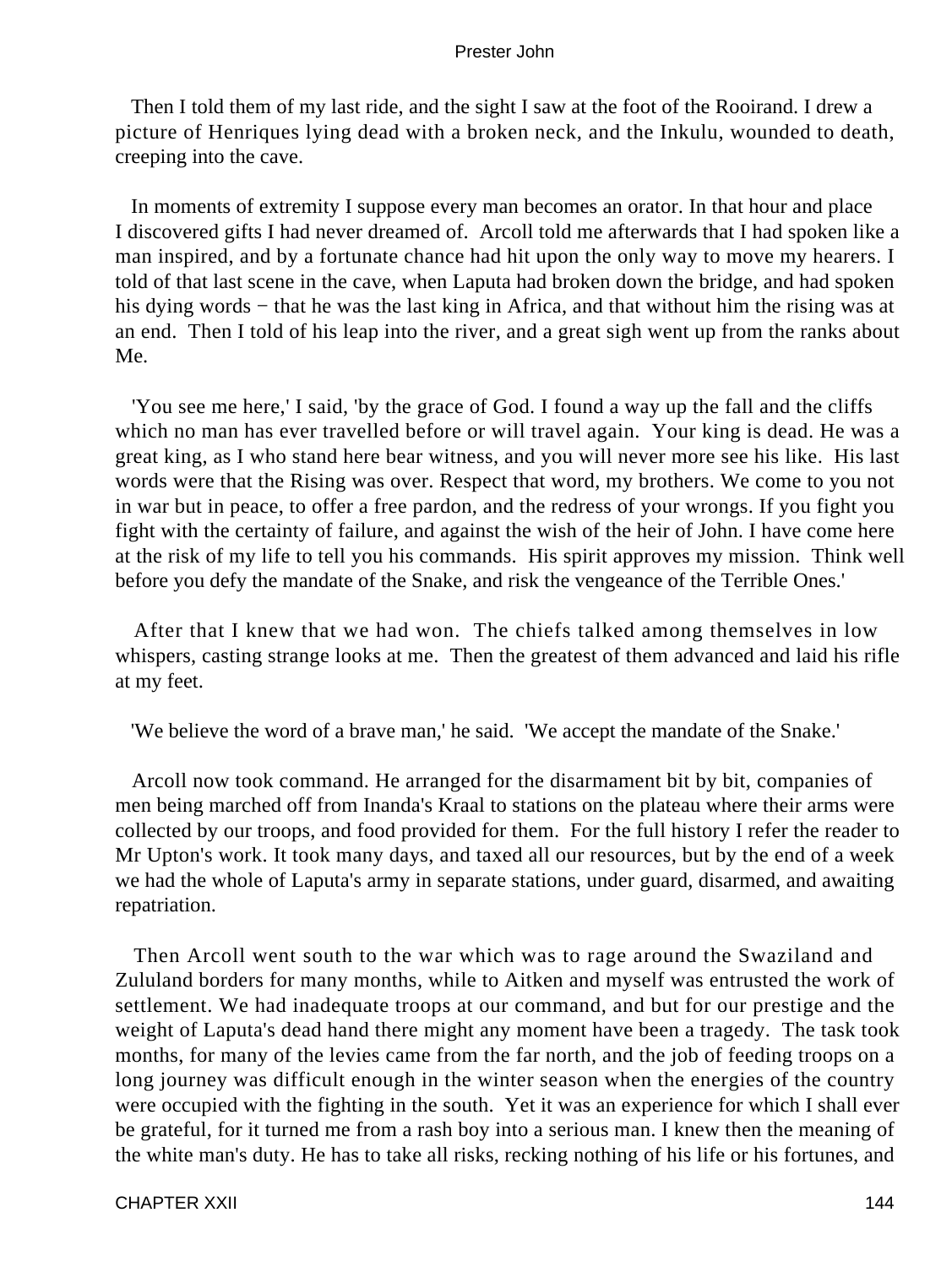well content to find his reward in the fulfilment of his task. That is the difference between white and black, the gift of responsibility, the power of being in a little way a king; and so long as we know this and practise it, we will rule not in Africa alone but wherever there are dark men who live only for the day and their own bellies. Moreover, the work made me pitiful and kindly. I learned much of the untold grievances of the natives, and saw something of their strange, twisted reasoning. Before we had got Laputa's army back to their kraals, with food enough to tide them over the spring sowing, Aitken and I had got sounder policy in our heads than you will find in the towns, where men sit in offices and see the world through a mist of papers.

 By this time peace was at hand, and I went back to Inanda's Kraal to look for Colin's grave. It was not a difficult quest, for on the sward in front of the merula tree they had buried him. I found a mason in the Iron Kranz village, and from the excellent red stone of the neighbourhood was hewn a square slab with an inscription. It ran thus: 'Here lies buried the dog Colin, who was killed in defending D. Crawfurd, his master. To him it was mainly due that the Kaffir Rising failed.' I leave those who have read my tale to see the justice of the words.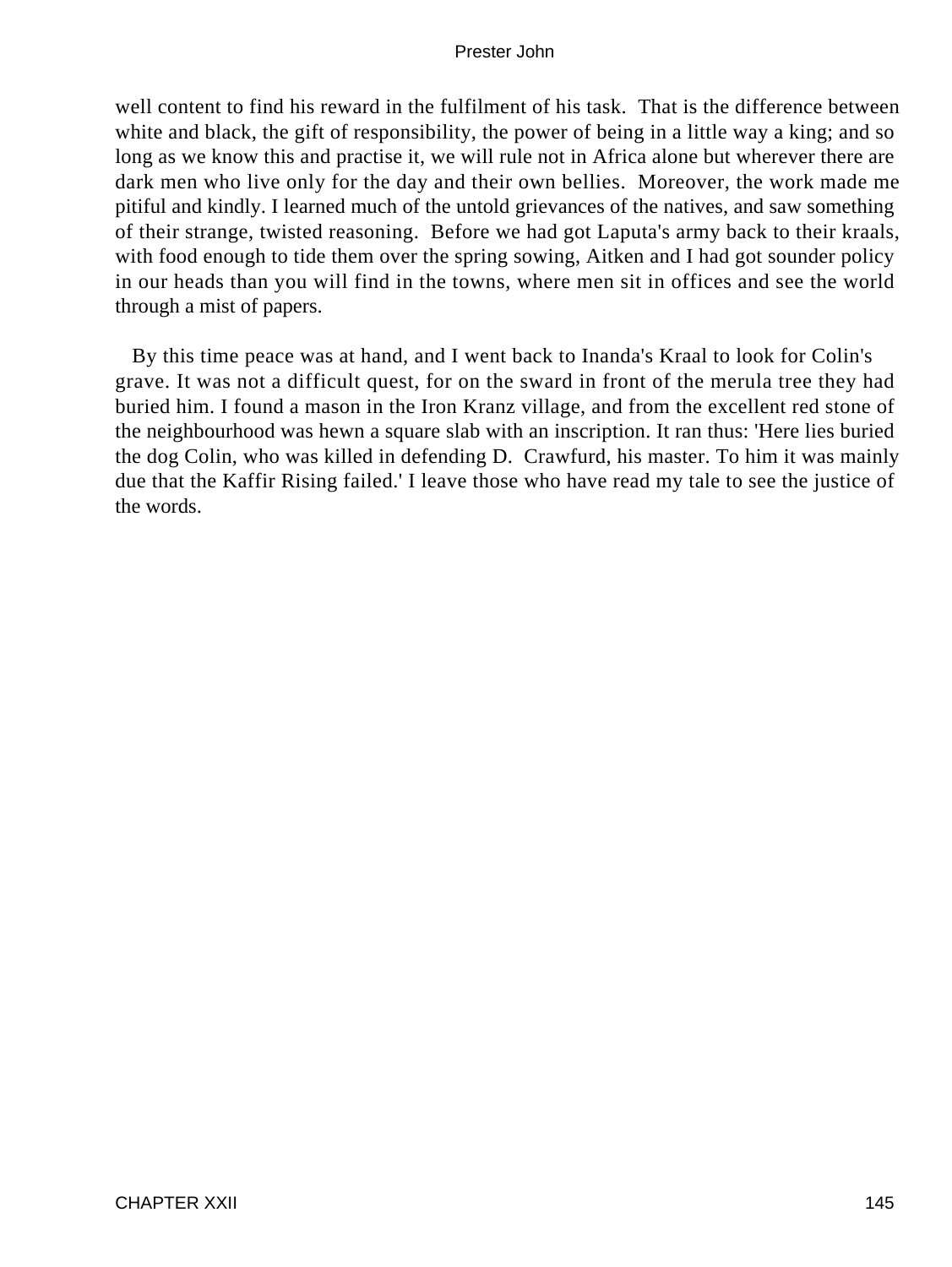# **[CHAPTER XXIII](#page-151-0)**

## <span id="page-146-0"></span>*M*Y UNCLE'S **GIFT IS MANY TIMES MULTIPLIED**

 We got at the treasure by blowing open the turnstile. It was easy enough to trace the spot in the rock where it stood, but the most patient search did not reveal its secret. Accordingly we had recourse to dynamite, and soon laid bare the stone steps, and ascended to the gallery. The chasm was bridged with planks, and Arcoll and I crossed alone. The cave was as I had left it. The bloodstains on the floor had grown dark with time, but the ashes of the sacramental fire were still there to remind me of the drama I had borne a part in. When I looked at the way I had escaped my brain grew dizzy at the thought of it. I do not think that all the gold on earth would have driven me a second time to that awful escalade. As for Arcoll, he could not see its possibility at all.

 'Only a madman could have done it,' he said, blinking his eyes at the green linn. 'Indeed, Davie, I think for about four days you were as mad as they make. It was a fortunate thing, for your madness saved the country.'

With some labour we got the treasure down to the path, and took it under a strong guard to Pietersdorp. The Government were busy with the settling up after the war, and it took many weeks to have our business disposed of. At first things looked badly for me. The Attorney−General set up a claim to the whole as spoils of war, since, he argued, it was the war−chest of the enemy we had conquered. I do not know how the matter would have gone on legal grounds, though I was advised by my lawyers that the claim was a bad one. But the part I had played in the whole business, more especially in the visit to Inanda's Kraal, had made me a kind of popular hero, and the Government thought better of their first attitude. Besides, Arcoll had great influence, and the whole story of my doings, which was told privately by him to some of the members of the Government, disposed them to be generous. Accordingly they agreed to treat the contents of the cave as ordinary treasure trove, of which, by the law, one half went to the discoverer and one half to the Crown.

 This was well enough so far as the gold was concerned, but another difficulty arose about the diamonds; for a large part of these had obviously been stolen by labourers from the mines, and the mining people laid claim to them as stolen goods. I was advised not to dispute this claim, and consequently we had a great sorting−out of the stones in the presence of the experts of the different mines. In the end it turned out that identification was not an easy matter, for the experts quarrelled furiously among themselves. A compromise was at last come to, and a division made; and then the diamond companies behaved very handsomely, voting me a substantial sum in recognition of my services in recovering their property. What with this and with my half share of the gold and my share of the unclaimed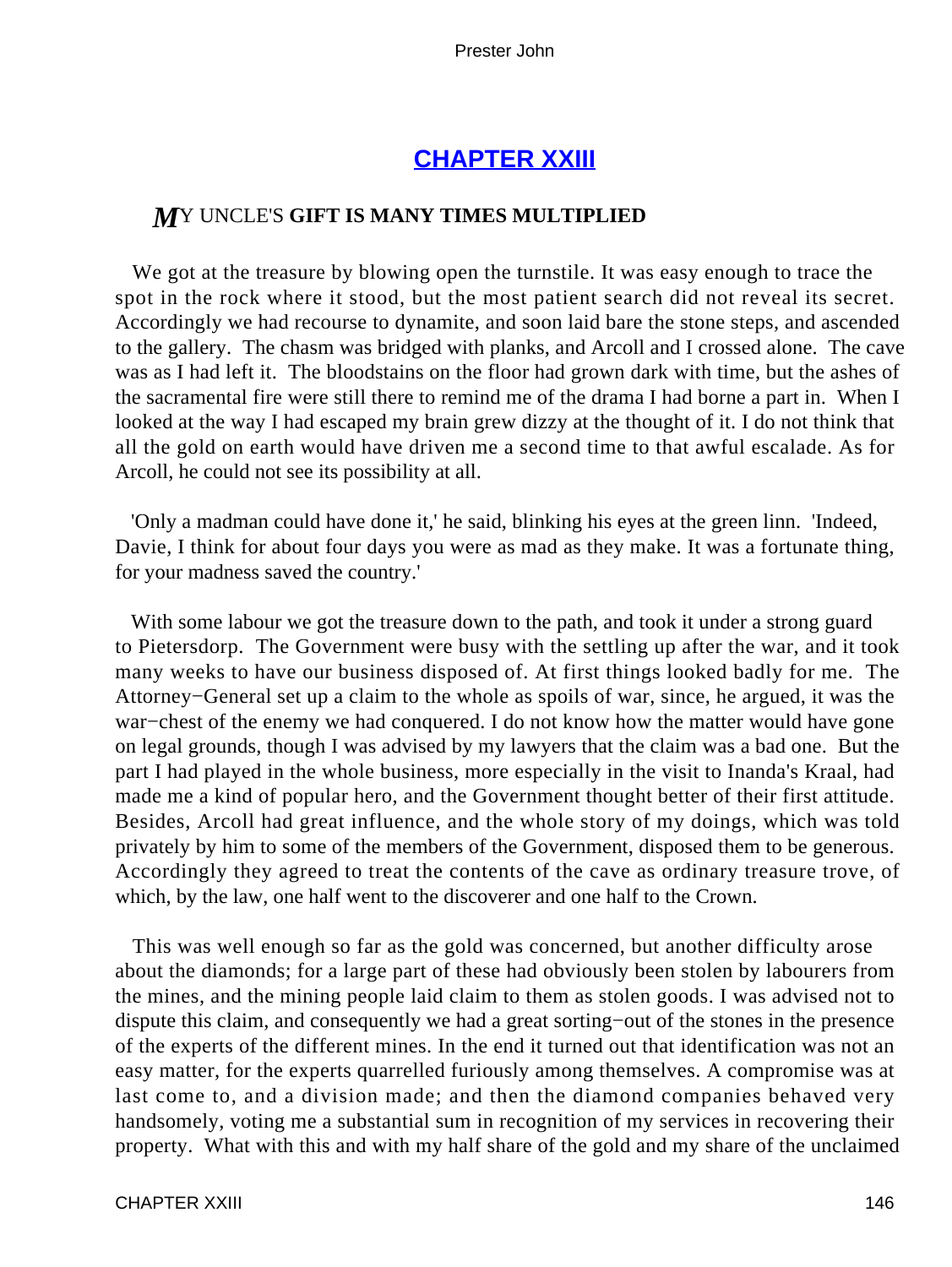stones, I found that I had a very considerable fortune. The whole of my stones I sold to De Beers, for if I had placed them on the open market I should have upset the delicate equipoise of diamond values. When I came finally to cast up my accounts, I found that I had secured a fortune of a trifle over a quarter of a million pounds.

 The wealth did not dazzle so much as it solemnized me. I had no impulse to spend any part of it in a riot of folly. It had come to me like fairy gold out of the void; it had been bought with men's blood, almost with my own. I wanted to get away to a quiet place and think, for of late my life had been too crowded with drama, and there comes a satiety of action as well as of idleness. Above all things I wanted to get home. They gave me a great send−off, and sang songs, and good fellows shook my hand till it ached. The papers were full of me, and there was a banquet and speeches. But I could not relish this glory as I ought, for I was like a boy thrown violently out of his bearings. Not till I was in the train nearing Cape Town did I recover my equanimity. The burden of the past seemed to slip from me suddenly as on the morning when I had climbed the linn. I saw my life all lying before me; and already I had won success. I thought of my return to my own country, my first sight of the grey shores of Fife, my visit to Kirkcaple, my meeting with my mother. I was a rich man now who could choose his career, and my mother need never again want for comfort. My money seemed pleasant to me, for if men won theirs by brains or industry, I had won mine by sterner methods, for I had staked against it my life. I sat alone in the railway carriage and cried with pure thankfulness. These were comforting tears, for they brought me back to my old common− place self.

 My last memory of Africa is my meeting with Tam Dyke. I caught sight of him in the streets of Cape Town, and running after him, clapped him on the shoulder. He stared at me as if he had seen a ghost.

 'Is it yourself, Davie?' he cried. 'I never looked to see you again in this world. I do nothing but read about you in the papers. What for did ye not send for me? Here have I been knocking about inside a ship and you have been getting famous. They tell me you're a millionaire, too.'

 I had Tam to dinner at my hotel, and later, sitting smoking on the terrace and watching the flying−ants among the aloes, I told him the better part of the story I have here written down.

 'Man, Davie,' he said at the end, 'you've had a tremendous time. Here are you not eighteen months away from home, and you're going back with a fortune. What will you do with it?' I told him that I proposed, to begin with, to finish my education at Edinburgh College. At this he roared with laughter.

 'That's a dull ending, anyway. It's me that should have the money, for I'm full of imagination. You were aye a prosaic body, Davie.'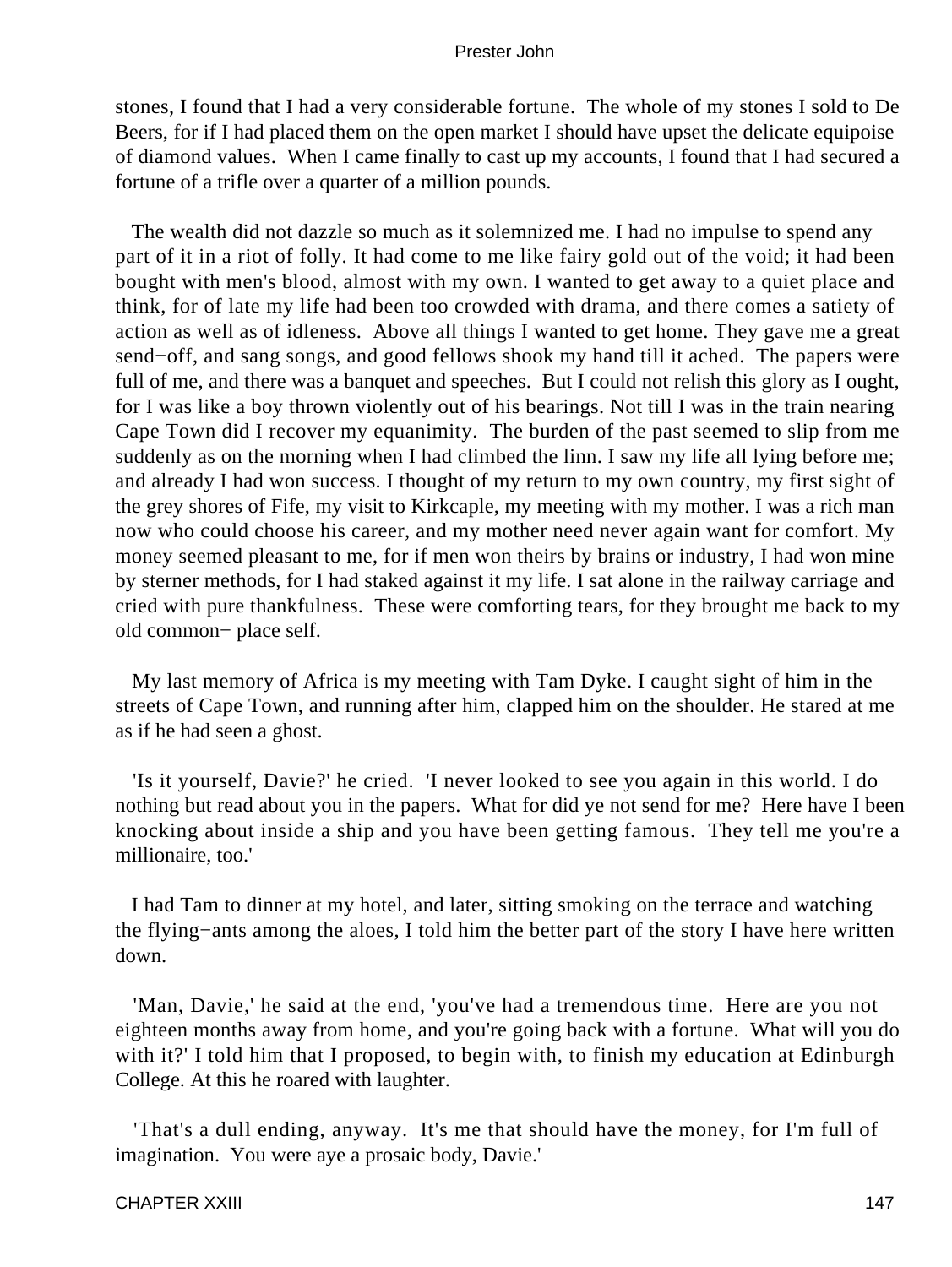'Maybe I am,' I said; 'but I am very sure of one thing. If I hadn't been a prosaic body, I wouldn't be sitting here to−night.'

 Two years later Aitken found the diamond pipe, which he had always believed lay in the mountains. Some of the stones in the cave, being unlike any ordinary African diamonds, confirmed his suspicions and set him on the track. A Kaffir tribe to the north−east of the Rooirand had known of it, but they had never worked it, but only collected the overspill. The closing down of one of the chief existing mines had created a shortage of diamonds in the world's markets, and once again the position was the same as when Kimberley began. Accordingly he made a great fortune, and to−day the Aitken Proprietary Mine is one of the most famous in the country. But Aitken did more than mine diamonds, for he had not forgotten the lesson we had learned together in the work of resettlement. He laid down a big fund for the education and amelioration of the native races, and the first fruit of it was the establishment at Blaauwildebeestefontein itself of a great native training college. It was no factory for making missionaries and black teachers, but an institution for giving the Kaffirs the kind of training which fits them to be good citizens of the state. There you will find every kind of technical workshop, and the finest experimental farms, where the blacks are taught modern agriculture. They have proved themselves apt pupils, and to−day you will see in the glens of the Berg and in the plains Kaffir tillage which is as scientific as any in Africa. They have created a huge export trade in tobacco and fruit; the cotton promises well; and there is talk of a new fibre which will do wonders. Also along the river bottoms the india−rubber business is prospering.

 There are playing−fields and baths and reading−rooms and libraries just as in a school at home. In front of the great hall of the college a statue stands, the figure of a black man shading his eyes with his hands and looking far over the plains to the Rooirand. On the pedestal it is lettered 'Prester John,' but the face is the face of Laputa. So the last of the kings of Africa does not lack his monument.

 Of this institution Mr Wardlaw is the head. He writes to me weekly, for I am one of the governors, as well as an old friend, and from a recent letter I take this passage: −

 'I often cast my mind back to the afternoon when you and I sat on the stoep of the schoolhouse, and talked of the Kaffirs and our future. I had about a dozen pupils then, and now I have nearly three thousand; and in place of a tin−roofed shanty and a yard, I have a whole countryside. You laughed at me for my keenness, Davie, but I've seen it justified. I was never a man of war like you, and so I had to bide at home while you and your like were straightening out the troubles. But when it was all over my job began, for I could do what you couldn't do − I was the physician to heal wounds. You mind how nervous I was when I heard the drums beat. I hear them every evening now, for we have made a rule that all the Kaffir farms on the Berg sound a kind of curfew. It reminds me of old times, and tells me that though it is peace nowadays we mean to keep all the manhood in them that they used to exercise in war. It would do your eyes good to see the garden we have made out of the Klein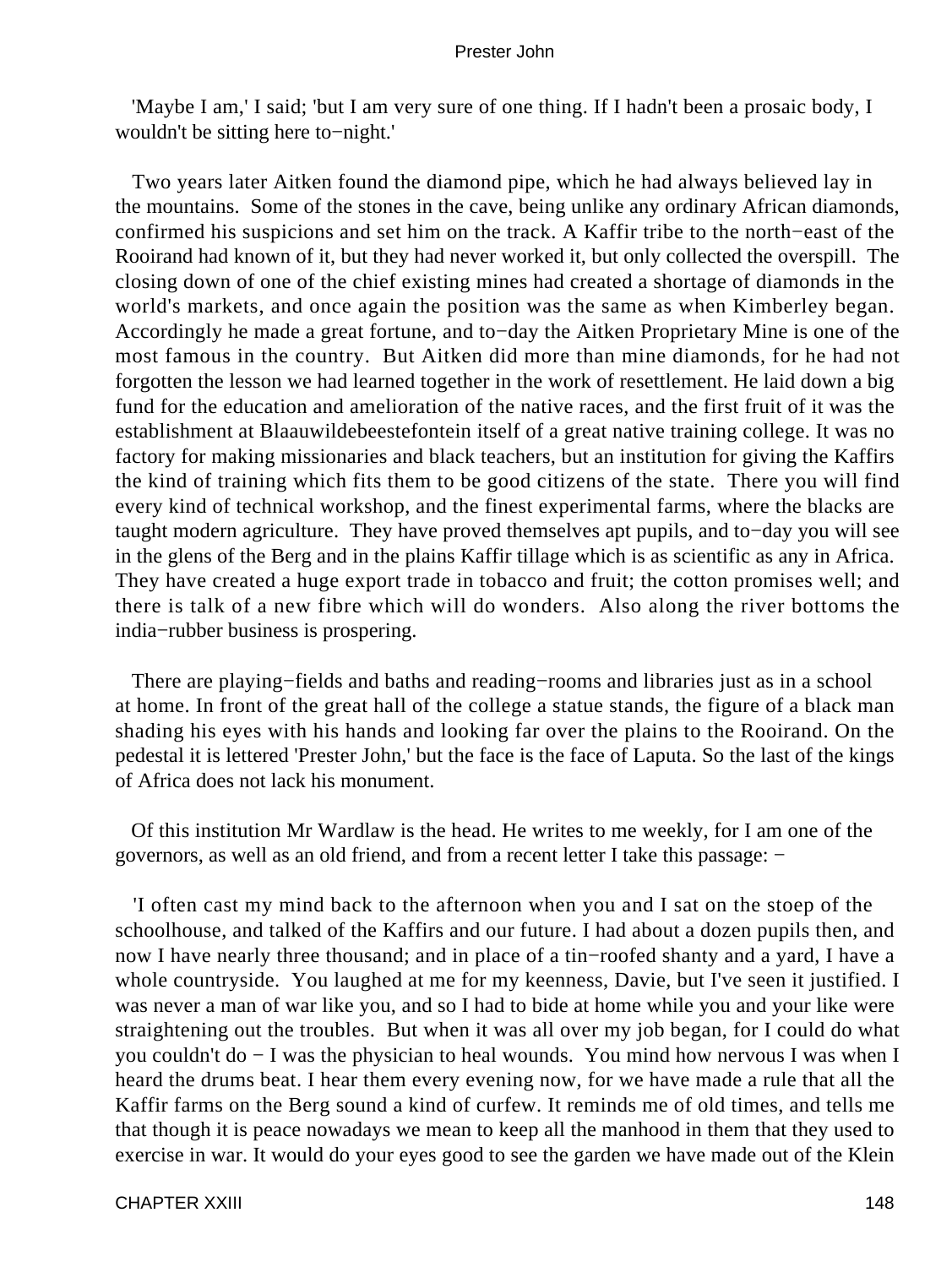Labongo glen. The place is one big orchard with every kind of tropical fruit in it, and the irrigation dam is as full of fish as it will hold. Out at Umvelos' there is a tobacco−factory, and all round Sikitola's we have square miles of mealie and cotton fields. The loch on the Rooirand is stocked with Lochleven trout, and we have made a bridle−path up to it in a gully east of the one you climbed. You ask about Machudi's. The last time I was there the place was white with sheep, for we have got the edge of the plateau grazed down, and sheep can get the short bite there. We have cleaned up all the kraals, and the chiefs are members of our county council, and are as fond of hearing their own voices as an Aberdeen bailie. It's a queer transformation we have wrought, and when I sit and smoke my pipe in the evening, and look over the plains and then at the big black statue you and Aitken set up, I thank the Providence that has guided me so far. I hope and trust that, in the Bible words, «the wilderness and the solitary place are glad for us.» At any rate it will not be my fault if they don't «blossom as the rose». Come out and visit us soon, man, and see the work you had a hand in starting. ...'

I am thinking seriously of taking Wardlaw's advice.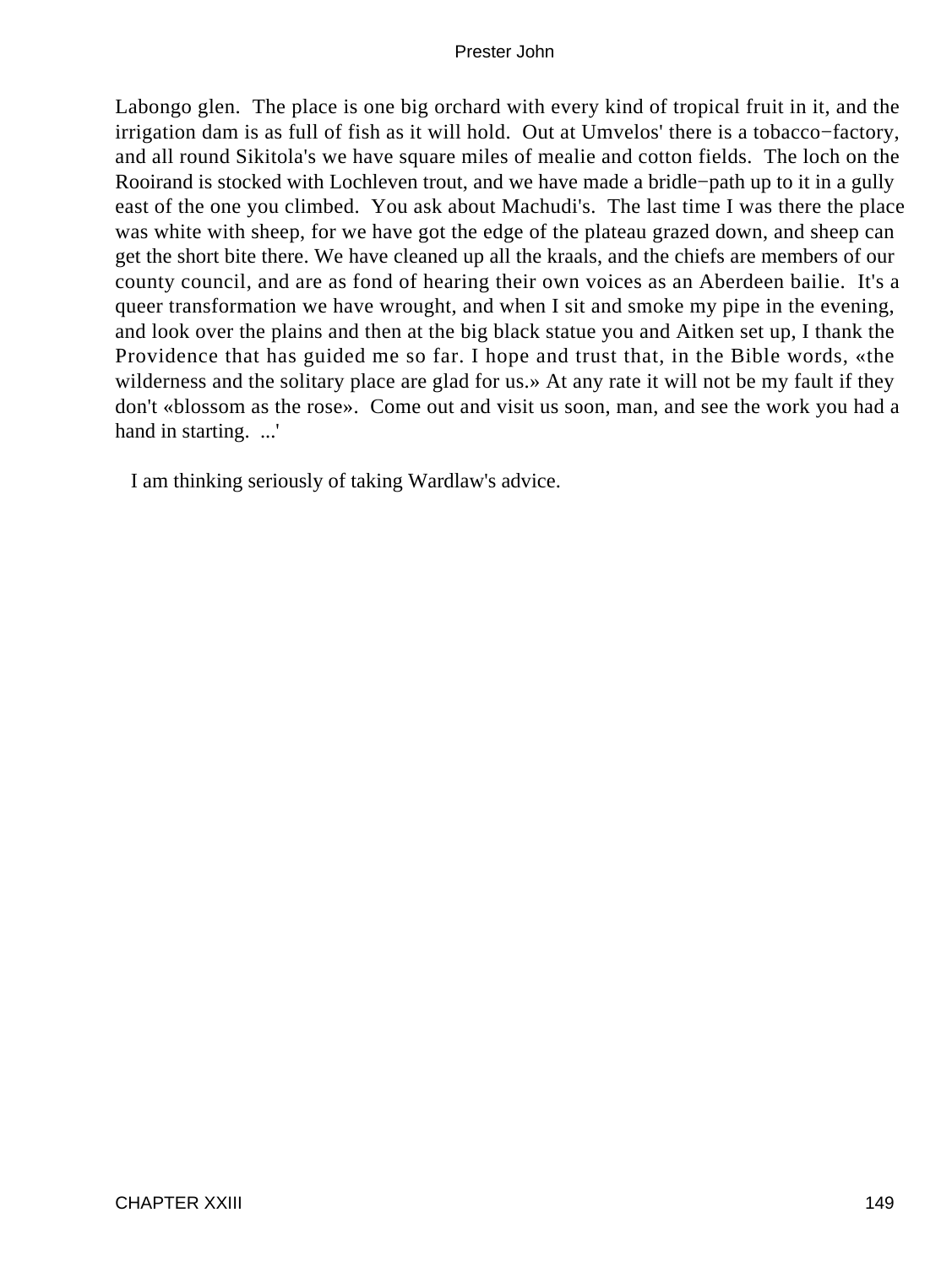# **Table Of Content**

**[CHAPTER I](#page-3-0)**

**[CHAPTER II](#page-11-0)**

**[CHAPTER III](#page-20-0)**

**[CHAPTER IV](#page-26-0)**

**[CHAPTER V](#page-33-0)**

**[CHAPTER VI](#page-38-0)**

**[CHAPTER VII](#page-45-0)**

**[CHAPTER VIII](#page-55-0)**

**[CHAPTER IX](#page-60-0)**

**[CHAPTER X](#page-67-0)**

**[CHAPTER XI](#page-71-0)**

**[CHAPTER XII](#page-77-0)**

**[CHAPTER XIII](#page-85-0)**

**[CHAPTER XIV](#page-89-0)**

**[CHAPTER XV](#page-96-0)**

**[CHAPTER XVI](#page-101-0)**

**[CHAPTER XVII](#page-108-0)**

**[CHAPTER XVIII](#page-116-0)**

**[CHAPTER XIX](#page-121-0)**

**[CHAPTER XX](#page-127-0)**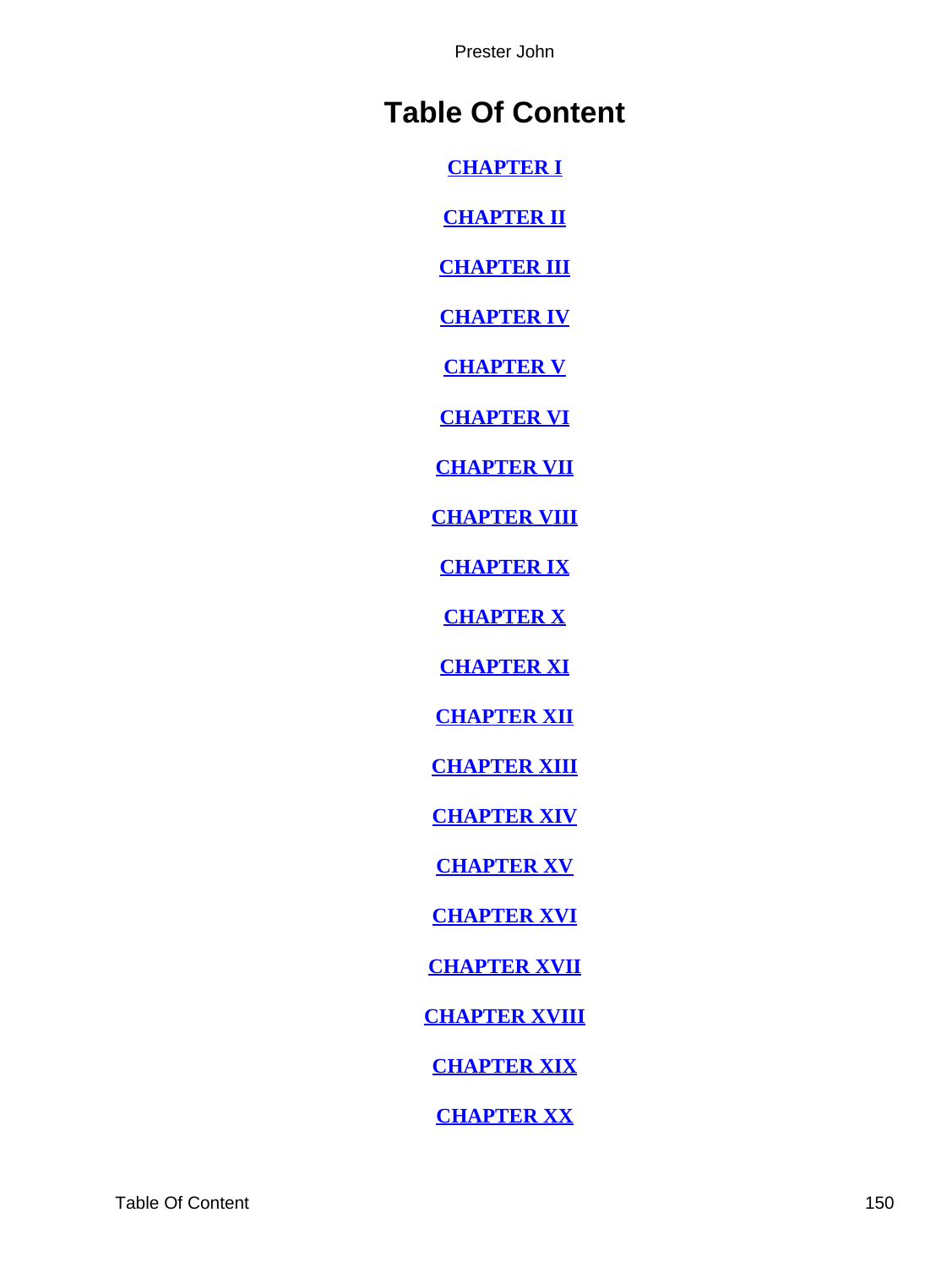<span id="page-151-0"></span>**[CHAPTER XXI](#page-134-0)**

**[CHAPTER XXII](#page-140-0)**

**[CHAPTER XXIII](#page-146-0)**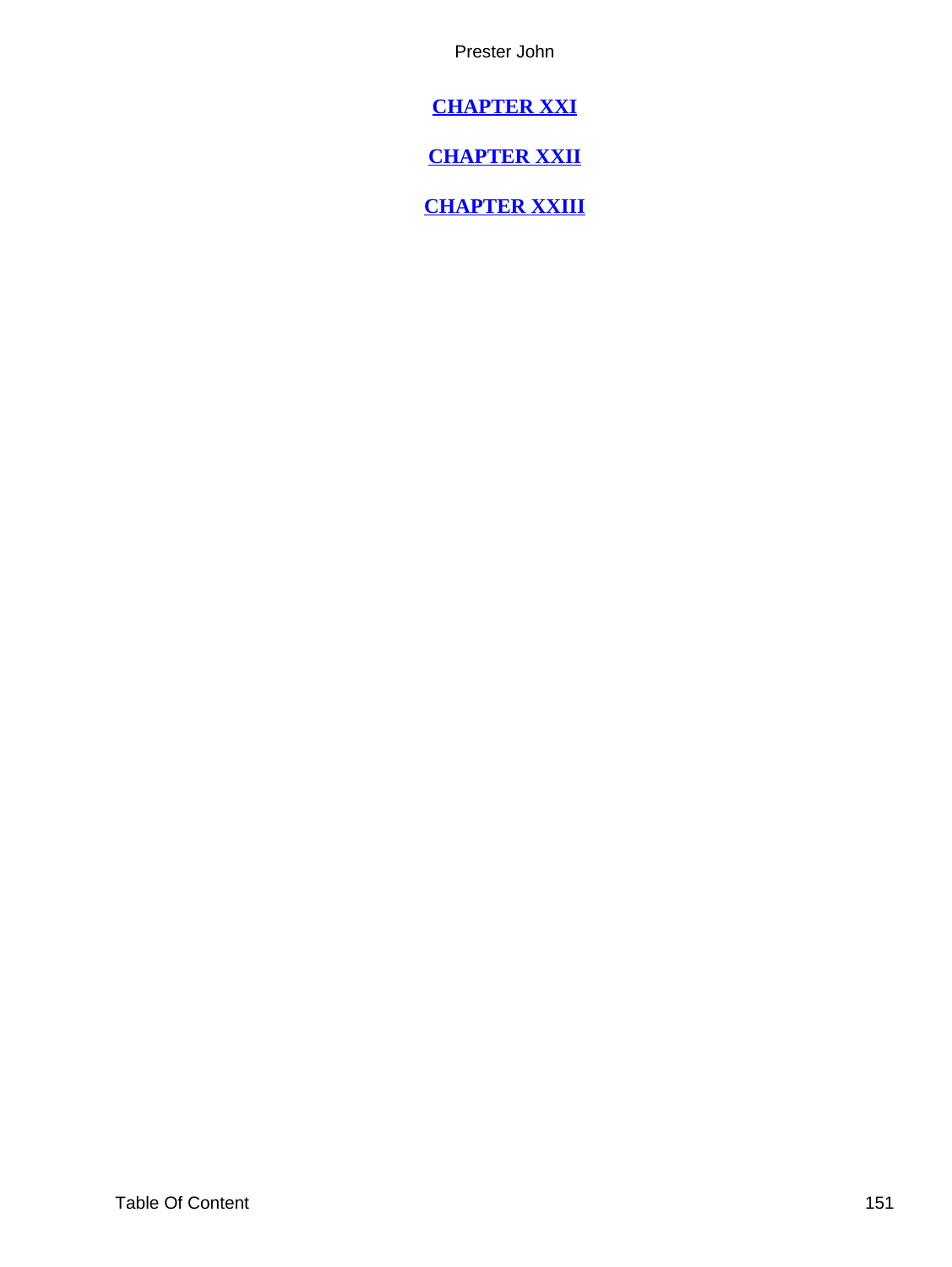# **You are reading a Phoenix Edition:**

It was converted from clean and standard xhtml/xml files. It uses metatags to identify content, and other data. The available resources specific to each ebook format were used to give the reader a pleasant reading experience.

More detais available at Phoenix−Library.org website.

Any suggestion that helps us to improve these editions are welcome.

**The Phoenix−Library Team**